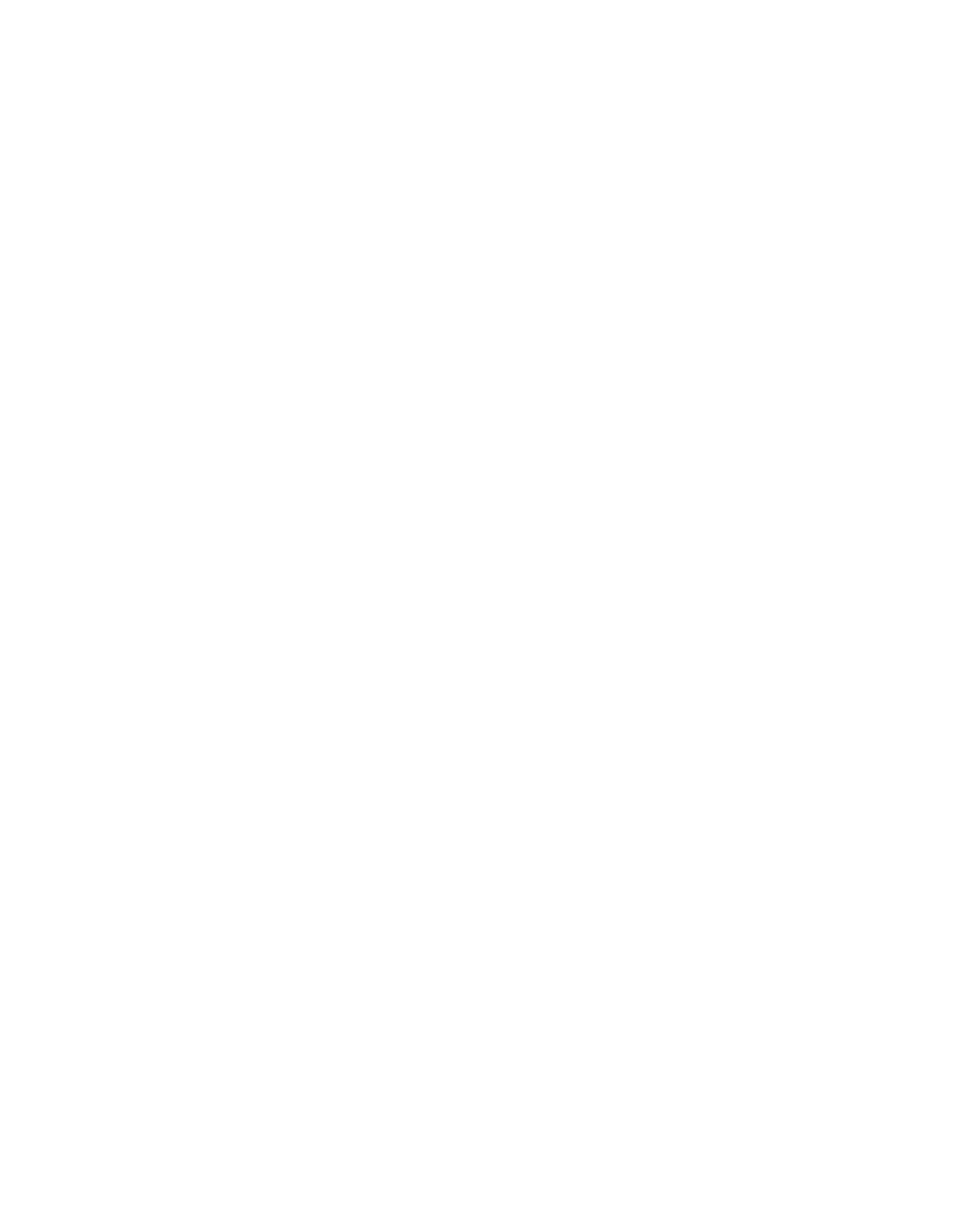## **Table of Contents**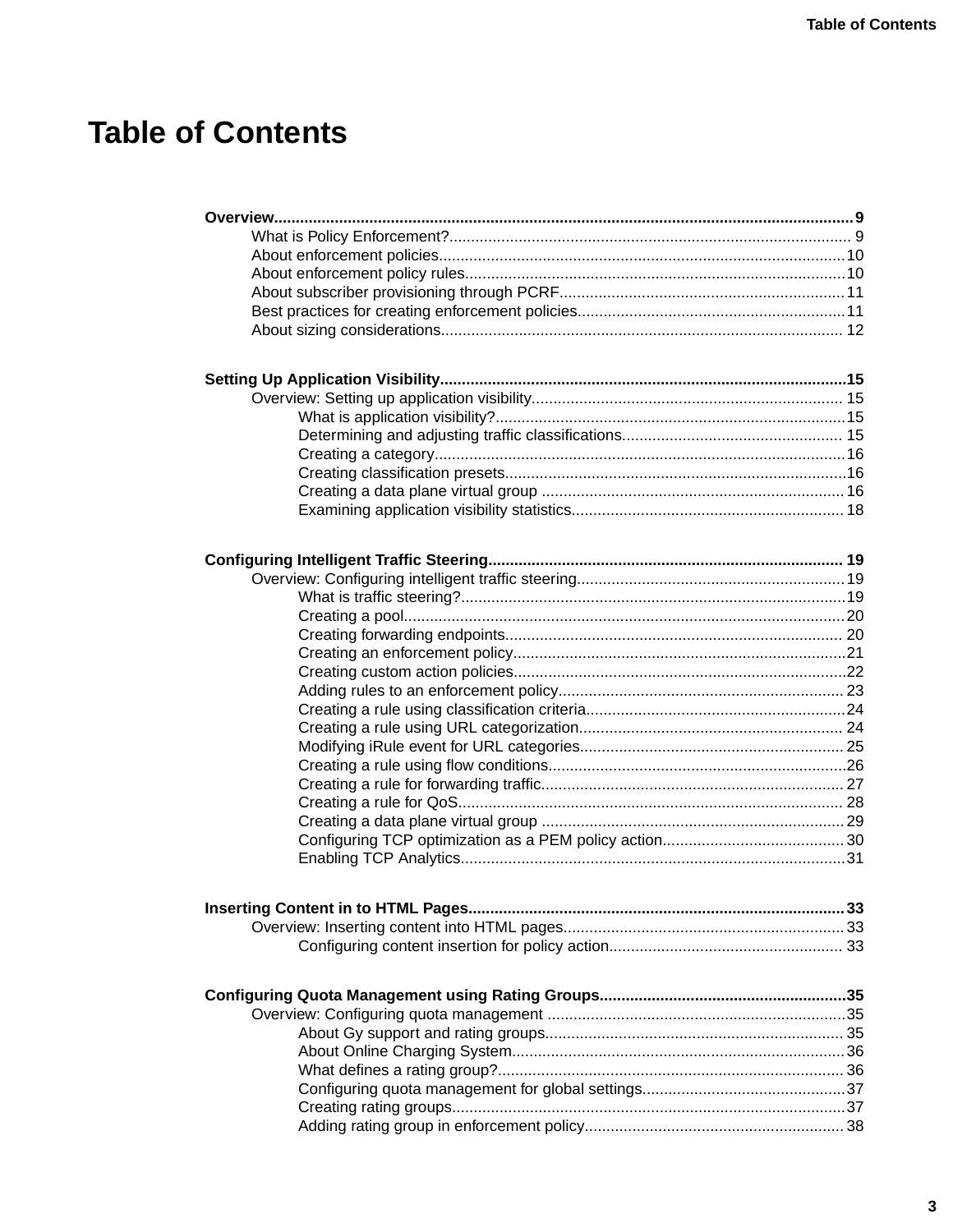| Creating a rule for high-speed logging for session reporting46           |  |
|--------------------------------------------------------------------------|--|
|                                                                          |  |
| Creating a high-speed logging rule for transactional reporting 48        |  |
| Creating a high-speed logging rule for device detection and tethering 49 |  |
|                                                                          |  |
|                                                                          |  |
|                                                                          |  |
|                                                                          |  |
|                                                                          |  |
|                                                                          |  |
|                                                                          |  |
|                                                                          |  |
|                                                                          |  |
|                                                                          |  |
|                                                                          |  |
|                                                                          |  |
|                                                                          |  |
|                                                                          |  |
|                                                                          |  |
|                                                                          |  |
|                                                                          |  |
|                                                                          |  |
|                                                                          |  |
|                                                                          |  |
|                                                                          |  |
|                                                                          |  |
|                                                                          |  |
|                                                                          |  |
|                                                                          |  |
|                                                                          |  |
|                                                                          |  |
|                                                                          |  |
| Configuring DHCP lease query in subscriber management75                  |  |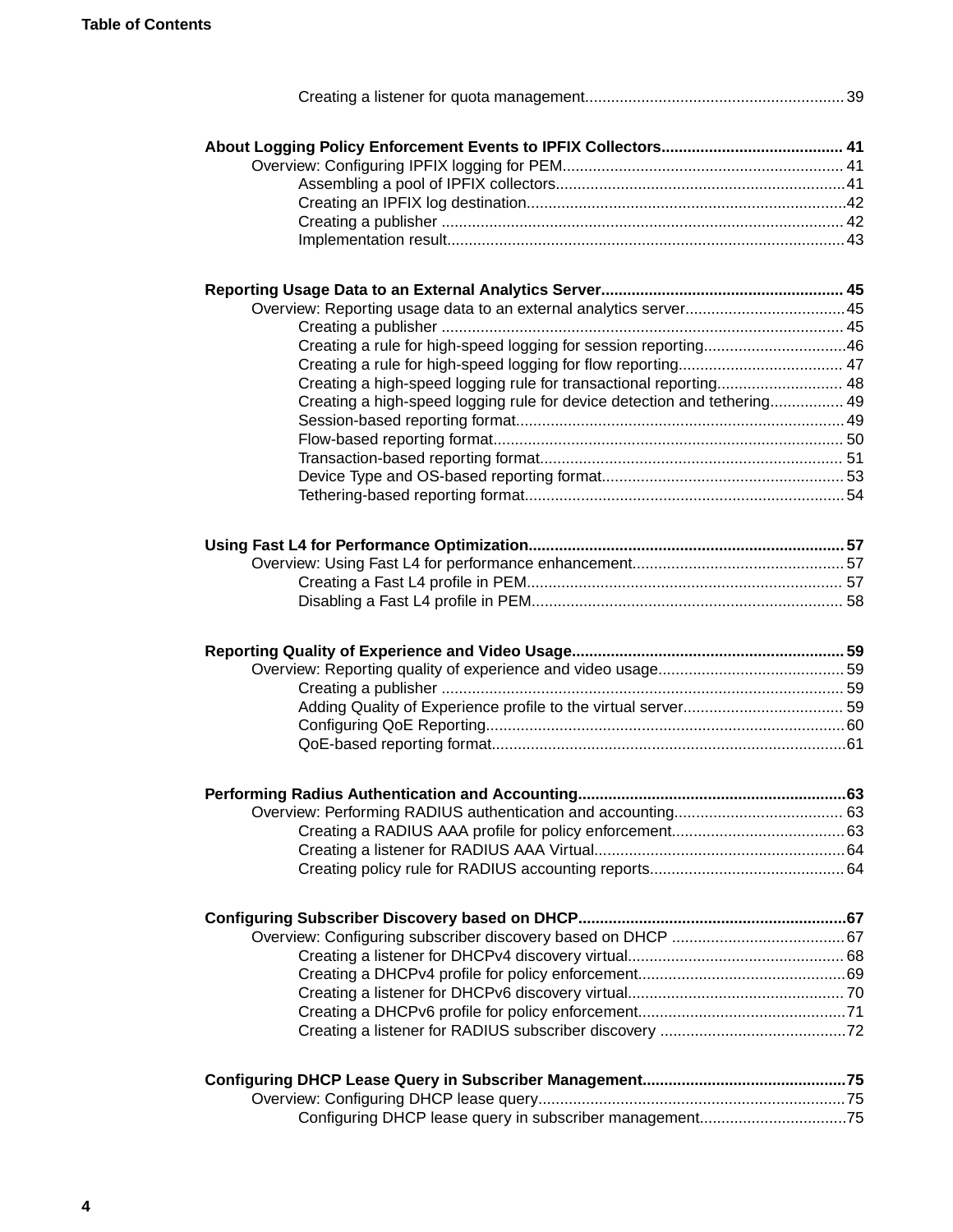| Creating a listener for subscriber discovery and policy provisioning77  |  |
|-------------------------------------------------------------------------|--|
|                                                                         |  |
|                                                                         |  |
|                                                                         |  |
|                                                                         |  |
|                                                                         |  |
|                                                                         |  |
|                                                                         |  |
|                                                                         |  |
|                                                                         |  |
|                                                                         |  |
|                                                                         |  |
|                                                                         |  |
|                                                                         |  |
|                                                                         |  |
|                                                                         |  |
| Task summary for creating a dynamic bandwidth control policy 89         |  |
|                                                                         |  |
|                                                                         |  |
|                                                                         |  |
| Creating a listener for subscriber discovery and policy provisioning 94 |  |
|                                                                         |  |
|                                                                         |  |
|                                                                         |  |
|                                                                         |  |
|                                                                         |  |
| Creating dynamic bandwidth control policies for tiered services97       |  |
|                                                                         |  |
| Creating a listener for subscriber discovery with RADIUS and policy     |  |
|                                                                         |  |
|                                                                         |  |
|                                                                         |  |
|                                                                         |  |
|                                                                         |  |
|                                                                         |  |
|                                                                         |  |
|                                                                         |  |
|                                                                         |  |
|                                                                         |  |
|                                                                         |  |
|                                                                         |  |
|                                                                         |  |
|                                                                         |  |
|                                                                         |  |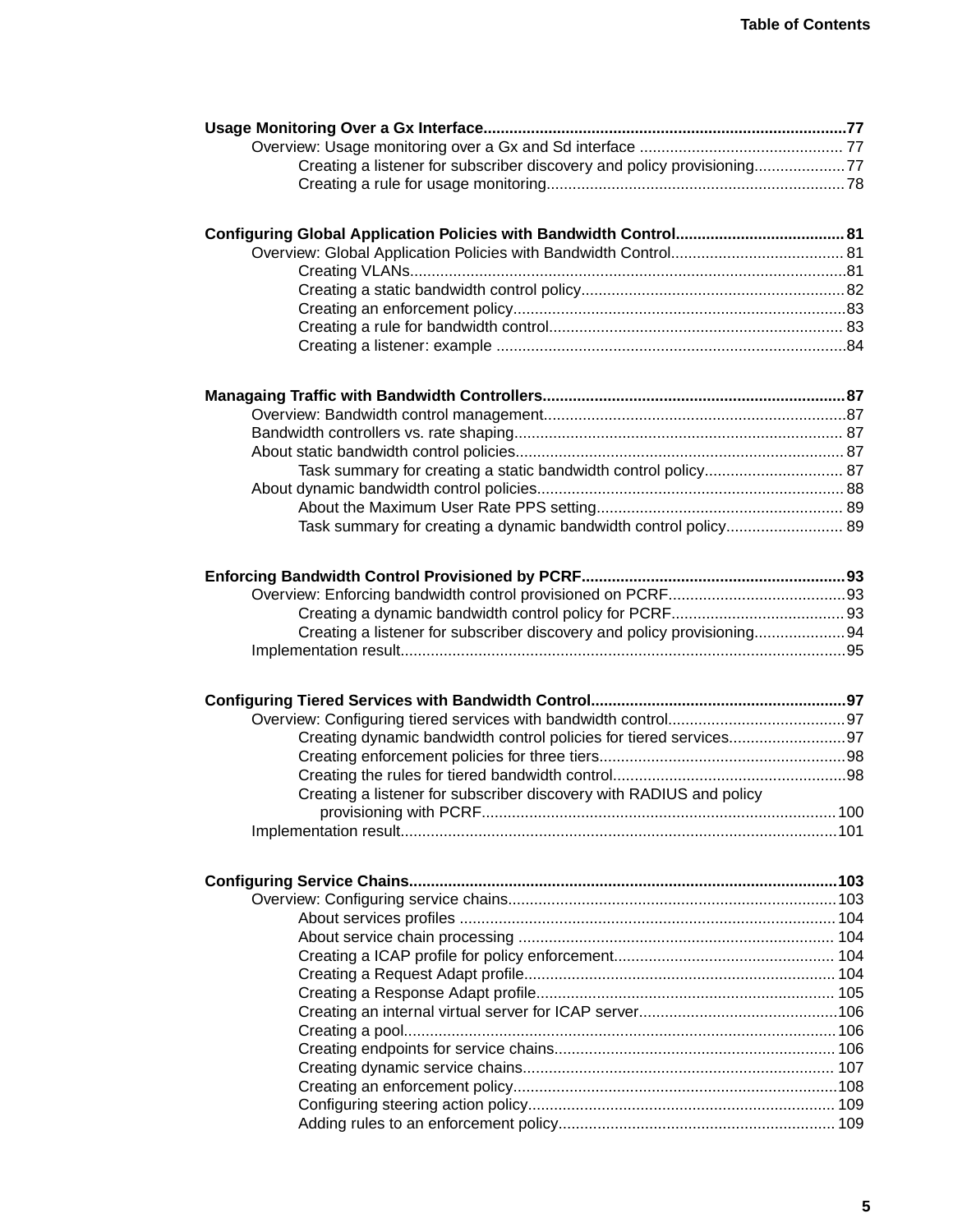| Using iRules with classification categories and applications131        |  |
|------------------------------------------------------------------------|--|
|                                                                        |  |
|                                                                        |  |
|                                                                        |  |
|                                                                        |  |
|                                                                        |  |
| About creating custom local traffic policy rules for CE profile 136    |  |
|                                                                        |  |
|                                                                        |  |
| Creating a virtual server for SSL traffic policy enforcement 138       |  |
| Associating a published local traffic policy with a virtual server 138 |  |
|                                                                        |  |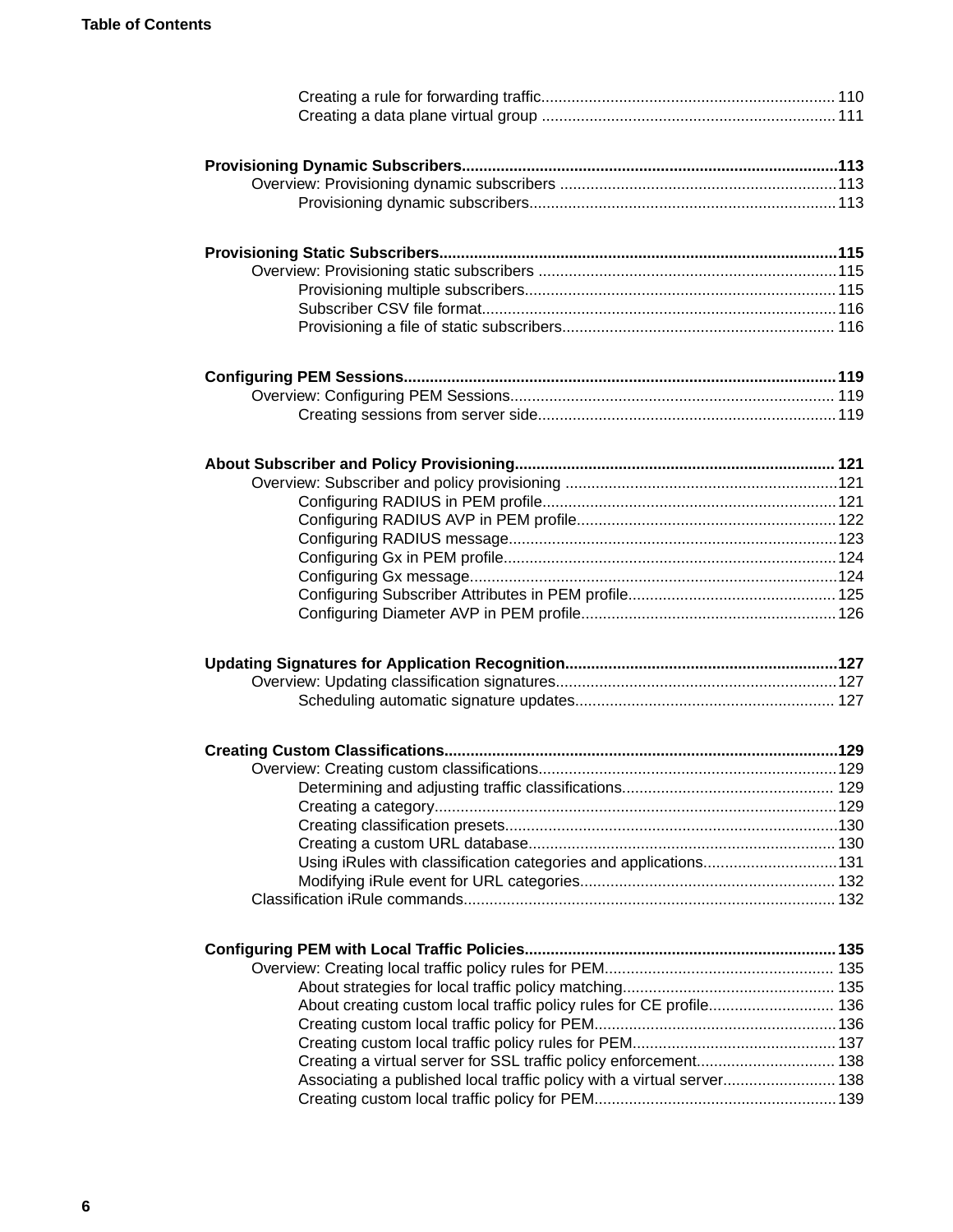| Overview: Detecting Tethering, Device Operating System, and Type 147<br>Creating a high-speed logging rule for device detection and tethering 149 |  |
|---------------------------------------------------------------------------------------------------------------------------------------------------|--|
|                                                                                                                                                   |  |
|                                                                                                                                                   |  |
|                                                                                                                                                   |  |
|                                                                                                                                                   |  |
|                                                                                                                                                   |  |
|                                                                                                                                                   |  |
|                                                                                                                                                   |  |
|                                                                                                                                                   |  |
|                                                                                                                                                   |  |
|                                                                                                                                                   |  |
|                                                                                                                                                   |  |
|                                                                                                                                                   |  |
|                                                                                                                                                   |  |
|                                                                                                                                                   |  |
|                                                                                                                                                   |  |
|                                                                                                                                                   |  |
|                                                                                                                                                   |  |
|                                                                                                                                                   |  |
|                                                                                                                                                   |  |
|                                                                                                                                                   |  |
|                                                                                                                                                   |  |
|                                                                                                                                                   |  |
|                                                                                                                                                   |  |
|                                                                                                                                                   |  |
|                                                                                                                                                   |  |
|                                                                                                                                                   |  |
|                                                                                                                                                   |  |
|                                                                                                                                                   |  |
|                                                                                                                                                   |  |
|                                                                                                                                                   |  |
|                                                                                                                                                   |  |
|                                                                                                                                                   |  |
|                                                                                                                                                   |  |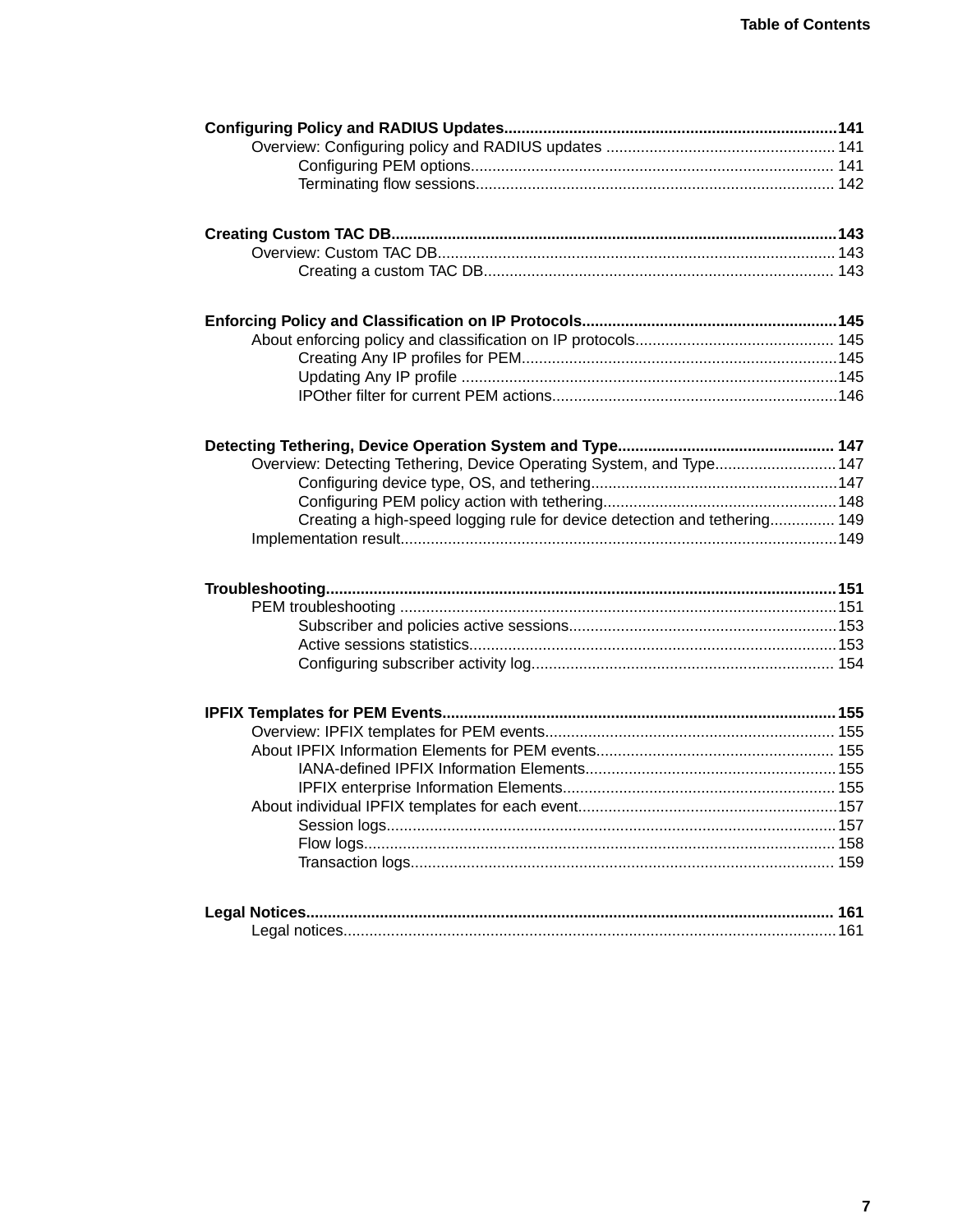**Table of Contents**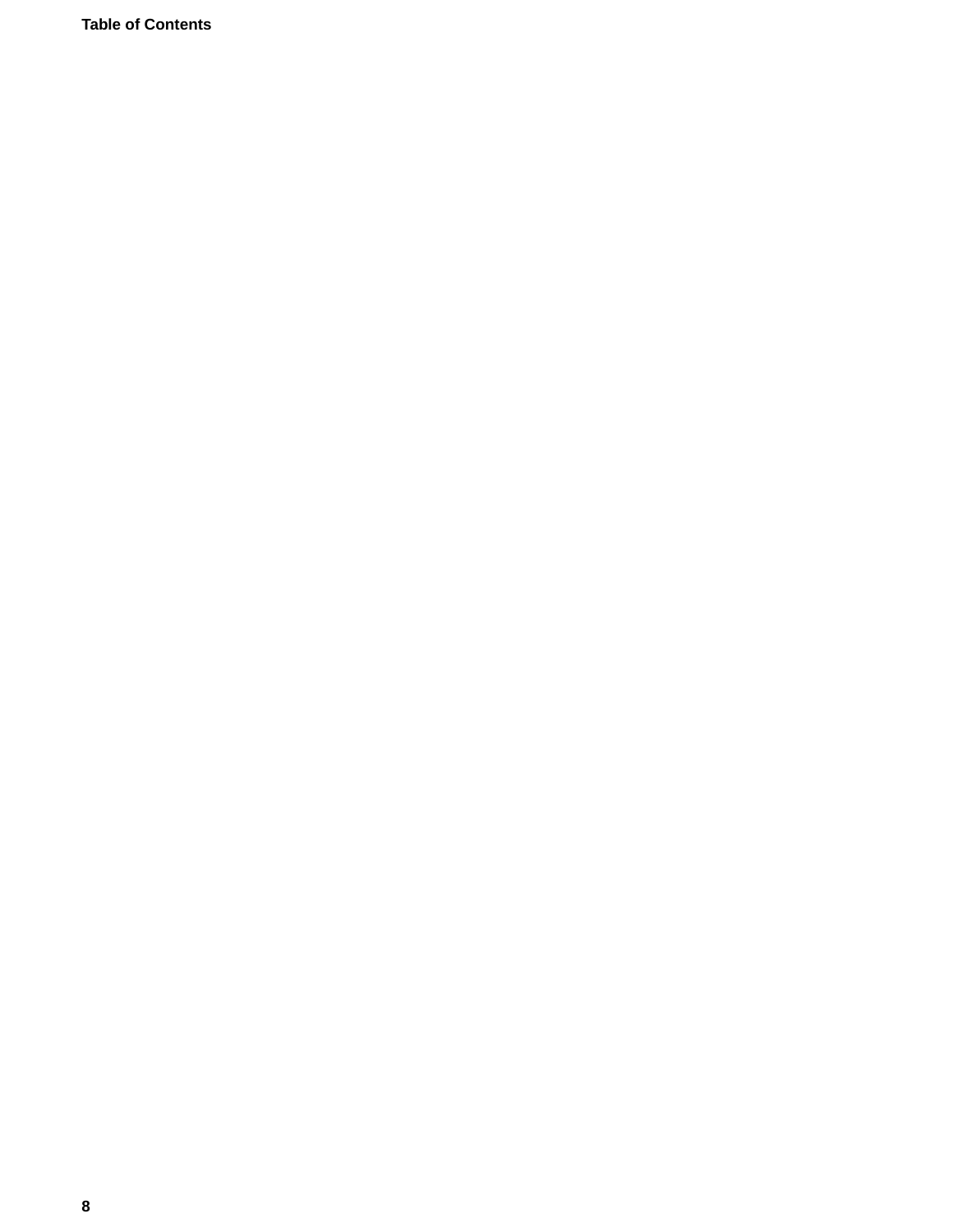## <span id="page-8-0"></span>**What is Policy Enforcement?**

BIG-IP<sup>®</sup> Policy Enforcement Manager<sup>™</sup> (PEM) facilitates mobile service providers control subscriber traffic. The system can analyze application traffic and subscriber behavior, and then enforce traffic policing rules that you define. For example, you could have the system drop all web traffic coming from certain IP addresses. You can perform QoS actions on traffic you want to be treated as high priority using DSCP marking, link QoS, or bandwidth control. You could redirect HTTP traffic destined for a particular IP address, and send it to a specific URL. Or, you could send all video traffic from certain subscribers to servers for optimization.

The BIG-IP system is inserted between the subscribers and the network they are trying to access. The system intercepts the traffic that subscribers are sending. The goal of the Policy Enforcement Manager is to apply an enforcement policy to a subscriber. To determine what kind of policy to apply to the subscriber,  $PEM<sup>TM</sup>$  needs to obtain the subscriber identity.

The system can obtain subscriber identity by looking at RADIUS traffic (if present), or by analyzing subscriber data traffic. RADIUS provides much more information about the subscriber. Although analyzing subscriber traffic is more limited, it does provide the subscriber IP address. The system must have the subscriber IP address in order for PEM to do policy enforcement.

Here is a typical illustration of how policy enforcement works. Traffic from a mobile service provider goes to the BIG-IP system on its way to a network. In order to regulate subscribers, PEM needs to determine the policy to apply. For that reason, PEM collects subscriber identity by intercepting RADIUS traffic when subscriber logs in to the network and examines (snooping) the RADIUS Authentication and Accounting packets for details about the subscriber. PEM communicates with an external policy server, in this case, PCRF, for dynamic subscriber provisioning. Using the RADIUS information (or the IP address if no RADIUS is present) obtained from the subscriber identity, PEM queries the PCRF for the policy configuration and provisions subscribers dynamically.



**Figure 1: Diagram of policy enforcement overview**

Alternatively, you can provision subscribers manually. These subscribers are called *static subscribers*. You use PEM to add static subscribers one at a time, or to import a list of subscribers. Provisioning static subscribers might require the ability to snoop RADIUS traffic but does not require a PCRF connection, as the policy assigned for static subscriber is pre-configured.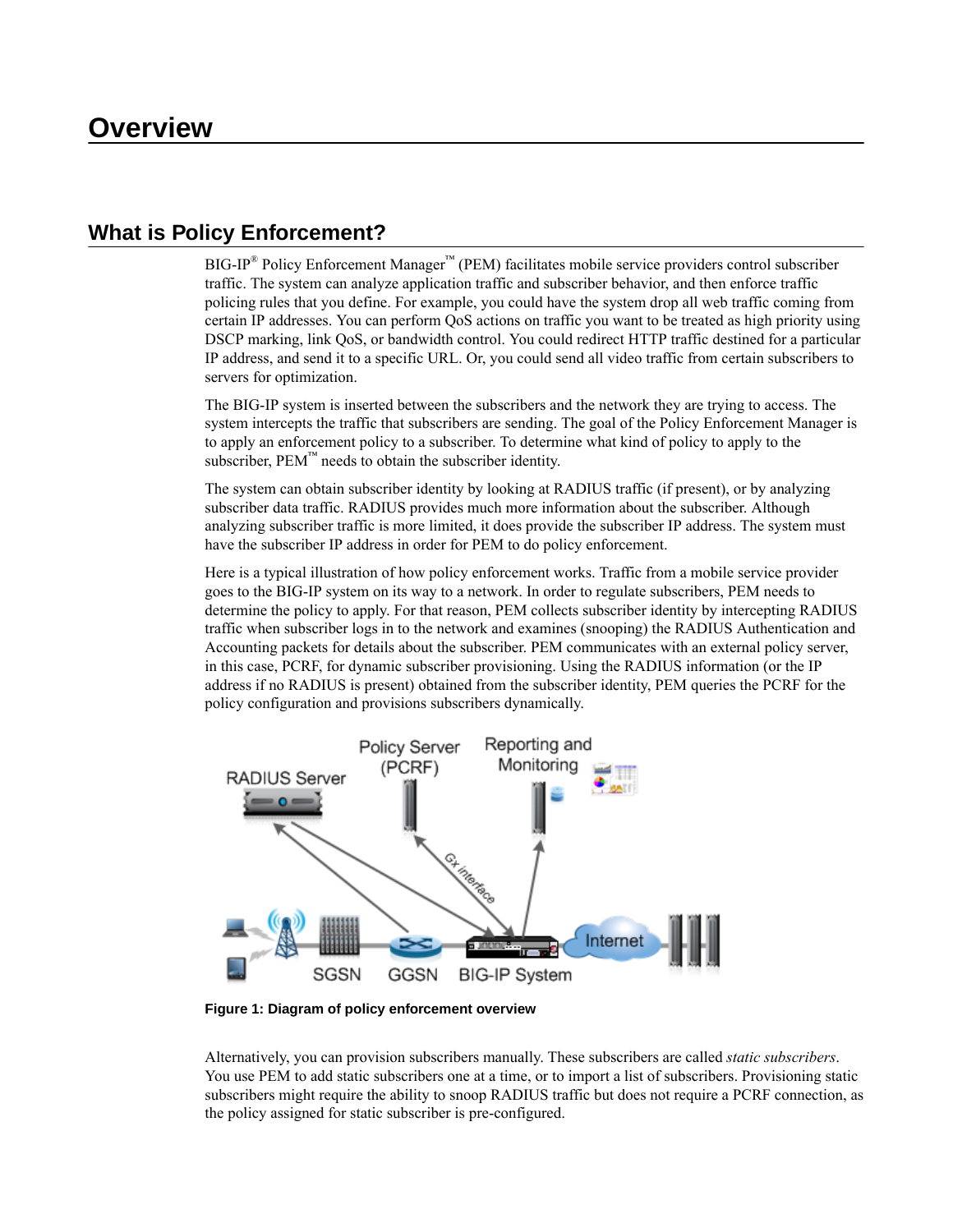<span id="page-9-0"></span>When adding static subscribers on the BIG-IP system, you provide the subscriber ID, subscriber ID type, and one or more policies to apply. You can also specify the IP address, but if it is dynamically assigned, you cannot include it. In this case, you need interception of RADIUS traffic in order to map the subscriber to the IP address. When the subscriber enters the network, the IP address from RADIUS is combined with the information already on PEM. If the static subscriber includes the IP address, no RADIUS interception is required.

### **About enforcement policies**

An *enforcement policy* is a set of rules that determines what to do with specified types of traffic. You can configure policies on the BIG-IP<sup>®</sup> system using Policy Enforcement Manager<sup>™</sup> (PEM), or receive policy definition from a PCRF.

For a policy to take effect, it needs to be assigned, or provisioned, to a subscriber session (a subscriber and multiple IP address mapping). A subscriber session is the period of time from when a subscriber logs into the network (authenticated) and logs out, or when the session is terminated by other means. The session is identified by subscriber IP address.

 $PEM^{\mathbb{M}}$  supports the following methods for provisioning subscriber policies:

- Subscriber policy provisioning using PCRF
- Subscriber policy provisioning using a subscriber database of static subscribers (up to 100K subscribers)
- Subscriber policy provisioning for unknown subscribers (subscribers that do not currently have policies assigned to them either dynamically or statically)
- Global policy provisioning
- Custom policy provisioning using iRules<sup>®</sup>

You can use more than one of the subscriber policy provisioning methods. For example, PEM provisions an unknown subscriber policy for a subscriber session, while awaiting a response from PCRF. Or, a global policy might be applied concurrently to other subscriber policies.

As with other BIG-IP modules, like Local Traffic Manager™, you enable PEM functionality by attaching the corresponding profile to one or more virtual servers. To simplify configuration, PEM provides a listener entity that creates the required virtual servers, enables classification, and attaches the policy enforcement profile. When you create a listener, you also define which policies to apply globally or to unknown subscribers.

Advanced users can directly create virtual servers, then configure and attach the Policy Enforcement profile. We recommend that you begin configuring PEM by using listeners instead of using the advanced method. You can get familiar with PEM configuration by examining the virtual servers, settings, and profiles that the listener creates.

## **About enforcement policy rules**

An enforcement policy is made up of a set of rules. In the policy, rules define what to do when the system receives a particular type of traffic. There are many ways you can set up a rule so that you can handle the traffic exactly as you need to. Each rule includes a condition and an action.

A rule defines conditions that the traffic must meet (or not meet) for the rule to apply. The conditions fall into the following criteria:

• *Classification criteria*, such as applications or categories of applications that the system detects. For example, a rule can apply to all webmail traffic or to a specific webmail application.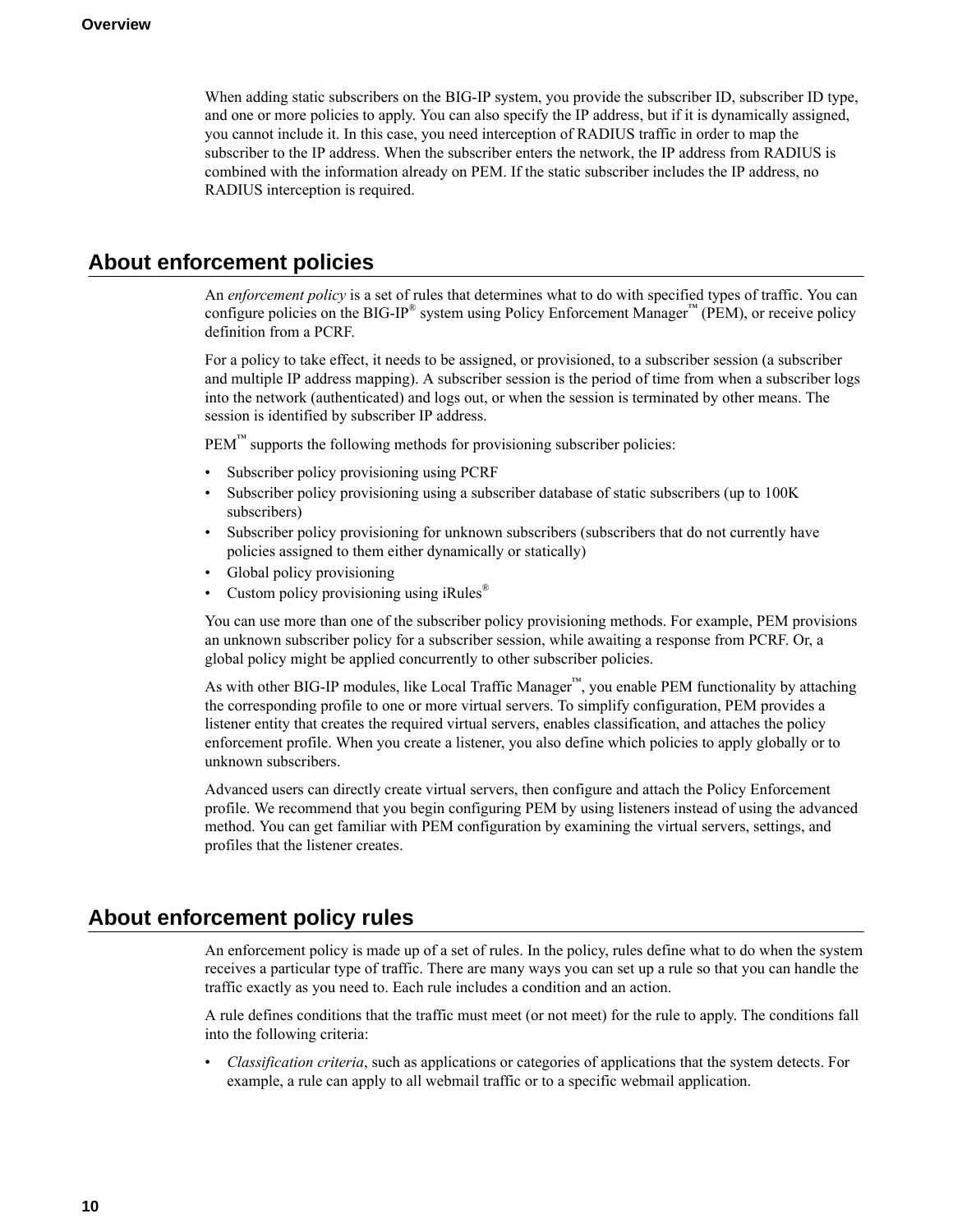- <span id="page-10-0"></span>• *Flow information*, such as traffic associated with specific source and destination IP addresses or ports, or incoming DSCP marking. For example, a rule can apply to all traffic directed to a specific destination port.
- *URL information*, such as URL categories that the system detects. For example, the rule may categorize adult traffic and prevent access to it.
- *Custom criteria*, which are other conditions that you develop using iRules®

If the traffic meets the criteria in the rule, the rule specifies actions to take, such as:

- Dropping traffic
- Forwarding traffic to a specific endpoint or series of endpoints for value-added services
- Redirecting HTTP traffic to a URL
- Generating reporting data for further processing by external analytic systems
- Usage monitoring about the traffic to the PCRF so it can track mobile usage.
- Setting DSCP bits in the IP header of the traffic by marking all or marking upon the traffic exceeding a threshold
- Setting Layer 2 Quality of Service (QoS) levels for the traffic
- Enforcing rate control using a bandwidth control policy

Because rules provide so much flexibility, you need to plan what you want to do, and consider your options before you add the rules. One option is to simply classify traffic and review reports of the types of traffic your system is receiving to get more information on which to base the rules. This could be the first step when developing enforcement policies using PEM.

## **About subscriber provisioning through PCRF**

When you are provisioning subscriber policies through PCRF, the policies are communicated using Gx interface in the form of Policy and Charging Control (PCC) rules. A PCC rule can contain the complete rule definition, or it might refer to a predefined or dynamic policy rule, as defined by the Gx protocol specification, Release 9.4. See the 3GPP TS 29.212 specification for details. When the complete rule definition is sent, it is a dynamic PCC rule; when the rule is referenced by name, it is called a predefined rule.

A *predefined PCC rule* on PCRF maps to an enforcement policy in PEM<sup>™</sup>. For example, a predefined PCC rule with the name premium-video on the PCRF applies to video traffic for premium subscribers. In PEM, you can create a policy also called premium-video with policy rules that define the enforcement action. The classification criteria for the traffic is video, and the action could be to enforce QoS for the video traffic (for example, specifying a higher bitrate).

A *dynamic PCC rule* is dynamically provisioned by the PCRF over the Gx interface. In this case, the PCC rule contains the rule definition. Therefore, in this case, you do not need to create policies on the  $BIG-IP^{\circledR}$  system, since the policy is totally defined on the PCRF.

## **Best practices for creating enforcement policies**

Follow these general recommendations when creating enforcement policies:

- When creating enforcement policies you plan to apply globally or to unknown subscribers, include the word global or unknown in the policy name to distinguish these from other types of subscriber policies.
- Be cautious when developing enforcement policies to be applied globally. The policies affect all the subscribers and are applied to subscriber policies in parallel.
- When you remove or disable an enforcement policy, first be sure that it is not currently assigned to any subscribers. At least one policy must be assigned to a subscriber at all times.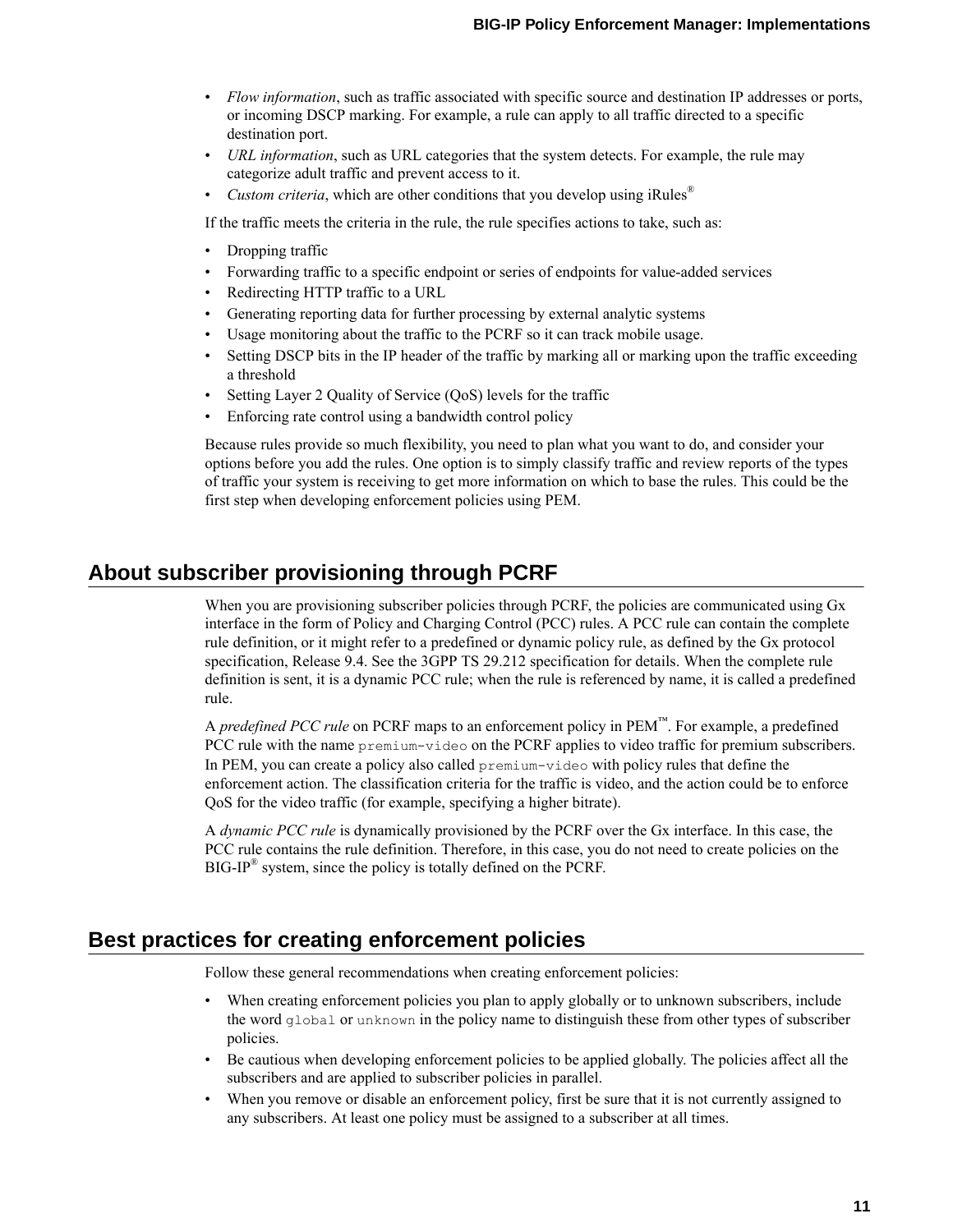- <span id="page-11-0"></span>• Assign the subscriber IP address when creating static subscribers that include a global or unknown subscriber policy, to ensure that the subscriber gets the entitled service faster and does not have to wait for processing of RADIUS traffic.
- If you want to use different types of steering, create separate policies and rules. For example, consider creating a policy that steers traffic from a source VLAN to an endpoint, and another policy to steer VLAN traffic to a service chain.
- Create an empty pool and use it in a forwarding endpoint if you want to route traffic or resolve policy priority conflicts between routing and steering.

These are best practices when writing policy rules:

- Be careful when you mix both L4 and L7 classification criteria in one rule; in some cases, L4 criteria takes precedence. Keep it simple: one rule, one type of criteria.
- Specify different precedence values for the rules that might conflict, to make clear in what order the rules will be evaluated.
- Do not mix different types of policy actions in the same rule; create separate rules for forwarding, reporting, Quality of Service (QoS) actions and finally, for which policy action is implemented.
- A policy (or a rule) should not direct traffic to both a forwarding endpoint and to a service chain. If both are specified, the service chain always takes precedence and is performed first, then traffic is forwarded to the endpoint.
- Dedicate certain bandwidth controllers for use only in  $PEM<sup>1M</sup>$  QoS actions, and do not use them outside PEM.
- One dynamic bandwidth controller can be applied per direction per subscriber and up to eight static bandwidth controllers can be applied, in  $PEM<sup>™</sup>$ .

There are best practices to consider when setting up reporting in enforcement policies:

- Choosing more frequent intervals for generating periodic reporting records (particularly sessionbased) can greatly increase the amount of reporting data, and could potentially overload the analytics system.
- Flow-based records are generated several times during the flow life and can significantly impact the amount of reporting data sent.

Here are best practices to consider when setting up iRule action:

- If multiple PEM iRules<sup>®</sup> match a flow, all the iRules are processed. The priority order is as follows:
	- PEM policy priority, and it takes in to consideration if the policy is a global high precedence policy, subscriber policy or low precedence policy.
	- PEM iRule event priority and the default event priority is 500. The event priority can be changed by specifying the priority within the iRule event.
	- Rule precedence.

## **About sizing considerations**

Currently the maximum number of applications or category IDs that  $PEM^{\prime\prime}$  can store, or report usage statistics for, is limited to 15 per subscriber. This in turn influences the rules, since the traffic statistics for each application or category ID is part of the rule's classification criteria.

When this limitation is exceeded for a given subscriber, an error message is logged into TMM log file. In addition, if the affected rule is installed by PCRF (over Gx connection), a session provisioning failure report is sent back to PCRF. The application or category IDs limitation should be taken into account when designing the subscriber and global policies for a particular PEM deployment.

*Note: If you require granular reporting for large amount of traffic, your performance might be impacted.*

Real performance depends on various factors such as: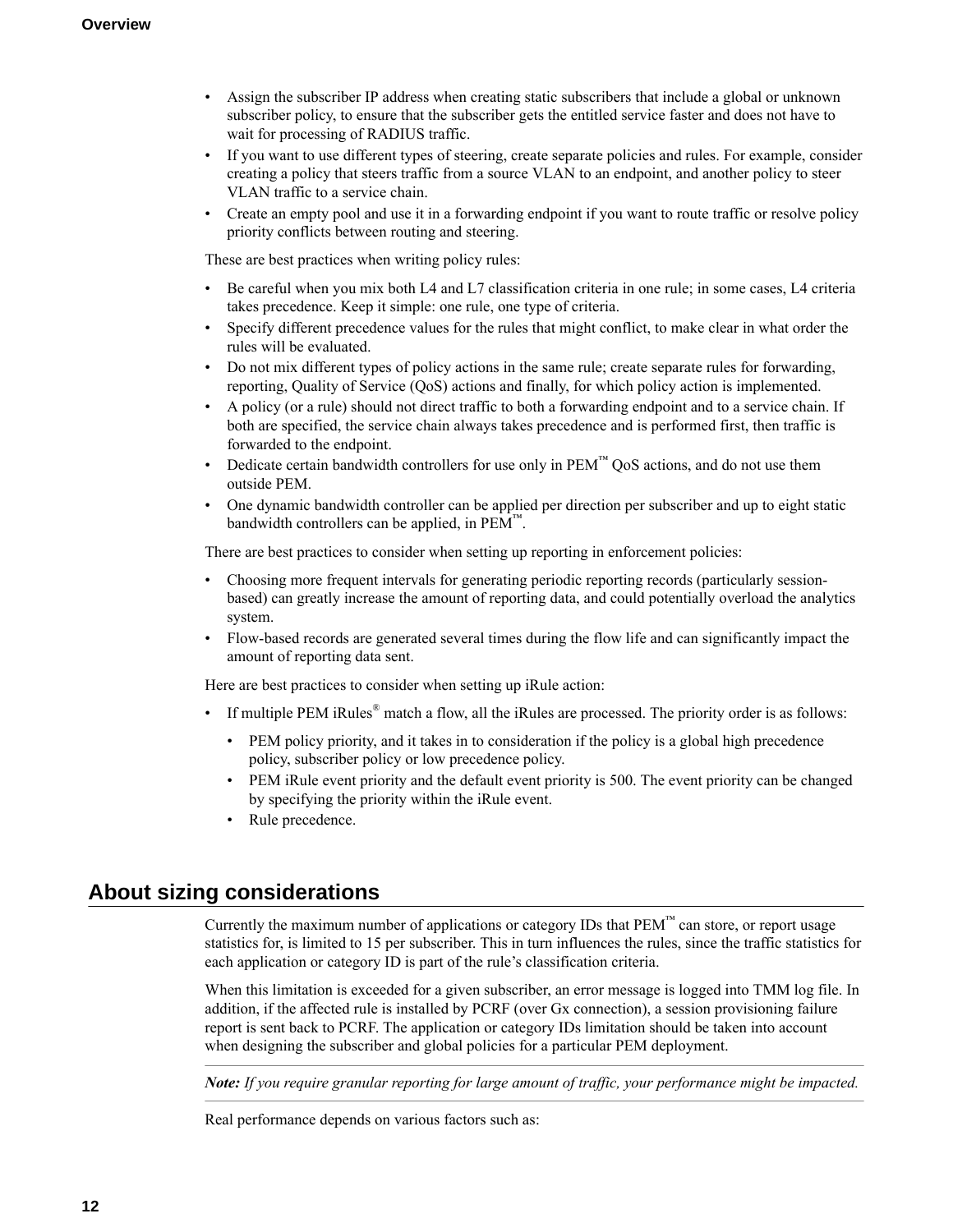- Turning on flow reporting (both performance and memory impacted)
- Frequency of sending session based reporting
- Complexity of classification
- The number of concurrent flows per subscriber
- Over subscription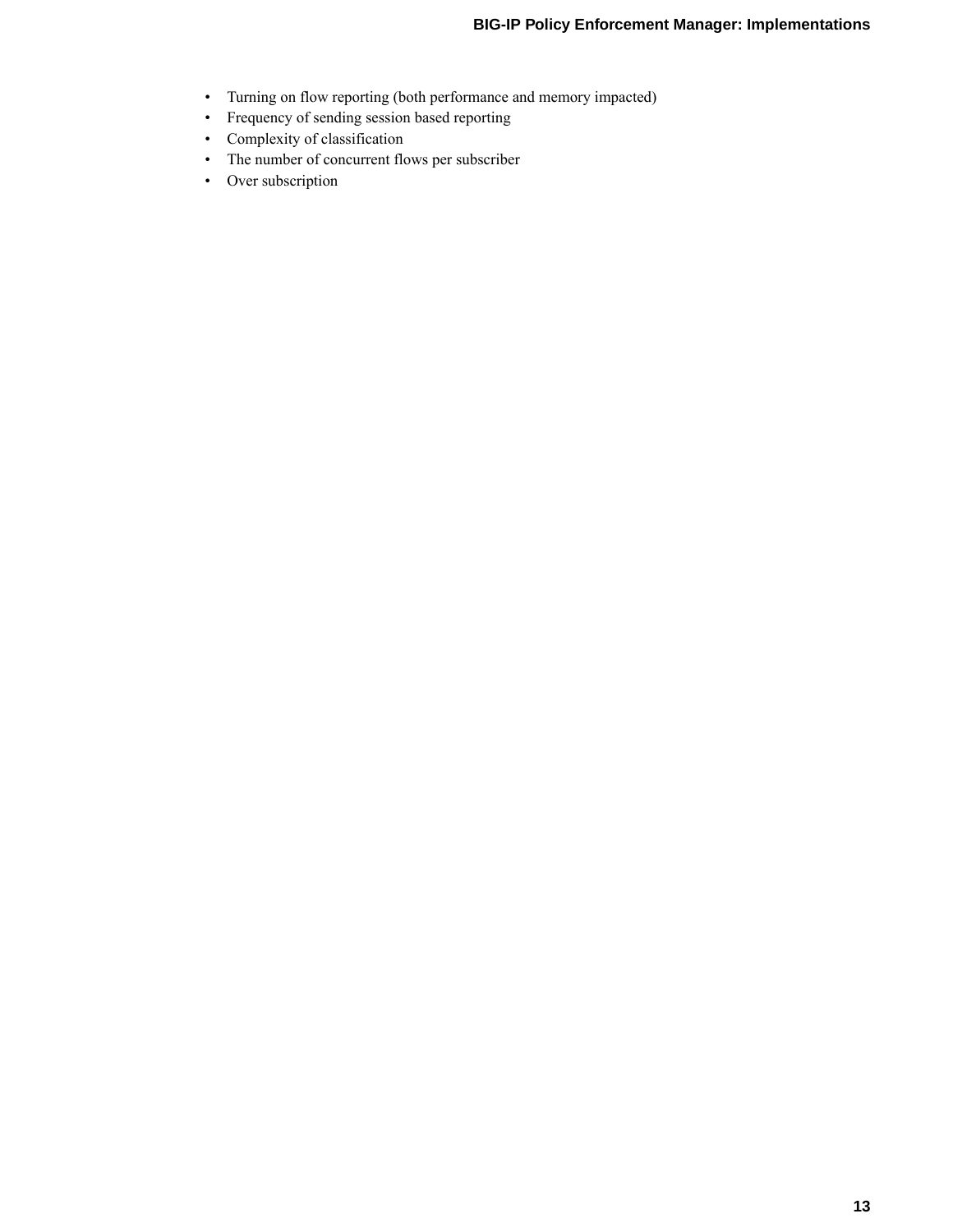**Overview**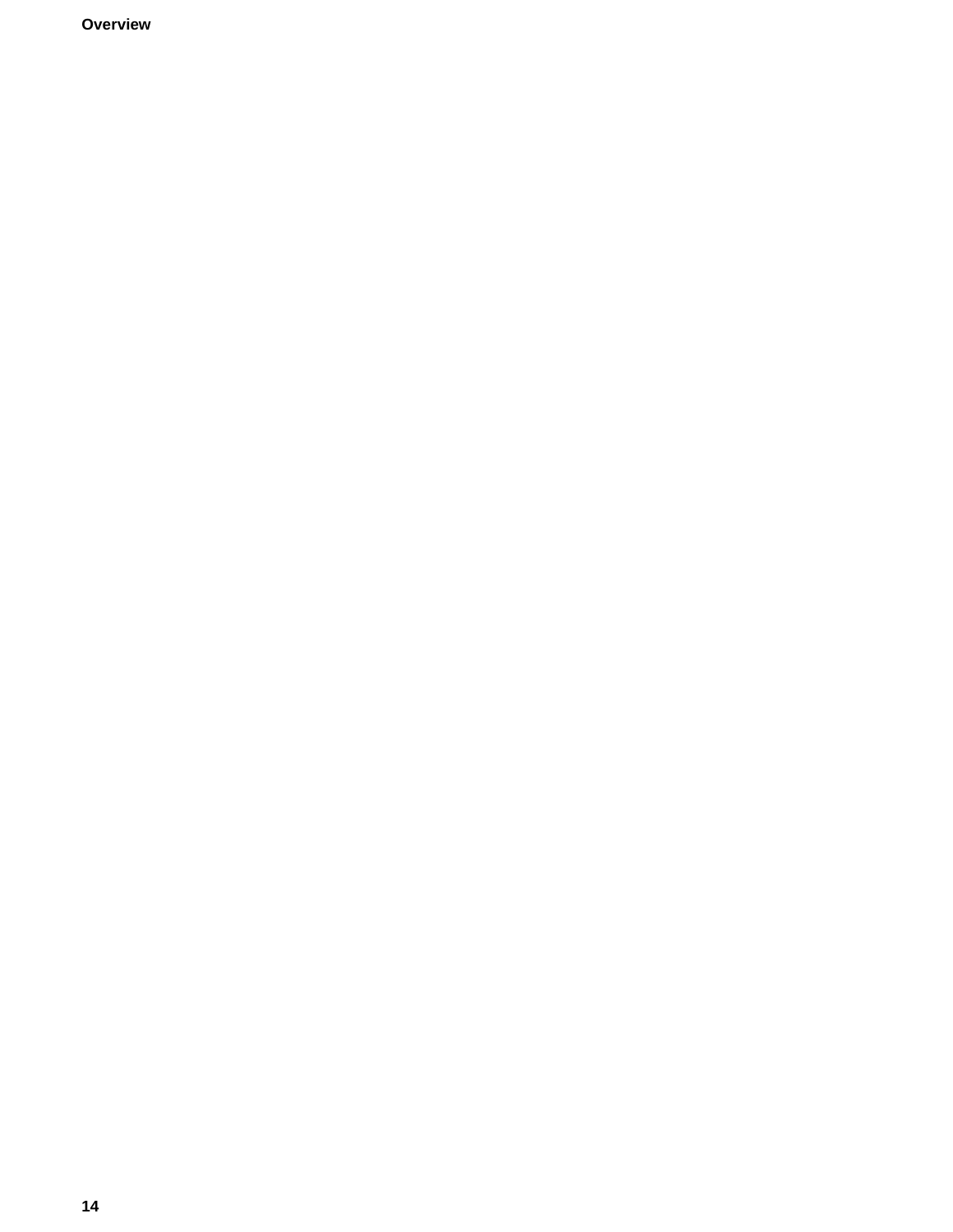## <span id="page-14-0"></span>**Overview: Setting up application visibility**

This implementation describes how to set up the Policy Enforcement Manager™ (PEM) to analyze application traffic on the network, and provide statistics for application visibility. For example, you can view statistics to see what applications are being used. By monitoring your traffic, you can later create enforcement policies that are tailored for your needs.

#### **Task summary**

Determining and adjusting traffic classifications [Creating a category](#page-15-0) [Creating classification presets](#page-15-0) [Creating a data plane virtual group](#page-15-0) [Examining application visibility statistics](#page-17-0)

### **What is application visibility?**

Policy Enforcement Manager<sup>™</sup> (PEM<sup>™</sup>) gives the BIG-IP<sup>®</sup> system the ability to classify both encrypted and unencrypted traffic into categories for application visibility. You can display statistics about the network traffic in graphical charts, and view classification information by application, category, protocol, virtual server, country, type of device, and so on. In-depth information and application awareness provides visibility into your network infrastructure so you can identify and monitor different types of traffic and resolve performance issues.

Application visibility is particularly useful for service providers. If your organization is using RADIUS protocol for authentication, authorization, and accounting, PEM can intercept accounting messages to retrieve additional information, for example, about mobile devices, subscribers, towers, service plans, and manufacturers.

Charts shown on the **Statistics** > **Classification** screens display the application visibility data. The classification overview is customizable so you can display the charts or tables that you want. The overview shows top statistics for the categories of which you are most interested.

## **Determining and adjusting traffic classifications**

The BIG-IP<sup>®</sup> system classifies many categories of traffic and specific applications within those categories. You can determine which categories and applications of traffic the system can classify, and find out information about them such as their application or category ID.

- **1.** On the Main tab, click **Traffic Intelligence** > **Applications** > **Application List**. The Applications screen displays a list of the supported classification categories.
- **2.** To view the applications in each category, click the **+** icon next to the category.
- **3.** To view or edit the properties of the application or category, click the name to open its properties screen.

*Tip: Here you can view the application or category ID number.*

**4.** Click **Update** to save any changes.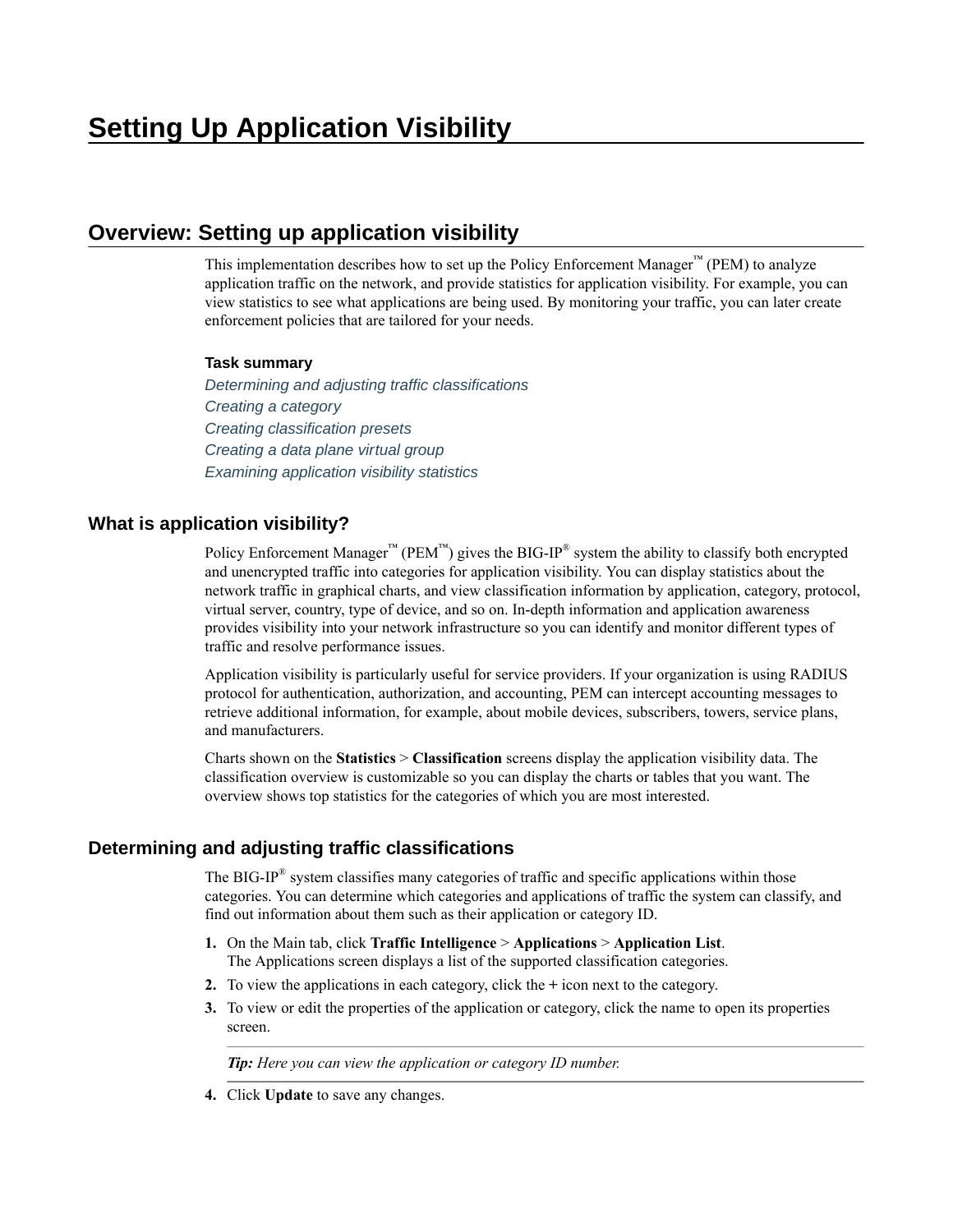#### <span id="page-15-0"></span>**Creating a category**

On the BIG-IP<sup>®</sup> system, you can create customized categories for classifying traffic if the predefined categories are not sufficient for your needs. For example, if you plan to create new application types unique to your organization, you can create a category to group them together.

- **1.** On the Main tab, click **Traffic Intelligence** > **Applications** > **Application List**. The Applications screen displays a list of the supported classification categories.
- **2.** Click **Create**. The New Application screen opens.
- **3.** From the **Type** list, select **Category**.
- **4.** In the **Name** field, type a name for the classification category.
- **5.** In the **Description** field, type optional descriptive text for the classification presets.
- **6.** In the **Category ID** field, type an identifier for this category, a unique number.
- **7.** For the **Application List** setting, move applications that you want to associate with this category from the **Unknown** list to the **Selected** list.

If the applications are not listed yet, you can associate the applications with the category when you create them.

**8.** Click **Finished**.

You have created custom applications to handle traffic.

#### **Creating classification presets**

On the BIG-IP<sup>®</sup> system, you can create classification preset settings for a classification policy that you have previously created.

- **1.** On the Main tab, click **Traffic Intelligence** > **Presets**. The Presets screen displays a list of the supported classification categories.
- **2.** Click **Create**. The New Presets screen opens.
- **3.** In the **Name** field, type a name for the application.
- **4.** In the **Description** field, type optional descriptive text for the classification presets.
- **5.** For the **Policy** setting, move the classification policies from **Available** list to the **Selected** list, to create a new preset.
- **6.** In the **Allow Reclassification** list, **Enabled** is the default selection.
- **7.** In the **Flow Bundling** list, **Enabled** is the default selection.
- **8.** In the **Cache Results** list, **Enabled** is the default selection.
- **9.** Click **Finished**.

[Overview: Creating custom classifications](#page-128-0) Creating a category [Creating a custom URL database](#page-129-0)

#### **Creating a data plane virtual group**

If you want to steer specific traffic (or otherwise regulate certain types of traffic) you must first develop appropriate enforcement policies. If using a Gx interface to a PCRF, you need to create a new virtual group in listeners that connect to a PCRF.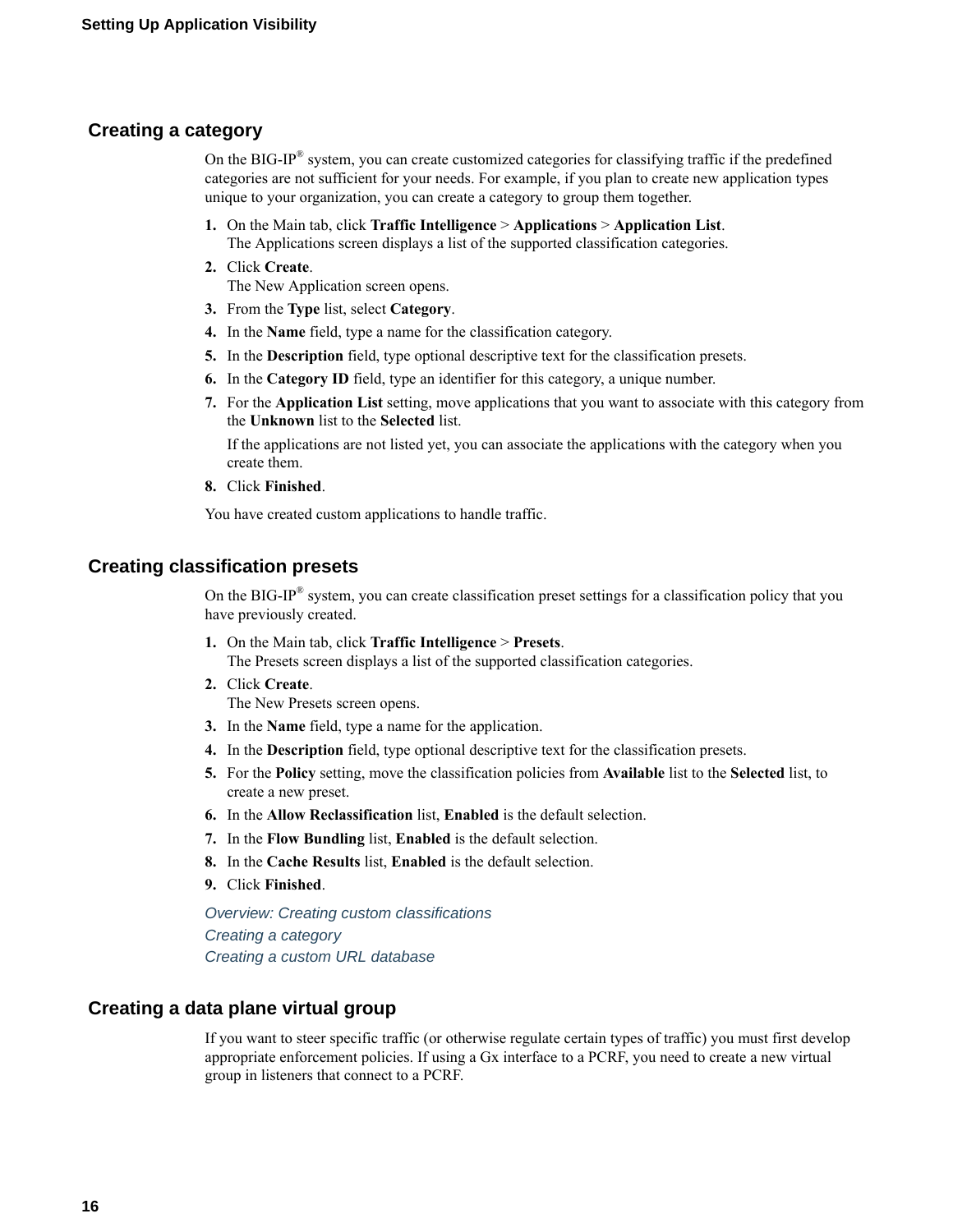You can create listeners that specify how to handle traffic for policy enforcement. Creating a listener performs preliminary setup on the BIG-IP<sup>®</sup> system for application visibility, intelligent steering, bandwidth management, and reporting.

- **1.** On the Main tab, click **Policy Enforcement** > **Data Plane Listeners**. The Date Plane Listeners screen opens.
- **2.** Click **Add Group**. The New Virtual Group screen opens.
- **3.** In the **Name** field, type a unique name for the listener.
- **4.** In the **Destination Address** field, type the IP address of the virtual server. For example, 10.0.0.1 or 10.0.0.0/24.

*Note: When you use an IPv4 address without specifying a prefix, the BIG-IP® system automatically uses a /32 prefix.*

*Tip: You can use a catch-all virtual server (0.0.0.0) to specify all traffic that is delivered to the BIG-IP® system. Configure the source and destination setting, during forwarding mode only. In the relay mode, the client does not have an IP address and the DHCP provides the client with an IP address.*

The system will create a virtual server using the address or network you specify.

- **5.** For the **Service Port** setting, type or select the service port for the virtual server.
- **6.** From the **VLAN and Tunnel Traffic** list, select **Enabled on**. Then, for the **VLANs and Tunnels** setting, move the VLAN or VLANs on which you want to allow the virtual servers to share traffic from the **Available** list to the **Selected** list.
- **7.** For the **VLANs and Tunnels** setting, move the VLANs and tunnels that you want to monitor from the **Available** list to the **Selected** list.
- **8.** In the Policy Provisioning area, select enforcement policies to apply to the traffic.
	- a) For **Global Policy**, move policies to apply to all subscribers to **High Precedence** or **Low Precedence**.

*Note: For URL categorization to take effect, you need to associate the enforcement policy with a classification profile.*

b) For **Unknown Subscriber Policy**, move policies to use if the subscriber is unknown to **Selected**.

The system applies the global policy to all subscribers in parallel with the subscriber policies, and must be configured with unknown subscriber policy. High-precedence global policies override conflicting subscriber policies, and low-precedence policies are overridden by conflicting subscriber policies.

**9.** Click **Finished**.

The Policy Enforcement Manager creates a listener.

When you create a listener, Policy Enforcement Manager<sup>™</sup> also creates virtual servers for each type of traffic (TCP, UDP, or both and IP), and a virtual server for HTTP traffic. The system sets up classification and assigns the appropriate policy enforcement profile to the virtual servers. If you are connecting to a RADIUS authentication server, a virtual server for RADIUS is also added.

Now you can send traffic through the network. As network traffic moves through the BIG-IP<sup>®</sup> system, the system classifies the traffic, and if you have developed policies, the system performs the actions specified by the enforcement policy rules.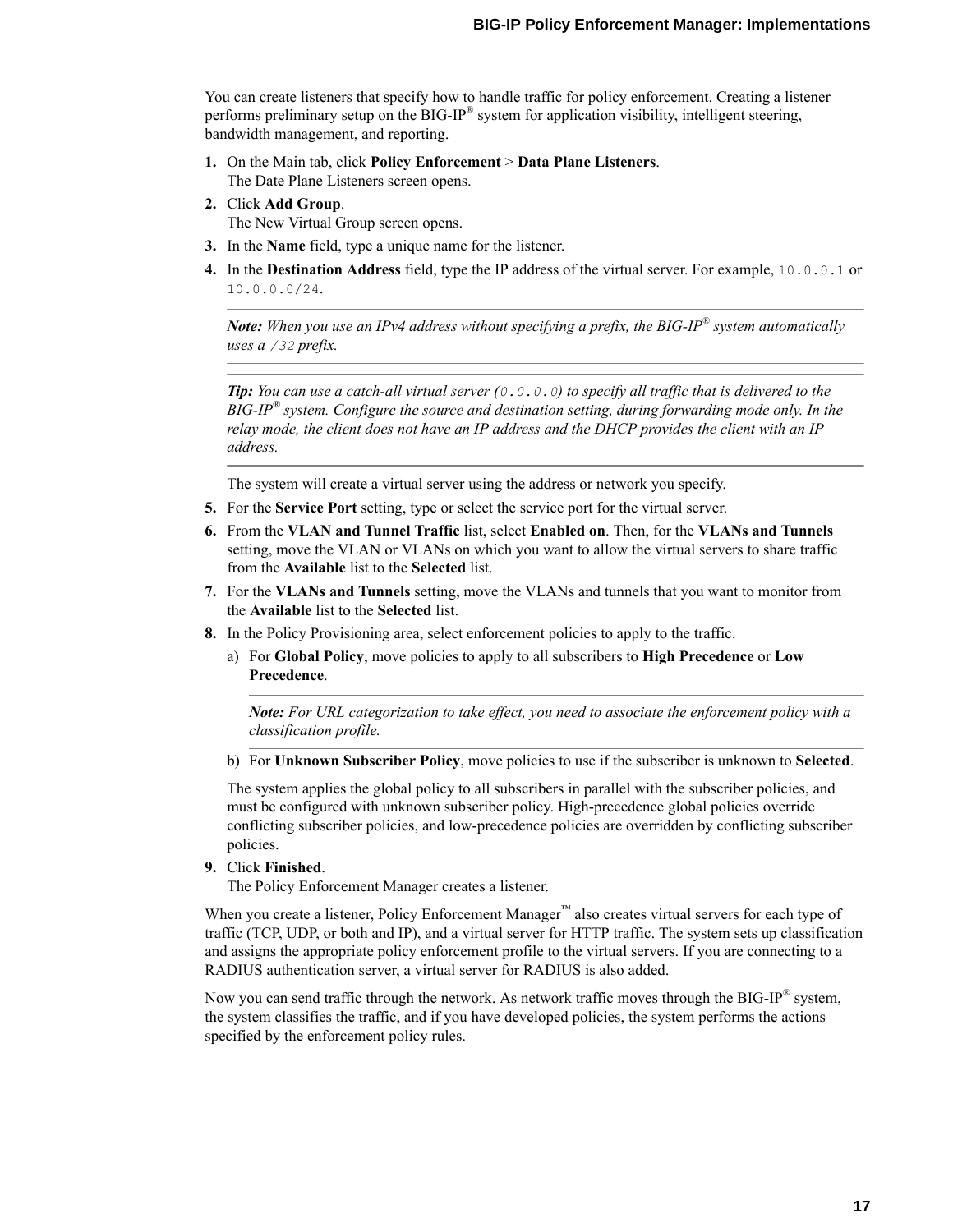#### <span id="page-17-0"></span>**Examining application visibility statistics**

Before you can look at the application visibility statistics, you must have Adobe® Flash® Player installed on the computer where you plan to view them.

You can review charts that provide application visibility for traffic on your network.

- **1.** On the Main tab, click **Policy Enforcement** > **Analytics** > **Overview**. The Overview screen opens where you can view a summary of the top classification statistics.
- **2.** Review the statistics provided. To quickly change the format of the information, click the icon to the left of the time period.

You can display information in a table, line chart, pie chart, or bar chart.

- **3.** Click the time period (**Last Hour**, **Last Day**, **Last Week**, **Last Month**, or **Last Year**), to change the interval used for displaying content.
- **4.** To permanently change the format or content of any of the charts, click the cog on the chart, select **Settings**, and adjust the fields in the form.
- **5.** To display additional charts or tables, click the **Add Widget** link and complete the form. The chart you create becomes a permanent part of the Classification Overview screen.
- **6.** On the Main tab, click **Policy EnforcementAnalyticsStatistics**. The Statistics screen opens and the charts display detailed classification statistics by application.
- **7.** Adjust the statistics content in any of the following ways:
	- Use the **View By** setting or Advanced Filters to change the type of classification data shown.
	- Use the **Time Period** setting to change the interval for which statistics are shown.
	- Use the **Expand Advanced Filters** setting to fine-tune even further which types of reports to display.
- **8.** Get detailed information in any of the following ways:
	- Point on the charts to display the details.
	- Review the Details table to see the statistics.
	- In the Details table, click the name of one of the items (application, category, protocol, and so on) to see classification details about that specific item.
	- Use the **Display method** setting to show statistics in different formats.

The easiest way to learn what classification information is available is to look at the charts and view the content and details in different ways. As you drill down into the statistics, you can locate more details and view information for a specific item.

**9.** To generate and export a PDF or CSV file of a report to save or email, click **Export**, select the settings, and fill in the appropriate fields.

*Note: You must have an SMTP email server configured to use the email option. On the Main tab, click System > Configuration > Device > SMTP.*

You can use the classification statistics to determine, for example, the types of applications and the specific applications that clients are using. By drilling down into that information, you can find out specifically which applications are being used by a particular IP address.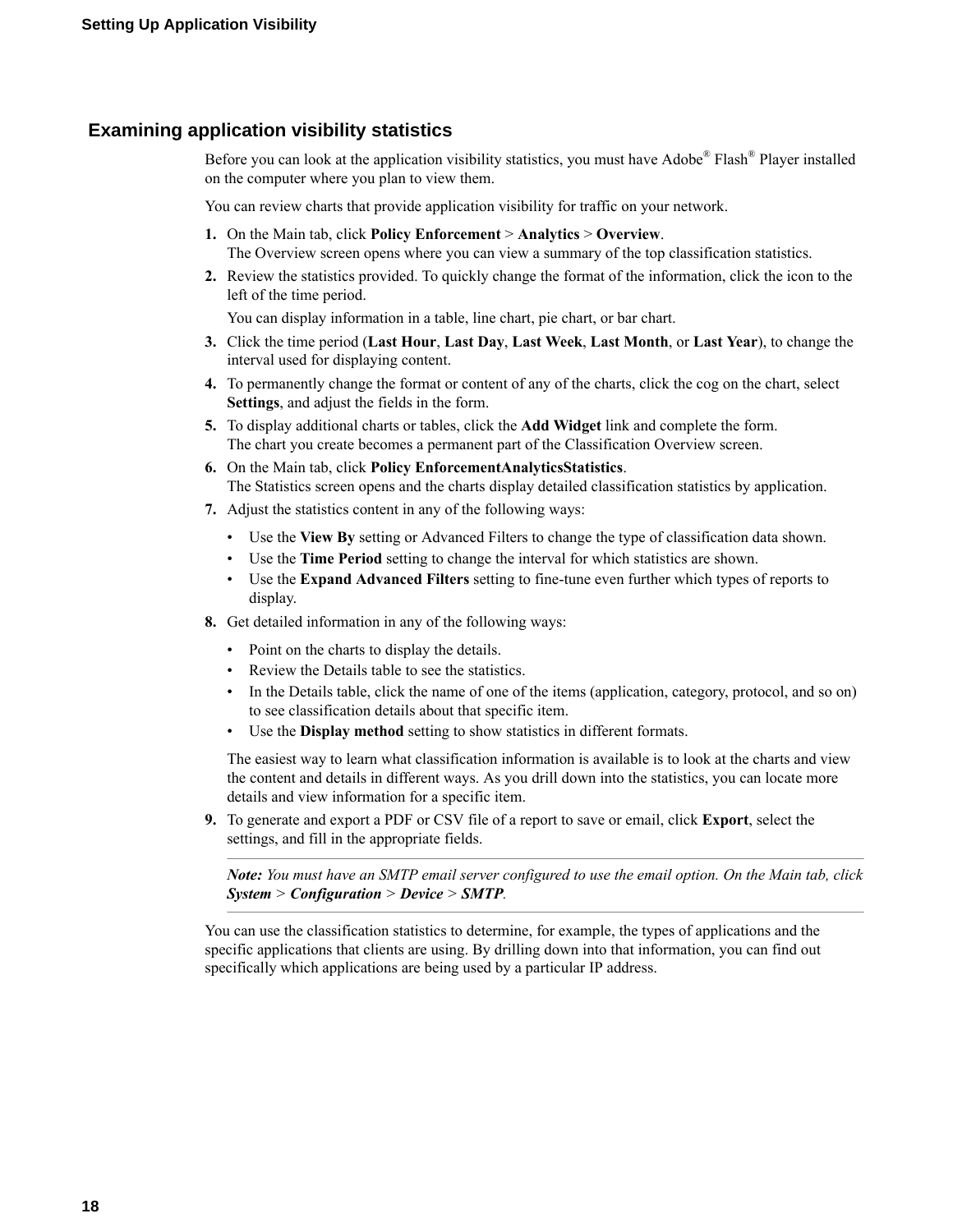## <span id="page-18-0"></span>**Overview: Configuring intelligent traffic steering**

You can use the Policy Enforcement Manager<sup>™</sup> to set up the BIG-IP<sup>®</sup> system to classify and intelligently steer traffic on the network. The system automatically sets up virtual servers for TCP and UDP traffic so that the BIG-IP system can classify the traffic and direct it to one or more steering endpoints based on traffic characteristics.

*Note: Common Address Redundancy Protocol (CARP) persistence is supported with PEM forwarding endpoints, for use with service chaining action, when forwarding traffic to a pool.*

#### **Task Summary**

[Creating a pool](#page-19-0) [Creating forwarding endpoints](#page-19-0) [Creating an enforcement policy](#page-20-0) [Creating custom action policies](#page-21-0) [Adding rules to an enforcement policy](#page-22-0) [Creating a rule using classification criteria](#page-23-0) [Creating a rule using URL categorization](#page-23-0) [Modifying iRule event for URL categories](#page-24-0) [Creating a rule using flow conditions](#page-25-0) [Creating a rule for forwarding traffic](#page-26-0) [Creating a rule for QoS](#page-27-0) [Creating a data plane virtual group](#page-15-0) [Configuring TCP optimization as a PEM policy action](#page-29-0) [Enabling TCP Analytics](#page-30-0)

#### **What is traffic steering?**

Policy Enforcement Manager<sup>™</sup> provides the ability to intelligently steer traffic based on policy decision made using classification criteria, URL category, flow information, or custom criteria (iRule events). Steering, also called *traffic forwarding*, can help you police, control and optimize traffic.

You can forward a particular type of traffic to a pool of one or more servers designed to handle that type of traffic, or to a location closer to clients requesting a service. For example, you can send HTTP video traffic to a pool of video delivery optimization servers. You can have one policy option to classify each transaction which allows transaction aware steering. The ability to classify traffic for every transaction is called *transactional policy enforcement*. The classification per transaction is for HTTP traffic only.

You set up steering by creating an enforcement policy that defines the traffic that you want to send to a particular location or endpoint. Rules in the enforcement policy specify conditions that the traffic must match, and actions for what to do with that traffic. One of the actions you can take is to forward the traffic to a particular endpoint, called a *forwarding endpoint*.

You can create listeners to set up virtual servers and associate the enforcement policies with the traffic that is sent to them. The system also creates a Policy Enforcement profile that specifies the enforcement policy that the system uses, among other uses, for traffic steering.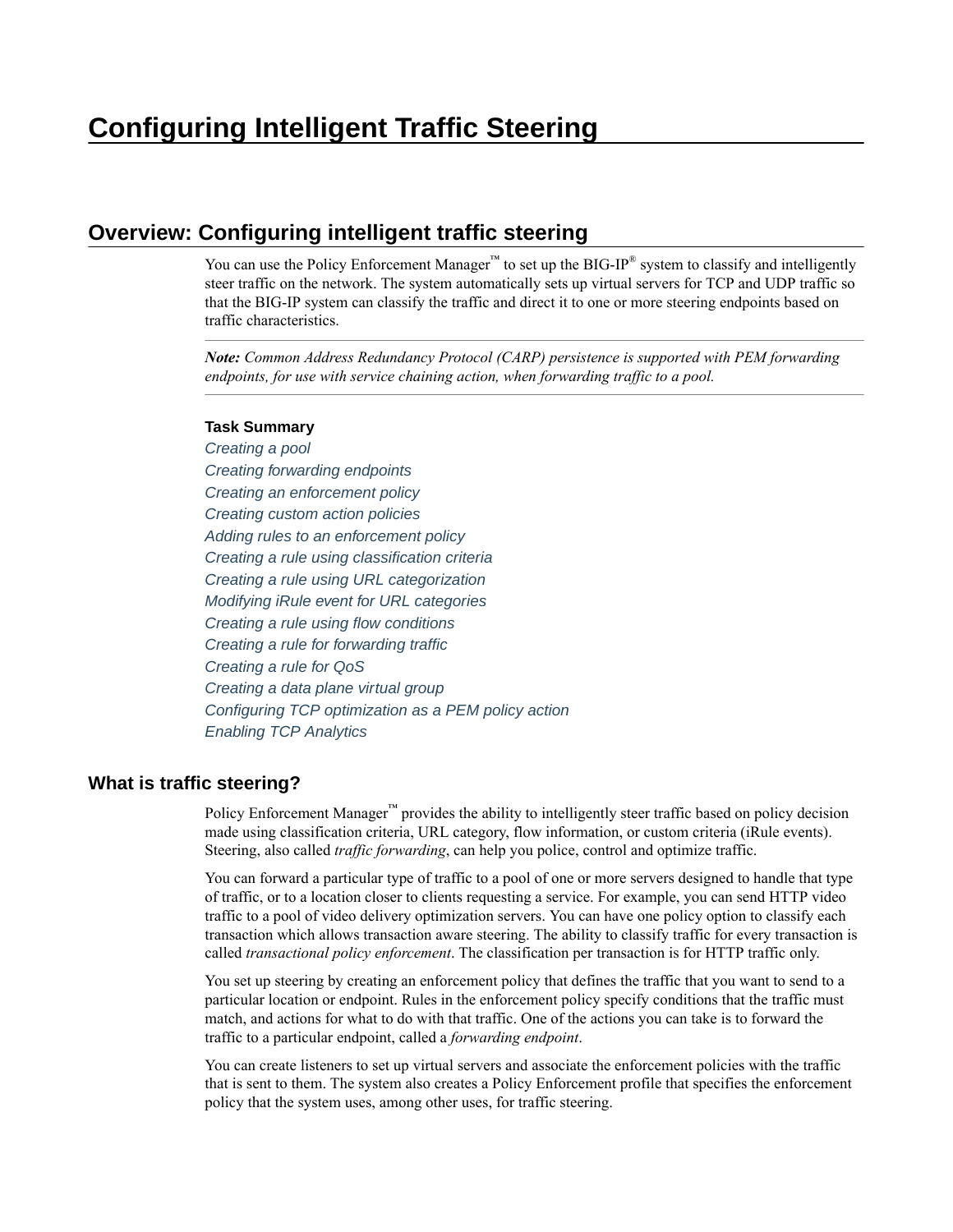#### <span id="page-19-0"></span>**Creating a pool**

You can create a pool of servers that you can group together to receive and process traffic.

- **1.** On the Main tab, click **Local Traffic** > **Pools**. The Pool List screen opens.
- **2.** Click **Create**. The New Pool screen opens.
- **3.** In the **Name** field, type a unique name for the pool.
- **4.** Using the **New Members** setting, add each resource that you want to include in the pool:
	- a) (Optional) In the **Node Name** field, type a name for the node portion of the pool member.
	- b) In the **Address** field, type an IP address.
	- c) In the **Service Port** field, type a port number, or select a service name from the list.
	- d) (Optional) In the **Priority** field, type a priority number.
	- e) Click **Add**.
- **5.** Click **Finished**.
- **6.** Repeat these steps for each pool you want to create.

The new pool appears in the Pools list.

#### **Creating forwarding endpoints**

Before you can create an endpoint, you need to create a pool that specifies where you want to direct the classified traffic.

To set up traffic steering, you need to create a forwarding endpoint, which specifies where to send the traffic. If you are configuring w-steering or service chains, you need to create multiple endpoints.

- **1.** On the Main tab, click **Policy Enforcement** > **Forwarding** > **Endpoints**. The Endpoints screen opens.
- **2.** Click **Create**.

The New Endpoint screen opens.

- **3.** In the **Name** field, type a name for the endpoint.
- **4.** From the **Pool** list, select the pool to which you want to steer a particular type of traffic, for example, in a policy rule.
- **5.** If you want to translate the destination address of the virtual server to that of the pool, from the **Address Translation** list, select **Enabled**. Otherwise, leave this setting disabled.
- **6.** If you want to translate the original destination port to another port, from the **Port Translation** list, select **Enabled**. Otherwise, leave this setting disabled.
- **7.** From the **Source Port** list, select the appropriate option for the source port of the connection.

| Option                           | <b>Description</b>                                                                                                                                                                                                                                                                                                                                                                                                                 |
|----------------------------------|------------------------------------------------------------------------------------------------------------------------------------------------------------------------------------------------------------------------------------------------------------------------------------------------------------------------------------------------------------------------------------------------------------------------------------|
| <b>Preserve</b>                  | Maintains the value configured for the source port, unless the source port from a<br>particular SNAT is already in use.                                                                                                                                                                                                                                                                                                            |
| <b>Preserve</b><br><b>Strict</b> | Maintains the value configured for the source port. If the port is in use, the system<br>does not process the connection. Use this setting only when (1) the port is<br>configured for UDP traffic; (2) the system is configured for nPath routing or running<br>in transparent mode; or (3) a one-to-one relationship exists between virtual IP<br>addresses and node addresses, or clustered multi-processing (CMP) is disabled. |
| Change                           | Specifies that the system changes the source port.                                                                                                                                                                                                                                                                                                                                                                                 |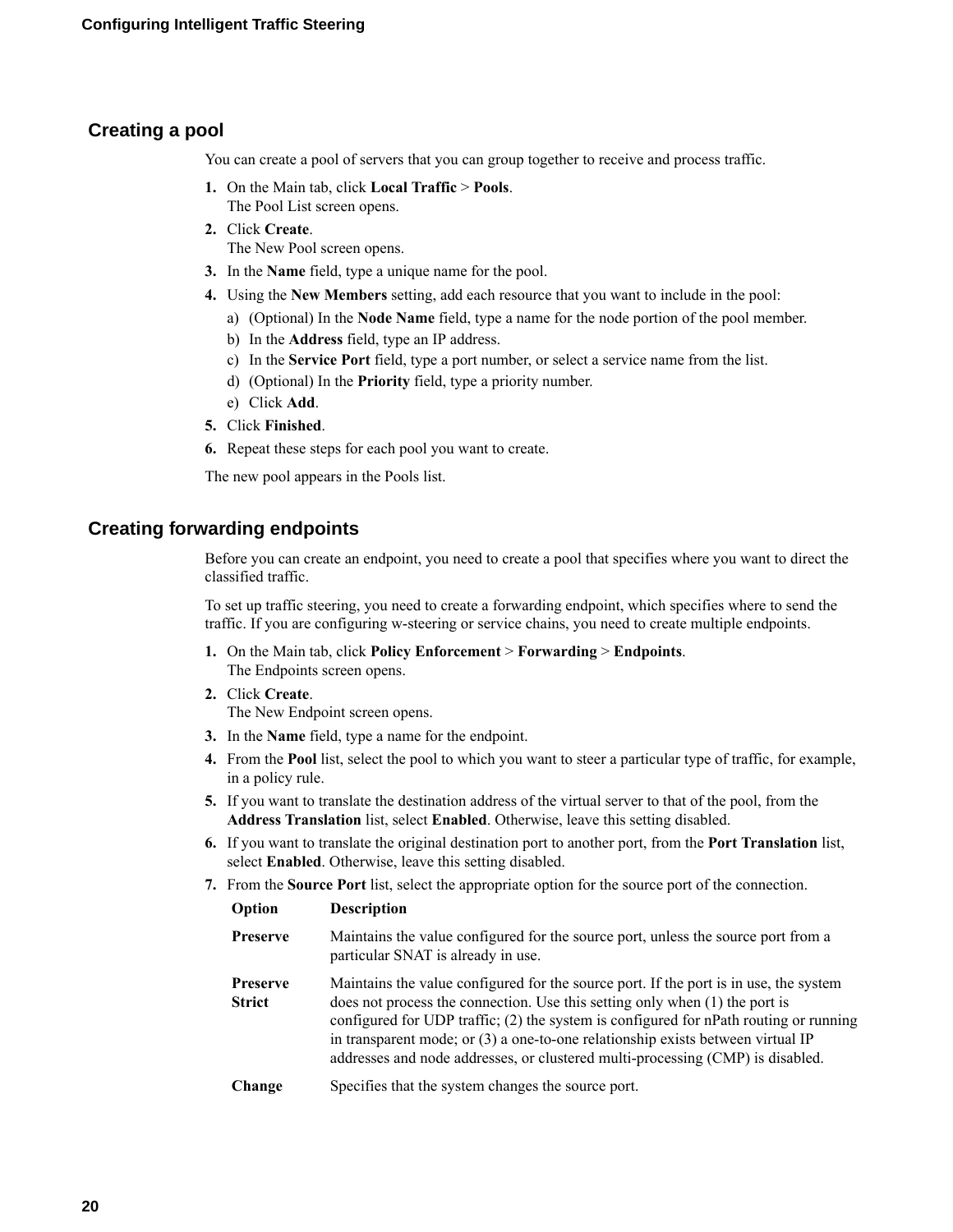<span id="page-20-0"></span>**8.** To specify a SNAT pool for address translation, from the **SNAT Pool** list, select the name of an existing SNAT pool.

The steering endpoint uses the SNAT pool to implement selective and intelligent SNATs.

**9.** If you have multiple pool members and want specific traffic to go to the same pool member every time, from the **Persistence** list, select the appropriate IP address type:

| Option                               | <b>Description</b>                                                                                                                            |
|--------------------------------------|-----------------------------------------------------------------------------------------------------------------------------------------------|
| <b>Hash Settings</b>                 | Map the hash value to a specific pool member so that other traffic, with the<br>same hash value, is directed to the same pool member.         |
| <b>Source Address</b>                | Map the source IP address to a specific pool member so that subsequent traffic<br>from this address is directed to the same pool member.      |
| <b>Destination</b><br><b>Address</b> | Map the destination IP address to a specific pool member so that subsequent<br>traffic from this address is directed to the same pool member. |

If you do not need to maintain persistence, leave **Persistence** set to **Disabled**, the default value.

**10.** If you select **Hash Settings**, configure the following fields:

- To specify a algorithm for the hash persistence method, from the **Hash Persistence Algorithm** list, select the name of an algorithm. The CARP algorithm is the only options available currently.
- In the **Hash Persistence Offset** field, type the offset from start of the source string to calculate the hash value. The default value is **0**.
- In the **Hash Persistence Length** field, type the length of the source string used to calculate the hash value. The default value is **1024**.
- **11.** From the **Hash source** list, select the appropriate method to get the hash value.

| Option | <b>Description</b>                                                                                                                                                                                                                                |
|--------|---------------------------------------------------------------------------------------------------------------------------------------------------------------------------------------------------------------------------------------------------|
| URI    | Specify the string value to calculate hash value.                                                                                                                                                                                                 |
|        | <b>Execute Script</b> Specify the script for TCL script snippet. You can select the <b>Wrap Area</b> Text<br>check box to wrap the definition text, and select the <b>Extend Area</b> check box to<br>increase the field space of format scripts. |

The results from this script are used to calculate the hash value.

*Note: The URI option is for HTTP traffic only.*

**12.** If you want to apply fallback persistence method that is applied when default persistence fails, from the **Fallback Persistence** list, select the appropriate IP address type:

| Option                               | <b>Description</b>                                                                                                                            |
|--------------------------------------|-----------------------------------------------------------------------------------------------------------------------------------------------|
| <b>Disabled</b>                      | Disables fallback persistence. The default value is <b>Disabled</b> .                                                                         |
| <b>Source Address</b>                | Map the source IP address to a specific pool member so that subsequent<br>traffic from this address is directed to the same pool member.      |
| <b>Destination</b><br><b>Address</b> | Map the destination IP address to a specific pool member so that subsequent<br>traffic from this address is directed to the same pool member. |
| $C1.51.$ Einighed                    |                                                                                                                                               |

#### **13.** Click **Finished**.

You can direct traffic to the endpoint you created in the policy rules of an enforcement policy.

#### **Creating an enforcement policy**

If you want to classify and intelligently steer traffic, you need to create an enforcement policy. The policy describes what to do with specific traffic, and how to treat the traffic.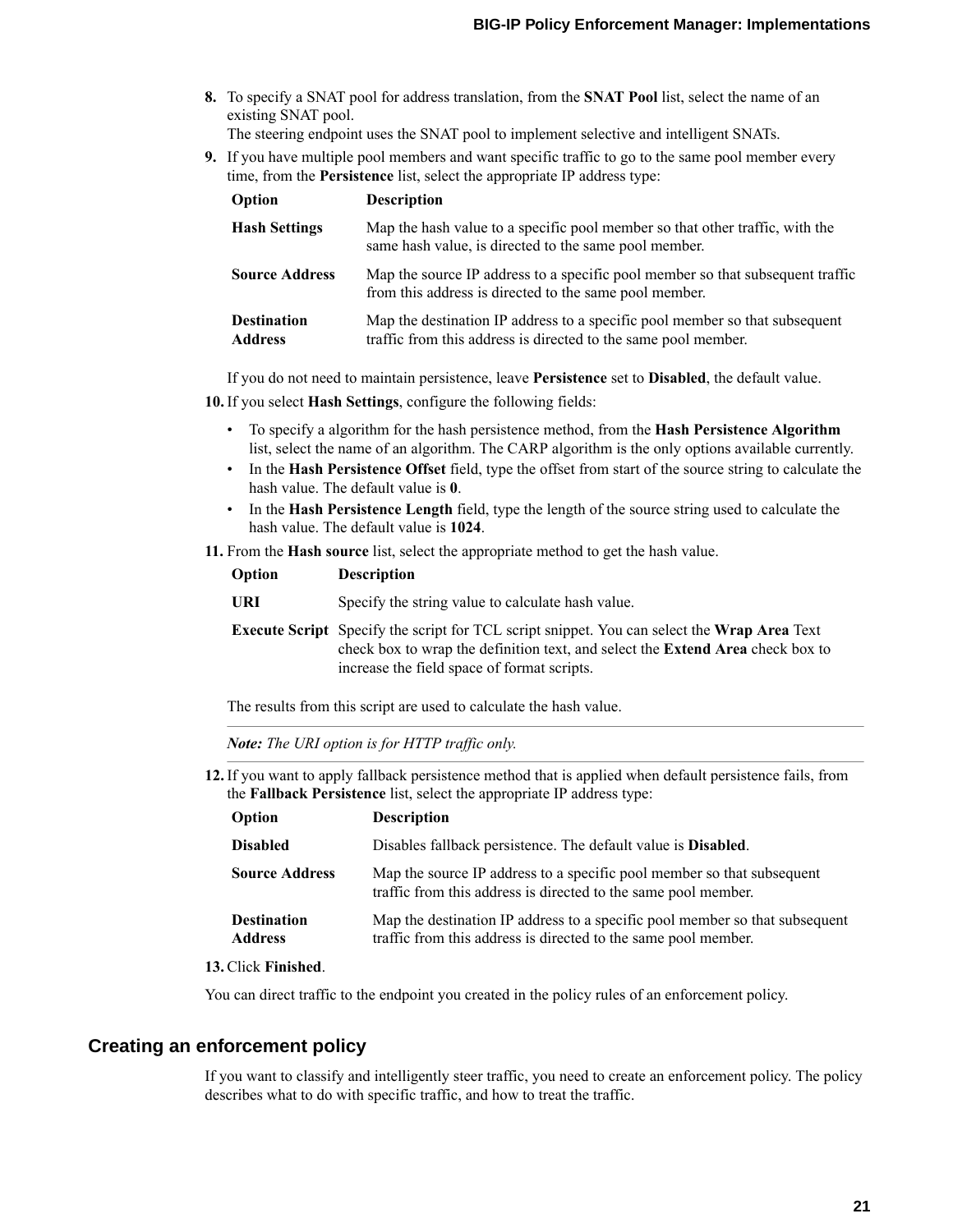- <span id="page-21-0"></span>**1.** On the Main tab, click **Policy Enforcement** > **Policies**. The Policies screen opens.
- **2.** Click **Create**. The New Policy screen opens.
- **3.** In the **Name** field, type a name for the policy.

*Tip: When creating policies you plan to apply globally or to unknown subscribers, it is a good idea to include the word global or unknown in the policy name to distinguish these from other subscriber policies.*

- **4.** From the Transactional list, select **Enabled** if you want the BIG-IP system to allow policy enforcement on each HTTP transaction.
- **5.** Click **Finished**.

*Important: The system performance is significantly affected, depending on complexity of the classification and the type of policy action.*

The new enforcement policy is added to the policy list.

Now you must add rules to the enforcement policy to define traffic filters and actions.

#### **Creating custom action policies**

In an enforcement policy, custom action can be defined by a Policy Enforcement Manager<sup>™</sup> (PEM<sup>™</sup>) iRule. The PEM TCL filter supports multiple line TCL scripts and variables (global and iRule commands).

- **1.** On the Main tab, click **Policy Enforcement** > **Policies** > **iRules**.
- **2.** Click **Create**. The New iRule screen opens.
- **3.** In the **Name** field, type a name for the new iRule.
- **4.** In the **Description** field, type a description of the new iRule.
- **5.** In the **iRule Expression** field, specify the TCL syntax that defines a custom iRule action, which can be later attached to a policy enforcement rule.

```
when PEM POLICY { if {[PEM::policy initial]}
{ /* Commands to run during the first time the policy is evaluated. */ 
else
{ /* Commands to run during policy re-evaluation. */ } 
/* Commands to run during policy eval and re-eval time. */ }
```
There can be two iRule events:

- PEM POLICY is triggered when a policy evaluation occurs.
- RULE INIT runs the first time the iRule is loaded or has changed.

The two new PEM iRule commands are PEM::policy initial and PEM::policy name. You can select the **Wrap Text** check box to wrap the definition text, and select the **Extend Text Area** check box to increase the field space of format scripts.

**6.** Click **Finished**.

The Policy Enforcement Manager creates a new iRule, and displays the iRule list.

- **7.** To attach a custom action to a specific iRule, follow these steps:
	- a) Click **Policy Enforcement** > **Policies**.
	- b) Select a policy name.
	- c) Click a policy rule.
	- d) From the **Custom Action** list, select an iRule created.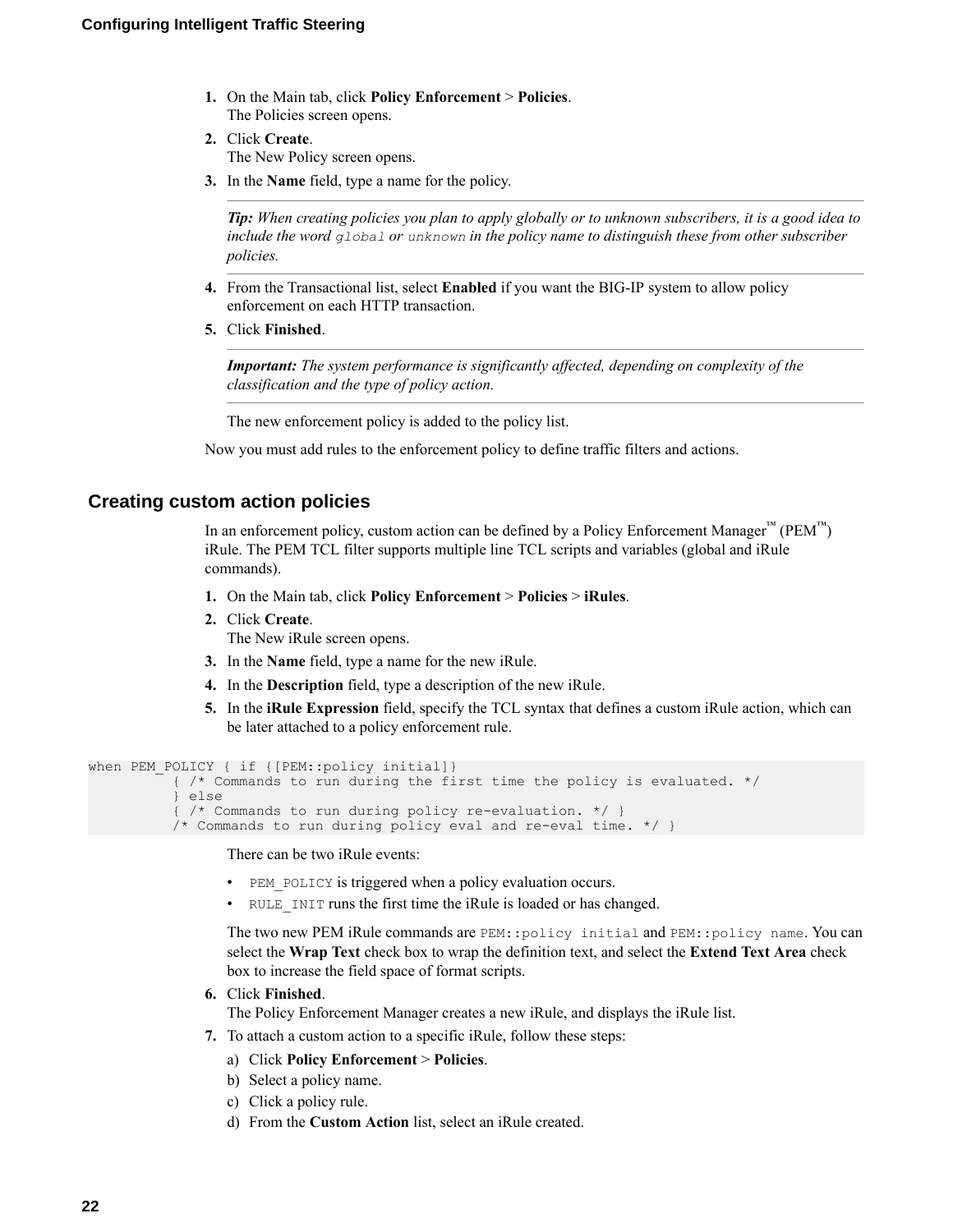#### <span id="page-22-0"></span>**8.** Click **Update**.

You have now created a custom action in a policy, using iRules<sup>®</sup>.

*Note: The iRule actions are performed at the end of all the other policy actions.*

#### **Adding rules to an enforcement policy**

Before you can add rules to an enforcement policy, you need to create the policy, then reopen it.

You add rules to an enforcement policy to select the traffic you want to affect, and the actions to take. A *rule* associates an action with a specific type of traffic. So you can, for example, add a rule to select all audio-video traffic and send it to a pool of servers that are optimized to handle that type of traffic.

- **1.** On the Main tab, click **Policy Enforcement** > **Policies**. The Policies screen opens.
- **2.** Click the name of the enforcement policy you want to add rules to. The properties screen for the policy opens.
- **3.** In the Policy Rules area, click **Add**. The New Rule screen opens.
- **4.** In the **Name** field, type a name for the rule.
- **5.** In the **Precedence** field, type an integer that indicates the precedence for the rule in relation to the other rules. Number 1 has the highest precedence. Rules with higher precedence are evaluated before other rules with lower precedence.

*Tip: All rules in a policy are run concurrently. Precedence takes effect when there are conflicting rules. The conflict occurs when the traffic matches two rules and the policy actions from these rules differ. For example, if you have rule 1 with precedence 10 and Gate Status disabled for a search engine, and you have rule 2 with precedence 11 and Gate Status enabled, then rule 1 is processed first because it has higher precedence. Rules conflict if they have identical or overlapping classification criteria (for the traffic that matches more than one rule). In some cases, different policy actions are not conflicting, and hence, applied in parallel.*

- **6.** Use the Classification, URL, Flow, and Custom Criteria tabs to identify the traffic that you want to be affected by this rule.
- **7.** From the **Modify Header** list, select **Enabled**, to modify the HTTP request header. More modify header configuration options display.
- **8.** Use the Reporting, Quota, Forwarding, Modify Header or QoS areas to specify what you want to do with the traffic that you are classifying or specify what actions you want to apply to the traffic.

Other tasks describe how to do this in detail.

If you leave **Gate Status** enabled (default) and specify no other actions, the system stores traffic classification statistics on the BIG-IP system, and forwards the traffic to its destination without any further action.

- **9.** From the **Congestion Detection** list, select **Enable**, to congestion detection in the Radio Access Network.
	- a) In the **Threshold** field, type the lower threshold bandwidth for a session. The default value is 1000kbs.
	- b) For**Destination** list, select the publisher name from the HSL publisher drop-down list.

The state of congestion detection is now controlled by policy application, and different subsets of subscribers can have different settings. This enables congestion-detection for specific types of applications as it pairs with specific policy rule conditions.

#### **10.** Click **Finished**.

**11.** Repeat steps 3-8 to create as many rules as needed to handle the traffic you are interested in.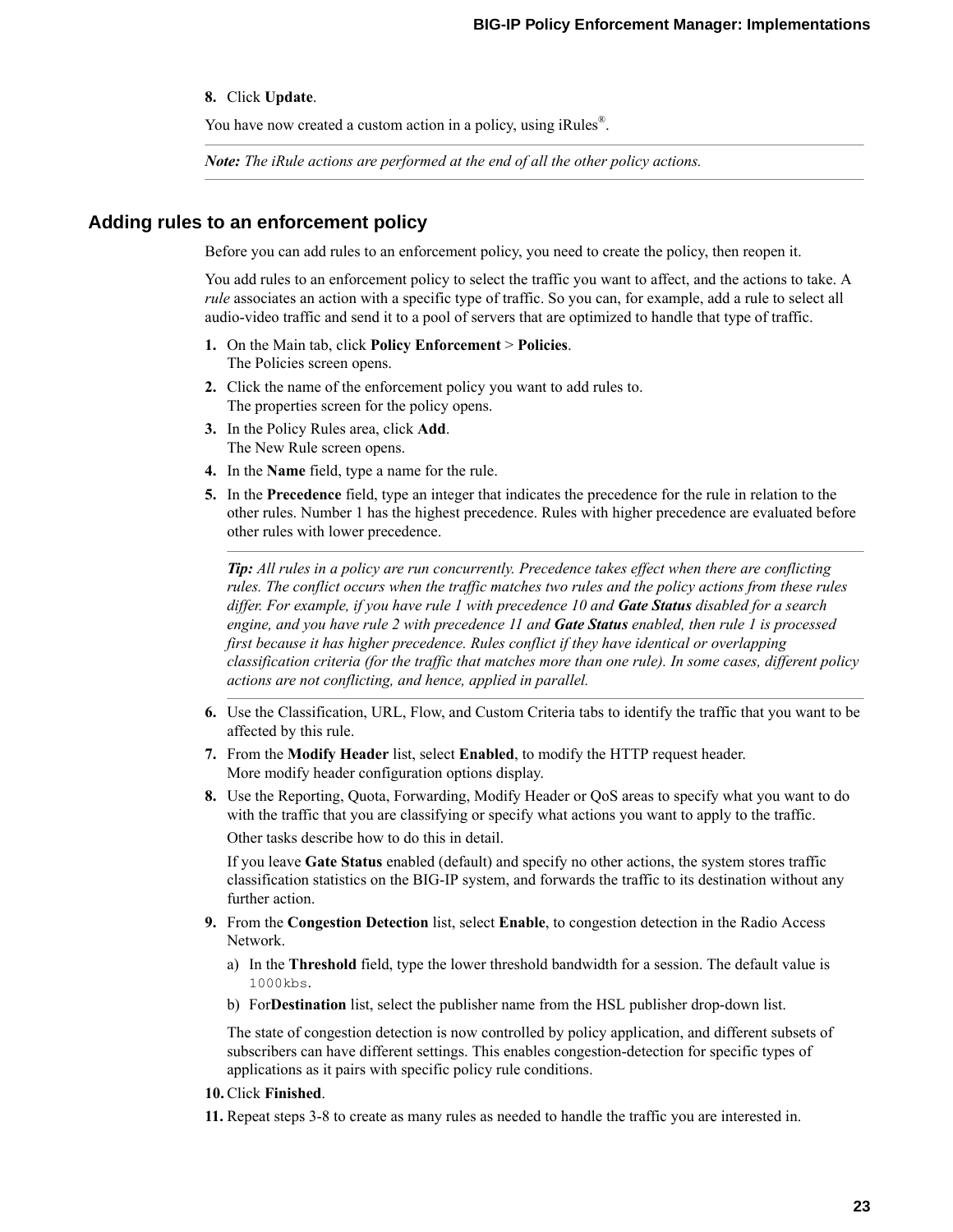The enforcement policy includes the rules with the conditions and actions you added.

Now you need to associate the enforcement policy with the virtual server (or servers) to which traffic is directed.

#### <span id="page-23-0"></span>**Creating a rule using classification criteria**

You can use Layer 7 classification criteria to define conditions that the traffic must meet (or not meet) for an enforcement policy rule to apply.

- **1.** On the Main tab, click **Policy Enforcement** > **Policies**. The Policies screen opens.
- **2.** Click the name of the enforcement policy you want to add rules to. The properties screen for the policy opens.
- **3.** In the Policy Rules area, click **Add**. The New Rule screen opens.
- **4.** In the **Name** field, type a name for the rule.
- **5.** In the **Precedence** field, type an integer that indicates the precedence for the rule in relation to the other rules. Number 1 has the highest precedence. Rules with higher precedence are evaluated before other rules with lower precedence.

*Tip: All rules in a policy are run concurrently. Precedence takes effect when there are conflicting rules. The conflict occurs when the traffic matches two rules and the policy actions from these rules differ. For example, if you have rule 1 with precedence 10 and Gate Status disabled for a search engine, and you have rule 2 with precedence 11 and Gate Status enabled, then rule 1 is processed first because it has higher precedence. Rules conflict if they have identical or overlapping classification criteria (for the traffic that matches more than one rule). In some cases, different policy actions are not conflicting, and hence, applied in parallel.*

- **6.** On the Classification tab, in the **Classification** setting, specify Layer 7 matching criteria for the rule:
	- a) From the **Match Criteria** list, select whether you want perform actions on traffic that matches (select **Match**), or does not match (select **No Match**) the criteria specified.
	- b) From the **Category** list, select the type of traffic this rule applies to, or select **Any** for all traffic.
	- c) Some categories have specific applications associated with them. If this one does, from the **Application** list select the application this rule applies to, or select **Any** for all traffic in this category.
	- d) Click **Add** to add this match criteria to the classification.

Add as many matching criteria as are relevant to this rule.

**7.** Use the Reporting, Quota, Forwarding, Modify Header or QoS areas to specify what you want to do with the traffic that you are classifying or specify what actions you want to apply to the traffic.

Other tasks describe how to do this in detail.

If you leave **Gate Status** enabled (default) and specify no other actions, the system stores traffic classification statistics on the BIG-IP system, and forwards the traffic to its destination without any further action.

**8.** Click **Finished**.

You have created a rule that applies to traffic based on classification criteria.

#### **Creating a rule using URL categorization**

You have the ability to enforce policies that are configured as part of the subscriber profile, based on the URL category type. Use Layer 7 criteria to define conditions that the traffic must meet (or not meet) for an enforcement policy rule to apply.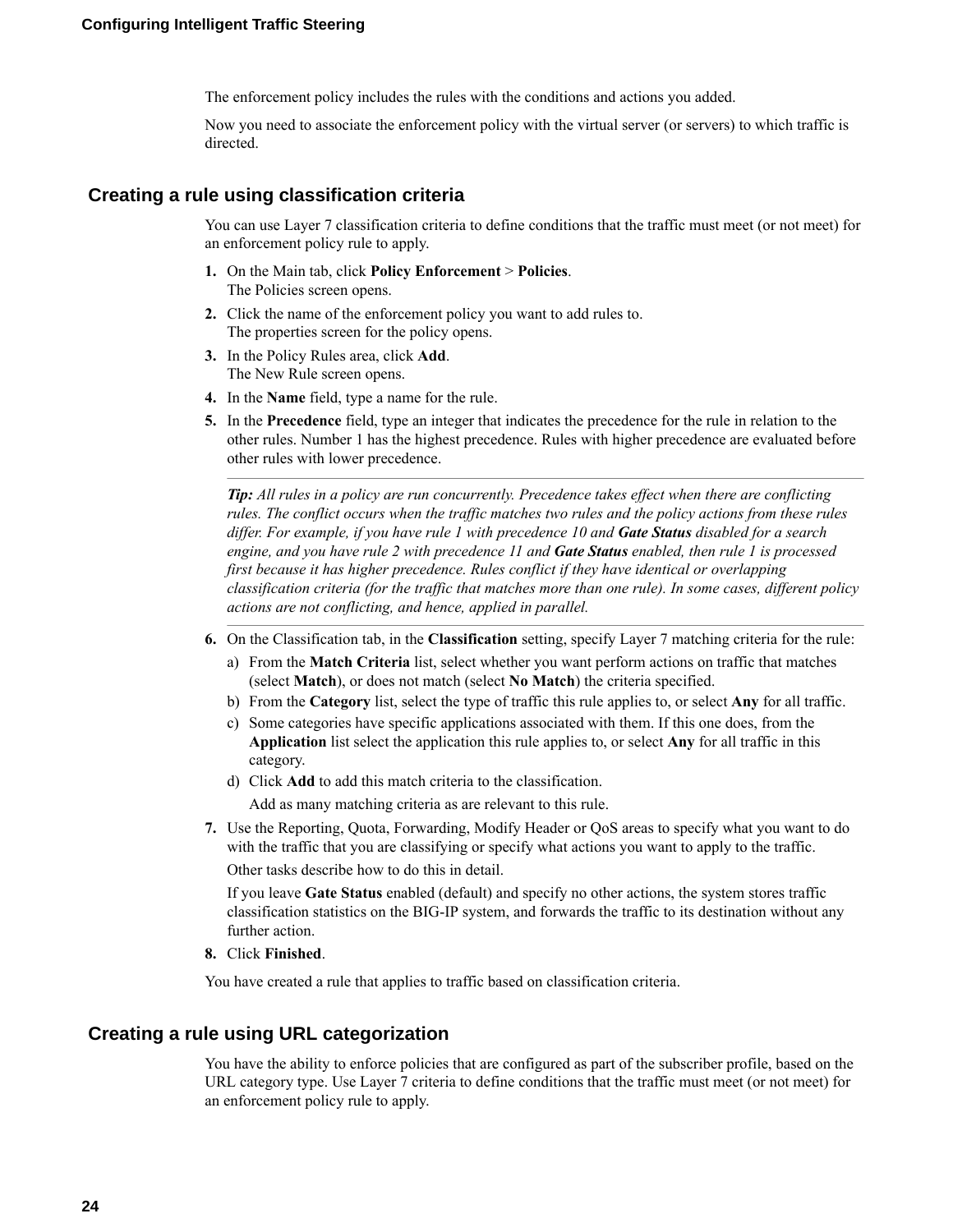- <span id="page-24-0"></span>**1.** On the Main tab, click **Policy Enforcement** > **Policies**. The Policies screen opens.
- **2.** Click the name of the enforcement policy you want to add rules to. The properties screen for the policy opens.
- **3.** In the Policy Rules area, click **Add**. The New Rule screen opens.
- **4.** In the **Name** field, type a name for the rule.
- **5.** In the **Precedence** field, type an integer that indicates the precedence for the rule in relation to the other rules. Number 1 has the highest precedence. Rules with higher precedence are evaluated before other rules with lower precedence.

*Tip: All rules in a policy are run concurrently. Precedence takes effect when there are conflicting rules. The conflict occurs when the traffic matches two rules and the policy actions from these rules differ. For example, if you have rule 1 with precedence 10 and Gate Status disabled for a search engine, and you have rule 2 with precedence 11 and Gate Status enabled, then rule 1 is processed first because it has higher precedence. Rules conflict if they have identical or overlapping classification criteria (for the traffic that matches more than one rule). In some cases, different policy actions are not conflicting, and hence, applied in parallel.*

- **6.** On the URL tab, in the **URL** setting, specify Layer 7 matching criteria for the rule :
	- a) From the **Match Criteria** list, select whether you want perform actions on traffic that matches (select **Match**), or does not match (select **No Match**) the criteria specified.
	- b) From the **URL Category** list, select the type of traffic this rule applies to.
	- c) Click **Add** to add this match criteria to the classification.

Add as many matching criteria as are relevant to this rule.

**7.** Use the Reporting, Quota, Forwarding, Modify Header or QoS areas to specify what you want to do with the traffic that you are classifying or specify what actions you want to apply to the traffic. Other tasks describe how to do this in detail.

If you leave **Gate Status** enabled (default) and specify no other actions, the system stores traffic classification statistics on the BIG-IP system, and forwards the traffic to its destination without any further action.

**8.** Click **Finished**.

You have created a rule that applies to traffic based on URL Category.

#### **Modifying iRule event for URL categories**

On the BIG-IP<sup>®</sup> system, you can modify iRules<sup>®</sup> Event settings for URL categories.

- **1.** On the Main tab, click **Traffic Intelligence** > **Categories** > **Category List**.
- **2.** Select a URL category. The URL Properties screen opens.
- **3.** In the **Name** field, type a unique name for the URL category policy.
- **4.** In the **Description** field, type optional descriptive text for the classification presets.
- **5.** In the **Category ID** field, type an identifier for this category, a unique number.
- **6.** For the **Application List** setting, move applications that you want to associate with this category from the **Unknown** list to the **Selected** list.

If the applications are not listed yet, you can associate the applications with the category when you create them.

- **7.** Click **Finished**.
- **8.** On the Main tab, click **Local Traffic** > **Profiles** > **Classification**. The Classification screen opens.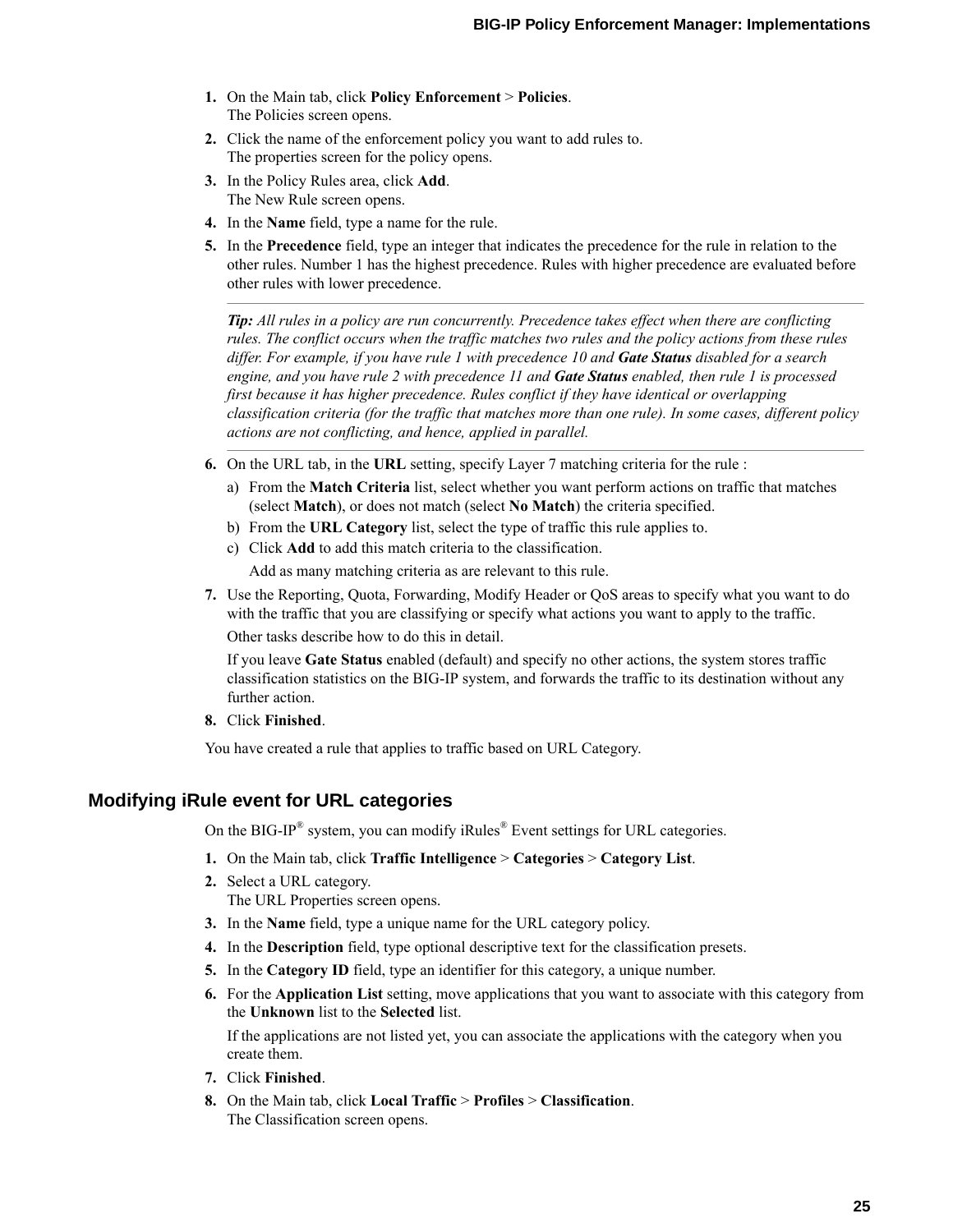- <span id="page-25-0"></span>**9.** Select a classification profile or create one.
- **10.**From the **URL Categorization** field, select **Enabled** from the drop-down list.

**11.** In the **iRule Event** field, select the appropriate setting.

- To trigger an iRule event for this category of traffic, select **Enabled**. You can then create an iRule that performs an action on this type of traffic.
- If you do not need to trigger an iRule event for this category of traffic, select **Disabled**.

*Note: CLASSIFICATION::DETECTED is the only event that is supported.*

You have modified an iRule event setting for an existing URL category.

#### **Creating a rule using flow conditions**

You can use flow information to define conditions that the traffic must meet (or not meet) for an enforcement policy rule to apply.

- **1.** On the Main tab, click **Policy Enforcement** > **Policies**. The Policies screen opens.
- **2.** Click the name of the enforcement policy you want to add rules to. The properties screen for the policy opens.
- **3.** In the Policy Rules area, click **Add**. The New Rule screen opens.
- **4.** In the **Name** field, type a name for the rule.
- **5.** In the **Precedence** field, type an integer that indicates the precedence for the rule in relation to the other rules. Number 1 has the highest precedence. Rules with higher precedence are evaluated before other rules with lower precedence.

*Tip: All rules in a policy are run concurrently. Precedence takes effect when there are conflicting rules. The conflict occurs when the traffic matches two rules and the policy actions from these rules differ. For example, if you have rule 1 with precedence 10 and Gate Status disabled for a search engine, and you have rule 2 with precedence 11 and Gate Status enabled, then rule 1 is processed first because it has higher precedence. Rules conflict if they have identical or overlapping classification criteria (for the traffic that matches more than one rule). In some cases, different policy actions are not conflicting, and hence, applied in parallel.*

**6.** On the Flow tab, in the **Flow** setting, specify Layer 4 conditions that the traffic must meet (or not meet) for this rule to apply.

| Option                                | <b>Description</b>                                                                                                                                                                                    |
|---------------------------------------|-------------------------------------------------------------------------------------------------------------------------------------------------------------------------------------------------------|
| Match                                 | Select whether you want to perform actions on traffic that matches (select<br>Match) or does not match (select No Match) the criteria specified.                                                      |
| <b>DSCP Marking</b>                   | To match incoming traffic based on a DSCP value, type an integer from 0 to<br>63.                                                                                                                     |
| <b>Protocol</b>                       | To specify the applicable traffic by protocol, select <b>UDP</b> , <b>TCP</b> , or leave the<br>default value of <b>Any</b> .                                                                         |
| <b>IP</b> Type                        | To specify the IP address type that this rule applies to, select IPv4, IPv6, or<br>leave the default value of <b>Any</b> .                                                                            |
| <b>Source Address/</b><br><b>Mask</b> | To match incoming traffic based on the address or network it is coming from,<br>type the source IP address/netmask of the network you want the rule to affect.<br>The default value is $0.0.0.0/32$ . |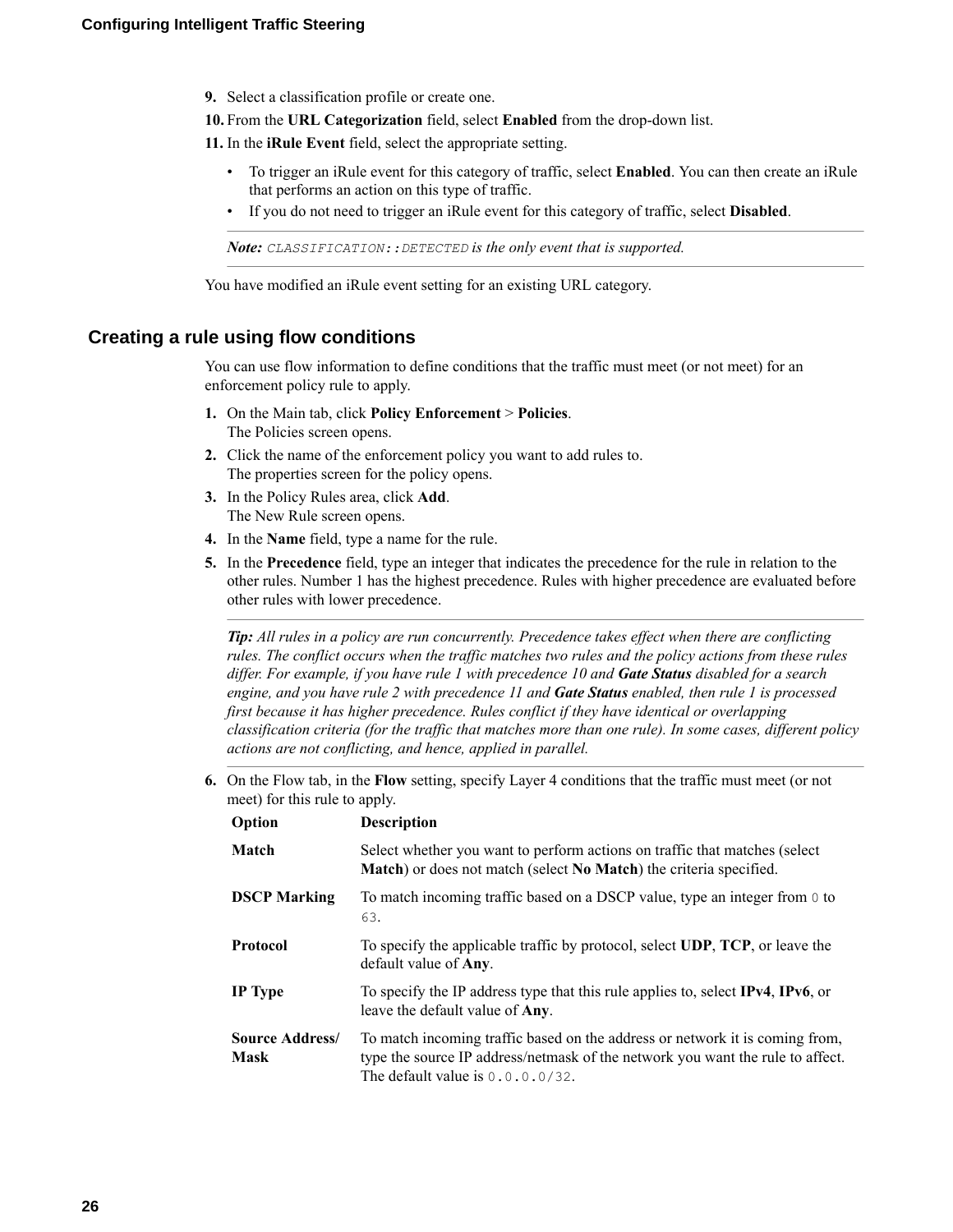<span id="page-26-0"></span>

| Option                                    | <b>Description</b>                                                                                                                                                                           |
|-------------------------------------------|----------------------------------------------------------------------------------------------------------------------------------------------------------------------------------------------|
| <b>Source Port</b>                        | To match incoming traffic based on the port it is coming from, type the port<br>number you want the rule to affect. The default value (empty) matches traffic<br>from all ports.             |
| <b>Source VLAN</b>                        | To match incoming traffic based on the VLAN, select a previously configured<br>VLAN.                                                                                                         |
| <b>Destination</b><br><b>Address/Mask</b> | To match traffic based on the address or network it is directed to, type the<br>source IP address/netmask of the network you want the rule to affect. The<br>default value is $0.0.0.0/32$ . |
| <b>Destination Port</b>                   | To match incoming traffic based on the port it is directed to, type the port<br>number you want the rule to affect. The default value (empty) matches traffic<br>headed to all ports.        |

a) Click **Add** to add this match criteria to the classification.

*Tip: F5® recommends that you keep the matching criteria in a rule simple, adding more rules to specify additional conditions rather than including too many in one rule.*

**7.** Use the Reporting, Quota, Forwarding, Modify Header or QoS areas to specify what you want to do with the traffic that you are classifying or specify what actions you want to apply to the traffic.

Other tasks describe how to do this in detail.

If you leave **Gate Status** enabled (default) and specify no other actions, the system stores traffic classification statistics on the BIG-IP system, and forwards the traffic to its destination without any further action.

#### **8.** Click **Finished**.

You have created a rule that classifies traffic.

#### **Creating a rule for forwarding traffic**

You can create a rule that forwards traffic to an endpoint. For example, you might want to direct video traffic to a server that is optimized for video viewing.

- **1.** On the Main tab, click **Policy Enforcement** > **Policies**. The Policies screen opens.
- **2.** Click the name of the enforcement policy you want to add rules to. The properties screen for the policy opens.
- **3.** In the Policy Rules area, click **Add**. The New Rule screen opens.
- **4.** In the **Name** field, type a name for the rule.
- **5.** In the **Precedence** field, type an integer that indicates the precedence for the rule in relation to the other rules. Number 1 has the highest precedence. Rules with higher precedence are evaluated before other rules with lower precedence.

*Tip: All rules in a policy are run concurrently. Precedence takes effect when there are conflicting rules. The conflict occurs when the traffic matches two rules and the policy actions from these rules differ. For example, if you have rule 1 with precedence 10 and Gate Status disabled for a search engine, and you have rule 2 with precedence 11 and Gate Status enabled, then rule 1 is processed first because it has higher precedence. Rules conflict if they have identical or overlapping classification criteria (for the traffic that matches more than one rule). In some cases, different policy actions are not conflicting, and hence, applied in parallel.*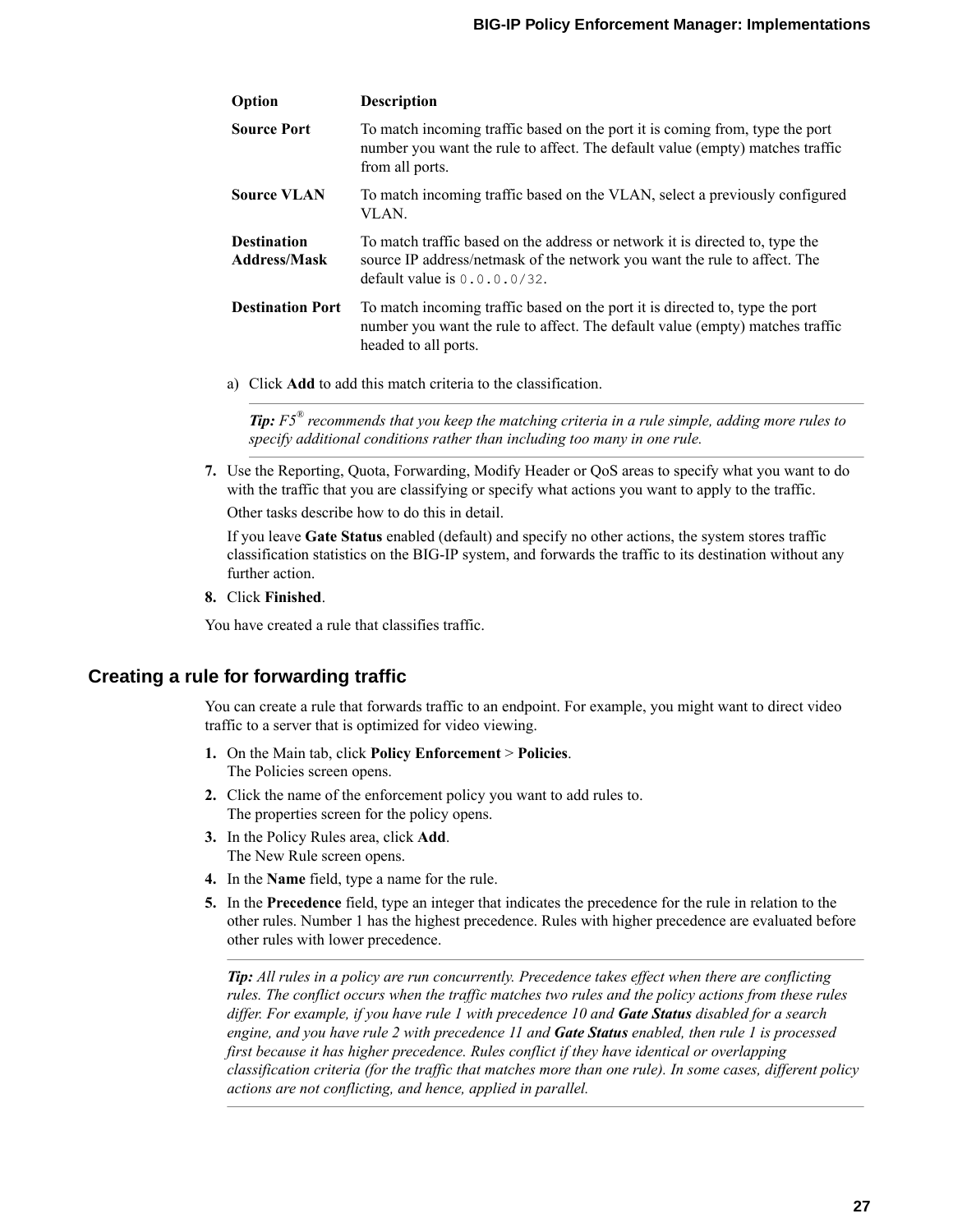- <span id="page-27-0"></span>**6.** Use the Classification, URL, Flow, and Custom Criteria tabs to identify the traffic that you want to be affected by this rule.
- **7.** In the Gate area, for **Gate Status**, select **Enabled**. Options provide several ways to forward the traffic.
- **8.** In the Forwarding area, for **HTTP Redirect**, select **Enabled**, and type the URL.
- **9.** From the Forwarding list, select an option where you would like to forward the traffic.

| <b>Options</b>                                  | <b>Description</b>                                                                         |
|-------------------------------------------------|--------------------------------------------------------------------------------------------|
| <b>Route to Network</b>                         | The traffic flow is forwarded to the default destination.                                  |
| <b>Forwarding to Endpoint</b>                   | The flow is steered to a different destination and you can select<br>one of the endpoints. |
| <b>Forward to ICAP virtual</b><br><b>Server</b> | The flow is forwarded to the ICAP virtual server.                                          |

- **10.**From the **Forwarding Fallback Action** list, select **Drop** or **Continue** to specify if the connection can remain unchanged or should be dropped if the forwarding action fails.
- **11.** From the **ICAP Virtual Server** list, select an internal virtual server that you have created, or click **Create** to create a new internal virtual server.
- **12.**From the **ICAP Type** list, select an ICAP adaptation type.
	- Select **Request** to send a portion of the request to the ICAP server.
	- Select **Response** to receive a portion of the response from the ICAP server.
	- Select **Request** and **Response** to have both types of adaptation.
- **13.**From the **Service Chain** list, select **Create** to direct traffic to more than one location (such as valueadded services).

#### **14.** Click **Finished**.

You have created a rule that forwards traffic.

#### **Creating a rule for QoS**

Before you can create a rule for Quality of Service (QoS), you need to create a bandwidth controller to use rate control.

You can create a rule that results in a QoS action such as DSCP marking, link QoS, or rate limiting.

#### *Note:*

In the mobile market, uplink and downlink is sometimes known as forward and reverse respectively.

- **1.** On the Main tab, click **Policy Enforcement** > **Policies**. The Policies screen opens.
- **2.** Click the name of the enforcement policy you want to add rules to. The properties screen for the policy opens.
- **3.** In the Policy Rules area, click **Add**. The New Rule screen opens.
- **4.** In the **Name** field, type a name for the rule.
- **5.** In the **Precedence** field, type an integer that indicates the precedence for the rule in relation to the other rules. Number 1 has the highest precedence. Rules with higher precedence are evaluated before other rules with lower precedence.

*Tip: All rules in a policy are run concurrently. Precedence takes effect when there are conflicting rules. The conflict occurs when the traffic matches two rules and the policy actions from these rules*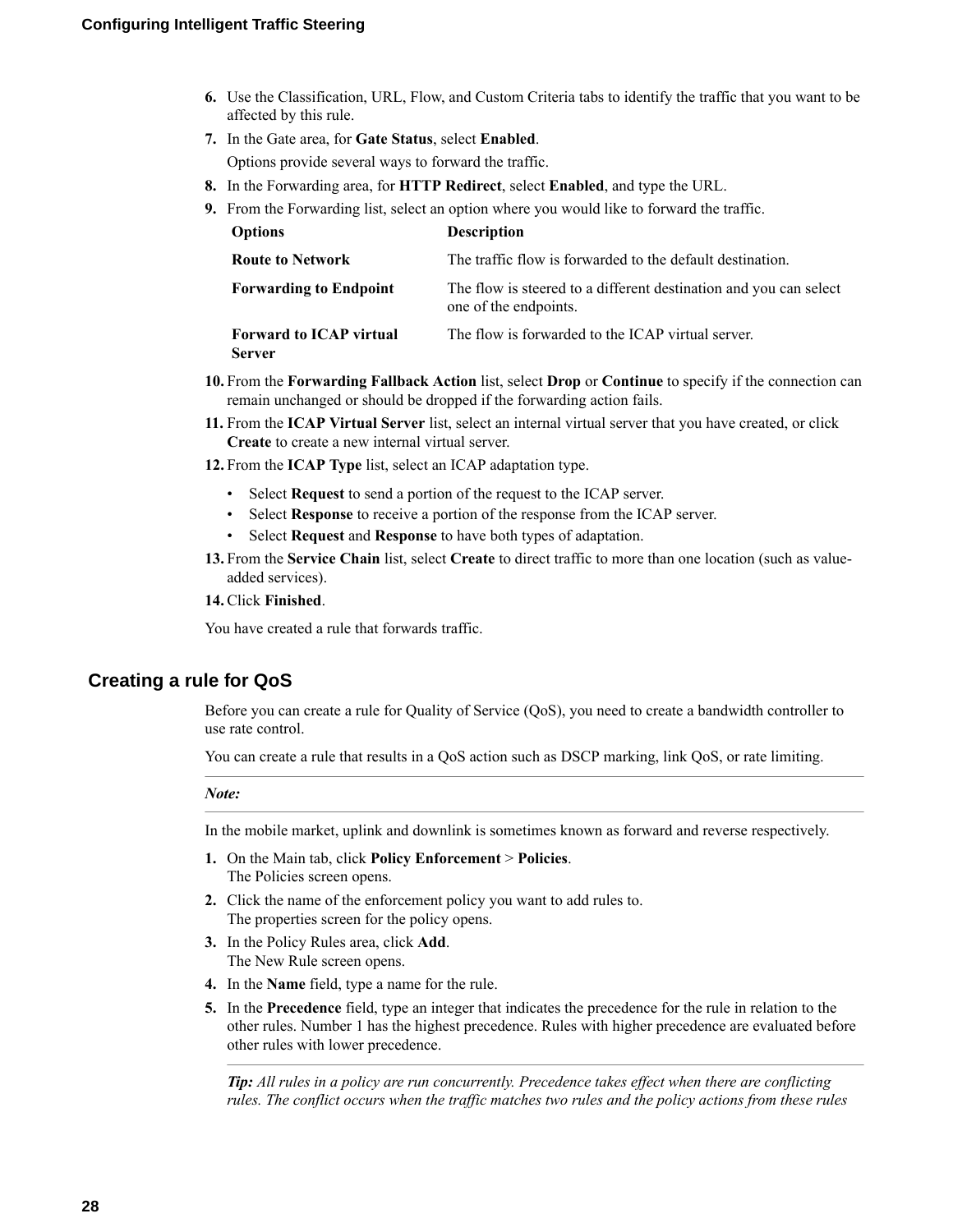<span id="page-28-0"></span>*differ. For example, if you have rule 1 with precedence 10 and Gate Status disabled for a search engine, and you have rule 2 with precedence 11 and Gate Status enabled, then rule 1 is processed first because it has higher precedence. Rules conflict if they have identical or overlapping classification criteria (for the traffic that matches more than one rule). In some cases, different policy actions are not conflicting, and hence, applied in parallel.*

- **6.** Use the Classification, URL, Flow, and Custom Criteria tabs to identify the traffic that you want to be affected by this rule.
- **7.** For **Gate Status**, select **Enabled**.

If you select **Disabled**, then the corresponding traffic will be dropped.

Forwarding and QoS options are displayed.

- **8.** To set DSCP bits on the downlink traffic, for **IP Marking (DSCP)**, select **Specify**, and type a value between 0 and 63, inclusive. The traffic that matches this rule is marked with this value.
- **9.** To set DSCP bits on the uplink traffic, for **IP Marking (DSCP)**, select **Specify**, and type a value between 0 and 63, inclusive.

The traffic that matches this rule is marked with this value.

- **10.** To set a Layer 2 Quality of Service (QoS) level in downlink packets, for **L2 Marking (802.1p)**, select **Specify**, and type a value between 0 and 7, inclusive. Setting a QoS level affects the packet delivery priority.
- **11.** To set a Layer 2 Quality of Service (QoS) level in uplink packets, for **L2 Marking (802.1p)**, select **Specify**, and type a value between 0 and 7, inclusive. Setting a QoS level affects the packet delivery priority.
- **12.** To apply rate control to downlink traffic, in the **Bandwidth Controller** setting, select the name of a bandwidth control policy.

*Note: You can assign any previously created static or dynamic bandwidth control policies. However, F5® does not recommend using the default-bwc-policy, which the system provides, nor the dynamic\_spm\_bwc\_policy, which you can create to enforce dynamic QoS settings provisioned by the PCRF.*

Depending on the bandwidth control policy,  $PEM^M$  restricts bandwidth usage per subscriber, group of subscribers, per application, per network egress link, or any combination of these.

**13.** To apply rate control to uplink traffic and per category of application, in the **Bandwidth Controller** setting, select the name of a bandwidth control policy.

*Note: You can assign any previously created static or dynamic bandwidth control policies. However, we do not recommend using the default-bwc-policy, which the system provides, nor the dynamic\_spm\_bwc\_policy, which you can create for communicating with the PCRF.*

Depending on the bandwidth control policy, PEM restricts bandwidth usage per subscriber, group of subscribers, per application, per network egress link, per category of applications or any combination of these.

**14.** Click **Finished**.

You have created a rule that manages QoS traffic.

#### **Creating a data plane virtual group**

If you want to steer specific traffic (or otherwise regulate certain types of traffic) you must first develop appropriate enforcement policies. If using a Gx interface to a PCRF, you need to create a new virtual group in listeners that connect to a PCRF.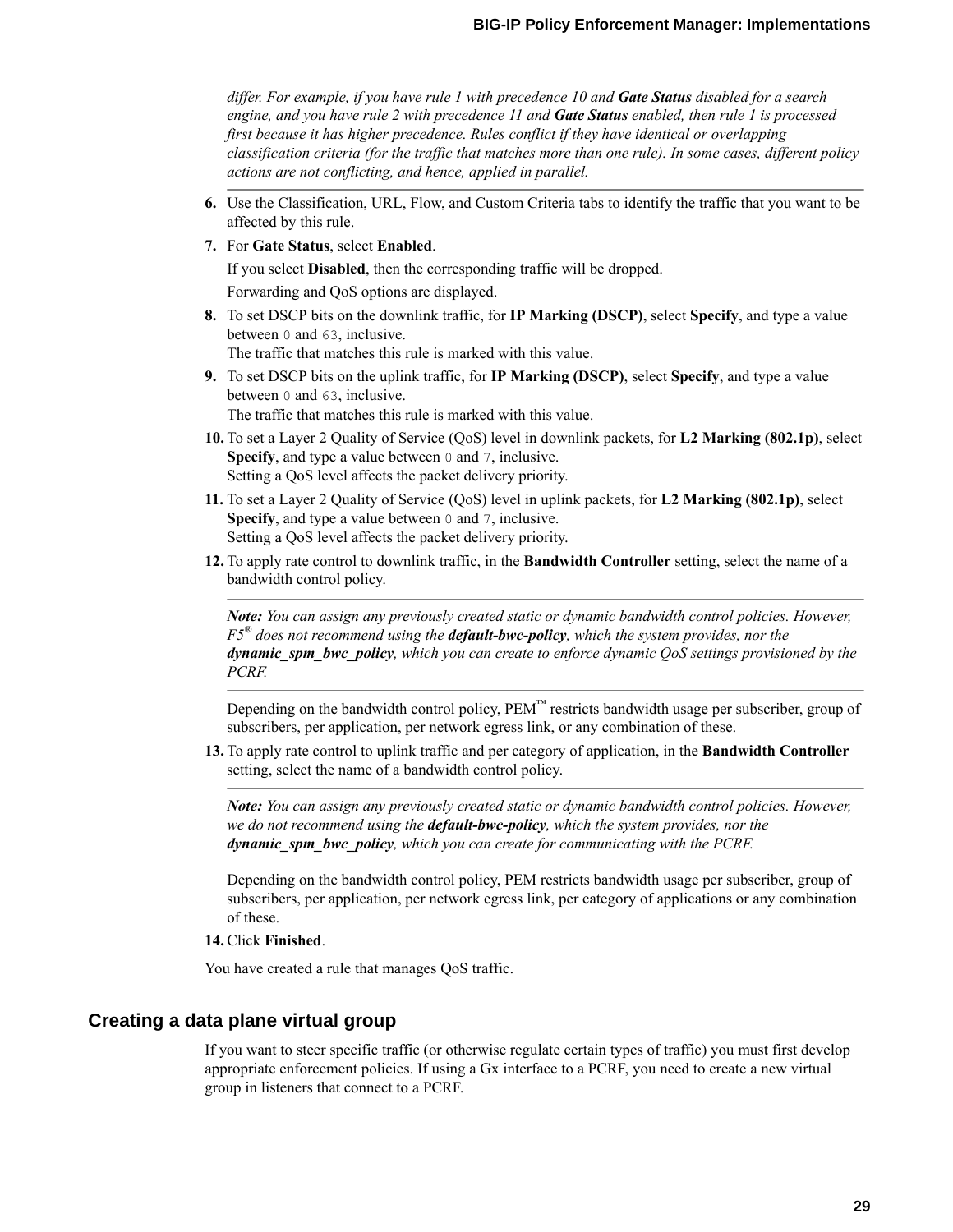<span id="page-29-0"></span>You can create listeners that specify how to handle traffic for policy enforcement. Creating a listener performs preliminary setup on the BIG-IP<sup>®</sup> system for application visibility, intelligent steering, bandwidth management, and reporting.

- **1.** On the Main tab, click **Policy Enforcement** > **Data Plane Listeners**. The Date Plane Listeners screen opens.
- **2.** Click **Add Group**. The New Virtual Group screen opens.
- **3.** In the **Name** field, type a unique name for the listener.
- **4.** In the **Destination Address** field, type the IP address of the virtual server. For example, 10.0.0.1 or 10.0.0.0/24.

*Note: When you use an IPv4 address without specifying a prefix, the BIG-IP® system automatically uses a /32 prefix.*

*Tip: You can use a catch-all virtual server (0.0.0.0) to specify all traffic that is delivered to the BIG-IP® system. Configure the source and destination setting, during forwarding mode only. In the relay mode, the client does not have an IP address and the DHCP provides the client with an IP address.*

The system will create a virtual server using the address or network you specify.

- **5.** For the **Service Port** setting, type or select the service port for the virtual server.
- **6.** From the **VLAN and Tunnel Traffic** list, select **Enabled on**. Then, for the **VLANs and Tunnels** setting, move the VLAN or VLANs on which you want to allow the virtual servers to share traffic from the **Available** list to the **Selected** list.
- **7.** For the **VLANs and Tunnels** setting, move the VLANs and tunnels that you want to monitor from the **Available** list to the **Selected** list.
- **8.** In the Policy Provisioning area, select enforcement policies to apply to the traffic.
	- a) For **Global Policy**, move policies to apply to all subscribers to **High Precedence** or **Low Precedence**.

*Note: For URL categorization to take effect, you need to associate the enforcement policy with a classification profile.*

b) For **Unknown Subscriber Policy**, move policies to use if the subscriber is unknown to **Selected**.

The system applies the global policy to all subscribers in parallel with the subscriber policies, and must be configured with unknown subscriber policy. High-precedence global policies override conflicting subscriber policies, and low-precedence policies are overridden by conflicting subscriber policies.

**9.** Click **Finished**.

The Policy Enforcement Manager creates a listener.

When you create a listener, Policy Enforcement Manager<sup>™</sup> also creates virtual servers for each type of traffic (TCP, UDP, or both and IP), and a virtual server for HTTP traffic. The system sets up classification and assigns the appropriate policy enforcement profile to the virtual servers. If you are connecting to a RADIUS authentication server, a virtual server for RADIUS is also added.

Now you can send traffic through the network. As network traffic moves through the BIG-IP<sup>®</sup> system, the system classifies the traffic, and if you have developed policies, the system performs the actions specified by the enforcement policy rules.

#### **Configuring TCP optimization as a PEM policy action**

Before you start this task, you need to create a PEM Policy to which TCP optimization can be applied.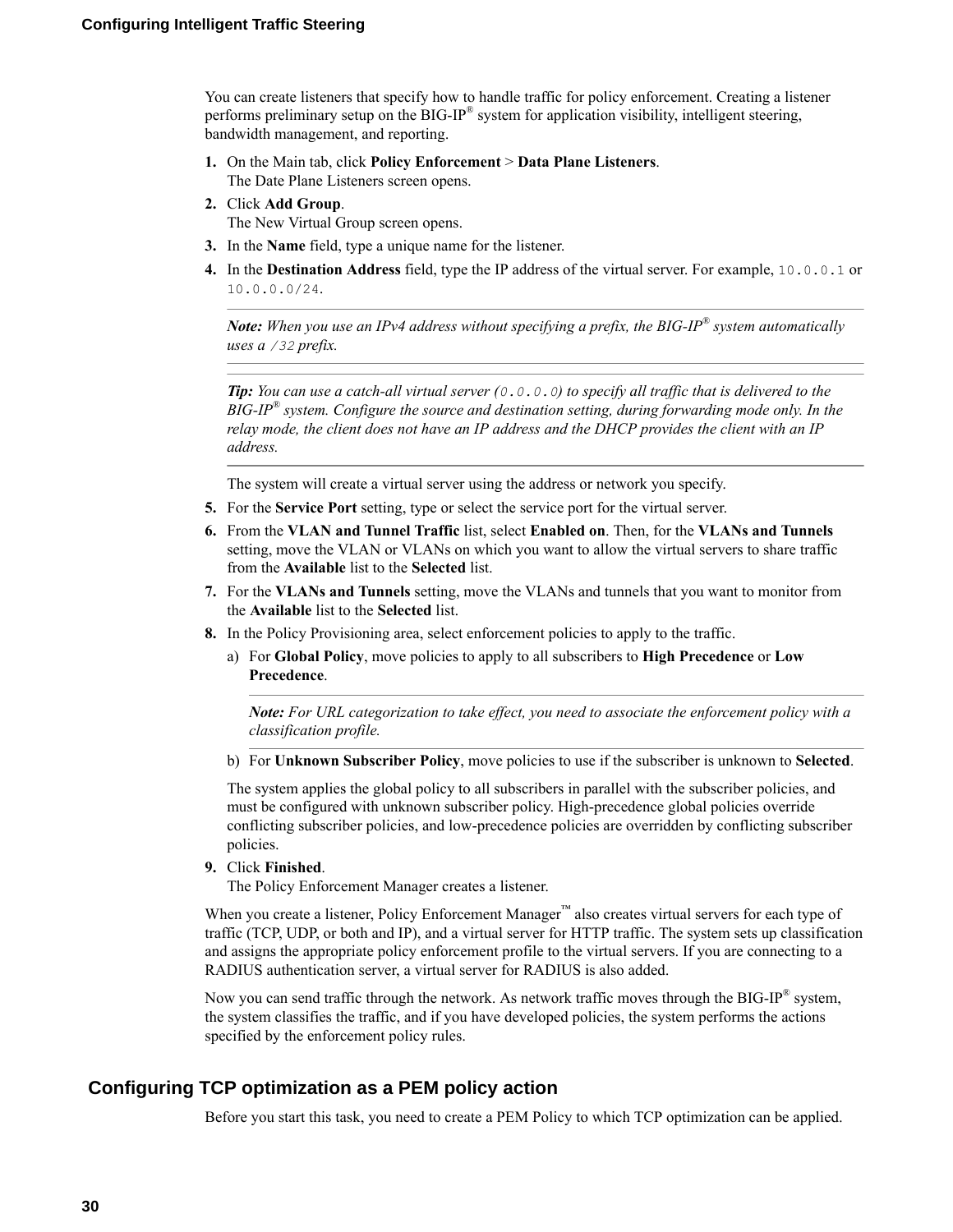<span id="page-30-0"></span>On the BIG-IP<sup>®</sup> system, you can apply TCP Optimization as a PEM policy action, which then can be applied to subscriber traffic. TCP optimization supports many optimization parameters which can be catered to a specific network type.

- **1.** On the Main tab, click **Local Traffic** > **Profiles** > **Protocol** > **TCP**. The TCP profile list screen opens.
- **2.** Click **Create**.
	- The New TCP Profile screen opens, inheriting values from the system-supplied TCP profile.
- **3.** For **Name**, type a name for the profile.
- **4.** To make the fields editable, select the **Custom** check box at the right of each area.

There are five parameters that need to configured for creating a TCP profile for a PEM policy. The first four are in the Memory Management area, the last one is in the Congestion Control area of the screen.

| Option                   | <b>Description</b>                                                                                                                 |
|--------------------------|------------------------------------------------------------------------------------------------------------------------------------|
| <b>Proxy Buffer High</b> | Specifies the highest level at which the receive window is closed. The default<br>value is 49152.                                  |
| <b>Proxy Buffer Low</b>  | Specifies the proxy buffer level, in bytes, at which the receive window is<br>opened. The default is 32768.                        |
| <b>Receive Window</b>    | Specifies the maximum advertised RECEIVE window size. The default is<br>65535bytes.                                                |
| <b>Send Buffer</b>       | Specifies the SEND window size. The default is 65535bytes.                                                                         |
|                          | <b>Congestion Control</b> Specifies the algorithm to use to share network resources among competing<br>users to reduce congestion. |

#### **5.** Click **Finished**.

- **6.** On the Main tab, click **Policy Enforcement** > **Policies**. The Policies screen opens.
- **7.** Click the name of the enforcement policy you want to add rules to. The properties screen for the policy opens.
- **8.** In the Policy Rules area, click **Add**. The New Rule screen opens.
- **9.** In the **Name** field, type a name for the rule.
- **10.** In the **Precedence** field, type an integer that indicates the high precedence for the rule in relation to the other rules. Number 1 has the highest precedence. Rules with higher precedence are evaluated before other rules with lower precedence.

*Note: TCL filter creation action should have high precedence.*

**11.** From the **TCP Optimization** setting, in **Profile** area, select a previously configured TCP profile. Select **Downlink** to apply to traffic that matches this rule on downlink traffic and **Uplink** to apply to traffic that matches this rule on uplink traffic.

You have now configured TCP optimization for a PEM policy.

#### **Enabling TCP Analytics**

In Policy Enforcement Manager™ , you can conditionally enable TCP analytics for flows.

- **1.** On the Main tab, click **Local Traffic** > **Profiles** > **Analytics** > **TCP Analytics** The TCP Analytics screen opens.
- **2.** Click **Create**. The New TCP Analytics Profile screen opens.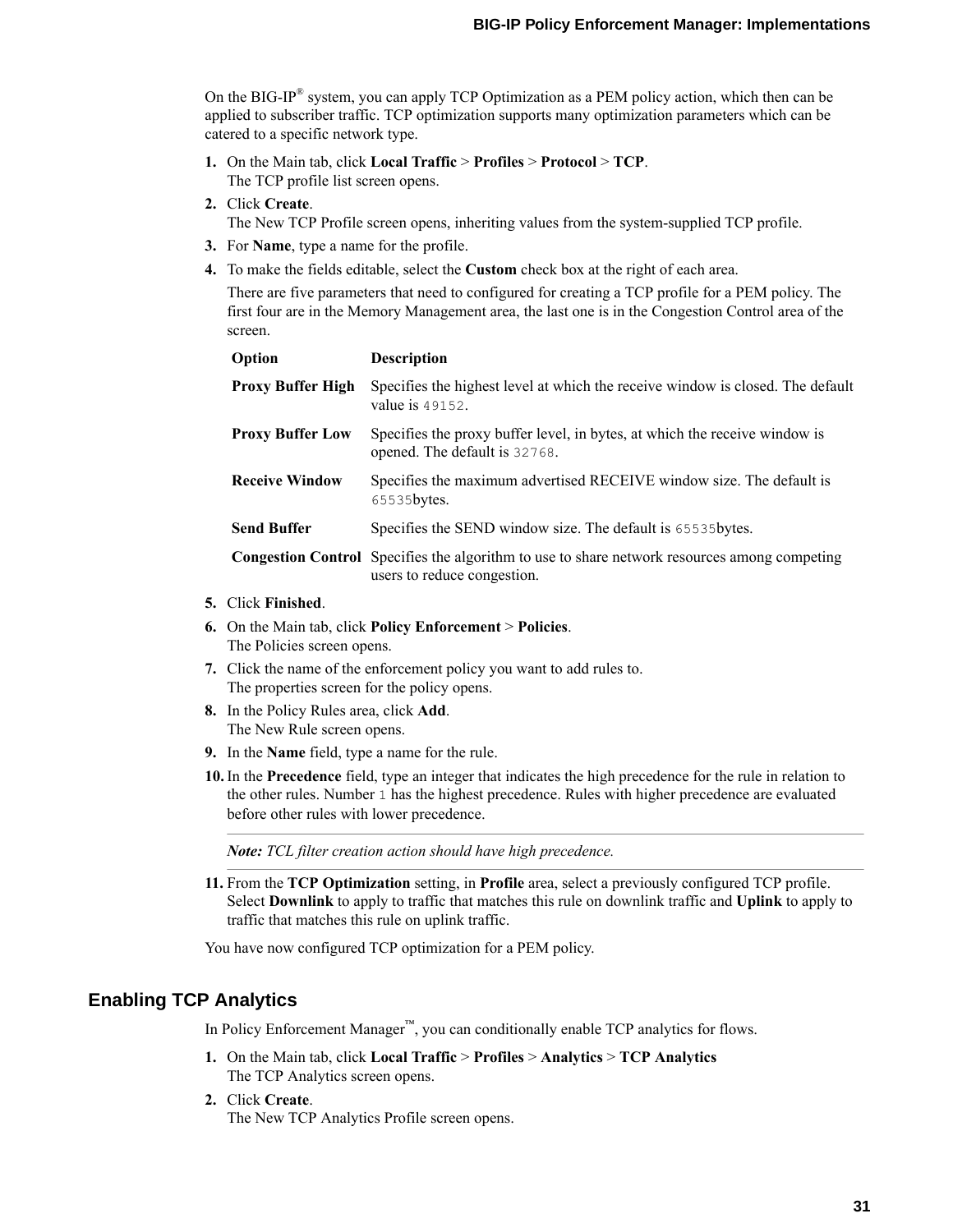- **3.** In the **Profile Name** field, type a name for the TCP profile.
- **4.** In the **Statistics Collection** setting, ensure that the **Client side** and **Server side** check boxes are cleared. .

Both check boxes should remain cleared when you are creating a new TCP Analytics profile, or if they are enabled on an existing profile.

- **5.** From the Statistics Gathering Configuration area, select all the check boxes for **Collected Entities**.
- **6.** Click **Finished**. The system configures a new TCP Analytics profile.
- **7.** On the Main tab, click **Local Traffic** > **Virtual Servers** The Virtual Server List screen opens.
- **8.** Click **Create**. The New Virtual Server screen opens.
- **9.** In the **Name** field, type a name for the virtual server.
- **10.** In the **Destination Address/Mask** field, type the destination IP address to which the virtual server sends traffic.
- **11.** In the **Service Port** field, type a service port or select a type from the list.
- **12.**From the **Configuration** setting, select **Advanced**, and then scroll down to the **TCP Analytics Profile** setting and select the TCP analytics profile that you created.
- **13.** In the **Policy Enforcement Profile** setting, select **spm**.
- **14.** Click **Finished**.

The PEM profile is now attached to the virtual server.

- **15.** On the Main tab, click **Policy Enforcement** > **Policies**
- **16.** Click **Create**.

The New Policy screen opens.

- **17.** In the **Name** field, type a name for policy.
- **18.** Click **Finished**.
- **19.** On the policies list screen, click the name of the policy you created.
- **20.** In the Policy Rules area, click **Add**.

The New Rule screen opens.

- **21.** In the **Name** field, type a name for the rule.
- **22.** In the **Precedence** field, type an integer that indicates the high precedence for the rule in relation to the other rules. Number 1 has the highest precedence. Rules with higher precedence are evaluated before other rules with lower precedence.

*Note: TCL filter creation action should have high precedence.*

**23.** In the Reporting area, from the **TCP Analytics** list, select **Enabled**.

#### **24.** Click **Finished**.

You have enabled TCP Analytics for a selected PEM policy.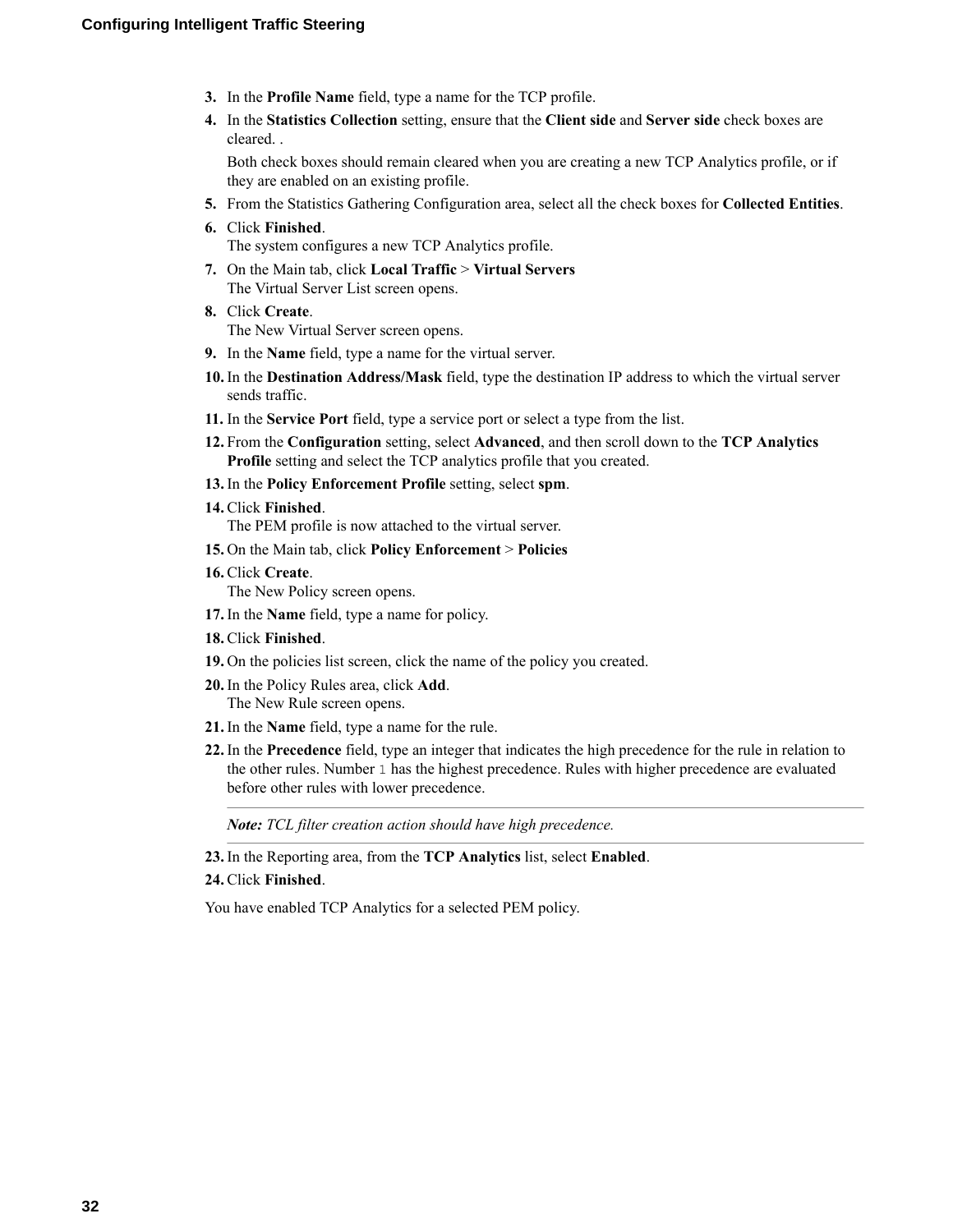## <span id="page-32-0"></span>**Inserting Content in to HTML Pages**

## **Overview: Inserting content into HTML pages**

You can use the Policy Enforcement Manager™ (™ PEM) for header modifications by configuring insertion of content into HTML web pages, based on a PEM policy. The content inserted can be a string or TCL script, and can occur in the beginning, middle, or end of the HTML page.

Insertion of content is useful in these scenarios:

- To insert tailor made ads to certain subscribers based on profiles.
- For sending alerts to the subscriber when the usage quota is reached.
- For periodically sending the subscriber usage statistics.

PEM inserts the content at the match tag, and, depending on the throttling level, implements:

- If the content needs to be inserted once per subscriber.
- Periodic insertions into the transactions, which matches the criteria. (You can configure the periodic timer.)
- Insertion in all the transactions matching the action.

#### **Configuring content insertion for policy action**

Before you can insert content in to the HTML pages, on the BIG-IP<sup>®</sup> system, you need to create an enforcement policy and add rules to an enforcement policy. You can add the content action as one of the actions to the existing list of actions supported by PEM. You can also control the insertion frequency through configuration per transaction.

*Note: The size of the content being inserted cannot be more than 65k letters.*

- **1.** On the Main tab, click **Policy Enforcement** > **Policies**. The Policies screen opens.
- **2.** Click the name of the enforcement policy you want to add rules to. The properties screen for the policy opens.
- **3.** In the Policy Rules area, click **Add**. The New Rule screen opens.
- **4.** In the **Name** field, type a name for the rule.
- **5.** In the **Precedence** field, type an integer that indicates the precedence for the rule in relation to the other rules. Number 1 has the highest precedence. Rules with higher precedence are evaluated before other rules with lower precedence.

*Tip: All rules in a policy are run concurrently. Precedence takes effect when there are conflicting rules. The conflict occurs when the traffic matches two rules and the policy actions from these rules differ. For example, if you have rule 1 with precedence 10 and Gate Status disabled for a search engine, and you have rule 2 with precedence 11 and Gate Status enabled, then rule 1 is processed first because it has higher precedence. Rules conflict if they have identical or overlapping classification criteria (for the traffic that matches more than one rule). In some cases, different policy actions are not conflicting, and hence, applied in parallel.*

**6.** Use the Classification, URL, Flow, and Custom Criteria tabs to identify the traffic that you want to be affected by this rule.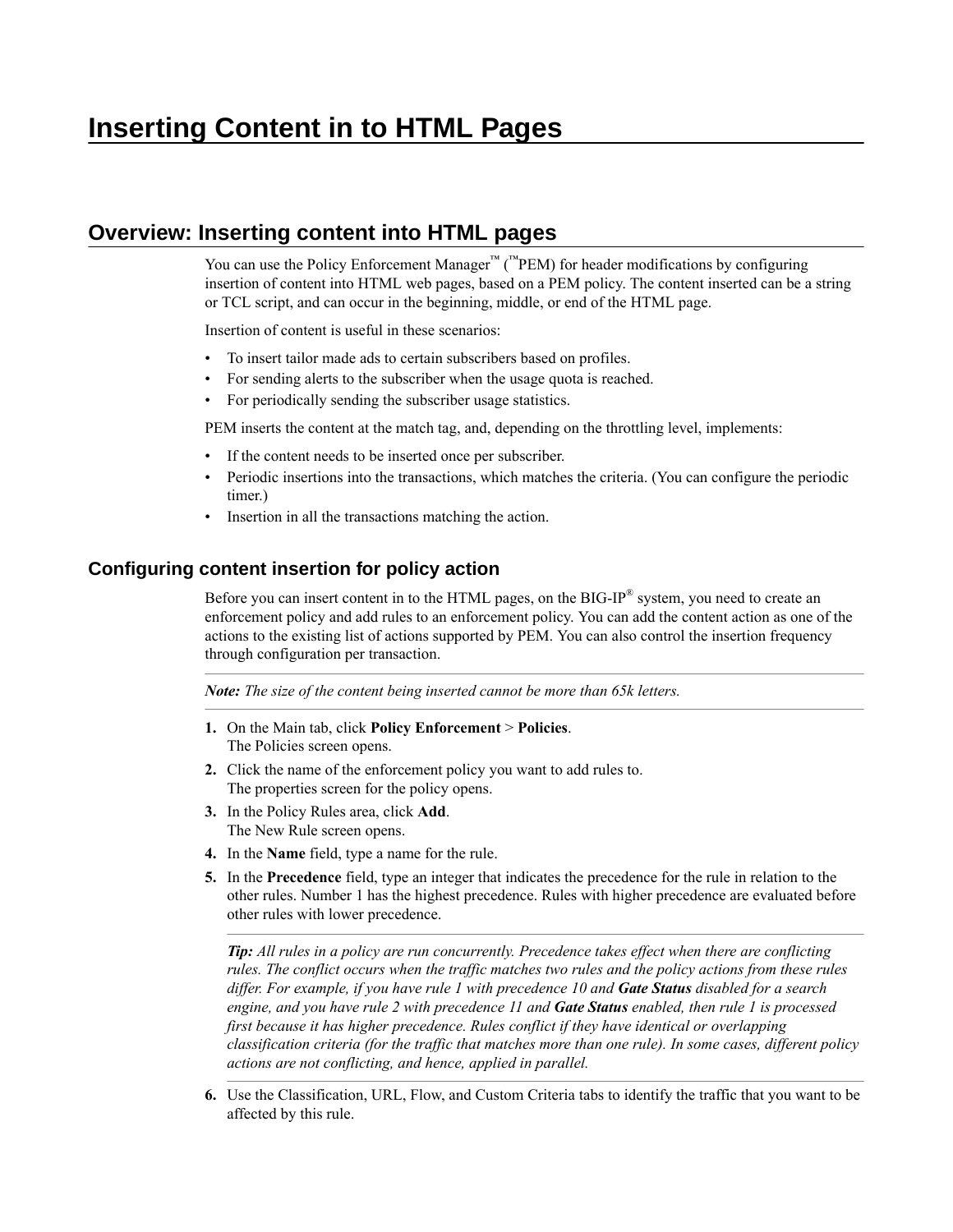**7.** From the **Insert Content** list, select **Enabled**, to modify the content insertion.

*Note: The BIG-IP system does not allow matching tags that are inserted, by insert action, on a given flow.*

More content insertion configuration options display.

- **8.** To insert content, select the action you want to implement.
	- From the **Position** list, select **Before** to prepend (opening and closing) the HTTP tag. Specify the tag name from the **HTTP Tag** list.
	- From the **Position** list, select **After** to append (opening and closing) the HTTP tag. Specify the tag name from the **HTTP Tag** list.
- **9.** In the **Type** field, type the string that defines the content, or the TCL script, which can be later attached to a policy enforcement rule.

HTTP::header replace Server \"Nginx\"

There can be two iRule events:

- PEM POLICY is triggered when a policy evaluation occurs.
- RULE INIT runs the first time the iRule is loaded or has changed.

The two new PEM iRule commands are PEM::policy initial and PEM::policy name. You can select the **Wrap Text** check box to wrap the definition text, and select the **Extend Text Area** check box to increase the field space of format scripts.

**10.**From the **Frequency** list, select a frequency type.

- Select **Always** to insert content in each transaction.
- Select **Once** to insert content once per action.
- Select **Once Every** to insert content once per designated time period, in seconds.
- **11.** Click **Finished**.
- **12.** On the Main tab, click **Policy Enforcement** > **Global** > **Options**. The Global Options screen opens.
- **13.**For the **Content Insertion Options** setting, in the **Throttling** fields, type the time used to set the maximum wait time before Policy Enforcement Manager<sup>™</sup> applies the insert action again on the same subscriber.

*Note: The insert actions do not conflict with each other.*

You have inserted content in to the HTML pages.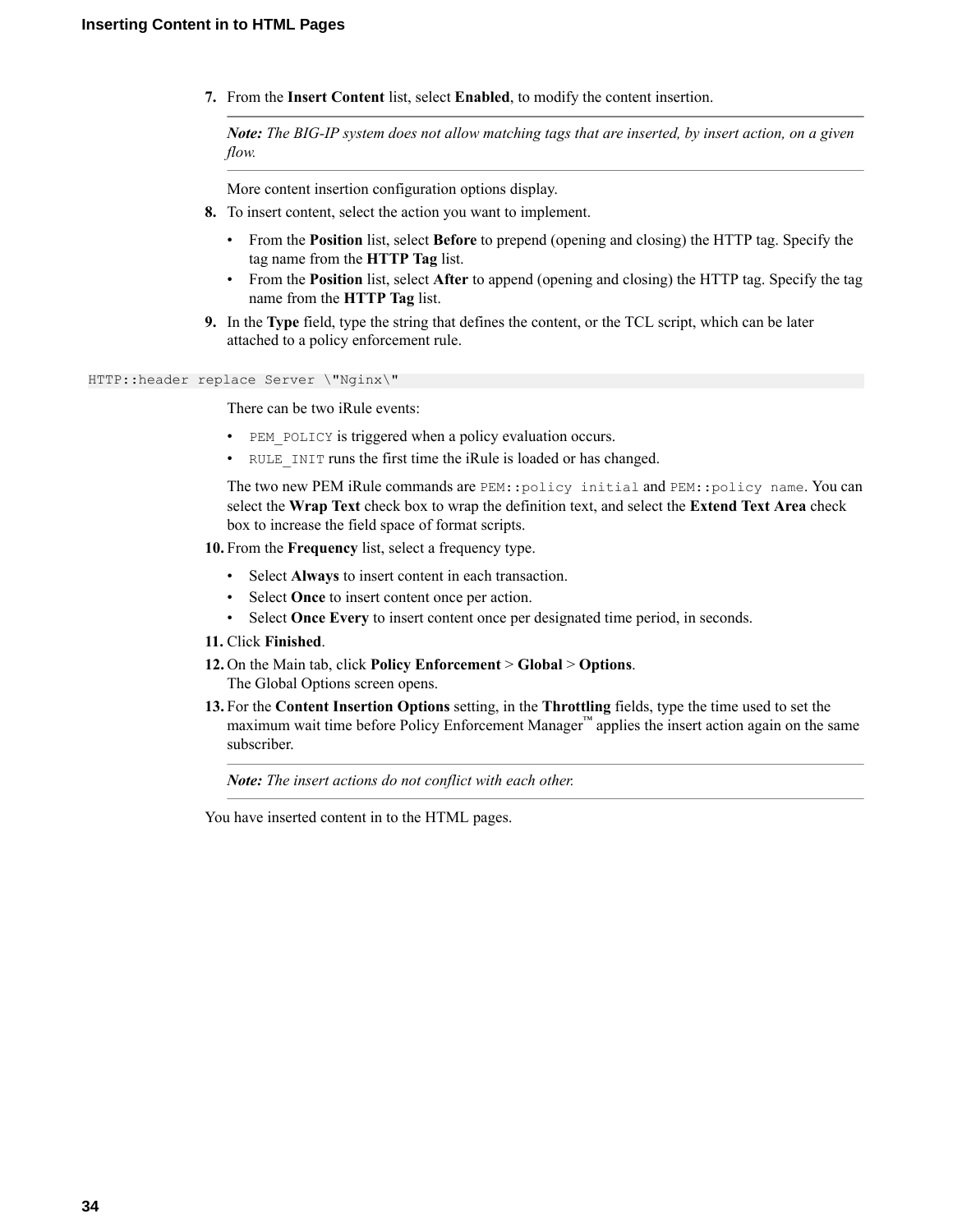## <span id="page-34-0"></span>**Overview: Configuring quota management**

You can use the Policy Enforcement Manager™ to implement quota management process for prepaid subscribers per session and per application. You can provision prepaid charging per subscriber or application that communicates with the quota protocol endpoint (QPE), such as online charging system (OCS), over the 3GPP Gy interface. The Gy endpoint allows online credit control for Layer 4 to 7 service data flow-based charging. This type of policing is called quota management; this feature ensures that subscribers do not consume resources that are not authorized. The Diameter Credit-Control Application (DCCA) specifies an approach based on a series of interrogations, that use Credit-Control-Request (CCR) and Credit-Control-Answer (CCA) messages.

If threshold for a Quota bucket is almost reached and the current flow 8KB interval is not used, then CCR-U is sent after 8KB consumption (maximum). PEM forwards it and after 8KB interval, or in between if in middle, it sends CCR-U. Consider 8KB consumption intervals when Quota bucket is being checked for exhaustion.

If larger bytes arrives between 8KB interval then it is let through. After we detect Quota is being exhausted, after usage of 8KB interval, then we update the internal policy change for the session. After reevaluation interval (20 seconds) the flow is reevaluated and then termination action is applied. However, for new flows as soon as Quota expires they are dropped.

The PCRF reports the quota usage under a number of circumstances and notifies the server through the use of the Reporting-Reason AVP in the CCR. The reason for reporting credit usage can occur directly in the Multiple-Services-Credit-Control AVP or in the Used-Service-Units AVP and depends on whether it applies for all quota types or a particular quota type.

#### **Task summary**

[Configuring quota management for global settings](#page-36-0) [Creating rating groups](#page-36-0) [Adding rating group in enforcement policy](#page-37-0) [Creating a listener for quota management](#page-38-0)

#### **About Gy support and rating groups**

The Gy interface in 3GPP architecture facilitates communication between the online charging system (OCS) and the PCEF. In turn, this communication supports the advanced credit authorization and quotaspecific reporting. Policy Enforcement Manager™ provides online credit control, through user configuration, for Layer 4 to 7 service data flow-based charging.

The subscriber traffic contains consumed based on allocated quota that is based on applications, category, or a group of them and is measured in terms of volume, time, and events. A rating group, which is the same as a quota bucket, can be created. A rating group is identified by a service-identifier AVP that gathers a set of services, which has the same costs and rating type. Once you create a rating group, you can assign it to multiple rules inside the policy. For all the traffic matching the rule, quota is consumed from this bucket to make sure there is no over-subscription of resources. For example, you can have a rating group assigned to managing video traffic of 500 MB. This rating group needs to be assigned to a rule that matches the video traffic, to ensure that there is no over-subscription of subscriber video traffic.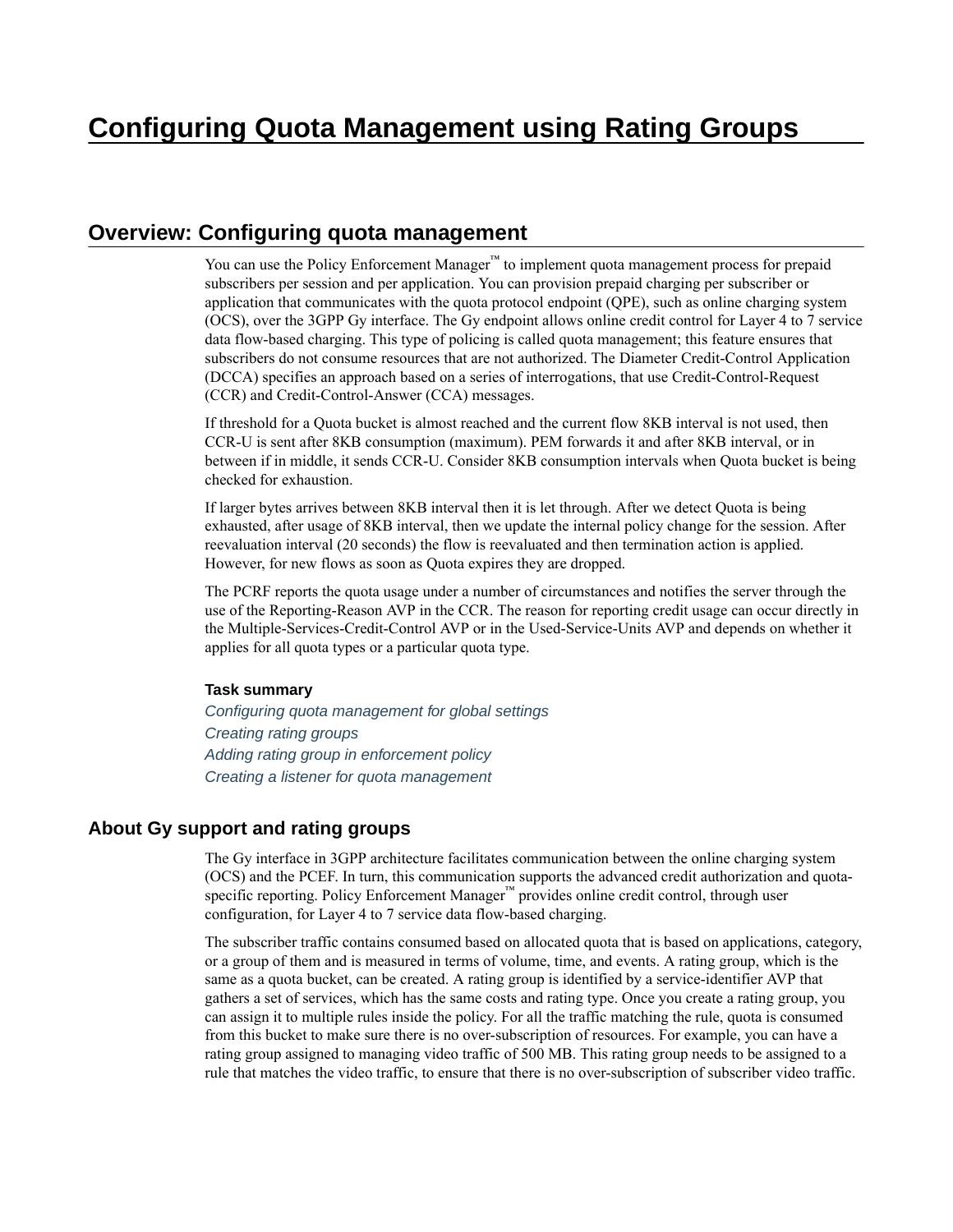<span id="page-35-0"></span>*Note: You need to assign a default rating group on your policy rule or assign a new one. The default rating group is for all traffic that does not belong to another rating group.*

Multiple Services Credit Control (MSCC) is a procedure that allows quota management for multiple services within one Gy Session. It is possible to allocate quota on a per service basis or the services can be grouped into rating group to gather aggregation of quota management. When the MSCC is present in the CCR message, it represents PCRF. The MSCC requests quota for a particular service, or multiple services, or usage being reported. When the MSCC is present in the CCA message, it represent OCS that grants quota for the service or services.

#### **About Online Charging System**

Online charging uses IETF Diameter Credit Control application. It uses the Gy reference point in the 3GPP standards for messages between the Online Charging Server and the PCEF. The PCEF requests resource allocation and reports credit control information to the OCS (Online Charging System). Event Charging with Unit Reservation (ECUR) using CCR Initial and Termination can be used to generate event messages.

Online charging has two sub-functions:

- Unit determination, that refers to the calculation of the number of non-monetary units like service units, data volume, time and events that shall be assigned prior to starting service delivery. PEM uses the Session Charging with Unit Reservation (SCUR) system.
- Rating refers to determining a price, based on the non-monetary units calculated by the unit determination function. When online charging is used in the P-GW, the credit control is per rating group. P-GW allows reporting of the service usage per rating group or per combination of the rating group and service ID. Service ID sometimes is synonymous of rating group. Gy messages does not have to include both service identifier and rating group. You can use both service identifier and rating group, to be able to rate based on rating group but keep track of usage per service. For example, if you rate Facebook, Twitter and YouTube in the same way, so to create a single rating group, you accumulate usage per each service. With this setup you get less reservation spreading, while keeping track of usage per service. This reporting level can be activated per PCC rule.

#### **What defines a rating group?**

The four Attribute Value Pair (AVP) that defines a rating group, are the amount of time, the downloaded, uploaded and total bytes.

*Note: Rating group can be either the Granted Units (GSU) that is used before releasing the service or a new CCR needs to be sent, or Used Service Units (USU) which reports the total traffic for subscriber or service.*

You can define rating group as follows:

- Define the rating group for thresholds and timers
- Validity time, which indicates the time that limits the validity of the granted quota
- Quota holding indicates the number of seconds for which the quota granted by the OCS, is held by the gateway when no traffic is received for that rating group.
- Quota consumption, used by the OCS, indicates to the client that the quota consumption must be stopped after a period at session termination or when no packets are received.
- Time quota threshold indicates the threshold in seconds when the granted quota is time.
- The Volume-Quota-Threshold AVP indicates the threshold in octets when the granted quota is volume.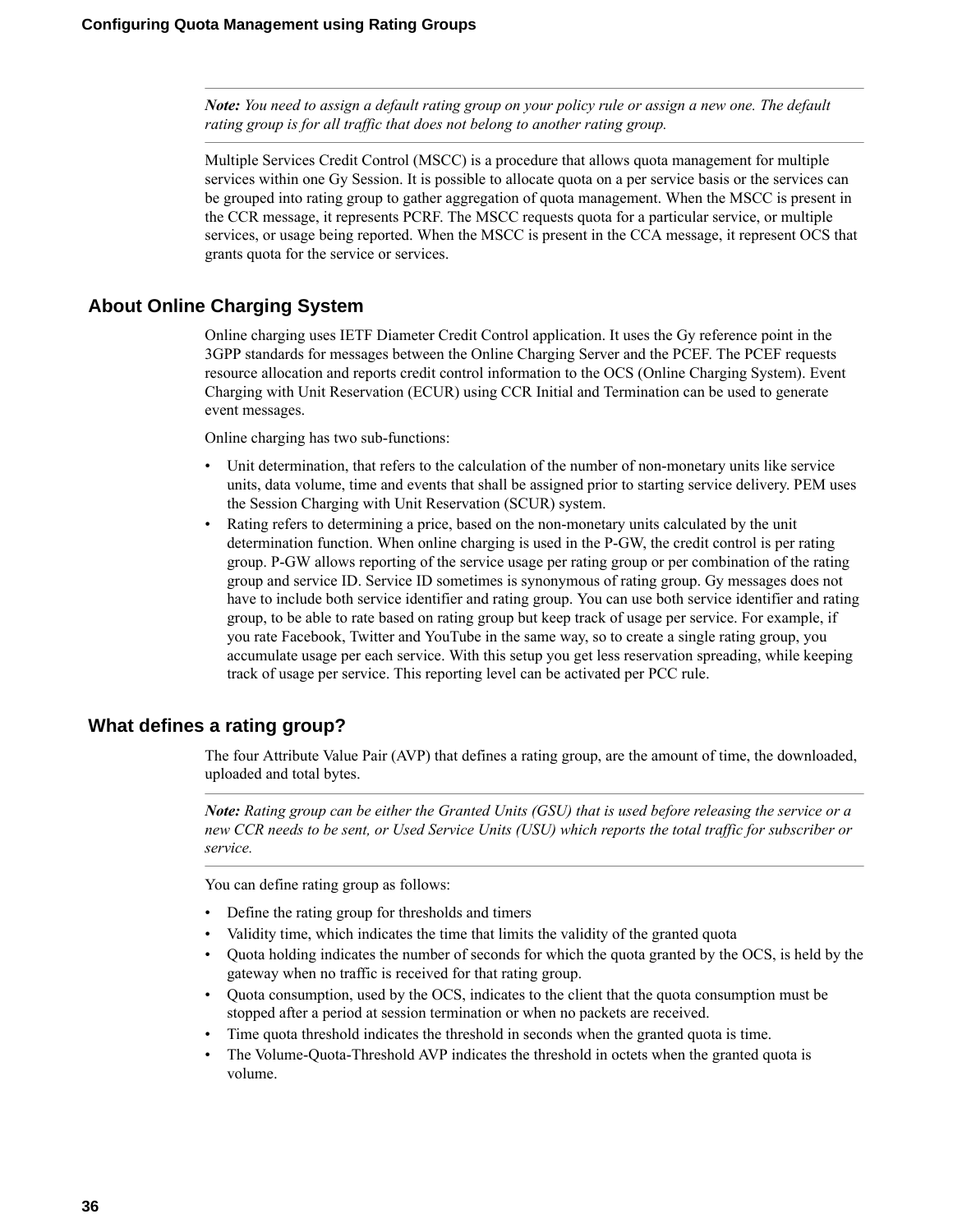## **Configuring quota management for global settings**

You can set up global configuration for quota management in the BIG-IP<sup>®</sup> system. A default rating group defines the case when a classified flow does not have an quota action. This can be used in cases were PEM might have policies to do quota management for specific applications, and no policy for the remaining application.

*Note: If a rating group is configured as default, that group cannot be used by any rules.*

- **1.** On the Main tab, click **Policy Enforcement** > **Global** > **Options**. The Global Options screen opens.
- **2.** In the Quota Management Options area, for the **Default Rating Group** setting, select **Create** to create a new rating group for quota management. This takes you to the **Policy Enforcement** > **Rating Groups** > **New Rating Group** screen. Click **Policy Enforcement** > **Options** to go back to options screen.

You created a default rating group that enables the possibility to implement quota per subscriber. Instead of defining all the policies with the corresponding rating group, you can define a single rating group and add it as a default.

## **Creating rating groups**

You can assign a rating group to a rule and attach it to a policy. For example, if you want to allocate quota to all the videos a subscriber uses from multiple on-demand Internet streaming media, you can specify a quota bucket that covers all the quota consumption and ensures that the consumption does not exceed the specified time or volume.

- **1.** On the Main tab, click **Policy Enforcement** > **Rating Groups**. The Rating Groups List screen opens.
- **2.** Click **Create**. The New Rating Group screen opens.
- **3.** In the **Name** field, type a name for the rating group.
- **4.** In the **Description** field, type optional descriptive text for the rating group.
- **5.** In the **Rating Group ID** field, type an unique identifier (integer). This Rating Group ID is used by the quota managing endpoint, such as, Gy.
- **6.** In the **Initial Quota** setting, specify **Volume** in octets, the initial quota to receive and send from the OCS, and the total quota volume.
- **7.** In the **Initial Quota** setting, specify **Time** in seconds, the initial time for quota.
- **8.** In the **Default Quota** setting, specify **Volume** in octets, the default quota to receive and send from the OCS, and the total quota volume.
- **9.** In the **Threshold** field, type a default threshold level you want to use for a sending quota replenishment request.

The default value is 0, which indicates that there is no threshold.

- **10.** In the **Usage Time** field, type the quota for how long the traffic can be used.
- **11.** In the **Consumption Time** field, type the maximum idle time that is accounted as quota usage. This is the default value of quota for time and specifies time units for charging as well.
- **12.** In the **Validity Time** field, type the duration for which the quota is used, if the online charging system (OCS) does not specify the validity time.
- **13.** In the **Holding Time** field, type the holding time (in seconds), for which the quota is valid without any usage, if the time is not specified by the OCS.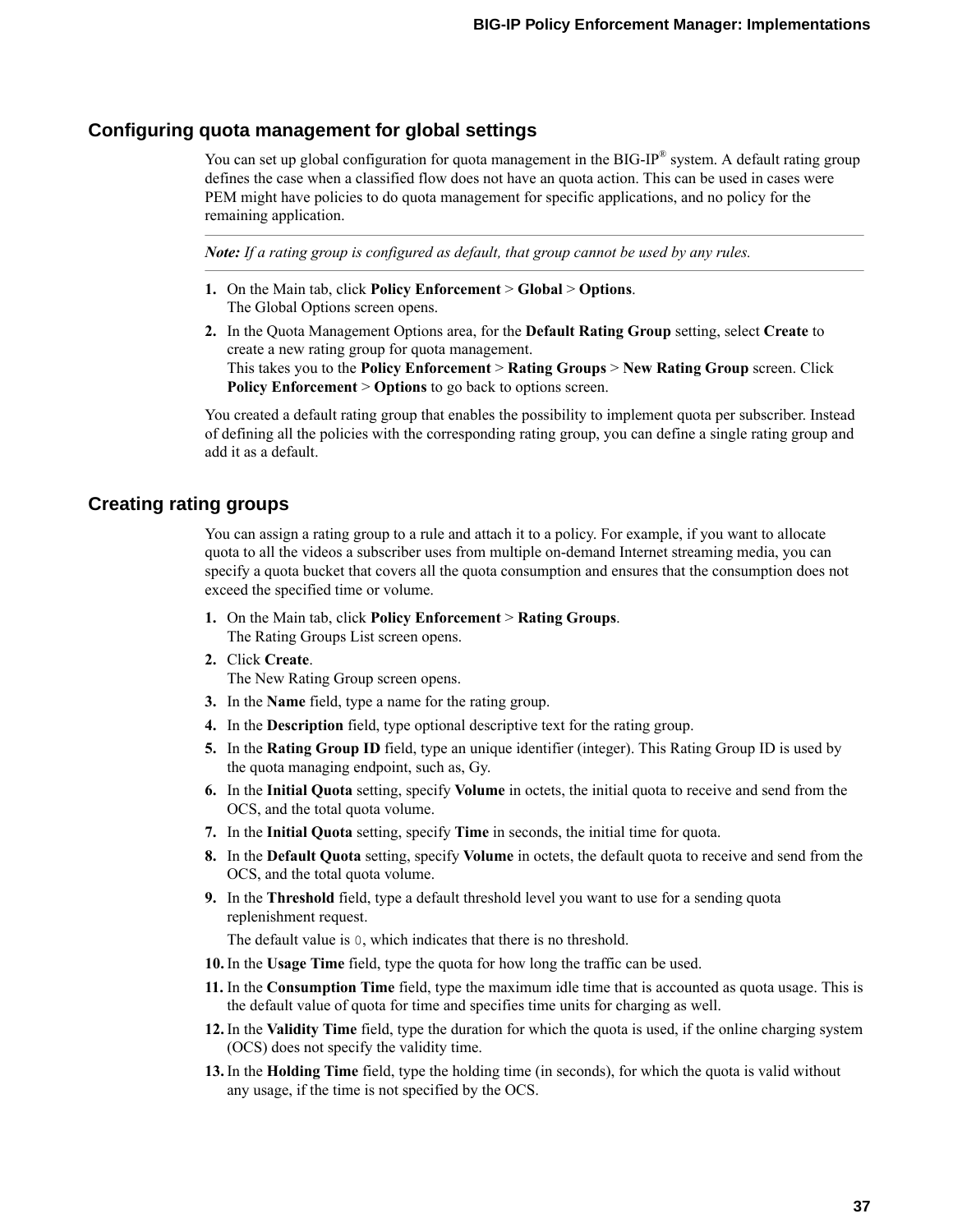*Note: The default values for consumption time, validity time and holding time are used, when the OCS does not specify them.*

**14.**From the **Breach Action** list, select the appropriate action to be taken when default quota expires or OCS does not provide new quota or breach action.

**Breach Action Description**

**Terminate** The system stops traffic when quota is breached.

- **Allow** The system allows traffic to go through even when the quota is breached.
- **Redirect** The system redirects traffic to the forwarding endpoint, when quota is breached.
- **15.**From the **Request on Install** list, select **Yes** if the quota has to be requested from the Gy, when the policy is installed for a subscriber. Otherwise, select **No** for quota to be requested when one of the applications associated with the rating group is detected.

#### **Adding rating group in enforcement policy**

Before you can add rules to an enforcement policy, you need to create the policy, then reopen it.

You add rules to an enforcement policy to select the traffic you want to affect, and the actions to take. A *rule* associates an action with a specific type of traffic. So you can, for example, add a rule to select all audio-video traffic and send it to a pool of servers that are optimized to handle that type of traffic.

- **1.** On the Main tab, click **Policy Enforcement** > **Policies**. The Policies screen opens.
- **2.** Click the name of the enforcement policy you want to add rules to. The properties screen for the policy opens.
- **3.** In the Policy Rules area, click **Add**. The New Rule screen opens.
- **4.** In the **Name** field, type a name for the rule.
- **5.** In the **Precedence** field, type an integer that indicates the precedence for the rule in relation to the other rules. Number 1 has the highest precedence. Rules with higher precedence are evaluated before other rules with lower precedence.

*Tip: All rules in a policy are run concurrently. Precedence takes effect when there are conflicting rules. The conflict occurs when the traffic matches two rules and the policy actions from these rules differ. For example, if you have rule 1 with precedence 10 and Gate Status disabled for a search engine, and you have rule 2 with precedence 11 and Gate Status enabled, then rule 1 is processed first because it has higher precedence. Rules conflict if they have identical or overlapping classification criteria (for the traffic that matches more than one rule). In some cases, different policy actions are not conflicting, and hence, applied in parallel.*

- **6.** From the **Rating group** list, in the **Quota** setting, select the prior configured rating group or create a new rating group. This specifies what you want to do with the traffic that you are classifying or specify what actions you want to apply to the traffic.
- **7.** Click **Finished**.
- **8.** Repeat steps 3-8 to create as many rules as needed to handle the traffic you are interested in.

The enforcement policy includes the rules with the conditions and actions you added.

Now you need to associate the enforcement policy with the virtual server (or servers) to which traffic is directed.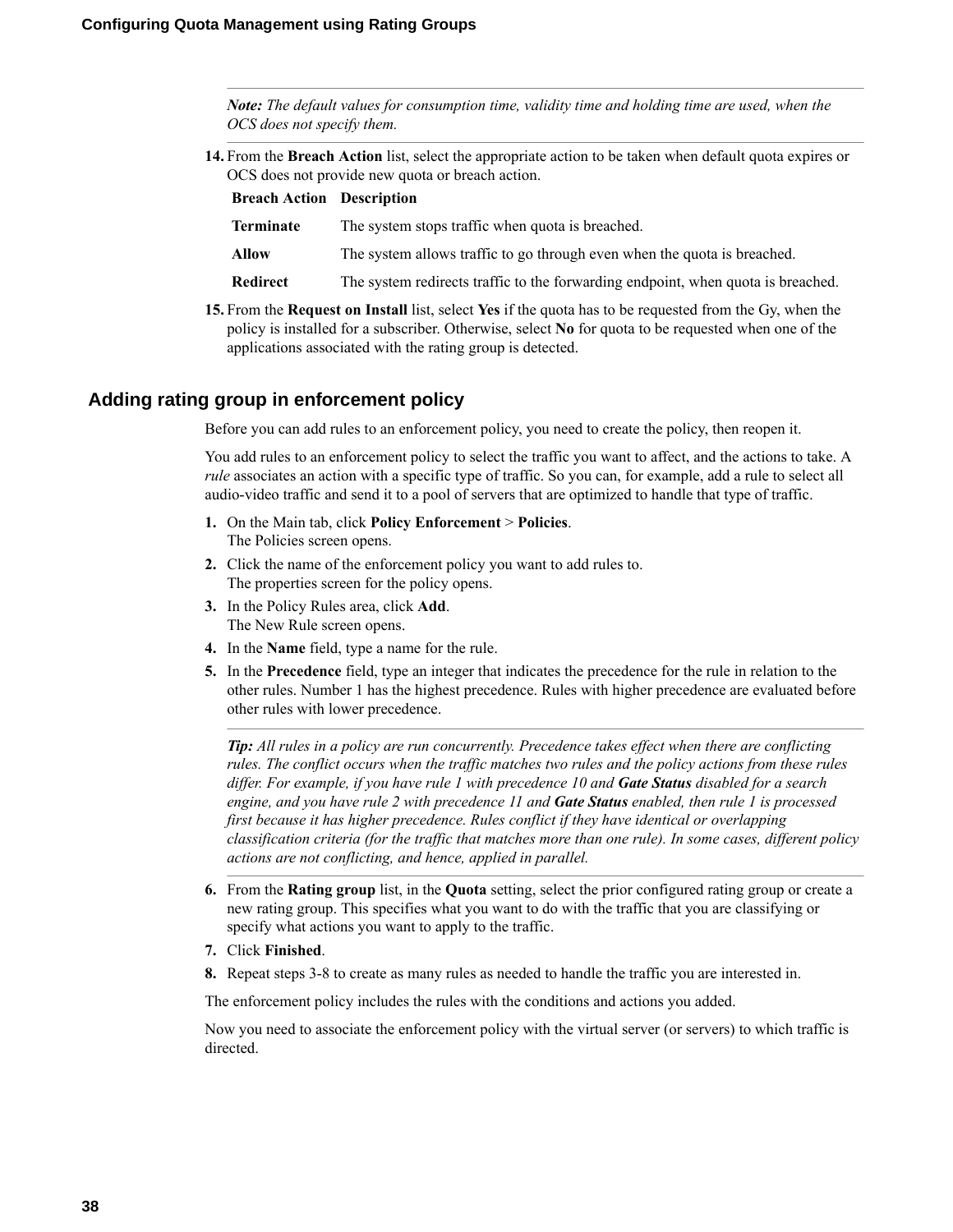#### **Creating a listener for quota management**

You can create listeners that specify how to handle traffic for policy enforcement. You can add support for Gy over a diameter connection by adding a diameter profile which has Gy application support to the diameter virtual server in PEM.

- **1.** On the Main tab, click **Policy Enforcement** > **Data Plane Listeners**. The Date Plane Listeners screen opens.
- **2.** In the Policy Provisioning and Online Charging Virtuals area, click **Add**. The New Configure Diameter Endpoint Provisioning and Online Charging screen opens.
- **3.** In the **Name Prefix** field, type a unique name for the listener.
- **4.** In the **Description** field, type a description of the listener.
- **5.** From the **VLAN and Tunnel Traffic** list, select **Enabled on**. Then, for the **VLANs and Tunnels** setting, move the VLAN or VLANs on which you want to allow the virtual servers to share traffic from the **Available** list to the **Selected** list.
- **6.** For the **VLANs and Tunnels** setting, move the VLANs and tunnels that you want to monitor from the **Available** list to the **Selected** list.
- **7.** To connect to a PCRF, from the **Diameter Endpoint Provisioning** list, select **Gy** from the **Supported Apps** options.
- **8.** In the **Product Name** field, type the product name which is used to communicate with the OCS.
- **9.** In the **Origin Host** field, type the fully qualified domain name of the OCS, for example, ocs.xnet.com.
- **10.** In the **Origin Realm** field, type the realm name or network in which the OCS resides, for example, xnet.com.
- **11.** In the **Destination Host** field, type the destination host name of the OCS, for example, ocsdest.net.com.
- **12.** In the **Destination Realm** field, type the realm name or network of the OCS, for example, net.com.
- **13.**For the **Pool Member Configuration** setting, add the OCS servers that are to be members of the Gy endpoint pool. Type the **Member IP Address** and **Port** number, then click **Add**.
- **14.** In the **Message Retransmit Delay** field, type the number of milliseconds to wait before retransmitting unanswered messages in case of failure from the BIG-IP system to the OCS over the Gy interface. The default value is 1500.
- **15.** In the **Message Max Retransmit** field, type the maximum number of times that messages can be retransmitted from the BIG-IP system to the OCS. The default value is 2.
- **16.** In the **Fatal Grace Time** field, type the time period in seconds that a diameter connection can remain disconnected before the system terminates all sessions associated with that diameter endpoint. The default value is 500.
- **17.** Click **Finished**.

The Policy Enforcement Manager creates a listener.

When you create a listener, the Policy Enforcement Manager™ also creates virtual servers for each type of traffic (TCP, UDP, or both), and a virtual server for HTTP traffic. The system enables classification and assigns the appropriate policy enforcement profile to the virtual servers. The system also creates a virtual server for the Gy interface with a diameter endpoint profile.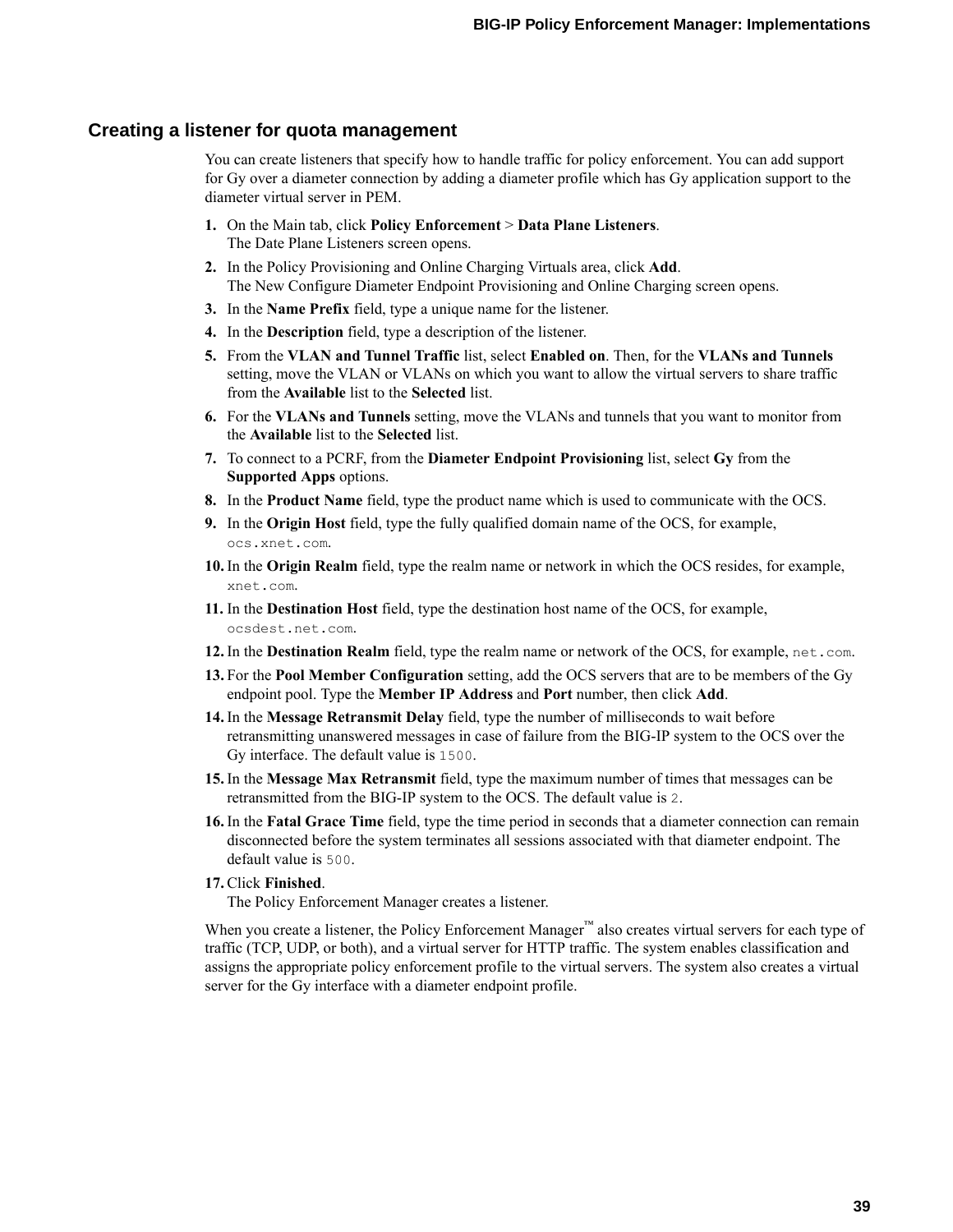**Configuring Quota Management using Rating Groups**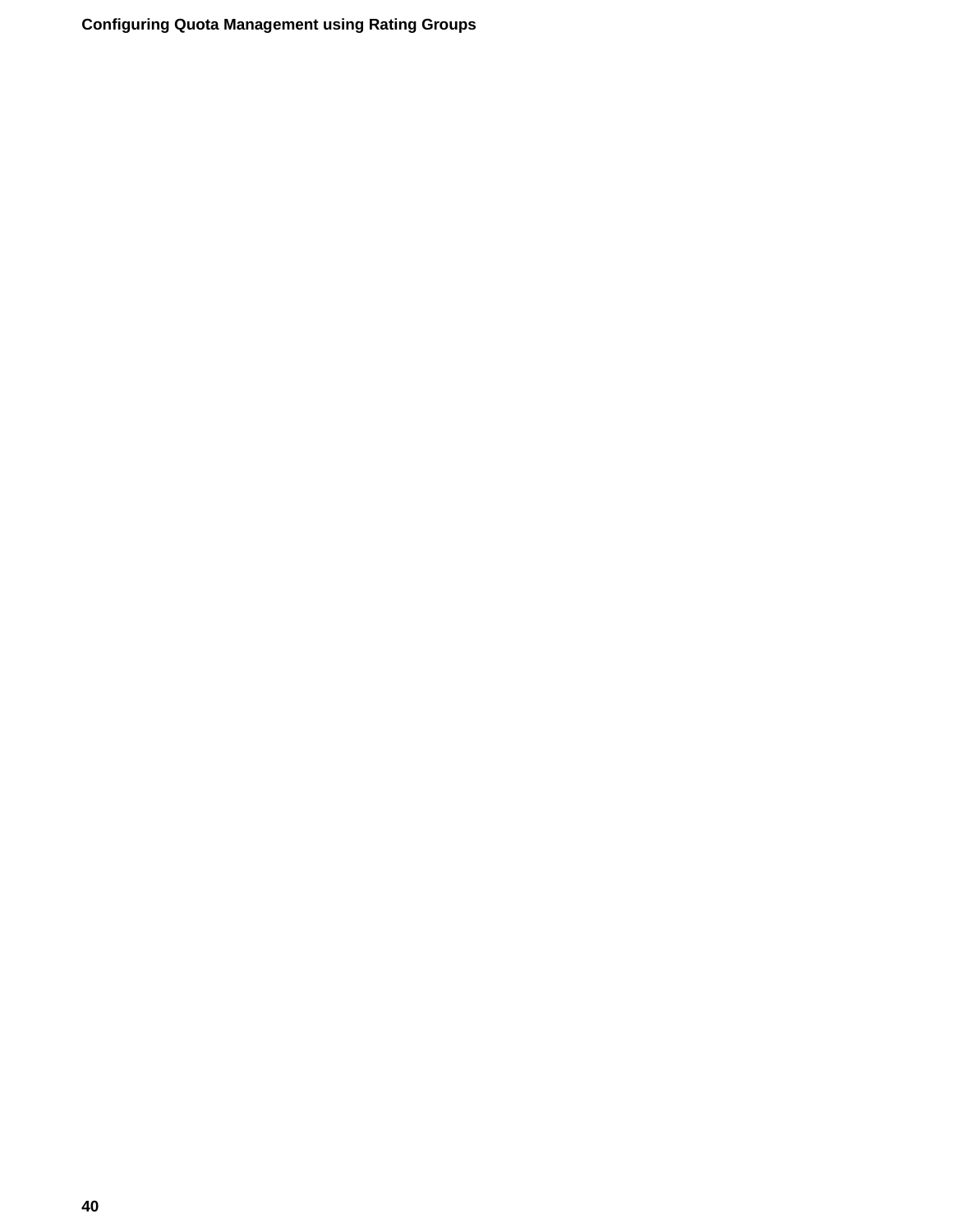# **Overview: Configuring IPFIX logging for PEM**

You can configure the BIG-IP<sup>®</sup> system to log information about Policy Enforcement Manager<sup>™</sup> (PEM<sup>™</sup>) processes and send the log messages to remote IPFIX collectors.

The BIG-IP system supports logging of PEM events over the IPFIX protocol. IPFIX logs are raw, binaryencoded strings with their fields and field lengths defined by IPFIX templates. *IPFIX collectors* are external devices that can receive IPFIX templates and use them to interpret IPFIX logs.

The configuration process involves creating and connecting the following configuration objects:

| <b>Object</b>            | Reason                                                                                                                     |
|--------------------------|----------------------------------------------------------------------------------------------------------------------------|
| Pool of IPFIX collectors | Create a pool of IPFIX collectors to which the<br>BIG-IP system can send IPFIX log messages.                               |
| <b>Destination</b>       | Create a log destination to format the logs in<br>IPFIX templates, and forward the logs to the<br><b>IPFIX</b> collectors. |
| Publisher                | Create a log publisher to send logs to a set of<br>specified log destinations.                                             |

#### **Task summary**

Perform these tasks to configure IPFIX logging of PEM processes on the BIG-IP $^{\circ}$  system.

*Note: Enabling IPFIX logging impacts BIG-IP system performance.*

Assembling a pool of IPFIX collectors [Creating an IPFIX log destination](#page-41-0) [Creating a publisher](#page-41-0)

## **Assembling a pool of IPFIX collectors**

Before creating a pool of IPFIX collectors, gather the IP addresses of the collectors that you want to include in the pool. Ensure that the remote IPFIX collectors are configured to listen to and receive log messages from the BIG-IP<sup>®</sup> system.

These are the steps for creating a pool of IPFIX collectors. The BIG-IP system can send IPFIX log messages to this pool.

- **1.** On the Main tab, click **Local Traffic** > **Pools**. The Pool List screen opens.
- **2.** Click **Create**. The New Pool screen opens.
- **3.** In the **Name** field, type a unique name for the pool.
- **4.** Using the **New Members** setting, add the IP address for each IPFIX collector that you want to include in the pool: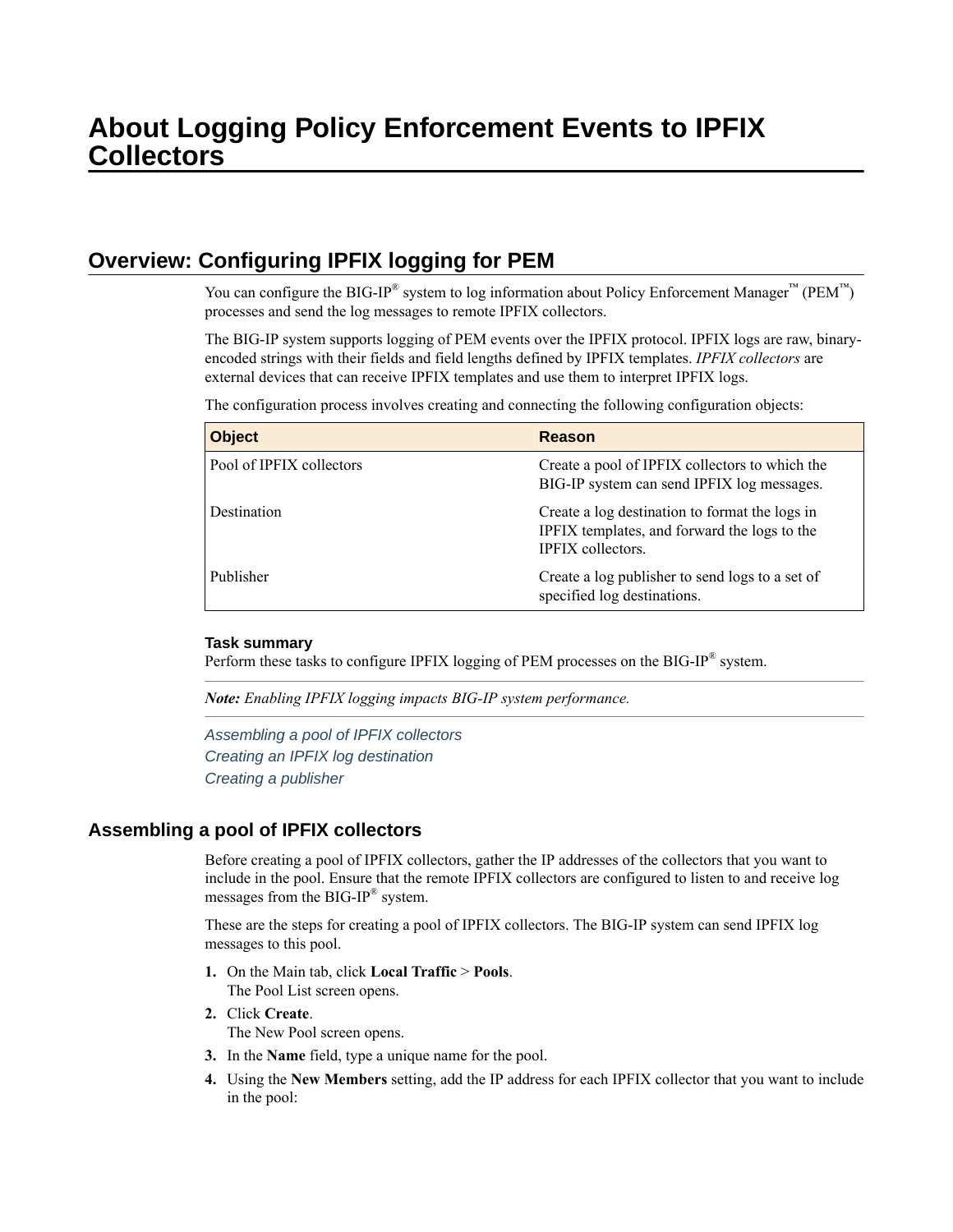- <span id="page-41-0"></span>a) Type the collector's IP address in the **Address** field, or select a node address from the **Node List**.
- b) Type a port number in the **Service Port** field.

By default, IPFIX collectors listen on UDP or TCP port 4739 and Netflow V9 devices listen on port 2055, though the port is configurable at each collector.

- c) Click **Add**.
- **5.** Click **Finished**.

## **Creating an IPFIX log destination**

A log destination of the **IPFIX** type specifies that log messages are sent to a pool of IPFIX collectors. Use these steps to create a log destination for IPFIX collectors.

- **1.** On the Main tab, click **System** > **Logs** > **Configuration** > **Log Destinations**. The Log Destinations screen opens.
- **2.** Click **Create**.
- **3.** In the **Name** field, type a unique, identifiable name for this destination.
- **4.** From the **Type** list, select **IPFIX**.
- **5.** From the **Protocol** list, select **IPFIX** or **Netflow V9**, depending on the type of collectors you have in the pool.
- **6.** From the **Pool Name** list, select an LTM® pool of IPFIX collectors.
- **7.** From the **Transport Profile** list, select **TCP**, **UDP**, or any customized profile derived from TCP or UDP.
- **8.** The **Template Retransmit Interval** is the time between transmissions of IPFIX templates to the pool of collectors. The BIG-IP system only retransmits its templates if the **Transport Profile** is a **UDP** profile.

An *IPFIX template* defines the field types and byte lengths of the binary IPFIX log messages. The logging destination sends the template for a given log type (for example, NAT44 logs or customized logs from an iRule) before sending any of those logs, so that the IPFIX collector can read the logs of that type. The logging destination assigns a template ID to each template, and places the template ID into each log that uses that template.

The log destination periodically retransmits all of its IPFIX templates over a UDP connection. The retransmissions are helpful for UDP connections, which are lossy.

- **9.** The **Template Delete Delay** is the time that the BIG-IP device should pause between deleting an obsolete template and re-using its template ID. This feature is helpful for systems that can create custom IPFIX templates with iRules.
- **10.** The **Server SSL Profile** applies Secure Socket Layer (SSL) or Transport Layer Security (TLS) to TCP connections. You can only choose an SSL profile if the **Transport Profile** is a **TCP** profile. Choose an SSL profile that is appropriate for the IPFIX collectors' SSL/TLS configuration.

SSL or TLS requires extra processing and therefore slows the connection, so we only recommend this for sites where the connections to the IPFIX collectors have a potential security risk.

**11.** Click **Finished**.

## **Creating a publisher**

A publisher specifies where the BIG-IP<sup>®</sup> system sends log messages for IPFIX logs.

- **1.** On the Main tab, click **System** > **Logs** > **Configuration** > **Log Publishers**. The Log Publishers screen opens.
- **2.** Click **Create**.
- **3.** In the **Name** field, type a unique, identifiable name for this publisher.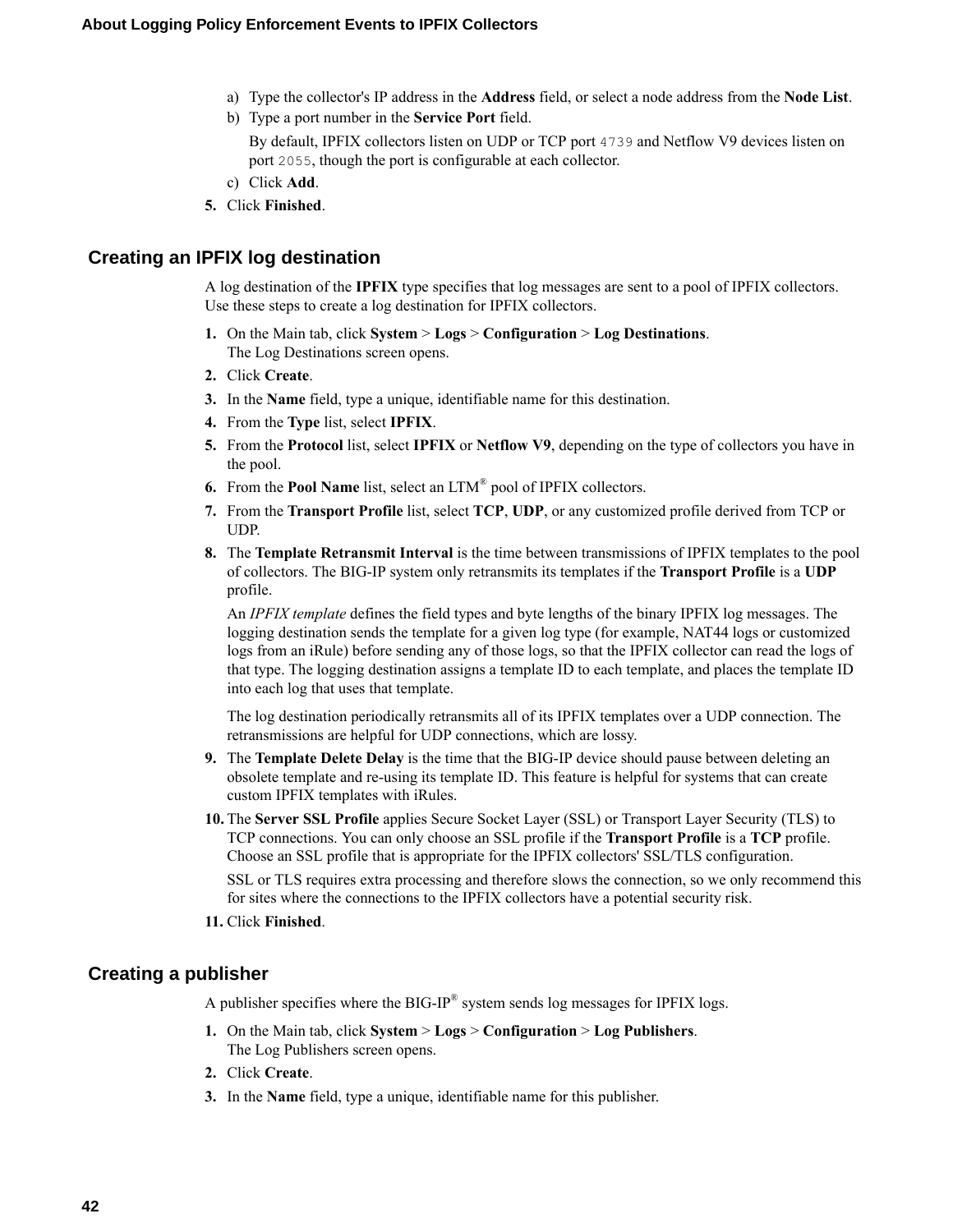**4.** Use the **Log Destinations** setting to select an existing IPFIX destination (perhaps along with other destinations for your logs): click any destination name in the **Available** list, and click **<<** to move it to the **Selected** list.

*Important: If you configure a log publisher to use multiple logging destinations, then, by default, all logging destinations must be available in order to log to each destination. Unless all logging destinations are available, no logging will occur. If you want to log to the available logging destinations when one or more destinations become unavailable, you must set the logpublisher.atomic db variable to false.*

**5.** Click **Finished**.

## **Implementation result**

Now you have an implementation in which the BIG-IP® system logs messages about PEM™ session, flow and transation reporting and sends the log messages to a pool of IPFIX collectors.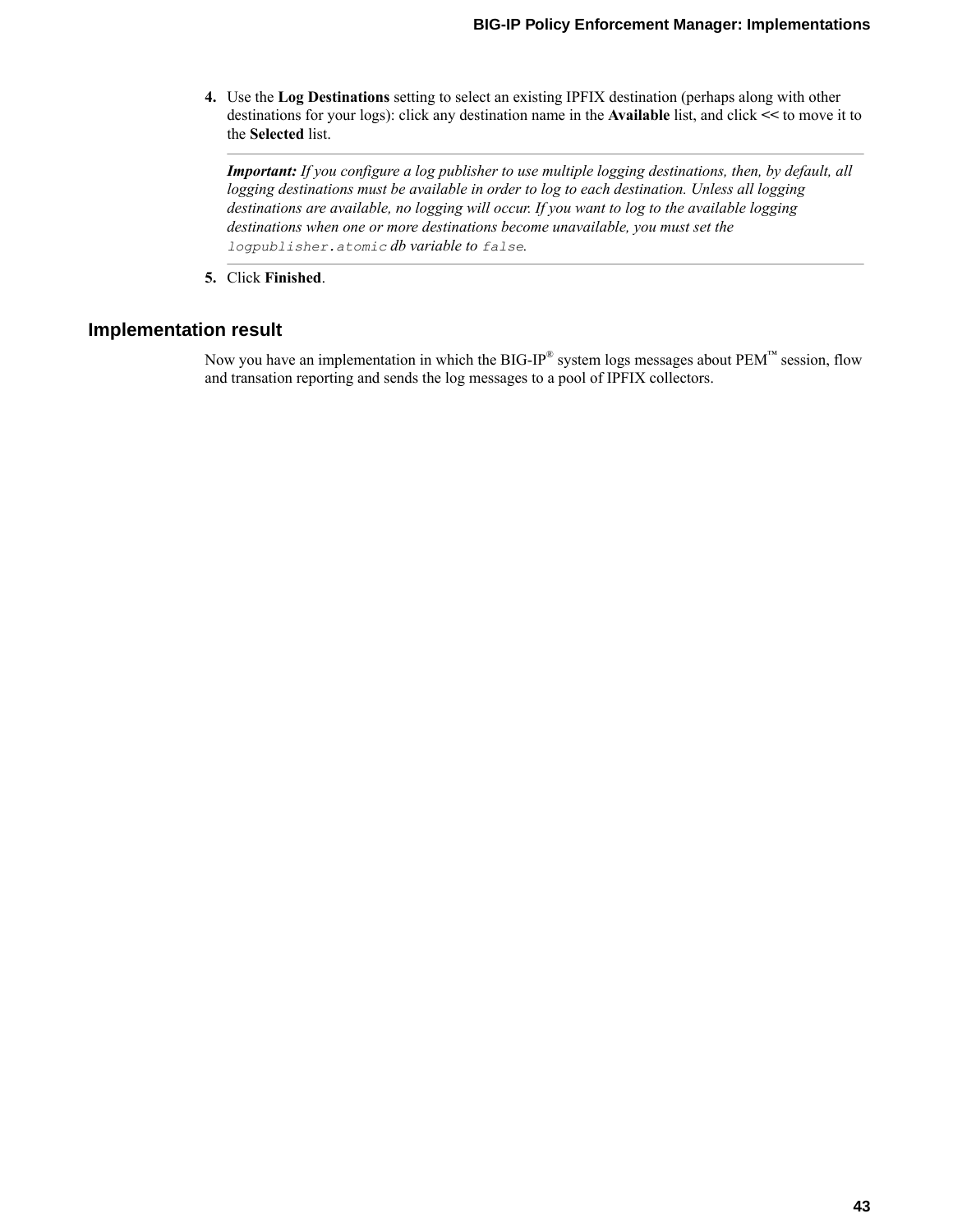**About Logging Policy Enforcement Events to IPFIX Collectors**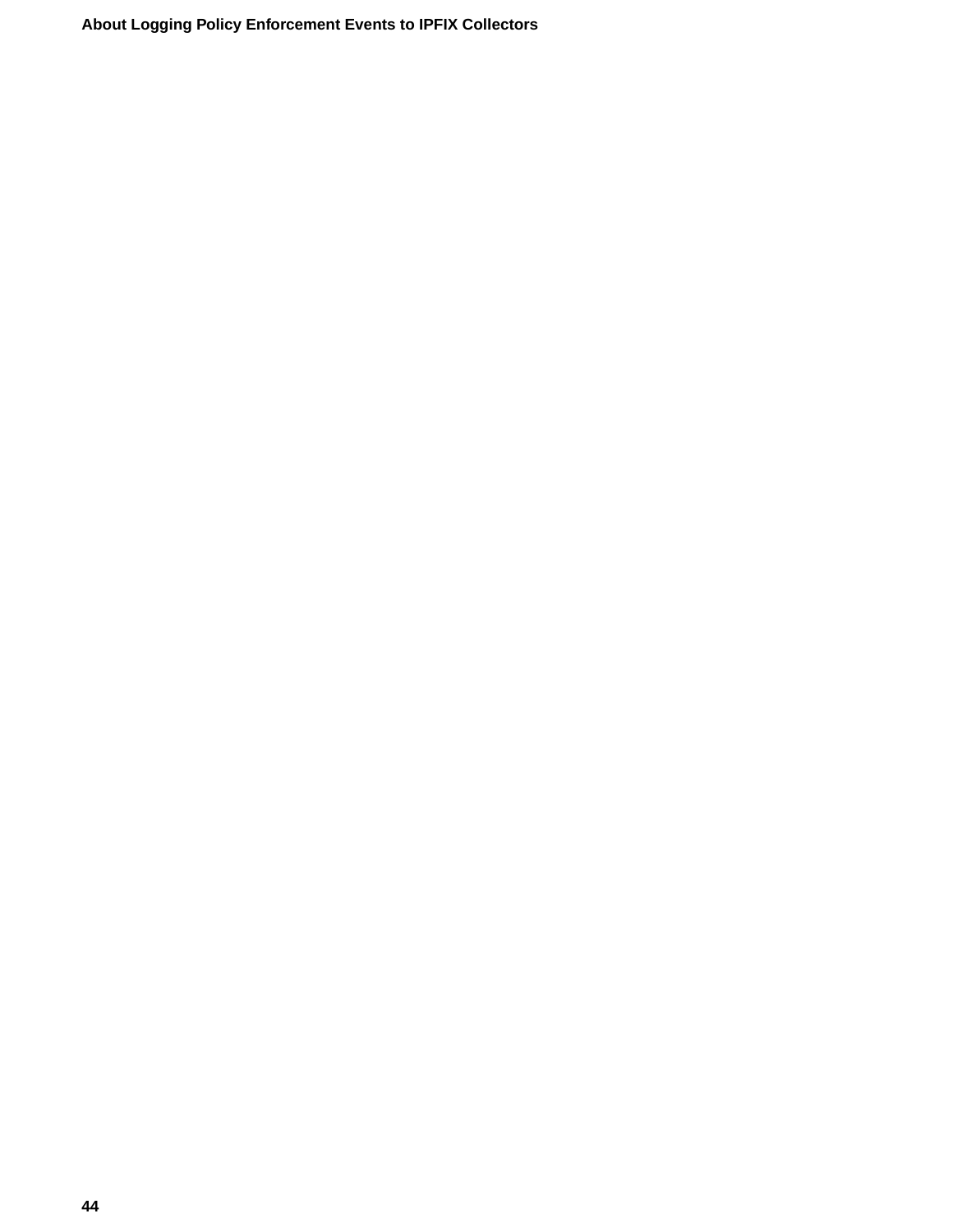# <span id="page-44-0"></span>**Overview: Reporting usage data to an external analytics server**

In Policy Enforcement Manager™ , you can create a rule within an enforcement policy that instructs the system to send usage data in high-speed logging (HSL) format to an external analytics server. The rule specifies what type of reporting data you are interested in; one of the actions it can take with the traffic is to send the information collected about it for processing to a centralized analytics server.

The system sends the information as a set of comma-separated values by means of SYSLOG transport. You can choose to use the session-based, flow-based or transactional reporting format, depending on the level of granularity you need.

For example, a rule might collect session-based information about all audio and video traffic. You can specify how often to log the data and set the destination as an HSL server or pool.

*Transactional Policy Enforcement*, provides the ability to report each of the HTTP transaction and sends the report to a HSL publisher. Each transaction report information is specific to that transaction only. The transactional reports are used for analytics and high level granularity for application and subscriber visibility.

### **Task summary**

Creating a publisher [Creating a rule for high-speed logging for session reporting](#page-45-0) [Creating a rule for high-speed logging for flow reporting](#page-46-0) [Creating a high-speed logging rule for transactional reporting](#page-47-0) [Creating a high-speed logging rule for device detection and tethering](#page-48-0)

## **Creating a publisher**

Before you create a publisher, you have to create a HSL pool that needs to be associated to a destination. Ensure that at least one destination associated with a pool of remote log servers exists on the BIG-IP<sup>®</sup> system.

Create a publisher to specify where the BIG-IP system sends log messages for specific resources.

- **1.** On the Main tab, click **System** > **Logs** > **Configuration** > **Log Publishers**. The Log Publishers screen opens.
- **2.** Click **Create**.
- **3.** In the **Name** field, type a unique, identifiable name for this publisher.
- **4.** For the **Destinations** setting, select a destination from the **Available** list, and click **<<** to move the destination to the **Selected** list.

*Note: If you are using a formatted destination, select the destination that matches your log servers, such as Remote Syslog, Splunk, or ArcSight.*

**5.** Click **Finished**.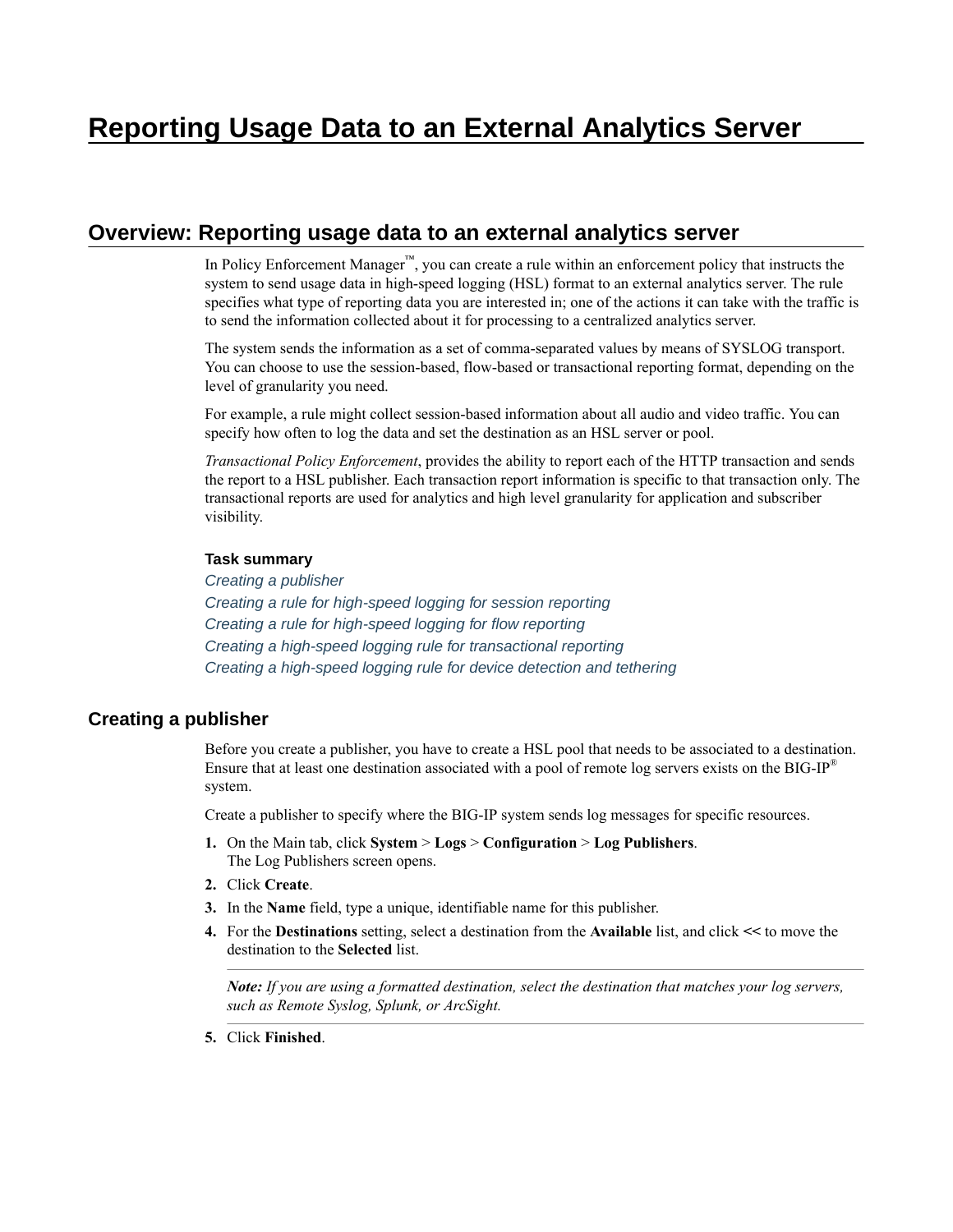## <span id="page-45-0"></span>**Creating a rule for high-speed logging for session reporting**

Before you can create a high-speed logging (HSL) rule, you need to create a publisher that defines the destination server or pool where the HSL logs are sent.

In an enforcement policy, a rule can specify that session statistics about the traffic affected by the rule are sent to an external high-speed logging server.

- **1.** On the Main tab, click **Policy Enforcement** > **Policies**. The Policies screen opens.
- **2.** Click the name of the enforcement policy you want to add rules to. The properties screen for the policy opens.
- **3.** In the Policy Rules area, click **Add**. The New Rule screen opens.
- **4.** In the **Name** field, type a name for the rule.
- **5.** In the **Precedence** field, type an integer that indicates the precedence for the rule in relation to the other rules. Number 1 has the highest precedence. Rules with higher precedence are evaluated before other rules with lower precedence.

*Tip: All rules in a policy are run concurrently. Precedence takes effect when there are conflicting rules. The conflict occurs when the traffic matches two rules and the policy actions from these rules differ. For example, if you have rule 1 with precedence 10 and Gate Status disabled for a search engine, and you have rule 2 with precedence 11 and Gate Status enabled, then rule 1 is processed first because it has higher precedence. Rules conflict if they have identical or overlapping classification criteria (for the traffic that matches more than one rule). In some cases, different policy actions are not conflicting, and hence, applied in parallel.*

- **6.** Use the Classification, URL, Flow, and Custom Criteria tabs to identify the traffic that you want to be affected by this rule.
- **7.** From the **Usage Reporting** list, select **Enabled**.
- **8.** From the **Usage Report Granularity** list, select **Session** to log details about subscribers and application sessions.
- **9.** In the **Usage Volume Threshold** setting, specify in octets, the threshold to send HSL reporting records. You can send reporting data from uplink traffic, to downlink traffic and the total traffic volume before logging the information.

**10.** In the **Usage Destination** setting, specify where to send the usage monitoring data:

• In the **Gx** field select **Enabled** for the BIG-IP system to send usage monitoring data over a Gx interface. You can then type a string for the **Gx Monitoring Key** that is used for usage monitoring.

*Note: When you select Session in the Report Granularity field, the Gx field appears.*

- From the **HSL** list, select the name of the publisher that specifies the server or pool of remote HSL servers to send the logs and select the format script of the report from the **Format Script** list.
- Select the **RADIUS Accounting** option from the destination. From the **RADIUS AAA Virtual** list, select the RADIUS AAA virtual that you have created before.

*Note: If you are using a formatted destination, select the publisher that matches your log servers, such as Remote Syslog, Splunk, or ArcSight.*

*Note: There are no Format Scripts for transactional reporting.*

**11.** In the **Usage Interval** field, type an integer that specifies how frequently HSL reporting data is sent.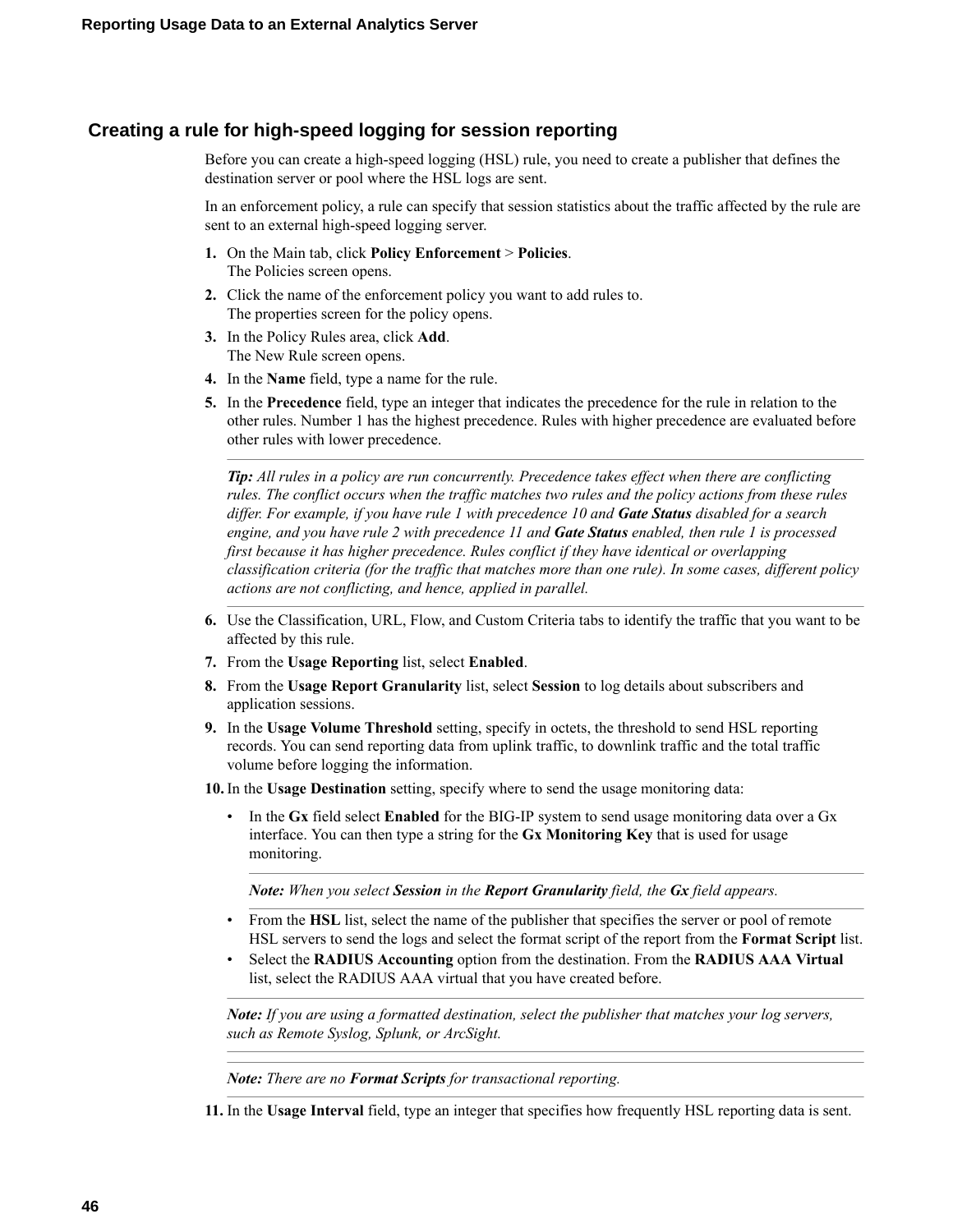<span id="page-46-0"></span>**12.**For the **Session Reporting Field** setting, move the fields that you want to see in the logs from the **Available** list to the **Selected** list.

#### **13.** Click **Finished**.

You have created a rule that sends data about the traffic to external high-speed logging servers. The CSV reporting format differs depending on whether the report granularity is flow-based or session-based.

## **Creating a rule for high-speed logging for flow reporting**

Before you can create a high-speed logging (HSL) rule, you need to create a publisher that defines the destination server or pool where the HSL logs are sent.

In an enforcement policy, a rule can specify that flow statistics about the traffic affected by the rule are sent to an external high-speed logging server.

- **1.** On the Main tab, click **Policy Enforcement** > **Policies**. The Policies screen opens.
- **2.** Click the name of the enforcement policy you want to add rules to. The properties screen for the policy opens.
- **3.** In the Policy Rules area, click **Add**. The New Rule screen opens.
- **4.** In the **Name** field, type a name for the rule.
- **5.** In the **Precedence** field, type an integer that indicates the precedence for the rule in relation to the other rules. Number 1 has the highest precedence. Rules with higher precedence are evaluated before other rules with lower precedence.

*Tip: All rules in a policy are run concurrently. Precedence takes effect when there are conflicting rules. The conflict occurs when the traffic matches two rules and the policy actions from these rules differ. For example, if you have rule 1 with precedence 10 and Gate Status disabled for a search engine, and you have rule 2 with precedence 11 and Gate Status enabled, then rule 1 is processed first because it has higher precedence. Rules conflict if they have identical or overlapping classification criteria (for the traffic that matches more than one rule). In some cases, different policy actions are not conflicting, and hence, applied in parallel.*

- **6.** Use the Classification, URL, Flow, and Custom Criteria tabs to identify the traffic that you want to be affected by this rule.
- **7.** From the **Usage Reporting** list, select **Enabled**.
- **8.** From the **Report Granularity** list, select **Flow**, for more granular reporting of every TCP connection.
- **9.** In the **Volume Threshold** setting, specify in octets, the threshold to send HSL reporting records. You can send reporting data from uplink traffic, to downlink traffic and the total traffic volume before logging the information.
- **10.** In the **Interval** field, type an integer that specifies how frequently HSL reporting data is sent.

**11.** In the **Destination** setting, specify where to send the usage monitoring data:

- From the **HSL** list, select the name of the publisher that specifies the server or pool of remote HSL servers to send the logs.
- Select the **Format Script** listand select the format script of the report from the **Format Script** list.
- Select the **RADIUS Accounting** option from the destination. From the **RADIUS AAA Virtual** list, select the RADIUS AAA virtual that you have created before.

*Note: If you are using a formatted destination, select the publisher that matches your log servers, such as Remote Syslog, Splunk, or ArcSight.*

**12.**For the **Flow Reporting Field** setting, move the fields that you want to see in the logs from the **Available** list to the **Selected** list.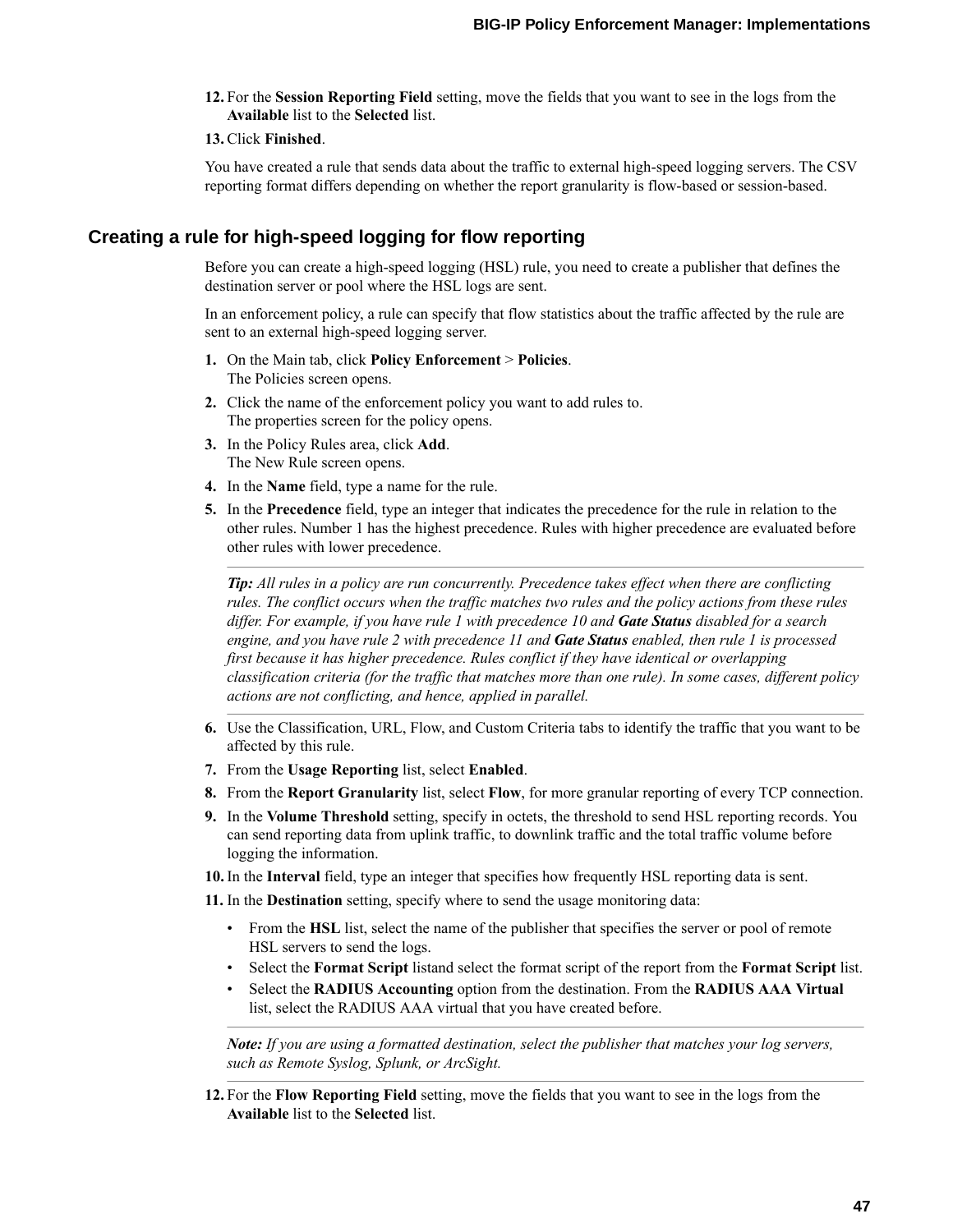#### **13.** Click **Finished**.

You have created a rule that sends data about the traffic to external high-speed logging servers. The CSV reporting format differs depending on whether the report granularity is flow-based or session-based.

#### <span id="page-47-0"></span>**Creating a high-speed logging rule for transactional reporting**

Before you can create a high-speed logging (HSL) rule, you need to create a publisher that defines the destination server or pool where the HSL logs are sent.

In an enforcement policy, a rule can specify that transactional statistics about traffic affected by the rule are sent to an external high-speed logging server.

- **1.** On the Main tab, click **Policy Enforcement** > **Policies**. The Policies screen opens.
- **2.** From the Transactional list, select **Enabled** if you want the BIG-IP system to allow policy enforcement on each HTTP transaction.
- **3.** Click the name of the enforcement policy you want to add rules to. The properties screen for the policy opens.
- **4.** In the Policy Rules area, click **Add**. The New Rule screen opens.
- **5.** In the **Name** field, type a name for the rule.
- **6.** In the **Precedence** field, type an integer that indicates the precedence for the rule in relation to the other rules. Number 1 has the highest precedence. Rules with higher precedence are evaluated before other rules with lower precedence.

*Tip: All rules in a policy are run concurrently. Precedence takes effect when there are conflicting rules. The conflict occurs when the traffic matches two rules and the policy actions from these rules differ. For example, if you have rule 1 with precedence 10 and Gate Status disabled for a search engine, and you have rule 2 with precedence 11 and Gate Status enabled, then rule 1 is processed first because it has higher precedence. Rules conflict if they have identical or overlapping classification criteria (for the traffic that matches more than one rule). In some cases, different policy actions are not conflicting, and hence, applied in parallel.*

- **7.** Use the Classification, URL, Flow, and Custom Criteria tabs to identify the traffic that you want to be affected by this rule.
- **8.** From the **Usage Reporting** list, select **Enabled**.
- **9.** From the **Report Granularity** list, select **Transaction**, for more granular reporting of every HTTP transaction.
- **10.** In the **Additional HTTP Information** setting, specify in bytes, the HTTP **Hostname**, the HTTP **User Agent**, and the HTTP **URI**.

**11.** In the **Destination** setting, specify where to send the usage monitoring data:

- From the **HSL** list, select the name of the publisher that specifies the server or pool of remote HSL servers to send the logs.
- Select the **RADIUS Accounting** option from the destination. From the **RADIUS AAA Virtual** list, select the RADIUS AAA virtual that you created earlier.

*Note: If you are using a formatted destination, select the publisher that matches your log servers, such as Remote Syslog, Splunk, or ArcSight.*

*Note: There are no Format Scripts for transactional reporting.*

**12.**For the **Transaction Reporting Field** setting, move the fields that you want to see in the logs from the **Available** list to the **Selected** list.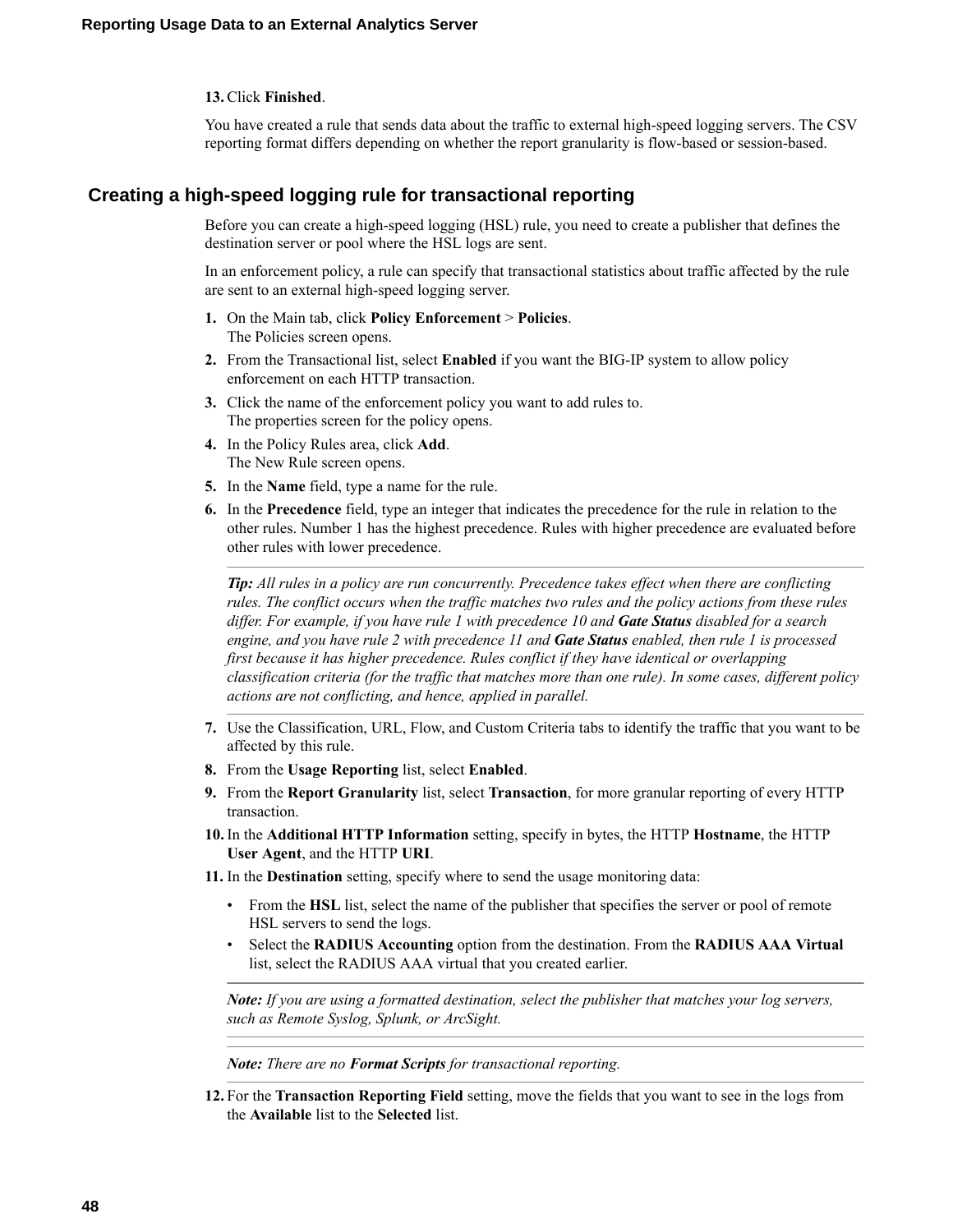#### **13.** Click **Finished**.

You have created a rule that sends transactional data about the traffic to external high-speed logging servers. You can now assign the policy to an active subscriber.

## <span id="page-48-0"></span>**Creating a high-speed logging rule for device detection and tethering**

You can specify a reporting destination where reports are sent out whenever the subscribers go from a non-tethering state to a tethering state, or vice-versa. Before you can create a high-speed logging (HSL) rule, you need to create a publisher that defines the destination server or pool where the HSL logs are sent. In an enforcement policy, a rule can specify that tethering details are sent to an external high-speed logging server.

- **1.** On the Main tab, click **Policy Enforcement** > **Policies**. The Policies screen opens.
- **2.** Click the name of the enforcement policy you want to add rules to. The properties screen for the policy opens.
- **3.** In the Policy Rules area, click **Add**. The New Rule screen opens.
- **4.** In the **Name** field, type a name for the rule.
- **5.** In the **Precedence** field, type an integer that indicates the high precedence for the rule in relation to the other rules. Number 1 has the highest precedence. Rules with higher precedence are evaluated before other rules with lower precedence.
- **6.** In the **Reporting** setting, specify where to send the tethering detection data:
	- From the **HSL** list, select the name of the publisher that specifies the server or pool of remote HSL servers to send the logs.
	- From the **Format Script** list, select the format script of the report from the **Format Script** list.

*Note: The format script is previously configured in Policy Enforcement > Reporting > Format Script page.*

**7.** Click **Finished**.

You have created a rule that sends device detection and tethering data about the traffic to external highspeed logging servers.

## **Session-based reporting format**

In an enforcement policy, a rule can send session-based information about traffic that matches certain criteria to an external high-speed logging (HSL) server. The logs include the following comma-separated values in the order listed.

| <b>Field</b>      | <b>Description</b>                                                                                                           |
|-------------------|------------------------------------------------------------------------------------------------------------------------------|
| PEM id            | Identifies the reporting module (PEM) and the field value is<br>23003143.                                                    |
| Version           | Indicates the version of the format for backward compatibility.                                                              |
| Timestamp seconds | The time the information was logged (along with the timestamp in<br>milliseconds), specifies seconds using UNIX time format. |
| Timestamp msec    | The time the information was logged (along with the timestamp in<br>seconds), specifies milliseconds using UNIX time format. |
| Report type       | The type of report. Always set to 3 for session-based reporting.                                                             |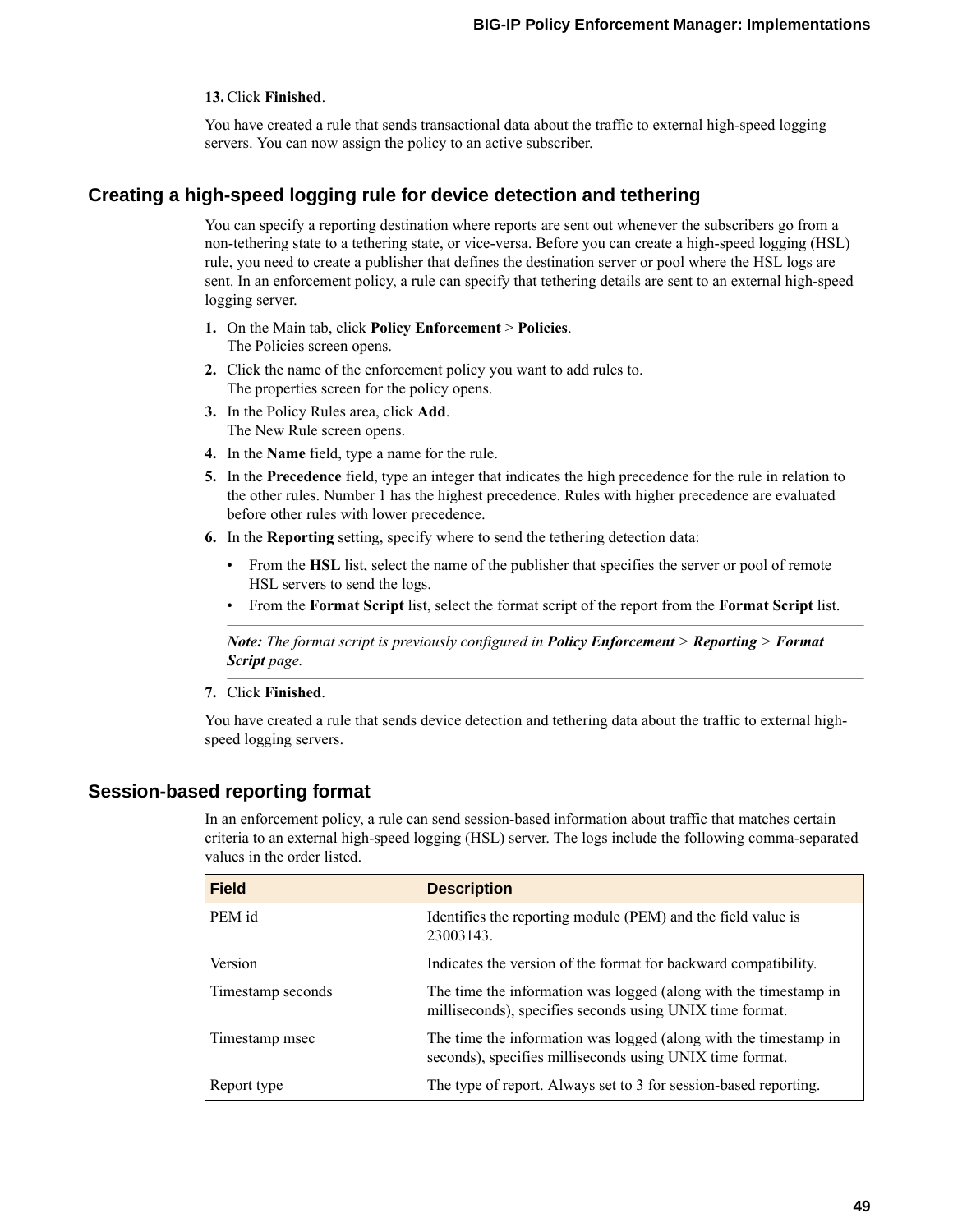| <b>Field</b>                 | <b>Description</b>                                                                                                                                               |
|------------------------------|------------------------------------------------------------------------------------------------------------------------------------------------------------------|
| Subscriber ID                | A unique identifier (up to 64 characters) for the subscriber initiating<br>the session, such as a phone number. The subscriber ID type<br>determines the format. |
| Subscriber ID type           | The format of the subscriber ID. It can be E.164, IMSI, NAI, or<br>Private.                                                                                      |
| 3GPP parameters              | The list of 3GPP parameters, which can be imsi, imeisy, tower id, or<br>username.                                                                                |
| Policy ID                    | The Identification of the policy.                                                                                                                                |
| Rule ID                      | The Identification of the policy rule.                                                                                                                           |
| Application ID               | A unique number that represents a particular application, and is used<br>for classifying traffic.                                                                |
| <b>Last Sent</b>             | The time, in seconds, since the last log entry was sent.                                                                                                         |
| Bytes in                     | The number of bytes received during this session.                                                                                                                |
| Bytes out                    | The number of bytes sent during this session.                                                                                                                    |
| Concurrent flows             | Always 0 (unsupported).                                                                                                                                          |
| Opened flows                 | Always 0 (unsupported).                                                                                                                                          |
| <b>Terminated flows</b>      | Always 0 (unsupported).                                                                                                                                          |
| Total transactions           | Always 0 (unsupported).                                                                                                                                          |
| Successful transactions      | Always 0 (unsupported).                                                                                                                                          |
| Aggregated category duration | Summary of the duration of all flows for the session.                                                                                                            |
| Reason                       | The reason for sending the record. It can be 0 - reserved, 1 - volume<br>threshold reached, 2- interval time, 3 - subscriber logout, or 4 -<br>inactivity.       |

#### **Example session-based reporting format**

```
Oct 10 17:19:45 172.31.63.64
23003143,1349914925,546879,3,404234567123456,IMSI,linux,f501,
404234567123456,35827001,16394,1349914913,5469633,308908379,
0,0,0,0,0,5052,1
Oct 10 17:19:57 172.31.63.64
23003143,1349914937,546661,3,404234567123456,IMSI,linux,f501,
404234567123456,35827001,16394,1349914925,5550857,313317479,
0,0,0,0,0,5063,1
Oct 10 17:20:09 172.31.63.64
23003143,1349914949,546676,3,404234567123456,IMSI,linux,f501,
404234567123456,35827001,16394,1349914937,5636605,318053179,
0,0,0,0,0,5074,1
```
#### **Flow-based reporting format**

In an enforcement policy, a rule can send flow-based information about traffic that matches certain criteria to an external high-speed logging (HSL) server. The logs include the following comma-separated values in the order listed.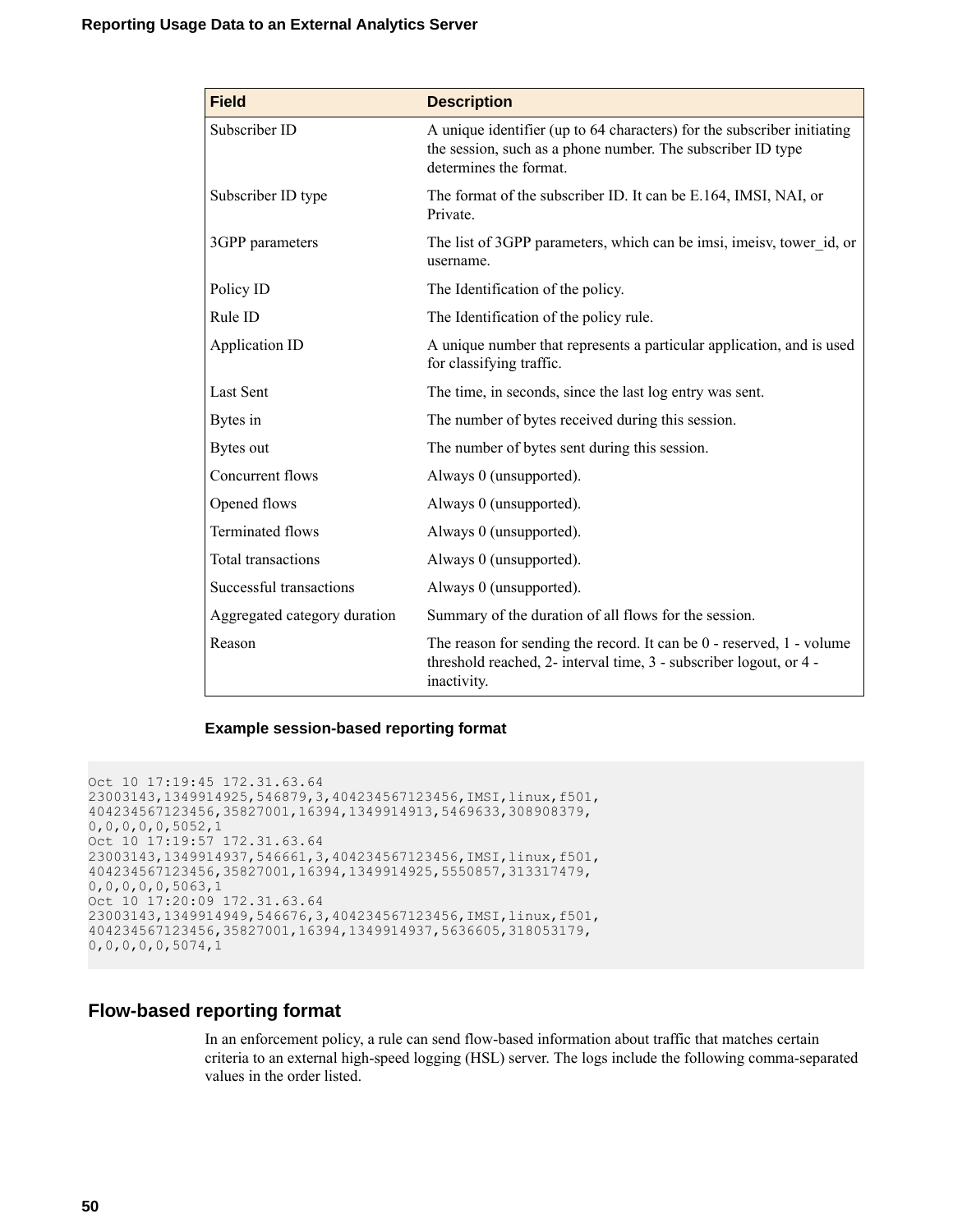| <b>Field</b>                  | <b>Description</b>                                                                                                                                               |
|-------------------------------|------------------------------------------------------------------------------------------------------------------------------------------------------------------|
| PEM id                        | Identifies the reporting module (PEM) and the field value is 2300314.                                                                                            |
| Version                       | Indicates the version of the format for backward compatibility.                                                                                                  |
| Timestamp seconds             | The time the information was logged in UNIX time format.                                                                                                         |
| Timestamp msec                | The msecs time value of the timestamp in UNIX time format.                                                                                                       |
| Report type                   | The type of report; $0 -$ flow start, $1 -$ flow interim, $2 -$ flow end.                                                                                        |
| Subscriber ID                 | A unique identifier (up to 64 characters) for the subscriber initiating the<br>session, such as a phone number. The subscriber ID type determines the<br>format. |
| Subscriber ID type            | The format of the subscriber ID. It can be E.164, IMSI, NAI, or Private.                                                                                         |
| Source IP                     | The IPv4 source address in the IP packet header.                                                                                                                 |
| Source port                   | The source port the subscriber.                                                                                                                                  |
| <b>Destination IP</b>         | The IPv4 destination address in the IP packet header.                                                                                                            |
| <b>Destination IP address</b> | The destination IP of the traffic.                                                                                                                               |
| Destination port              | The destination port for the traffic.                                                                                                                            |
| Protocol                      | The protocol of the traffic for this flow, TCP or UDP.                                                                                                           |
| Route Domain                  | The route domain this flow belongs to.                                                                                                                           |
| VLAN                          | The VLAN this flow belongs to.                                                                                                                                   |
| Application ID                | A unique number that represents a particular application in this flow; it is<br>used for classifying traffic.                                                    |
| Urleat ID                     | The URL category id that the flow belongs to.                                                                                                                    |
| Flow start time seconds       | The time, in seconds, the flow started in UNIX time format.                                                                                                      |
| Flow start time msecs         | The time in milliseconds of the flow start time.                                                                                                                 |
| Flow end time seconds         | The time the flow ended in UNIX time format.                                                                                                                     |
| Flow end time msecs           | The time in milliseconds of the flow end time.                                                                                                                   |
| Transactions count            | The count of full transactions seen in the flow.                                                                                                                 |
| Bytes in                      | The number of bytes received during this flow.                                                                                                                   |
| Bytes out                     | The number of bytes sent during this flow.                                                                                                                       |

#### **Example flow-based reporting format**

```
Sep 13 13:48:58 172.31.63.60
23003143,1347546777,654398,0,4086007577,E164,2001::10,52784,2001::2,80,6,
67,1347546774,628630,4278124286,4278124286,331,156
Sep 13 13:48:58 172.31.63.60
23003143,1347546777,654398,2,4086007577,E164,2001::10,52784,2001::2,80,6,
67,1347546774,628630,1347546775,382473,547,864
```
## **Transaction-based reporting format**

In an enforcement policy, a rule can send transaction-based information about traffic that matches certain criteria to an external high-speed logging (HSL) server. The logs include the following comma-separated values in the order listed.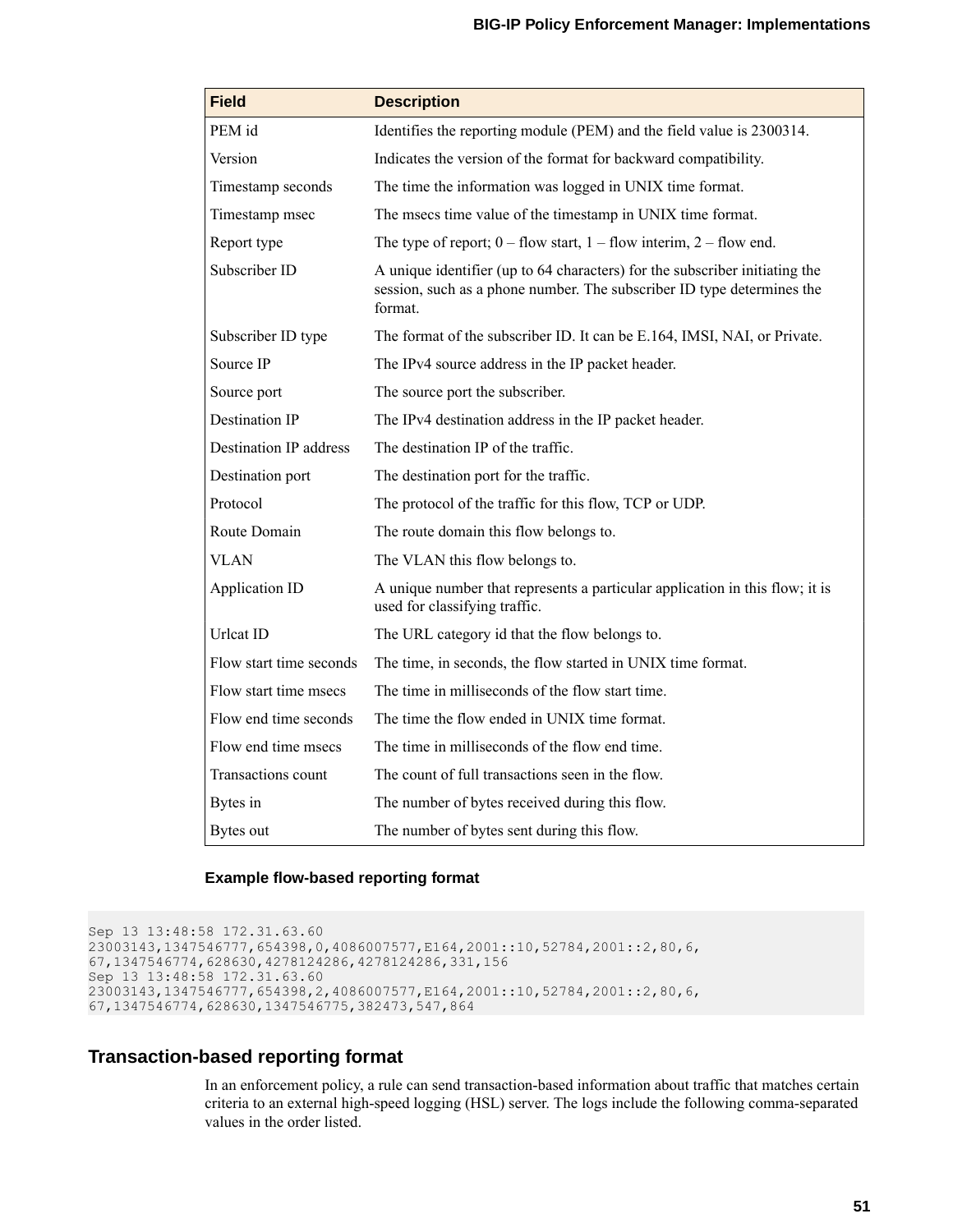| <b>Field</b>                                 | <b>Description</b>                                                                                                                                                                              |
|----------------------------------------------|-------------------------------------------------------------------------------------------------------------------------------------------------------------------------------------------------|
| PEM id                                       | Identifies the reporting module (PEM) and the field value is 23003143.                                                                                                                          |
| Version                                      | Indicates the version of the format for backward compatibility.                                                                                                                                 |
| Record type                                  | The type of report; $10 -$ transactional.                                                                                                                                                       |
| <b>Transaction Number</b>                    | The sequential number of transaction in this flow (starting from 1).                                                                                                                            |
| Subscriber ID                                | A unique identifier (up to 64 characters) for the subscriber initiating the<br>session, such as a phone number. The subscriber ID type determines the<br>format.                                |
| Subscriber ID type                           | The format of the subscriber ID. It can be E.164, IMSI, NAI, or Private.                                                                                                                        |
| Source IP                                    | The IPv4 source address in the IP packet header.                                                                                                                                                |
| Source port                                  | The source port the subscriber.                                                                                                                                                                 |
| <b>Destination IP</b>                        | The IPv4 destination address in the IP packet header.                                                                                                                                           |
| Destination port                             | The destination port for the traffic.                                                                                                                                                           |
| Protocol, TCP/UDP                            | The protocol of the traffic for this flow, TCP or UDP.                                                                                                                                          |
| Route Domain ID                              | The route domain ID of the traffic.                                                                                                                                                             |
| <b>VLAN ID</b>                               | The VLAN ID of the traffic.                                                                                                                                                                     |
| Application/Category<br>ID                   | A unique number that represents the most relevant application or category<br>that is classified for the transaction.                                                                            |
| <b>URL Category ID</b>                       | A unique number that represents the first (most relevant) URL category that<br>is classified for the transaction.                                                                               |
| Transaction<br><b>Classification result</b>  | Reports all classification tokens from the classification engine.                                                                                                                               |
|                                              | <b>Note:</b> The traffic classification result is stored using multiple tokens $(8)$<br>application/category token identifiers and 4 URL token identifiers) and<br>reported using a CSV format. |
| Transaction Start,<br>seconds                | The transaction timestamp (seconds) in UNIX time format, when an HTTP<br>request is received.                                                                                                   |
| <b>Transaction Start, msecs</b>              | The transaction timestamp (msecs) in UNIX time format when an HTTP<br>request is received.                                                                                                      |
| Transaction Stop,<br>seconds                 | The transaction timestamp (seconds) in UNIX time format when the<br>corresponding HTTP response is received.                                                                                    |
| Transaction Stop, msecs                      | The transaction timestamp (msecs) in UNIX time format when the<br>corresponding HTTP response is received.                                                                                      |
| <b>Transaction Upstream</b><br>Volume, bytes | The number of HTTP request bytes for this transaction.                                                                                                                                          |
| Transaction<br>Downstream Volume,<br>bytes   | The number of HTTP response bytes for this transaction.                                                                                                                                         |
| Skipped Transactions of<br>this kind         | The number of transactional reports skipped within the flow since the last<br>successfully transmission in the flow.                                                                            |
| HTTP information:                            | The HTTP request/response information presented in a CSV format<br>containing the following fields:                                                                                             |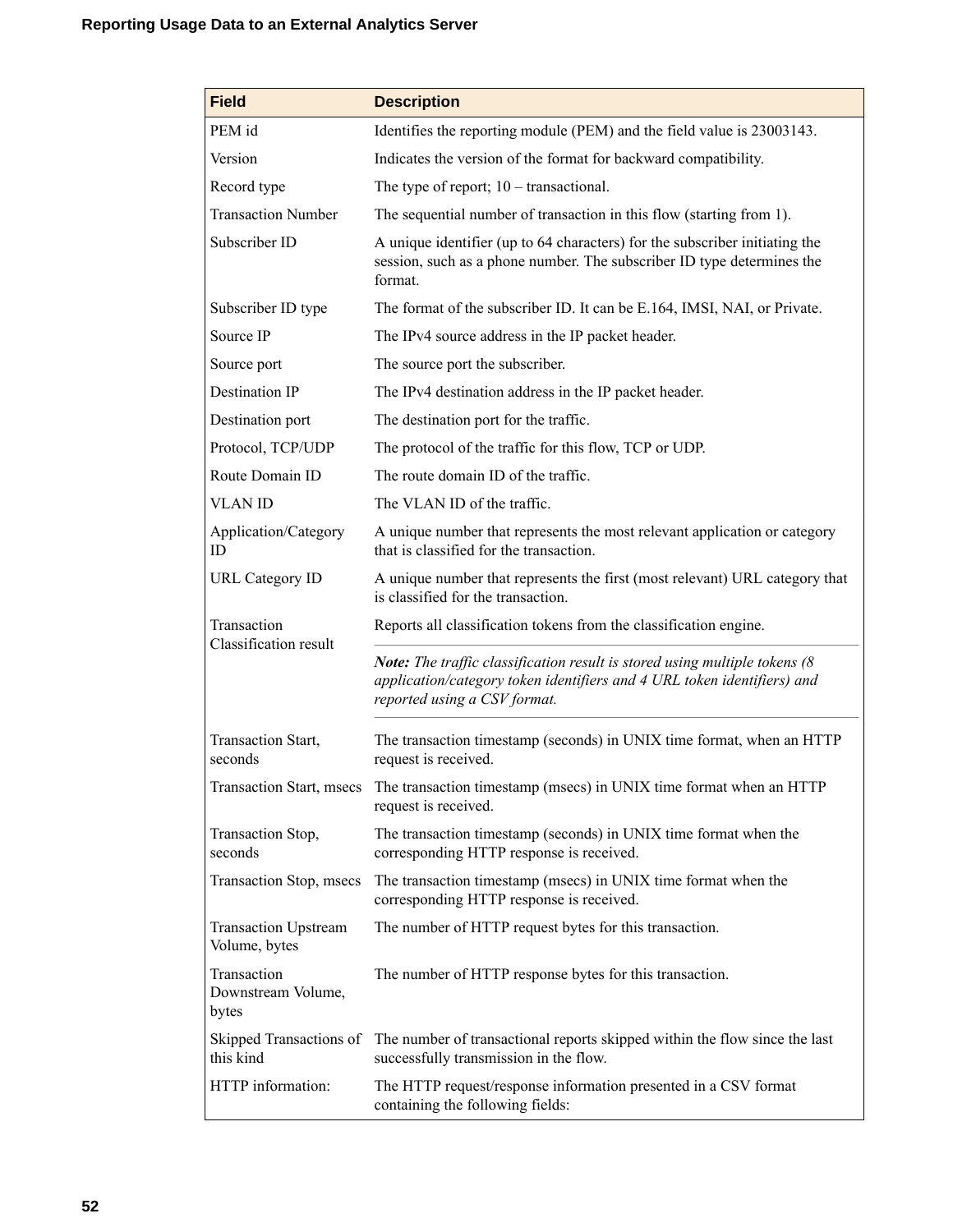| <b>Field</b> | <b>Description</b>                                                                                                                                                                                                                                                                                                                                                                                                                                             |
|--------------|----------------------------------------------------------------------------------------------------------------------------------------------------------------------------------------------------------------------------------------------------------------------------------------------------------------------------------------------------------------------------------------------------------------------------------------------------------------|
|              | <b>HTTP Transaction Response Code</b><br>HTTP Hostname field truncated (indicates that the Hostname field is<br>truncated due to excessive length)<br><b>HTTP</b> Hostname<br>HTTP User Agent field truncated (indicates that the User Agent field is<br>$\bullet$<br>truncated due to excessive length)<br>HTTP User Agent<br>$\bullet$<br>HTTP URI field truncated (indicates that the URI field is truncated due to<br>excessive length)<br><b>HTTP URI</b> |

**Example transaction-based reporting format**

```
Jan 15 11:36:27 localhost info tmm[29503]:
23003143,10,1.0.0,1,12341234,IMSI,10.10.10.212,32965,10.10.10.217,80,6,0,311,67,0,
67,16394,0,0,0,0,0,0,0,0,0,0,1389123382,694,1389123382,697,127,80799103,0,200,
0,10.10.10.217,0,Wget/1.13.4 (linux-gnu),0,/index_long.html
Jan 15 11:36:28 localhost info tmm[29503]:
23003143,10,1.0.0,2,12341234,IMSI,10.10.10.212,32965,10.10.10.217,80,6,0,311,67,0,
67,16394,0,0,0,0,0,0,0,0,0,0,1389123384,264,1389123384,267,127,80799103,0,200,
0,10.10.10.217,0,Wget/1.13.4 (linux-gnu),0,/index_long.html
Jan 15 11:36:33 localhost info tmm[29503]:
23003143,10,1.0.0,3,12341234,IMSI,10.10.10.212,32965,10.10.10.217,80,6,0,311,67,0,
67,16394,0,0,0,0,0,0,0,0,0,0,1389123385,572,1389123385,574,127,80799103,0,200,
0,10.10.10.217,0,Wget/1.13.4 (linux-gnu),0,/index_long.html
Jan 15 11:36:33 localhost info tmm[29503]:
23003143,10,1.0.0,4,12341234,IMSI,10.10.10.212,32965,10.10.10.217,80,6,0,311,67,0,
67,16394,0,0,0,0,0,0,0,0,0,0,1389123387,968,1389123387,970,127,80799103,0,200,
0,10.10.10.217,0,Wget/1.13.4 (linux-gnu),0,/index_long.html
Jan 15 11:36:45 localhost info tmm[29503]:
23003143,10,1.0.0,5,12341234,IMSI,10.10.10.212,32965,10.10.10.217,80,6,0,311,67,0,
67,16394,0,0,0,0,0,0,0,0,0,0,1389123399,196,1389123399,201,127,80799103,0,200,
0,10.10.10.217,0,Wget/1.13.4 (linux-gnu),0,/index_long.html
```
## **Device Type and OS-based reporting format**

In an enforcement policy, a rule can send Device Type and OS (DTOS)-based information about traffic that matches certain criteria to an external high-speed logging (HSL) server. The logs include the following comma-separated values in the order listed.

| <b>Field</b>               | <b>Description</b>                                                                                                                                               |
|----------------------------|------------------------------------------------------------------------------------------------------------------------------------------------------------------|
| Report id                  | Identifies the reporting module (PEM) and the field value is<br>23003143.                                                                                        |
| Report type                | The type of report. Always set to 5 for tethering-based reporting.                                                                                               |
| Report version             | Indicates the version of the format for backward compatibility.                                                                                                  |
| Report timestamp seconds   | The time the information was logged (along with the timestamp in<br>milliseconds), specifies seconds using UNIX time format.                                     |
| Report timestamp millisecs | The time the information was logged (along with the timestamp in<br>seconds), specifies milliseconds using UNIX time format.                                     |
| Subscriber ID              | A unique identifier (up to 64 characters) for the subscriber initiating<br>the session, such as a phone number. The subscriber ID type<br>determines the format. |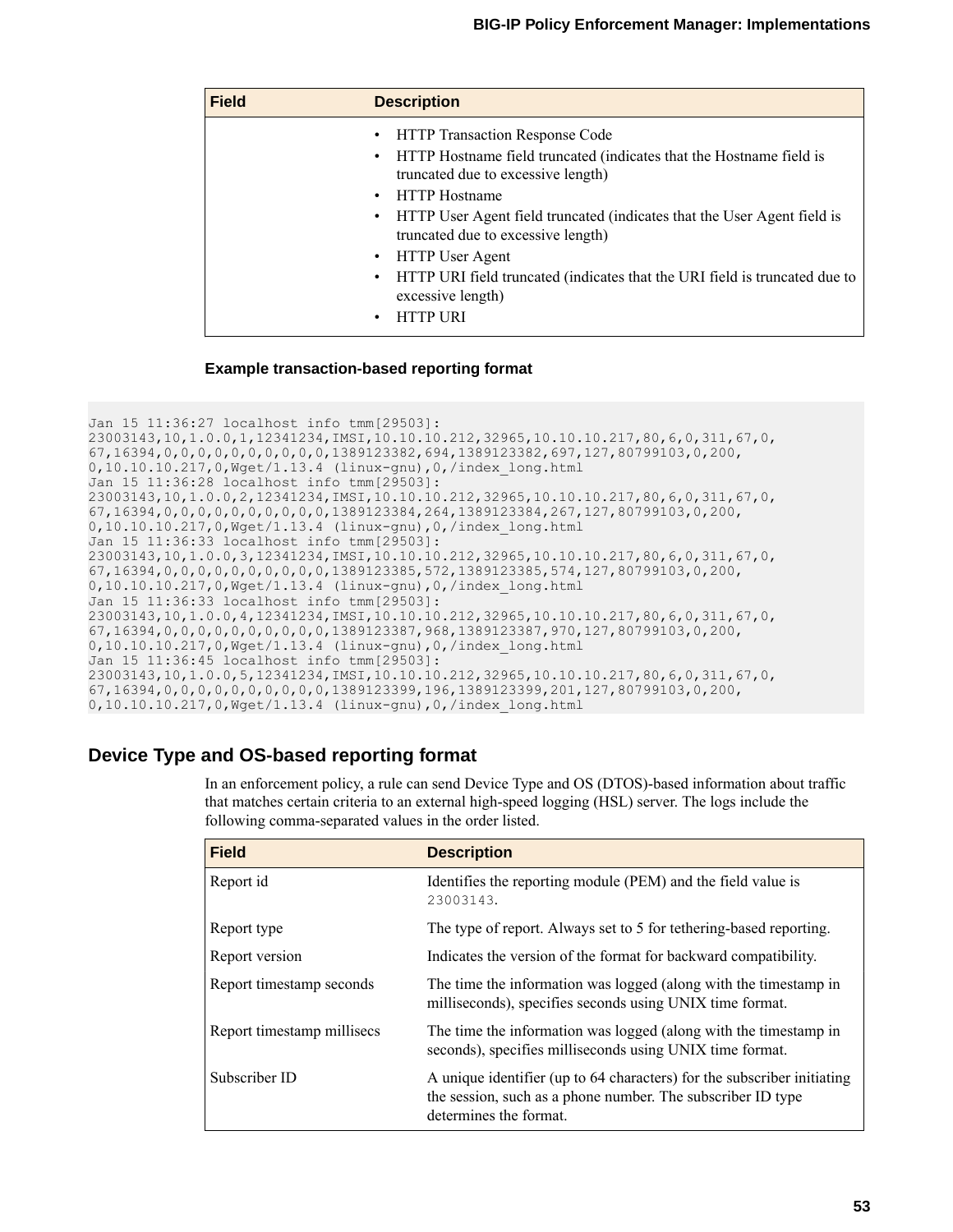| <b>Field</b>               | <b>Description</b>                                                                                                       |
|----------------------------|--------------------------------------------------------------------------------------------------------------------------|
| Subscriber type            | The format of the subscriber ID. It can be E.164, IMSI, NAI, or<br>Private.                                              |
| Subscriber IMEISV          | The IMEISV value for the subscriber.                                                                                     |
| Device name                | The name of the device obtained from the TacDB.                                                                          |
| Device OS                  | The device OS obtained form the TacDB.                                                                                   |
| UA-based OS                | The OS determined from the user-agent for the sampled flow.                                                              |
| TCP fingerprint-based OS   | The OS determined from the TCP fingerprints of the sampled flow.                                                         |
| TCP window size            | The Window size from the sampled TCP flow.                                                                               |
| Source port                | The source port of the sampled flow.                                                                                     |
| TTL                        | The time to live (TTL) value of the sampled flow.                                                                        |
| TCP header length          | The header length of the sampled TCP flow.                                                                               |
| TCP window scaling factor  | The window scaling factor of the sampled TCP flow.                                                                       |
| Record Reason              | The reason for sending the record. Set to 14 when tethering is<br>detected, or set to 15 when tethering is not detected. |
| Operating Systems detected | Not Applicable                                                                                                           |

#### **Example Device-based reporting format**

```
Mar 6 12:07:26 172.31.63.95
23003143,5,1.0.0,1425672465,542,310150123456654,IMSI,012430000098765,Apple-iPhone 4 model 
MC603KS,iOS,,,
0,0,0,0,0,14,Linux;Windows;
Mar 6 12:07:56 172.31.63.95
23003143,5,1.0.0,1425672495,542,310150123456654,IMSI,012430000098765,Apple-iPhone 4 model 
MC603KS,iOS,,,
0,0,0,0,0,15,
```
## **Tethering-based reporting format**

In an enforcement policy, a rule can send tethering-based information about traffic that matches certain criteria to an external high-speed logging (HSL) server. The logs include the following comma-separated values in the order listed.

| <b>Field</b>               | <b>Description</b>                                                                                                                                               |
|----------------------------|------------------------------------------------------------------------------------------------------------------------------------------------------------------|
| Report id                  | Identifies the reporting module (PEM) and the field value is<br>23003143.                                                                                        |
| Report type                | The type of report. Always set to 5 for tethering-based reporting.                                                                                               |
| Report version             | Indicates the version of the format for backward compatibility.                                                                                                  |
| Report timestamp seconds   | The time the information was logged (along with the timestamp in<br>milliseconds), specifies seconds using UNIX time format.                                     |
| Report timestamp millisecs | The time the information was logged (along with the timestamp in<br>seconds), specifies milliseconds using UNIX time format.                                     |
| Subscriber ID              | A unique identifier (up to 64 characters) for the subscriber initiating<br>the session, such as a phone number. The subscriber ID type<br>determines the format. |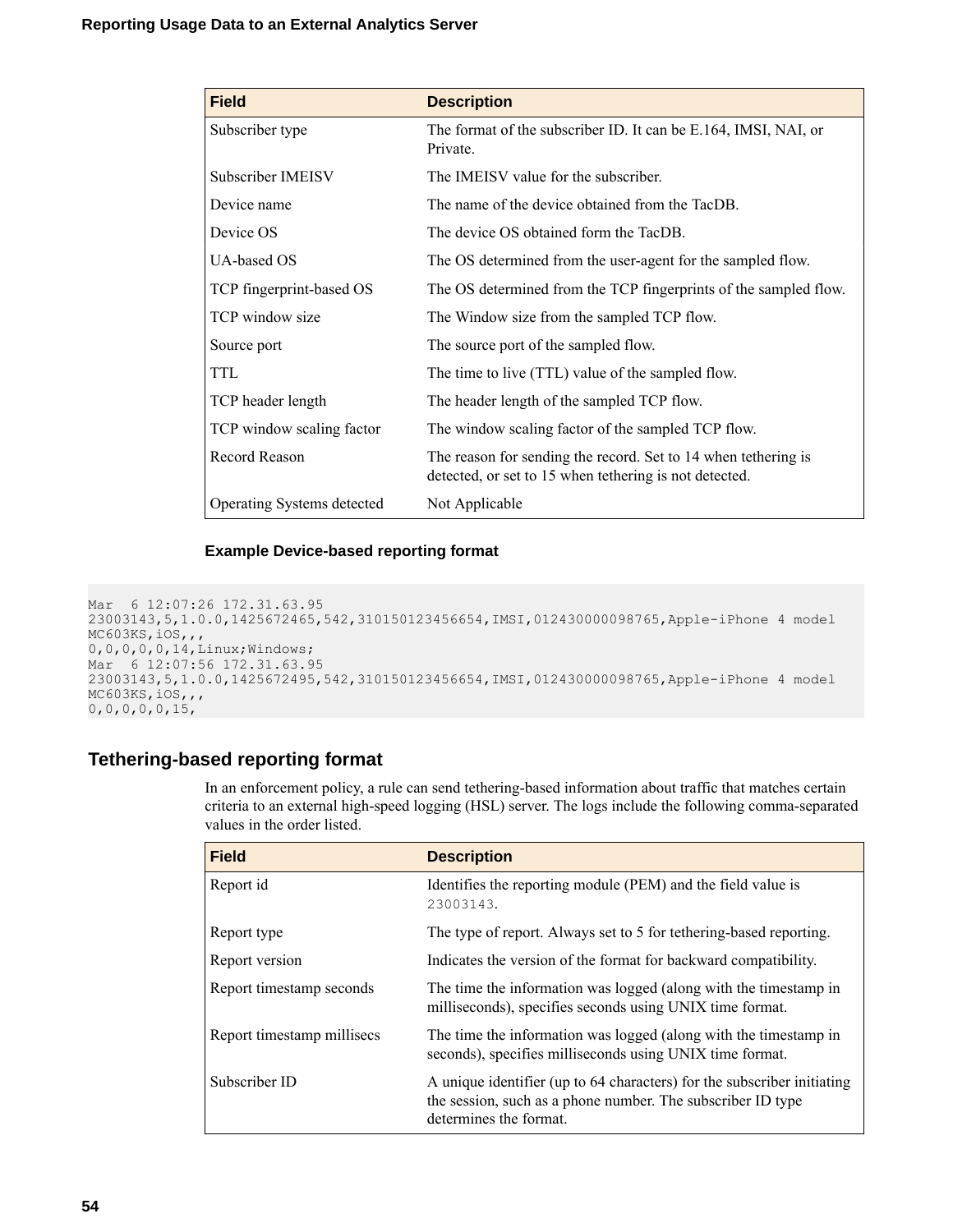| <b>Field</b>               | <b>Description</b>                                                                                                       |
|----------------------------|--------------------------------------------------------------------------------------------------------------------------|
| Subscriber type            | The format of the subscriber ID. It can be E.164, IMSI, NAI, or<br>Private.                                              |
| Subscriber IMEISV          | The IMEISV value for the subscriber.                                                                                     |
| Device name                | The name of the device obtained from the TacDB.                                                                          |
| Device OS                  | The device OS obtained form the TacDB.                                                                                   |
| UA-based OS                | Not Applicable                                                                                                           |
| TCP fingerprint-based OS   | Not Applicable                                                                                                           |
| TCP window size            | Not Applicable                                                                                                           |
| Source port                | Not Applicable                                                                                                           |
| TTL                        | Not Applicable                                                                                                           |
| TCP header length          | Not Applicable                                                                                                           |
| TCP window scaling factor  | Not Applicable                                                                                                           |
| Record Reason              | The reason for sending the record. Set to 14 when tethering is<br>detected, or set to 15 when tethering is not detected. |
| Operating Systems detected | Contains the list of operating systems that were detected during the<br>tethering detection sampling interval.           |

## **Example: Tethering-based reporting format**

```
Mar 6 12:07:26 172.31.63.95
23003143,5,1.0.0,1425672465,542,310150123456654,IMSI,012430000098765,Apple-iPhone 4 model 
MC603KS,iOS,,,
0,0,0,0,0,14,Linux;Windows;
Mar 6 12:07:56 172.31.63.95
23003143,5,1.0.0,1425672495,542,310150123456654,IMSI,012430000098765,Apple-iPhone 4 model 
MC603KS,iOS,,,
0,0,0,0,0,15,
```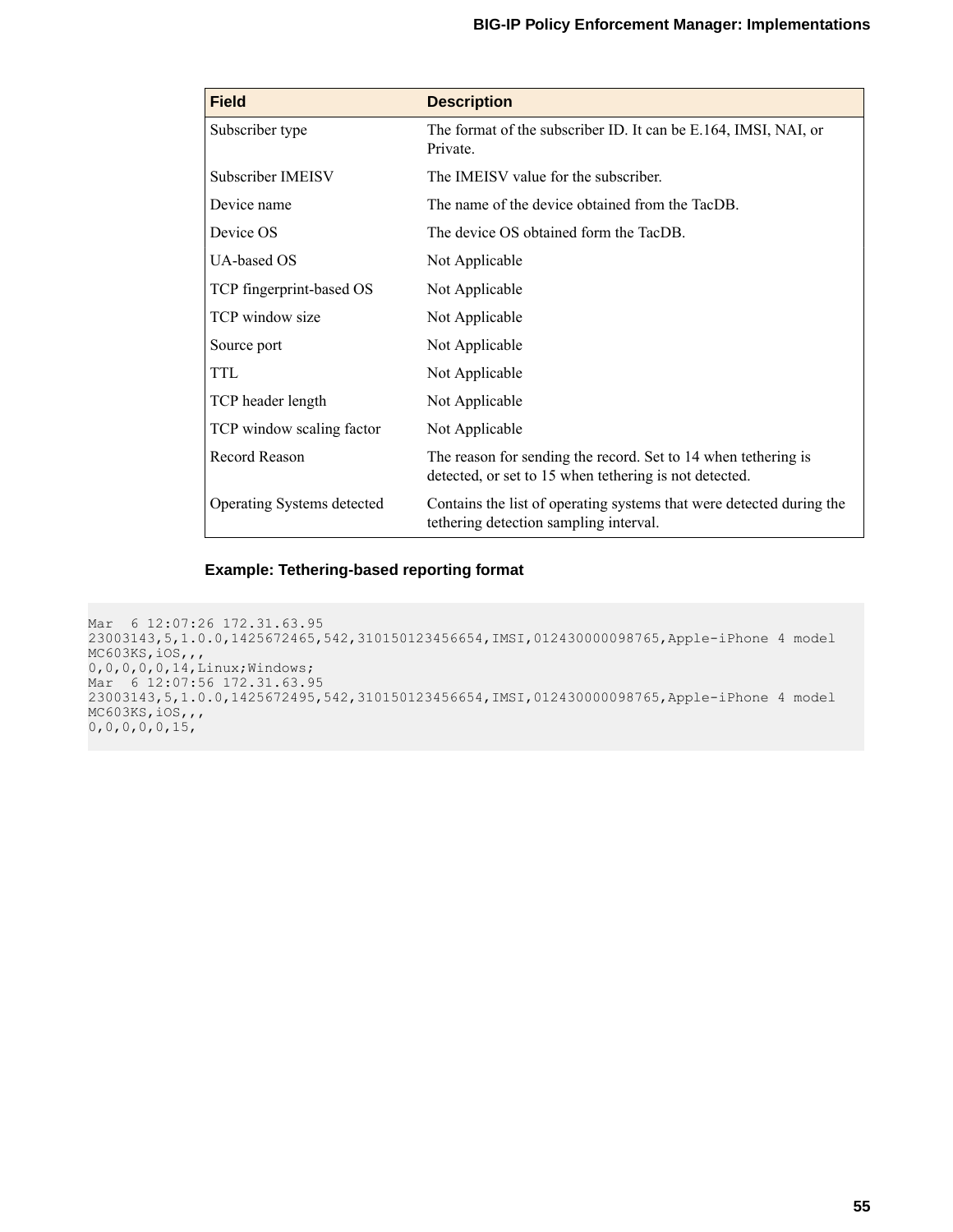**Reporting Usage Data to an External Analytics Server**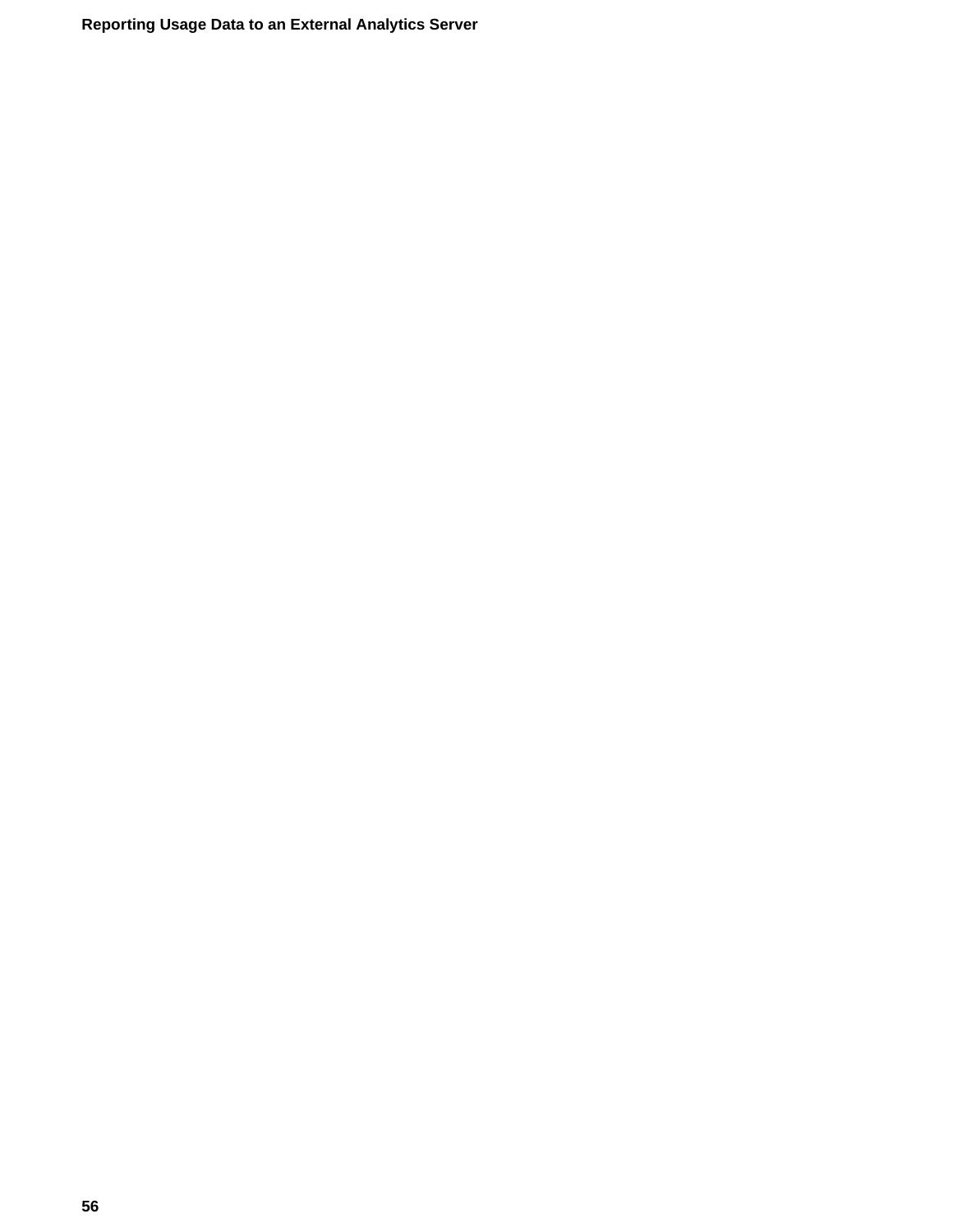# **Overview: Using Fast L4 for performance enhancement**

Policy Enforcement Manager<sup>™</sup> (PEM<sup>™</sup>) provides capability to apply subscriber base policy to multiple subscriber traffic. PEM provides a switch decision between standard or full proxy to BIG-IP<sup>®</sup> TCP processing per flow, based on preliminary subscriber policy evaluation. You can effectively handle policy actions such as redirect, ICAP adaptation and HTTP header enrichment as the default PEM configuration creates a full proxy listener. Other PEM actions, that do not require full proxy can be performed through Fast L4 basis with BIG-IP TCP support. Some of these PEM actions are quality of service (QoS), bandwidth control, and gate and reporting.

The Performance Layer4 virtual server type uses the Fast L4 profile. The Performance HTTP virtual server type uses the Fast HTTP profile and is designed to speed up certain types of HTTP connections and reduce the number of connections opened to the back-end HTTP servers. This is accomplished by combining features from the TCP, HTTP, and OneConnect<sup>™</sup> profiles into a single profile that is optimized for network performance. The Performance HTTP virtual server processes connections on a packet-bypacket basis and buffers only enough data to parse packet headers.

### **Task summary**

Creating a Fast L4 profile in PEM [Disabling a Fast L4 profile in PEM](#page-57-0)

## **Creating a Fast L4 profile in PEM**

You have to create a listener to handle traffic for policy enforcement. Creating a listener performs preliminary setup on the BIG-IP<sup>®</sup> system for application visibility, intelligent steering, bandwidth management, and reporting.

The BIG-IP<sup>®</sup> system specifies the listener that it wants to use for a flow in situation where it decides the optimal listener. You can add an option to specify the listener name in the configuration of the PEM profile.

- **1.** On the Main tab, click **Policy Enforcement** > **Profiles**. The Policy Enforcement screen opens.
- **2.** Click **Create**. The New PEM Profile screen opens.
- **3.** In the **Name** field, type a unique name of the policy enforcement profile.
- **4.** In the Optimization area, for the **Connection Optimization** setting, **Enabled** is the default selection. This indicates that the fast PEM optimization is enabled. To change the setting, select **Custom** check box and select **Disabled**.
- **5.** From the **Fast L4 Virtual Server** list, select the Fast L4 virtual server previously configured. The Fast L4 virtual server is a server with an HTTP profile, protocol TCP, and protocol profile Fast L4.
- **6.** In the Policy Provisioning area, select enforcement policies to apply to the traffic.
	- a) For **Global Policy**, move policies to apply to all subscribers to **High Precedence** or **Low Precedence**.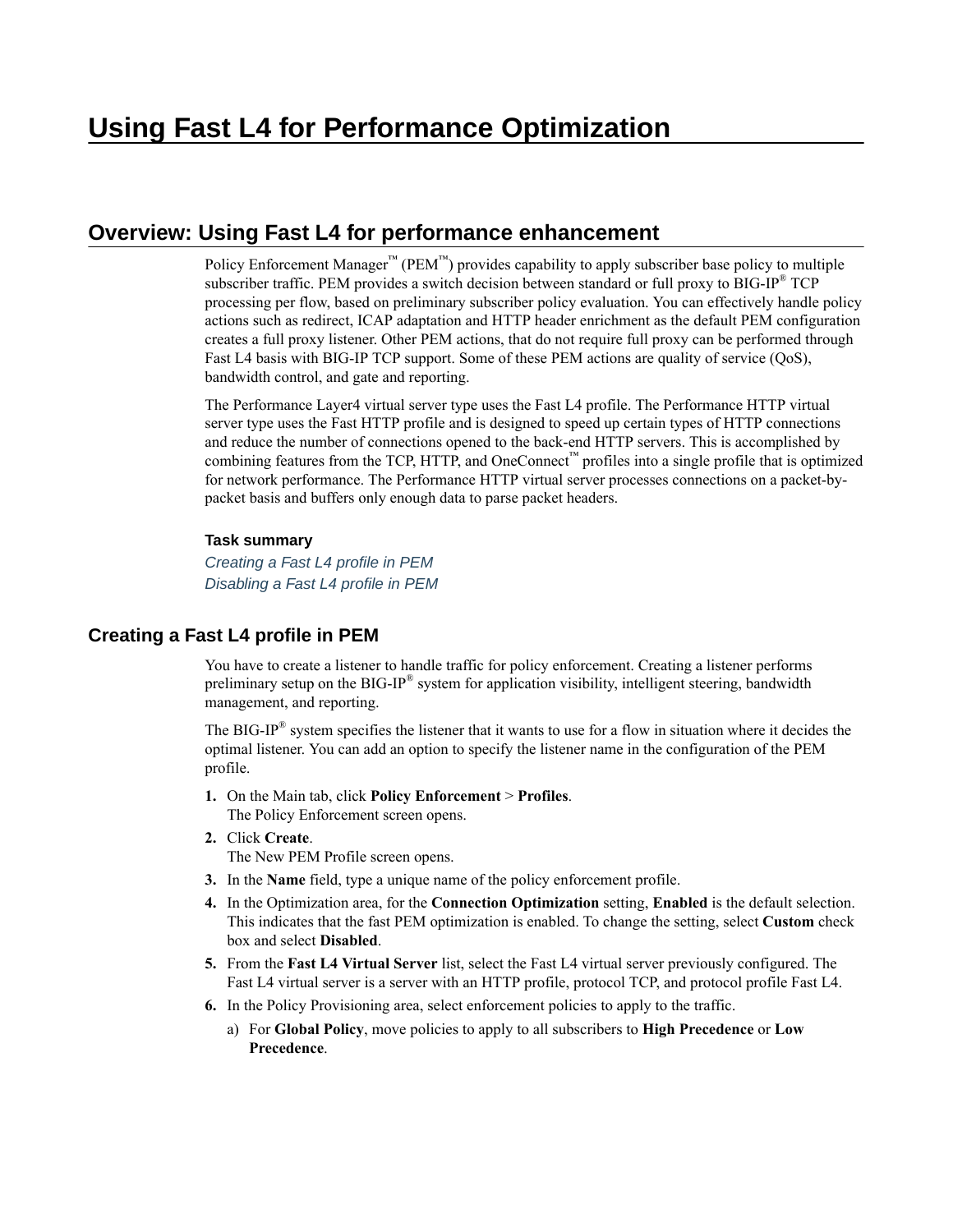<span id="page-57-0"></span>*Note: For URL categorization to take effect, you need to associate the enforcement policy with a classification profile.*

b) For **Unknown Subscriber Policy**, move policies to use if the subscriber is unknown to **Selected**.

The system applies the global policy to all subscribers in parallel with the subscriber policies, and must be configured with unknown subscriber policy. High-precedence global policies override conflicting subscriber policies, and low-precedence policies are overridden by conflicting subscriber policies.

**7.** Click **Finished**.

The Policy Enforcement Manager creates a policy enforcement profile with Fast L4.

You have created a Fast L4 profile.

## **Disabling a Fast L4 profile in PEM**

You have to create a listener to handle traffic for policy enforcement. Creating a listener performs preliminary setup on the BIG-IP<sup>®</sup> system for application visibility, intelligent steering, bandwidth management, and reporting.

The BIG-IP<sup>®</sup> system specifies the listener that it wants to use for a flow in situation where it decides the optimal listener. You can add an option to specify the listener name in the configuration of the  $PEM<sup>TM</sup>$ profile.

- **1.** On the Main tab, click **Policy Enforcement** > **Profiles**. The Policy Enforcement screen opens.
- **2.** From the PEM profile list, select a Fast L4 profile that you have created, or click **Create** to create a new Fast L4 profile.
- **3.** In the **Name** field, type a unique name of the policy enforcement profile.
- **4.** In the Optimization area, for the **Connection Optimization** setting, **Enabled** is the default selection. This indicates that the fast PEM optimization is enabled. To change the setting, select **Custom** check box and select **Disabled**.
- **5.** From the **Fast L4 Virtual Server** list, select the Fast L4 virtual server previously configured. The Fast L4 virtual server is a server with an HTTP profile, protocol TCP, and protocol profile Fast L4.
- **6.** In the Policy Provisioning area, select enforcement policies to apply to the traffic.
	- a) For **Global Policy**, move policies to apply to all subscribers to **High Precedence** or **Low Precedence**.

*Note: For URL categorization to take effect, you need to associate the enforcement policy with a classification profile.*

b) For **Unknown Subscriber Policy**, move policies to use if the subscriber is unknown to **Selected**.

The system applies the global policy to all subscribers in parallel with the subscriber policies, and must be configured with unknown subscriber policy. High-precedence global policies override conflicting subscriber policies, and low-precedence policies are overridden by conflicting subscriber policies.

**7.** Click **Finished**.

The Policy Enforcement Manager creates a policy enforcement profile with Fast L4.

You have disabled Fast L4 on a PEM profile.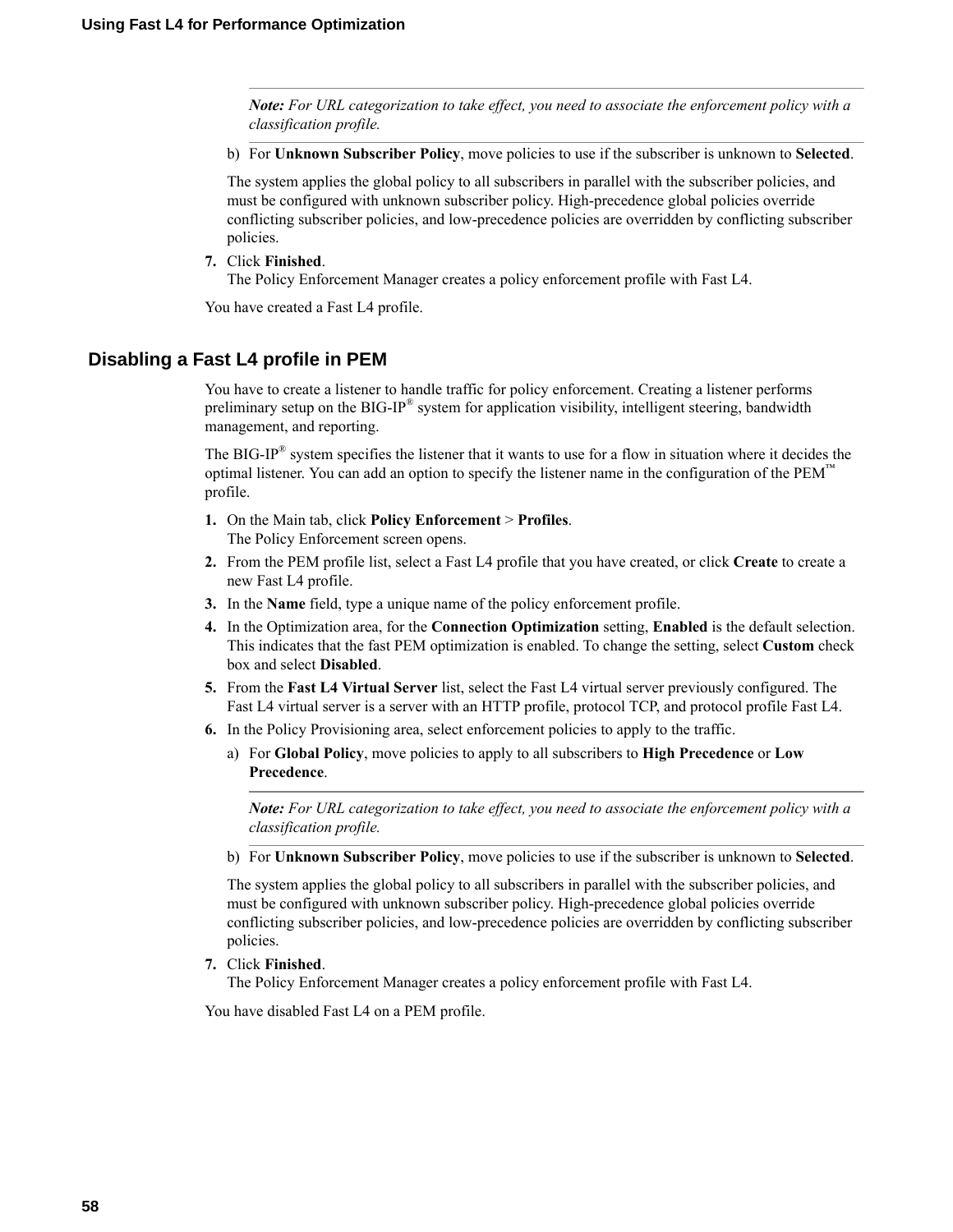# **Reporting Quality of Experience and Video Usage**

## **Overview: Reporting quality of experience and video usage**

In Policy Enforcement Manager™ (PEM), you can gather report on subscriber video traffic consumption across different devices (phone, tablet, PC or TV). This information helps to analyze user quality of experience (QoE).

After a PEM and QoE profile is enabled on a virtual, the QoE module detects video flows and gathers data. When the QoE data is passed to PEM, a subscriber QoE report is generated based on the corresponding policy settings. The reports can be sent over syslog (HSL) or IPFIX.

PEM has visibility in to the following components:

- Subscriber
- The media traffic
- Control for video optimization
- The point of control for TCP optimization.
- Custom policy provisioning using iRules<sup>®</sup>

#### **Task summary**

[Creating a publisher](#page-44-0) Adding Quality of Experience profile to the virtual server [Configuring QoE Reporting](#page-59-0)

## **Creating a publisher**

Before you create a publisher, you have to create a HSL pool that needs to be associated to a destination. Ensure that at least one destination associated with a pool of remote log servers exists on the BIG-IP<sup>®</sup> system.

Create a publisher to specify where the BIG-IP system sends log messages for specific resources.

- **1.** On the Main tab, click **System** > **Logs** > **Configuration** > **Log Publishers**. The Log Publishers screen opens.
- **2.** Click **Create**.
- **3.** In the **Name** field, type a unique, identifiable name for this publisher.
- **4.** For the **Destinations** setting, select a destination from the **Available** list, and click **<<** to move the destination to the **Selected** list.

*Note: If you are using a formatted destination, select the destination that matches your log servers, such as Remote Syslog, Splunk, or ArcSight.*

**5.** Click **Finished**.

## **Adding Quality of Experience profile to the virtual server**

Before creating a video Quality of Experience (QoE) virtual server, you need to have created and configured a video QoE profile.

You can assign video QoE profile to a virtual server.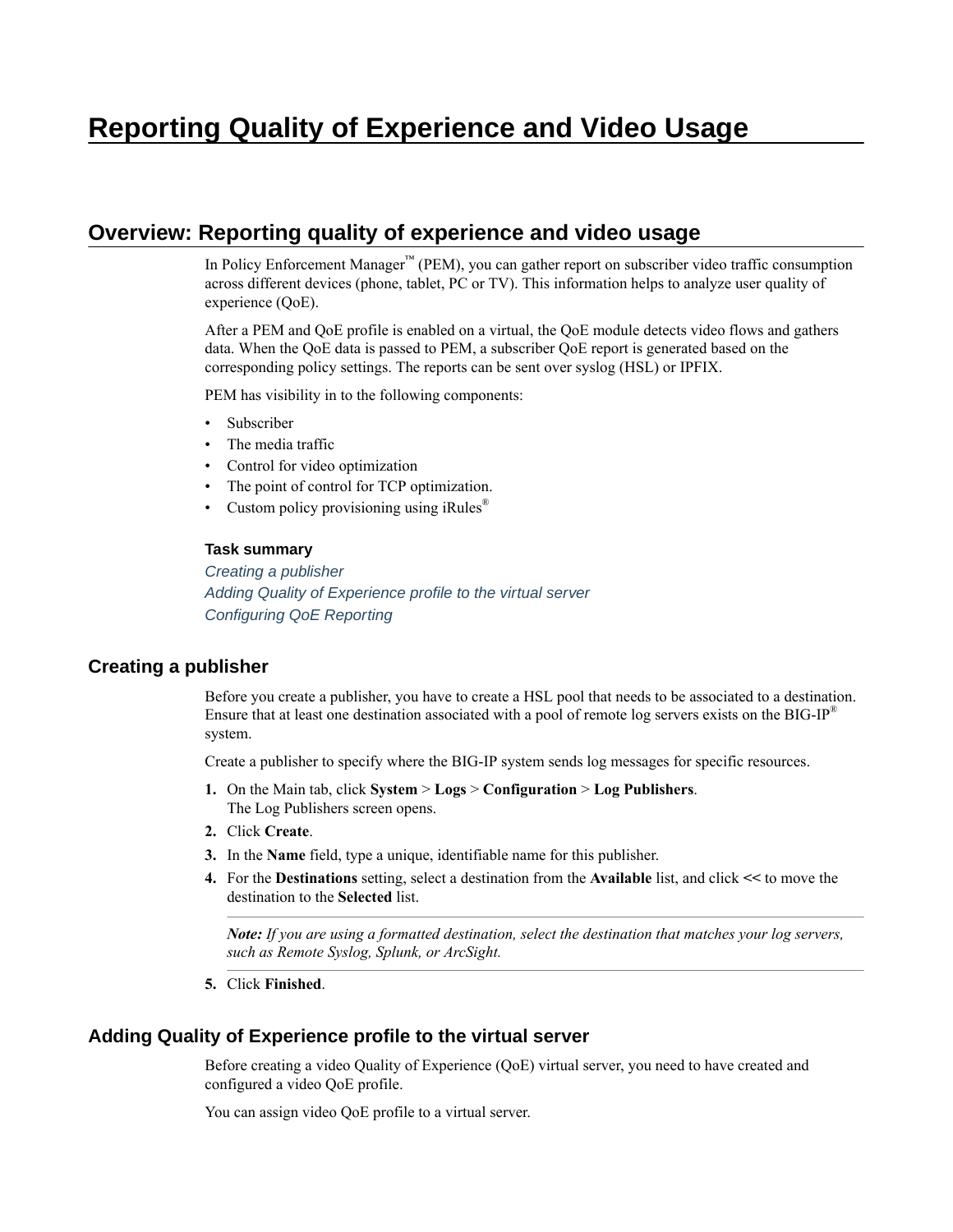- <span id="page-59-0"></span>**1.** On the Main tab, click **Local Traffic** > **Virtual Servers**. The Virtual Server List screen opens.
- **2.** Click the **Create** button. The New Virtual Server screen opens.
- **3.** From the **HTTP Profile** list, select **http**.
- **4.** In the Resources area, for the **iRules** setting, from the **Available** list, select the name of the QoE iRule that you want to assign, and move the name into the **Enabled** list.
- **5.** In the Resources area of the screen, from the **Default Pool** list, select the relevant pool name.
- **6.** Click **Finished**.
- **7.** On the Main tab, click **Local Traffic** > **Virtual Servers**. The Virtual Server List screen opens.
- **8.** Click the name of the virtual server you want to modify.
- **9.** From the **Configuration** list, select **Advanced**.
- **10.**From the **QoE** list, select a QoE profile to attach to the virtual server.
- **11.** Click **Update** to save the changes.

This assigns the video QoE profile and iRules to the virtual server.

## **Configuring QoE Reporting**

Before you can enable the Quality of Experience (QoE) attribute at a policy level, you have to enable QoE in the profile section.

In an enforcement policy, a media-quality QoE report action can be added, that can be added with other reporting actions in the same rule.

- **1.** On the Main tab, click **Policy Enforcement** > **Policies**. The Policies screen opens.
- **2.** Click the name of the enforcement policy you want to add rules to. The properties screen for the policy opens.
- **3.** In the Policy Rules area, click **Add**. The New Rule screen opens.
- **4.** In the **Name** field, type a name for the rule.
- **5.** In the **Precedence** field, type an integer that indicates the precedence for the rule in relation to the other rules. Number 1 has the highest precedence. Rules with higher precedence are evaluated before other rules with lower precedence.

*Tip: All rules in a policy are run concurrently. Precedence takes effect when there are conflicting rules. The conflict occurs when the traffic matches two rules and the policy actions from these rules differ. For example, if you have rule 1 with precedence 10 and Gate Status disabled for a search engine, and you have rule 2 with precedence 11 and Gate Status enabled, then rule 1 is processed first because it has higher precedence. Rules conflict if they have identical or overlapping classification criteria (for the traffic that matches more than one rule). In some cases, different policy actions are not conflicting, and hence, applied in parallel.*

- **6.** Use the Classification, URL, Flow, and Custom Criteria tabs to identify the traffic that you want to be affected by this rule.
- **7.** From the **QoE Reporting** list, select **Enabled**.
- **8.** In the **QoE Destination** setting, from the **HSL** list, select the name of the publisher that specifies the server or pool of remote HSL servers to send the logs and select the format script of the report from the **Format Script** list.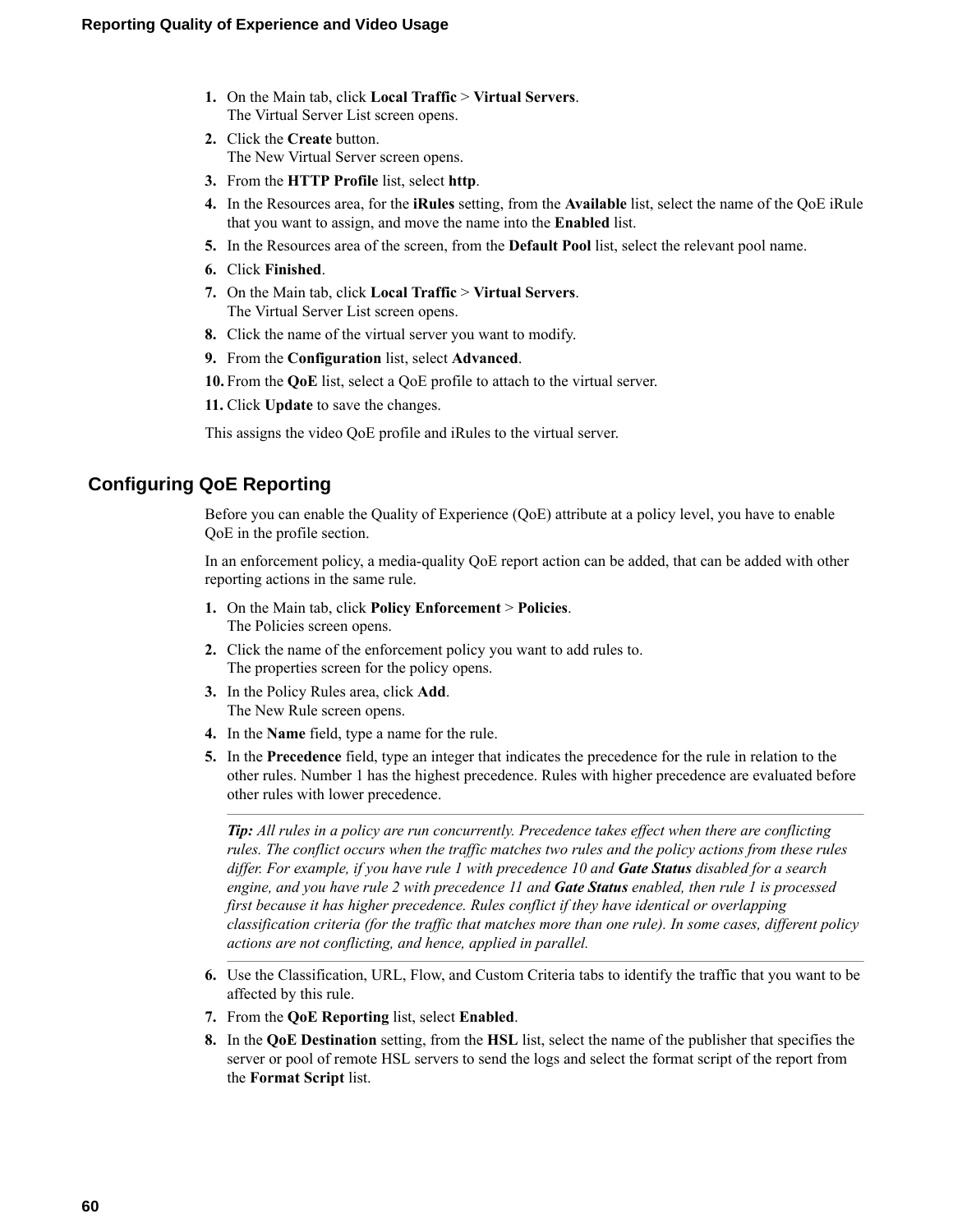*Note: If you are using a formatted destination, select the publisher that matches your log servers, such as Remote Syslog, Splunk, or ArcSight.*

#### **9.** Click **Finished**.

You have created an enforcement policy with QoE report action.

## **QoE-based reporting format**

In an enforcement policy, a rule can send QoE-based information about traffic that matches certain criteria to an external high-speed logging (HSL) server. The logs include the following comma-separated values in the order listed.

| <b>Field</b>                      | <b>Description</b>                                                                                                                                               |
|-----------------------------------|------------------------------------------------------------------------------------------------------------------------------------------------------------------|
| Report id                         | Identifies the reporting module (PEM) and the field value is<br>23003143.                                                                                        |
| Subscriber ID                     | A unique identifier (up to 64 characters) for the subscriber initiating<br>the session, such as a phone number. The subscriber ID type<br>determines the format. |
| Source IP                         | The IPv4 source address in the IP packet header.                                                                                                                 |
| Source Transport Port             | The source $(L4)$ port.                                                                                                                                          |
| <b>Destination IP</b>             | The IPv4 destination address in the IP packet header.                                                                                                            |
| <b>Destination Transport Port</b> | The IPv4 destination address in the IP packet header.                                                                                                            |
| Protocol Identifier               | The IP Protocol field.                                                                                                                                           |
| Media Type                        | Different types of media, for example, MP4.                                                                                                                      |
| <b>URL X SessionId</b>            | The ID used to associate different segments of a whole video or<br>audio.                                                                                        |
| Width Height                      | The resolution of the video.                                                                                                                                     |
| <b>Bit Rate</b>                   | The number of bits that are conveyed or processed per unit of time.                                                                                              |
| <b>Frame Rate</b>                 | The frequency (rate) at which an imaging device produces unique<br>consecutive images called frames.                                                             |
| Duration                          | The length of time of the media.                                                                                                                                 |
| Watched                           | It is the length of time that the video has been watched.                                                                                                        |
| Mos                               | It is the value ranging 1 to 5, that evaluates the user-experience.                                                                                              |

#### **Example QoE-based reporting format**

```
Apr 30 14:30:14 slot2/sush vic 172 info tmm[4243]:
23003143,6,1.0.0,1430429414,610,404234567123456,IMSI,
10.1.1.11,37112,11.1.1.100,80,6,2426616,0,320x240,FLV,,1,0,5
Apr 30 14:30:46 slot2/sush_vic_172 info tmm[4243]: 
23003143,6,1.0.0,1430429446,88,404234567123456,IMSI,
10.1.1.11,37113,11.1.1.100,80,6,164771,0,480x320,MP4,,70,0,4
```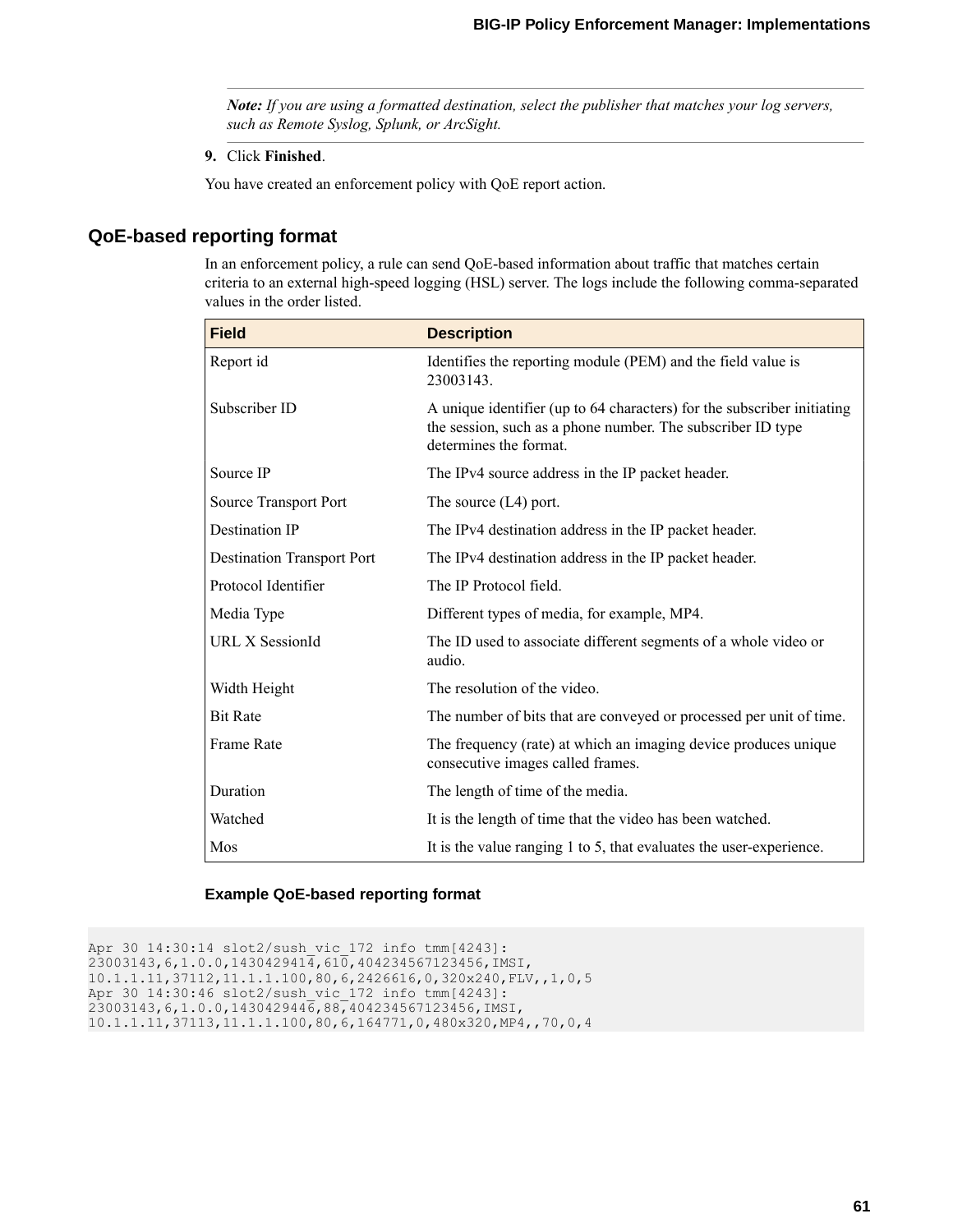**Reporting Quality of Experience and Video Usage**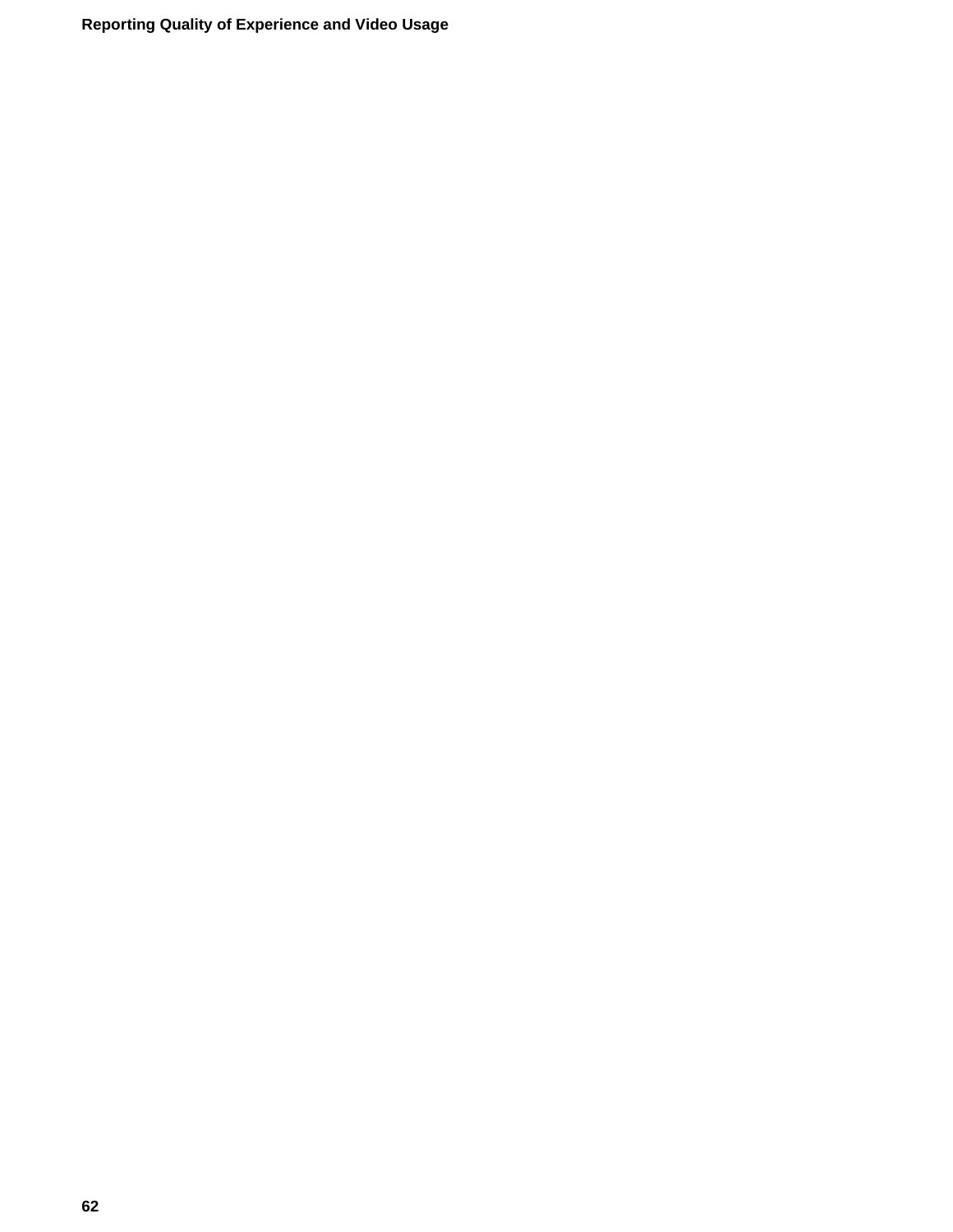# **Overview: Performing RADIUS authentication and accounting**

In Policy Enforcement Manager™ , the RADIUS client has the ability to initiate RADIUS authentication for a subscriber. You can configure the virtual servers that are used to request for authentication of DHCPv4 and DHCPv6 discovered subscribers. The subscriber authentication may be triggered by subscriber discovery based on other means, such as obtaining RADIUS accounting messages. The ability to generate accounting messages helps to track subscriber usage as a RADIUS client.

RADIUS authentication is initiated when PEM receives messages, showing that the subscribers are attempting to connect to the network. The two factors of initiation are:

- The start of DHCP exchange showing that the subscriber attempts to obtain an IP address (fixed line deployments).
- When the RADIUS accounting start message indicates that the subscriber has passed through the initial phase of access but still needs authentication.

#### **Task summary**

Creating a RADIUS AAA profile for policy enforcement [Creating a listener for RADIUS AAA Virtual](#page-63-0) [Creating policy rule for RADIUS accounting reports](#page-63-0)

## **Creating a RADIUS AAA profile for policy enforcement**

Create a RADIUS profile, which contains the shared secret of the RADIUS server, the transaction timeout, password, and retransmission timeout details, for configuring the RADIUS authentication profile settings.

- **1.** On the Main tab, click **Local Traffic** > **Profiles** > **Policy Enforcement** > **RADIUS AAA**.
- **2.** Click **Create**.

The New Radius Profile screen opens.

- **3.** In the **Name** field, type a unique name for the profile.
- **4.** In the **Description** field, type a descriptive text that identifies the profile.
- **5.** From the **Parent Profile** list, select the default **radiusaaa** profile.
- **6.** Select the **Custom** check box.
- **7.** For the **Secret** setting, select the **Custom** check box to enable this option. Type the shared secret of the RADIUS server used for authentication.
- **8.** For the **Password** setting, select the **Custom** check box to enable this option. Type the password of the RADIUS AAA profile for RADIUS server authentication.
- **9.** For the **Transaction Timeout** setting, select the **Custom** check box to enable this option. Type the number, in seconds, of the time taken for server to respond.
- **10.**For the **Retransmission Timeout** setting, select the **Custom** check box to enable this option. Type the number of seconds to wait before resending authentication or accounting messages to the RADIUS server.

The RADIUS profile that you created can be chosen from the RADIUS profile in **Local Traffic** > **Virtual Servers** > **Virtual Server List** > **New Virtual Server** > , depending on the virtual server IP address type.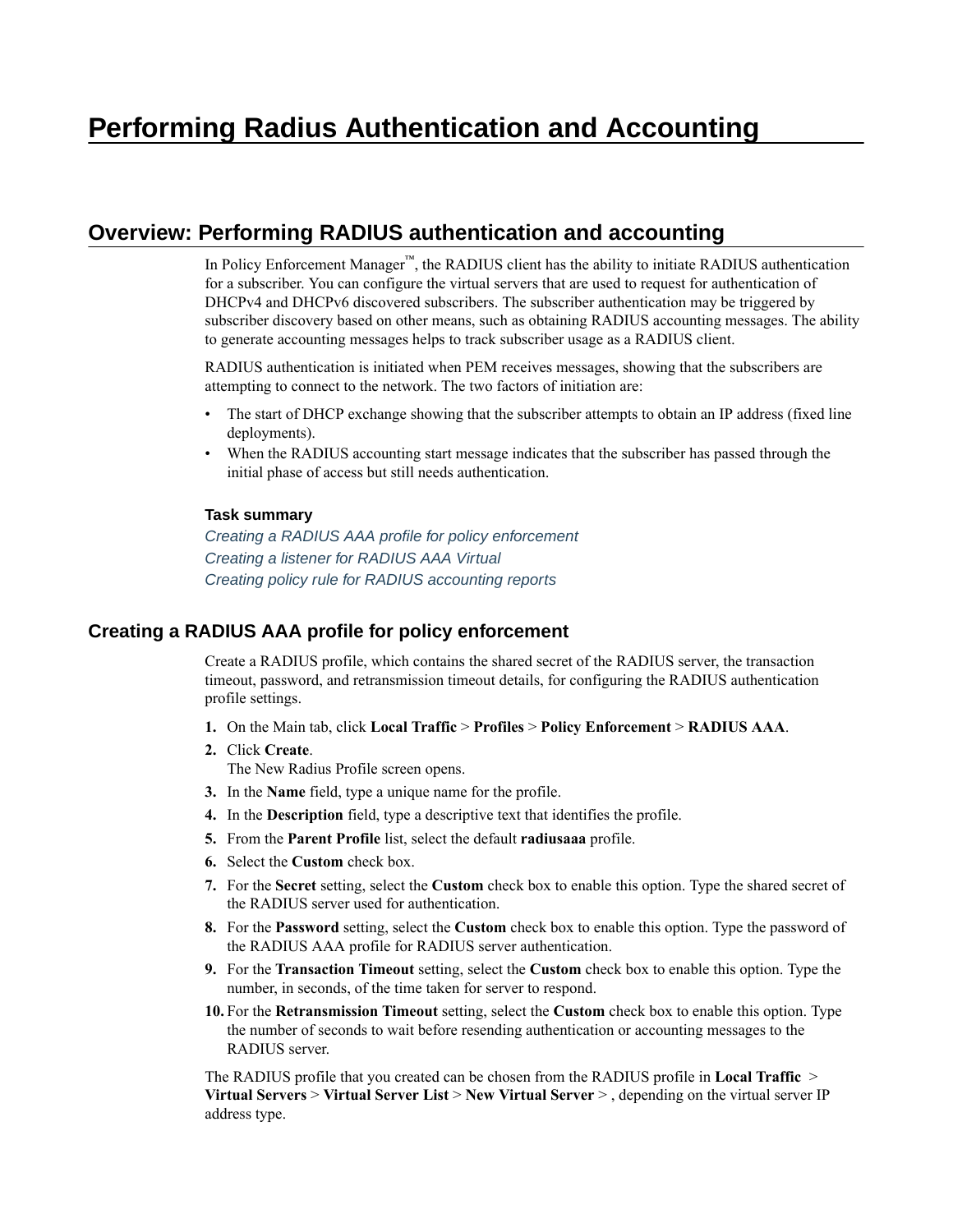## <span id="page-63-0"></span>**Creating a listener for RADIUS AAA Virtual**

You can create new RADIUS AAA virtuals to authenticate or send accounting information about the subscriber to the RADIUS server.

- **1.** On the Main tab, click **Subscriber Management** > **Control Plane Listeners**. The Control Plane Listeners screen opens.
- **2.** From the AAA Virtuals area, click **Add**. The New RADIUS AAA Virtual screen opens.
- **3.** In the **Name** field, type a unique name for the RADIUS AAA virtual.
- **4.** In the **Description** field, type a description of the listener.
- **5.** From the **VLAN and Tunnel Traffic** list, select **Enabled on**. Then, for the **VLANs and Tunnels** setting, move the VLAN or VLANs on which you want to allow the virtual servers to share traffic from the **Available** list to the **Selected** list.
- **6.** From the **Mode** list, select the **Authentication** or **Accounting** to specify the type of RADIUS virtual you are creating.
- **7.** For the **Secret** setting, select the **Custom** check box to enable this option. Type the shared secret of the RADIUS server used for authentication or accounting.
- **8.** For the **Password** setting, select the **Custom** check box to enable this option. Type the password of the RADIUS AAA profile for RADIUS server authentication.
- **9.** For the **Pool Member Configuration** setting, add the RADIUS AAA virtual servers that are to be members of the pool. Type the **Member IP Address** and **Port** number, then click **Add**.

You can use port 1812 for RADIUS authentication and port 1813 for RADIUS accounting.

**10.** Click **Finished**.

The Policy Enforcement Manager creates a RADIUS AAA virtual server, and displays in the authentication virtuals list.

When you create a RADIUS AAA virtual for a subscriber, the Policy Enforcement Manager™ initiates RADIUS authentication or sends accounting information, for that subscriber. A RADIUS AAA profile is also created and is assigned to the virtual server automatically.

## **Creating policy rule for RADIUS accounting reports**

Policy Enforcement Manager<sup>™</sup> (PEM<sup>™</sup>) allows you to specify a RADIUS internal virtual server as a reporting destination. The reporting thresholds are optional if RADIUS destination is selected.

*Note: Only one reporting destination can be specified in a given rule.*

- **1.** On the Main tab, click **Policy Enforcement** > **Policies**. The Policies screen opens.
- **2.** Click the name of the enforcement policy you want to add rules to. The properties screen for the policy opens.
- **3.** In the Policy Rules area, click **Add**. The New Rule screen opens.
- **4.** In the **Name** field, type a name for the rule.
- **5.** In the **Precedence** field, type an integer that indicates the precedence for the rule in relation to the other rules. Number 1 has the highest precedence. Rules with higher precedence are evaluated before other rules with lower precedence.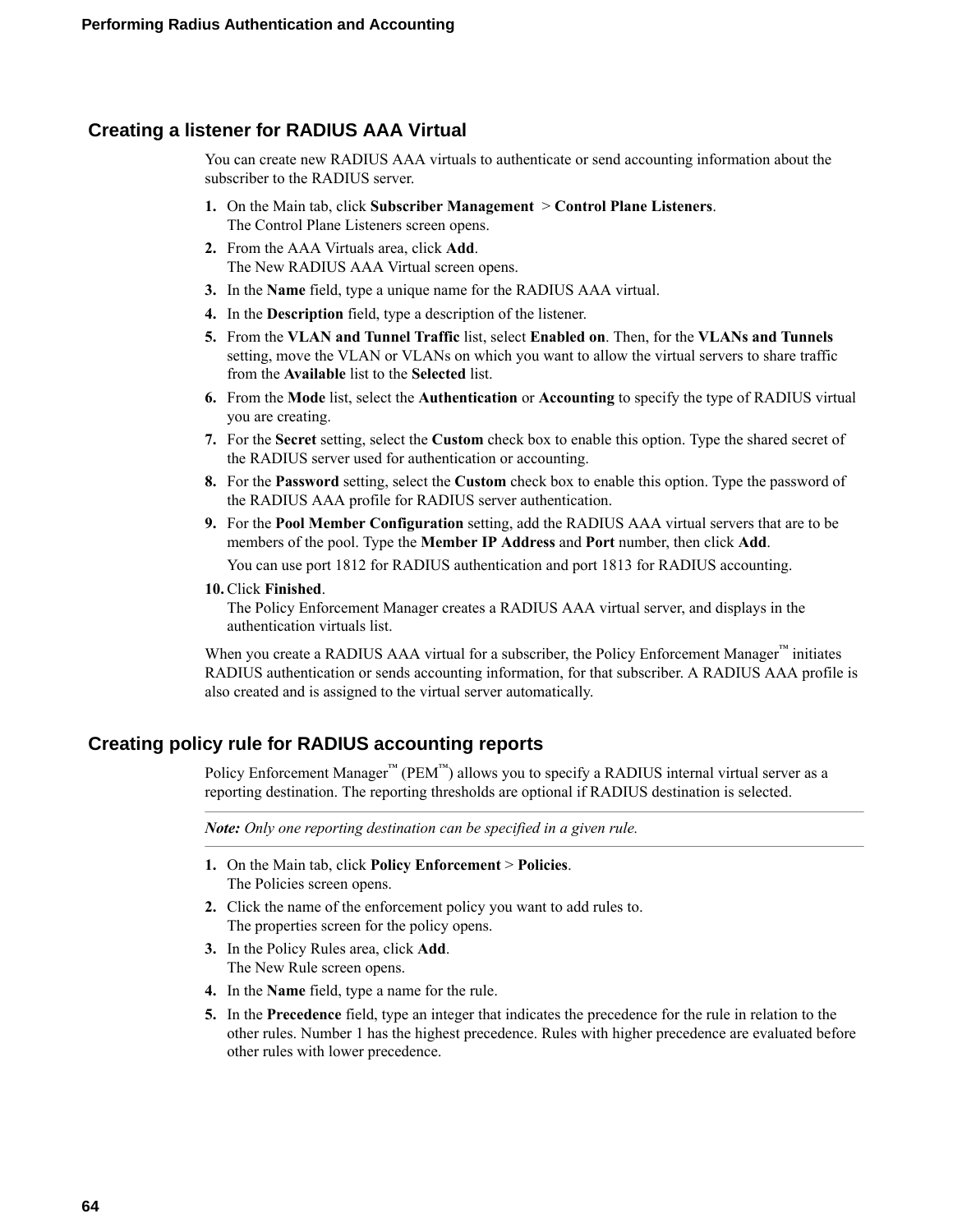*Tip: All rules in a policy are run concurrently. Precedence takes effect when there are conflicting rules. The conflict occurs when the traffic matches two rules and the policy actions from these rules differ. For example, if you have rule 1 with precedence 10 and Gate Status disabled for a search engine, and you have rule 2 with precedence 11 and Gate Status enabled, then rule 1 is processed first because it has higher precedence. Rules conflict if they have identical or overlapping classification criteria (for the traffic that matches more than one rule). In some cases, different policy actions are not conflicting, and hence, applied in parallel.*

- **6.** Use the Classification, URL, Flow, and Custom Criteria tabs to identify the traffic that you want to be affected by this rule.
- **7.** From the **Usage Reporting** list, select **Enabled**.
- **8.** From the **Report Granularity** list, select from one the the granular reporting options:

| Option             | <b>Description</b>                                                         |
|--------------------|----------------------------------------------------------------------------|
| <b>Session</b>     | Select Session to log details about subscribers and application sessions.  |
| Flow               | Select Flow, for more granular reporting of every TCP connection.          |
| <b>Transaction</b> | select Transaction, for more granular reporting of every HTTP transaction. |

- **9.** If you select **Session** or **Flow**, in the **Volume Threshold** setting, specify in octets, the threshold to send RADIUS reporting records. You can send reporting data from uplink traffic, to downlink traffic and the total traffic volume before logging the information.
- **10.** If you select **Transaction**, in the **Additional HTTP Information** setting, specify in bytes, the HTTP **Hostname**, the HTTP **User Agent** and the HTTP **URI**.
- **11.** In the **Destination** setting, Select the **RADIUS Accounting** option from the destination.
- **12.**From the **RADIUS AAA Virtual** list, select the RADIUS AAA virtual that you created earlier.
- **13.** Click **Finished**.

You have created a RADIUS internal virtual server as a reporting destination.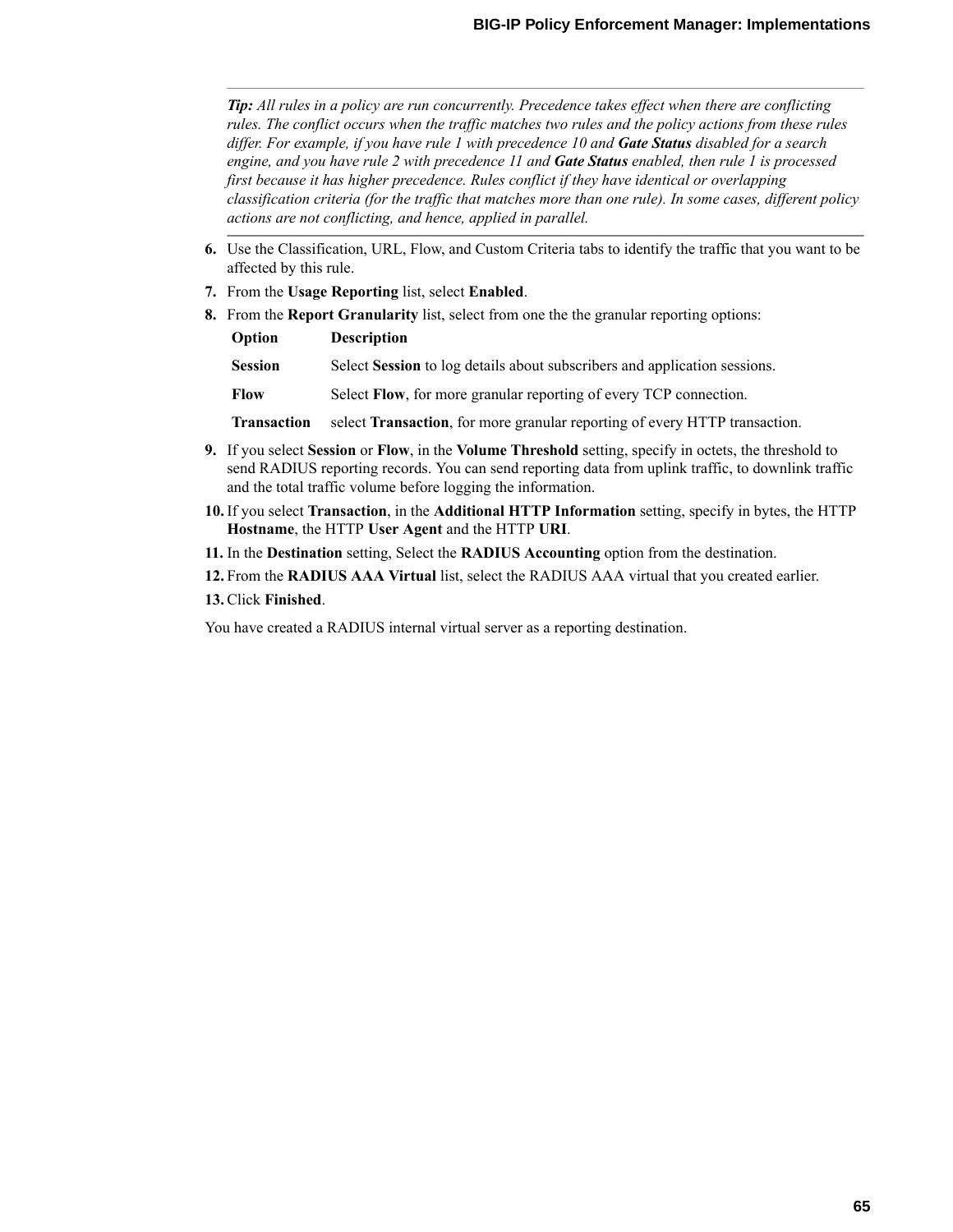**Performing Radius Authentication and Accounting**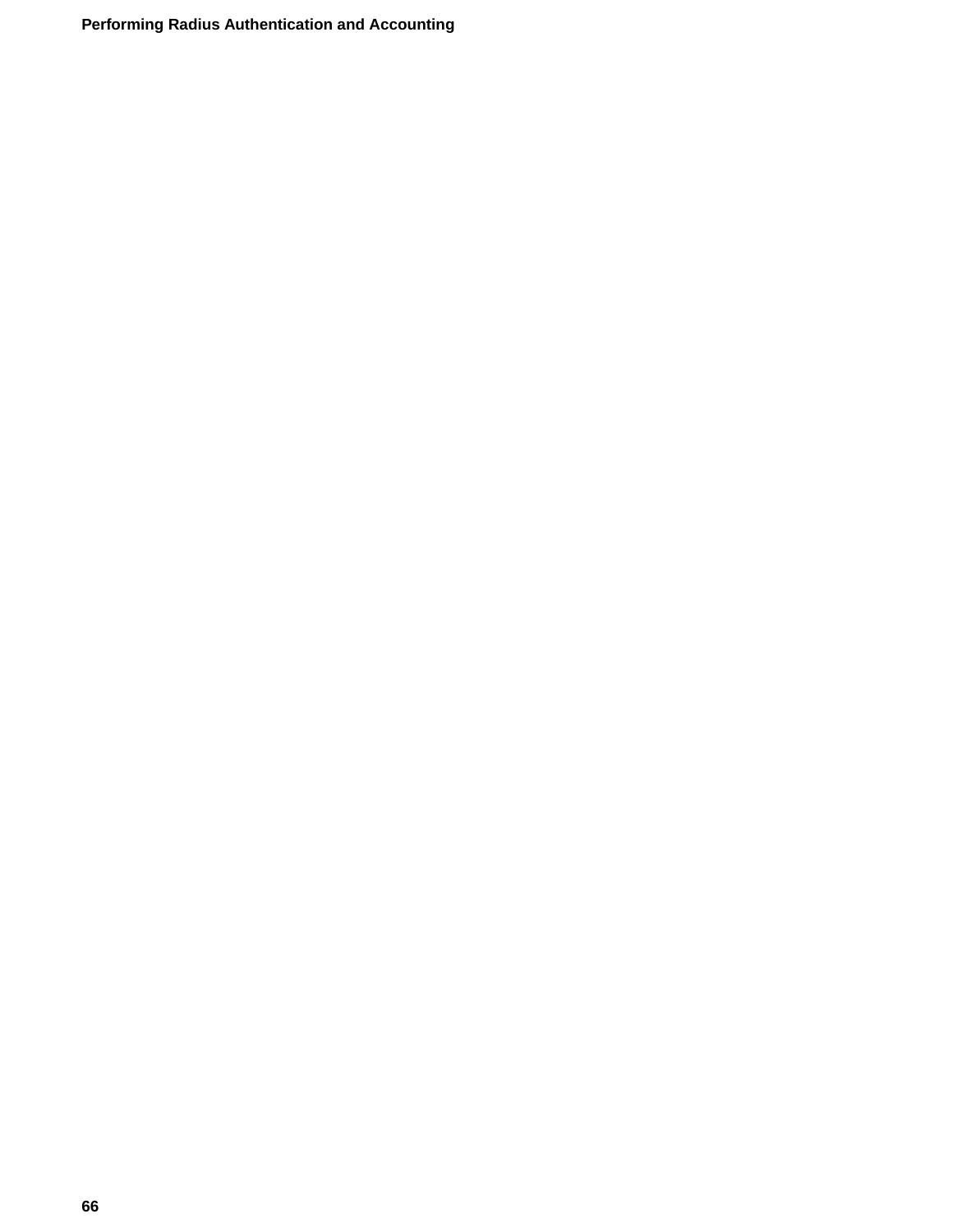# **Overview: Configuring subscriber discovery based on DHCP**

The Policy Enforcement Manager™ uses DHCP to discover subscribers. The DHCP consists of two components, which includes a protocol for delivering host-specific parameters from a DHCP server to a host, and the ability to allocate network addresses to hosts. The BIG-IP<sup>®</sup> system processes the DHCP traffic between subscribers and DHCP server and extracts of the subscriber's identity and other information that is important for subscriber handling.

The BIG-IP DHCP module has two functional modes:

- Relay mode: The DHCP-Relay agent handles the DHCP traffic from the subscriber, modifies it as required, and relays it to the DHCP server according to the configuration.
- Forward or pass-through mode: The DHCP module does not relay the messages or modify the message in this mode.

In both modes, the DHCP module snoops the DHCP packets, parses relay-agent options and the allocated IP address, and then extracts session information. The relay-agent options are option 82 for DHCPv4 and options 37 and 38 for DHCPv6.



**Figure 2: Subscriber Discovery through DHCP**

The DHCP module monitors the clients DHCP traffic after the initial IP allocation and snoops for DHCP lease renewal packets, releasing of the IP address, and reconfiguring requests. This determines when the BIG-IP system can safely delete the session.

## **Task summary**

[Creating a listener for DHCPv4 discovery virtual](#page-67-0) [Creating a DHCPv4 profile for policy enforcement](#page-68-0) [Creating a listener for DHCPv6 discovery virtual](#page-69-0) [Creating a DHCPv6 profile for policy enforcement](#page-70-0) [Creating a listener for RADIUS subscriber discovery](#page-71-0)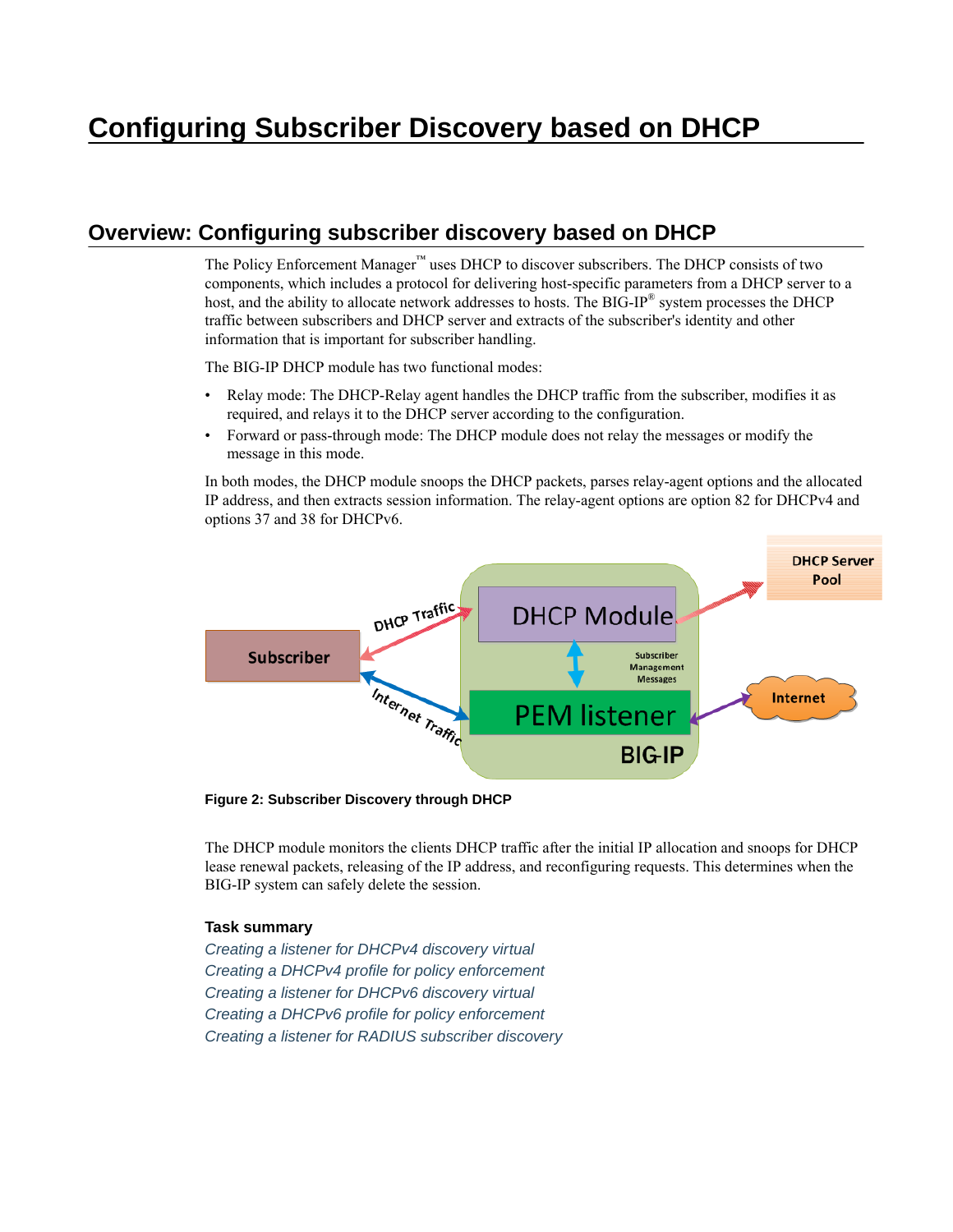#### <span id="page-67-0"></span>**Creating a listener for DHCPv4 discovery virtual**

You can use DHCP to discover subscribers in order to handle traffic for policy enforcement. For subscribers discovered through DHCP, an identifier comprises of relay agent information option (option 82) and MAC address, as configured in the corresponding DHCP profile.

- **1.** On the Main tab, click **Subscriber Management** > **Control Plane Listeners**. The Control Plane Listeners page opens.
- **2.** Select **DHCPv4** from the profiles list, and click **Add**. The New DHCPv4 Discovery Virtual screen opens.
- **3.** In the **Name** field, type a unique name for the listener.
- **4.** In the **Description** field, type a description of the listener.
- **5.** For the **Source** setting, type the IP address or network from which the virtual server will accept traffic.
- **6.** In the **Destination Address** field, type the IP address of the virtual server. For example, 10.0.0.1 or 10.0.0.0/24.

*Note: When you use an IPv4 address without specifying a prefix, the BIG-IP® system automatically uses a /32 prefix.*

*Tip: You can use a catch-all virtual server (0.0.0.0) to specify all traffic that is delivered to the BIG-IP® system. Configure the source and destination setting, during forwarding mode only. In the relay mode, the client does not have an IP address and the DHCP provides the client with an IP address.*

The system will create a virtual server using the address or network you specify.

- **7.** From the **VLAN and Tunnel Traffic** list, select **Enabled on**. Then, for the **VLANs and Tunnels** setting, move the VLAN or VLANs on which you want to allow the virtual servers to share traffic from the **Available** list to the **Selected** list.
- **8.** For the **VLANs and Tunnels** setting, move the VLANs and tunnels that you want to monitor from the **Available** list to the **Selected** list.
- **9.** For the **DHCP Mode** setting, select **Relay** or **Forward** to specify the mode in which the DHCP client requests are sent.
- **10.**For the **Pool Member Configuration** setting, add the DHCP virtual servers that are to be members of the pool. Type the **Member IP Address** and **Port** number, then click **Add**.
- **11.** From the **Subscriber Discovery** list, select **Enabled**. Then, for the **Subscriber ID Format** setting, select the format you want to implement.

| Format                                                                                                                          | <b>Description</b>                                                                         |
|---------------------------------------------------------------------------------------------------------------------------------|--------------------------------------------------------------------------------------------|
| <b>MAC Address</b>                                                                                                              | Uses the subscriber ID as the MAC address through<br>which the subscriber ID goes through. |
| <b>Relay Agent Option: Suboption ID 1</b>                                                                                       | Uses the relay agent first option suboption ID.                                            |
| Relay Agent Option: Suboption ID 1 +<br>$\leq$ Separator> + Suboption ID 2                                                      | Uses the relay agent first and second suboption IDs.                                       |
| $MAC$ Address + $\leq$ Separator > + Relay<br><b>Agent Option: Suboption ID 1</b>                                               | Uses the MAC Address and the relay agent first<br>suboption ID.                            |
| $MAC$ Address + $\leq$ Separator > + Relay<br><b>Agent Option: Suboption ID 1 <separator></separator></b><br>$+$ Suboption ID 2 | Uses the relay agent first option suboption ID.                                            |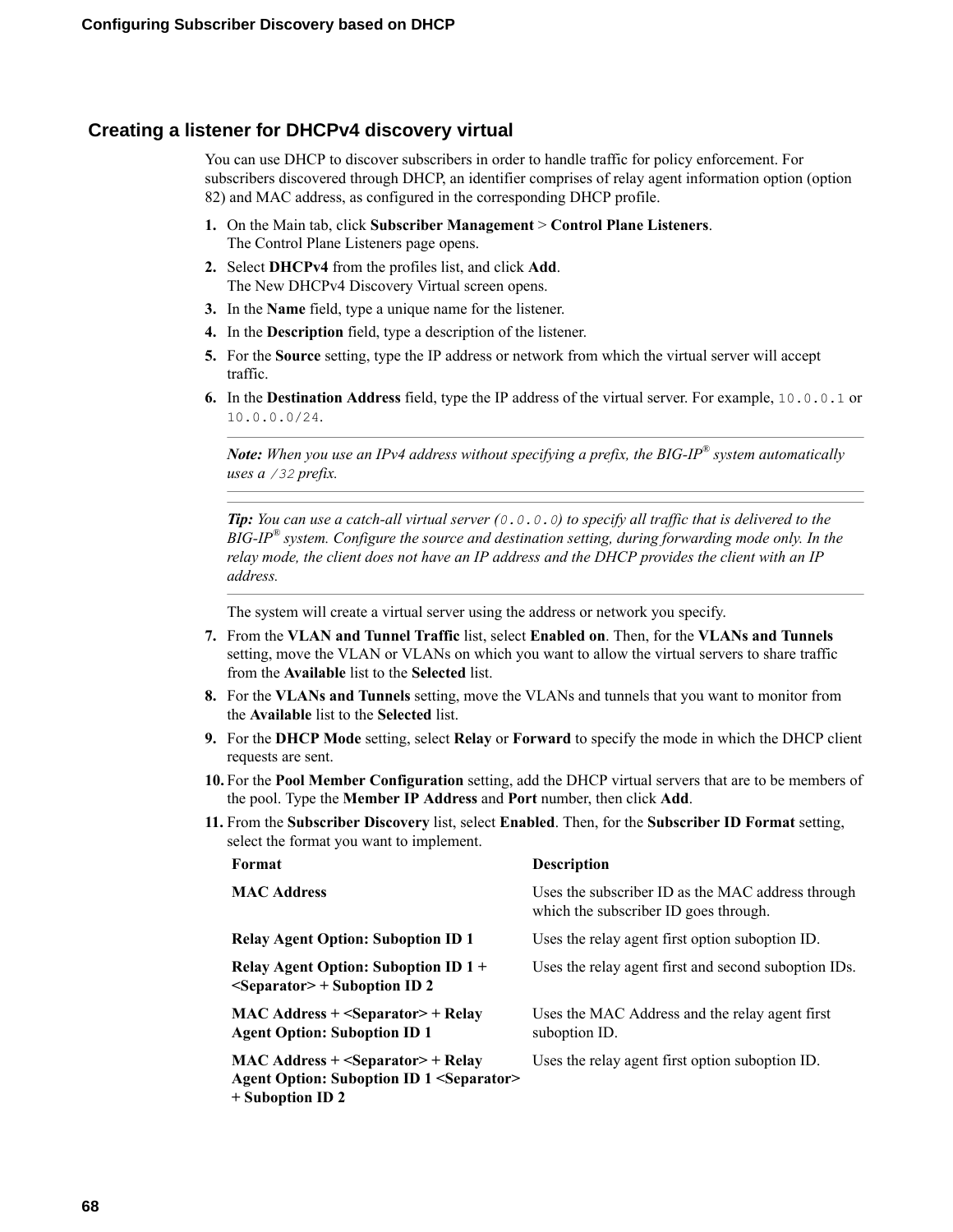<span id="page-68-0"></span>

| Format                | <b>Description</b>                               |
|-----------------------|--------------------------------------------------|
| <b>TCL Expression</b> | Uses the TCL expression to format the subscriber |
|                       |                                                  |

**12.**From the **Authentication Settings** list, select **Enabled**. Then, select the virtual server name from the **Authentication Virtual** list. Select the **User Name Format** you want to implement.

The **User Name Format** has the same options as the **Subscriber ID Format**, in the Subscriber Discovery setting.

**13.** Click **Finished**.

The Policy Enforcement Manager creates a listener.

When you create a new DHCPv4 discover virtual, the Policy Enforcement Manager™ also creates a corresponding DHCPv4 profile.

## **Creating a DHCPv4 profile for policy enforcement**

You can create a DHCP profile when you want to configure the DHCP virtual to use Relay mode or Passthrough mode.

- **1.** On the Main tab, click **Local Traffic** > **Profiles** > **Services** > **DHCPv4**.
- **2.** Click **Create**. The New DHCPv4 Profile screen opens.
- **3.** In the **Description** field, type a descriptive text that identifies the profile.
- **4.** From the **Parent Profile** list, select the default **dhcpv4** profile.
- **5.** Select the **Custom** check box.
- **6.** In the Protocol and Proxy Settings Features area, make a selection from the **DHCP Mode** list.

**Option Description**

- **Relay** When in relay mode, a virtual server relays Dynamic Host Control Protocol (DHCP) client requests and applies unicast IP addresses as the relayed message destination.
- **Forward** When in forward mode, a virtual server forwards Dynamic Host Control Protocol (DHCP), and does not modify, client requests for an IP address to one or more DHCP servers.
- **7.** For the **Idle Timeout** setting, type the number of seconds that a BIG-IP DHCP connection is idle before the connection is eligible for deletion.
- **8.** For the **Max Hops** setting, select the **Custom** check box to enable this option. Type the maximum expected number of relay agents that the messages should pass through, before reaching the DHCPv4 server.
- **9.** For the **Default TTL** setting, select the **Custom** check box to enable this option. Type the time to live (TTL) value that you want to set for each outgoing DHCP packet.
- **10.**For the **Default Lease Time** setting, select the **Custom** check box to enable this option. Type the time, in seconds, of the default value of the DHCPv4 lease time.
- **11.** For the **TTL Decrement Amount** setting, select the **Custom** check box to enable this option. Type the amount that the DHCP virtual will use to decrement the TTL for each outgoing DHCP packet.
- **12.**For the **Transaction Timeout** setting, select the **Custom** check box to enable this option. Type the number of seconds, taken to internally process the messages.
- **13.** If you want the DHCP module to insert option 82, for the **Insert Relay Agent ID (Option 82)** setting, select the **Custom** check box.
- **14.** If you want the DHCP relay agent to remove option 82 from the server to client traffic, for the **Remove Relay Agent ID From Client Messages** setting, select the **Custom** check box to enable this option.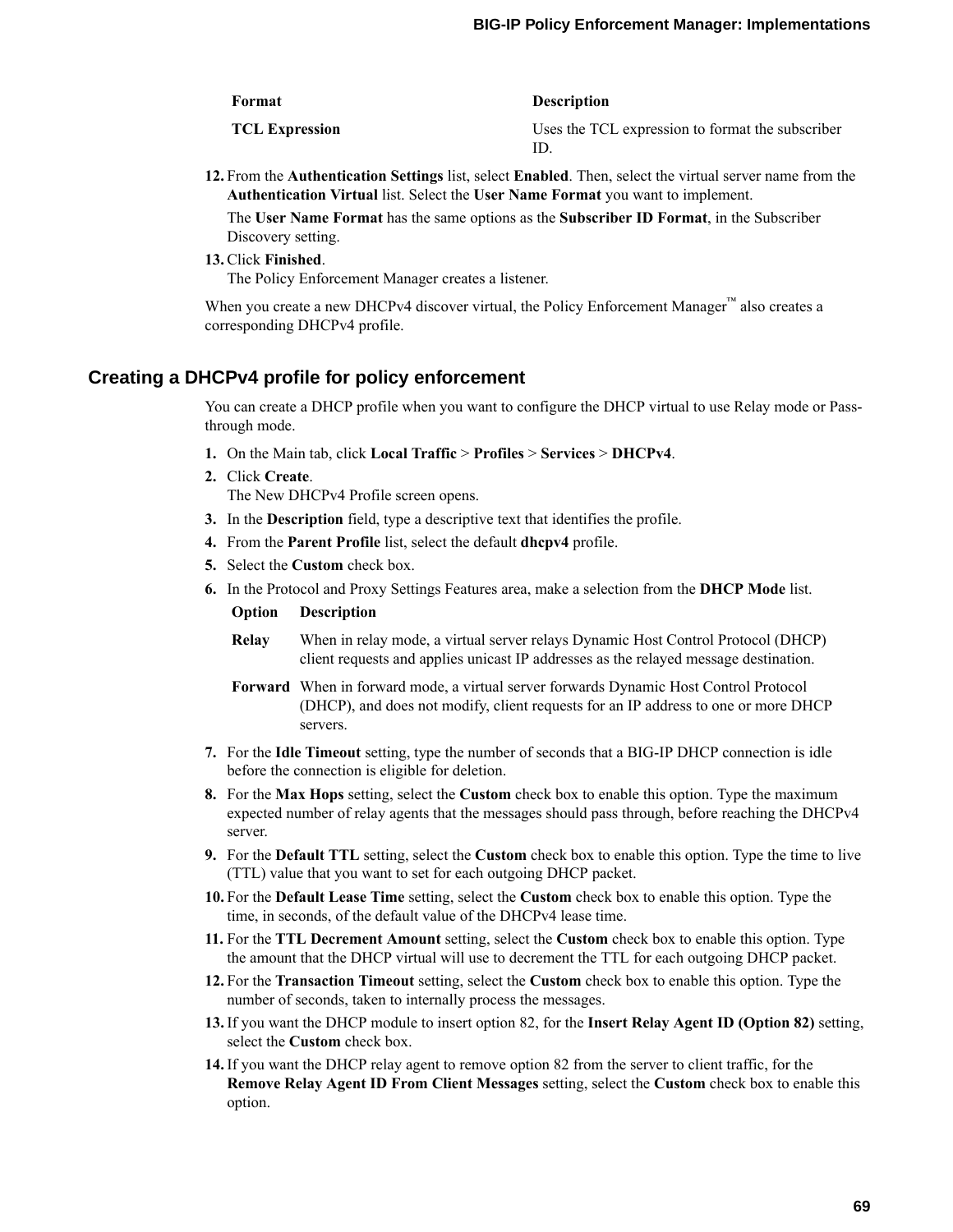<span id="page-69-0"></span>**15.**From the **Subscriber Discovery** list, select **Enabled**. Then, for the **Subscriber ID Format** setting, select the format you want to implement.

| Format                                                                                                                          | <b>Description</b>                                                                         |
|---------------------------------------------------------------------------------------------------------------------------------|--------------------------------------------------------------------------------------------|
| <b>MAC Address</b>                                                                                                              | Uses the subscriber ID as the MAC address through<br>which the subscriber ID goes through. |
| <b>Relay Agent Option: Suboption ID 1</b>                                                                                       | Uses the relay agent first option suboption ID.                                            |
| Relay Agent Option: Suboption ID 1 +<br>$\leq$ Separator> + Suboption ID 2                                                      | Uses the relay agent first and second suboption IDs.                                       |
| $MAC$ Address + $\leq$ Separator > + Relay<br><b>Agent Option: Suboption ID 1</b>                                               | Uses the MAC Address and the relay agent first<br>suboption ID.                            |
| $MAC$ Address + $\leq$ Separator > + Relay<br><b>Agent Option: Suboption ID 1 <separator></separator></b><br>$+$ Suboption ID 2 | Uses the relay agent first option suboption ID.                                            |
| <b>TCL Expression</b>                                                                                                           | Uses the TCL expression to format the subscriber<br>ID.                                    |

**16.**From the **Authentication Settings** list, select **Enabled**. Then, select the virtual server name from the **Authentication Virtual** list. Select the **User Name Format** you want to implement.

The **User Name Format** has the same options as the **Subscriber ID Format**, in the Subscriber Discovery setting.

**17.** Click **Finished**.

The DHCPv4 profile that you created can be chosen from the DHCPv4 profiles in **Local Traffic** > **Virtual Servers** > **Virtual Server List** > **New Virtual Server** > , only if you choose DHCP as a virtual type.

## **Creating a listener for DHCPv6 discovery virtual**

You can use DHCPv6 to discover subscribers in order to handle traffic for policy enforcement. For each subscriber discovered through DHCPv6, an identifier comprises of remote-id, subscriber-id options (options 37 and 38) and MAC address, as configured in the corresponding DHCPv6 profile.

- **1.** On the Main tab, click **Subscriber Management** > **Profiles** > **DHCPv6**. The DHCPv6 page opens.
- **2.** Select **DHCPv6** from the profiles list, and click **Add**. The New DHCPv6 Discovery Virtual screen opens.
- **3.** In the **Name** field, type a unique name for the listener.
- **4.** In the **Description** field, type a description of the listener.
- **5.** For the **Source** setting, type the IP address or network from which the virtual server will accept traffic.
- **6.** In the **Destination Address** field, type the IP address of the virtual server. For example, ffe1::0020/64 or 2001:ed8:77b5:2:10:10:100:42/64.

*Tip: For DHCPv6 discovery virtual, the source and destination should be any (::/0).*

The system will create a virtual server using the address or network you specify.

- **7.** From the **VLAN and Tunnel Traffic** list, select **Enabled on**. Then, for the **VLANs and Tunnels** setting, move the VLAN or VLANs on which you want to allow the virtual servers to share traffic from the **Available** list to the **Selected** list.
- **8.** For the **VLANs and Tunnels** setting, move the VLANs and tunnels that you want to monitor from the **Available** list to the **Selected** list.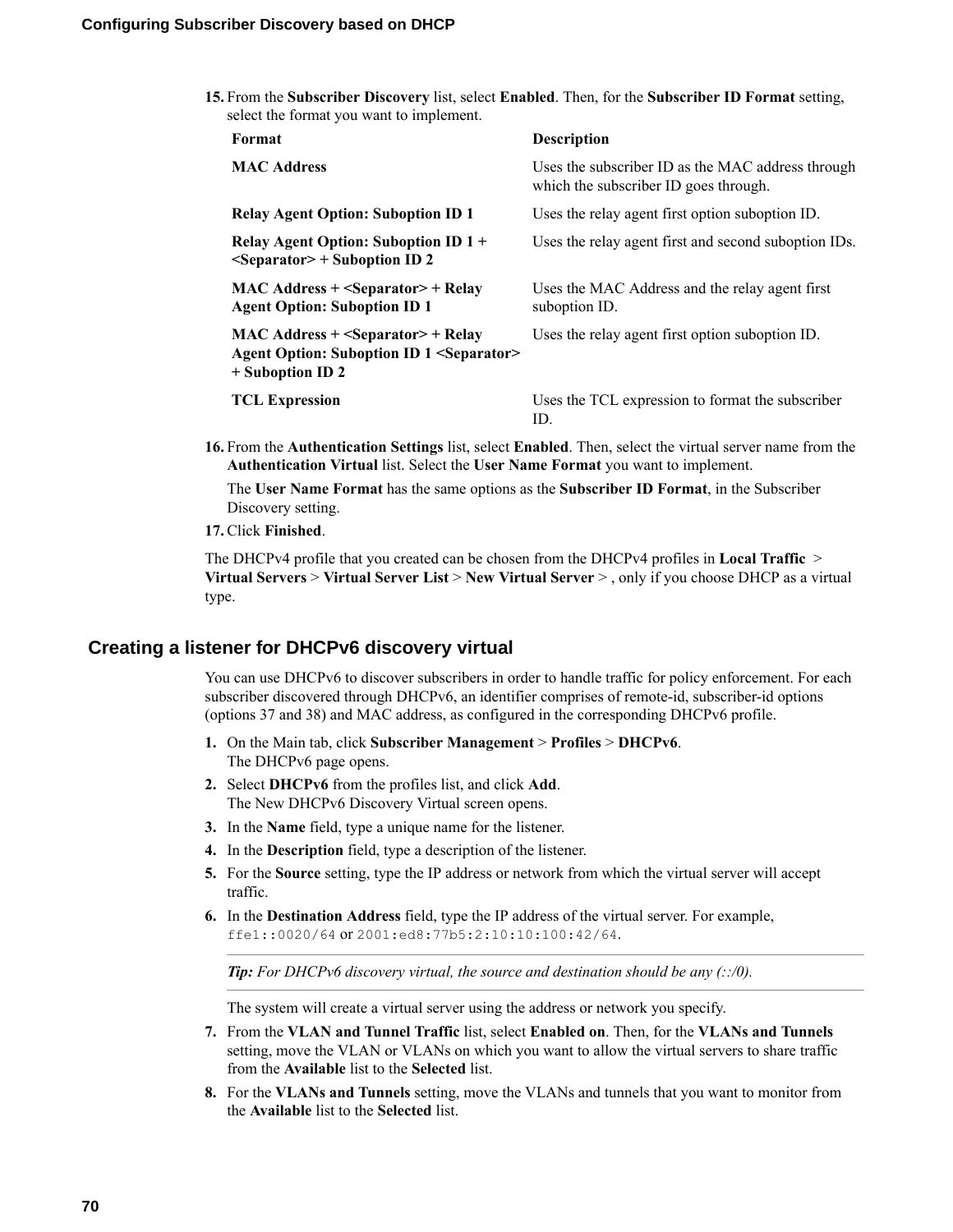- <span id="page-70-0"></span>**9.** For the **DHCP Mode** setting, select **Relay** or **Forward** to specify the mode in which the DHCP client requests are sent.
- **10.**For the **Pool Member Configuration** setting, add the DHCP virtual servers that are to be members of the pool. Type the **Member IP Address** and **Port** number, then click **Add**.
- **11.** From the **Subscriber Discovery** list, select **Enabled**. Then, for the **Subscriber ID Format** setting, select the format you want to implement.

| Format                                                                                                                      | <b>Description</b>                                                                         |
|-----------------------------------------------------------------------------------------------------------------------------|--------------------------------------------------------------------------------------------|
| <b>MAC Address</b>                                                                                                          | Uses the subscriber ID as the MAC address through which<br>the subscriber ID goes through. |
| $MAC$ Address + $\leq$ Separator > +<br><b>Option 37</b>                                                                    | Uses the MAC address and the remote ID relay agent option.                                 |
| $MAC$ Address + $\leq$ Separator $\geq$ +<br><b>Option 37</b> <separator> + Option 38 the subscriber ID option.</separator> | Uses the MAC address, the remote ID relay agent option and                                 |
| $MAC$ Address + $\leq$ Separator> +<br><b>Option 38</b>                                                                     | Uses the MAC address and the subscriber ID option.                                         |
| <b>Option 37</b>                                                                                                            | Uses the remote ID relay agent option.                                                     |
| Option $37 <$ Separator> + Option<br>38:                                                                                    | Uses the remote ID relay agent option and the subscriber ID<br>option.                     |
| <b>Option 38</b>                                                                                                            | Uses the subscriber ID option.                                                             |
| <b>TCL Expression</b>                                                                                                       | Uses the TCL expression to format the subscriber ID.                                       |

**12.**From the **Authentication Settings** list, select **Enabled**. Then, select the virtual server name from the **Authentication Virtual** list. Select the **User Name Format** you want to implement.

The **User Name Format** has the same options as the **Subscriber ID Format**, in the Subscriber Discovery setting.

When you create a new DHCPv6 discover virtual, the Policy Enforcement Manager™ also creates a corresponding DHCP profile.

## **Creating a DHCPv6 profile for policy enforcement**

You can create a DHCP profile when you want to configure the DHCP virtual to use Relay mode or Passthrough mode.

- **1.** On the Main tab, click **Local Traffic** > **Profiles** > **Services** > **DHCPv6**.
- **2.** In the **Description** field, type a descriptive text that identifies the profile.
- **3.** From the **Parent Profile** list, select the default **dhcpv6** profile.
- **4.** Select the **Custom** check box.
- **5.** In the Protocol and Proxy Settings Features area, make a selection from the **DHCP Mode** list.

#### **Option Description**

- **Relay** When in relay mode, a virtual server relays Dynamic Host Control Protocol (DHCP) client requests and applies unicast IP addresses as the relayed message destination.
- **Forward** When in forward mode, a virtual server forwards Dynamic Host Control Protocol (DHCP), and does not modify, client requests for an IP address to one or more DHCP servers.
- **6.** For the **Idle Timeout** setting, type the number of seconds that a BIG-IP DHCP connection is idle before the connection is eligible for deletion.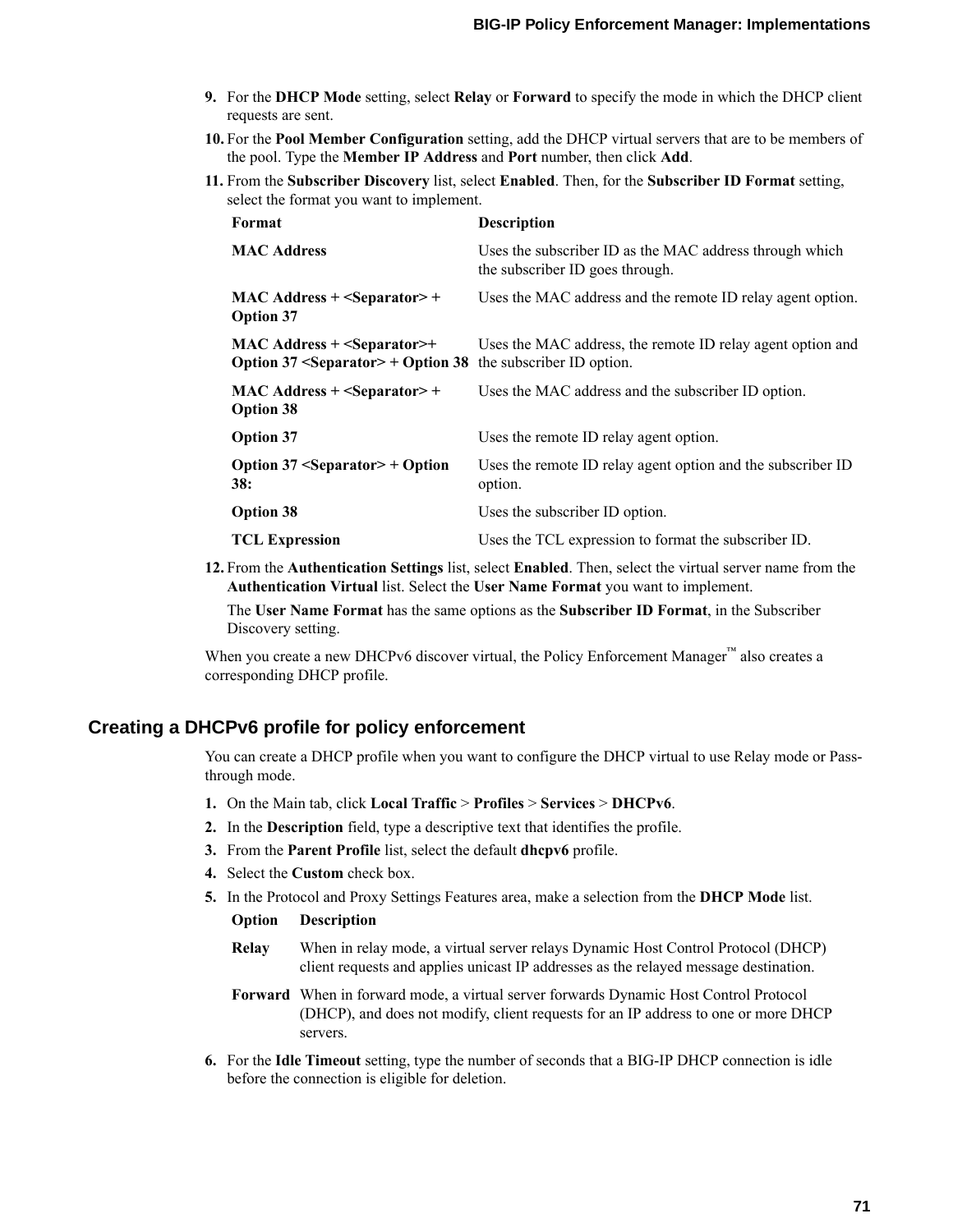- <span id="page-71-0"></span>**7.** For the **Max Hops** setting, select the **Custom** check box to enable this option. Type the maximum expected number of relay agents that the messages should pass through, before reaching the DHCPv4 server.
- **8.** For the **Default Lease Time** setting, select the **Custom** check box to enable this option. Type the time, in seconds, of the default value of the DHCPv4 lease time.
- **9.** For the **Transaction Timeout** setting, select the **Custom** check box to enable this option. Type the number of seconds, taken to internally process the messages.
- **10.** If you want the DHCP module to insert option 37, for the **Insert Remote ID (Option 37)** setting, select the **Custom** check box .
- **11.** If you want the DHCP module to insert option 38, for the **Insert Remote ID (Option 38)** setting, select the **Custom** check box to enable this option .
- **12.** If you want the DHCP relay agent to remove option 37 from the server to client traffic, for the **Remove Subscriber Agent ID From Client Messages** setting, select the **Custom** check box.
- **13.** If you want the DHCP module to remove option 38 from the server to client traffic, for the **Remove Relay Agent ID From Client Messages** setting, select the **Custom** check box.
- **14.**From the **Subscriber Discovery** list, select **Enabled**. Then, for the **Subscriber ID Format** setting, select the format you want to implement.

| Format                                                                                          | <b>Description</b>                                                                         |
|-------------------------------------------------------------------------------------------------|--------------------------------------------------------------------------------------------|
| <b>MAC Address</b>                                                                              | Uses the subscriber ID as the MAC address through which<br>the subscriber ID goes through. |
| $MAC$ Address + $\leq$ Separator> +<br><b>Option 37</b>                                         | Uses the MAC address and the remote ID relay agent option.                                 |
| MAC Address + <separator>+<br/>Option <math>37 &lt;</math>Separator&gt; + Option 38</separator> | Uses the MAC address, the remote ID relay agent option and<br>the subscriber ID option.    |
| $MAC$ Address + $\leq$ Separator > +<br><b>Option 38</b>                                        | Uses the MAC address and the subscriber ID option.                                         |
| <b>Option 37</b>                                                                                | Uses the remote ID relay agent option.                                                     |
| Option $37 <$ Separator> + Option<br>38:                                                        | Uses the remote ID relay agent option and the subscriber ID<br>option.                     |
| <b>Option 38</b>                                                                                | Uses the subscriber ID option.                                                             |
| <b>TCL Expression</b>                                                                           | Uses the TCL expression to format the subscriber ID.                                       |
|                                                                                                 |                                                                                            |

**15.**From the **Authentication Settings** list, select **Enabled**. Then, select the virtual server name from the **Authentication Virtual** list. Select the **User Name Format** you want to implement.

The **User Name Format** has the same options as the **Subscriber ID Format**, in the Subscriber Discovery setting.

**16.** Click **Finished**.

The DHCPv6 profile that you created can be chosen from the DHCPv6 profiles in **Local Traffic** > **Virtual Servers** > **Virtual Server List** > **New Virtual Server** > , only if you choose DHCP as a virtual type.

## **Creating a listener for RADIUS subscriber discovery**

You can create listeners that specify the RADIUS discovery virtual for extracting subscriber information from the RADIUS packets. Creating a listener does preliminary setup tasks on the BIG-IP<sup>®</sup> system for application visibility, intelligent steering, bandwidth management, and reporting.

**1.** On the Main tab, click **Subscriber Management** > **Control Plane Listeners**. The Control Plane Listeners page opens.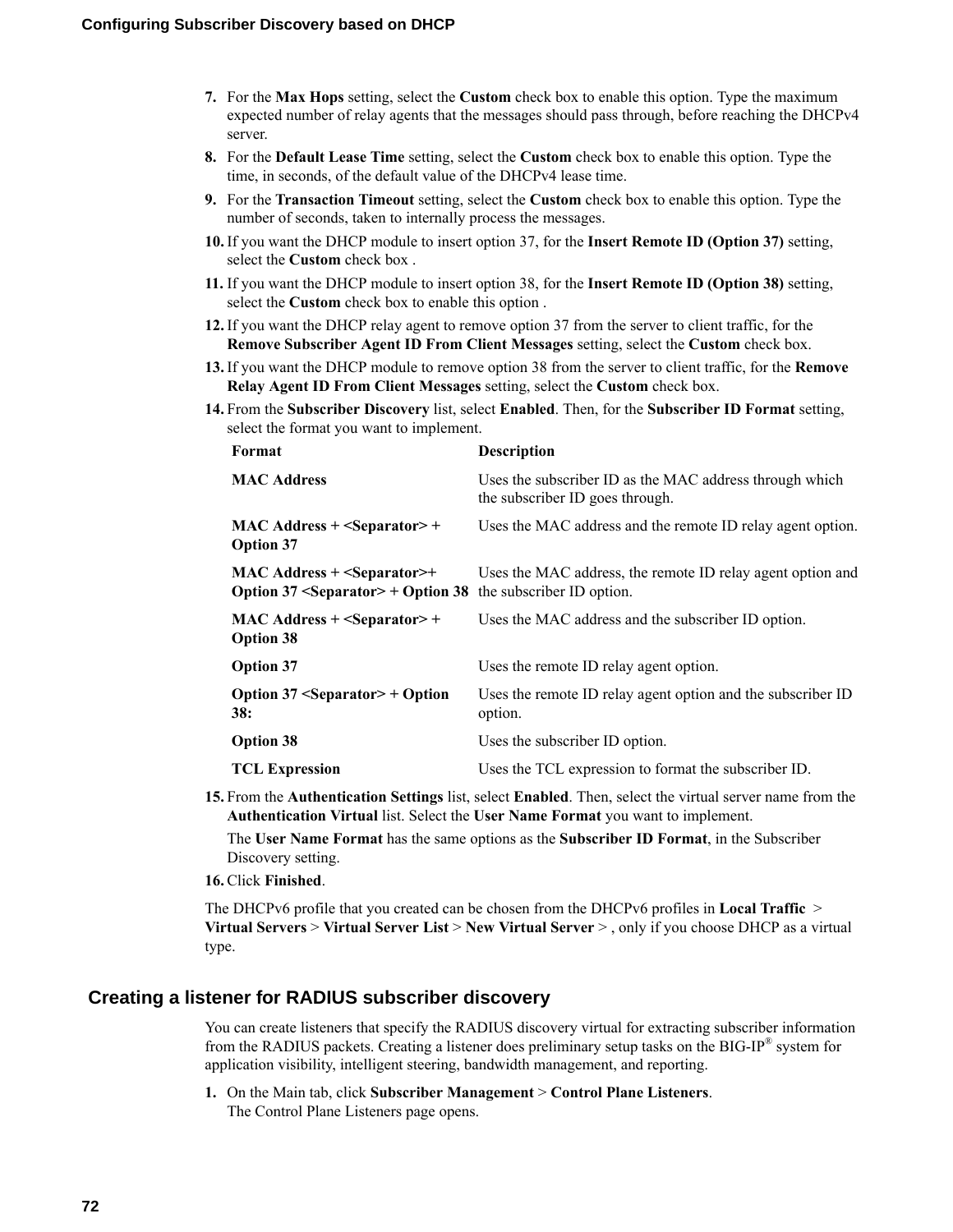- **2.** From the Subscriber Discovery Virtuals area, select **RADIUS**, and click **Add**. The New RADIUS Discovery Virtual screen opens.
- **3.** In the **Name** field, type a unique name for the RADIUS discovery virtual.
- **4.** In the **Description** field, type a description of the listener.
- **5.** For the **Source** setting, type the IP address or network from which the virtual server will accept traffic.
- **6.** In the **Destination Address** field, type the IP address of the virtual server. For example, 10.0.0.1 or 10.0.0.0/24.

*Note: When you use an IPv4 address without specifying a prefix, the BIG-IP® system automatically uses a /32 prefix.*

*Tip: You can use a catch-all virtual server (0.0.0.0) to specify all traffic that is delivered to the BIG-IP® system. Configure the source and destination setting, during forwarding mode only. In the relay mode, the client does not have an IP address and the DHCP provides the client with an IP address.*

The system will create a virtual server using the address or network you specify.

- **7.** To use network address translation, from the **Source Address Translation** list, select **Auto Map**. The system treats all of the self IP addresses as translation addresses.
- **8.** From the **VLAN and Tunnel Traffic** list, select **Enabled on**. Then, for the **VLANs and Tunnels** setting, move the VLAN or VLANs on which you want to allow the virtual servers to share traffic from the **Available** list to the **Selected** list.
- **9.** For the **Pool Member Configuration** setting, add the RADIUS discovery virtual servers that are to be members of the pool. Type the **Member IP Address** and **Port** number, then click **Add**.

#### **10.** Click **Finished**.

The Policy Enforcement Manager creates a RADIUS virtual server, and displays in the subscriber discovery list.

When you create a RADIUS discovery virtual for a subscriber, the Policy Enforcement Manager™ creates a corresponding profile (**Policy Enforcement** > **Listeners** > **Control Virtual Servers**).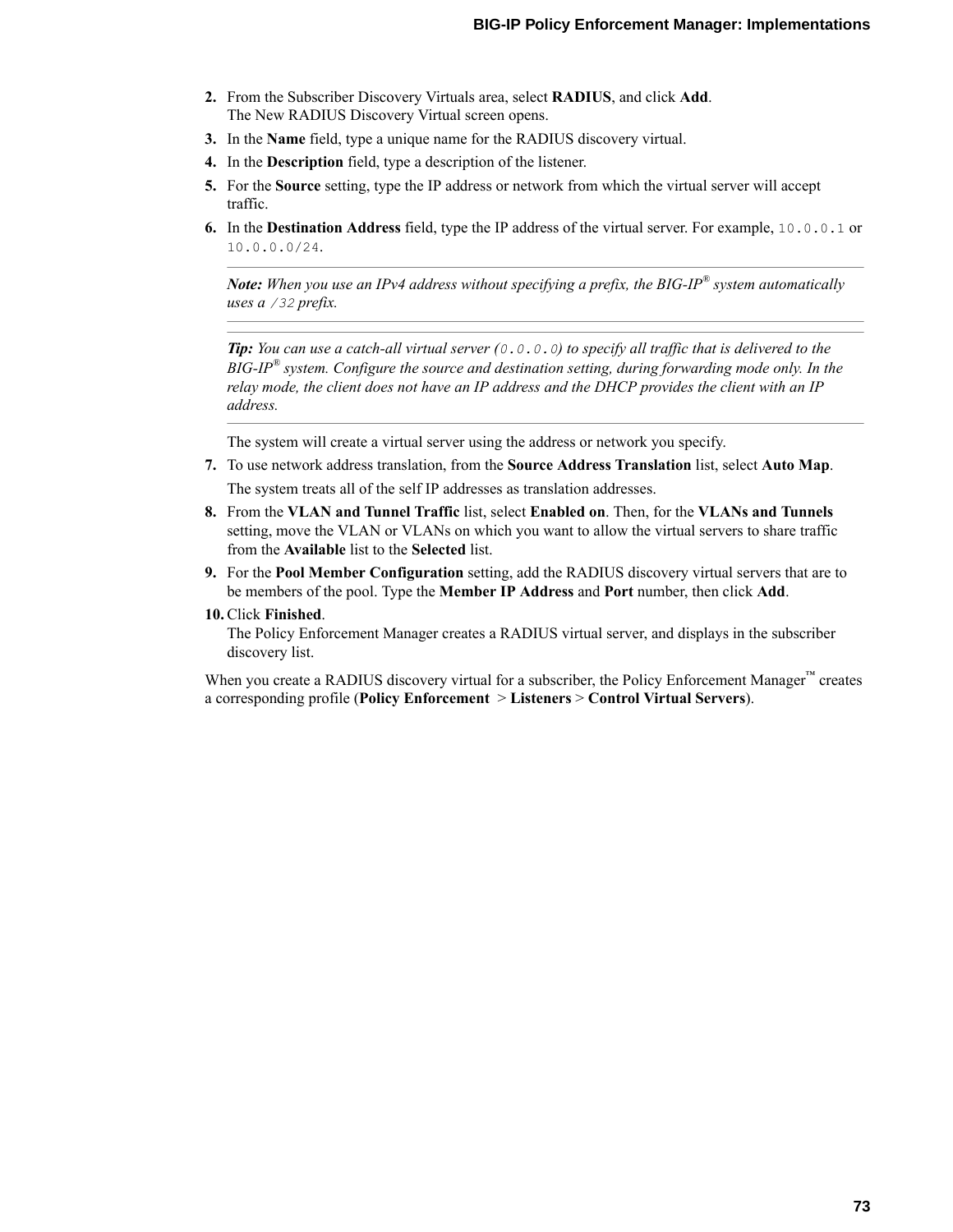**Configuring Subscriber Discovery based on DHCP**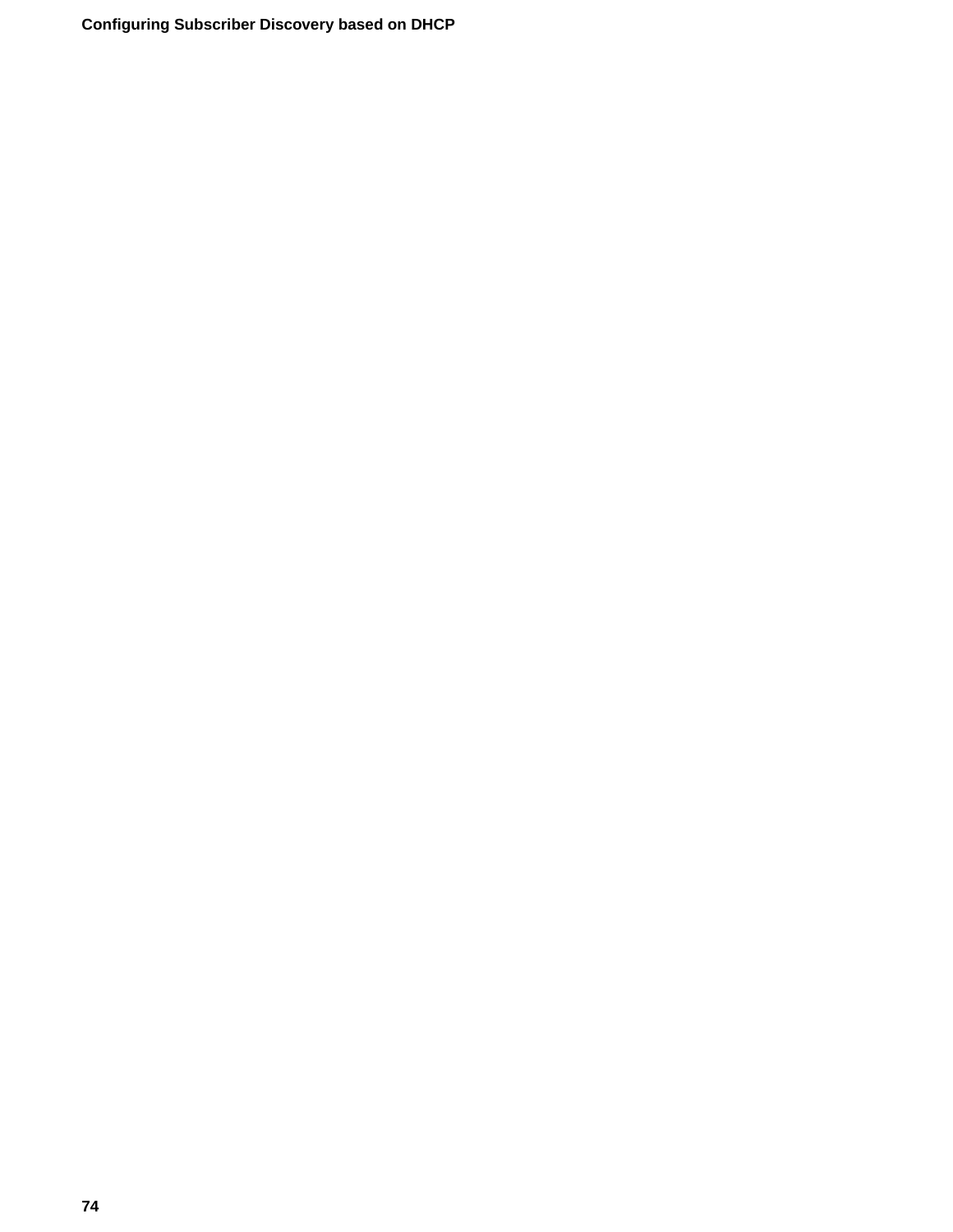## **Overview: Configuring DHCP lease query**

The  $FS^{\circledR}$  Policy Enforcement Manager<sup>™</sup> (PEM) obtains DHCP lease information from the DHCP servers, to create new PEM™ sessions. There is support for both IPv4 and IPv6. When data packets arrive at BIG-IP<sup>®</sup> system, PEM also uses DHCP lease query to obtain IP lease information and re-create the PEM sessions.

*Note: If BIG-IP system goes through a reboot, all PEM sessions, and related lease and subscriber information are lost.*

## **Configuring DHCP lease query in subscriber management**

To configure the DHCP lease query, you must first create a listener for DHCPv4 discovery virtual. You can do that by going to **Subscriber Management** > **Control Plane Listeners** > **DHCPv4**.

You can enable the DHCP lease query in BIG-IP<sup>®</sup> system in the Subscriber Management profiles screen.

- **1.** On the Main tab, click **Subscriber Management** > **Profiles** > **Subscriber Management**. The Subscriber Management screen opens.
- **2.** Click**Create**. The New Subscriber Management Profile screen opens.
- **3.** In the **Name** field, type a unique name for the subscriber management profile.
- **4.** At the right of the Settings area, select the **Custom** check box, and then select **Enabled** from the **DHCP Lease Query** list to obtain DHCP Lease information.
- **5.** From the **DHCP Virtual Server Name** list, select the DHCP virtual server that you created.
- **6.** Click **Finished**. This enables the DHCP Lease Query for the subscriber management profile you created.
- **7.** On the Main tab, click **Policy Enforcement** > **Data Plane Listeners**. The Date Plane Listeners screen opens.
- **8.** Click **Add Group**. The New Virtual Group screen opens.
- **9.** In the **Name** field, type a unique name for the listener.
- **10.** In the **Destination Address** field, type the IP address of the virtual server. For example, 10.0.0.1 or 10.0.0.0/24.

*Note: When you use an IPv4 address without specifying a prefix, the BIG-IP® system automatically uses a /32 prefix.*

*Tip: You can use a catch-all virtual server (0.0.0.0) to specify all traffic that is delivered to the BIG-IP® system. Configure the source and destination setting, during forwarding mode only. In the relay mode, the client does not have an IP address and the DHCP provides the client with an IP address.*

The system will create a virtual server using the address or network you specify.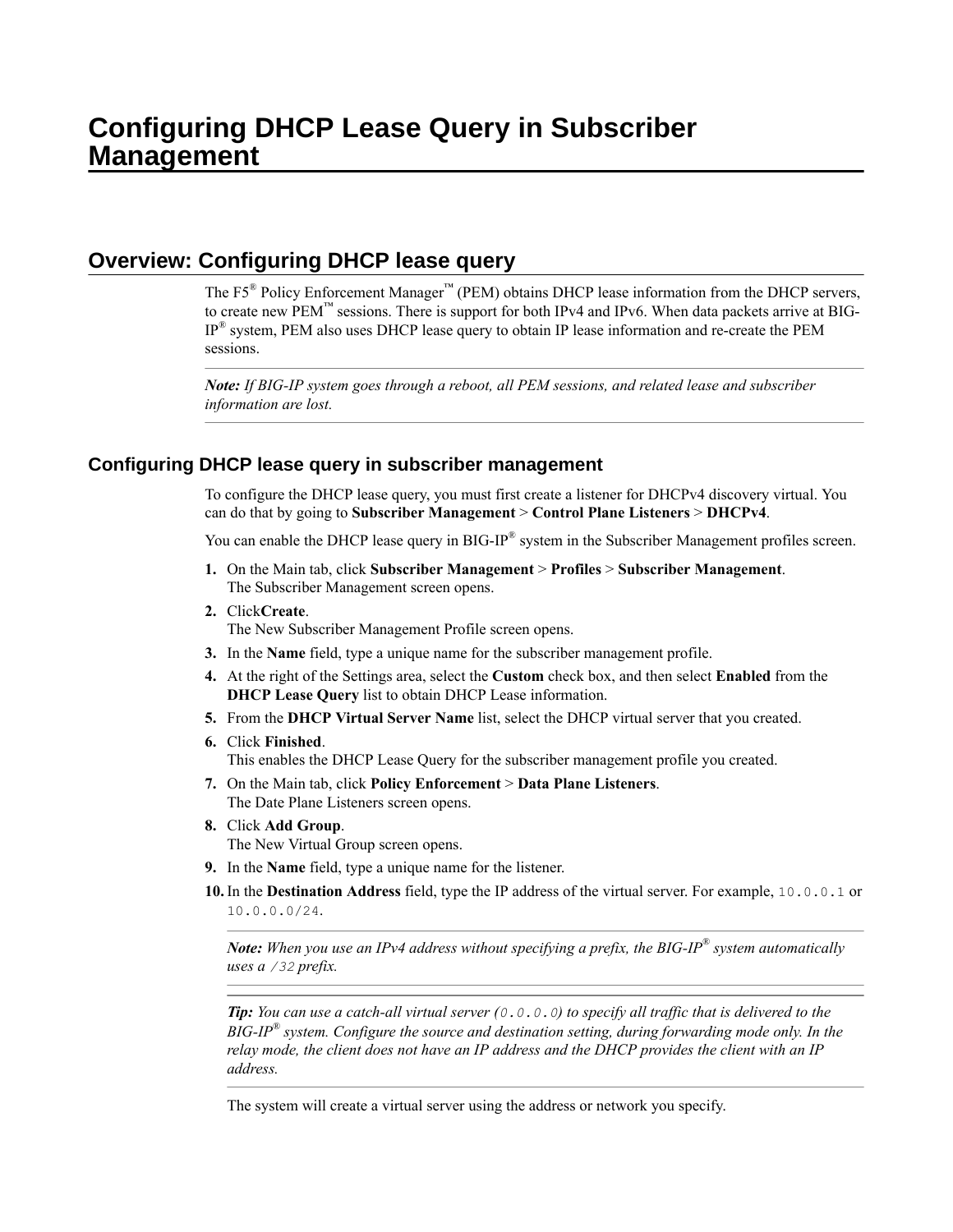- **11.** For the **Service Port** setting, type or select the service port for the virtual server.
- **12.**From the **VLAN and Tunnel Traffic** list, select **Enabled on**. Then, for the **VLANs and Tunnels** setting, move the VLAN or VLANs on which you want to allow the virtual servers to share traffic from the **Available** list to the **Selected** list.
- **13.**For the **VLANs and Tunnels** setting, move the VLANs and tunnels that you want to monitor for RADIUS traffic from the **Available** list to the **Selected** list.
- **14.**From the **Subscriber Management Profile** list, select the subscriber management profile that you created.
- **15.** Click **Finished**.

The Policy Enforcement Manager creates a listener.

You have now configured DHCP Lease Query in the Policy Enforcement Manager™ .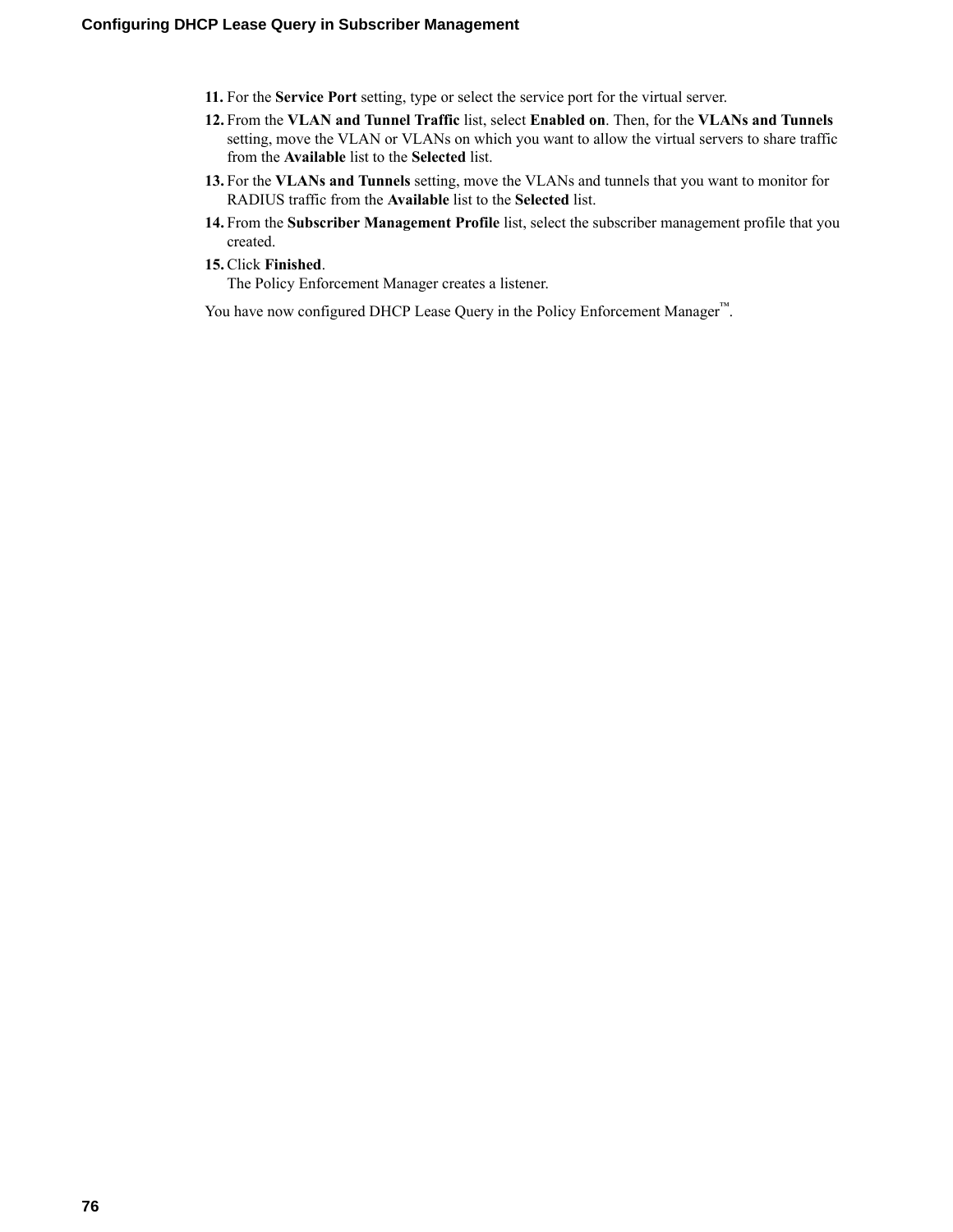## <span id="page-76-0"></span>**Overview: Usage monitoring over a Gx and Sd interface**

In Policy Enforcement Manager™ , you can create a rule within an enforcement policy that tells the system to send aggregated usage data concerning individual subscribers to a Policy and Charging Rules Function (PCRF). The rule specifies what type of traffic you are interested in, and one of the actions the system can take with the data collected is to send it for processing over a Gx interface to a PCRF.

The system sends the data in the standard Gx format. The report granularity must be set to session for Gx reporting to be available. The PCRF determines the policies for each subscriber, whether or not reporting is enabled, and how often to send the data and monitoring key that identifies the type of traffic PCRF wants to get usage for.

Similarly, the Traffic Dectection function (TDF) functionality performs applications traffic detection and reporting of detected application by using TDF application identifier. The Policy Enforcement Manager supports the Sd interface which is used by PCRF to talk to TDF. This provides the ability to apply the detection, enforce actions and apply charging parameters for the specified application traffic.

*Note: Gx and Sd are mutually exclusive.*

For example, a rule might collect session-based information about all traffic destined to a particular IP address. The BIG-IP<sup>®</sup> system communicates with the PCRF and sends information about the subscribers for whom reporting is enabled. You establish the connection to the PCRF by creating a listener with Gx interface enabled.

#### **Task summary**

Creating a listener for subscriber discovery and policy provisioning [Creating a rule for usage monitoring](#page-77-0)

### **Creating a listener for subscriber discovery and policy provisioning**

You can create listeners that specify how to handle traffic for policy enforcement. Creating a listener does preliminary setup tasks on the BIG-IP® system for application visibility, intelligent steering, bandwidth management, and reporting. You can also connect with a Policy and Charging Rules Function (PCRF) over a Gx interface.

- **1.** On the Main tab, click **Subscriber Management** > **Control Plane Listeners**. The Control Plane Listeners page opens.
- **2.** In the Policy Provisioning and Online Charging Virtuals area, click **Add**. The New Configure Diameter Endpoint Provisioning and Online Charging screen opens.
- **3.** In the **Name** field, type a unique name for the listener.
- **4.** In the **Description** field, type a description of the listener.
- **5.** For the **VLANs and Tunnels** setting, move the VLANs and tunnels that you want to monitor from the **Available** list to the **Selected** list.
- **6.** To connect to a PCRF, from the **Diameter Endpoint** list, select **Enabled** and select **Gx** or **Sd**from the **Supported Apps** options.
- **7.** In the **Product Name** field, type the product name which is used to communicate with the PCRF.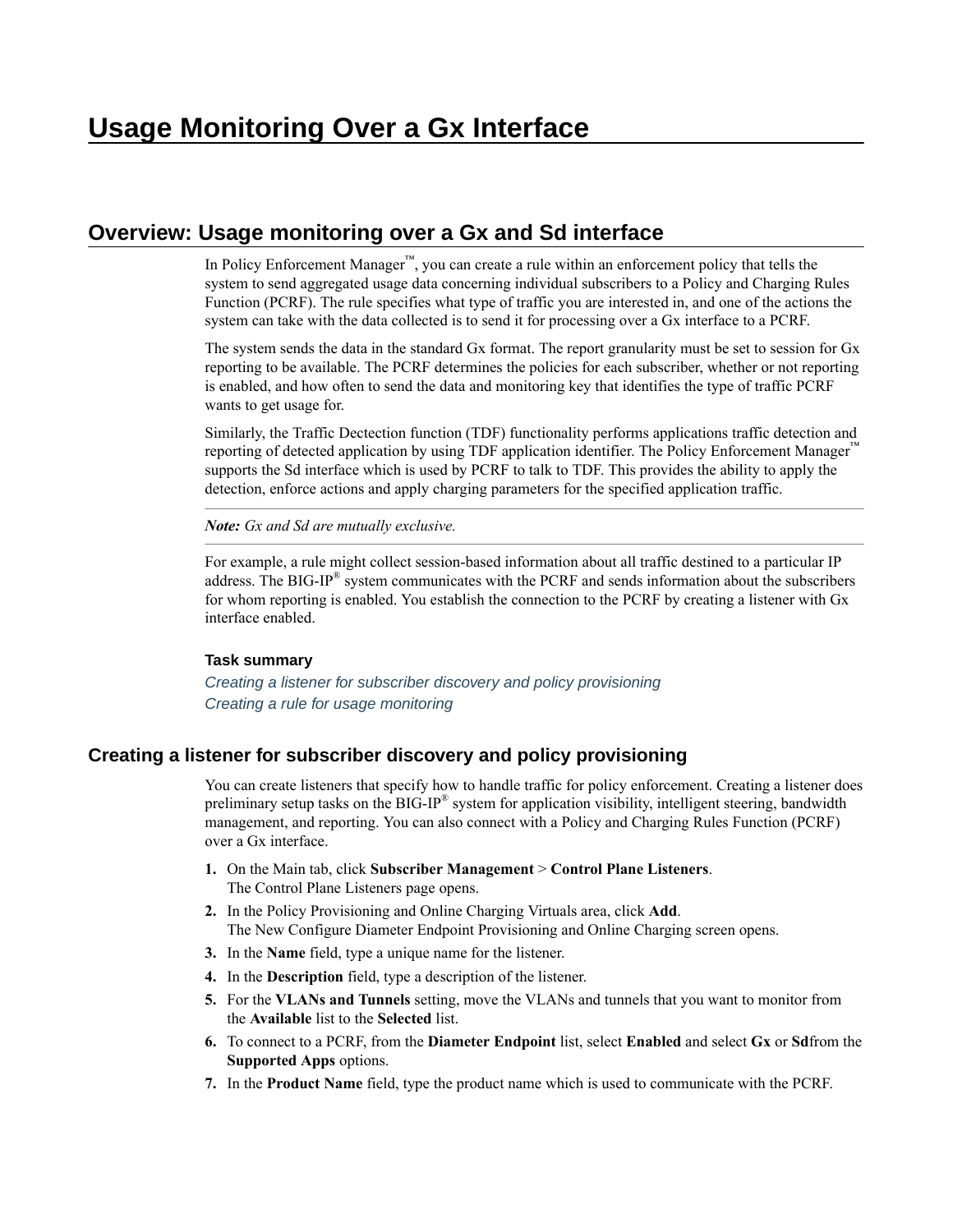- <span id="page-77-0"></span>**8.** In the **Origin Host** field, type the fully qualified domain name of the PCRF or external policy server, for example, ocs.xnet.com.
- **9.** In the **Origin Realm** field, type the realm name or network in which the PCRF resides, for example, xnet.com.
- **10.** In the **Destination Host** field, type the destination host name of the PCRF or external policy server, for example, pcrfdest.net.com.
- **11.** In the **Destination Realm** field, type the realm name or network of the PCRF, for example, net.com.
- **12.**For the **Pool Member Configuration** setting, add the PCRF servers that are to be members of the Gx endpoint pool. Type the **Member IP Address** and **Port** number, then click **Add**.
- **13.** In the **Message Retransmit Delay** field, type the number of milliseconds to wait before retransmitting unanswered messages in case of failure from the BIG-IP system to the PCRF over the Gx interface. The default value is 1500.
- **14.** In the **Message Max Retransmit** field, type the maximum number of times that messages can be retransmitted from the BIG-IP system to the PCRF. The default value is 2.
- **15.** In the **Fatal Grace Time** field, type the time period in seconds that a diameter connection can remain disconnected before the system terminates all sessions associated with that diameter endpoint. The default value is 500.
- **16.** Click **Finished**.

The Policy Enforcement Manager creates a listener.

When you create a listener, the Policy Enforcement Manager™ also creates virtual servers for each type of traffic (TCP, UDP, or both), and a virtual server for HTTP traffic. The system sets up classification and assigns the appropriate policy enforcement profile to the virtual servers. The system also creates a virtual server for the Gx interface with a diameter endpoint profile. If you are connecting to a RADIUS authentication server, a virtual server for RADIUS is also added.

#### **Creating a rule for usage monitoring**

In an enforcement policy, a rule can specify that usage monitoring statistics concerning traffic affected by the rule are sent to a Gx interface.

- **1.** On the Main tab, click **Policy Enforcement** > **Policies**. The Policies screen opens.
- **2.** Click the name of the enforcement policy you want to add rules to. The properties screen for the policy opens.
- **3.** In the Policy Rules area, click **Add**. The New Rule screen opens.
- **4.** In the **Name** field, type a name for the rule.
- **5.** In the **Precedence** field, type an integer that indicates the precedence for the rule in relation to the other rules. Number 1 has the highest precedence. Rules with higher precedence are evaluated before other rules with lower precedence.

*Tip: All rules in a policy are run concurrently. Precedence takes effect when there are conflicting rules. The conflict occurs when the traffic matches two rules and the policy actions from these rules differ. For example, if you have rule 1 with precedence 10 and Gate Status disabled for a search engine, and you have rule 2 with precedence 11 and Gate Status enabled, then rule 1 is processed first because it has higher precedence. Rules conflict if they have identical or overlapping classification criteria (for the traffic that matches more than one rule). In some cases, different policy actions are not conflicting, and hence, applied in parallel.*

- **6.** Use the Classification, URL, Flow, and Custom Criteria tabs to identify the traffic that you want to be affected by this rule.
- **7.** From the **Usage Reporting** list, select **Enabled**.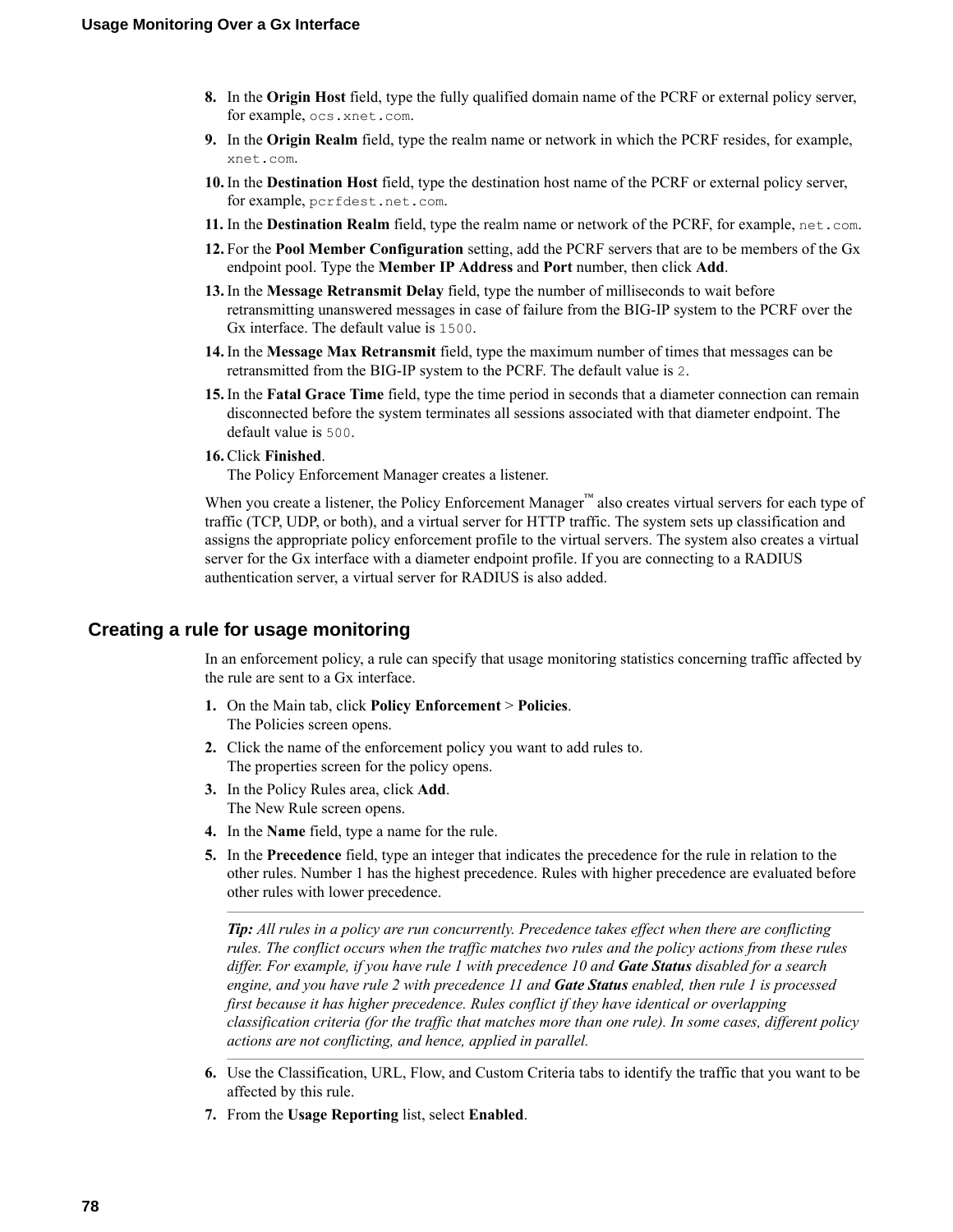**8.** From the **Report Granularity** list, select **Session**.

You can send only session-based reporting data over the Gx interface.

- **9.** For the **Volume Threshold** setting, specify, in octets, the amount of data to receive from the client, send to the client, and the total traffic volume before logging the information.
- **10.**For the **Destination** setting, specify these values:
	- a) For **Gx** or **Sd**, select **Enabled**.
	- b) In the **Gx Monitoring Key** or **Sd Monitoring Key**field (as selected), type a string to use for usage monitoring of the service data that the enforcement policy rule or dynamic policy and charging control (PCC) rule controls.
- **11.** Click **Finished**.

You have created a rule that sends data about the traffic to the Gx interface in the standard Gx format.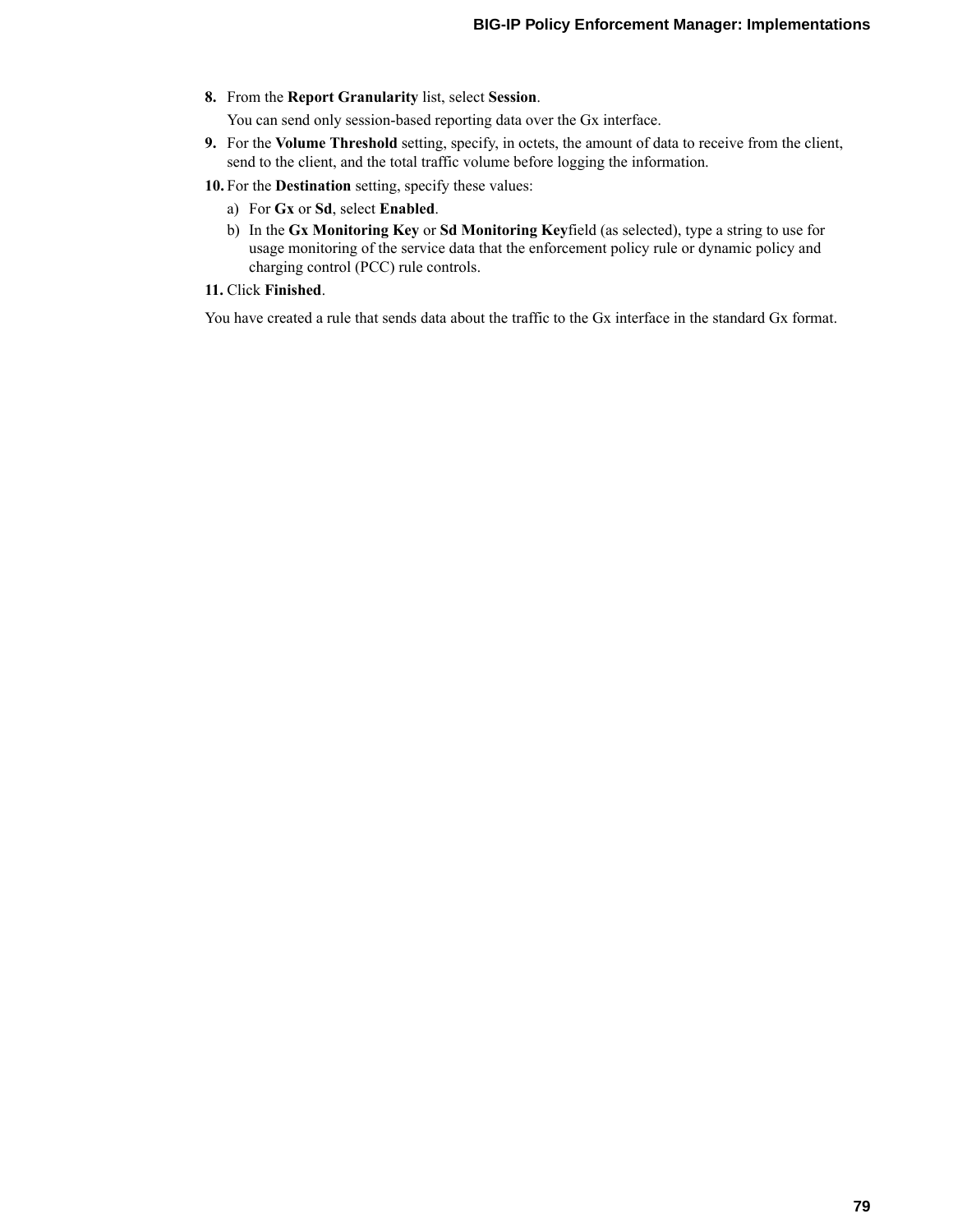**Usage Monitoring Over a Gx Interface**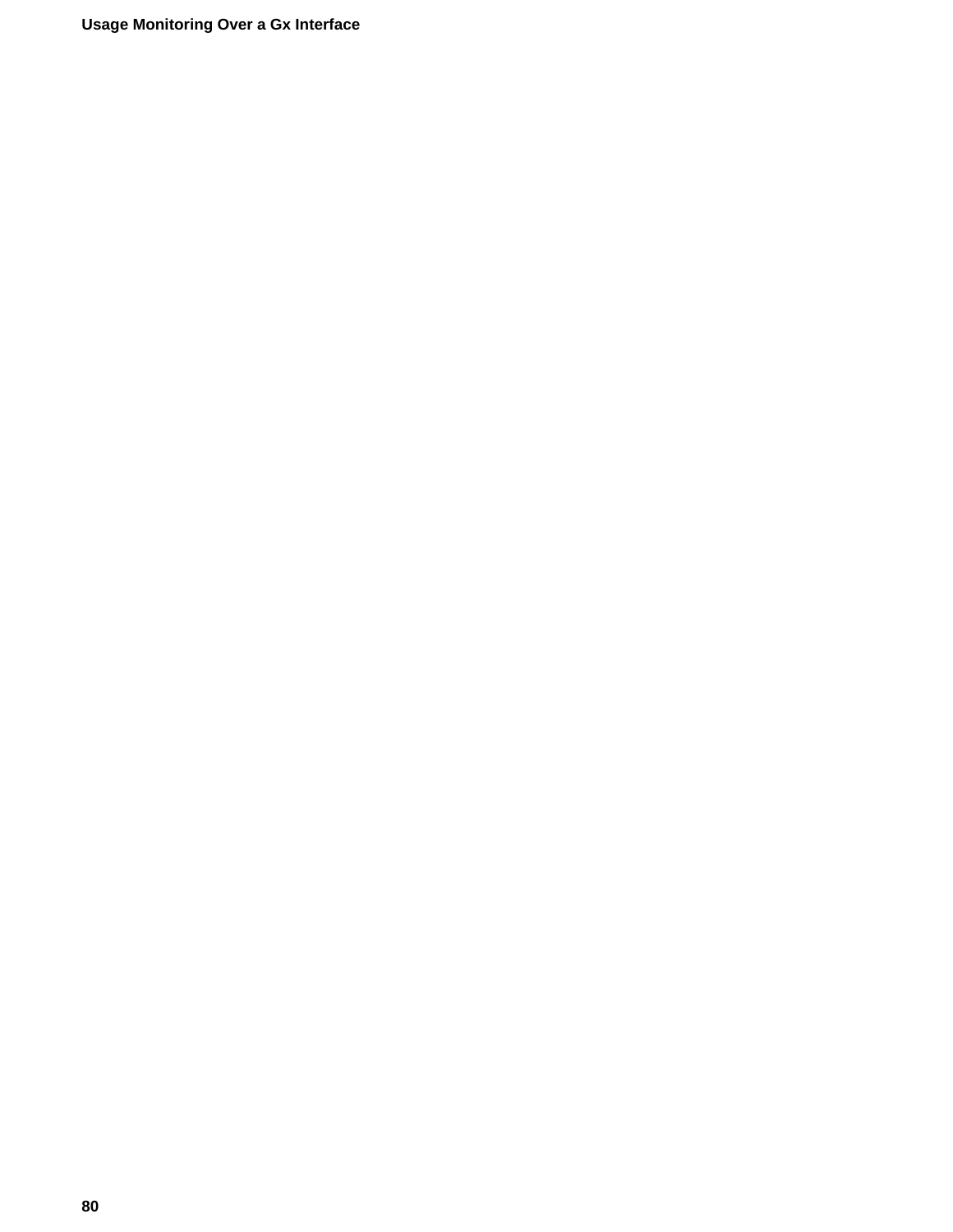# **Configuring Global Application Policies with Bandwidth Control**

## **Overview: Global Application Policies with Bandwidth Control**

You can use bandwidth controllers with Policy Enforcement Manager™ to restrict bandwidth usage per subscriber, group of subscribers, per application, and so on. This implementation uses PEM for global application control to limit overall bandwidth for all P2P (or other application) traffic. For example:



**Figure 3: Diagram of bandwidth usage per subscriber**

In the figure, three subscribers have individual policies that allow P2P bandwidths of up to 4 Mbps each. The maximum bandwidth for all P2P traffic is limited to 10 Mbps (specified as the maximum rate in a static bandwidth controller). If all were sending P2P traffic, they would all get less bandwidth if you apply a global enforcement policy that enforces bandwidth control.

For this implementation, you create the bandwidth controller and the enforcement policy on the BIG-IP<sup>®</sup> system. In the enforcement policy, a rule applies bandwidth control to P2P traffic. From the listener, you apply the policy globally to all traffic.

### **Task Summary**

Creating VLANs [Creating a static bandwidth control policy](#page-81-0) [Creating an enforcement policy](#page-20-0) [Creating a rule for bandwidth control](#page-82-0) [Creating a listener: example](#page-83-0)

## **Creating VLANs**

*VLANs* represent a collection of hosts that can share network resources, regardless of their physical location on the network. For Policy Enforcement Manager™ , you typically create VLANs for the subscriber traffic coming in to the BIG-IP® system, for traffic going out to the network, and if using wsteering with service chains, you need two VLANs for each value added service to be fully transparent.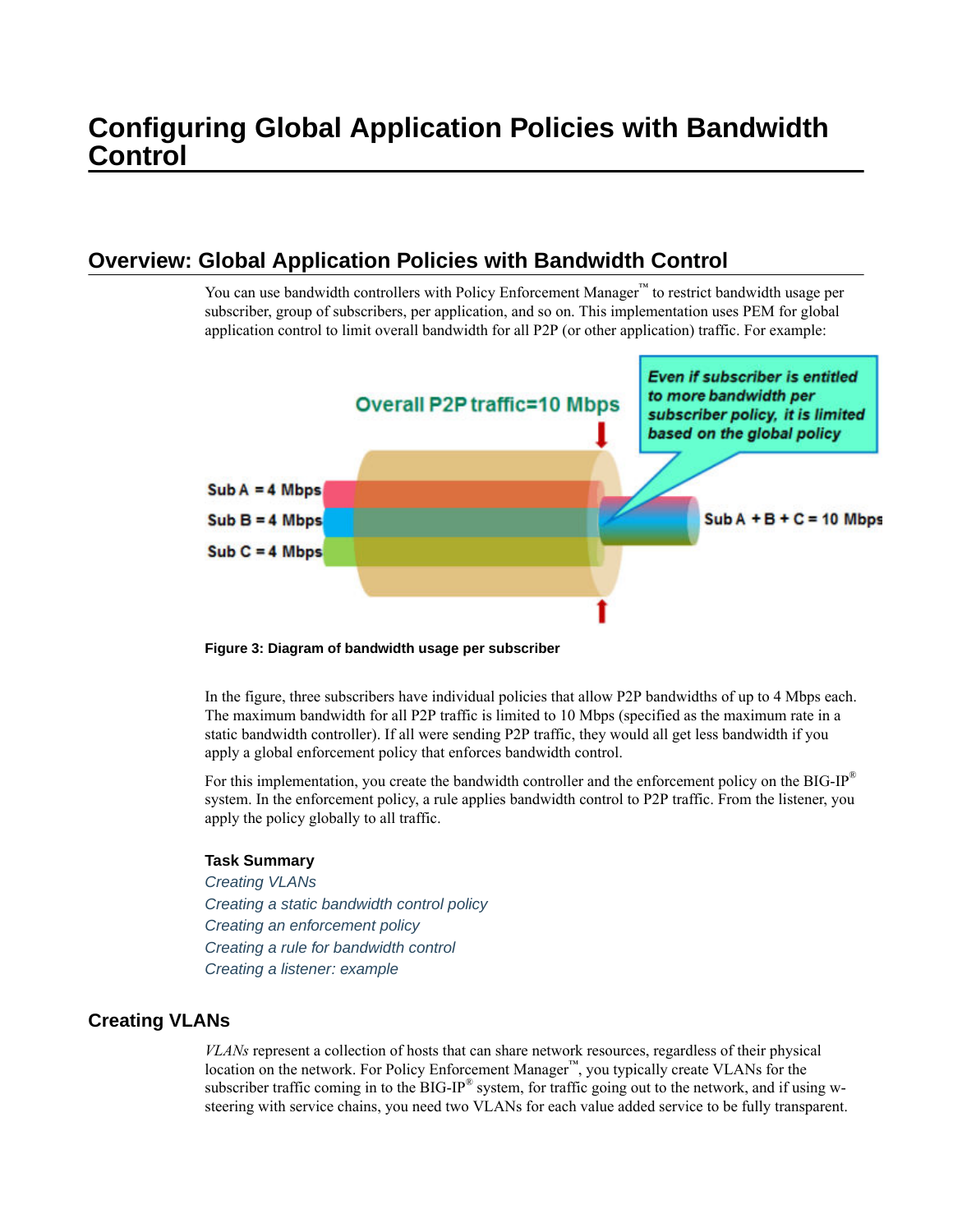- <span id="page-81-0"></span>**1.** On the Main tab, click **Network** > **VLANs**. The VLAN List screen opens.
- **2.** Click **Create**. The New VLAN screen opens.
- **3.** In the **Name** field, type a unique name for the VLAN.
- **4.** In the **Tag** field, type a numeric tag, between 1-4094, for the VLAN, or leave the field blank if you want the BIG-IP system to automatically assign a VLAN tag.

The VLAN tag identifies the traffic from hosts in the associated VLAN.

- **5.** For the **Interfaces** setting:
	- a) From the **Interface** list, select an interface number or trunk name.
	- b) From the **Tagging** list, select **Tagged** or **Untagged**.

Select **Tagged** when you want traffic for that interface to be tagged with a VLAN ID.

- c) If you specified a numeric value for the **Customer Tag** setting and from the **Tagging** list you selected **Tagged**, then from the **Tag Mode** list, select a value.
- d) Click **Add**.
- e) Repeat these steps for each interface or trunk that you want to assign to the VLAN.
- **6.** From the **Configuration** list, select **Advanced**.
- **7.** If you want the system to verify that the return route to an initial packet is the same VLAN from which the packet originated, select the **Source Check** check box.
- **8.** In the **MTU** field, retain the default number of bytes (**1500**).
- **9.** If you want to base redundant-system failover on VLAN-related events, select the **Fail-safe** box.
- **10.**From the **CMP Hash** list, select the appropriate value depending on the location of the VLAN in the system:
	- On the VLAN coming in to the BIG-IP system (often called internal), select **Source Address**.
	- On VLANs going out (often called external), leave the value set to **Default**.
	- For traffic returning to the BIG-IP from the Internet, select **Destination Address**.
	- If using w-steering for value-added services, on the VLAN coming back to the BIG-IP system, select **Source Address**.
- **11.** Click **Finished**.

The screen refreshes, and displays the new VLAN in the list.

Create as many VLANs as needed for your configuration.

### **Creating a static bandwidth control policy**

You can create a static bandwidth control policy to limit the bandwidth that traffic uses on the BIG-IP® system.

- **1.** On the Main tab, click **Acceleration** > **Bandwidth Controllers**.
- **2.** Click **Create**.
- **3.** In the **Name** field, type a name for the bandwidth control policy.
- **4.** In the **Maximum Rate** field, type a number and select the unit of measure to indicate the total throughput allowed for the resource you are managing.

The number must be in the range from  $1$  Mbps to 1000 Gbps. This value is the amount of bandwidth available to all the connections going through this static policy.

**5.** Click **Finished**.

For the bandwidth control policy to take effect, you must apply the policy to traffic, using a virtual server, packet filter, or route domain.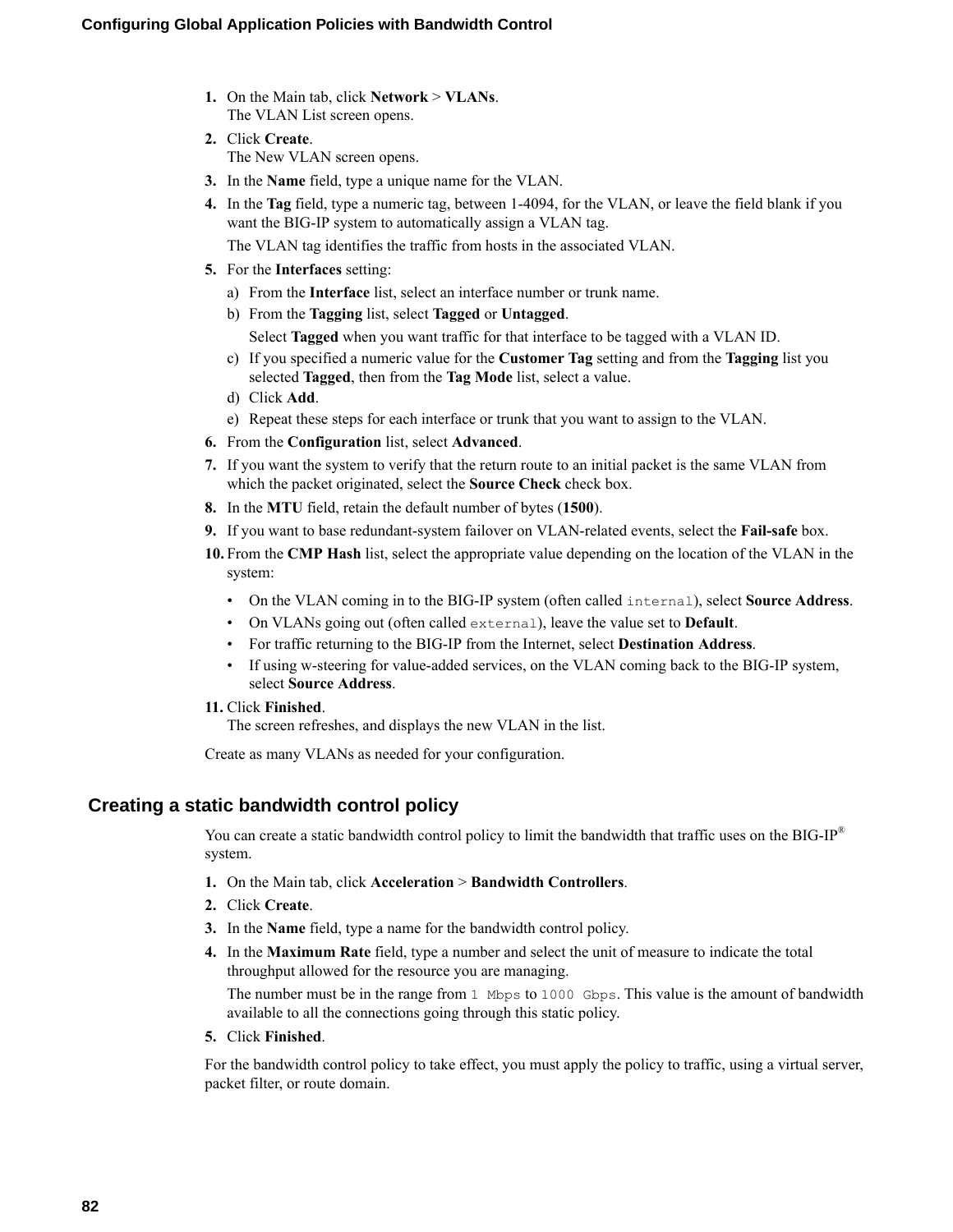### <span id="page-82-0"></span>**Creating an enforcement policy**

If you want to classify and intelligently steer traffic, you need to create an enforcement policy. The policy describes what to do with specific traffic, and how to treat the traffic.

- **1.** On the Main tab, click **Policy Enforcement** > **Policies**. The Policies screen opens.
- **2.** Click **Create**. The New Policy screen opens.
- **3.** In the **Name** field, type a name for the policy.

*Tip: When creating policies you plan to apply globally or to unknown subscribers, it is a good idea to include the word global or unknown in the policy name to distinguish these from other subscriber policies.*

- **4.** From the Transactional list, select **Enabled** if you want the BIG-IP system to allow policy enforcement on each HTTP transaction.
- **5.** Click **Finished**.

*Important: The system performance is significantly affected, depending on complexity of the classification and the type of policy action.*

The new enforcement policy is added to the policy list.

Now you must add rules to the enforcement policy to define traffic filters and actions.

#### **Creating a rule for bandwidth control**

If you want to use rate control, you need to have already created a bandwidth controller.

You can create a rule that provides bandwidth control. For example, the bandwidth controller might limit the total amount of bandwidth that can be used by application traffic, such as P2P.

- **1.** On the Main tab, click **Policy Enforcement** > **Policies**. The Policies screen opens.
- **2.** Click the name of the enforcement policy you want to add rules to. The properties screen for the policy opens.
- **3.** In the Policy Rules area, click **Add**. The New Rule screen opens.
- **4.** In the **Name** field, type a name for the rule.
- **5.** In the **Precedence** field, type an integer that indicates the precedence for the rule in relation to the other rules. Number 1 has the highest precedence. Rules with higher precedence are evaluated before other rules with lower precedence.

*Tip: All rules in a policy are run concurrently. Precedence takes effect when there are conflicting rules. The conflict occurs when the traffic matches two rules and the policy actions from these rules differ. For example, if you have rule 1 with precedence 10 and Gate Status disabled for a search engine, and you have rule 2 with precedence 11 and Gate Status enabled, then rule 1 is processed first because it has higher precedence. Rules conflict if they have identical or overlapping classification criteria (for the traffic that matches more than one rule). In some cases, different policy actions are not conflicting, and hence, applied in parallel.*

**6.** In the **Classification** setting, filter the application traffic to which you want to apply bandwidth control.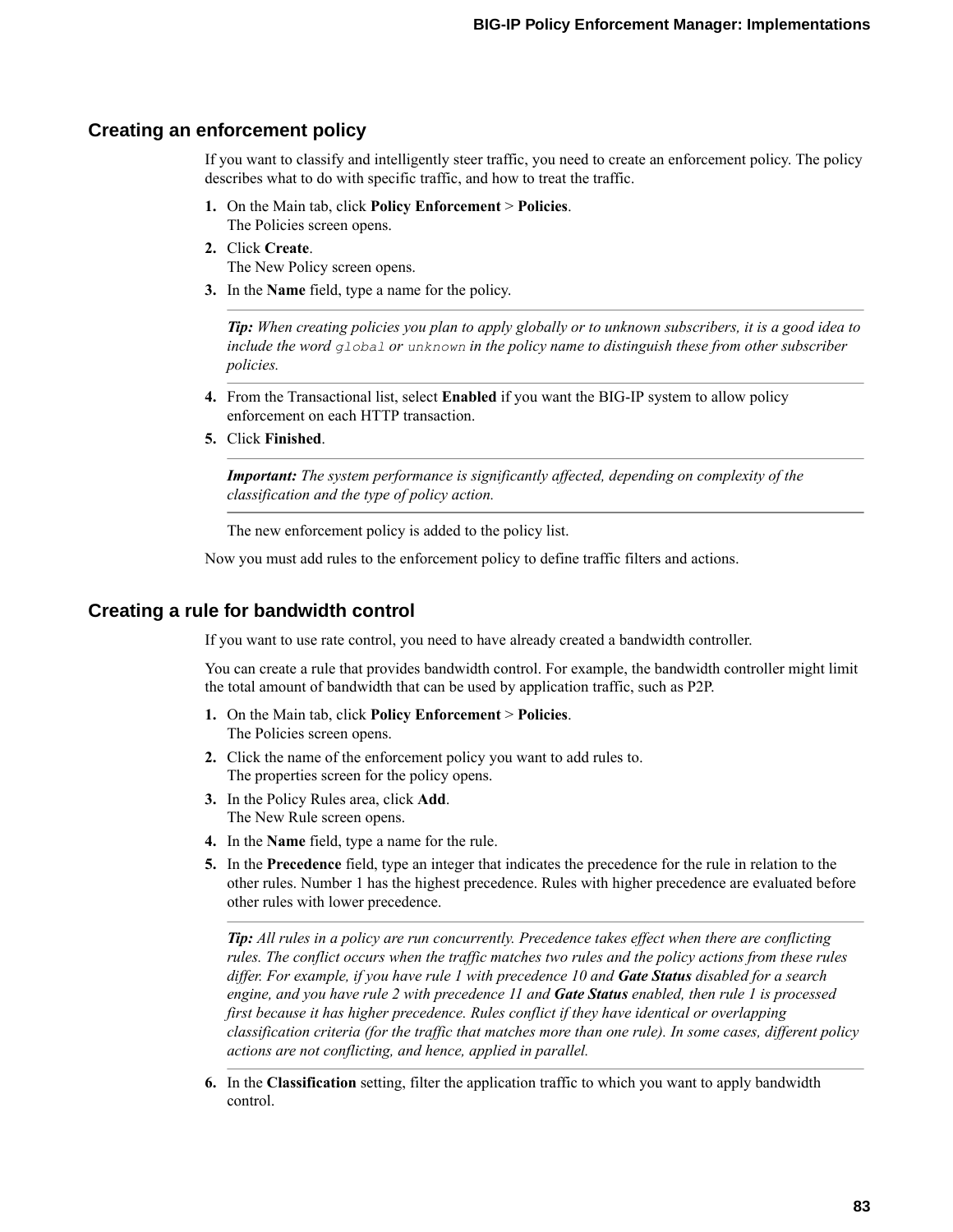- <span id="page-83-0"></span>a) For **Match Criteria**, select **Match**.
- b) For **Category**, select **P2P** (or other application traffic you want to limit on the network).
- c) Click **Add**.
- **7.** In the Forwarding area, ensure that **Gate Status** is set to **Enabled**.
- **8.** In the **Rate Control** setting, for **Bandwidth Controller**, select the name of the bandwidth controller that you created to limit P2P (or other application) traffic.
- **9.** Click **Finished**.

You have created a rule to restrict the total bandwidth usage for all P2P traffic to the **Maximum Rate** specified in the static bandwidth control policy.

The enforcement policy needs to be associated with the virtual servers required for PEM. You can do this by creating a listener (recommended), or you can edit the virtual servers to specify the enforcement policy as a global policy, and enable classification.

#### **Creating a listener: example**

You create a listener to complete the preliminary setup on the BIG-IP<sup>®</sup> system; in this case, to apply bandwidth management as a global enforcement policy.

- **1.** On the Main tab, click **Policy Enforcement** > **Data Plane Listeners**. The Date Plane Listeners screen opens.
- **2.** Click **Add**. The New Virtual Group screen opens.
- **3.** In the **Name** field, type a unique name for the listener.
- **4.** For the **Source** setting, type the IP address or network from which the virtual server will accept traffic.
- **5.** In the **Destination Address** field, type the IP address of the virtual server. For example, 10.0.0.1 or 10.0.0.0/24.

*Note: When you use an IPv4 address without specifying a prefix, the BIG-IP® system automatically uses a /32 prefix.*

*Tip: You can use a catch-all virtual server (0.0.0.0) to specify all traffic that is delivered to the BIG-IP® system. Configure the source and destination setting, during forwarding mode only. In the relay mode, the client does not have an IP address and the DHCP provides the client with an IP address.*

The system will create a virtual server using the address or network you specify.

- **6.** For the **Service Port** setting, type or select the service port for the virtual server.
- **7.** Subscriber provisioning using RADIUS is enabled by default. If your system is using RADIUS for snooping subscriber identity, you need to specify VLANs and tunnels. If you are not using RADIUS, you need to disable it.
	- For the **VLANs and Tunnels** setting, move the VLANs and tunnels that you want to monitor for RADIUS traffic from the **Available** list to the **Selected** list.
	- If you do not want to use RADIUS, from the **Subscriber Identity Collection** list, select **Disabled**.
- **8.** In the Policy Provisioning area, for **Global Policy**, move the enforcement policy you created for bandwidth control to **High Precedence**.

The system applies the policy with bandwidth control to all traffic.

**9.** Click **Finished**.

The Policy Enforcement Manager creates a listener.

When you create a listener, the Policy Enforcement Manager™ also creates virtual servers for each type of traffic (TCP, UDP, or both), and a virtual server for HTTP traffic. The system sets up classification and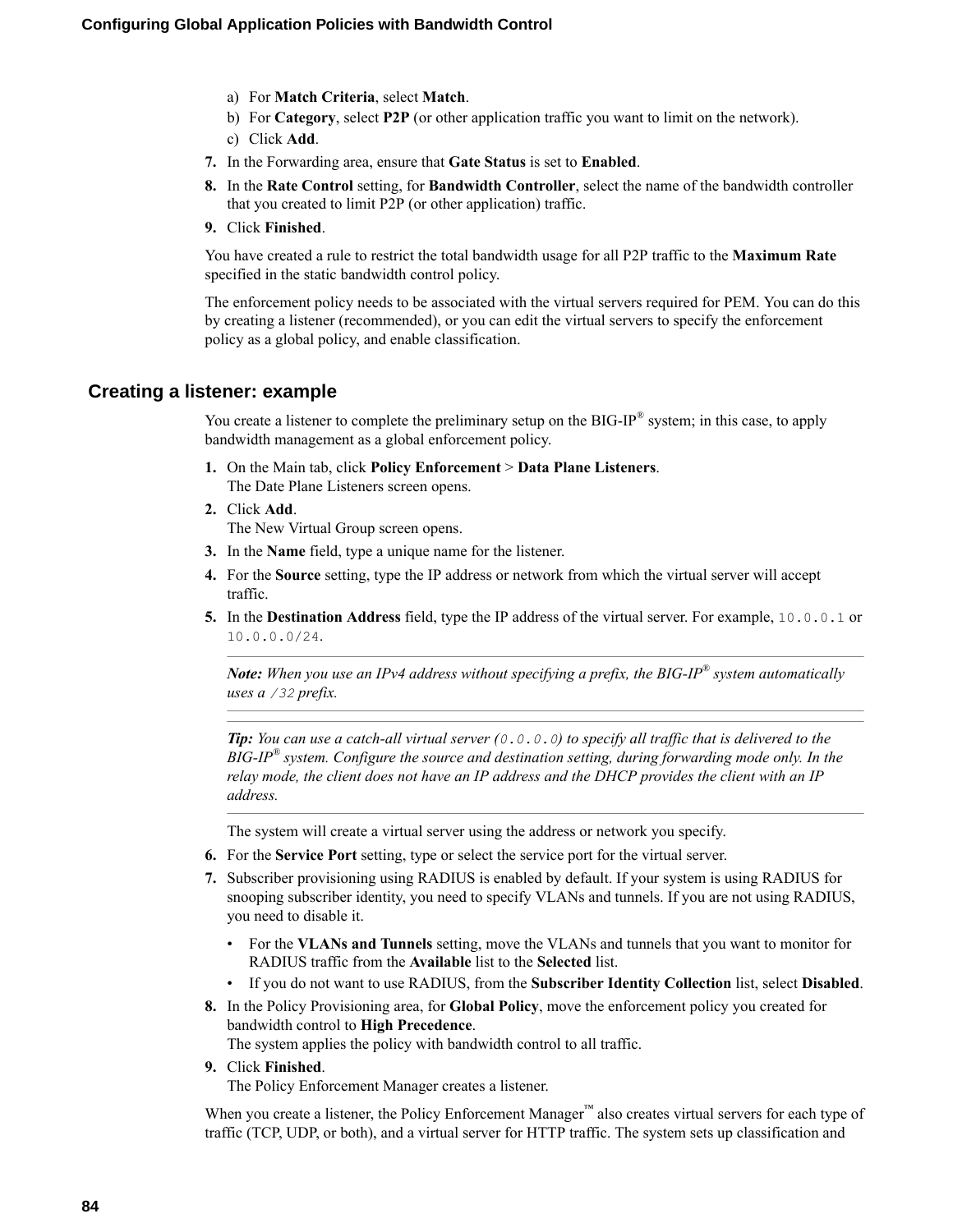assigns the appropriate policy enforcement profile to the virtual servers. If you are connecting to a RADIUS authentication server, a virtual server for RADIUS is also added.

Now you can send traffic through the network. All traffic classified as P2P traffic is limited to the **Maximum Rate** specified in the static bandwidth control policy. Once the maximum rate is reached, no additional P2P traffic is allowed on the network.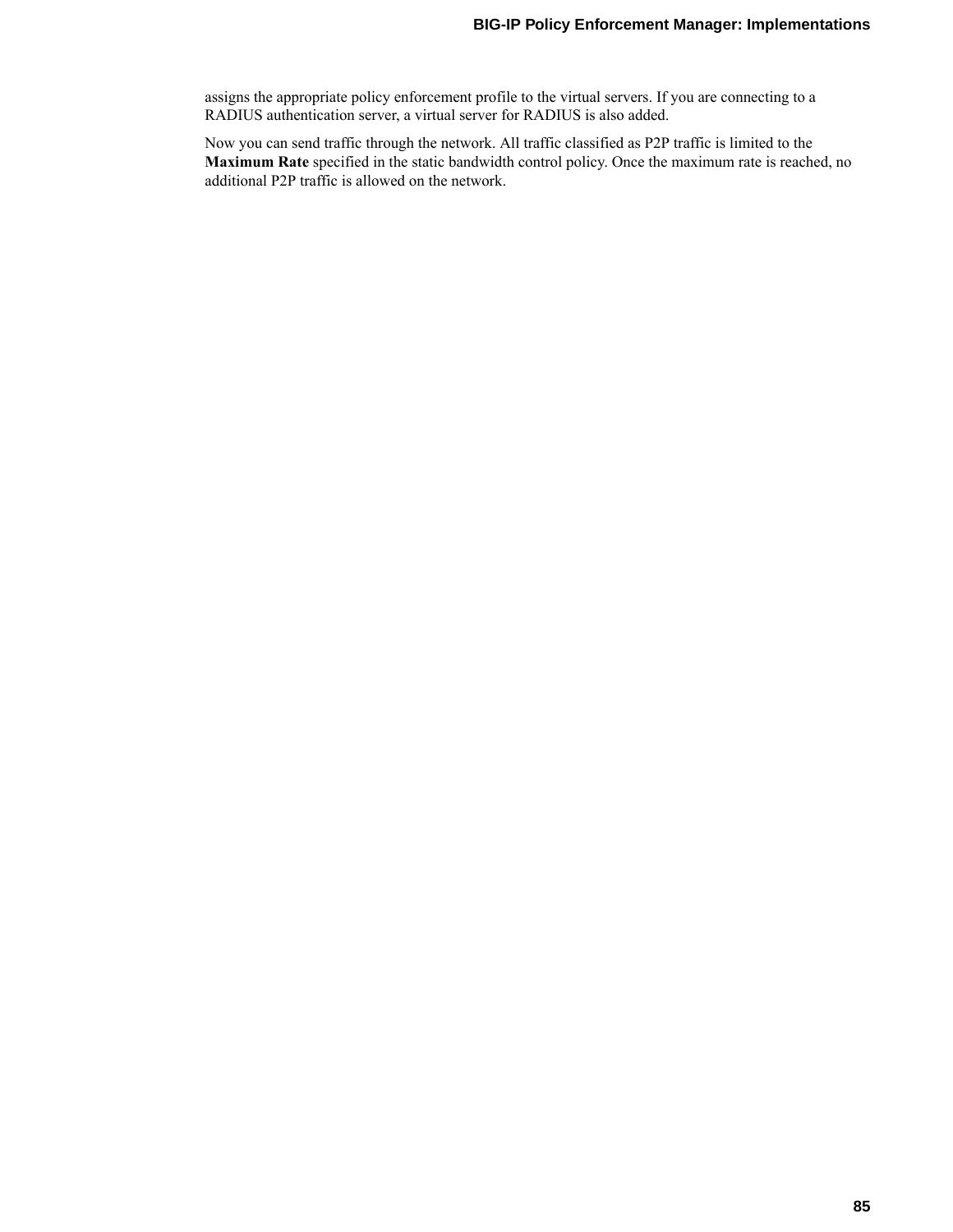**Configuring Global Application Policies with Bandwidth Control**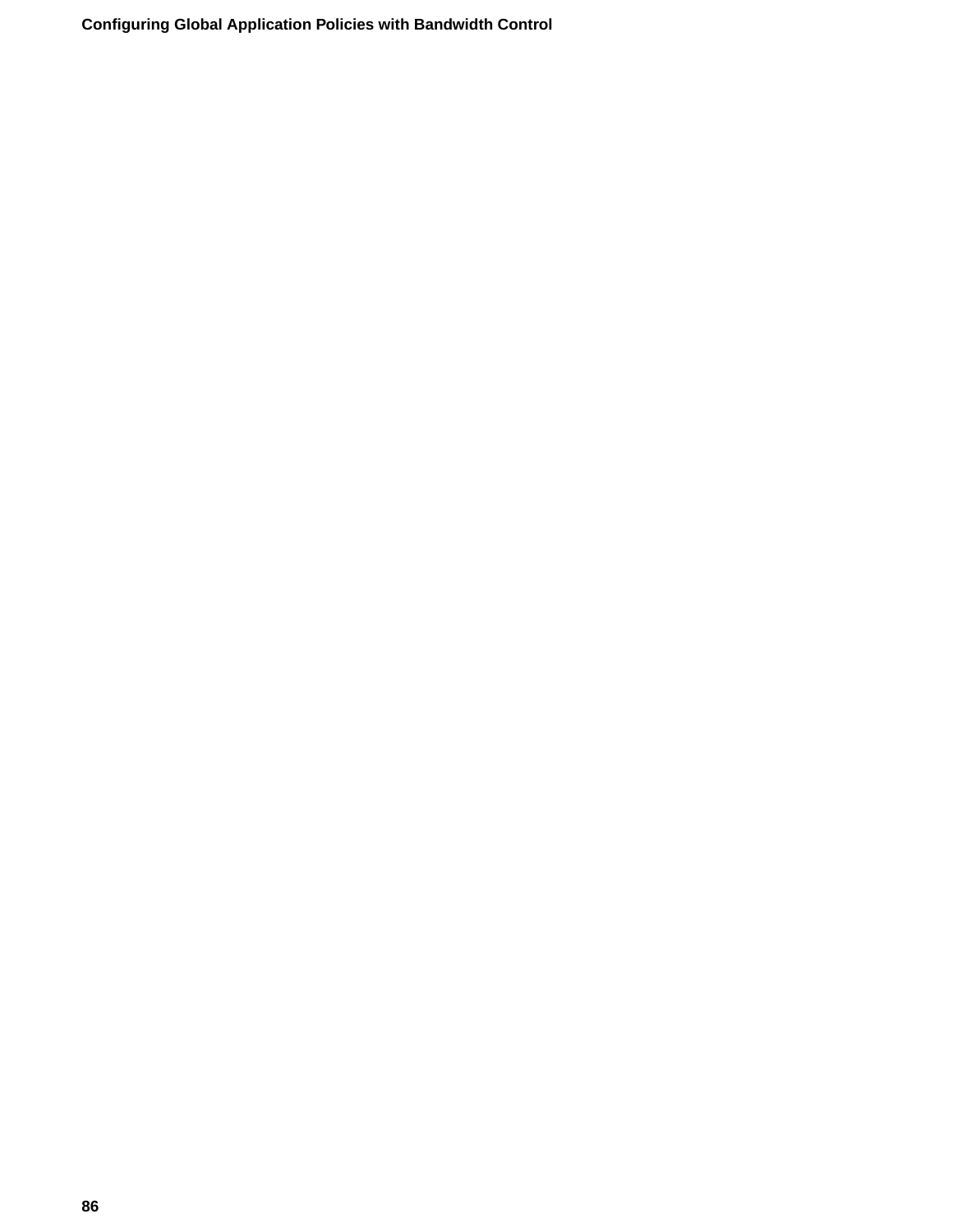## **Overview: Bandwidth control management**

Fine-grained bandwidth control is essential to service providers, large enterprises, and remote access services (RAS) solutions. Bandwidth controllers on the BIG-IP<sup>®</sup> system can scale easily, work well in a distributed environment, and are easy to configure for various networks. Depending on the type of policy you configure, you can use bandwidth controllers to apply specified rate enforcement to traffic flows or mark traffic that exceeds limits.

Bandwidth control policies can be static or dynamic. Through the user interface (browser or tmsh command-line utility), when you apply a bandwidth control policy to a virtual server, packet filter, or route domain, you can apply only one policy at a time, and that is a static policy. Using iRules<sup>®</sup>, you can combine static and dynamic bandwidth control policies up to eight policies on a connection, but only one of the eight policies can be a dynamic policy. A packet is transmitted only when all the attached policies allow it. The system as a whole supports a maximum of 1024 policies.

*Important: Applying a bandwidth controller policy to a route domain affects all traffic transmitted by the BIG-IP system to VLANs in the route domain, including health monitors and DNS queries.*

*Note: Only static bandwidth control policies support SNMP queries.*

## **Bandwidth controllers vs. rate shaping**

Bandwidth controller is the updated version of rate shaping on the BIG-IP<sup>®</sup> system. These features are mutually exclusive. You can configure and use either rate shaping or bandwidth controllers, but not both. Bandwidth controllers include distributed control, subscriber fairness, and support for a maximum rate of 320 Gbps. Rate shaping is hierarchical and supports minimum bandwidth (committed information rate), priority, and flow fairness.

## **About static bandwidth control policies**

A *static* bandwidth control policy controls the aggregate rate for a group of applications or a network path. It enforces the total amount of bandwidth that can be used, specified as the maximum rate of the resource you are managing. The rate can be the total bandwidth of the BIG-IP<sup>®</sup> device, or it might be a group of traffic flows.

### **Task summary for creating a static bandwidth control policy**

This procedure includes the steps for assigning a static bandwidth control policy to traffic, using a virtual server. Alternatively, you can assign a static bandwidth control policy to a packet filter or a route domain.

#### **Task list**

[Creating a static bandwidth control policy](#page-81-0) [Adding a static bandwidth control policy to a virtual server](#page-87-0)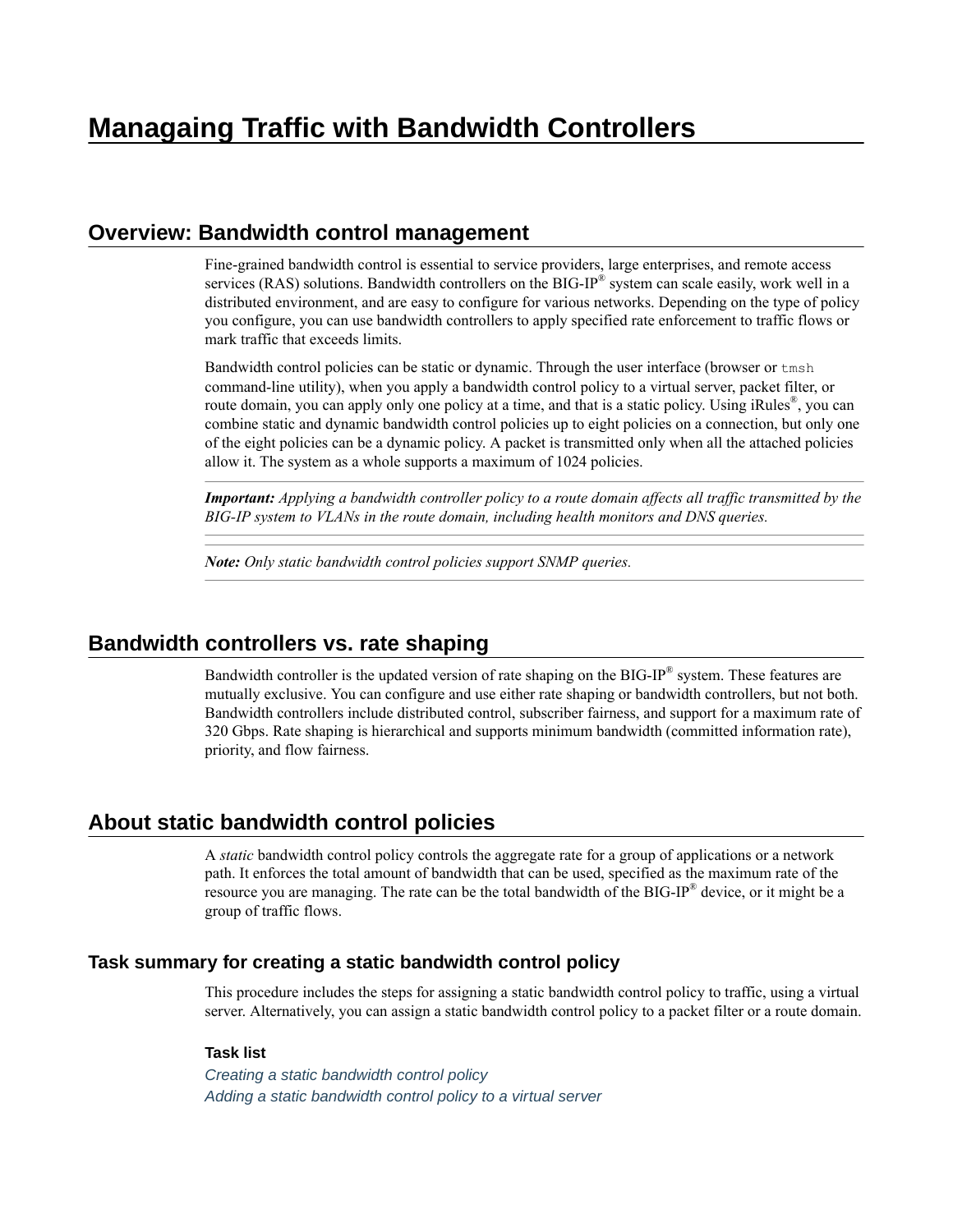#### <span id="page-87-0"></span>**Creating a static bandwidth control policy**

You can create a static bandwidth control policy to limit the bandwidth that traffic uses on the BIG-IP<sup>®</sup> system.

- **1.** On the Main tab, click **Acceleration** > **Bandwidth Controllers**.
- **2.** Click **Create**.
- **3.** In the **Name** field, type a name for the bandwidth control policy.
- **4.** In the **Maximum Rate** field, type a number and select the unit of measure to indicate the total throughput allowed for the resource you are managing.

The number must be in the range from 1 Mbps to 1000 Gbps. This value is the amount of bandwidth available to all the connections going through this static policy.

**5.** Click **Finished**.

For the bandwidth control policy to take effect, you must apply the policy to traffic, using a virtual server, packet filter, or route domain.

#### **Adding a static bandwidth control policy to a virtual server**

Adding a static bandwidth control policy to a virtual server is one way to apply the policy to traffic. Alternatively, you can add the bandwidth control policy to a packet filter or a route domain.

- **1.** On the Main tab, click **Local Traffic** > **Virtual Servers**. The Virtual Server List screen opens.
- **2.** Click the name of the virtual server you want to modify.
- **3.** From the **Configuration** list, select **Advanced**.
- **4.** From the **Bandwidth Controller** list, select a bandwidth control policy.

Only static bandwidth control policies are available in this list.

**5.** Click **Update** to save the changes.

The BIG-IP<sup>®</sup> system now applies rate enforcement to the traffic intercepted by this virtual server, according to the static bandwidth policy you selected. A static bandwidth policy associated with a virtual server applies only to client-initiated flows, and not to bandwidth for traffic flowing toward the client.

## **About dynamic bandwidth control policies**

You can create dynamic bandwidth control policies to restrict bandwidth usage per subscriber or group of subscribers, per application, per network egress link, or any combination of these. A *dynamic* bandwidth control policy provides fairness on traffic flows, according to configurable parameters, within an upper bandwidth limit. The BIG-IP<sup>®</sup> system activates the dynamic bandwidth control policy for each user only when the user participates. When you create a dynamic bandwidth control policy, it acts as a policy in waiting, until the system detects egress traffic that matches the traffic you want to control and creates an instance of the policy. At that moment, the system applies the bandwidth control policy limits, as specified. No bandwidth control occurs until the system detects traffic and creates an instance of the policy. With this feature, an Internet service provider (ISP) can create and revise a single policy that can apply to millions of users.

The BIG-IP system can enforce multiple levels of bandwidth limits through the dynamic policy. For example, a user could be limited by the maximum rate, a per user rate, and a per category rate (such as for an application), all from the same dynamic policy. When the total of the maximum user rate for all the instances exceeds the maximum rate specified in the dynamic policy, the BIG-IP system maintains fairness among all users and spreads the limitation equally among users belonging to a dynamic policy. In addition, you can specify per instance the maximum number of packets per second, which functions as a DoS (Denial of Service) limiter without fair share allocation.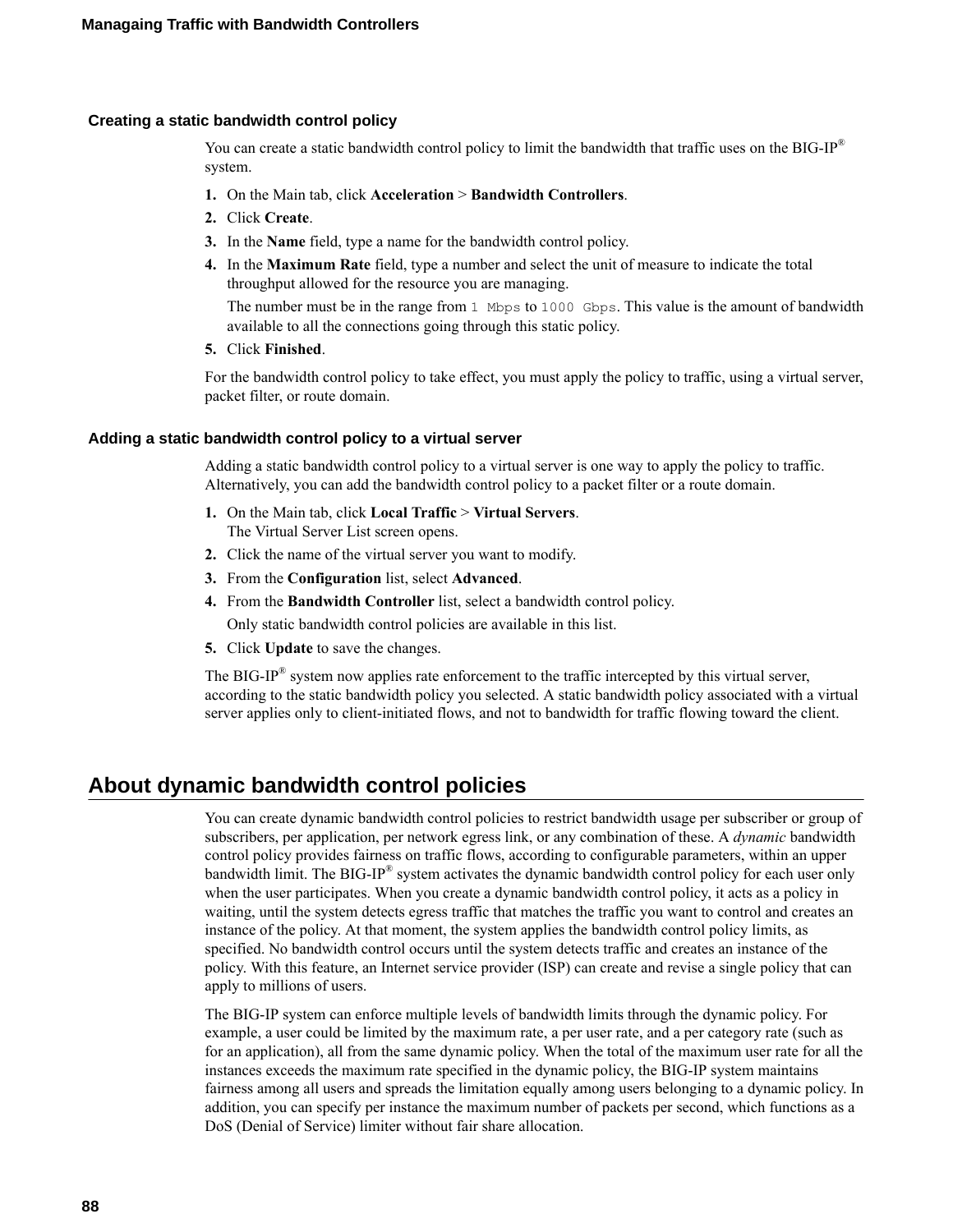You can also configure a dynamic bandwidth control policy to mark packets that exceed the maximum per-user rate for a specified session. The WAN router typically handles the marked packets. When marking is enabled, enforcement is implicitly disabled. You configure marking by using the **IP Marking (TOS/DSCP)** or **L2 Marking (802.1p)** setting. For example, a common use of QoS marking is for Voice over IP (VoIP) traffic. VoIP is usually assigned to the Expedited Forwarding (EF) class by using the DSCP value of 46, thus prioritized according to importance and sensitivity to loss/latency. You can mark packets per policy or per category (within a policy). Category marking supersedes policy marking.

The bandwidth controller is only an enforcer. For a dynamic bandwidth control policy, you also can use a virtual server (through iRules<sup>®</sup>), Policy Enforcement Manager<sup>™</sup>, or Access Policy Manager<sup>®</sup> to identify users and apply dynamic bandwidth control policies to traffic.

## **About the Maximum User Rate PPS setting**

When you specify the value for the **Maximum User Rate PPS** setting for a dynamic bandwidth control policy, you are specifying the packets per second. Unlike the **Maximum Rate Per User**, this setting is not applied across a BIG-IP<sup>®</sup> system. This value depends on the packet sizes (MTU) configured in your network, and you need to tune the value accordingly. Although you can specify a lower value, the lowest recommended value is 256 KBPS. For a maximum user rate lower than 256 KPBS, the packet sizes in the network would need to be smaller than 1514 bytes. The issue is that for large packet sizes and a low maximum user rate, not enough bytes would be recharged for the bucket, and most packets would be dropped. If you are configuring categories, keep in mind that the maximum user rate is shared among the categories associated with a policy.

## **Task summary for creating a dynamic bandwidth control policy**

Before you create a dynamic bandwidth control policy, F5 recommends that you select the **Source Address** for the **CMP Hash** setting on the VLAN properties screen for the VLAN that carries the traffic you want to manage. The BIG-IP<sup>®</sup> system uses source and destination hashes to control the way incoming traffic is distributed among the instances of the Traffic Management Microkernel (TMM) service. Subscriber-based bandwidth control depends on having a unique one-to-one relationship between bandwidth control policy and subscriber. Subscribers are commonly identified using a unique IP address, and, therefore, load distribution among the instances of TMM service must use the source IP address as the key.

| Configuration: Advanced v |                                |
|---------------------------|--------------------------------|
| Source Check              | П                              |
| <b>MTU</b>                | 1500                           |
| Fail-safe                 | г                              |
| Auto Last Hop             | Default                        |
| <b>CMP Hash</b>           | Source Address                 |
| <b>DAG Tunnel</b>         | Outer $\overline{\phantom{a}}$ |
| <b>DAG Round Robin</b>    | г                              |

This screen snippet highlights the proper setting.

**Figure 4: CMP Hash setting for dynamic bandwidth control**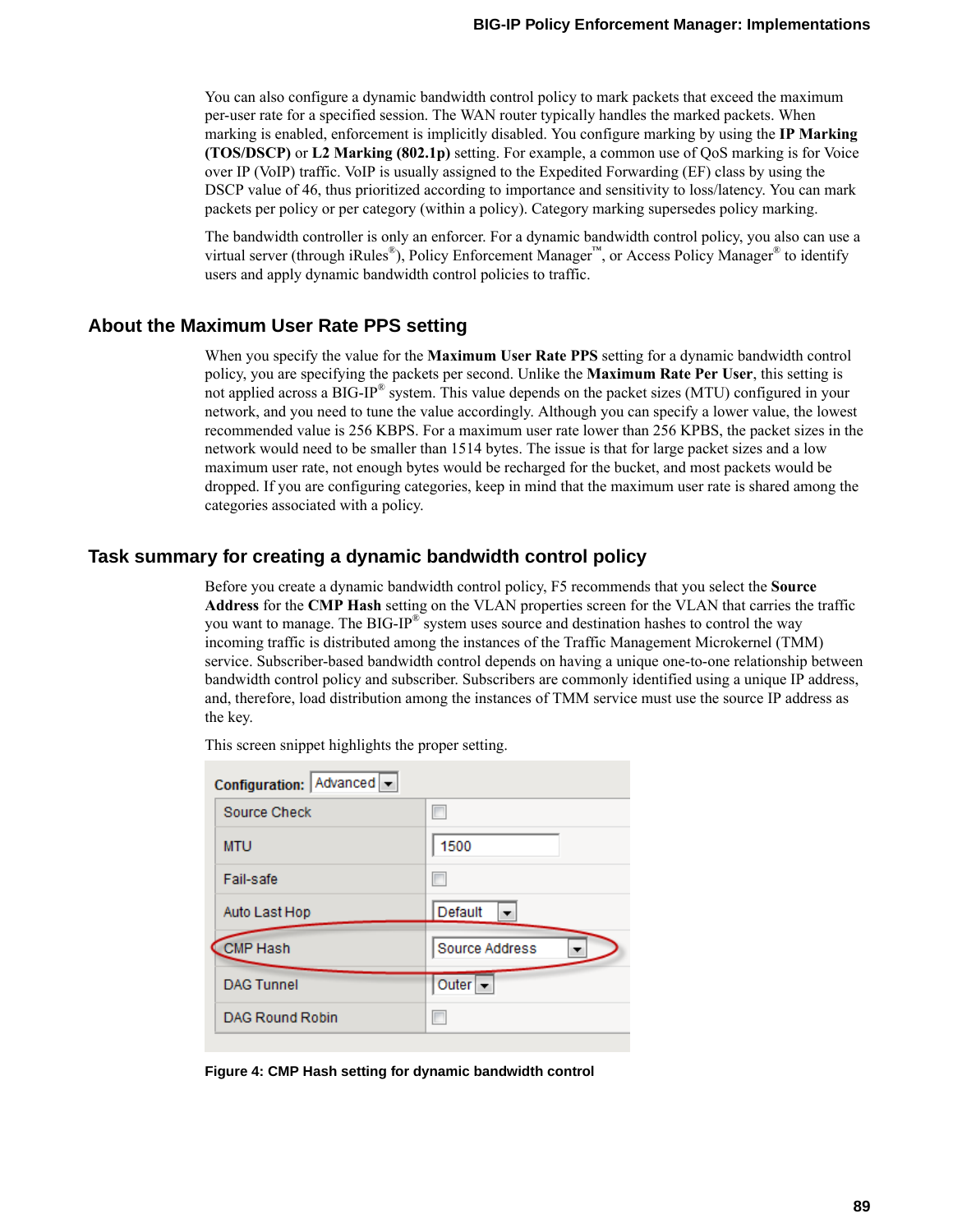This procedure describes the steps for attaching a dynamic bandwidth control policy to a traffic flow, and then applying the policy to traffic, using a virtual server. For information about using Policy Enforcement Manager<sup>™</sup> to implement the policy, refer to the F5 documentation for Policy Enforcement Manager.

#### **Task list**

Creating a dynamic bandwidth control policy [Adding categories to a dynamic bandwidth control policy](#page-90-0) [Creating an iRule for a dynamic bandwidth control policy](#page-90-0) [Adding a dynamic bandwidth control policy to a virtual server](#page-91-0)

#### **Creating a dynamic bandwidth control policy**

You can create a dynamic bandwidth control policy to shape the traffic to which you apply the policy. You can configure the policy to mark packets per policy or per category. You can also specify the maximum number of packets per second per instance. Adding categories to a bandwidth control policy is a separate task, which you perform after you have created and saved the policy.

- **1.** On the Main tab, click **Acceleration** > **Bandwidth Controllers**.
- **2.** Click **Create**.
- **3.** In the **Name** field, type a name for the bandwidth control policy.
- **4.** In the **Maximum Rate** field, type a number and select the unit of measure to indicate the total throughput allowed for all the instances created for this dynamic policy.

The number must be in the range from 1 Mbps to 1000 Gbps.

- **5.** From the **Dynamic** list, select **Enabled**. The screen displays additional settings.
- **6.** In the **Maximum Rate Per User** field, type a number and select the unit of measure to indicate the most bandwidth that each user or session associated with the bandwidth control policy can use.

The number must be in the range from 1 Mbps to 2 Gbps.

**7.** In the **Maximum User Rate PPS** field, type a number and select the unit of measure to specify the limit in packets per second that traffic is allowed per instance.

This is an optional setting, which functions as a DoS (Denial of Service) limiter without fair share allocation. You must also specify the **Maximum Rate Per User**. The system applies whichever value is lower to the traffic flow rate. When both values are specified, both must pass for packets to go through.

**8.** Enable the **Measure** setting, if you want to measure bandwidth on all future instances of this bandwidth control policy.

The system measures bandwidth with the frequency you specify in the **Log Period** setting, and sends it to the log publisher you specify using the **Log Publisher** setting.

**9.** From the **IP Marking (TOS/DSCP)** list, select **Specify** and type a number between 0 and 63 to assign a Type of Service (ToS) level to packets that exceed the maximum per-user rate.

If you do not want to set a ToS level, maintain the default setting, **Pass Through**.

**10.**From the **L2 Marking (802.1p)** list, select **Specify** and type a number between 0 and 7 to assign a Quality of Service (QoS) level to packets that exceed the maximum per-user rate.

If you do not want to set a QoS level, maintain the default setting, **Pass Through**.

#### **11.** Click **Finished**.

For the dynamic bandwidth control policy to take effect, you must attach the policy to a traffic flow, and then apply the policy to traffic, using a virtual server (through iRules<sup>®</sup>), Policy Enforcement Manager<sup>™</sup>, or Access Policy Manager® .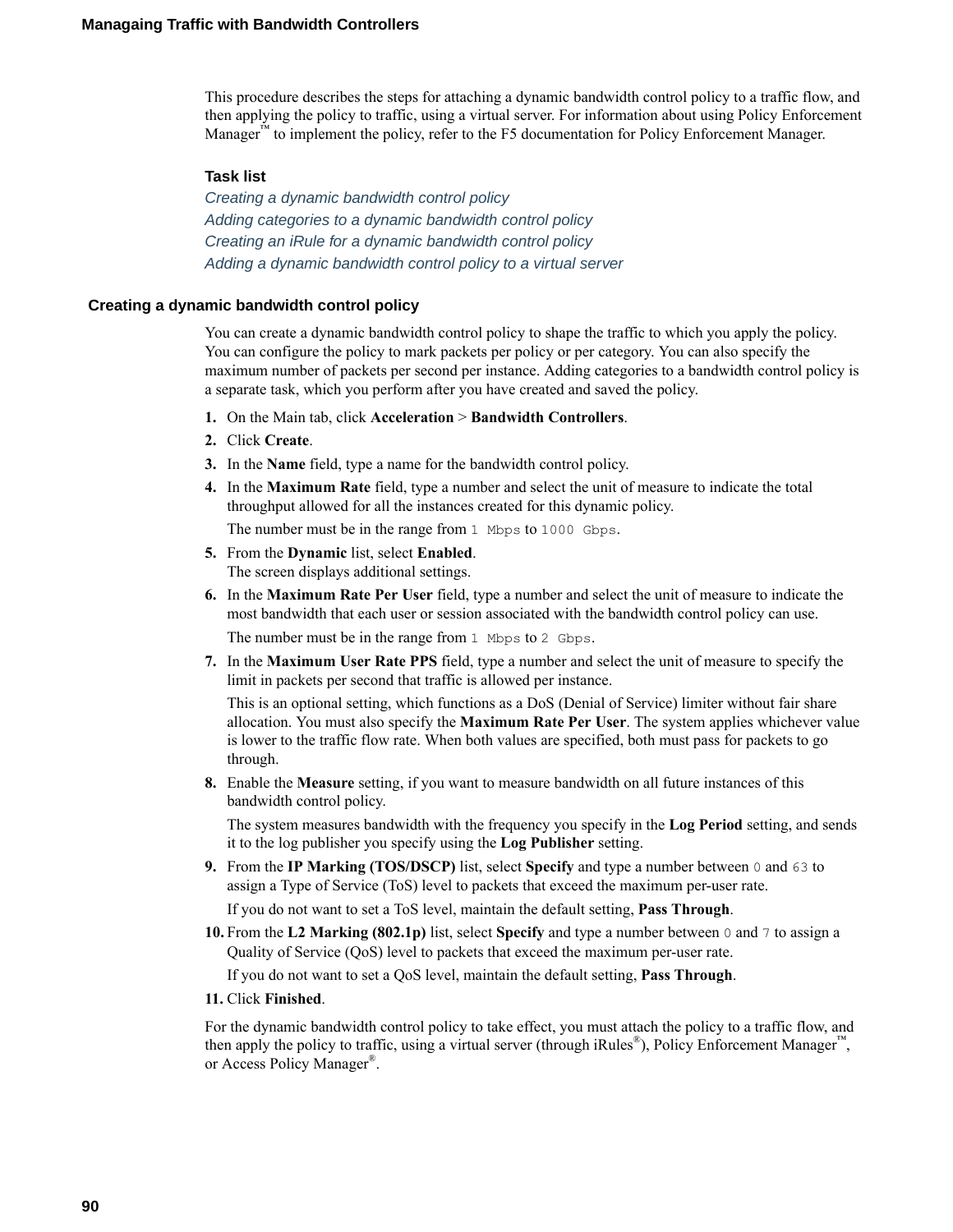#### <span id="page-90-0"></span>**Adding categories to a dynamic bandwidth control policy**

Before you can add categories, you must create a bandwidth control policy.

After you create a bandwidth control policy, you can add up to 32 categories of traffic for the policy to control. All the categories share the bandwidth specified for the bandwidth control policy, in accordance with the rate specified for each category.

- **1.** On the Main tab, click **Acceleration** > **Bandwidth Controllers**.
- **2.** Click the name of the bandwidth control policy to which you want to add categories.
- **3.** In the Categories area, click **Add**.
- **4.** In the **Category Name** field, type a descriptive name for the category.
- **5.** In the **Max Category Rate** field, type a value to indicate the most bandwidth that this category of traffic can use, and select the unit of measure from the list, or select **%** and type a percentage from 1 to 100.

If you specify a rate, the number must be in the range from 500 Kbps to the rate specified for the **Maximum Rate Per User** setting. A percentage indicates that this category can use up to the specified percentage of the maximum per-user rate. These values are upper limits (not minimum or guaranteed), so the sum can exceed the value you specified for the **Maximum Rate Per User** setting.

- **6.** From the **IP Marking (TOS/DSCP)** list, select **Specify** and type a number between 0 and 63 to assign a Type of Service (ToS) level to packets that exceed the **Max Category Rate**. If you do not want to set a ToS level, maintain the default setting, **Pass Through**.
- **7.** From the **L2 Marking (802.1p)** list, select **Specify** and type a number between 0 and 7 to assign a Quality of Service (QoS) level to packets that exceed the **Max Category Rate**.

If you do not want to set a QoS level, maintain the default setting, **Pass Through**.

**8.** Click **Finished**.

#### **Creating an iRule for a dynamic bandwidth control policy**

To implement a dynamic bandwidth control policy, you can use iRules<sup>®</sup> to attach the policy to a user.

*Note: For complete and detailed information iRules syntax, see the F5 Networks DevCentral web site (http://devcentral.f5.com).*

- **1.** On the Main tab, click **Local Traffic** > **iRules**. The iRule List screen opens, displaying any existing iRules.
- **2.** Click **Create**.

The New iRule screen opens.

**3.** In the **Name** field, type a unique name for the iRule.

The full path name of the iRule cannot exceed 255 characters.

**4.** In the **Definition** field, type the syntax for the iRule using Tool Command Language (Tcl) syntax. For example, to apply the dynamic bandwidth policy dynamic bwc policy200 to a user session, type the following iRule, where set mycookie defines a user session. A *session* is a combination of client IP address and port.

```
when CLIENT_ACCEPTED {
set mycookie [IP::remote addr]:[TCP::remote port]
 BWC::policy attach dynamic_bwc_policy200 $mycookie
```
#### **5.** Click **Finished**.

}

The new iRule appears in the list of iRules on the system.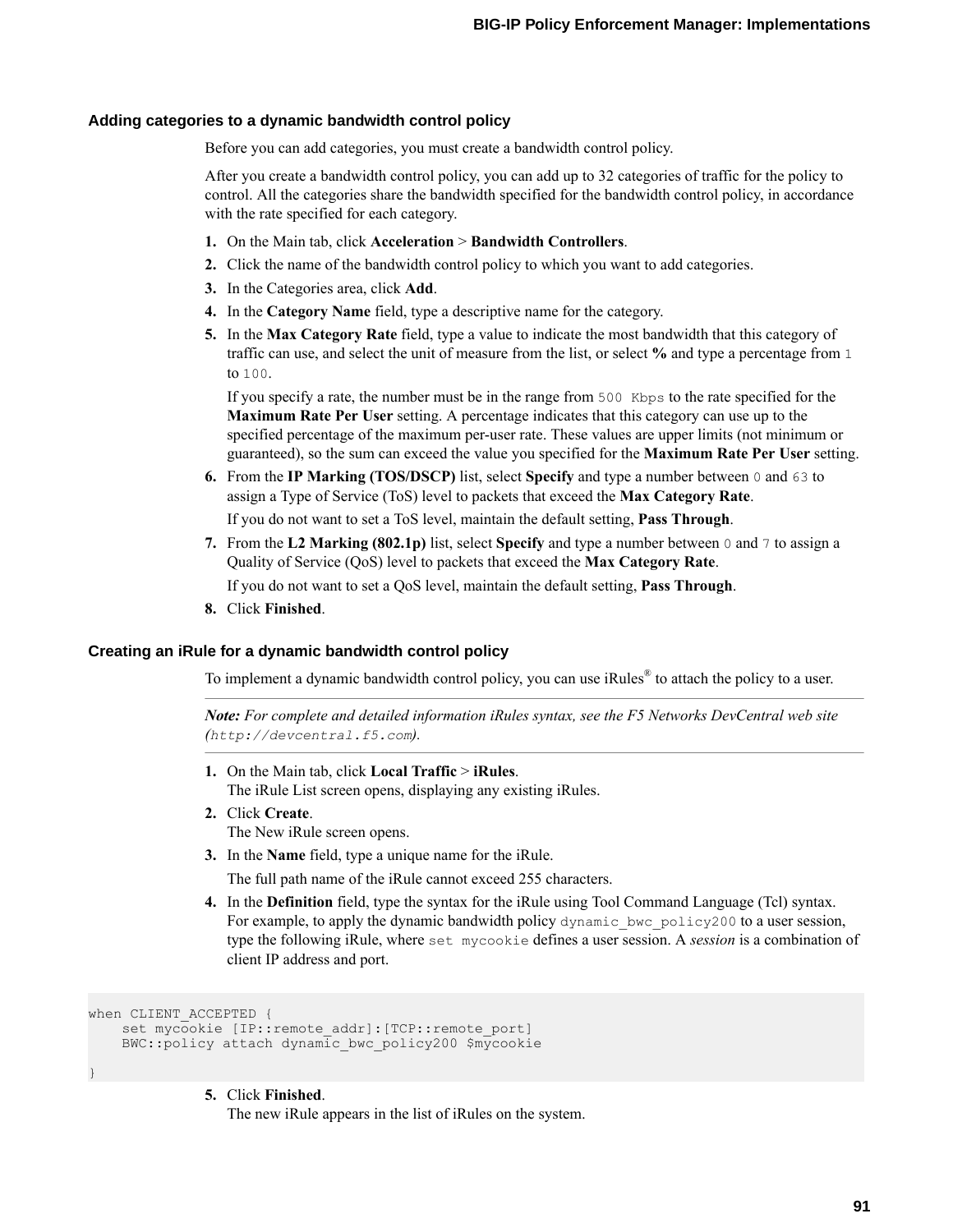You have now identified the user for a dynamic bandwidth control policy.

You must then apply the iRule to the virtual server that intercepts the traffic you want to manage.

#### <span id="page-91-0"></span>**Adding a dynamic bandwidth control policy to a virtual server**

After you create a dynamic bandwidth control policy and attach it to a flow or flows using iRules<sup>®</sup>, you must apply the policy to traffic by adding the iRule to a virtual server.

- **1.** On the Main tab, click **Local Traffic** > **Virtual Servers**. The Virtual Server List screen opens.
- **2.** Click the name of the virtual server you want to modify.
- **3.** On the menu bar, click **Resources**.
- **4.** In the iRules area, click **Manage**.
- **5.** From the **Available** list, select the name of the iRule that you want to assign, and using the Move button, move the name to the **Enabled** list.
- **6.** Click **Finished**.

The BIG-IP<sup>®</sup> system now manages bandwidth for the traffic intercepted by this virtual server, according to the dynamic bandwidth policy specified in the assigned iRule.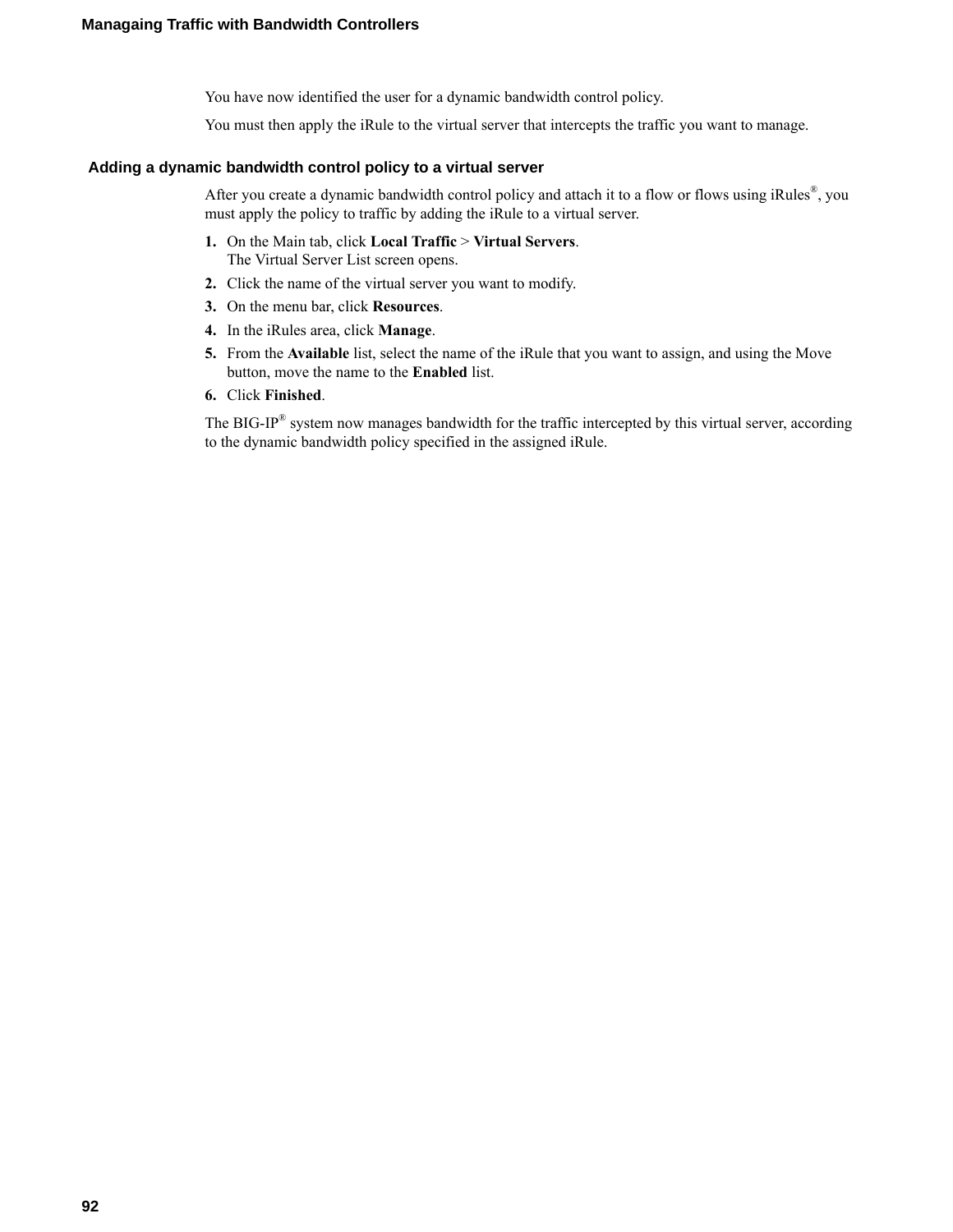## **Overview: Enforcing bandwidth control provisioned on PCRF**

Policy Enforcement Manager<sup>™</sup> (PEM) can enforce bandwidth limits provisioned by the PCRF using dynamic PCC rules. You do this by creating a dynamic bandwidth controller with the name dynamic\_spm\_bwc\_policy. This bandwidth controller must be created on the BIG-IP system® using this predefined name. It does not need to be associated with an enforcement policy in PEM. Subscribers are assigned bandwidth in proportion to their configured rates. So for example, if subscriber A is assigned 4Mbps, and B is assigned 8Mbps, B will always get twice the bandwidth that A gets.

## **Task Summary**

Creating a dynamic bandwidth control policy for PCRF [Creating a listener for subscriber discovery and policy provisioning](#page-76-0)

## **Creating a dynamic bandwidth control policy for PCRF**

To set up bandwidth control through PCRF, you must have bandwidth control rules configured on the PCRF.

You can create a dynamic bandwidth controller so that PEM™ can enforce the maximum bit rate configured on the PCRF. You must follow the steps exactly as described here using the specified name for the bandwidth controller, and you must create the associated categories.

- **1.** On the Main tab, click **Acceleration** > **Bandwidth Controllers**.
- **2.** Click **Create**.
- **3.** In the **Name** field, type the name dynamic\_spm\_bwc\_policy.
- **4.** In the **Maximum Rate** field, type a number and select the unit of measure to indicate the total throughput allowed for the resource you are managing.

The number must be in the range from  $1$  Mbps to 1000 Gbps. This value is the amount of bandwidth available to all the connections going through this static policy.

- **5.** From the **Dynamic** list, select **Enabled**. The screen displays additional settings.
- **6.** In the **Maximum Rate Per User** field, type a number and select the unit of measure.

For example, use 50Mbps.

The number must be in the range from 1Mbps to 2Gbps. However, the value you use is just a place holder and is never used by the system. For this example, the value is overridden by the PCRF.

**7.** Enable the **Measure** setting, if you want to measure bandwidth on all future instances of this bandwidth control policy.

The system measures bandwidth with the frequency you specify in the **Log Period** setting, and sends it to the log publisher you specify using the **Log Publisher** setting.

- **8.** Leave the **IP Marking (TOS/DSCP)** and **L2 Marking (802.1p)** values set to **Pass Through**, the default value.
- **9.** Click **Finished**.

*Note: After you finish configuring the bandwidth controller, the Bandwidth Controllers screen opens.*

**10.** Click the Bandwidth Control policy name, that you configured.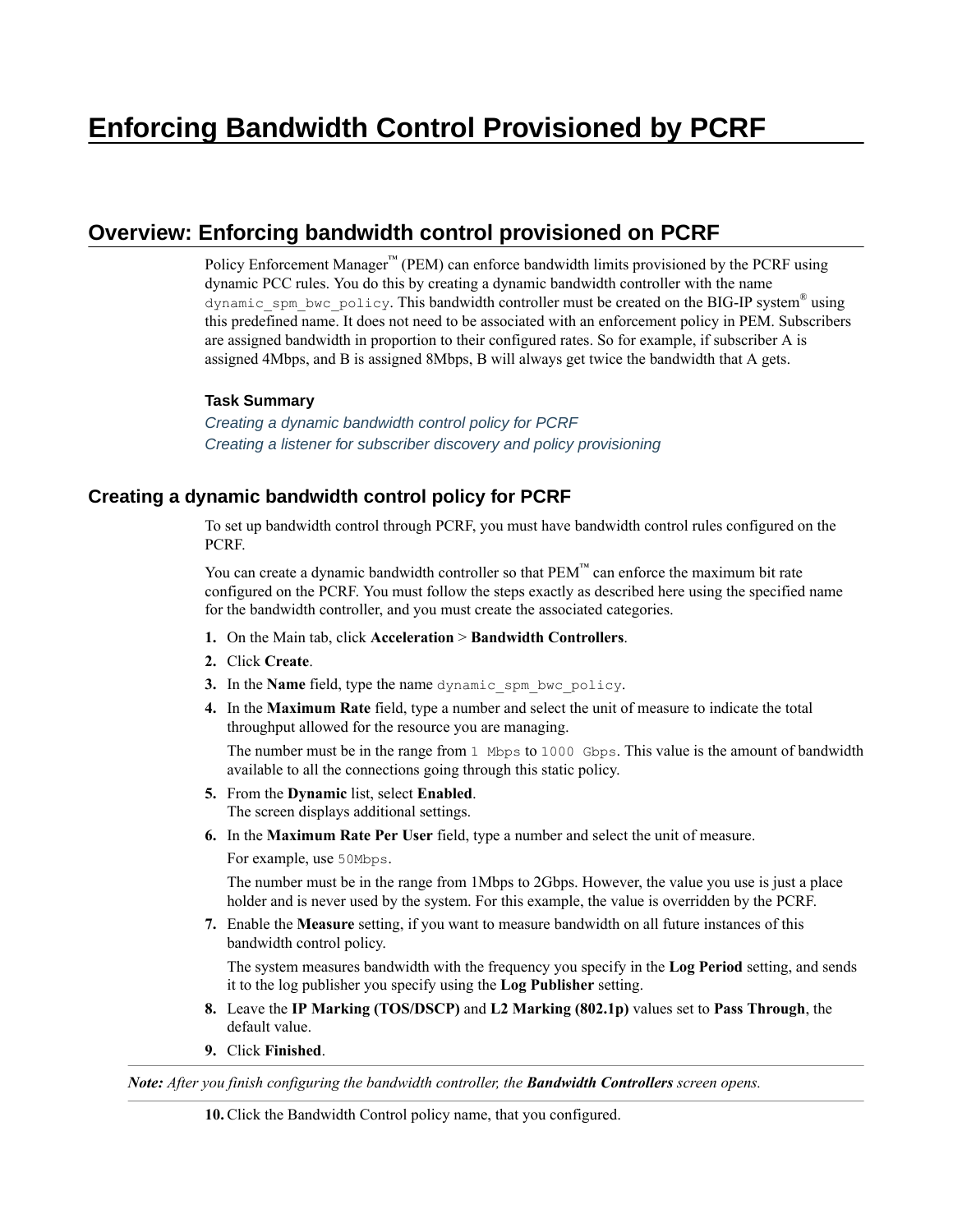The Bandwidth Controllers policy page opens.

**11.** In the **Categories** field, add up to 32 categories of traffic that this bandwidth control policy manages. All the categories share the specified bandwidth, in accordance with the rate specified for each category.

*Note: Use the Categories setting only if you have not set values for the IP Marking (TOS/DSCP) or the L2 Marking (802.1p) setting.*

- **12.** In the **Category Name** field, type a descriptive name for the category.
- **13.** In the **Max Category Rate** field, type a value to indicate the most bandwidth that this category of traffic can use, and select the unit of measure from the list, or select **%** and type a percentage from 1 to 100.

If you specify a rate, the number must be in the range from 500 Kbps to the rate specified for the **Maximum Rate Per User** setting. A percentage indicates that this category can use up to the specified percentage of the maximum per-user rate. These values are upper limits (not minimum or guaranteed), so the sum can exceed the value you specified for the **Maximum Rate Per User** setting.

- **14.**From the **IP Marking (TOS/DSCP)** list, select **Specify** and type a number between 0 and 63 to assign a Type of Service (ToS) level to packets that exceed the **Max Category Rate**. If you do not want to set a ToS level, maintain the default setting, **Pass Through**.
- **15.**From the **L2 Marking (802.1p)** list, select **Specify** and type a number between 0 and 7 to assign a Quality of Service (QoS) level to packets that exceed the **Max Category Rate**.

If you do not want to set a QoS level, maintain the default setting, **Pass Through**.

**16.** Click **Finished**.

If this is the first bandwidth control policy created on a BIG-IP<sup>®</sup> device, the system also creates a default static bandwidth control policy named default-bwc-policy to handle any traffic that is not included in the policy you created. If you delete all bandwidth controllers, this policy is also deleted.

For PEM to enforce bandwidth control, you need to create a listener (Policy Provisioning and Online Charging Virtuals) with a Gx interface configured.

### **Creating a listener for subscriber discovery and policy provisioning**

You can create listeners that specify how to handle traffic for policy enforcement. Creating a listener does preliminary setup tasks on the BIG-IP<sup>®</sup> system for application visibility, intelligent steering, bandwidth management, and reporting. You can also connect with a Policy and Charging Rules Function (PCRF) over a Gx interface.

- **1.** On the Main tab, click **Subscriber Management** > **Control Plane Listeners**. The Control Plane Listeners page opens.
- **2.** In the Policy Provisioning and Online Charging Virtuals area, click **Add**. The New Configure Diameter Endpoint Provisioning and Online Charging screen opens.
- **3.** In the **Name** field, type a unique name for the listener.
- **4.** In the **Description** field, type a description of the listener.
- **5.** For the **VLANs and Tunnels** setting, move the VLANs and tunnels that you want to monitor from the **Available** list to the **Selected** list.
- **6.** To connect to a PCRF, from the **Diameter Endpoint** list, select **Enabled** and select **Gx** or **Sd**from the **Supported Apps** options.
- **7.** In the **Product Name** field, type the product name which is used to communicate with the PCRF.
- **8.** In the **Origin Host** field, type the fully qualified domain name of the PCRF or external policy server, for example, ocs.xnet.com.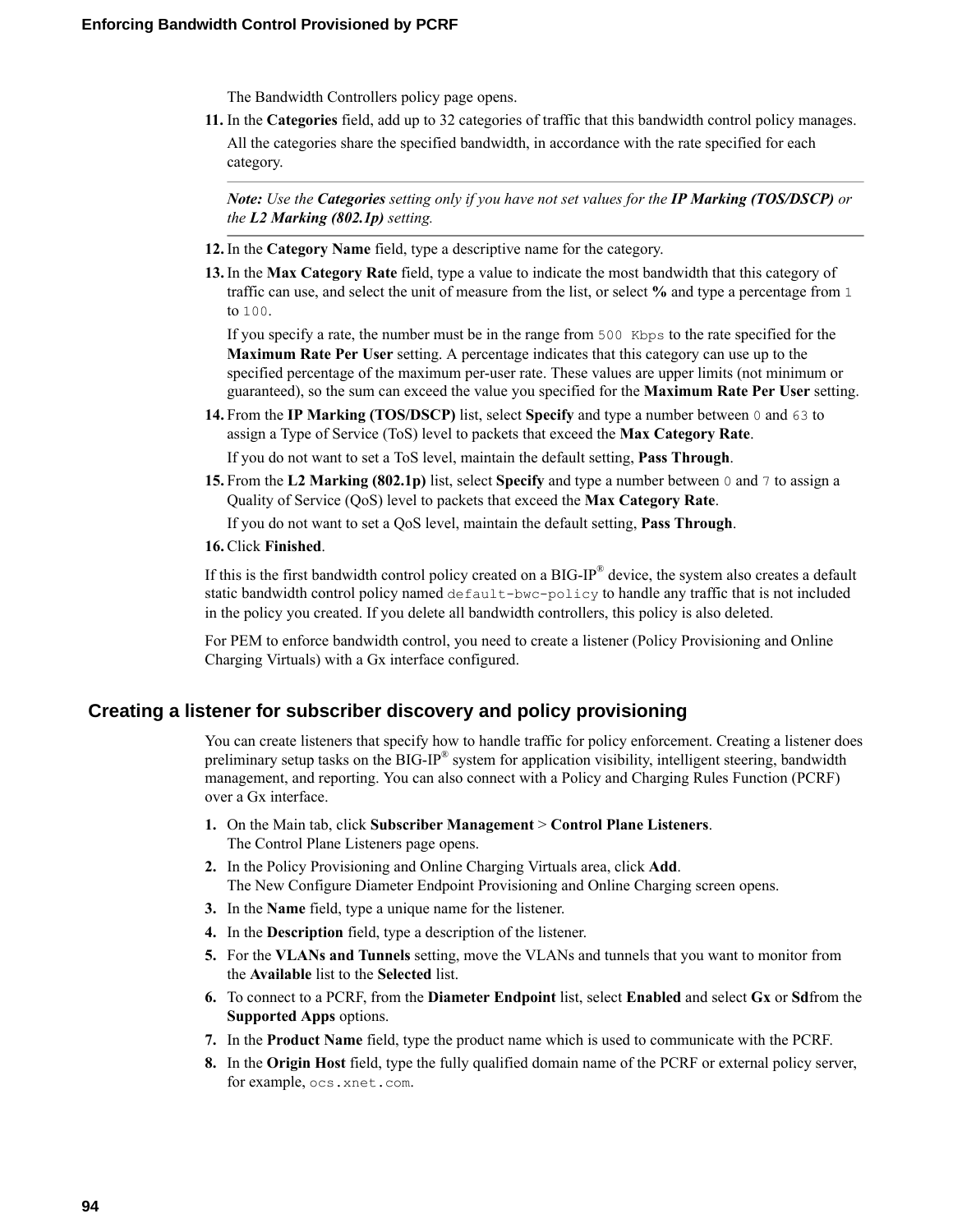- **9.** In the **Origin Realm** field, type the realm name or network in which the PCRF resides, for example, xnet.com.
- **10.** In the **Destination Host** field, type the destination host name of the PCRF or external policy server, for example, pcrfdest.net.com.
- **11.** In the **Destination Realm** field, type the realm name or network of the PCRF, for example, net.com.
- **12.**For the **Pool Member Configuration** setting, add the PCRF servers that are to be members of the Gx endpoint pool. Type the **Member IP Address** and **Port** number, then click **Add**.
- **13.** In the **Message Retransmit Delay** field, type the number of milliseconds to wait before retransmitting unanswered messages in case of failure from the BIG-IP system to the PCRF over the Gx interface. The default value is 1500.
- **14.** In the **Message Max Retransmit** field, type the maximum number of times that messages can be retransmitted from the BIG-IP system to the PCRF. The default value is 2.
- **15.** In the **Fatal Grace Time** field, type the time period in seconds that a diameter connection can remain disconnected before the system terminates all sessions associated with that diameter endpoint. The default value is 500.
- **16.** Click **Finished**.

The Policy Enforcement Manager creates a listener.

When you create a listener, the Policy Enforcement Manager™ also creates virtual servers for each type of traffic (TCP, UDP, or both), and a virtual server for HTTP traffic. The system sets up classification and assigns the appropriate policy enforcement profile to the virtual servers. The system also creates a virtual server for the Gx interface with a diameter endpoint profile. If you are connecting to a RADIUS authentication server, a virtual server for RADIUS is also added.

## **Implementation result**

When traffic flows through the BIG-IP<sup>®</sup> system, the system limits the aggregated bandwidth for all subscribers to the **Maximum Rate** specified in the dynamic\_spm\_bwc\_policy bandwidth control policy. The PCRF provides the **Maximum Rate Per User** for each subscriber, overriding the value in the bandwidth control policy. Policy Enforcement Manager™ restricts subscribers to the maximum user rate, and bandwidth is spread among subscribers fairly, on a best effort basis.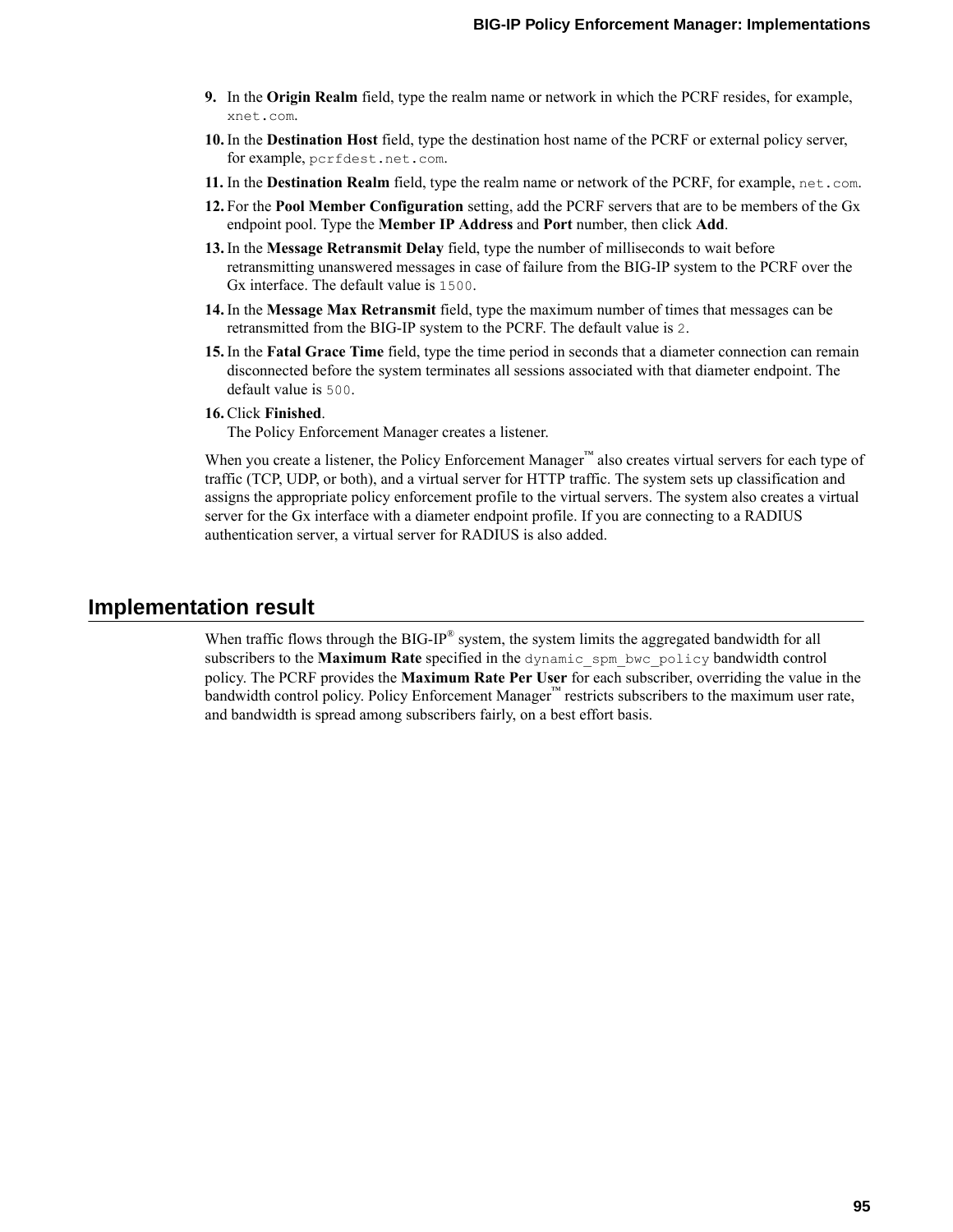**Enforcing Bandwidth Control Provisioned by PCRF**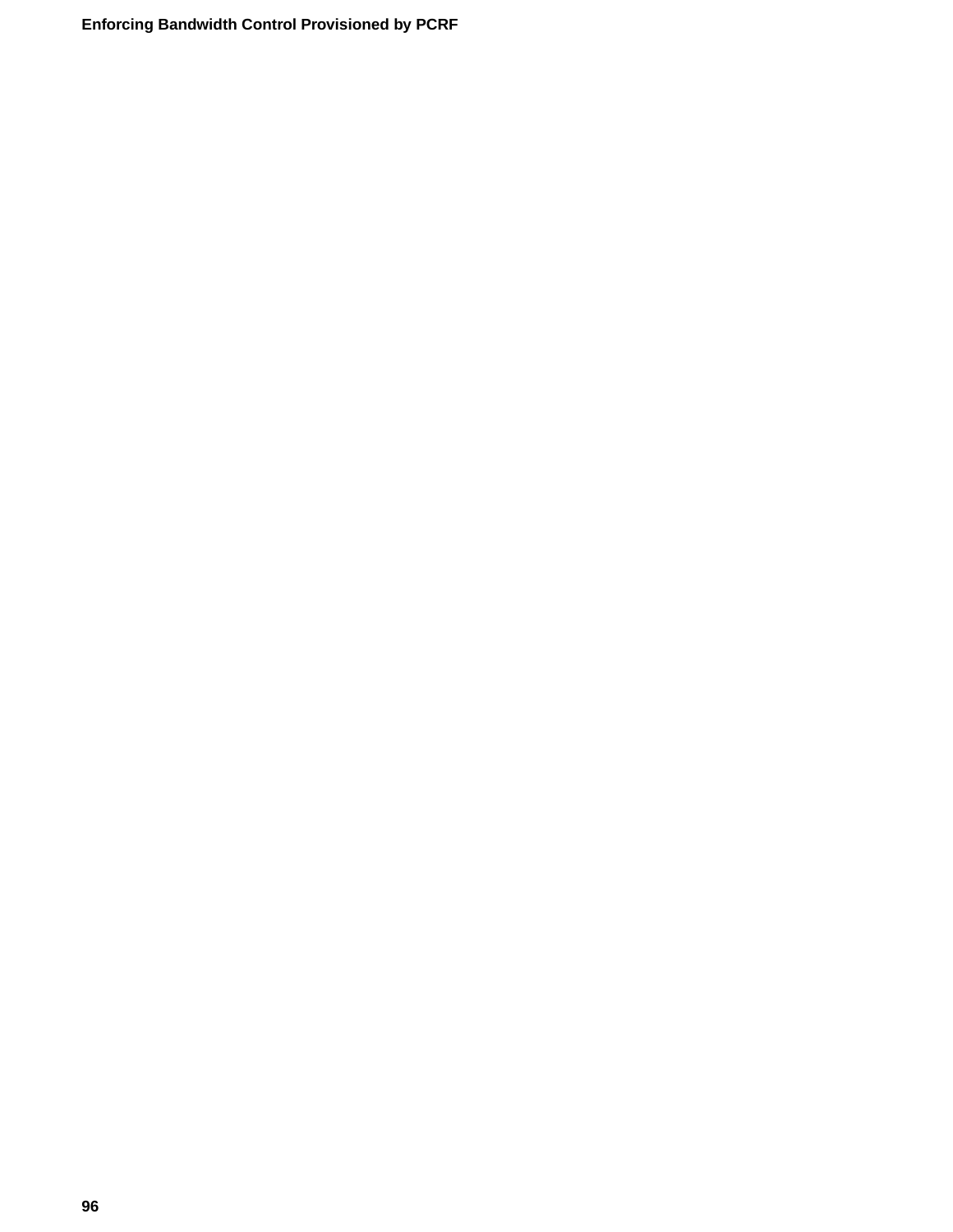## **Overview: Configuring tiered services with bandwidth control**

You can set up Policy Enforcement Manager to enforce different levels of bandwidth control on subscribers, providing more bandwidth to subscribers with higher tier subscriptions. Bandwidth control in this case is per subscriber and per application.

This implementation provides three tiers of service: gold (the highest level), silver (the next highest), and bronze (the lowest level). You create three dynamic bandwidth controllers, one for each tier to provide different bandwidth limits for subscribers with different plans. Each tier includes bandwidth control limits for three types of application traffic (P2P, audio-video, and web). You also create three enforcement policies, one for each tier. In the enforcement policies, rules applies bandwidth control to the different types of traffic.

Finally, subscribers are provisioned dynamically through a policy charging and rules function (PCRF) over a Gx interface. On the PCRF, you need to have associated subscribers with one of the subscriber tiers called gold, silver, and bronze.

### **Task Summary**

Creating dynamic bandwidth control policies for tiered services [Creating enforcement policies for three tiers](#page-97-0) [Creating the rules for tiered bandwidth control](#page-97-0) [Creating a listener for subscriber discovery with RADIUS and policy provisioning with PCRF](#page-99-0)

## **Creating dynamic bandwidth control policies for tiered services**

You can create dynamic bandwidth controllers for tiered services so that PEM can enforce different rates of bandwidth control for subscribers having different policy levels. Use this procedure and the values specified to create three bandwidth controllers, one for each tier of service.

- **1.** On the Main tab, click **Acceleration** > **Bandwidth Controllers**.
- **2.** Click **Create**.
- **3.** In the **Name** field, type the name of the bandwidth controller. In this example, name the three bandwidth controllers as follows:
	- Type gold-bwc for the premium subscription level.
	- Type silver-bwc for the medium subscription level.
	- Type bronze-bwc for the lowest subscription level.

There is no requirement to use these names, but it is convenient to use a similar name for the bandwidth controller and the enforcement policy that you will attach it to. Later in this example, you will attach the gold-bwc bandwidth controller to the gold enforcement policy.

**4.** In the **Maximum Rate** field, type a number and select the unit of measure to indicate the total throughput allowed for all the subscribers using each bandwidth controller. For this example, specify **10 Mbps** for all three bandwidth controllers

If you want to use different values, the number must be in the range from 1Mbps to 320Gbps.

**5.** From the **Dynamic** list, select **Enabled**. The screen displays additional settings.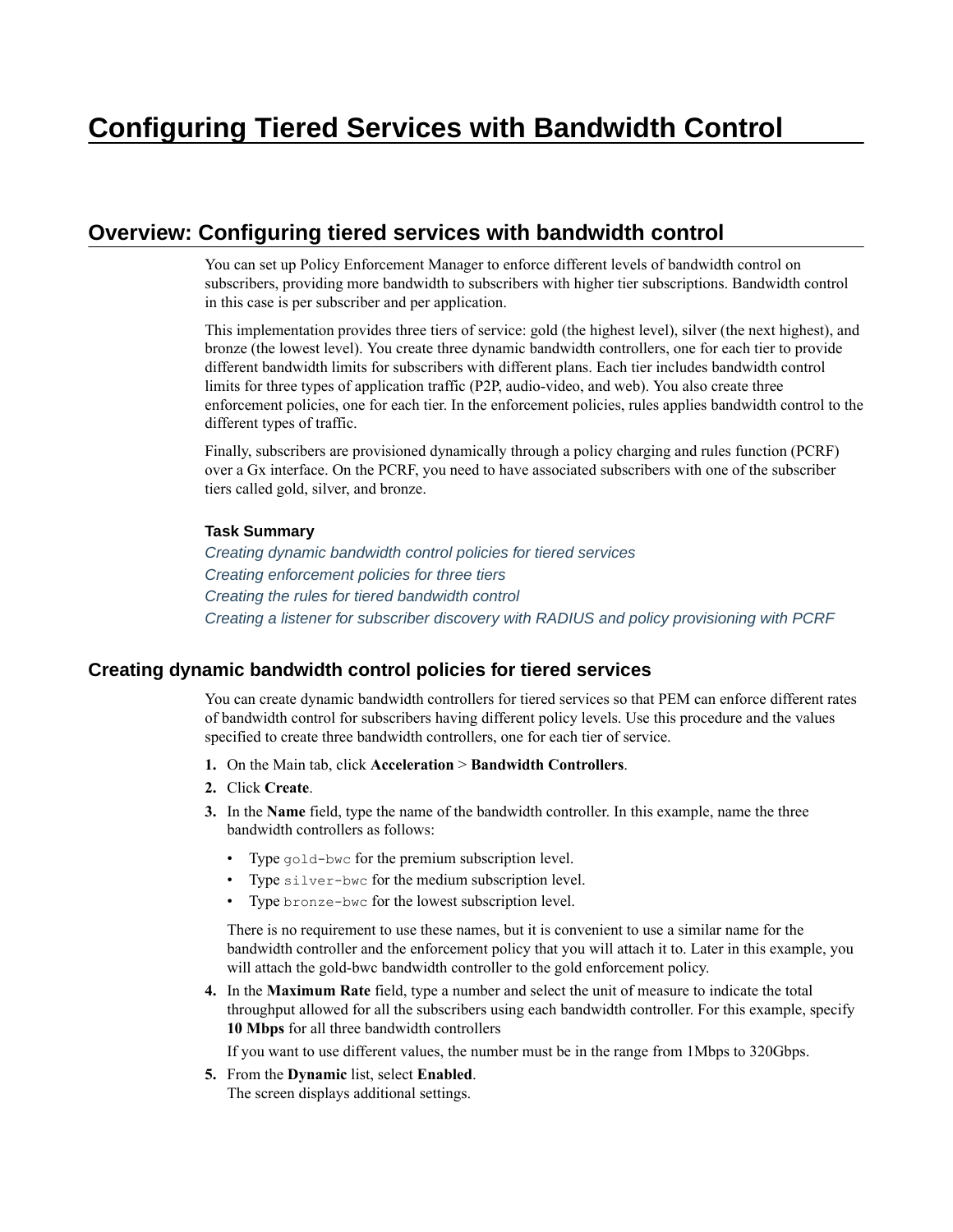- <span id="page-97-0"></span>**6.** In the **Maximum Rate Per User** field, type a number and select the unit of measure relative to the tier of service. For example, use the following values:
	- For gold-bwc, specify **8 Mbps**.
	- For silver-bwc, specify **4 Mbps**.
	- For bronze-bwc, specify **2 Mbps**.
- **7.** Leave the **IP Type of Service** and **Link Quality of Service** values set to **Pass Through**, the default value.
- **8.** In the **Categories** field for each bandwidth controller, add three categories of traffic: P2P, Web, and Audio-video.
	- For gold-bwc, set P2P to  $20\%$ , set Web to  $70\%$ , and set Audio-video to  $40\%$ .
	- For silver-bwc, set P2P to 20%, set Web to 60%, and set Audio-video to 30%.
	- For bronze-bwc, set P2P to 20%, set Web to 50%, and set Audio-video to 20%.

In the rule for the policy, different types of traffic, P2P, web, or audio-video traffic is limited to a smaller percentage of the total bandwidth for all subscribers who use that policy.

#### **9.** Click **Finished**.

If this is the first bandwidth control policy created on a BIG-IP<sup>®</sup> device, the system also creates a default static bandwidth control policy named default-bwc-policy in the Common partition to handle any traffic that is not included in the policy you created. If you delete all bandwidth controllers, this policy is also deleted.

For PEM to enforce bandwidth control, you need to create enforcement policies with rules that refer to the bandwidth controller.

#### **Creating enforcement policies for three tiers**

To impose bandwidth control on multiple subscriber tiers, you need to create an enforcement policy for each tier. Use these steps and the values specified to create three enforcement policies.

- **1.** On the Main tab, click **Policy Enforcement** > **Policies**. The Policies screen opens.
- **2.** Click **Create**.

The New Policy screen opens.

- **3.** In the **Name** field, type a name for the policy.
	- Type gold for the premium subscription level.
	- Type silver for the medium subscription level.
	- Type bronze for the lowest subscription level.
- **4.** Click **Finished**.

The new enforcement policy is added to the policy list.

You have three enforcement policies that represent the three tiers of subscriber traffic that you are creating.

After creating the enforcement policies, you add rules that specify how to treat the subscriber traffic in each tier. In the implementation being developed, subscribers in the different tiers will get different maximum amounts of bandwidth. Further limits will be placed on specific types of traffic (P2P, audiovideo, and web).

### **Creating the rules for tiered bandwidth control**

You next add rules to each of the enforcement policies you created (gold, silver, and bronze). The rules limit the amount of bandwidth that P2P, web, and audio-video traffic can use. Create three rules for each enforcement policy.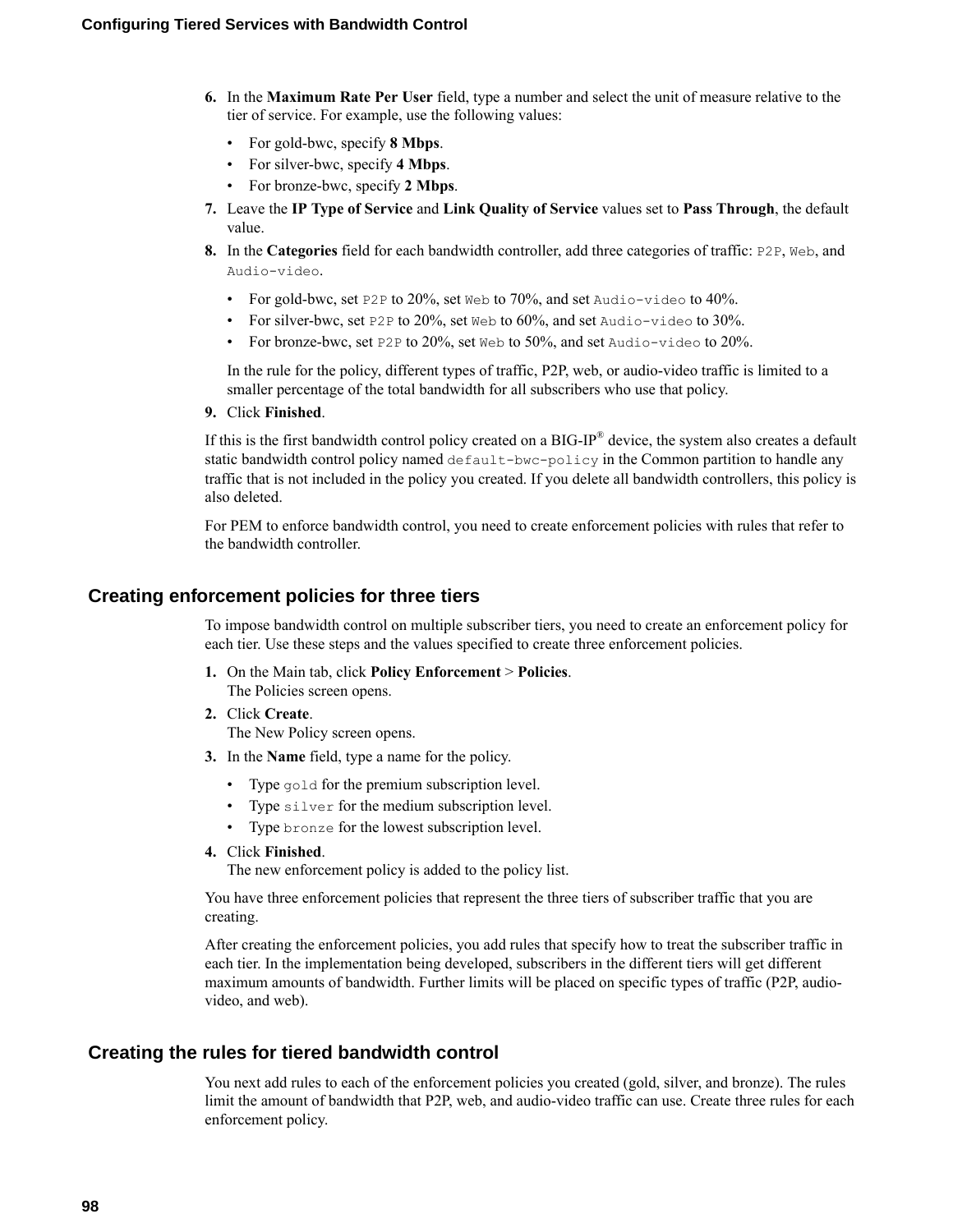- **1.** On the Main tab, click **Policy Enforcement** > **Policies**. The Policies screen opens.
- **2.** Click the name of the enforcement policy you want to add rules to. The properties screen for the policy opens.
- **3.** In the Policy Rules area, click **Add**. The New Rule screen opens.
- **4.** In the **Name** field, type a name for the rule. For the first rule, use the name P2P.
- **5.** In the **Precedence** field, type an integer that indicates the precedence, 1 being the highest.

In this case, you can use any value, for example, 10, as the precedence for all the rules in all the policies because there is no conflict between the rules you are creating. Each rule applies to a different type of traffic: web, audio-video, and P2P.

- **6.** In the **Classification** setting, specify the type of traffic.
	- a) For the first rule, from the **Category** list, select **P2P**. Use the default values for **Match Criteria** (**Match**) and **Application** (**Any**).
	- b) Click **Add**.
- **7.** In the **Rate Control** setting, for **Bandwidth Controller**, select the name of the bandwidth controller and category. Choose
	- a) For **Bandwidth Controller**, select the name that matches the policy you are working on. For example, if editing the gold policy, select **gold-bwc**.
	- b) For **Category**, select the category that matches the type of traffic specified by the name of the rule. For example, select **P2P**.
- **8.** Click **Finished**.
- **9.** Repeat steps 3-8 to create a second rule for audio-video traffic with these settings.

| Option                                                                           | <b>Values</b>                                                                                                                               |
|----------------------------------------------------------------------------------|---------------------------------------------------------------------------------------------------------------------------------------------|
| <b>Name</b>                                                                      | Audio-video                                                                                                                                 |
| Precedence                                                                       | 10                                                                                                                                          |
| <b>Classification Category</b>                                                   | Audio video                                                                                                                                 |
|                                                                                  | <b>Rate Control-Bandwidth Controller</b> Same as the name of the policy you are adding the rule to<br>(gold-bwc, silver-bwc, or bronze-bwc) |
| <b>Bandwidth Controller-Category</b>                                             | Audio-video                                                                                                                                 |
| 10. Repeat steps 3-8 to create a third rule for web traffic with these settings. |                                                                                                                                             |
| Option                                                                           | <b>Values</b>                                                                                                                               |
| <b>Name</b>                                                                      | Web                                                                                                                                         |
| Precedence                                                                       | 10                                                                                                                                          |
| <b>Classification Category</b>                                                   | Web                                                                                                                                         |
|                                                                                  | <b>Rate Control-Bandwidth Controller</b> Same as the name of the policy you are adding the rule to<br>(gold-bwc, silver-bwc, or bronze-bwc) |
| <b>Bandwidth Controller-Category</b>                                             | Web                                                                                                                                         |

The gold, silver, and bronze enforcement policies each have three rules called P2P, Web, and Audiovideo. Each of the rules in the gold policy connects to the gold-bwc bandwidth controller; rules in the silver policy connect to the silver-bwc bandwidth controller and; rules in the bronze policy connect to the bronze-bwc policy.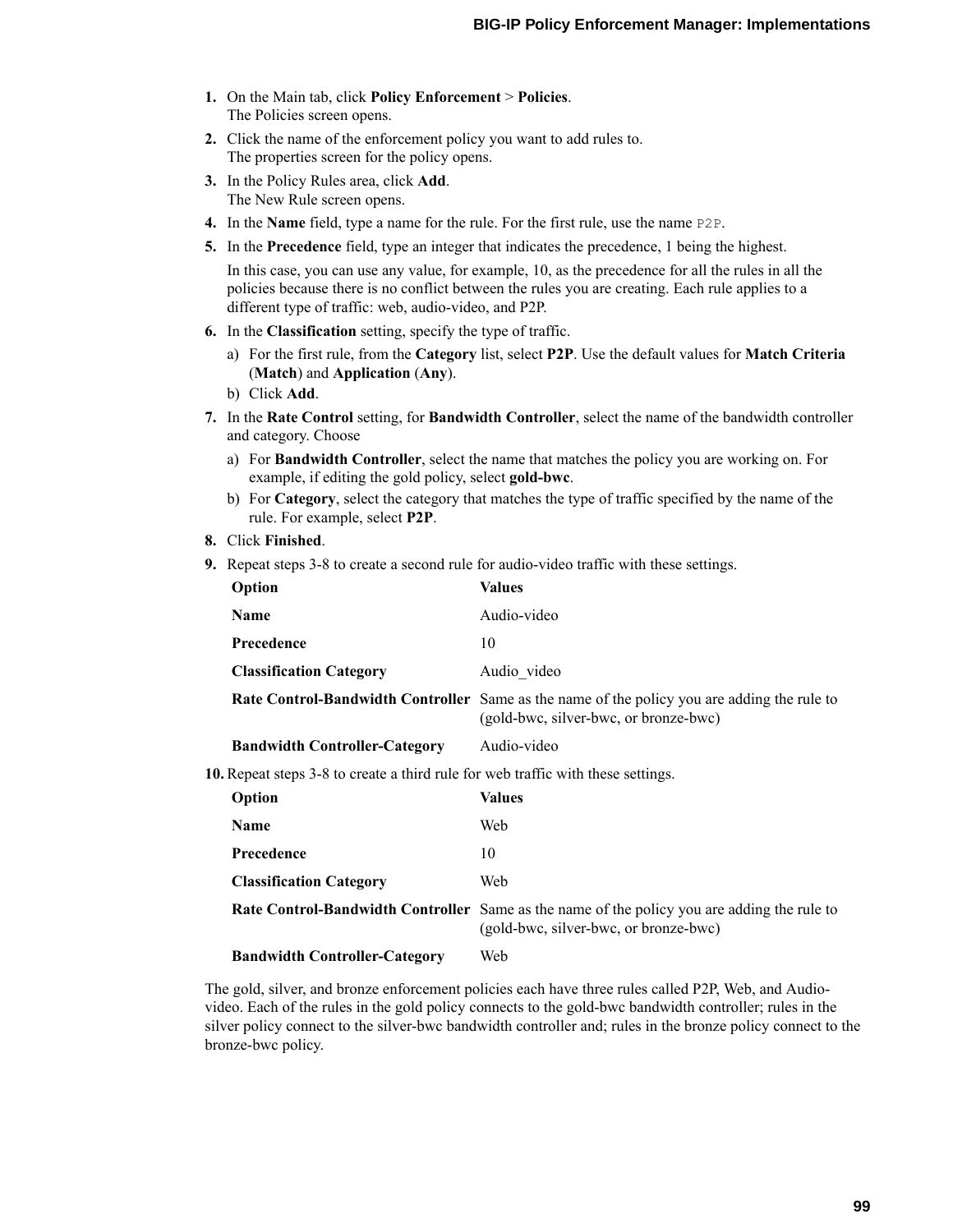## <span id="page-99-0"></span>**Creating a listener for subscriber discovery with RADIUS and policy provisioning with PCRF**

You create a listener to specify how to handle traffic for policy enforcement. Creating a listener does preliminary setup tasks on the BIG-IP® system for application visibility, intelligent steering, bandwidth management, and reporting. You can also connect with a Policy and Charging Rules Function (PCRF) over a Gx interface.

- **1.** On the Main tab, click **Policy Enforcement** > **Data Plane Listeners**. The Date Plane Listeners screen opens.
- **2.** In the Policy Provisioning and Online Charging Virtuals area, click **Add**. The New Configure Diameter Endpoint Provisioning and Online Charging screen opens.
- **3.** In the **Name** field, type a unique name for the listener.
- **4.** In the **Destination Address** field, type the IP address of the virtual server. For example, 10.0.0.1 or 10.0.0.0/24.

*Note: When you use an IPv4 address without specifying a prefix, the BIG-IP® system automatically uses a /32 prefix.*

*Tip: You can use a catch-all virtual server (0.0.0.0) to specify all traffic that is delivered to the BIG-IP® system. Configure the source and destination setting, during forwarding mode only. In the relay mode, the client does not have an IP address and the DHCP provides the client with an IP address.*

The system will create a virtual server using the address or network you specify.

- **5.** For the **Service Port** setting, type or select the service port for the virtual server.
- **6.** From the **Protocol** list, select the protocol of the traffic for which to deploy enforcement policies (**TCP**, **UDP**, or **TCP and UDP**).

The system will create a virtual server for each protocol specified.

- **7.** To use network address translation, from the **Source Address Translation** list, select **Auto Map**. The system treats all of the self IP addresses as translation addresses.
- **8.** For the **VLANs and Tunnels** setting, move the VLANs and tunnels that you want to monitor from the **Available** list to the **Selected** list.
- **9.** For subscriber provisioning using RADIUS, ensure that **Subscriber Identity Collection** is set to **RADIUS**.
- **10.**For the **VLANs and Tunnels** setting, move the VLANs and tunnels that you want to monitor for RADIUS traffic from the **Available** list to the **Selected** list.
- **11.** For the tiered services example, do not assign global policies.
- **12.** To connect to a PCRF, from the **Diameter Endpoint** list, select **Enabled** and select **Gx** or **Sd**from the **Supported Apps** options.
- **13.** In the **Origin Host** field, type the fully qualified domain name of the PCRF or external policy server, for example, ocs.xnet.com.
- **14.** In the **Origin Realm** field, type the realm name or network in which the PCRF resides, for example, xnet.com.
- **15.** In the **Destination Host** field, type the destination host name of the PCRF or external policy server, for example, pcrfdest.net.com.
- **16.** In the **Destination Realm** field, type the realm name or network of the PCRF, for example, net.com.
- **17.**For the **Pool Member Configuration** setting, add the PCRF servers that are to be members of the Gx endpoint pool. Type the **Member IP Address** and **Port** number, then click **Add**.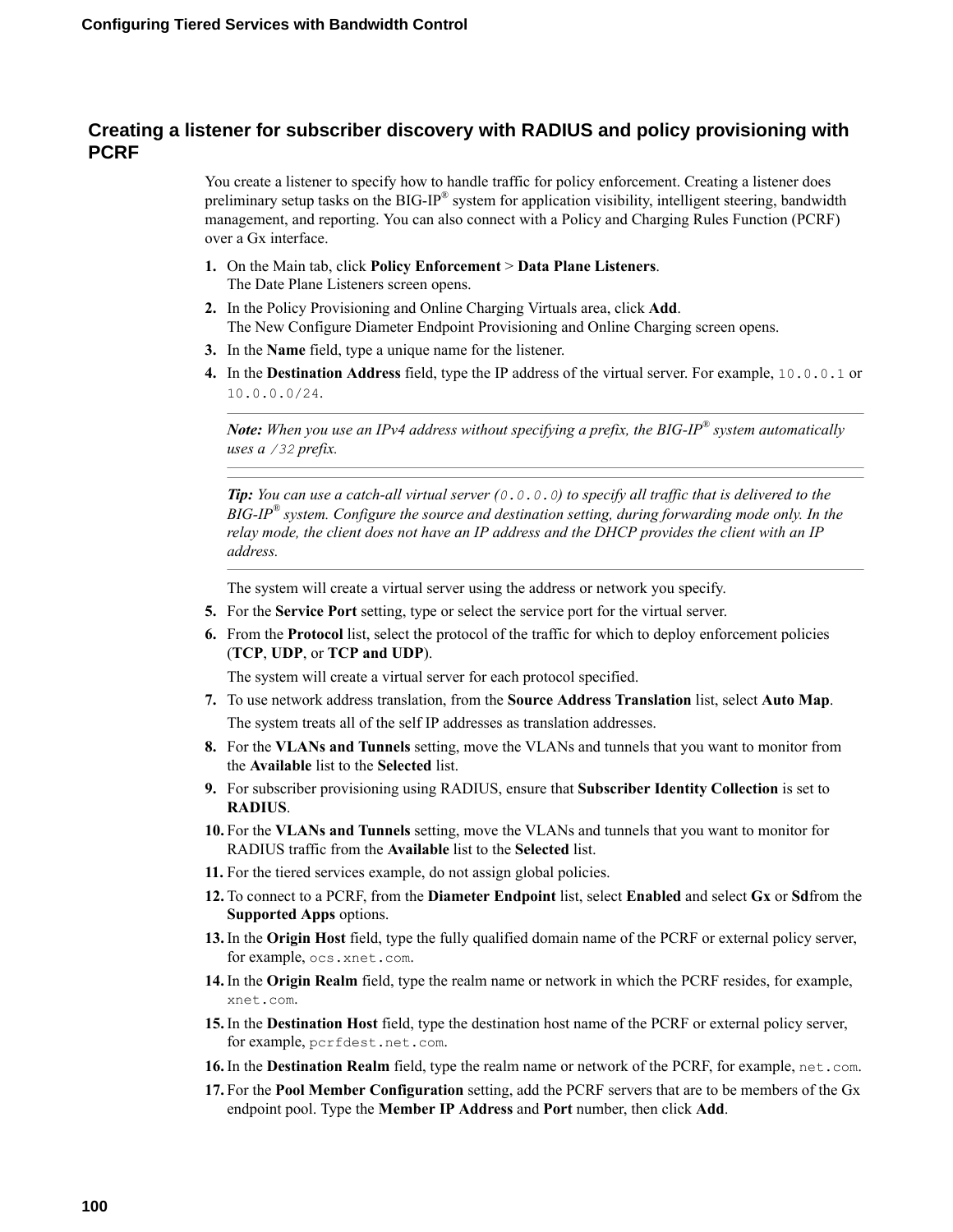- **18.** In the **Message Retransmit Delay** field, type the number of milliseconds to wait before retransmitting unanswered messages in case of failure from the BIG-IP system to the PCRF over the Gx interface. The default value is 1500.
- **19.** In the **Message Max Retransmit** field, type the maximum number of times that messages can be retransmitted from the BIG-IP system to the PCRF. The default value is 2.
- **20.** In the **Fatal Grace Time** field, type the time period in seconds that a diameter connection can remain disconnected before the system terminates all sessions associated with that diameter endpoint. The default value is 500.
- **21.** Click **Finished**.

The Policy Enforcement Manager creates a listener.

When you create a listener, the Policy Enforcement Manager™ also creates virtual servers for each type of traffic (TCP, UDP, or both), and a virtual server for HTTP traffic. The system sets up classification and assigns the appropriate policy enforcement profile to the virtual servers. The system also creates a virtual server for the Gx interface with a diameter endpoint profile. If you are connecting to a RADIUS authentication server, a virtual server for RADIUS is also added.

Now you can send traffic through the network. As network traffic moves through the BIG-IP system, the system handles policy enforcement.

## **Implementation result**

When traffic flows through a BIG-IP<sup>®</sup> system, the system limits the aggregated bandwidth for all subscribers having a gold, silver, or bronze policy. Subscribers with a gold policy can use more of the total bandwidth than silver or bronze subscribers. Further, subscriber traffic in any of the tiers that is classified as audio-video, web, or P2P is limited to a percentage of the total bandwidth allowed for that tier.

For example, if a subscriber has a silver subscription level and PEM classifies their traffic as Web, the traffic is limited to 60% of the **Maximum Rate** specified in the silver-bwc bandwidth controller (4 Mbps). This leaves 2.4 Mbps as the maximum bandwidth for all web traffic of silver tier subscribers.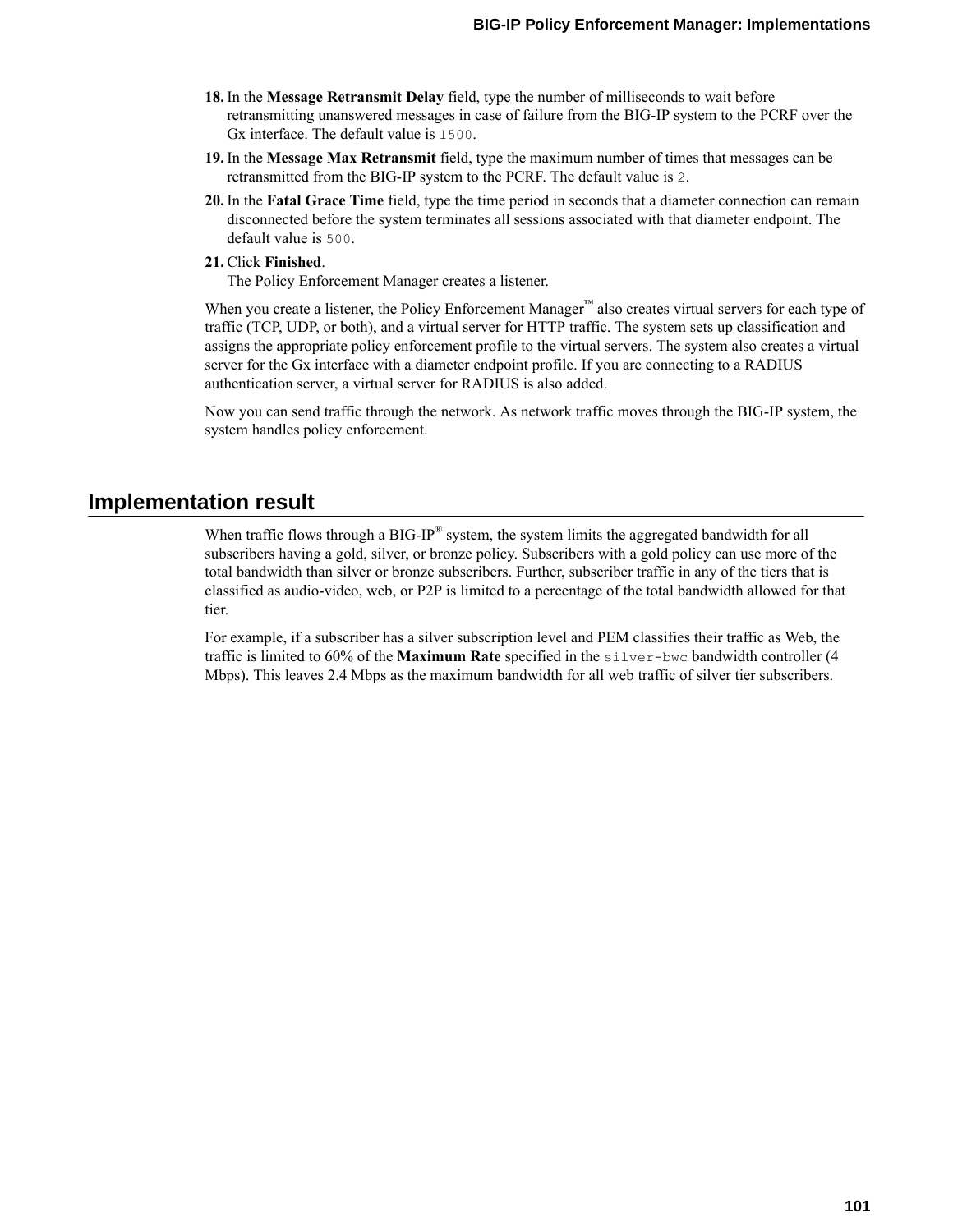**Configuring Tiered Services with Bandwidth Control**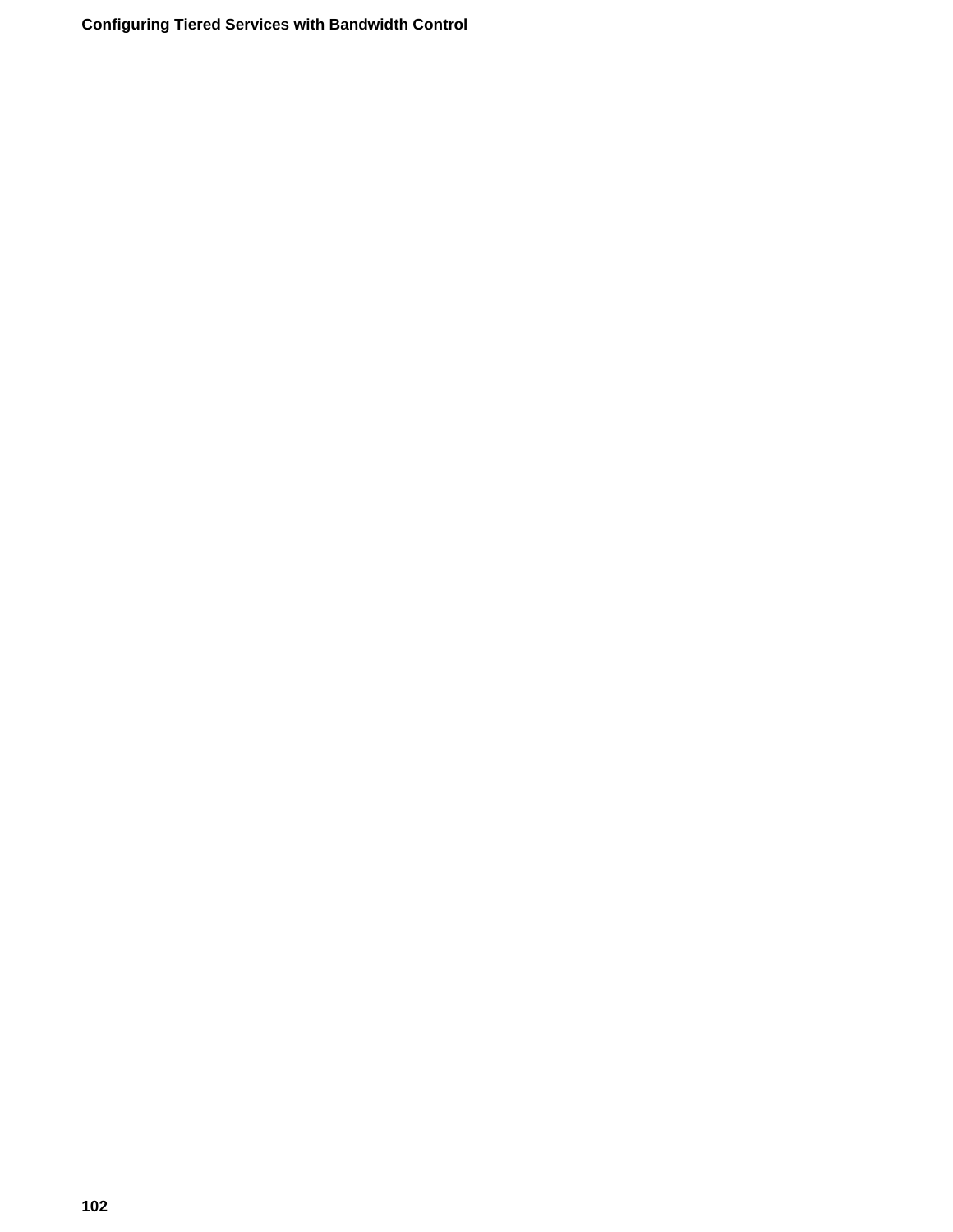## **Overview: Configuring service chains**

You can use the Policy Enforcement Manager™ to create service chains to route traffic to one or more value-added services on the way to its final destination. The *service chains* define the path and order that you want traffic to take. There are several value-added services involved and after each endpoint the traffic comes back to the BIG-IP system. An *endpoint* specifies each place you want to send the traffic, so the service chain is essentially between the value-added services endpoints for traffic to stop at on its way to the server it is headed to. For example, you can forward traffic sequentially for virus scanning, parental control, and caching.

You set up service chains by creating an enforcement policy that defines the traffic that you want to route to the service chain. Rules in the enforcement policy specify conditions that the traffic must match, and actions for what to do with that traffic. One of the actions you can take is to send the traffic to a service chain.

While a static service chain defines fixed value-added services, a dynamic service chain provides service chain action that can dynamically change depending on the flow of parameters and you can attach a steering policy that can override the decision of the next session. You can use dynamic service chain to insert or name header and steer different service. Internet Content Adaptation Protocol (ICAP) is one of the services possible to use in a service chain. Dynamic service chain makes the service chain intelligent and flexible by providing the following support:

- Ability to add or skip different value-added services endpoints by selecting policy based forwarding endpoint.
- Perform header insertion or removal per value-added service chain, depending on the policy.
- Includes one sideband value-added service in the service chain using ICAP as the protocol.

You can create listeners to set up virtual servers and associate enforcement policies with the traffic that is sent to them. The system also creates a Policy Enforcement profile that specifies the enforcement policy that the system uses for the service chain.

#### **Task Summary**

[Creating a ICAP profile for policy enforcement](#page-103-0) [Creating a Request Adapt profile](#page-103-0) [Creating a Response Adapt profile](#page-104-0) [Creating an internal virtual server for ICAP server](#page-105-0) [Creating a pool](#page-19-0) [Creating endpoints for service chains](#page-105-0) [Creating dynamic service chains](#page-106-0) [Creating an enforcement policy](#page-20-0) [Configuring steering action policy](#page-108-0) [Adding rules to an enforcement policy](#page-22-0) [Creating a rule for forwarding traffic](#page-26-0) [Creating a data plane virtual group](#page-15-0)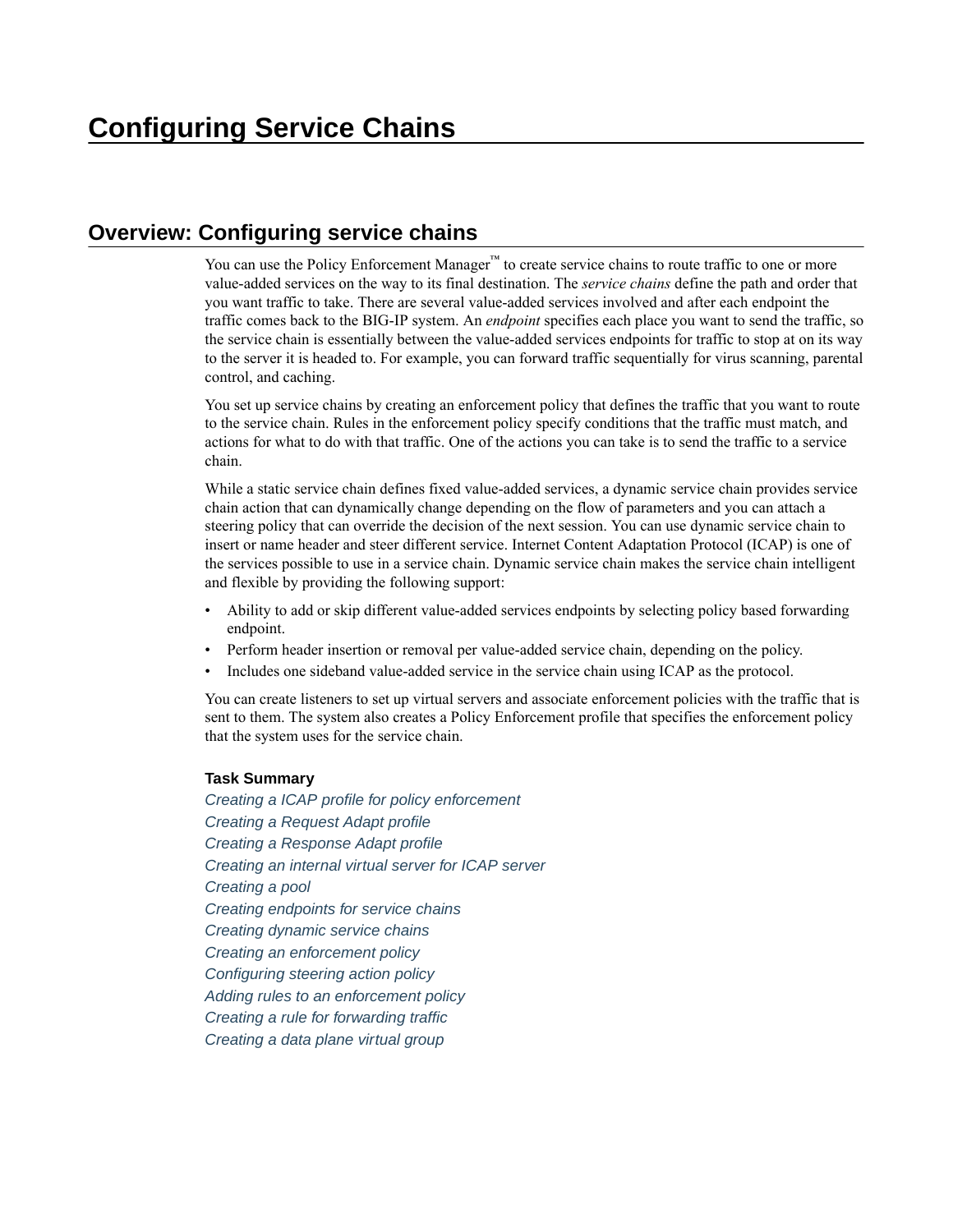## <span id="page-103-0"></span>**About services profiles**

You can configure the Internet Content Adaptation Protocol (ICAP) profile, request adaptation profile, and response adaptation profile for using the dynamic service chain feature in Policy Enforcement Manager™ .

The internal virtual server references the pool of content adaptation servers. The internal virtual server also references an ICAP profile, which includes specific instructions for how the BIG-IP® system should modify each request or response. Once the request and response adapt profiles have been created, you can attach the profiles to the HTTP virtual server. The adapt profiles use multiple internal virtual servers for various content types.

The HTTP listener must have adapt profile set. The adapt profiles need to be configured as disabled and are enabled by PEM based on the policy action applied.

### **About service chain processing**

The service chain endpoints that have steering policy attached, define the service chain. The dynamic service chain follows these processing strategies:

- The initial subscriber flow start processing of the service chain starts from the first service.
- The steering policy is evaluated before taking in account a default ICAP adaptation or the steering endpoint.

The steering policy changes the service chain in many ways:

- Skips the part of the service chain.
- Skips to different service of the ICAP or steering policy.
- Skip the rest of the service chain and route traffic to the network.
- Applies different services that are not on the chain. The steering policy can apply ICAP and skip the rest of the chain. It can also apply steering, skipping all ICAP on the VLAN. The service chain continues when the flow returns from the service.

## **Creating a ICAP profile for policy enforcement**

You create this ICAP profile when you want to use an ICAP server to wrap an HTTP request in an ICAP message before the BIG-IP<sup>®</sup> system sends the request to a pool of web servers. The profile specifies the HTTP request-header values that the ICAP server uses for the ICAP message.

- **1.** On the Main tab, click **Local Traffic** > **Profiles** > **Services** > **ICAP**.
- **2.** Click **Create**.
- **3.** In the **Name** field, type a unique name for the profile.
- **4.** Click **Finished**.

After you create the ICAP profile, you can assign it to an internal virtual server so that the HTTP request that the BIG-IP system sends to an ICAP server is wrapped in an ICAP message, according to the settings you specified in the ICAP profile.

*Note: Different services may require different ICAP profiles.*

## **Creating a Request Adapt profile**

You create a Request Adapt type of profile when you want a standard HTTP virtual server to forward HTTP requests to an internal virtual server that references a pool of ICAP servers. A Request Adapt type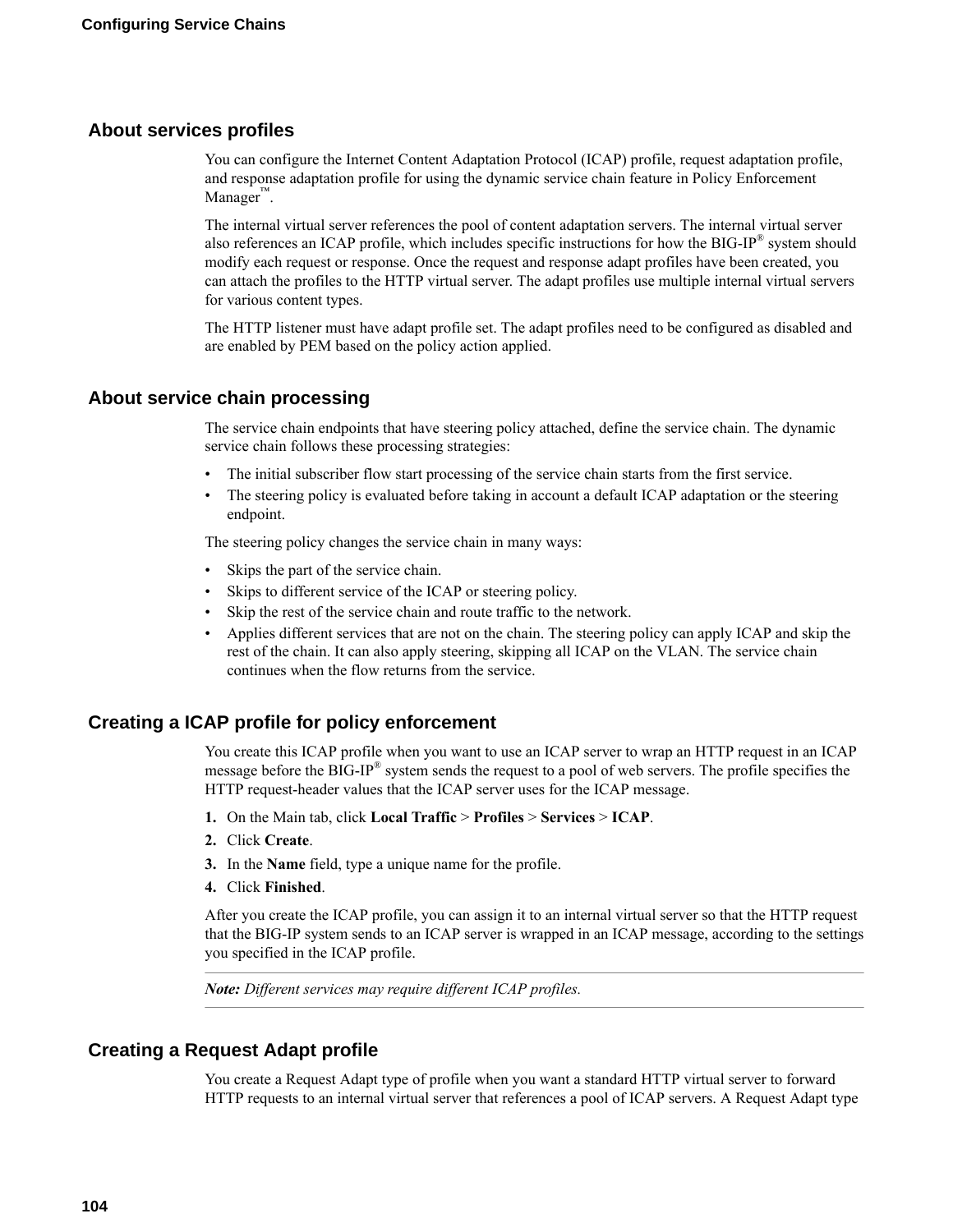<span id="page-104-0"></span>of profile instructs the HTTP virtual server to send an HTTP request to a named internal virtual server for possible request modification.

- **1.** On the Main tab, click **Local Traffic** > **Profiles** > **Services** > **Request Adapt**.
- **2.** Click **Create**.
- **3.** In the **Name** field, type a unique name for the profile.
- **4.** For the **Parent Profile** setting, retain the default value, requestadapt.
- **5.** On the right-side of the screen, select the **Custom** check box.
- **6.** Disable the setting by clearing the **Enabled** check box. When you clear the **Enabled** check box, Policy Enforcement Manager™ controls this based on the policy.
- **7.** In the **Preview Size** field, type a numeric value.

This specifies the maximum size of the preview buffer. This buffer holds a copy of the HTTP request header and the data sent to the internal virtual server, in case the adaptation server reports that no adaptation is needed. Setting the preview size to 0 disables buffering of the request and should only be done if the adaptation server always returns a modified HTTP request or the original HTTP request.

- **8.** For the **Allow HTTP 1.0** setting, select the **Enabled** check box.
- **9.** Click **Finished**.

After you perform this task, the BIG-IP® system contains a Request Adapt profile that a standard HTTP virtual server can use to forward an HTTP request to an internal virtual server for ICAP traffic. You need to attach a Request Adapt profile to a standard HTTP virtual server to forward the HTTP requests.

#### **Creating a Response Adapt profile**

You create a Response Adapt type of profile when you want a standard HTTP virtual server to forward HTTP responses to an internal virtual server that references a pool of ICAP servers. A Response Adapt type of profile instructs the HTTP virtual server to send an HTTP response to a named internal virtual server for possible response modification.

- **1.** On the Main tab, click **Local Traffic** > **Profiles** > **Services** > **Response Adapt**.
- **2.** Click **Create**.
- **3.** In the **Name** field, type a unique name for the profile.
- **4.** For the **Parent Profile** setting, retain the default value, responseadapt.
- **5.** On the right-side of the screen, select the **Custom** check box.
- **6.** Disable the setting by clearing the **Enabled** check box. When you clear the **Enabled** check box, Policy Enforcement Manager<sup>™</sup> controls the profile based on the policy.
- **7.** In the **Preview Size** field, type a numeric value.

This specifies the maximum size of the preview buffer. This buffer holds a copy of the HTTP response header and the data sent to the internal virtual server, in case the adaptation server reports that no adaptation is needed. Setting the preview size to  $\circ$  disables buffering of the response and should only be done if the adaptation server always returns a modified HTTP response or the original HTTP response.

**8.** For the **Allow HTTP 1.0** setting, check the **Enabled** check box.

After you perform this task, the BIG-IP<sup>®</sup> system contains a Response Adapt profile that a standard HTTP virtual server can use to forward an HTTP response to an internal virtual server for ICAP traffic. You need to attach a Response Adapt profile to a standard HTTP virtual server to forward the HTTP responses.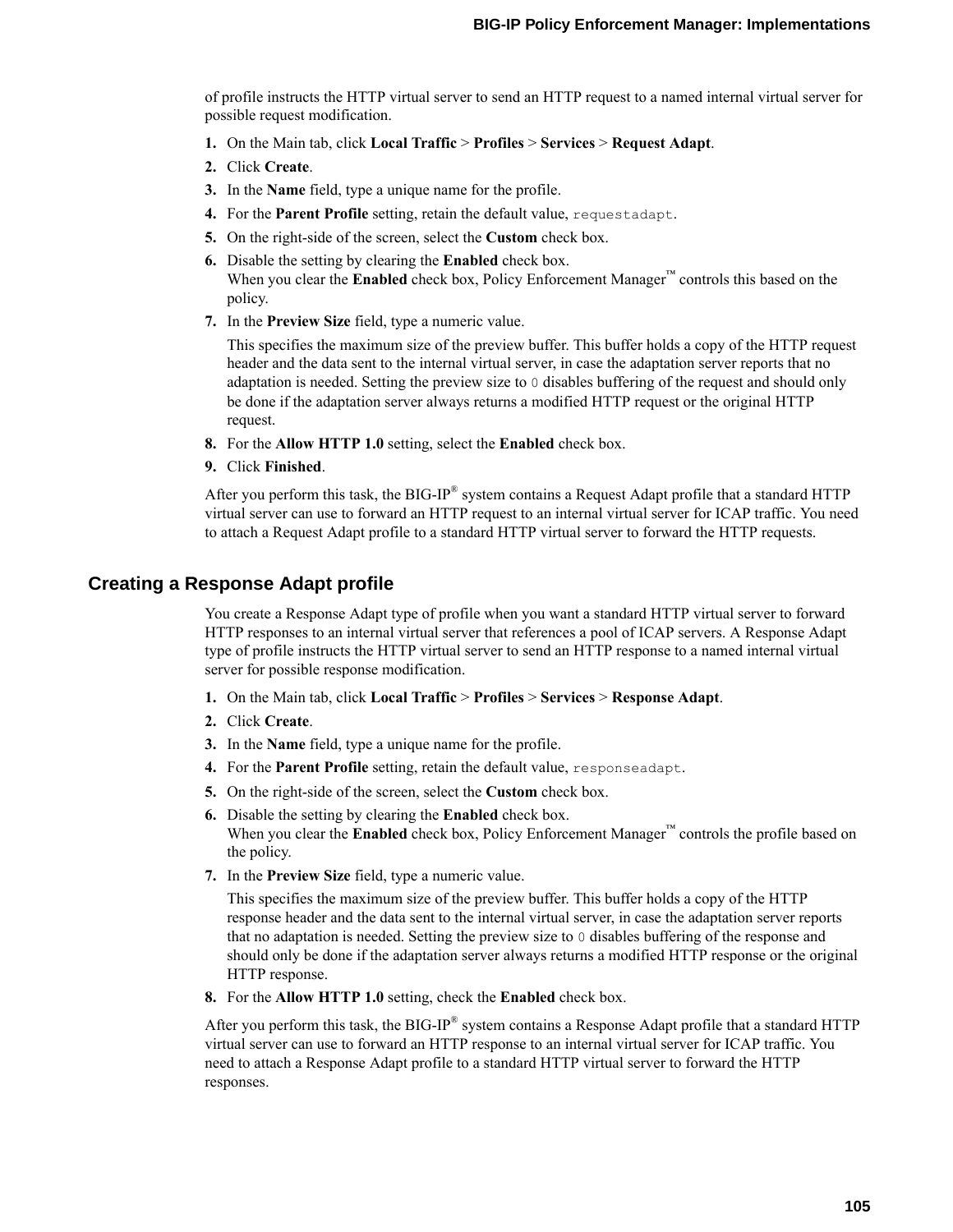### <span id="page-105-0"></span>**Creating an internal virtual server for ICAP server**

You perform this task to create a standard virtual server that can forward an HTTP request or response to an internal virtual server. The internal virtual server then sends the request or response to a pool of ICAP servers before the BIG-IP<sup>®</sup> system sends the request or response to the client or web server.

- **1.** On the Main tab, click **Local Traffic** > **Virtual Servers**. The Virtual Server List screen opens.
- **2.** Click the **Create** button. The New Virtual Server screen opens.
- **3.** In the **Name** field, type a unique name for the virtual server.
- **4.** From the **Type** list, select **Internal**.
- **5.** For the **State** setting, verify that the value is set to **Enabled**.
- **6.** From the **Configuration** list, select **Advanced**.
- **7.** From the **ICAP Profile** list, select the name of the HTTP profile that you created previously.
- **8.** From the **Source Address Translation** list, select **Auto Map**. The BIG-IP system uses all of the self IP addresses as the translation addresses for the pool.
- **9.** Optionally, from the **OneConnect Profile** list, select a custom OneConnect profile.

*Note: Setting OneConnect Profile to ICAP virtual server, is highly recomended when configuring ICAP virtual.*

**10.**From the **Default Pool** list, select the pool of ICAP servers that you previously created.

#### **11.** Click **Finished**.

After you create the virtual server, the BIG-IP<sup>®</sup> system can forward an HTTP request or response to a pool of ICAP servers before sending the request or response to the client or web server, respectively.

### **Creating a pool**

You can create a pool of servers that you can group together to receive and process traffic.

- **1.** On the Main tab, click **Local Traffic** > **Pools**. The Pool List screen opens.
- **2.** Click **Create**. The New Pool screen opens.
- **3.** In the **Name** field, type a unique name for the pool.
- **4.** Using the **New Members** setting, add each resource that you want to include in the pool:
	- a) (Optional) In the **Node Name** field, type a name for the node portion of the pool member.
	- b) In the **Address** field, type an IP address.
	- c) In the **Service Port** field, type a port number, or select a service name from the list.
	- d) (Optional) In the **Priority** field, type a priority number.
	- e) Click **Add**.
- **5.** Click **Finished**.
- **6.** Repeat these steps for each pool you want to create.

The new pool appears in the Pools list.

#### **Creating endpoints for service chains**

Before you can create an endpoint, you need to create a pool that specifies where you want to direct the classified traffic.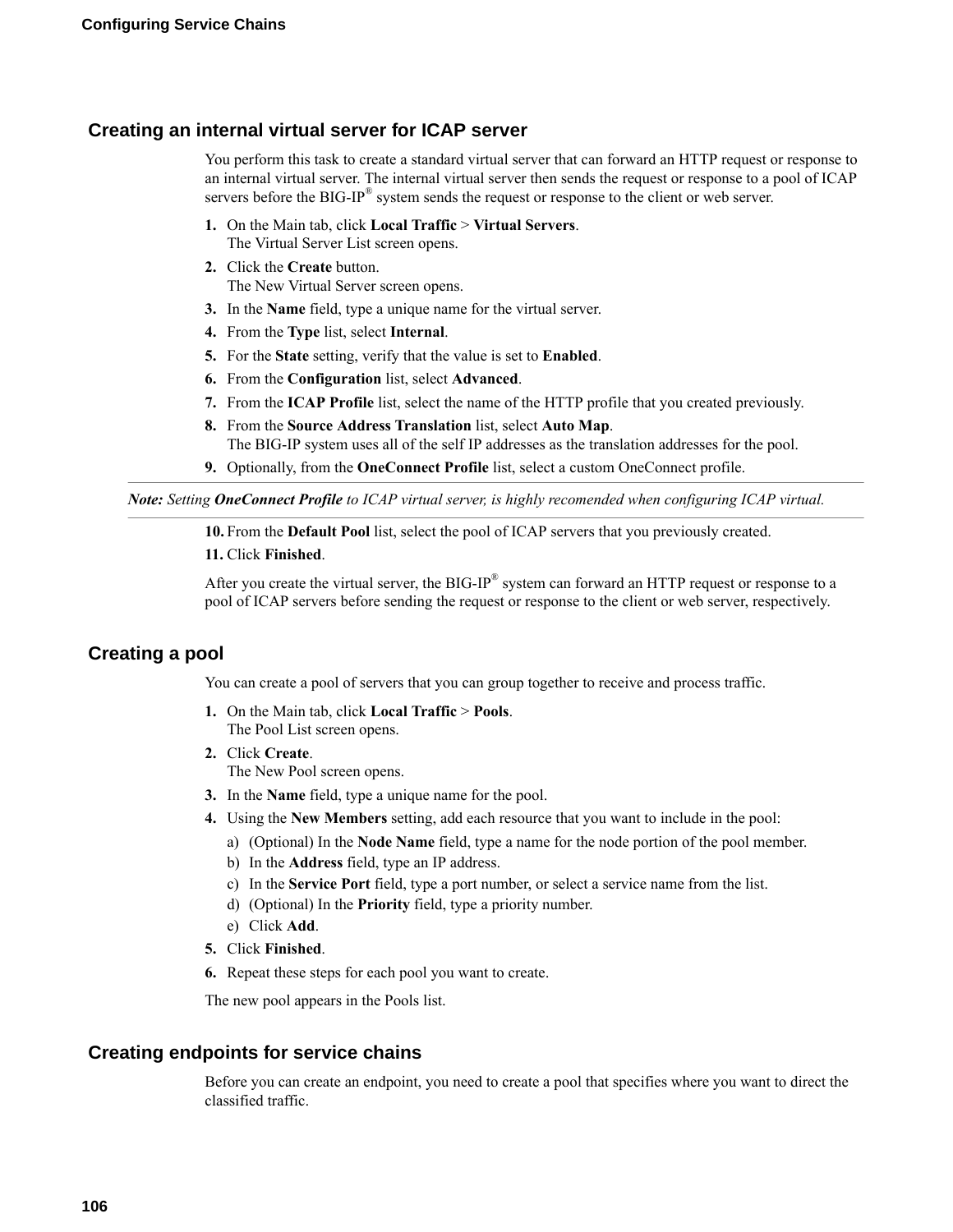<span id="page-106-0"></span>If you plan to set up a service chain, you need to create one or more endpoints that specify the locations of the value-added services to which to send the traffic.

- **1.** On the Main tab, click **Policy Enforcement** > **Forwarding** > **Endpoints**. The Endpoints screen opens.
- **2.** Click **Create**.

The New Endpoint screen opens.

- **3.** In the **Name** field, type a name for the endpoint.
- **4.** From the **Pool** list, select the pool to which you want to steer a particular type of traffic.
- **5.** Use the default values for the other fields.
- **6.** Click **Finished**.

The endpoint you created is on the endpoint list.

You link the endpoints together by creating a service chain.

### **Creating dynamic service chains**

Before you can create a service chain, you need to have created endpoints for every service that you want the traffic to be directed to. Set up the servers at those endpoints to handle the traffic and (if conditions are right), return it to the BIG-IP<sup>®</sup> system. You should have attached the HTTP virtual server to the request adapt profile and response adapt profile. You also need to create VLANs for every traffic entry point.

To send traffic to multiple endpoints, including value-added services, you create service chains that define where to send traffic on the way to its final destination. This way, the system can route traffic to other servers that can handle additional functions. Additionally, you can attach a steering action policy, such as modify headers, when you create a service chain which can be later modified at the other end.

*Note: If you want to use steering policy, you must define endpoint in service chain.*

- **1.** On the Main tab, click **Policy Enforcement** > **Forwarding** > **Service Chains**. The Service Chains screen opens.
- **2.** Click **Create**

The New Service Chains screen opens.

- **3.** In the **Name** field, type a name for the service chain.
- **4.** In the **Service Chain List** setting, add the endpoints to the service chain. For each place you want to send the traffic, specify the following information:
	- a) From the **Service Endpoint Name** list, type the name of the service endpoint where the traffic is going to.
	- b) From the **VLAN** list, select the name of the VLAN where the traffic is coming from.

*Note: Your first service chain should have subscriber VLAN in the VLAN field.*

c) From the **Policy** list, select the name of the steering policy.

*Note: If all the service endpoints do not have a steering policy, the service chain is static.*

*Important: If the policy defining the steering does not match the policy set in the service chain, then the service chain is not processed.*

d) From the **Forwarding Endpoint** list, select the name of the endpoint to which you send traffic.

When you configure a new forwarding endpoint (**Policy Enforcement** > **Forwarding** > **Endpoints**), set **Address Translation** and **Port Translation** as **Disabled**.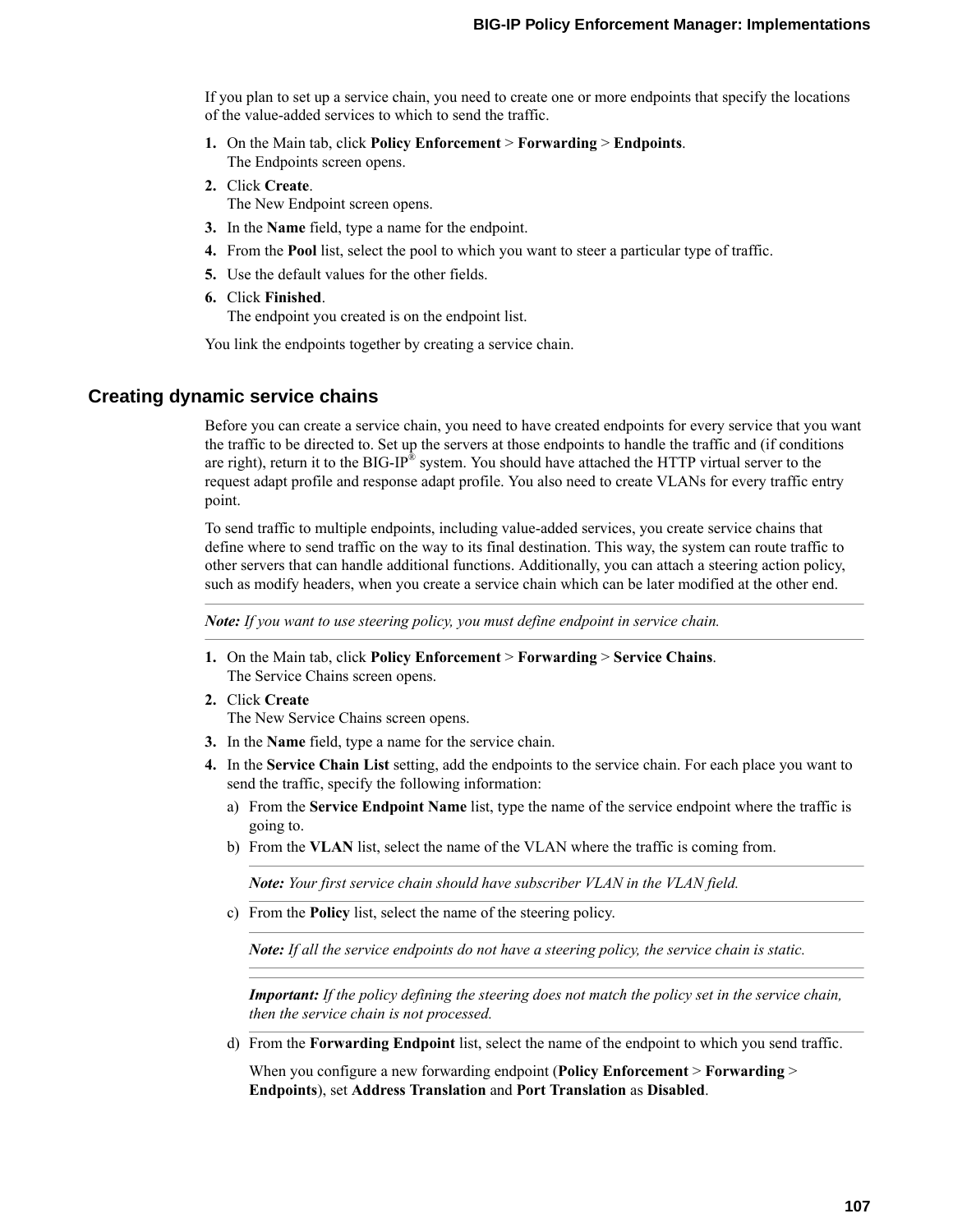*Note: You need to always configure a default forwarding endpoint or else the flow will exit the service chain and get skipped. If you are in the final leg, then configure without default.*

*Important: When you use ICAP service, you cannot have a ICAP and a forwarding endpoint on the same service endpoint.*

e) From the **Service Option** list, select the service option in case the service endpoint is not reachable. Select **Optional** if you want to skip the service endpoint. Select **Mandatory** if you want all traffic flows dropped.

*Note: To use dynamic service chain, select Optional. If service endpoint is not available and set to mandatory, you cannot steer policies.*

*Note: The Service Option parameter works only if the right endpoint has a monitor set in the pool. For example, set gateway ICMP to the pool. Otherwise, traffic is dropped even if Optional is set.*

f) From the **Internal Virtual** list, select the internal ICAP virtual server.

*Important: You cannot have consecutive ICAP on the same VLAN.*

- g) Click **Add**.
- **5.** From the **ICAP Type** list, select the action you want to implement. Select Request to send only HTTP requests to ICAP server. Select Response to send only HTTP responses to ICAP server. Select Request and Response to have both requests and responses.
	- Select **Response** to send only HTTP responses to ICAP server.
	- Select **Request and Response** to have both requests and responses.

*Note: Select the Internal Virtual to configure the ICAP Type setting.*

**6.** Click **Finished**.

*Note: If steering action is applied after the ICAP request, service endpoint with forwarding endpoint should have the same VLAN configured as the service endpoint with ICAP enabled.*

You can direct traffic to the service chain you created in the policy rules in an enforcement policy.

### **Creating an enforcement policy**

If you want to classify and intelligently steer traffic, you need to create an enforcement policy. The policy describes what to do with specific traffic, and how to treat the traffic.

- **1.** On the Main tab, click **Policy Enforcement** > **Policies**. The Policies screen opens.
- **2.** Click **Create**. The New Policy screen opens.
- **3.** In the **Name** field, type a name for the policy.

*Tip: When creating policies you plan to apply globally or to unknown subscribers, it is a good idea to include the word global or unknown in the policy name to distinguish these from other subscriber policies.*

**4.** From the Transactional list, select **Enabled** if you want the BIG-IP system to allow policy enforcement on each HTTP transaction.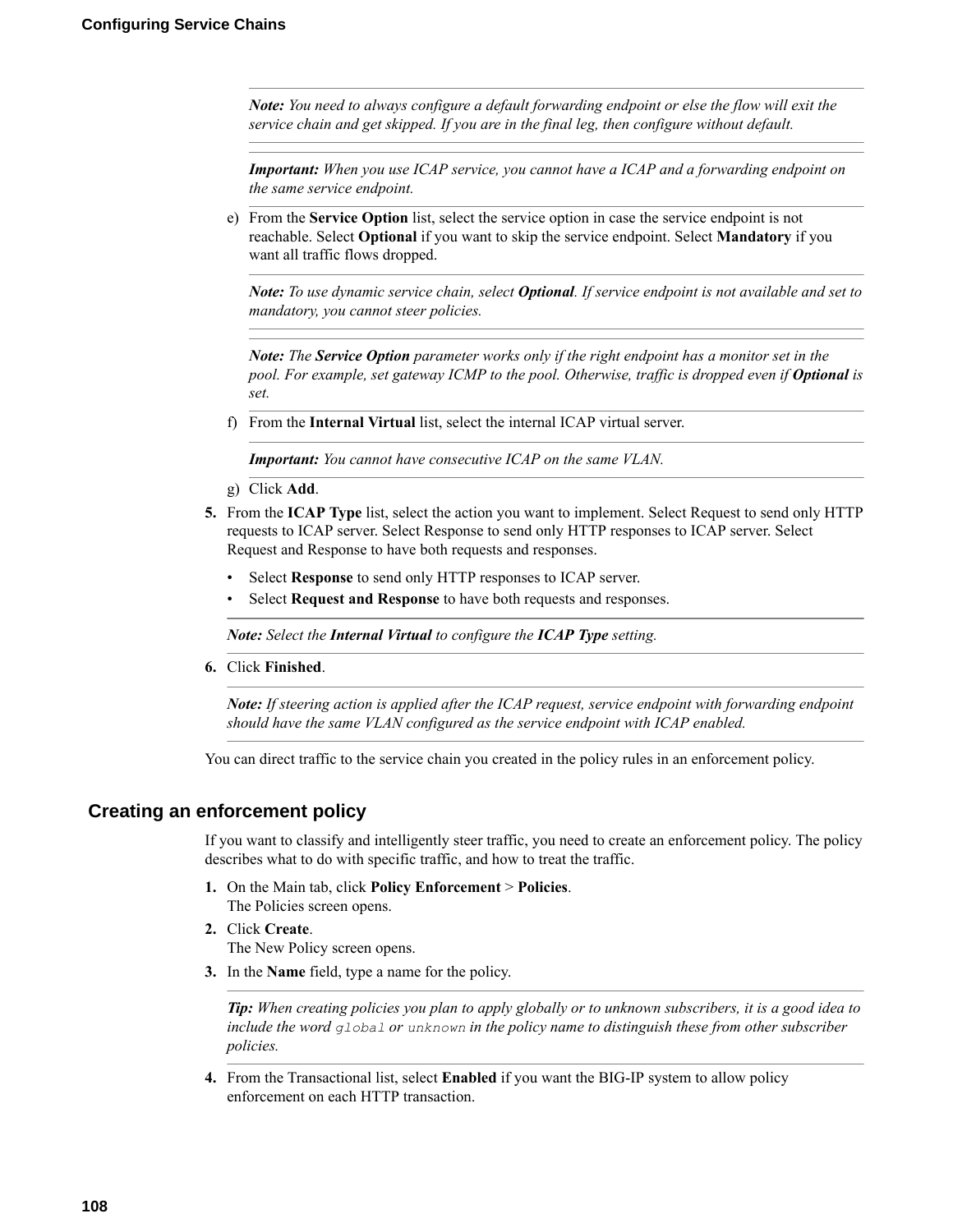### **5.** Click **Finished**.

*Important: The system performance is significantly affected, depending on complexity of the classification and the type of policy action.*

The new enforcement policy is added to the policy list.

Now you must add rules to the enforcement policy to define traffic filters and actions.

## **Configuring steering action policy**

You can configure HTTP headers of the steering policy in the BIG-IP<sup>®</sup> system.

*Note: If the steering action is enabled, steering policy is evaluated based on the VLAN flow. If no steering policy is configured, then the default endpoint is the next service endpoint.*

- **1.** On the Main tab, click **Policy Enforcement** > **Policies**. The Policies screen opens.
- **2.** Click the name of the enforcement policy you want to add rules to. The properties screen for the policy opens.
- **3.** In the Policy Rules area, click **Add**. The New Rule screen opens.
- **4.** In the **Name** field, type a name for the rule.
- **5.** In the **Precedence** field, type an integer that indicates the precedence for the rule in relation to the other rules. Number 1 has the highest precedence. Rules with higher precedence are evaluated before other rules with lower precedence.

*Tip: All rules in a policy are run concurrently. Precedence takes effect when there are conflicting rules. The conflict occurs when the traffic matches two rules and the policy actions from these rules differ. For example, if you have rule 1 with precedence 10 and Gate Status disabled for a search engine, and you have rule 2 with precedence 11 and Gate Status enabled, then rule 1 is processed first because it has higher precedence. Rules conflict if they have identical or overlapping classification criteria (for the traffic that matches more than one rule). In some cases, different policy actions are not conflicting, and hence, applied in parallel.*

- **6.** From the **Modify Header** list, select **Enabled**, to modify the HTTP request header. More modify header configuration options display.
- **7.** To modify the HTTP request header, select the action you want to implement.
	- Select **Insert String Value** to insert a stringvalue that you have specified before.
	- Select **Insert Value from Script** to specify that the BIG-IP system can insert value received from the TCL expression.
	- Select **Remove** to remove the string value that you previously created.
- **8.** In the **Header Name** field, type a header name.
- **9.** In the **String Value** field, type a string value for the header.
- **10.** Click **Finished**.

You can add more rules to an enforcement policy in addition to configuring HTTP header action.

## **Adding rules to an enforcement policy**

Before you can add rules to an enforcement policy, you need to create the policy, then reopen it.

You add rules to an enforcement policy to select the traffic you want to affect, and the actions to take. A *rule* associates an action with a specific type of traffic. So you can, for example, add a rule to select all audio-video traffic and send it to a pool of servers that are optimized to handle that type of traffic.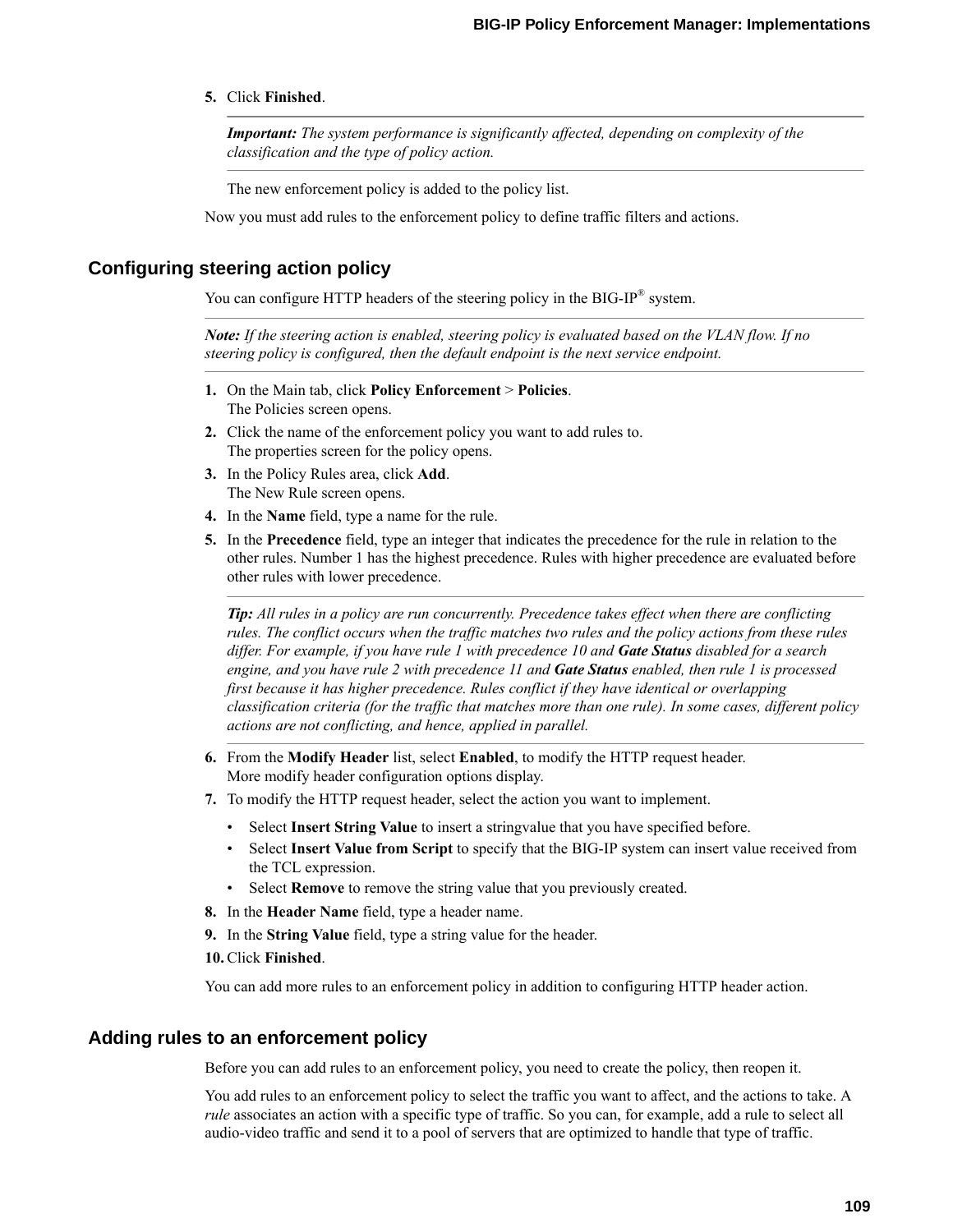- **1.** On the Main tab, click **Policy Enforcement** > **Policies**. The Policies screen opens.
- **2.** Click the name of the enforcement policy you want to add rules to. The properties screen for the policy opens.
- **3.** In the Policy Rules area, click **Add**. The New Rule screen opens.
- **4.** In the **Name** field, type a name for the rule.
- **5.** In the **Precedence** field, type an integer that indicates the precedence for the rule in relation to the other rules. Number 1 has the highest precedence. Rules with higher precedence are evaluated before other rules with lower precedence.

*Tip: All rules in a policy are run concurrently. Precedence takes effect when there are conflicting rules. The conflict occurs when the traffic matches two rules and the policy actions from these rules differ. For example, if you have rule 1 with precedence 10 and Gate Status disabled for a search engine, and you have rule 2 with precedence 11 and Gate Status enabled, then rule 1 is processed first because it has higher precedence. Rules conflict if they have identical or overlapping classification criteria (for the traffic that matches more than one rule). In some cases, different policy actions are not conflicting, and hence, applied in parallel.*

- **6.** Use the Classification, URL, Flow, and Custom Criteria tabs to identify the traffic that you want to be affected by this rule.
- **7.** From the **Modify Header** list, select **Enabled**, to modify the HTTP request header. More modify header configuration options display.
- **8.** Use the Reporting, Quota, Forwarding, Modify Header or QoS areas to specify what you want to do with the traffic that you are classifying or specify what actions you want to apply to the traffic. Other tasks describe how to do this in detail.

If you leave **Gate Status** enabled (default) and specify no other actions, the system stores traffic classification statistics on the BIG-IP system, and forwards the traffic to its destination without any further action.

- **9.** From the **Congestion Detection** list, select **Enable**, to congestion detection in the Radio Access Network.
	- a) In the **Threshold** field, type the lower threshold bandwidth for a session. The default value is 1000kbs.
	- b) For**Destination** list, select the publisher name from the HSL publisher drop-down list.

The state of congestion detection is now controlled by policy application, and different subsets of subscribers can have different settings. This enables congestion-detection for specific types of applications as it pairs with specific policy rule conditions.

**10.** Click **Finished**.

**11.** Repeat steps 3-8 to create as many rules as needed to handle the traffic you are interested in.

The enforcement policy includes the rules with the conditions and actions you added.

Now you need to associate the enforcement policy with the virtual server (or servers) to which traffic is directed.

## **Creating a rule for forwarding traffic**

You can create a rule that forwards traffic to an endpoint. For example, you might want to direct video traffic to a server that is optimized for video viewing.

- **1.** On the Main tab, click **Policy Enforcement** > **Policies**. The Policies screen opens.
- **2.** Click the name of the enforcement policy you want to add rules to.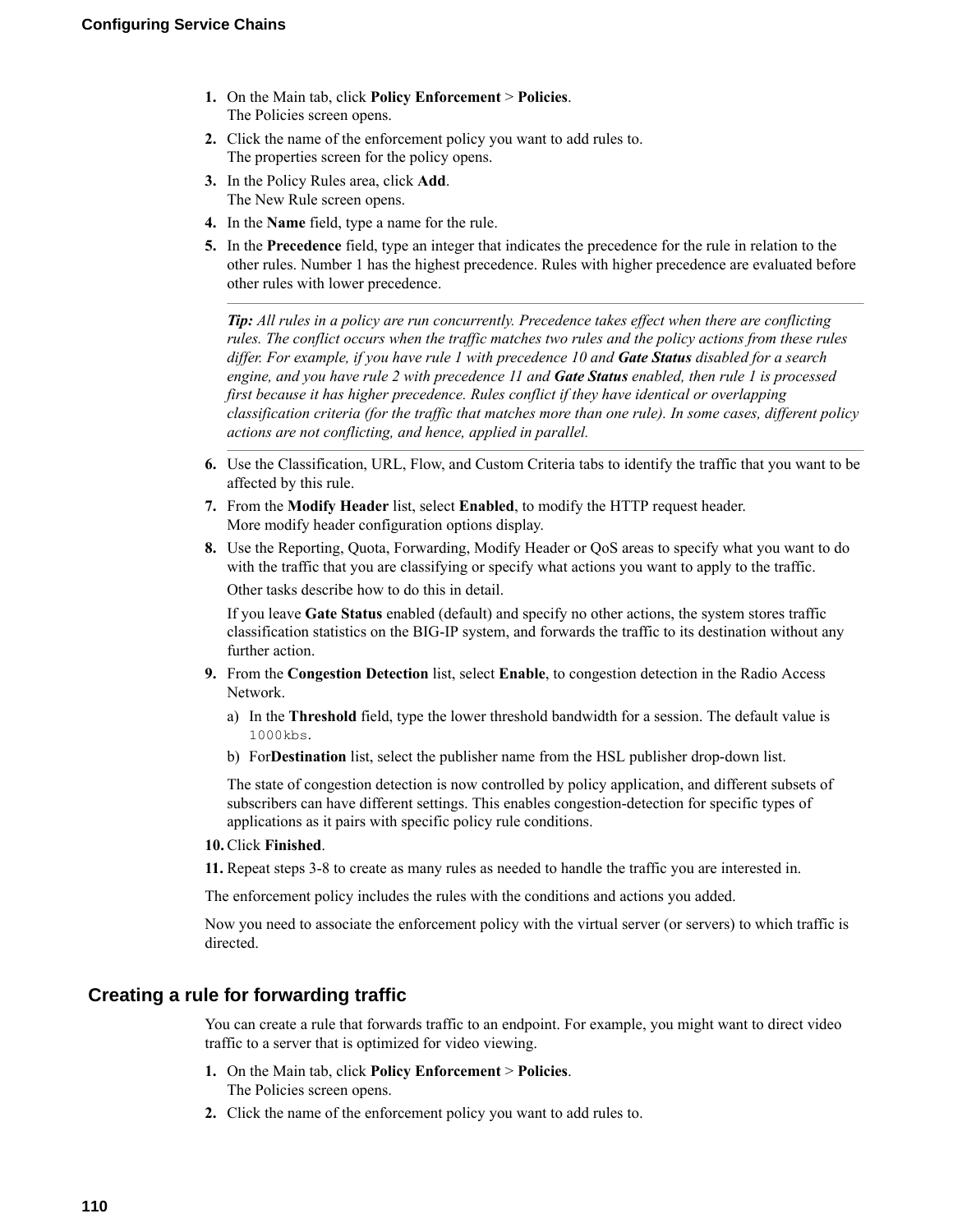The properties screen for the policy opens.

- **3.** In the Policy Rules area, click **Add**. The New Rule screen opens.
- **4.** In the **Name** field, type a name for the rule.
- **5.** In the **Precedence** field, type an integer that indicates the precedence for the rule in relation to the other rules. Number 1 has the highest precedence. Rules with higher precedence are evaluated before other rules with lower precedence.

*Tip: All rules in a policy are run concurrently. Precedence takes effect when there are conflicting rules. The conflict occurs when the traffic matches two rules and the policy actions from these rules differ. For example, if you have rule 1 with precedence 10 and Gate Status disabled for a search engine, and you have rule 2 with precedence 11 and Gate Status enabled, then rule 1 is processed first because it has higher precedence. Rules conflict if they have identical or overlapping classification criteria (for the traffic that matches more than one rule). In some cases, different policy actions are not conflicting, and hence, applied in parallel.*

- **6.** Use the Classification, URL, Flow, and Custom Criteria tabs to identify the traffic that you want to be affected by this rule.
- **7.** In the Gate area, for **Gate Status**, select **Enabled**. Options provide several ways to forward the traffic.
- **8.** In the Forwarding area, for **HTTP Redirect**, select **Enabled**, and type the URL.
- **9.** From the Forwarding list, select an option where you would like to forward the traffic.

| <b>Options</b>                                  | <b>Description</b>                                                                         |
|-------------------------------------------------|--------------------------------------------------------------------------------------------|
| <b>Route to Network</b>                         | The traffic flow is forwarded to the default destination.                                  |
| <b>Forwarding to Endpoint</b>                   | The flow is steered to a different destination and you can select<br>one of the endpoints. |
| <b>Forward to ICAP virtual</b><br><b>Server</b> | The flow is forwarded to the ICAP virtual server.                                          |

- **10.**From the **Forwarding Fallback Action** list, select **Drop** or **Continue** to specify if the connection can remain unchanged or should be dropped if the forwarding action fails.
- **11.** From the **ICAP Virtual Server** list, select an internal virtual server that you have created, or click **Create** to create a new internal virtual server.
- **12.**From the **ICAP Type** list, select an ICAP adaptation type.
	- Select **Request** to send a portion of the request to the ICAP server.
	- Select **Response** to receive a portion of the response from the ICAP server.
	- Select **Request** and **Response** to have both types of adaptation.
- **13.**From the **Service Chain** list, select **Create** to direct traffic to more than one location (such as valueadded services).
- **14.** Click **Finished**.

You have created a rule that forwards traffic.

## **Creating a data plane virtual group**

If you want to steer specific traffic (or otherwise regulate certain types of traffic) you must first develop appropriate enforcement policies. If using a Gx interface to a PCRF, you need to create a new virtual group in listeners that connect to a PCRF.

You can create listeners that specify how to handle traffic for policy enforcement. Creating a listener performs preliminary setup on the BIG-IP® system for application visibility, intelligent steering, bandwidth management, and reporting.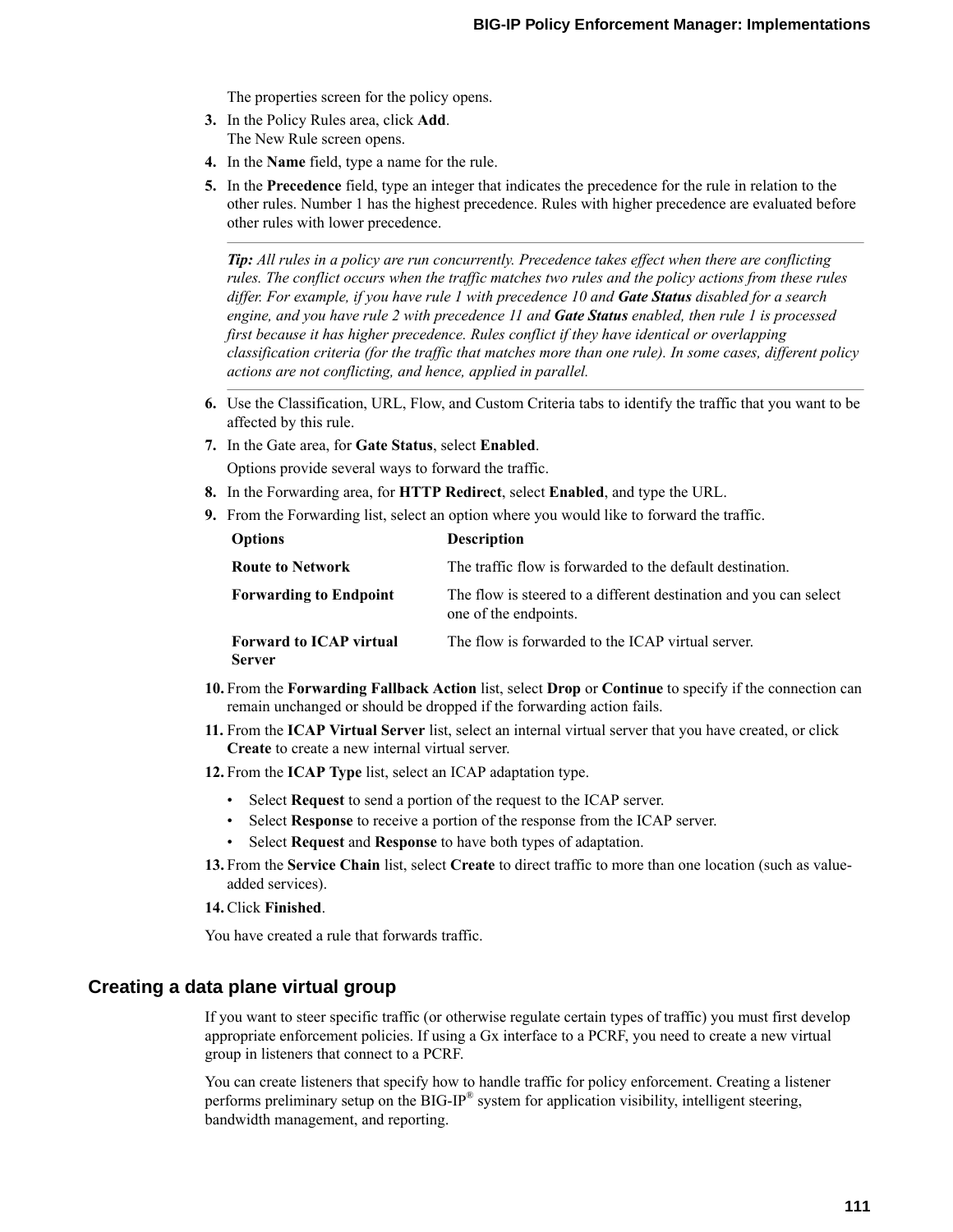- **1.** On the Main tab, click **Policy Enforcement** > **Data Plane Listeners**. The Date Plane Listeners screen opens.
- **2.** Click **Add Group**. The New Virtual Group screen opens.
- **3.** In the **Name** field, type a unique name for the listener.
- **4.** In the **Destination Address** field, type the IP address of the virtual server. For example, 10.0.0.1 or 10.0.0.0/24.

*Note: When you use an IPv4 address without specifying a prefix, the BIG-IP® system automatically uses a /32 prefix.*

*Tip: You can use a catch-all virtual server (0.0.0.0) to specify all traffic that is delivered to the BIG-IP® system. Configure the source and destination setting, during forwarding mode only. In the relay mode, the client does not have an IP address and the DHCP provides the client with an IP address.*

The system will create a virtual server using the address or network you specify.

- **5.** For the **Service Port** setting, type or select the service port for the virtual server.
- **6.** From the **VLAN and Tunnel Traffic** list, select **Enabled on**. Then, for the **VLANs and Tunnels** setting, move the VLAN or VLANs on which you want to allow the virtual servers to share traffic from the **Available** list to the **Selected** list.
- **7.** For the **VLANs and Tunnels** setting, move the VLANs and tunnels that you want to monitor from the **Available** list to the **Selected** list.
- **8.** In the Policy Provisioning area, select enforcement policies to apply to the traffic.
	- a) For **Global Policy**, move policies to apply to all subscribers to **High Precedence** or **Low Precedence**.

*Note: For URL categorization to take effect, you need to associate the enforcement policy with a classification profile.*

b) For **Unknown Subscriber Policy**, move policies to use if the subscriber is unknown to **Selected**.

The system applies the global policy to all subscribers in parallel with the subscriber policies, and must be configured with unknown subscriber policy. High-precedence global policies override conflicting subscriber policies, and low-precedence policies are overridden by conflicting subscriber policies.

**9.** Click **Finished**.

The Policy Enforcement Manager creates a listener.

When you create a listener, Policy Enforcement Manager<sup>™</sup> also creates virtual servers for each type of traffic (TCP, UDP, or both and IP), and a virtual server for HTTP traffic. The system sets up classification and assigns the appropriate policy enforcement profile to the virtual servers. If you are connecting to a RADIUS authentication server, a virtual server for RADIUS is also added.

Now you can send traffic through the network. As network traffic moves through the BIG-IP<sup>®</sup> system, the system classifies the traffic, and if you have developed policies, the system performs the actions specified by the enforcement policy rules.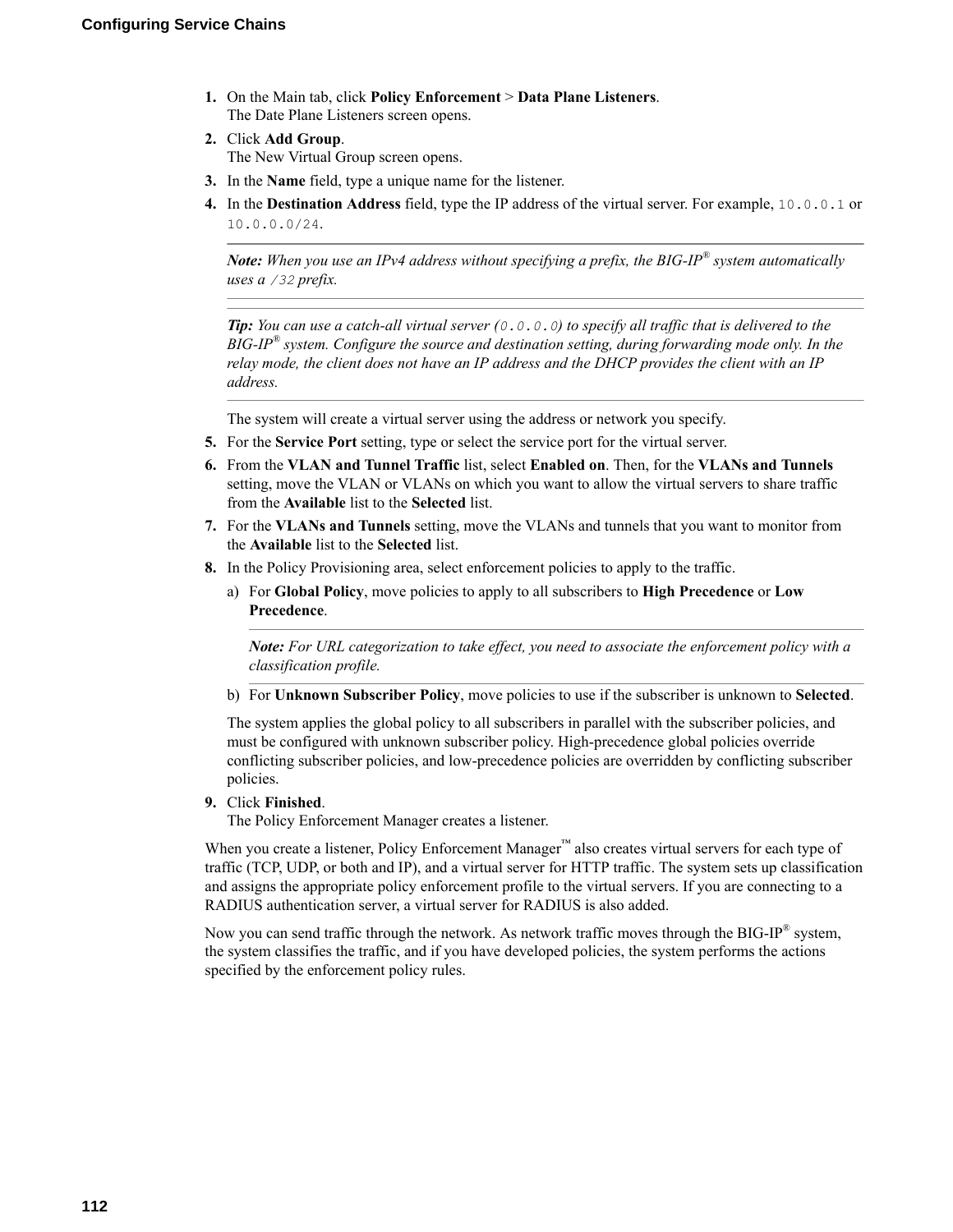## **Overview: Provisioning dynamic subscribers**

If you have subscribers that are managed on a separate policy charging and rules function (PCRF), you can connect the BIG-IP® system to that policy server to provision dynamic subscribers. *Dynamic subscribers* are subscribers that are managed by a PCRF.

The BIG-IP system receives traffic from GGSN, a gateway between the GPRS mobile network and the Internet. When a subscriber makes a request that is routed to the BIG-IP system, the Policy Enforcement Manager<sup>™</sup> queries the PCRF over a Gx interface. The PCRF responds with information about the subscriber. This information is stored on the BIG-IP system, which recognizes the subscriber in future requests.

You can use dynamic subscriber provisioning alone or in combination with static subscribers.

## **Provisioning dynamic subscribers**

If you want to steer specific traffic, or otherwise regulate certain types of traffic, you need to have developed enforcement policies.

To provision subscribers dynamically through a separate PCRF, you create listeners that specify how to handle traffic for policy enforcement. Creating a listener provides preliminary setup on the BIG-IP<sup>®</sup> system for application visibility, intelligent steering, bandwidth management, reporting, and other features.

- **1.** On the Main tab, click **Policy Enforcement** > **Data Plane Listeners**. The Date Plane Listeners screen opens.
- **2.** Click **Data Plane**. The Data Plane screen opens.
- **3.** Click **Add Group**. The New Virtual Group screen opens.
- **4.** In the **Name** field, type a unique name for the listener.
- **5.** In the **Destination Address** field, type the IP address of the virtual server. For example, 10.0.0.1 or 10.0.0.0/24.

*Note: When you use an IPv4 address without specifying a prefix, the BIG-IP® system automatically uses a /32 prefix.*

*Tip: You can use a catch-all virtual server (0.0.0.0) to specify all traffic that is delivered to the BIG-IP® system. Configure the source and destination setting, during forwarding mode only. In the relay mode, the client does not have an IP address and the DHCP provides the client with an IP address.*

The system will create a virtual server using the address or network you specify.

- **6.** For the **Service Port** setting, type or select the service port for the virtual server.
- **7.** From the **Protocol** list, select the protocol of the traffic for which to deploy enforcement policies (**TCP**, **UDP**, or **TCP and UDP**).

The system will create a virtual server for each protocol specified.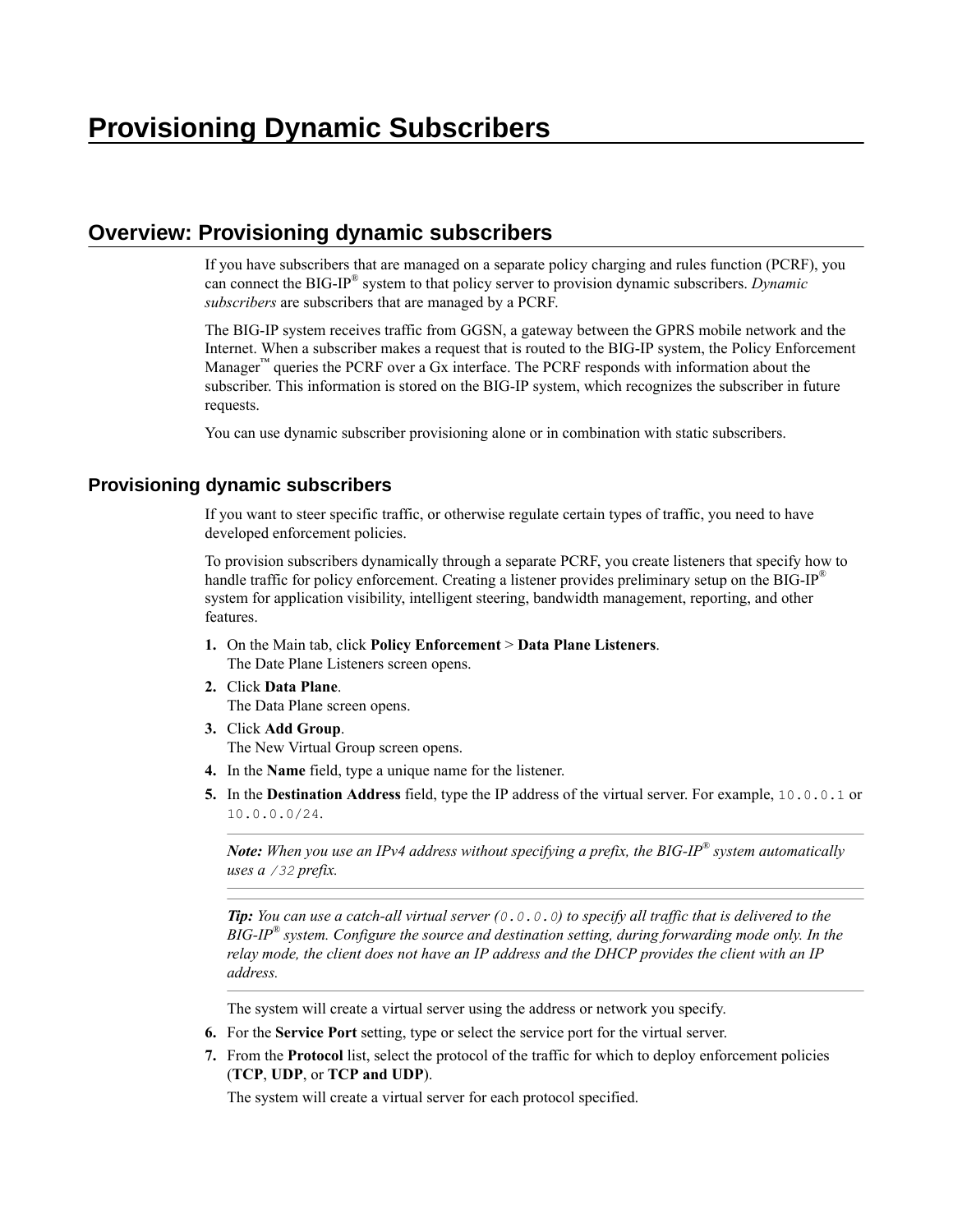- **8.** To use network address translation, from the **Source Address Translation** list, select **Auto Map**. The system treats all of the self IP addresses as translation addresses.
- **9.** For the **VLANs and Tunnels** setting, move the VLANs and tunnels that you want to monitor from the **Available** list to the **Selected** list.
- **10.**For the **VLANs and Tunnels** setting, move the VLANs and tunnels that you want to monitor for RADIUS traffic from the **Available** list to the **Selected** list.
- **11.** In the Policy Provisioning area, select enforcement policies to apply to the traffic.
	- a) For **Global Policy**, move policies to apply to all subscribers to **High Precedence** or **Low Precedence**.

*Note: For URL categorization to take effect, you need to associate the enforcement policy with a classification profile.*

b) For **Unknown Subscriber Policy**, move policies to use if the subscriber is unknown to **Selected**.

The system applies the global policy to all subscribers in parallel with the subscriber policies, and must be configured with unknown subscriber policy. High-precedence global policies override conflicting subscriber policies, and low-precedence policies are overridden by conflicting subscriber policies.

When you create a listener, the Policy Enforcement Manager® also creates virtual servers for each type of traffic (TCP, UDP, or both), and a virtual server for the Gx interface. The system also creates a virtual server to handle HTTP traffic. The system assigns the appropriate classification and policy enforcement profiles to the virtual servers. If you are connecting to a RADIUS authentication server, a virtual server for RADIUS is also added.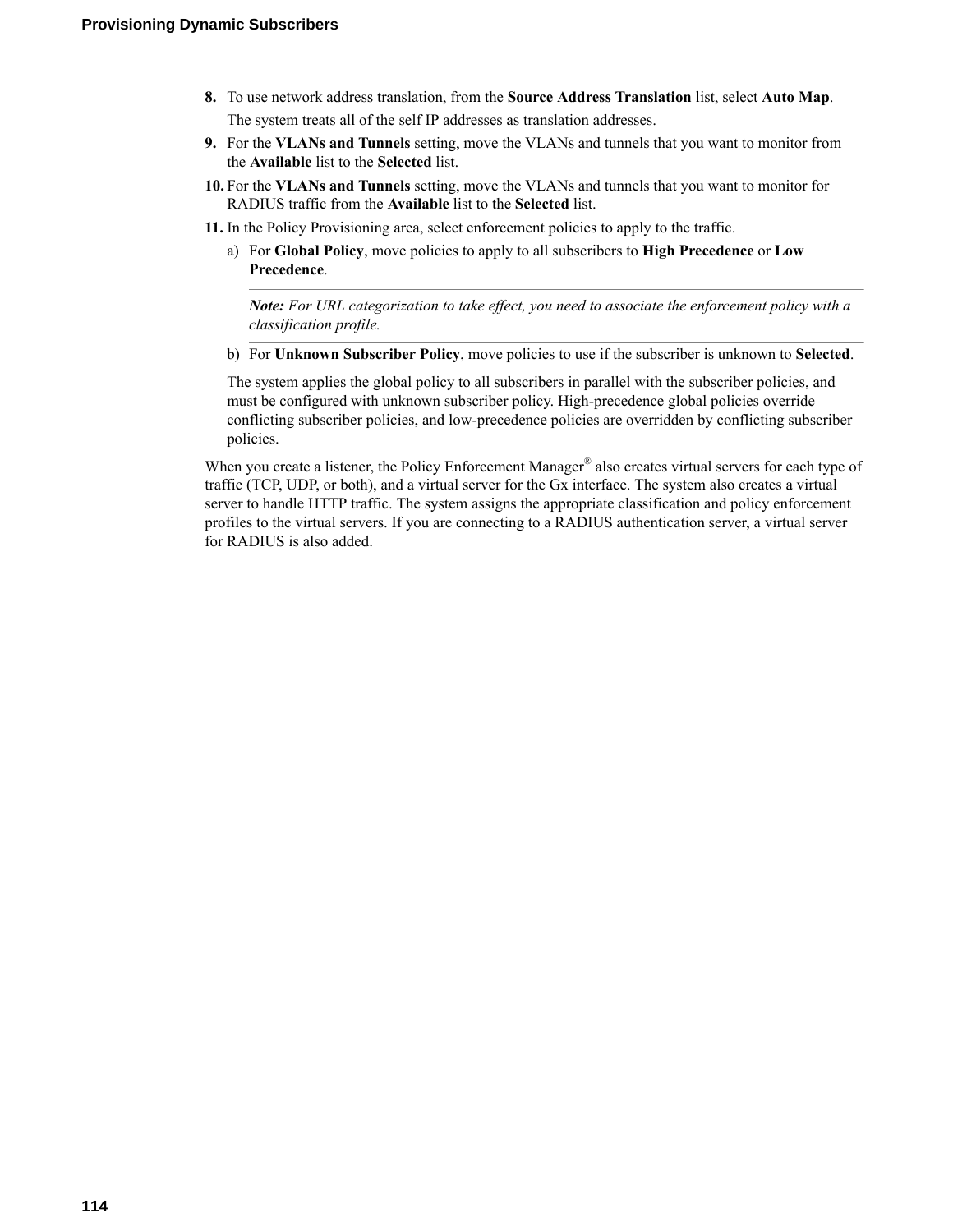## **Overview: Provisioning static subscribers**

If you have subscribers that are not managed on a separate policy charging and rules function (PCRF), you can create static subscribers. *Static subscribers* are individual subscribers of services that are not managed by a separate policy server. You can add static subscribers directly to the Policy Enforcement Manager<sup>™</sup>, and assign enforcement policies to them. Each subscriber can have one or more enforcement policies associated with them.

You can use static subscribers alone or in combination with those managed by a PCRF.

## **Provisioning multiple subscribers**

Before you create a subscriber, you need to create the enforcement policy that you want to associate with the subscriber.

You can provision multiple subscribers to BIG-IP<sup>®</sup> Policy Enforcement Manager<sup>™</sup> and associate policies with them. This is useful, for example, if you are not using a separate policy charging and rules function (PCRF) for subscribers, or if you need to add a subscriber with a unique enforcement policy.

- **1.** On the Main tab, click **Policy Enforcement** > **Subscribers**. The Subscribers screen opens.
- **2.** Click **Create**. The New Subscriber screen opens.
- **3.** From the **Subscriber ID Type** list, select the format of the subscriber ID.

### **Option Description**

- **E.164** A numbering plan that defines the format of an MSISDN international phone number (up to 15 digits). The number typically consists of three fields: country code, national destination code, and subscriber number.
- **IMSI** International Mobile Subscriber Identity. A globally unique code number that identifies a GSM, UMTS, or LTE mobile phone user.
- **NAI** Network Access Identifier. A fully qualified network name (FODN) in the form  $\langle$ user>@ $\langle$ realm $\rangle$ ; identifies a subscriber and the home network to which the subscriber belongs.

**Private** The subscriber ID type is private for the given deployment.

- **4.** In the **Subscriber ID** field, type a unique identifier (up to 64 characters) for the subscriber, such as a phone number. The subscriber ID type determines the format.
- **5.** In the **Subscriber IP Address** area, type the IP address of the subscriber in IPv4 or IPv6-Prefix format. Click **Add** to add multiple IP addresses. This field is optional but recommended.

*Tip: Assigning the subscriber IP addresses ensures that the subscriber gets the entitled service faster.*

**6.** In the **Policies** setting, select at least one enforcement policy from the **Available** list and move it to the **Selected** list.

The selected policy is the one that the system enforces for the subscriber you are adding.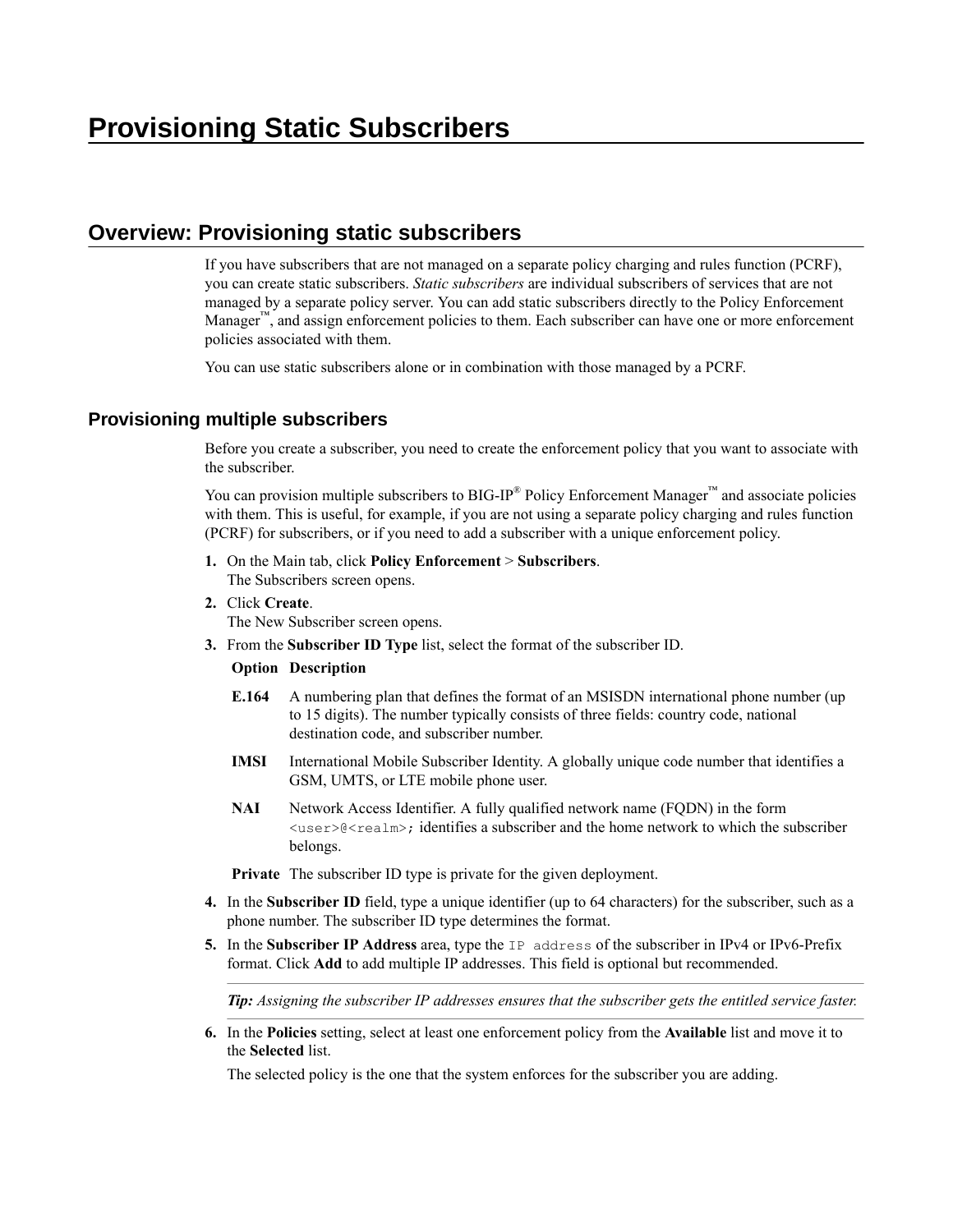*Note: You can assign a transactional policy to an active subscriber if you have created a transactional policy with the transactional reporting rule action.*

#### **7.** Click **Finished**.

Policy Enforcement Manager creates a static subscriber.

When the subscriber accesses the network through the BIG-IP system, Policy Enforcement Manager applies the policy you assigned to the subscriber traffic.

## **Subscriber CSV file format**

You can upload a list of static subscribers for policy enforcement on the BIG-IP<sup>®</sup> system. A CSV file is a text file in a comma-separated-values format. Microsoft® Excel® can be used to view and create such files. The list of subscribers must be in a text file in comma separated value (CSV) format.

Each line of the CSV file represents one subscriber in the format:

SubscriberId,SubscriberIdType,NumOfIPs[,IP\_i]\*[,Policy\_i]+

#### **subscriber ID**

A unique identifier for the subscriber that depends on the subscriber ID type.

#### **subscriber ID type**

The format of the subscriber ID. This field is optional, but the comma is required. If you omit subscriber ID type, the system assigns the default value of IMSI (International Mobile Subscriber Identity).

#### **subscriber IP**

The IP address of the subscriber. This field is optional, but the comma is required.

#### **subscriber IP list**

The list of subscribers. This field is optional, but the comma is required.

#### **policy\_1,policy\_2,policy\_n**

One policy or more policies assigned to the subscriber. Multiple policies must be separated by commas.

*Note: To allow multiple IPs you need to change the DB variable (tmm.pem.session.ip.addr.max).*

For example:

### 2083003251,private,2,40.0.1.0,40.0.1.1,policy1,policy2

You must include Subscriber ID and at least one policy enforcement policy for each subscriber. You need to include the comma for missing fields. Do not include spaces between values. The policies listed must be included on the policies list in **Policy Enforcement** > **Policies**, and be provisioned using a listener or a policy enforcement profile.

For example, to specify subscriber 2083003252 in IMSI format with a gold policy, you can leave out the subscriber IP address and include one policy:

2083003252,imsi,0,policy1

## **Provisioning a file of static subscribers**

You can upload a CSV file containing a list of static subscribers. The file must be in a specific CSV file format.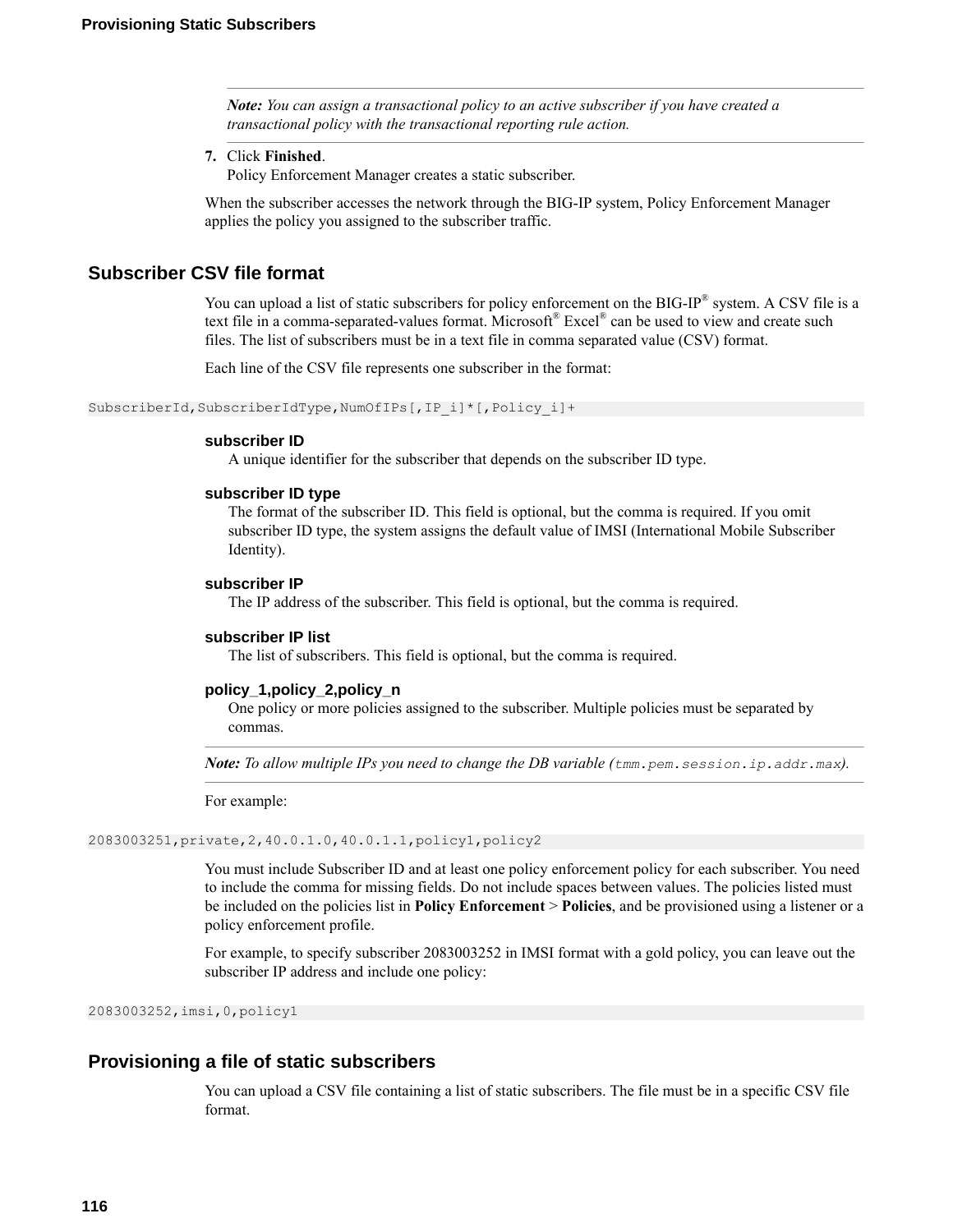- **1.** On the Main tab, click **Policy Enforcement** > **Subscribers**. The Subscribers screen opens.
- **2.** Click **Upload**.
- **3.** In the **File Name** setting, click the button to browse to the text file. The system opens a screen where you can select the text file
- **4.** Click **Upload**.

The Policy Enforcement Manager™ uploads the static subscriber file in chunks of 1000 subscribers. The system performs a validation on each chunk. If a validation fails, the subscribers in the current chunk and subsequent chunks are not imported. However, the subscribers loaded in previous chunks are imported onto the system. The Policy Enforcement Manager applies the appropriate policy to traffic from the subscribers in the list.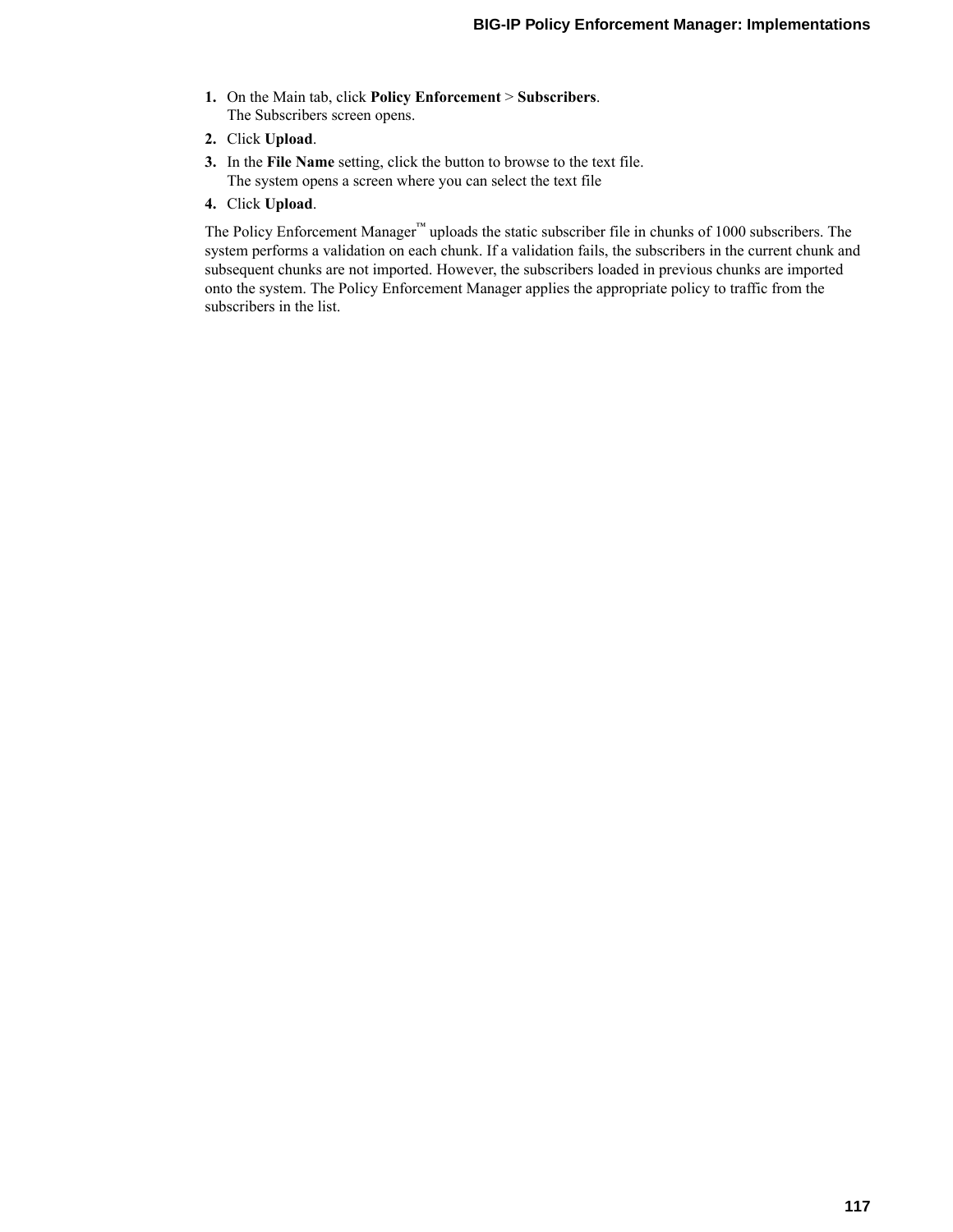**Provisioning Static Subscribers**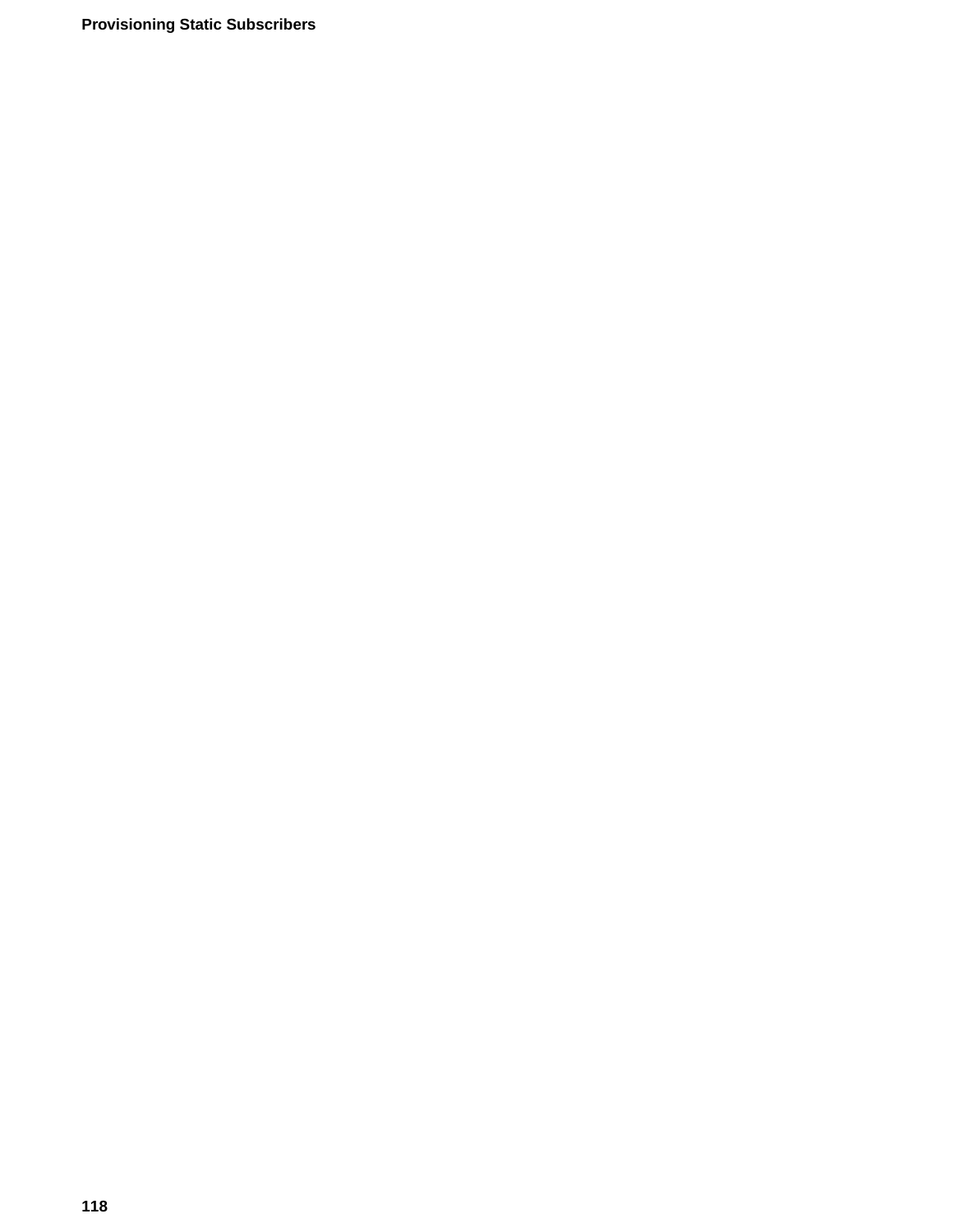## **Overview: Configuring PEM Sessions**

In the BIG-IP<sup>®</sup> system, the Policy Enforcement Manager<sup>™</sup> (PEM<sup>™</sup>) provides a greater level of manageability for subscriber sessions and flexibility.

### **Session creation**

The PEM profile controls creation of sessions for traffic originated on Internet side.

### **Flow termination**

The PEM global option controls flow termination on session delete.

### **TCL scripts support**

The PEM TCL filter supports the multiple line TCL scripts and variables.

### **Creating sessions from server side**

You can drop unknown traffic from server side by disabling unknown subscriber session creation for a PEM profile, or enable it so that a session can be created from the server side.

- **1.** On the Main tab, click **Subscriber Management** > **Profiles** > **Subscriber Management**. The Subscriber Management screen opens.
- **2.** Click**Create**. The New Subscriber Management Profile screen opens.
- **3.** In the **Name** field, type a unique name for the subscriber management profile.
- **4.** At the right of the **Session Creation From Server Side** setting, select the **Custom** check box, and then select **Disabled** from the list so that the session is not created for the server side IP. The deafault value is **Enabled**.
- **5.** From the **Drop Unknown Traffic From Server Side** option, select **Enabled** to drop unknown traffic from server side. The default value is **Disabled**.
- **6.** Click **Finished**. The system creates a session based on server side IP when the server side traffic comes.
- **7.** On the Main tab, click **Local Traffic** > **Virtual Servers**. The Virtual Servers List screen opens.
- **8.** Select a virtual server you have already created.
- **9.** In the **Name** field, type a unique name for the virtual server.
- **10.**For **Configuration**, select **Advanced**.
- **11.** Scroll down to the **Subscriber Management Profile** list, and select the subscriber management profile you created. The subscriber management profile linked to the session creation for server side is attached to the virtual server here.

The Subscriber Management profile controls session creation for traffic that originates on the server side.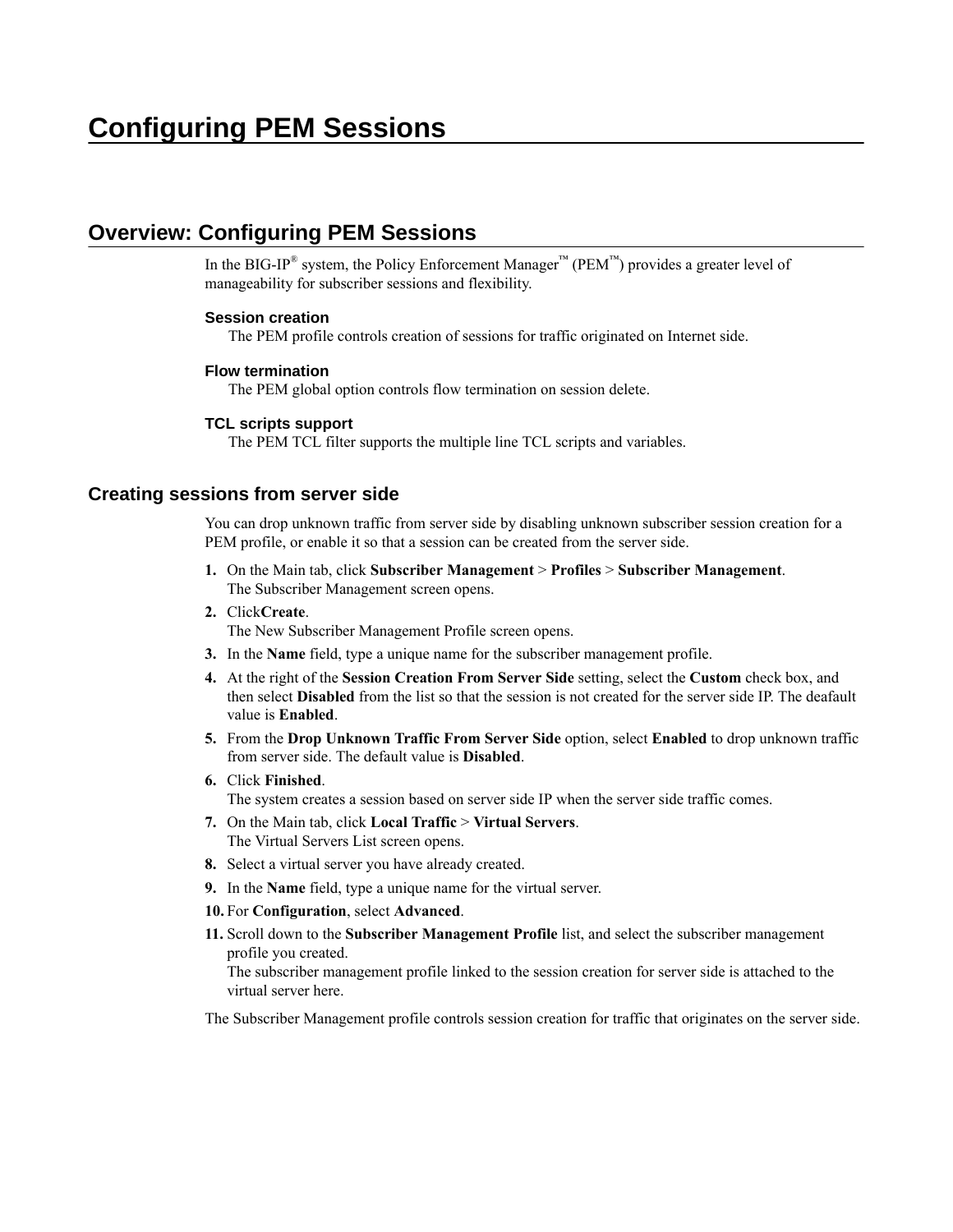**Configuring PEM Sessions**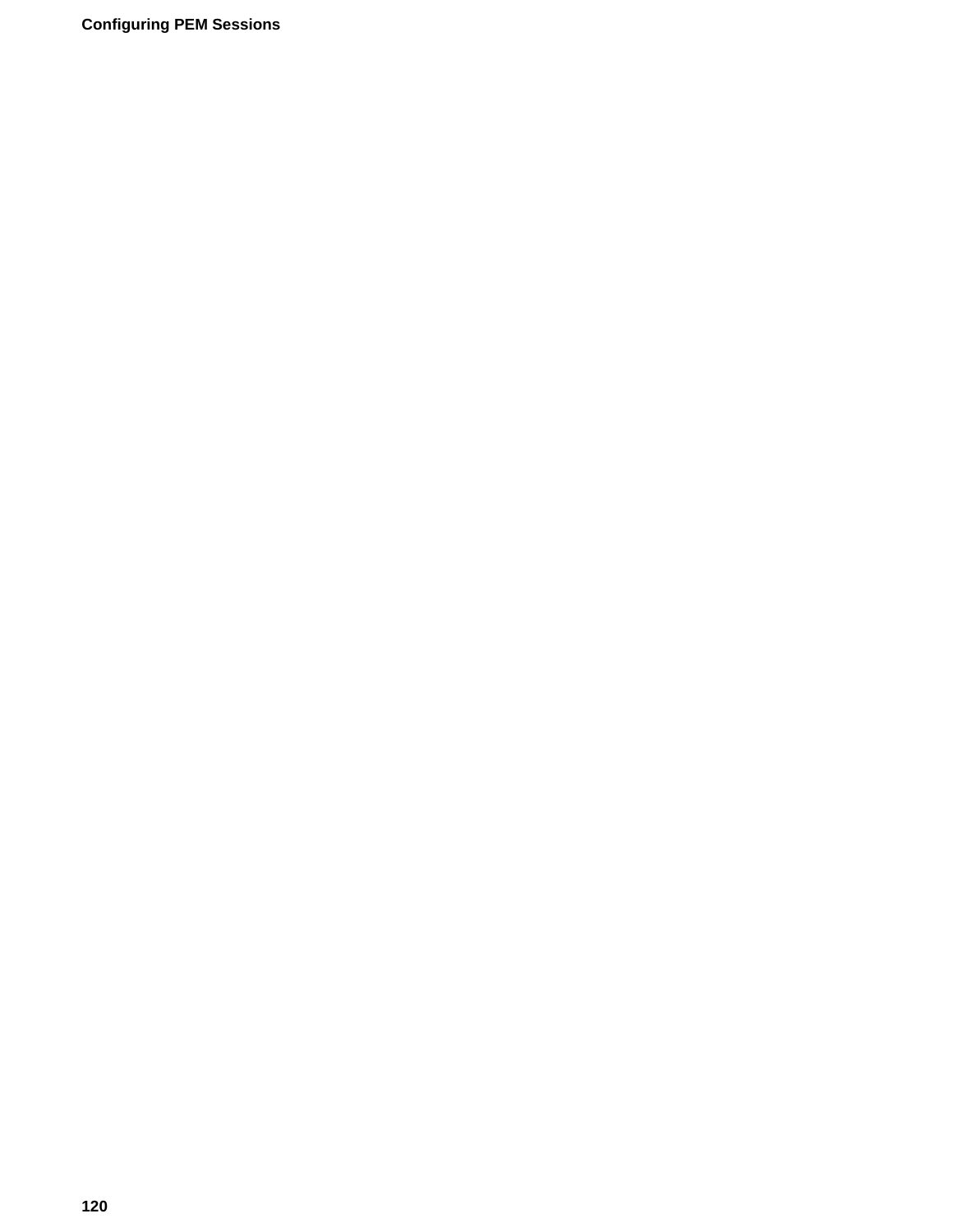## **Overview: Subscriber and policy provisioning**

The Policy Enforcement Manager™ (PEM<sup>™</sup>) is flexible in extracting Attribute Value Pair (AVPs) from Radius and encoding AVPs to and from PCRF. This solves interoperability issues to a larger extent. The configuration includes creation of RADIUS and Gx protocol profiles. The RADIUS AVPs, diameter AVPs, as well as manually defined parameters can be stored as subscriber attributes in the BIG-IP<sup>®</sup> system.

Subscriber and policy provisioning addresses the following factors:

- Different AVPs in RADIUS accounting messages are extracted and mapped to subscriber attributes for the session. This is used for subscriber identity, additional subscriber characterization related to network type, location and so on, and their changes. For example, RAT-Type, 3GPP-Location-Info, 3GPP-SGSN-Address, or allowing discovery of certain events included and covered by the accounting process.
- Add AVPs specified in CCR-I, CCR-u, CCR-T and RAA messages and also extract AVPs from CCA-I, CCA-U and RAR. For example, one can configure to send multiple Subscription-ID read over RADIUS to PCRF.
- Custom policy decisions from AVPs can be made with use of extracted parameters. For example, Operator can configure policy based on RAT-type (2G/3G/4G) or any custom AVP extracted of the subscriber.
- Extracted parameters can be inserted in to reporting records over HSL and Gx.

### **Task summary**

Configuring RADIUS in PEM profile [Configuring RADIUS AVP in PEM profile](#page-121-0) [Configuring RADIUS message](#page-122-0) [Configuring Gx in PEM profile](#page-123-0) [Configuring Gx message](#page-123-0) [Configuring Subscriber Attributes in PEM profile](#page-124-0) [Configuring Diameter AVP in PEM profile](#page-125-0)

## **Configuring RADIUS in PEM profile**

You can create a custom PEM RADIUS protocol profile and add a message defining how the RADIUS message is to be processed in the Policy Enforcement Manager. Radius messages configured on subscribers can be in, out or any direction.

- **1.** On the Main tab, click **Subscriber Management** > **Profiles** > **Protocol** > **RADIUS**. The Configuration screen opens.
- **2.** Click **Create**. The New RADIUS Profile screen opens.
- **3.** In the **Name** field, type a unique name for the protocol.
- **4.** In the **Description** field, type optional descriptive text for the protocol.
- **5.** From the Subscriber ID Type list, select an option which the identifier represents when the subscriber session is created.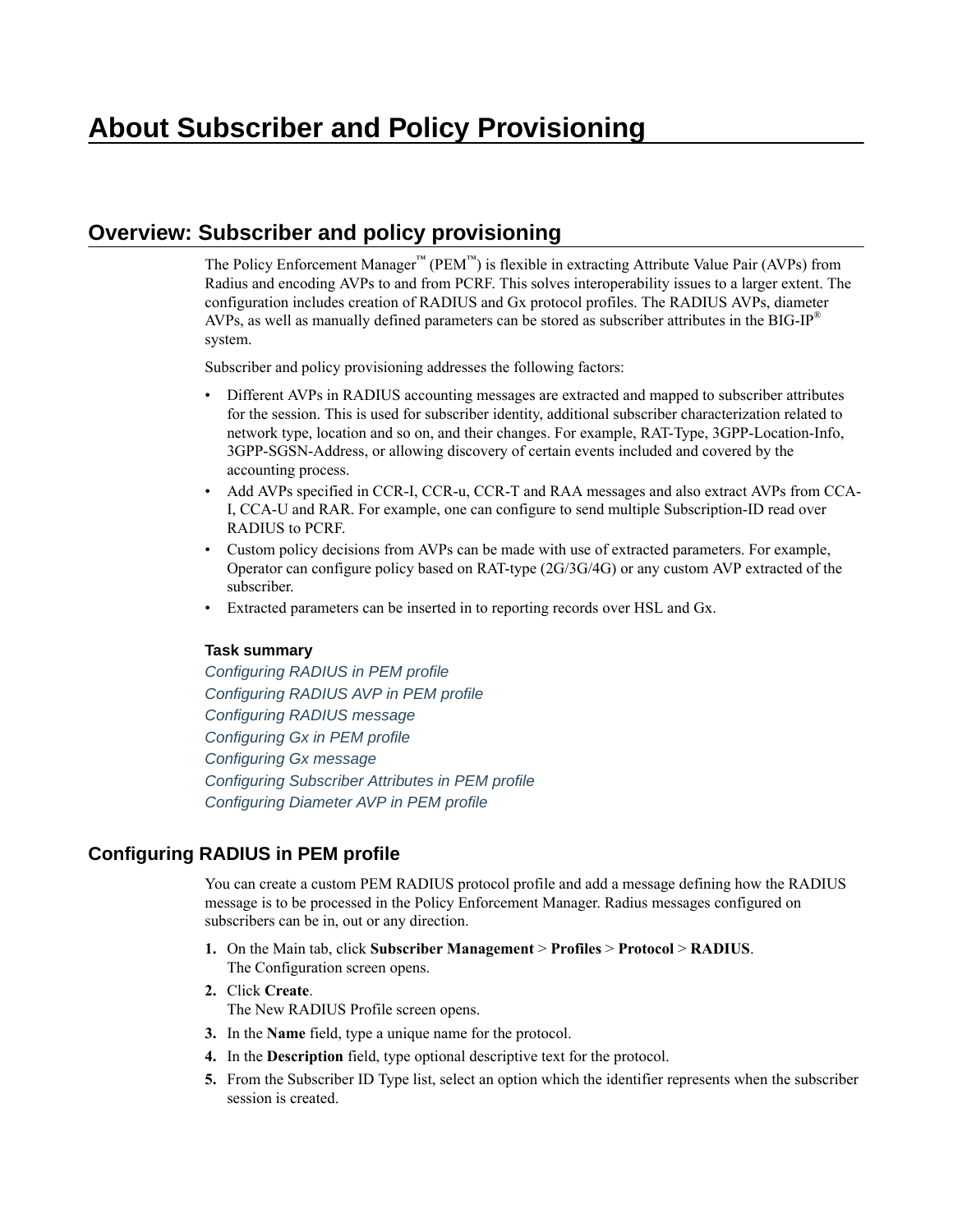#### <span id="page-121-0"></span>**Options Subscriber ID Type**

- **E164** A number that defines the format of an MSISDN international phone number (up to 15 digits).
- **NAI** A fully qualified network name that identifies a subscriber and the home network to which the subscriber belongs.
- **IMSI** A globally unique code number, that identifies a GSM, UMTS, or LTE mobile phone user.

**Private** The subscriber ID type is private for the given deployment.

- **6.** From the **Subscriber ID List** list, in the **Subscriber ID Name** setting, type the subscriber ID name. **Enabled**.
- **7.** From the **Subscriber ID List** list, in the **Order** setting, type the order of RADIUS AVPs when constructing the subscriber ID.
- **8.** From the **Subscriber ID List** list, in the **RADIUS AVP** setting, select the value of RADIUS AVP which you have used to create the subscriber ID.
- **9.** From the **Subscriber ID List** list, in the **Prefix** setting, type the suffix string to be added to THE extracted subscriber ID attribute that is specified in the RADIUS AVP for the subscriber session created.
- **10.**From the **Subscriber ID List** list, in the **Suffix** setting, type the suffix string when constructing subscriber ID with the value of the RADIUS AVP.
- **11.** To configure the RADIUS Message, click **Create & Add RADIUS Message**. The Policy Enforcement Manager creates a new RADIUS message page, where you can configure the AVP List.

### **12.** Click **Finished**.

You have created a custom RADIUS profile.

## **Configuring RADIUS AVP in PEM profile**

You can create a RADIUS AVPs that could be used to extract RADIUS attributes for subscriber sessions. PEM already has a list of predefined standard AVP attributes already defined as part of configuration.

- **1.** On the Main tab, click **Subscriber Management** > **Profiles** > **Protocols** > **RADIUS AVP**. The RADIUS AVP screen opens.
- **2.** Click **Create**. The Subscriber Attribute Properties screen opens.
- **3.** In the **Name** field, type a unique name for the profile.
- **4.** In the **Description** field, type optional descriptive text for the profile.
- **5.** From the **Data Type** list, select an option for the data type of the RADIUS AVP.

| <b>Options</b>                                  | Data Type                                                                                                    |
|-------------------------------------------------|--------------------------------------------------------------------------------------------------------------|
| <b>3GPP RAT Type</b>                            | The value format to be encoded or decoded as the 3GPP-RAT-Type<br>defined in $3GPP$ TS $29.061$ .            |
| <b>3GPP User Location</b><br><b>Information</b> | The value format to be encoded or decoded as the 3GPP-User-Location-<br>Info defined in $3GPP$ TS $29.061$ . |
| <b>IP</b> Address                               | The Account Status Type AVP is set to 3 (Interim-Update).                                                    |
| <b>IPv4 Address</b>                             | The IPv4 address in network byte order.                                                                      |
| <b>IPv6</b> Address                             | The IPv6 address in network byte order.                                                                      |
| Integer                                         | The 32-bit unsigned integer in network byte order.                                                           |
| <b>Octet</b>                                    | The TF-8 text [RFC3629], totaling 253 octets or less in length.                                              |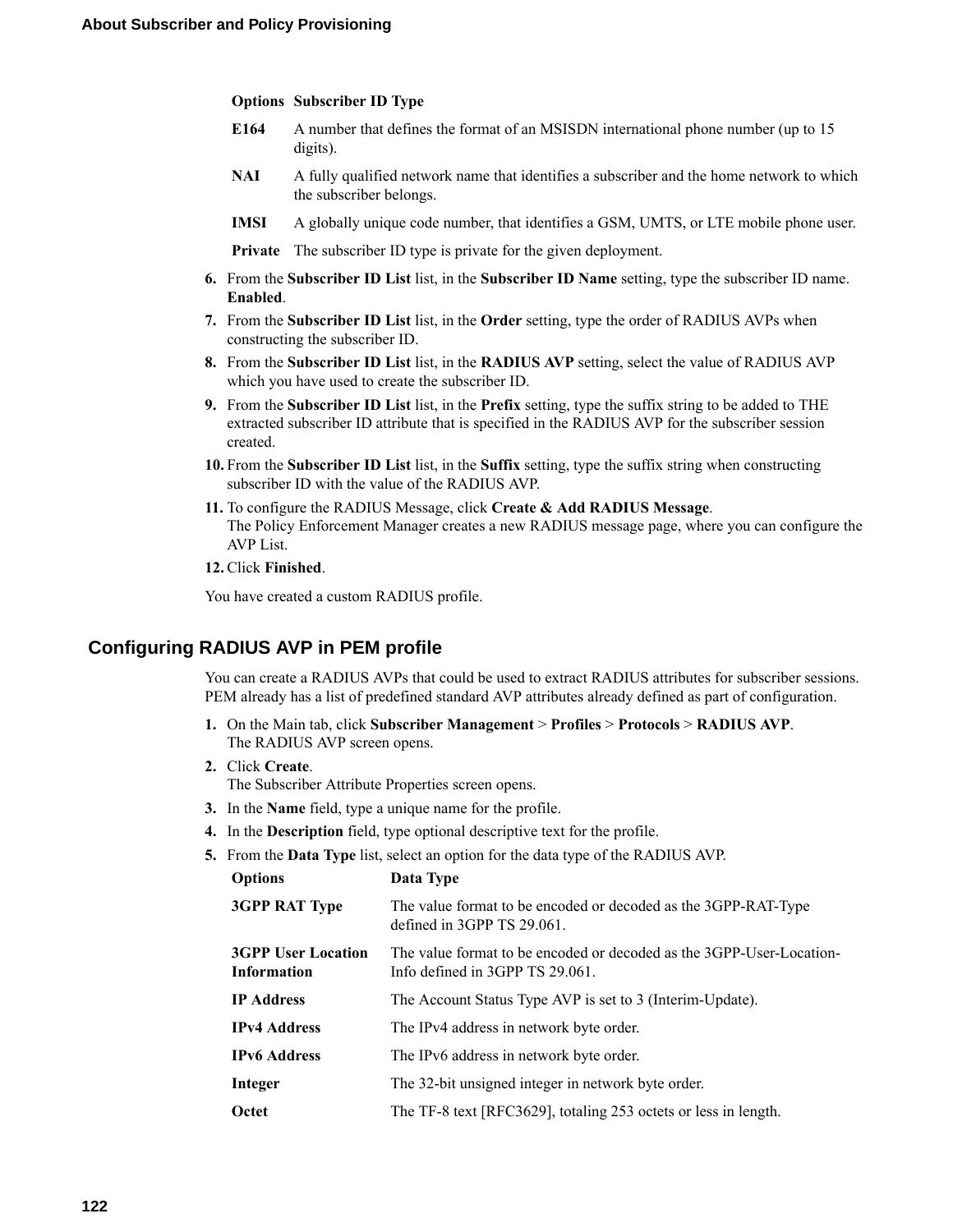<span id="page-122-0"></span>

| <b>Options</b> | Data Type                                                                                                                                       |
|----------------|-------------------------------------------------------------------------------------------------------------------------------------------------|
| <b>String</b>  | The binary data, totaling 253 octets or less in length. This includes the<br>opaque encapsulation of data structures defined outside of RADIUS. |
| <b>Time</b>    | The 32-bit unsigned value in network byte order and in seconds since<br>00:00:00 UTC, January 1, 1970.                                          |

- **6.** In the **Minimum Length** field, type the minimum data length of the RADIUS AVP. The default value is 0.
- **7.** In the **Maximum Length** field, type the maximum data length of the RADIUS AVP. The default value is 0.
- **8.** In the **Vendor ID Length** field, type the vendor ID of the RADIUS VSA. Type the default value is 1045.
- **9.** In the **Vendor Type** field, type the vendor type of the RADIUS VSA. The default value is 20.

**10.** In the **Type** field, type of the RADIUS AVP. The default value is 26.

**11.** Click **Finished**.

You have created RADIUS AVP that help with policy decisions.

## **Configuring RADIUS message**

You can configure the RADIUS message in the previously created Policy Enforcement Manager™ (PEM) RADIUS protocol profile, to extract AVPs for the subscriber session creation in the ingress direction. PEM provides the list of RADIUS messages which are populated with well known standard AVPs that are extracted to create attributes, in the subscriber session. To apply mapping between RADIUS AVPs TO PEM subscriber attributes, create mapping between each RADIUS AVP.

- **1.** On the Main tab, click **Subscriber Management** > **Profiles** > **Protocols** > **RADIUS AVP**. The RADIUS AVP screen opens.
- **2.** In the **Name** field, type a unique name for the protocol.
- **3.** From the **Direction** list, in the **AVP List** setting, select **Any**, **In** or **Out** to process the radius message in both ingress and egress, ingress or egress direction respectively.
- **4.** From the Message Type list, select an option which the identifier represents when the subscriber session is created.

| <b>Options</b>                  | <b>Message Type</b>                                                                                                                                                                                                                                                                             |
|---------------------------------|-------------------------------------------------------------------------------------------------------------------------------------------------------------------------------------------------------------------------------------------------------------------------------------------------|
| <b>Accounting Request Start</b> | The Account Status Type AVP is set to 1 (Start).                                                                                                                                                                                                                                                |
| <b>Accounting Request Stop</b>  | The Account Status Type AVP is set to 2 (Stop).                                                                                                                                                                                                                                                 |
|                                 | $\mathbf{A}$ at $\mathbf{B}$ and $\mathbf{B}$ and $\mathbf{B}$ and $\mathbf{B}$ and $\mathbf{B}$ and $\mathbf{B}$ and $\mathbf{B}$ and $\mathbf{B}$ and $\mathbf{B}$ and $\mathbf{B}$ and $\mathbf{B}$ and $\mathbf{B}$ and $\mathbf{B}$ and $\mathbf{B}$ and $\mathbf{B}$ and $\mathbf{B}$ and |

- **Accounting Request Interim Update** The Account Status Type AVP is set to 3 (Interim-Update).
- **5.** To apply mapping between RADIUS AVPs and PEM subscriber attributes configure the actions you want to implement.
	- In the **AVP** field, type the name of the application service to which the AVP belongs.
	- In the **Default** field, type the default value that is used in the subscriber session, if the RADIUS message is not present.
	- From the **Ingress** list, select the **Import** option for the RADIUS AVP to be parsed and the value to be stored in the subscriber attribute. The default value is None.
	- From the **RADIUS AVP** list, select the name of the RADIUS AVP. The default value is None.
	- From the **Subscriber Attribute** list, select the name of the subscriber session attribute to be mapped to RADIUS AVP. The default value is None.

### **6.** Click **Finished**.

You have created a custom RADIUS message.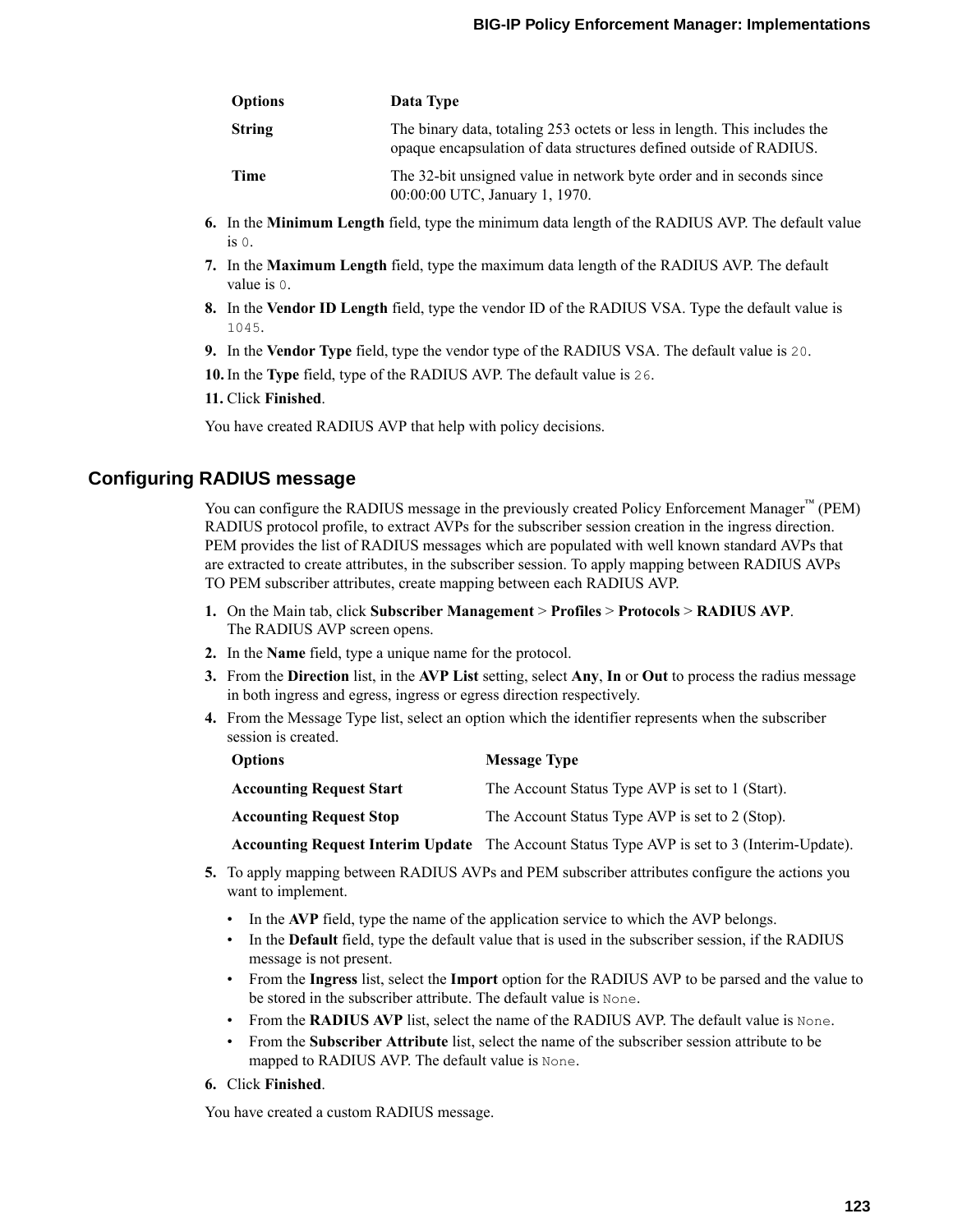## <span id="page-123-0"></span>**Configuring Gx in PEM profile**

You can create a custom GX protocol profile and add a message which is defined as the Gx Credit-Control-Request (CCR), in any direction.

- **1.** On the Main tab, click **Subscriber Management** > **Profiles** > **Protocol** > **Gx**. The Configuration screen opens.
- **2.** Click **Create**. The New Gx Profile screen opens.
- **3.** In the **Name** field, type a unique name for the protocol.
- **4.** In the **Description** field, type optional descriptive text for the profile.
- **5.** From the Subscriber ID Type list, select an option which the identifier represents when the subscriber session is created.

### **Options Subscriber ID Type**

- **E164** A number that defines the format of an MSISDN international phone number (up to 15 digits).
- **NAI** A fully qualified network name that identifies a subscriber and the home network to which the subscriber belongs.
- **IMSI** A globally unique code number, that identifies a GSM, UMTS, or LTE mobile phone user.

**Private** The subscriber ID type is private for the given deployment.

- **6.** From the **Diameter AVP** list, in the **Subscriber ID** setting, select the diameter AVP.
- **7.** From the **Type AVP** list, in the **Subscriber ID** setting, select the AVP that is specified in message that should be matched.
- **8.** To configure the Gx Message, click **Create & Add Gx Message**. The Policy Enforcement Manager creates a new Gx protocol profile message.
- **9.** Click **Finished**.

You have created a custom Gx profile.

## **Configuring Gx message**

You can configure the Gx message in the Policy Enforcement Manager. The message is defined as RADIUS accounting on the ingress direction.

- **1.** In the **Name** field, type a unique name for the protocol.
- **2.** From the **Direction** list, in the **AVP List** setting, select **Any**, **In** or **Out** to process the radius message in both ingress and egress, ingress or egress direction respectively.
- **3.** From the Message Type list, select the message type.
- **4.** From the **AVP List** setting, apply mapping of Diameter AVPs to subscriber session attribute for specific Gx message, by configuring the following:
	- In the **AVP Name** field, type the name of the application service to which the AVP belongs.
	- In the **Default** field, type the diameter AVP default value.
	- From the **Protected Flag** list, select **Enabled** to choose the value of the protected flag, in the diameter AVP, when the message is inserted. This flag only applies to diameter AVP in outgoing message.

*Note: The parent AVP inherits flags of child AVPs.*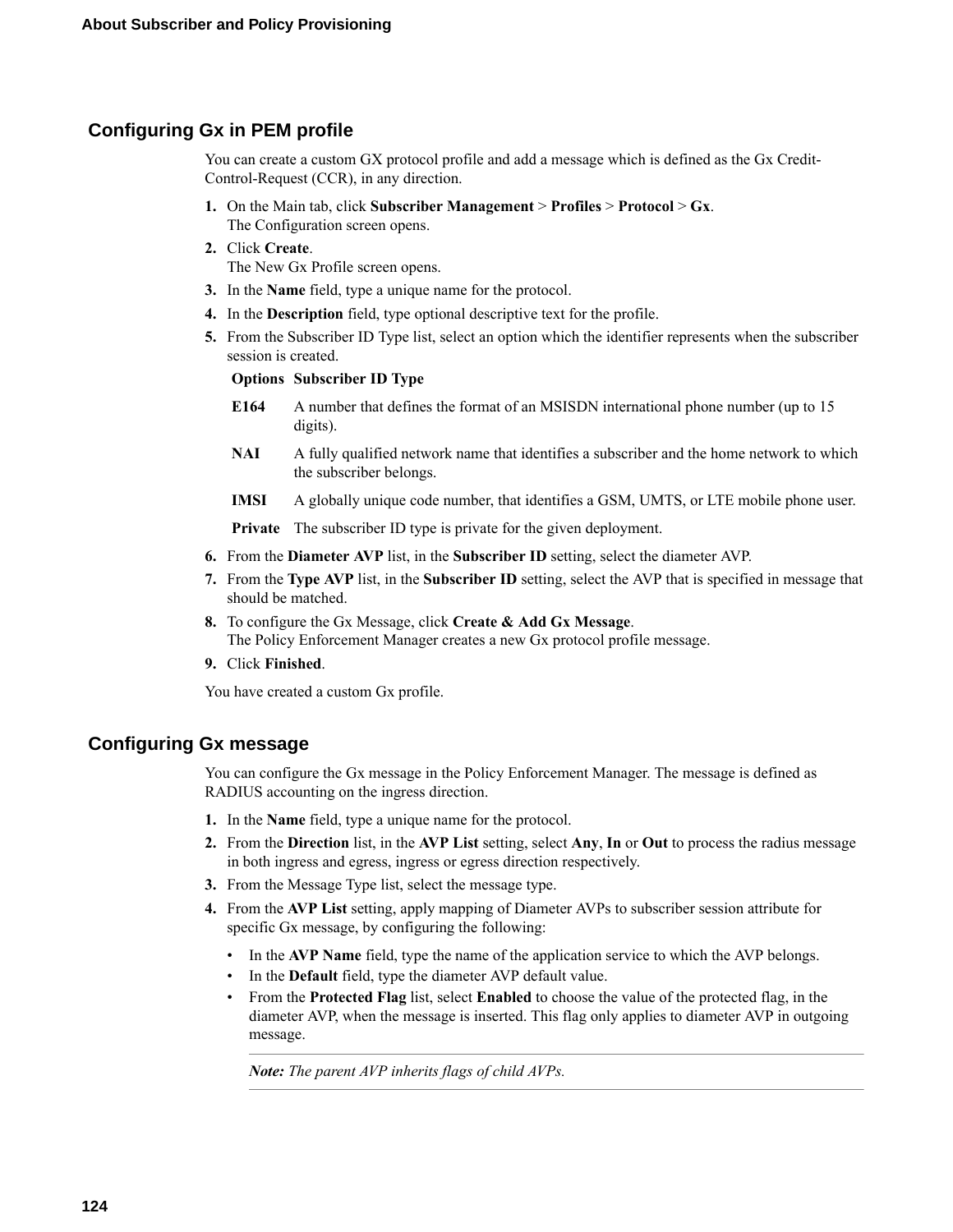- <span id="page-124-0"></span>• From the **Mandatory Flag** list, select **Enabled** to choose the value of the mandatory flag, in the diameter AVP, when the message is inserted. This flag only applies to diameter AVP in outgoing message.
- From the **Vendor-Specific Flag** list, select **Enabled** to choose the value of the vendor-specific flag, in the diameter AVP, when the message is inserted. This flag only applies to diameter AVP in outgoing message.
- From the **Diameter AVP** list, select the name of a configured diameter AVP. The default value is None.
- In the **Parent Label** field, type the name of a parent label which groups AVPs that can be combined.

*Note: The AVPs with the same parent-label are combined in the same grouped AVP.*

- From the **Subscriber Attribute** list, select the name of a configured subscriber session attribute. The default value is None.
- From the **Include Interim Message** list, select **Enabled** for the AVP to be included in the interimmessage (ccr-u only) updates which are generated if there is any change related to session parameters.

*Note: This flag only applies to Diameter AVP in outgoing message.*

• From the **Include Reporting Message** list, select **Enabled** for the AVP to be included in the reporting message (ccr-u only) updates which are generated for reporting usage information.

*Note: This flag only applies to Diameter AVP in outgoing message.*

### **5.** Click **Finished**.

You have created a custom Gx message.

## **Configuring Subscriber Attributes in PEM profile**

You can configure subscriber attributes in PEM profile. The subscriber attributes are used for storing values imported from RADIUS or DIAMETER and manually or iRule set of values for further use.

- **1.** On the Main tab, click **Subscriber Management** > **Profiles** > **Protocols** > **Subscriber Attributes**. The Subscriber Attributes screen opens.
- **2.** Click **Create**. The Subscriber Attribute Properties screen opens.
- **3.** In the **Name** field, type a unique name for the profile.
- **4.** In the **Description** field, type optional descriptive text for the profile.
- **5.** From the **Import** list, select **Enabled** for the subscriber attribute to be imported (parsed) from the incoming messages. The default value is None.
- **6.** From the **Export** list, select **Enabled** for the subscriber attribute to be exported (inserted) to the outgoing messages. The default value is Enabled.
- **7.** From the **Well Known Attribute ID** list, select an option for an identifier of a well-known (built-in) subscriber attribute.

*Note: The system provides a special handling for well-known subscriber attributes. Session reporting records have the most well-known attributes by default.*

**8.** Click **Finished**.

You have created a subscriber attribute in PEM profile.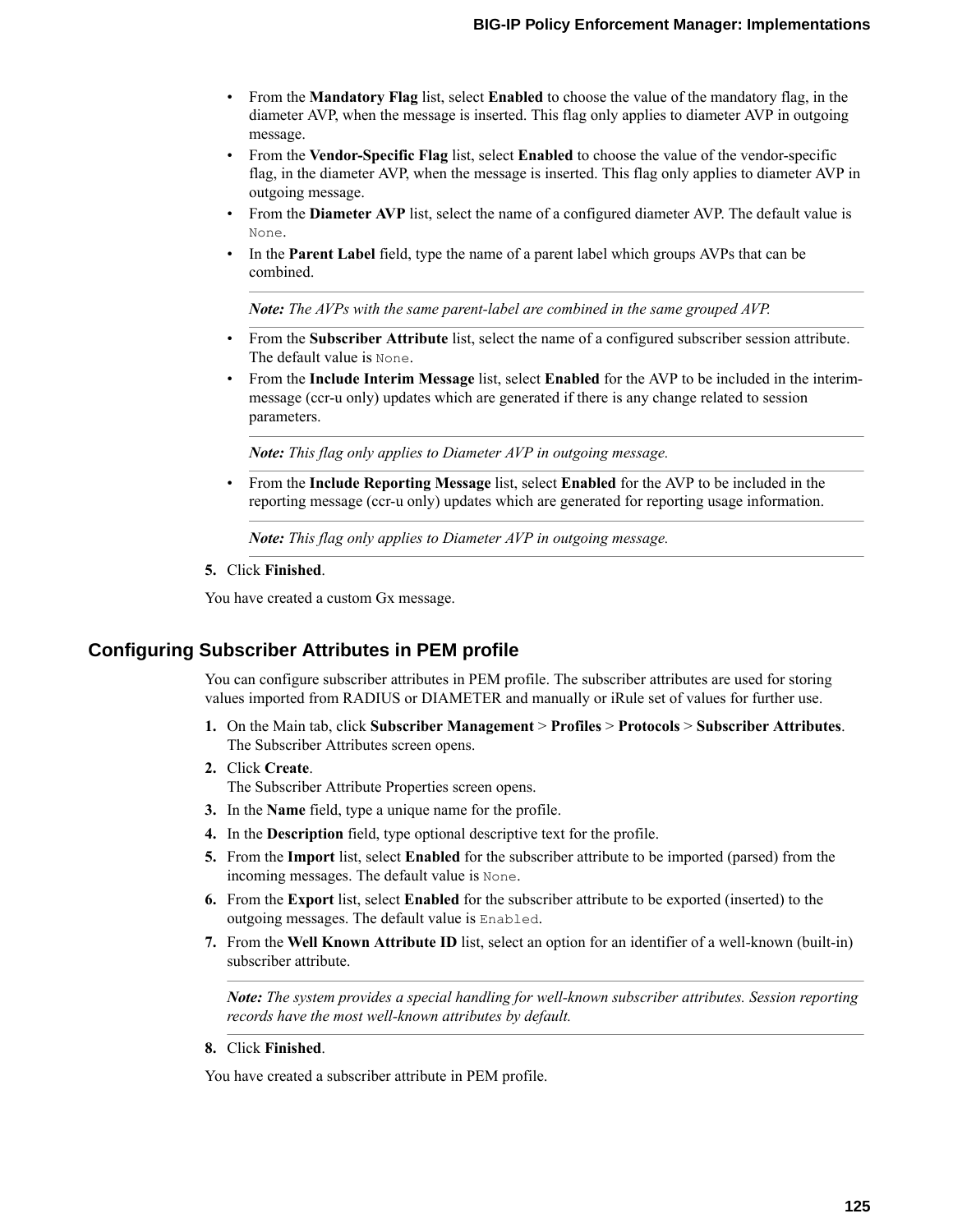## <span id="page-125-0"></span>**Configuring Diameter AVP in PEM profile**

You can configure Diameter AVP, that can be used in Gx messages.

- **1.** On the Main tab, click **Subscriber Management** > **Profiles** > **Protocols** > **Diameter AVP**. The Diameter AVP screen opens.
- **2.** Click **Create**. The Diameter AVP Properties screen opens.
- **3.** In the **Name** field, type a unique name for the profile.
- **4.** In the **Description** field, type optional descriptive text for the profile.
- **5.** From the **Parent AVP**list, select **None** for name of the parent AVP, if it is in a grouped AVP.
- **6.** In the **AVP Code** field, type the AVP code of the diameter AVP.
- **7.** From the **Data Type** list, select the data type of the diameter AVP. The default value is Octet String.
- **8.** In the **Length** field, type the data length of the diameter AVP.
- **9.** In the **Vendor ID** field, type the vendor ID of the diameter Vendor Specific Attribute (VSA). **10.** Click **Finished**.

You have configured Diameter AVP.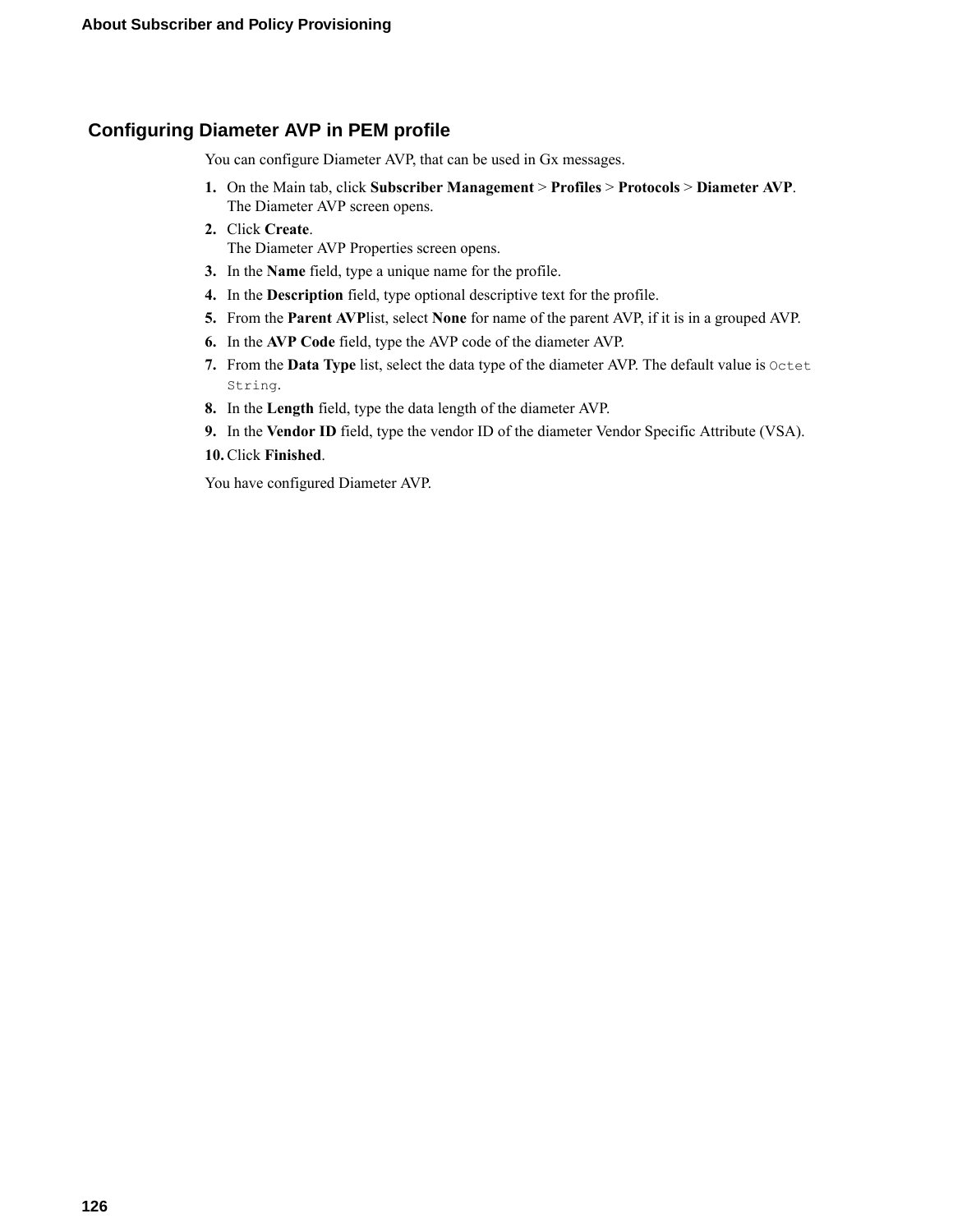## **Overview: Updating classification signatures**

*Classification signatures* define different types of traffic that Policy Enforcement Manager™ (PEM) can recognize, through Traffic Intelligence<sup>™</sup>. PEM<sup>™</sup> recognizes a predefined set of signatures for common applications and application categories that are updated periodically. You can download signature updates from F5 Networks, and schedule the system to automatically update the signatures. You can also manually install the classification signatures and updates, for example, if the BIG-IP<sup>®</sup> system does not have Internet access.

### **Task Summary**

Scheduling automatic signature updates

## **Scheduling automatic signature updates**

You can set up the BIG-IP<sup>®</sup> system to automatically update the classification signatures. This ensures that the system always has the latest classification signature files.

- **1.** On the Main tab, click **Traffic Intelligence** > **Classification** > **Signature Update**. The Signatures screen opens.
- **2.** Click **Check for Updates** to manually upload a signature file update if one is available. You see the current date and time in the **Latest Update Check** setting of the Signature Definitions area.
- **3.** To upload a signature file update, in the Signature Definitions area, click **Import Signatures**. The Applications screen displays a **Signatures File** field where you can select the new signature file.
- **4.** In the **Signatures File** field, click **Choose File** to navigate to the previously uploaded signatures file.
- **5.** Click **Upload**. A message displays indicating whether your upload was successful.
- **6.** For the **Automatic Updates Settings**, in the **Signature Update** screen, select **Enabled**.
- **7.** From the **Update Schedule** setting, select **Daily**, **Weekly**, or **Monthly** to specify how often you want the system to check for updates.
- **8.** Click **Update** to save your settings.

The signature updates take effect immediately.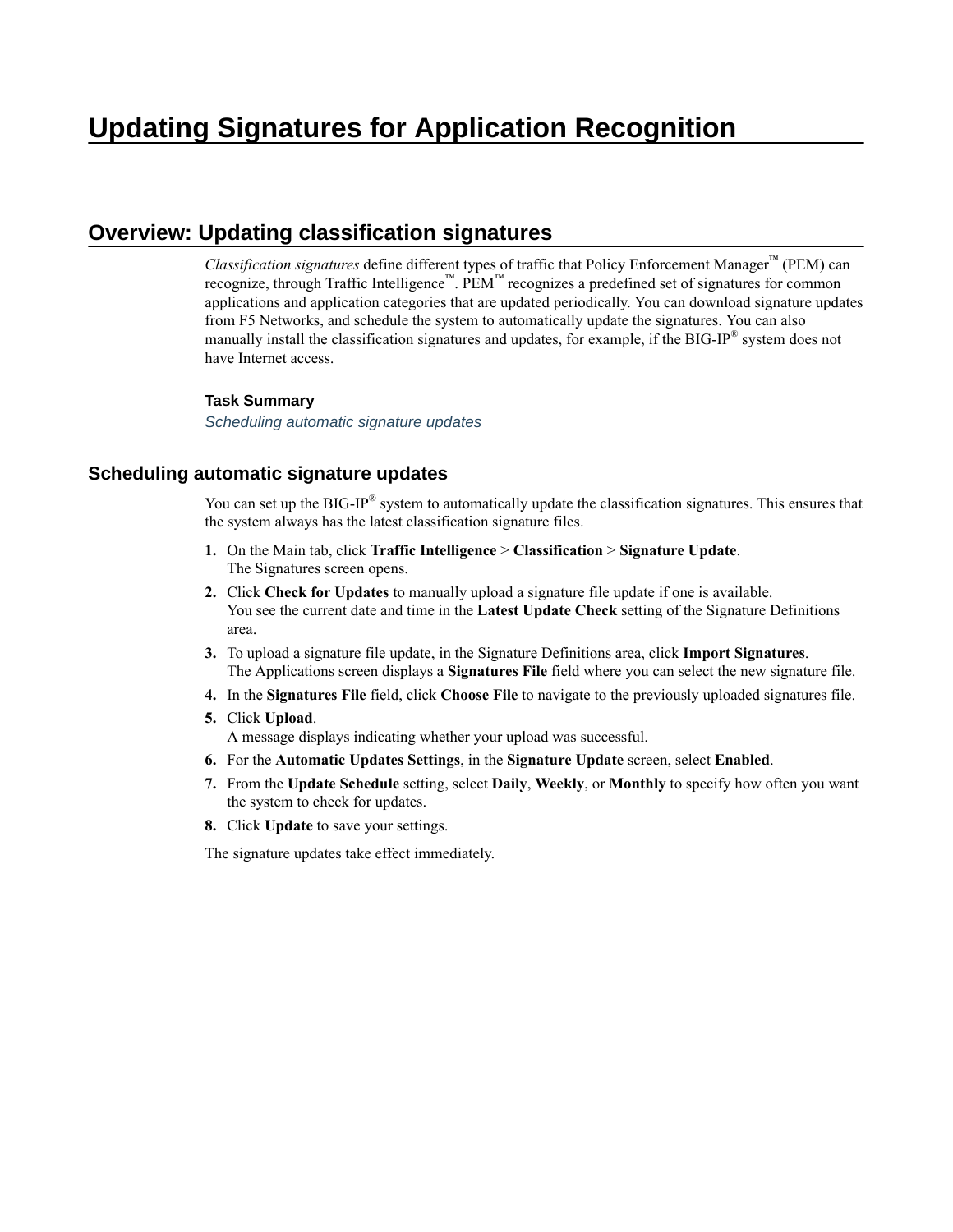**Updating Signatures for Application Recognition**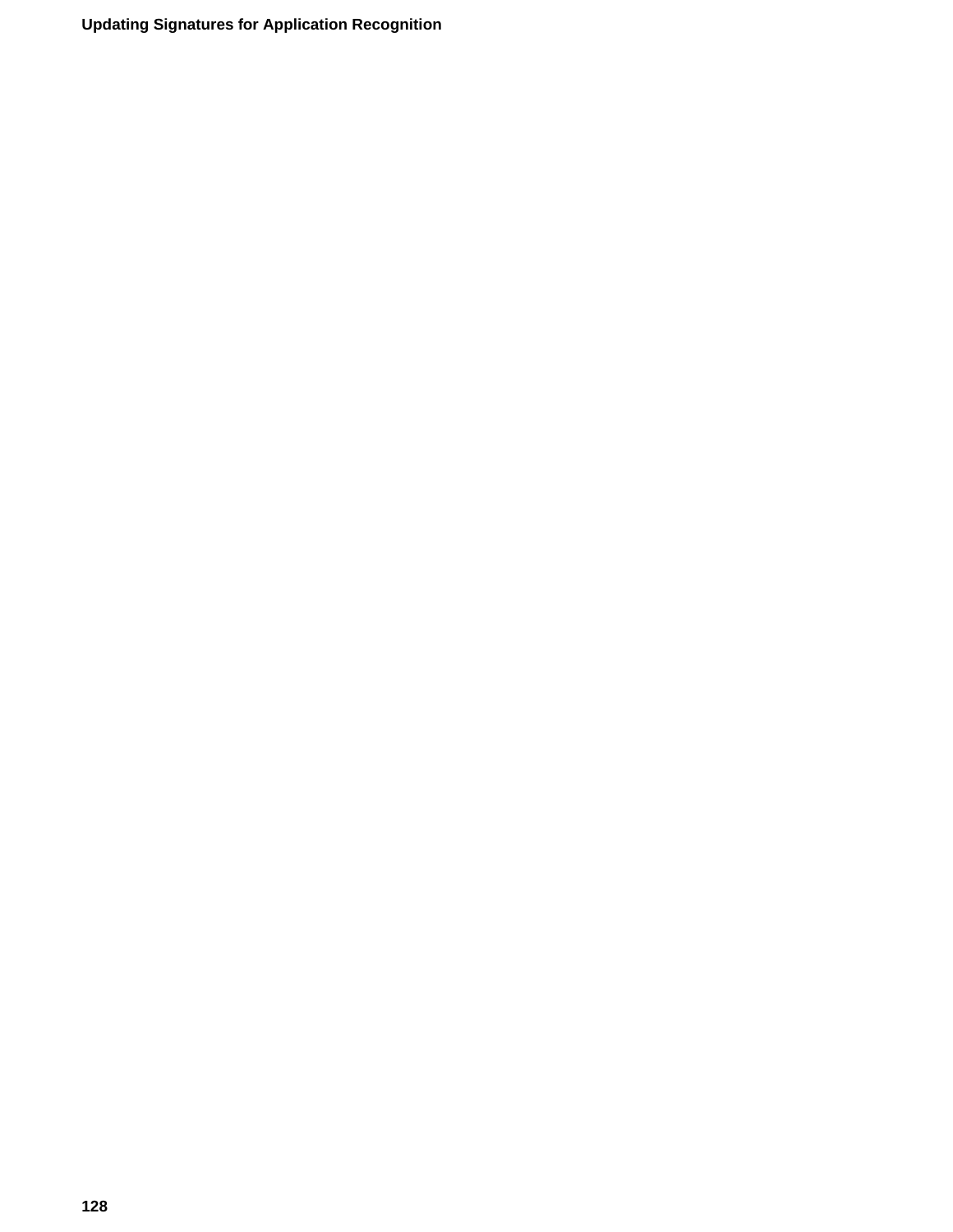## <span id="page-128-0"></span>**Overview: Creating custom classifications**

Traffic Intelligence analyzes and identifies higher level protocols and applications. It has the ability to detect applications and protocols in Service Provider networks, for example, HTTP, popular P2P, and top categories (Audio/Video, File Transfer, Instant Messaging, Mail, P2P, Web). It provides an application update mechanism, which in turn, provides the ability to keep up with new, modified, or obsolete applications without going through software release upgrades. IP traffic classifications are based on the IP protocol field of the IP header (IANA protocol).

*Note: You can update the library (so) and signature definitions for web traffic (cpm) with hitless upgrade in Policy Enforcement Manager™ (PEM™ ).*

## **Task summary**

[Determining and adjusting traffic classifications](#page-14-0) [Creating a category](#page-15-0) [Creating classification presets](#page-15-0) [Creating a custom URL database](#page-129-0) [Using iRules with classification categories and applications](#page-130-0) [Modifying iRule event for URL categories](#page-24-0)

## **Determining and adjusting traffic classifications**

The BIG-IP<sup>®</sup> system classifies many categories of traffic and specific applications within those categories. You can determine which categories and applications of traffic the system can classify, and find out information about them such as their application or category ID.

- **1.** On the Main tab, click **Traffic Intelligence** > **Applications** > **Application List**. The Applications screen displays a list of the supported classification categories.
- **2.** To view the applications in each category, click the **+** icon next to the category.
- **3.** To view or edit the properties of the application or category, click the name to open its properties screen.

*Tip: Here you can view the application or category ID number.*

**4.** Click **Update** to save any changes.

## **Creating a category**

On the BIG-IP<sup>®</sup> system, you can create customized categories for classifying traffic if the predefined categories are not sufficient for your needs. For example, if you plan to create new application types unique to your organization, you can create a category to group them together.

- **1.** On the Main tab, click **Traffic Intelligence** > **Applications** > **Application List**. The Applications screen displays a list of the supported classification categories.
- **2.** Click **Create**.

The New Application screen opens.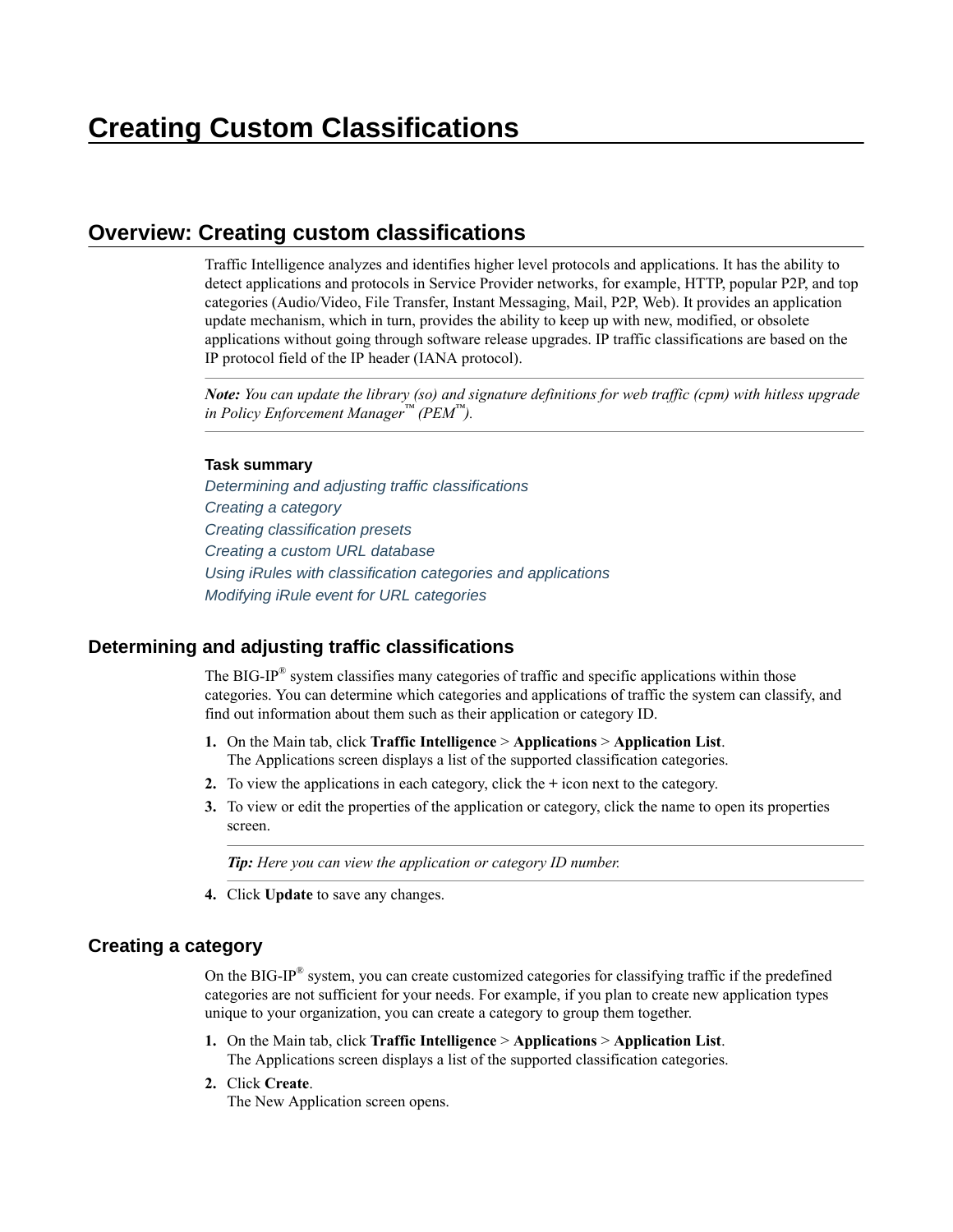- <span id="page-129-0"></span>**3.** From the **Type** list, select **Category**.
- **4.** In the **Name** field, type a name for the classification category.
- **5.** In the **Description** field, type optional descriptive text for the classification presets.
- **6.** In the **Category ID** field, type an identifier for this category, a unique number.
- **7.** For the **Application List** setting, move applications that you want to associate with this category from the **Unknown** list to the **Selected** list.

If the applications are not listed yet, you can associate the applications with the category when you create them.

**8.** Click **Finished**.

You have created custom applications to handle traffic.

## **Creating classification presets**

On the BIG-IP<sup>®</sup> system, you can create classification preset settings for a classification policy that you have previously created.

- **1.** On the Main tab, click **Traffic Intelligence** > **Presets**. The Presets screen displays a list of the supported classification categories.
- **2.** Click **Create**. The New Presets screen opens.
- **3.** In the **Name** field, type a name for the application.
- **4.** In the **Description** field, type optional descriptive text for the classification presets.
- **5.** For the **Policy** setting, move the classification policies from **Available** list to the **Selected** list, to create a new preset.
- **6.** In the **Allow Reclassification** list, **Enabled** is the default selection.
- **7.** In the **Flow Bundling** list, **Enabled** is the default selection.
- **8.** In the **Cache Results** list, **Enabled** is the default selection.
- **9.** Click **Finished**.

[Overview: Creating custom classifications](#page-128-0) [Creating a category](#page-15-0) Creating a custom URL database

### **Creating a custom URL database**

You can create a customized URL database that can be used for adding custom URLs and categories.

- **1.** On the Main tab, click **Traffic Intelligence** > **Categories** > **Feed Lists**. The URL DB feed list screen opens.
- **2.** Click **Create**. The New Feed List screen opens.
- **3.** In the **Name** field, type a unique name for the URL feed list.
- **4.** From the **State** list, select **Enabled**.
- **5.** In the **Description** field, type optional descriptive text for the URL feed list.
- **6.** In the **Category ID** field, select a category name from the drop-down list.
- **7.** In the URL DB Location area, select the appropriate option for URL DB location.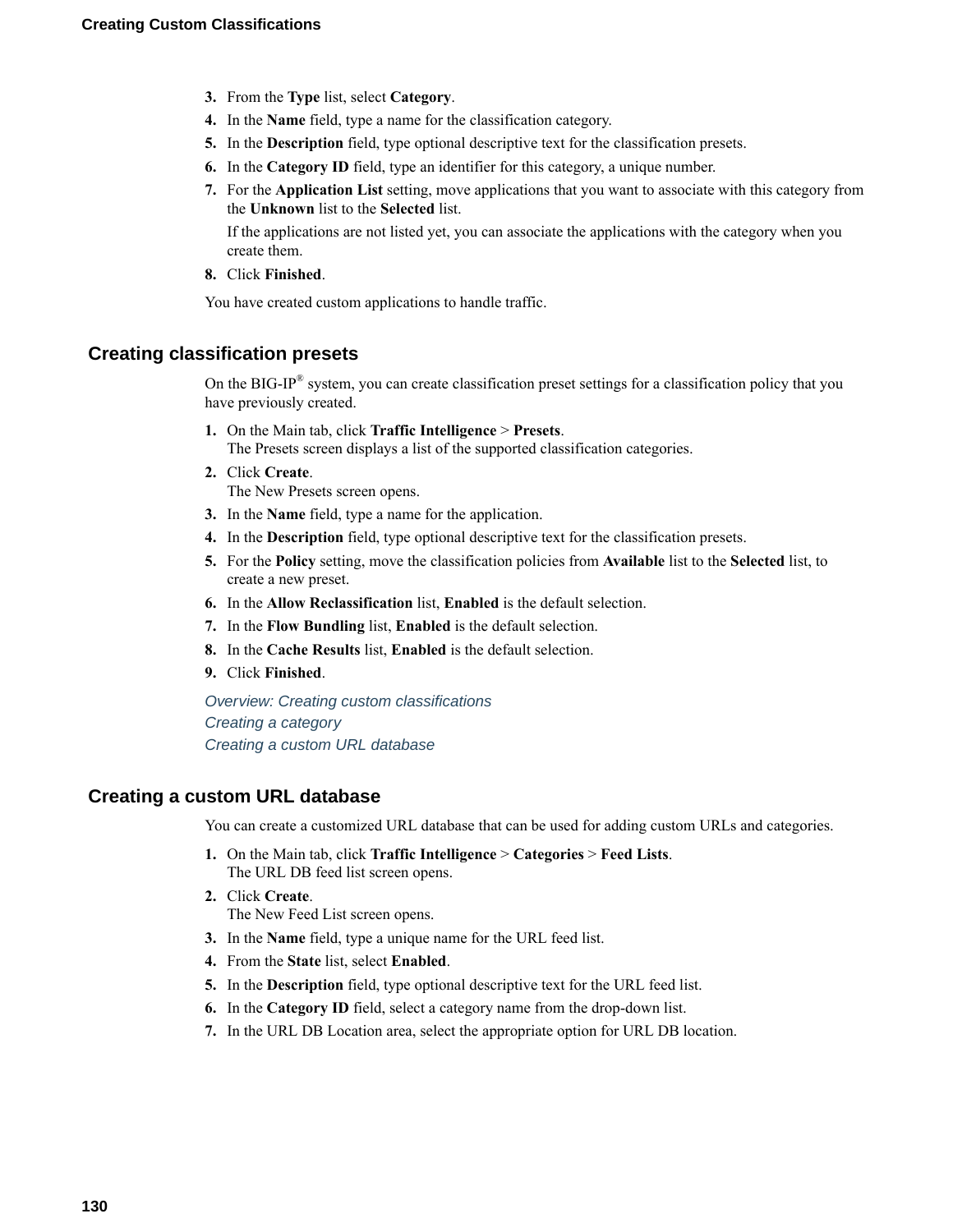#### <span id="page-130-0"></span>**Option Description**

**File** Click the **Browse** button, and select the customdb file. The customdb file should be present on your machine and not present on the BIG-IP system. The customdb file is a CSV file of the format: URL/IPv4 [,cat1] [,cat2]...

*Note: The non-IP URL should have an IANA-registered top level domain. The URL category ID should be in the form of an integer, and the valid range is 24576 to 32767.*

For example, sample lines of a customdb entry are:

```
 weather.gov, 28678
pconline.com.cn, 28679
kannadaprabha.com, 28680
yandex.ru, 28677, 28676, 28681
pitt.edu,28682
```
*Note: Entries in feed lists must consist of all lowercase characters. Also, any entry of the form www.tld or www.domain.com will not match.*

**FTP** Type the ftp location and the **User** and **Password**.

**HTTP** Type the HTTP location and the **User** and **Password**.

**HTTPS** Type the HTTPS location and the **User** and **Password**.

- **8.** In the **Poll Interval** field, type the time interval in hours at which the url needs to be polled.
- **9.** Click **Finished**.

The category lookup is done in the custom database, and the URL list is loaded into the custom database through file input. You can also perform URL categorization by looking up the server name indication (SNI) in SSL traffic.

### **Using iRules with classification categories and applications**

If you are using custom classification categories or applications, you can use iRules<sup>®</sup> to identify the traffic for the custom classifications, or you can initiate an action based on how the traffic is classified.

- **1.** On the Main tab, click **Local Traffic** > **iRules**.
- **2.** Click **Create**.
- **3.** In the **Name** field, type a 1- to 31-character name.
- **4.** In the **Definition** field, type the syntax for the iRule using Tool Command Language (Tcl) syntax.

For example, to classify traffic as  $xxx$  app, a custom classification application that you created, you can use this iRule:

```
when HTTP_REQUEST {
               if { [HTTP::header "Host"] contains "xxx" } { 
               CLASSIFY::application set xxx_app 
} 
} 
}
```
For example, to perform an action (in this case, drop) on traffic classified as  $xxx$  app, you can use this iRule:

```
when CLASSIFICATION DETECTED {
                         if { [CLASSIFICATION::APP == "xxx_app"]} {
```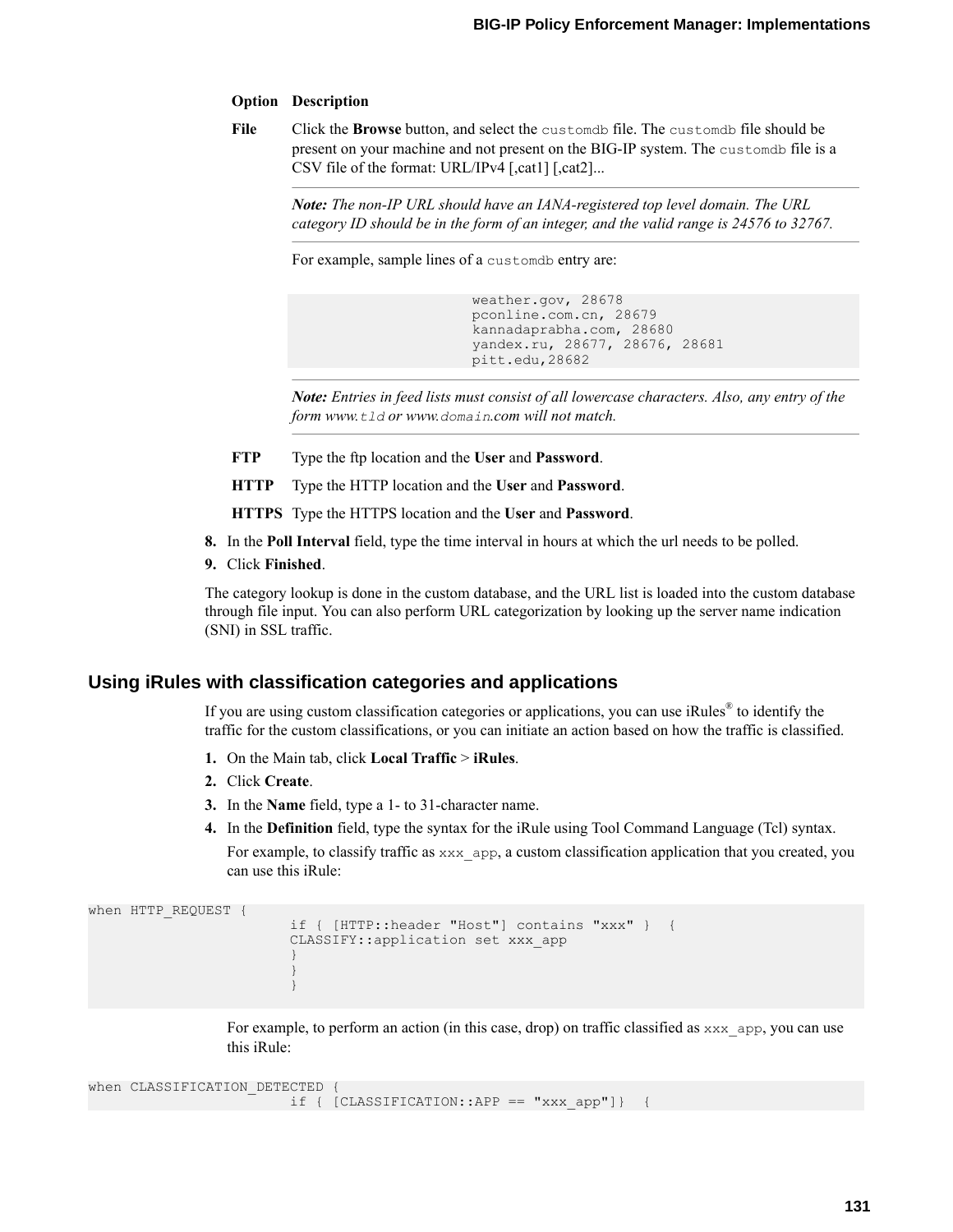drop } }

> For complete and detailed information about iRules syntax, see the F5 Networks DevCentral web site http://devcentral.f5.com.

**5.** Click **Finished**.

After creating the iRules, you must assign them as resources for each relevant virtual server on the BIG-IP® system.

## **Modifying iRule event for URL categories**

On the BIG-IP<sup>®</sup> system, you can modify iRules<sup>®</sup> Event settings for URL categories.

- **1.** On the Main tab, click **Traffic Intelligence** > **Categories** > **Category List**.
- **2.** Select a URL category. The URL Properties screen opens.
- **3.** In the **Name** field, type a unique name for the URL category policy.
- **4.** In the **Description** field, type optional descriptive text for the classification presets.
- **5.** In the **Category ID** field, type an identifier for this category, a unique number.
- **6.** For the **Application List** setting, move applications that you want to associate with this category from the **Unknown** list to the **Selected** list.

If the applications are not listed yet, you can associate the applications with the category when you create them.

- **7.** Click **Finished**.
- **8.** On the Main tab, click **Local Traffic** > **Profiles** > **Classification**. The Classification screen opens.
- **9.** Select a classification profile or create one.
- **10.**From the **URL Categorization** field, select **Enabled** from the drop-down list.
- **11.** In the **iRule Event** field, select the appropriate setting.
	- To trigger an iRule event for this category of traffic, select **Enabled**. You can then create an iRule that performs an action on this type of traffic.
	- If you do not need to trigger an iRule event for this category of traffic, select **Disabled**.

*Note: CLASSIFICATION::DETECTED is the only event that is supported.*

You have modified an iRule event setting for an existing URL category.

## **Classification iRule commands**

When the BIG-IP<sup>®</sup> system identifies a specific type of traffic with iRules<sup>®</sup> enabled, it triggers a CLASSIFICATION\_DETECTED event. You can use the commands within iRules for additional system flexibility to classify the flow as one or more of the application or category classifications. The CLASSIFY commands are available from the HTTP\_REQUEST or HTTP\_RESPONSE iRule events.

| <b>iRule Command</b>      | <b>Description</b>                                                                         |
|---------------------------|--------------------------------------------------------------------------------------------|
| CLASSIFICATION::app       | Gets the name of the classified application (the<br>most explicit classified application). |
| CLASSIFICATION:: category | Gets the category of the application.                                                      |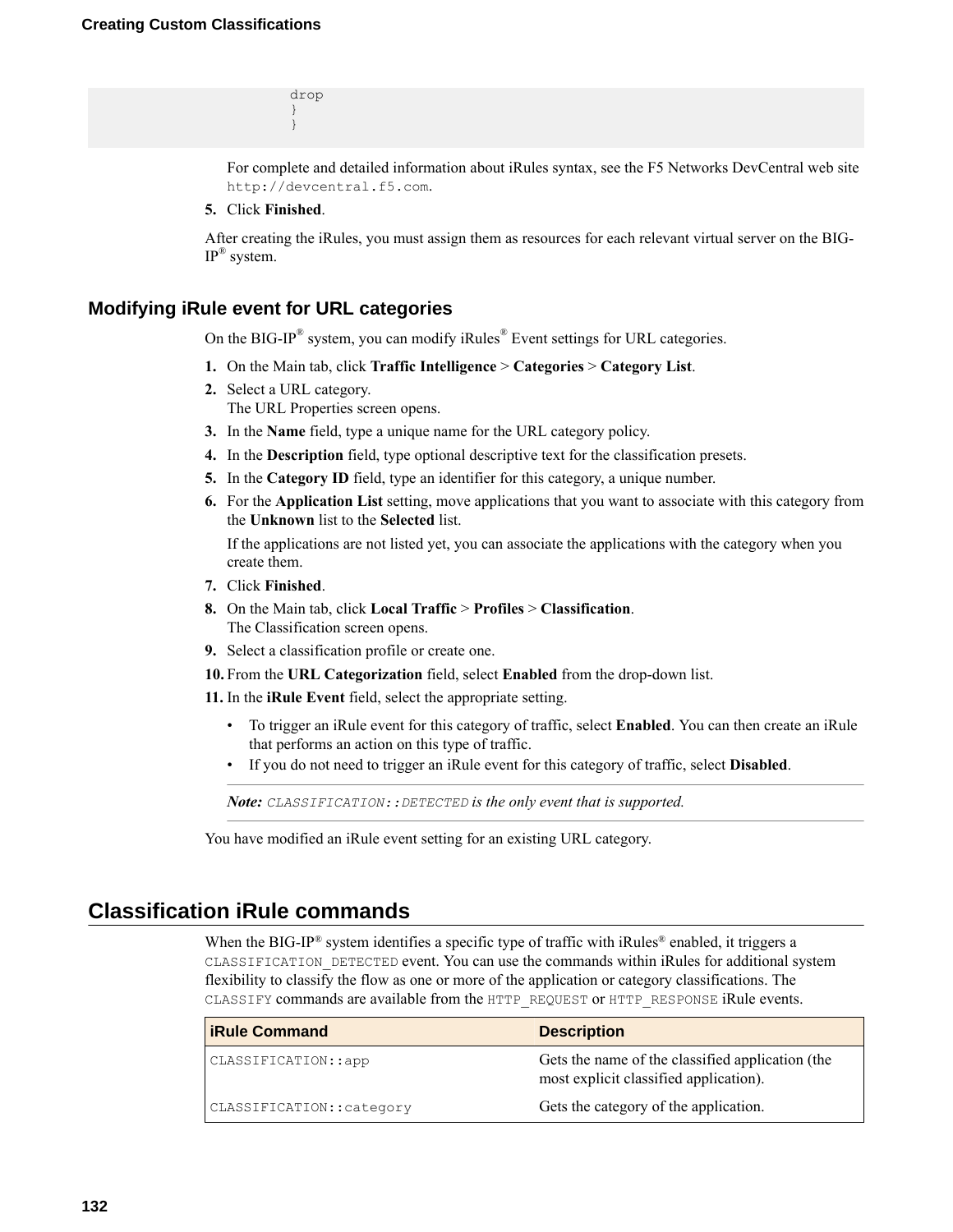| <b>iRule Command</b>              | <b>Description</b>                                                                          |
|-----------------------------------|---------------------------------------------------------------------------------------------|
| CLASSIFICATION::disable           | Disables the classification for a flow.                                                     |
| CLASSIFICATION::enable            | Enables the classification for a flow.                                                      |
| CLASSIFICATION::protocol          | Gets the name of the classified protocol (the least<br>explicit classified application).    |
| CLASSIFY::application set appname | Classifies the flow as appname and associates the<br>category that appname belongs to.      |
| CLASSIFY:: category set catname   | Classifies the flow as $catname$ and also associates<br>the flow with the unknown category. |
| CLASSIFY::application add appname | Adds the application apprame to the classification<br>statistics.                           |
| CLASSIFY:: category add catname   | Adds the category <i>catname</i> to the classification<br>statistics.                       |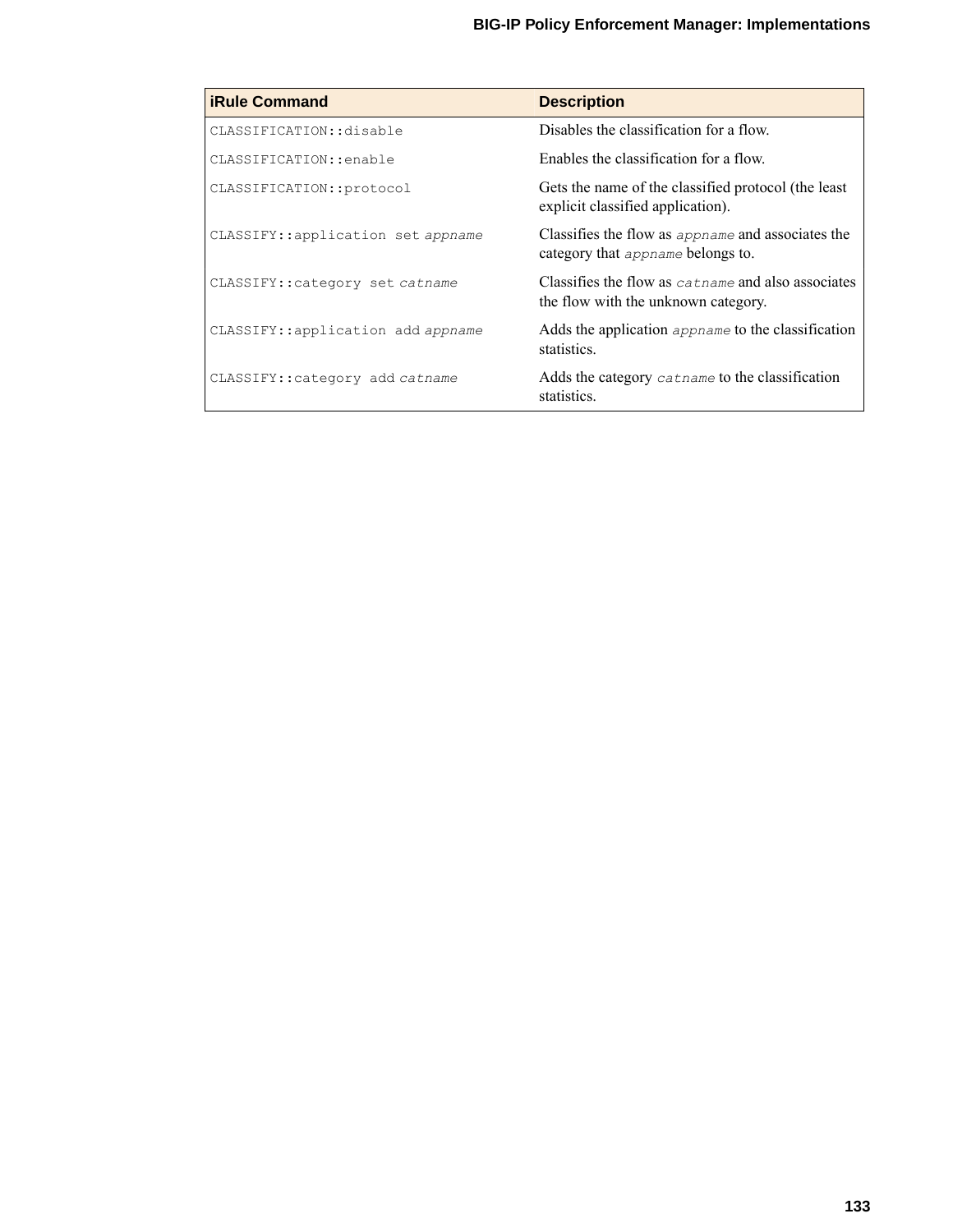**Creating Custom Classifications**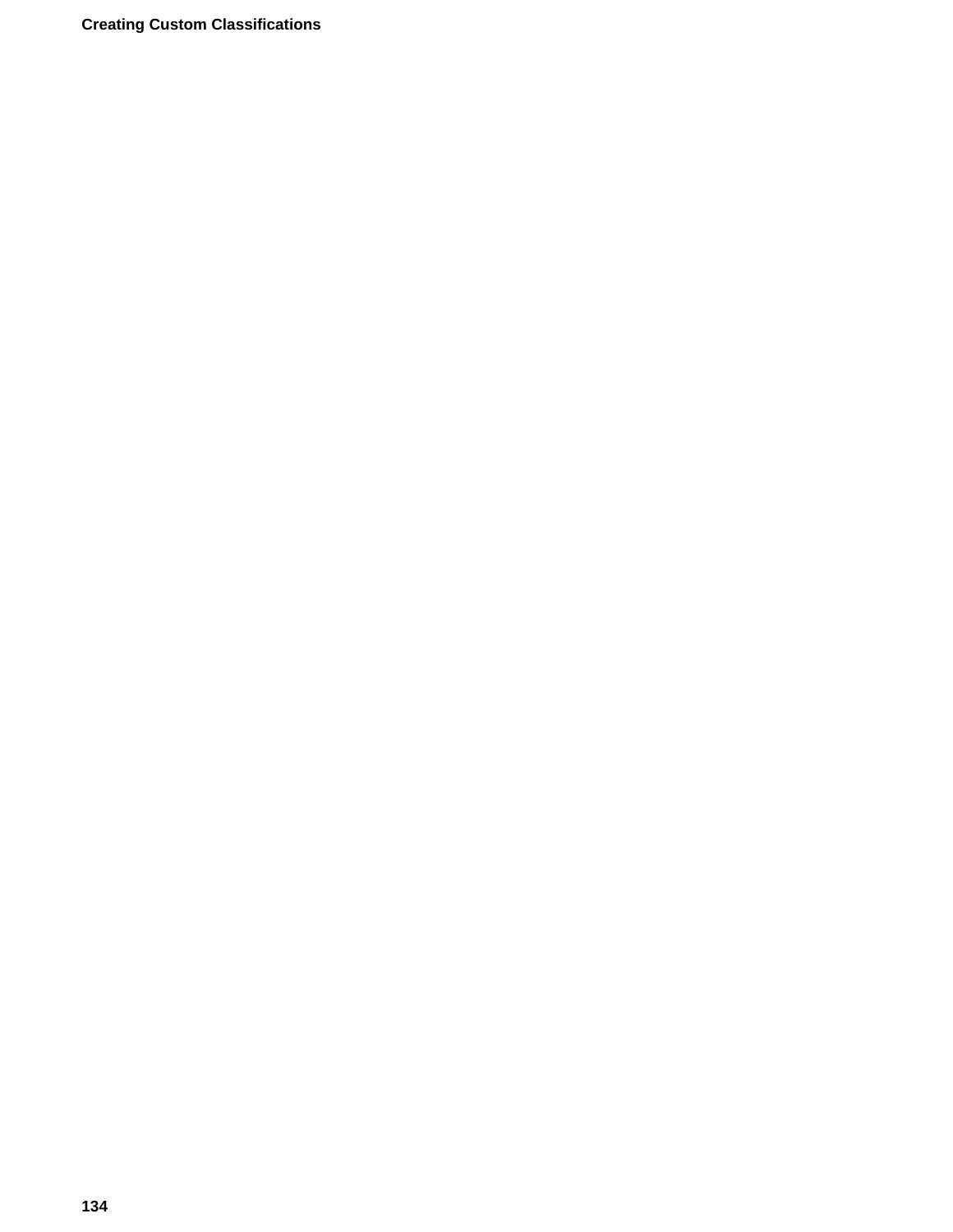## **Overview: Creating local traffic policy rules for PEM**

When you use Policy Enforcement Manager<sup>™</sup> (PEM<sup>™</sup>), you can create a policy and attach it to traffic policy presets (ce\_pem). In the LTM profiles classifictaion (classification\_pem), the preset should be ce\_pem. The virtual server should have classfication profile and SPM profile.

Local traffic policies can include multiple rules. Each rule defines the signature and consists of a condition. Actions are to be performed if the condition holds. Multiple signatures can be assigned to one policy, so you can create a local traffic policy that works with PEM and includes multiple rules that do different things depending on the conditions you set up. In this type of CE policy, each rule can include an application or category or both. The application and category can either be custom or defined applications and categories.

### **Task Summary**

About strategies for local traffic policy matching [About creating custom local traffic policy rules for CE profile](#page-135-0) [Creating custom local traffic policy for PEM](#page-135-0) [Creating custom local traffic policy rules for PEM](#page-136-0) [Creating a virtual server for SSL traffic policy enforcement](#page-137-0) [Associating a published local traffic policy with a virtual server](#page-137-0) [Creating custom local traffic policy for PEM](#page-138-0)

## **About strategies for local traffic policy matching**

Each BIG-IP<sup>®</sup> local traffic policy requires a matching strategy to determine which rule applies if more than one rule matches.

The BIG-IP local traffic policies provide three predefined policy matching strategies: a first-match, bestmatch, and all-match strategy. Each policy matching strategy prioritizes rules according to the rule's position within the Rules list.

As needed, you can create a user-defined best-match strategy to customize the precedence (order of preference) of added operands and selectors. For example, to meet your preferred operand and selector combinations, you might create a user-defined best-match strategy that changes the precedence of added operands and selectors, compared to the predefined best-match strategy.

*Note: In a best-match or first-match strategy, a rule without conditions becomes the default rule, when the rule is the last entry in the Rules list.*

| <b>Matching</b><br>strategy | <b>Description</b>                                                                                                                                                             |
|-----------------------------|--------------------------------------------------------------------------------------------------------------------------------------------------------------------------------|
| all-match strategy          | An <i>all-match strategy</i> starts the actions for all rules in the Rules list that match.                                                                                    |
|                             | <b>Note:</b> In an all-match strategy, when multiple rules match, but specify conflicting<br>actions, only the action of the best-match rule is implemented. A best-match rule |

### **Table 1: Policy matching strategies**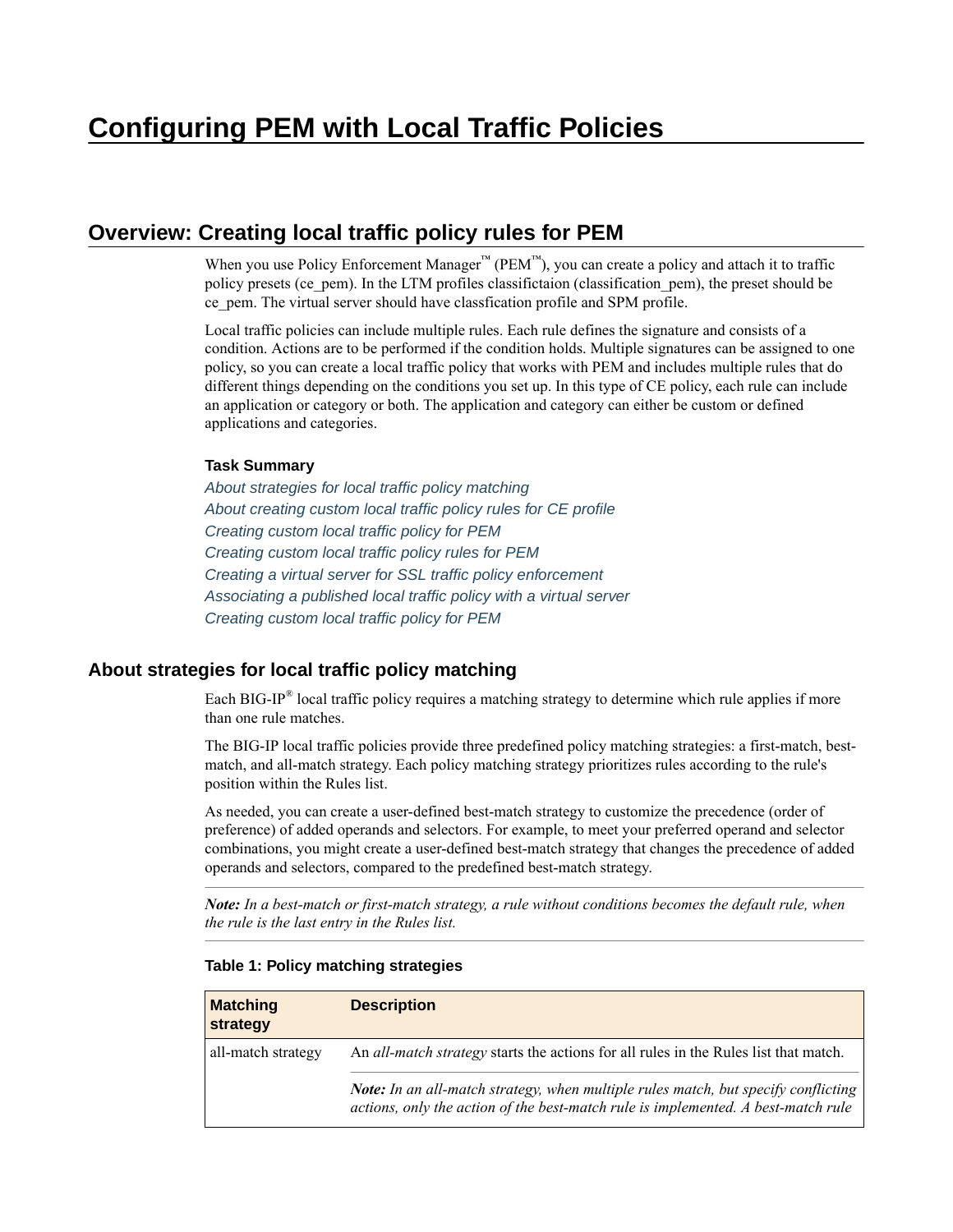<span id="page-135-0"></span>

| <b>Matching</b><br>strategy | <b>Description</b>                                                                                                                                                                                                                                                                                                                                                                                               |
|-----------------------------|------------------------------------------------------------------------------------------------------------------------------------------------------------------------------------------------------------------------------------------------------------------------------------------------------------------------------------------------------------------------------------------------------------------|
|                             | can be the lowest ordinal, the highest priority, or the first rule that matches in the<br>Rules list.                                                                                                                                                                                                                                                                                                            |
| best-match strategy         | A best-match strategy selects and starts the actions of the rule in the Rules list<br>with the best match, as determined by the following factors.                                                                                                                                                                                                                                                               |
|                             | 1. A best-match strategy selects the rule with the most conditions, ignoring<br>details about the conditions.                                                                                                                                                                                                                                                                                                    |
|                             | 2. If a rule with the most conditions is not determined, then the best-match<br>strategy selects the rule with the highest priority condition types. The best-<br>match strategy sorts the condition types, highest priority first, comparing one<br>at a time until a higher priority is found. For example, a priority sequence of<br>$0,1,3,4,6$ wins over $0,1,3,5,7$ because 4 is a higher priority than 5. |
|                             | 3. If a rule with the highest priority condition types is not determined, then the<br>best-match strategy selects the rule with equal match types over other match<br>types, such as starts-with, ends-with, or contains, and processes according to<br>condition type priority.                                                                                                                                 |
|                             | 4. If a rule of equal match types is not determined, then the best-match strategy<br>uses an ordinal (the precedence of the operand).                                                                                                                                                                                                                                                                            |
|                             | Note: In a best-match strategy, when multiple rules match and specify an action,<br>conflicting or otherwise, only the action of the best-match rule is implemented. A<br>best-match rule can be the lowest ordinal, the highest priority, or the first rule<br>that matches in the Rules list.                                                                                                                  |
| first-match strategy        | A first-match strategy starts the actions for the first rule in the Rules list that<br>matches.                                                                                                                                                                                                                                                                                                                  |

## **About creating custom local traffic policy rules for CE profile**

Classification signatures are added as rules in the local traffic policy. The classification signatures can be used for many standard categories and applications. In addition, you can create custom categories and applications. When you use Policy Enforcement Manager™ (PEM™ ), you can create a policy and attach it to traffic policy presets (ce\_pem). In the LTM profiles classification (classification\_pem), the preset should be ce\_pem. The virtual server should have classification profile and SPM profile.

Local traffic policies can include multiple rules. Each rule defines the signature and consists of a condition. Actions are to be performed if the condition holds. Multiple signatures can be assigned to one policy, so you can create a local traffic policy that works with PEM and includes multiple rules that do different things depending on the conditions you set up. In this type of CE policy, each rule can include an application or category or both. The application and category can either be custom or defined applications and categories.

### **Task Summary**

## **Creating custom local traffic policy for PEM**

Before you modify rules on existing policies, you must set up an application or category (**Traffic Intelligence** > **Classification**).

You can add rules to define conditions and run specific actions for different types of application traffic in Policy Enforcement Manager<sup>™</sup> (PEM<sup>™</sup>). For example, if you create an application signature for company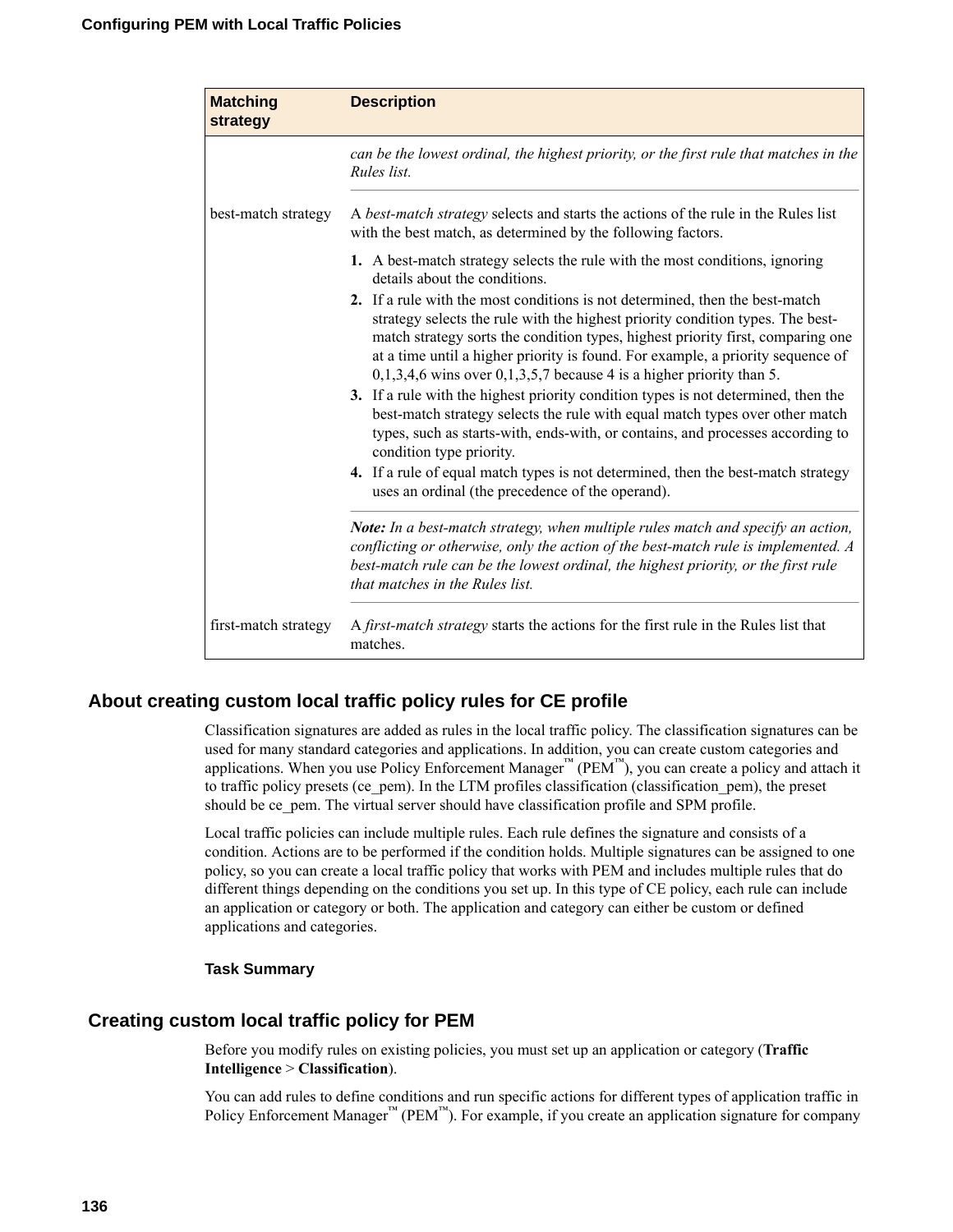<span id="page-136-0"></span>A and want to send traffic from company A's website, you can perform actions, such as bandwidth control and disable **Gate status** from PEM. This is a rule that can be assigned to an existing policy.

**1.** On the Main tab, click **Local Traffic** > **Policies**.

For more information about local traffic policies, refer to *BIG-IP® Local Traffic Manager™ : Implementations*.

The Policy List screen opens.

- **2.** Click **create**. The New Policy List screen opens.
- **3.** In the **Policy Name** field, type a unique name for the policy, for example companyA.
- **4.** In the **Description** field, type descriptive text that identifies the policy definition.
- **5.** From the **Strategy** list, select the action that is executed when there are multiple rules that match.

### **Rule Description**

- **All** Uses the first or best strategy to resolve the conflict of rule match.
- **Best** Applies the actions of the rule specified in the list of defined strategies for the associated policy.
- **First** Applies the actions of only the first rule. This implies that the rule with the lowest ordinal,highest priority or first in the list is executed.
- **6.** From the **Type** list, select the **Traffic Policy** to create a custom signature.
- **7.** Click **Create Policy** to create a policy that manages traffic assigned to a virtual server.
- **8.** Click the down arrow for Save Draft. Select **Save Draft Policy** to save the policy as a draft or **Save and Publish policy** to publish a policy and assign it to a virtual server. You should be able to create a rule for the Draft Policies list.
- **9.** Click the name of the draft policy you just created. The Draft Policy screen opens.
- **10.**From the **Rules** list, select **Create**. The New Rule screen opens.
- **11.** In the **Name** field, type a unique name for the rule.
- **12.** In the **Description** field, type descriptive text that identifies the rule definition.
- **13.** In **Match all of the following conditions**, click **+** and specify the conditions.

For example, select **Client SSL**, **cipher**, **contains** and type COMPAT:AES128-GCM-SHA256, **request**

- **14.** Click **Add**.
- **15.** In **Do the following when the traffic is matched**, click **+** and specify the actions:

For example, select **Enable**, **cache**, at **request**.

**16.** Click **Save**.

Now you have added a new rule to the existing policy. When you send traffic that matches the rule you defined, you should be able to see the application or category you have configured.

## **Creating custom local traffic policy rules for PEM**

You can create a new strategy for your policy in Policy Enforcement Manager<sup>™</sup> (PEM<sup>™</sup>).

- **1.** On the Main tab, click **Local Traffic** > **Policies** > **Strategy List**. The Strategy List screen opens.
- **2.** Click **Create**. The New Strategy List screen opens.
- **3.** In the **Name** field, type a unique name for the strategy definition.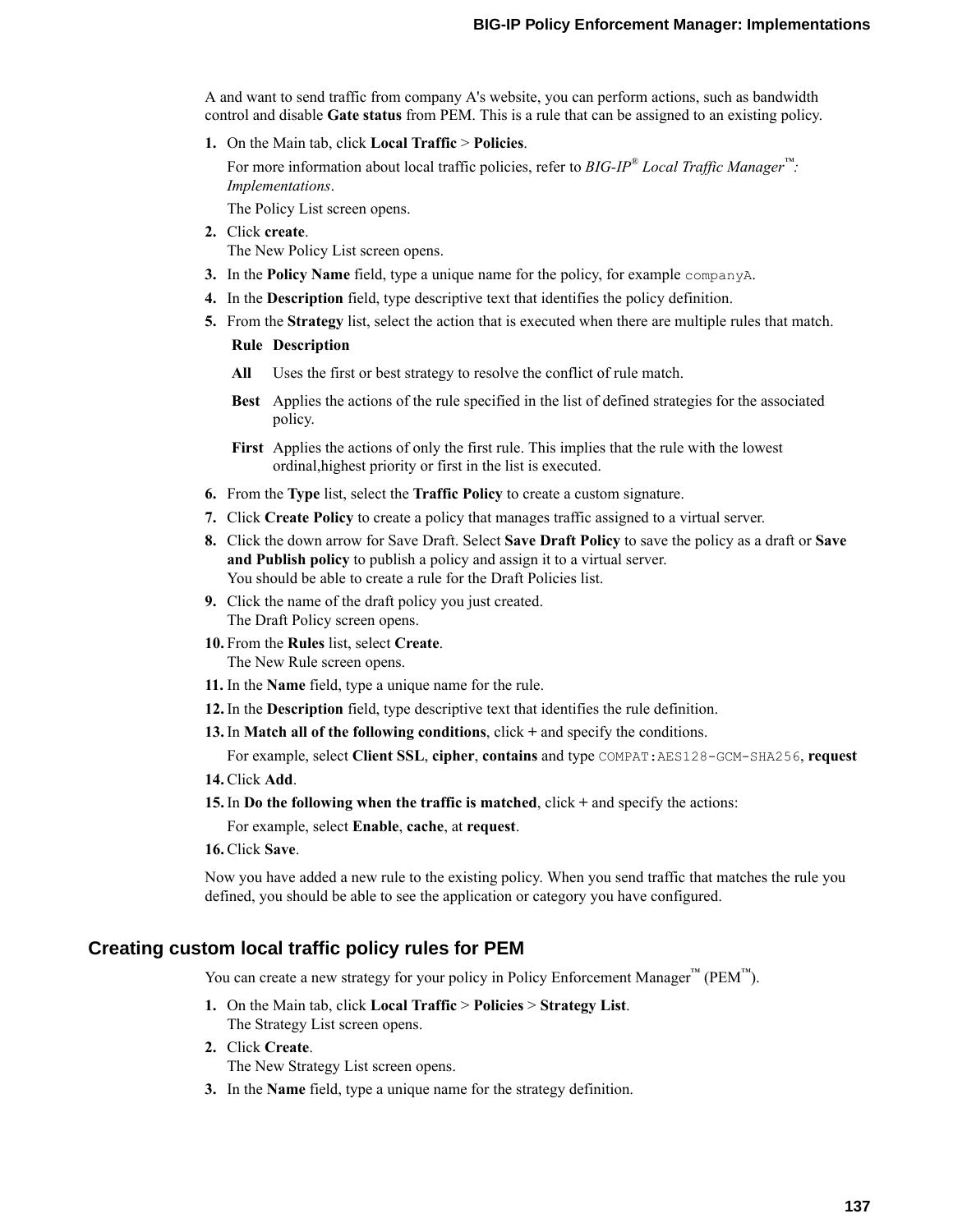- <span id="page-137-0"></span>**4.** In the Operands area, define the application traffic to which this rule applies. Specify these values and use default values for the remainder.
	- a) From the **Operand** list, select **http-host**.
	- b) From the **Event** list, select **request**.
	- c) From the **Selector** list, select **all**.
	- d) From the **Condition** list, select **ends-with**.
	- e) Type the value; for example, f5.com.
	- f) Click **Finished**.

Now you have created a strategy list and changed how the system processes the operands by reordering the list of definitions.

## **Creating a virtual server for SSL traffic policy enforcement**

The BIG-IP<sup>®</sup> system allows SSL pass through mode to collect certificate information. You have to define a virtual server that references SSL pool and classifies SSL traffic for policy enforcement.

- **1.** On the Main tab, click **Local Traffic** > **Virtual Servers**. The Virtual Server List screen opens.
- **2.** Click the **Create** button. The New Virtual Server screen opens.
- **3.** In the **Name** field, type a unique name for the virtual server.
- **4.** For a network, in the **Destination Address** field, type an IPv4 or IPv6 address in CIDR format to allow all traffic to be translated.

The supported format is address/prefix, where the prefix length is in bits. For example, an IPv4 address/prefix is  $0.0.0.0/0$ , and an IPv6 address/prefix is ::/0.

- **5.** In the **Service Port** field, type 443 or select **HTTPS** from the list.
- **6.** From the **Configuration** list, select **Advanced**.
- **7.** From the Classification list, select **Enabled**, for the BIG-IP system to enable classification for virtual servers when a policy enforcement listener is created.
- **8.** From the **Policy Enforcement Profile** list, select the name of the policy enforcement profile that you previously created.
- **9.** Click **Finished**.
- **10.**From the **Default Persistence Profile** list, select **ssl**. This implements simple persistence, using the default ssl profile.
- **11.** In the Policies area, click the **Manage** button.
- **12.**For the **Policies** setting, from the **Available** list, select the name of the iRule that you want to assign, and use the buttons to move the name into the **Enabled** list.

You have created a virtual server for SSL traffic. The virtual server that references SSL pools appears in the Virtual Servers list.

### **Associating a published local traffic policy with a virtual server**

After you publish a local traffic policy, you associate that published policy with the virtual server created to handle application traffic.

- **1.** On the Main tab, click **Local Traffic** > **Virtual Servers**. The Virtual Server List screen opens.
- **2.** Click the name of the virtual server you want to modify.
- **3.** On the menu bar, click **Resources**.
- **4.** In the Policies area, click the **Manage** button.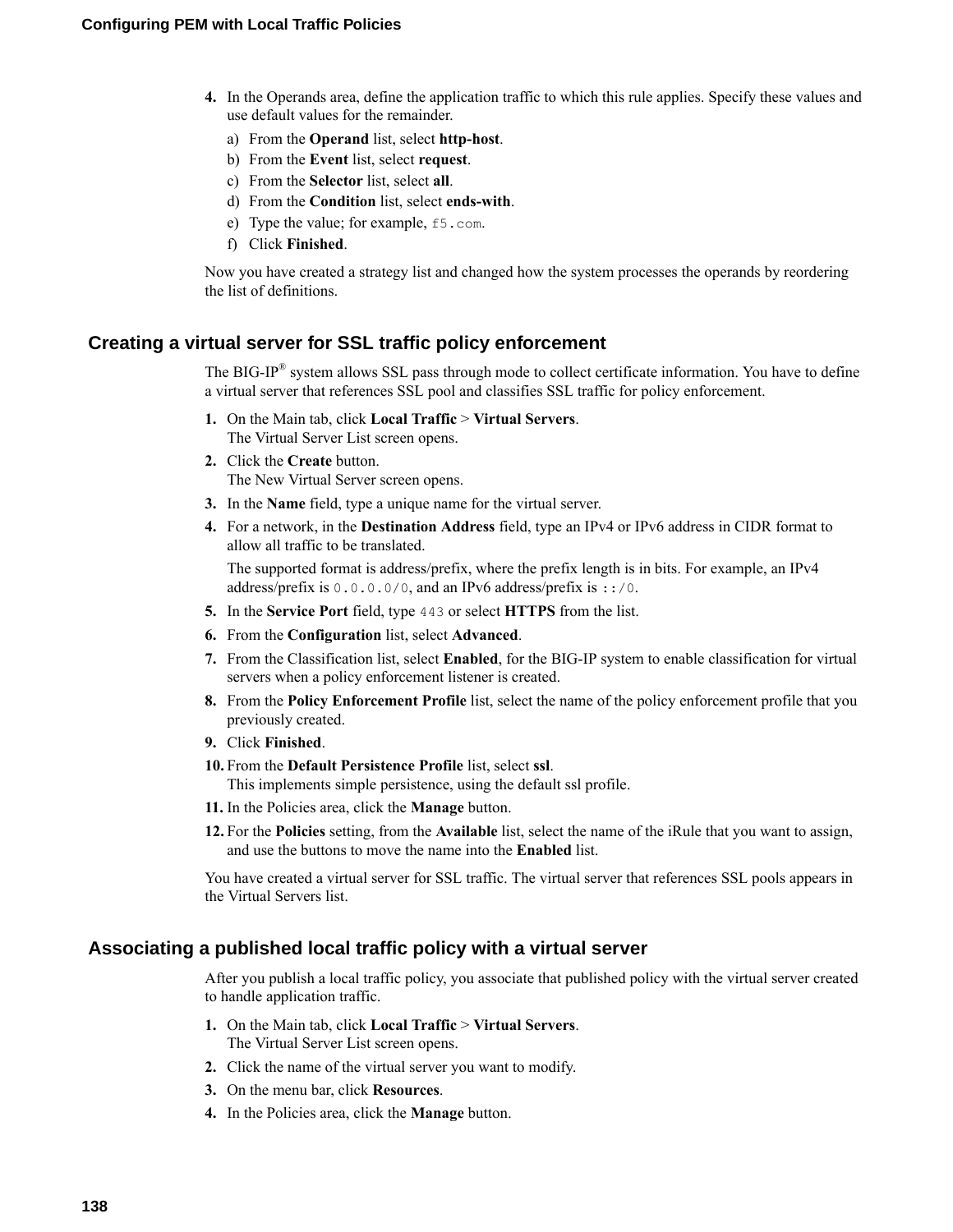- <span id="page-138-0"></span>**5.** For the **Policies** setting, select the local traffic policy you created from the **Available** list and move it to the **Enabled** list.
- **6.** Click **Finished**.

The published policy is associated with the virtual server.

## **Creating custom local traffic policy for PEM**

Before you modify rules on existing policies, you must set up an application or category (**Traffic Intelligence** > **Classification**).

You can add rules to define conditions and run specific actions for different types of application traffic in Policy Enforcement Manager<sup>™</sup> (PEM<sup>™</sup>). For example, if you create an application signature for company A and want to send traffic from company A's website, you can perform actions, such as bandwidth control and disable **Gate status** from PEM. This is a rule that can be assigned to an existing policy.

**1.** On the Main tab, click **Local Traffic** > **Policies**.

For more information about local traffic policies, refer to *BIG-IP® Local Traffic Manager™ : Implementations*.

The Policy List screen opens.

**2.** Click **create**.

The New Policy List screen opens.

- **3.** In the **Policy Name** field, type a unique name for the policy, for example companyA.
- **4.** In the **Description** field, type descriptive text that identifies the policy definition.
- **5.** From the **Strategy** list, select the action that is executed when there are multiple rules that match.

### **Rule Description**

- **All** Uses the first or best strategy to resolve the conflict of rule match.
- **Best** Applies the actions of the rule specified in the list of defined strategies for the associated policy.
- **First** Applies the actions of only the first rule. This implies that the rule with the lowest ordinal,highest priority or first in the list is executed.
- **6.** From the **Type** list, select the **CE Profile** to create a custom signature.
- **7.** Click **Create Policy** to create a policy that manages traffic assigned to a virtual server.
- **8.** Click the down arrow for Save Draft. Select **Save Draft Policy** to save the policy as a draft or **Save and Publish policy** to publish a policy and assign it to a virtual server. You should be able to create a rule for the Draft Policies list.
- **9.** Click the name of the draft policy you just created. The Draft Policy screen opens.
- **10.**From the **Rules** list, select **Create**. The New Rule screen opens.
- **11.** In the **Name** field, type a unique name for the rule.
- **12.** In the **Description** field, type descriptive text that identifies the rule definition.

**13.** In **Match all of the following conditions**, click **+** and specify the conditions.

For example, select **Client SSL**, **cipher**, **contains** and type COMPAT:AES128-GCM-SHA256, **request 14.** Click **Add**.

**15.** In **Do the following when the traffic is matched**, click **+** and specify the actions:

For example, select **Enable**, **cache**, at **request**.

**16.** Click **Save**.

Now you have added a new rule to the existing policy. When you send traffic that matches the rule you defined, you should be able to see the application or category you have configured.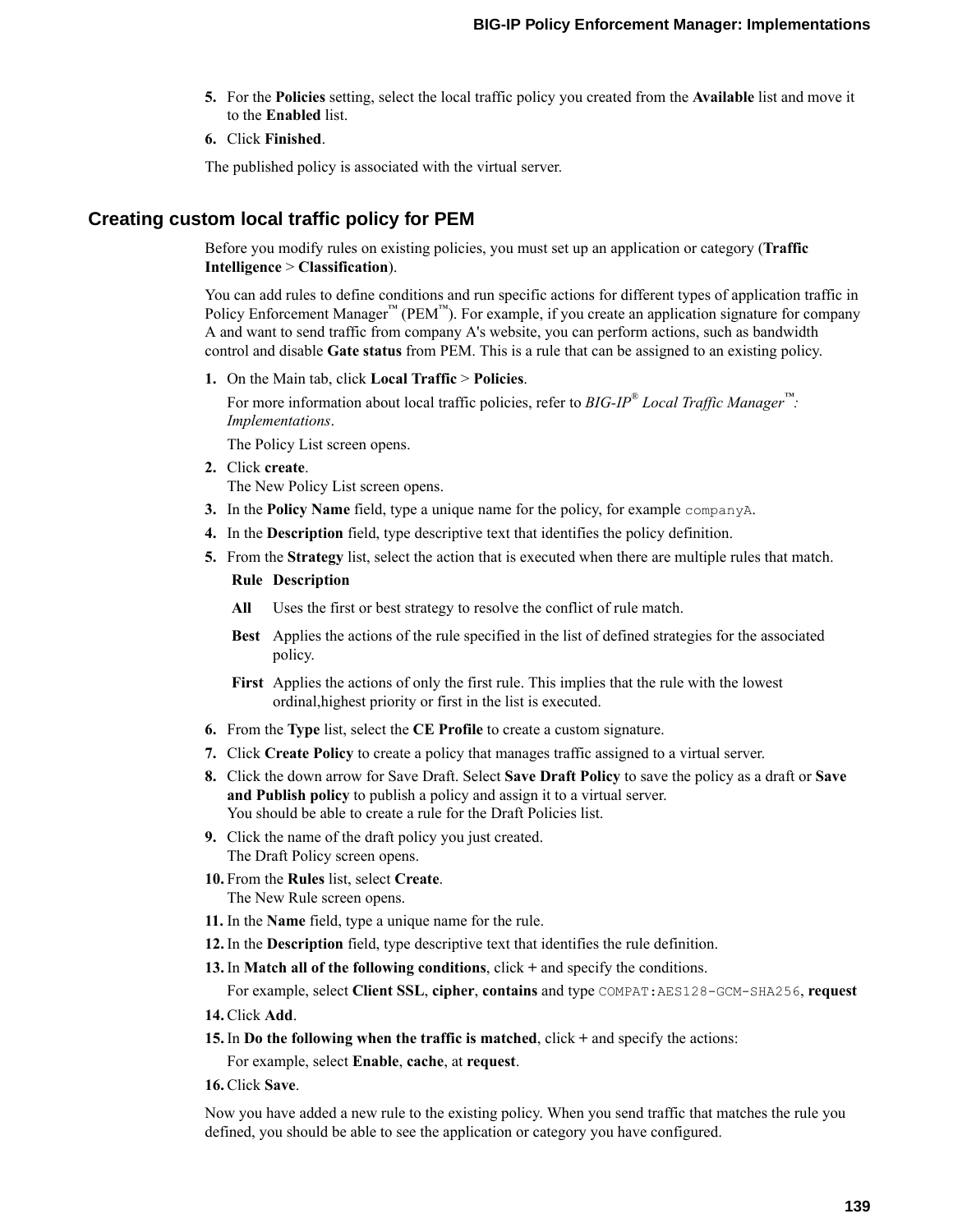**Configuring PEM with Local Traffic Policies**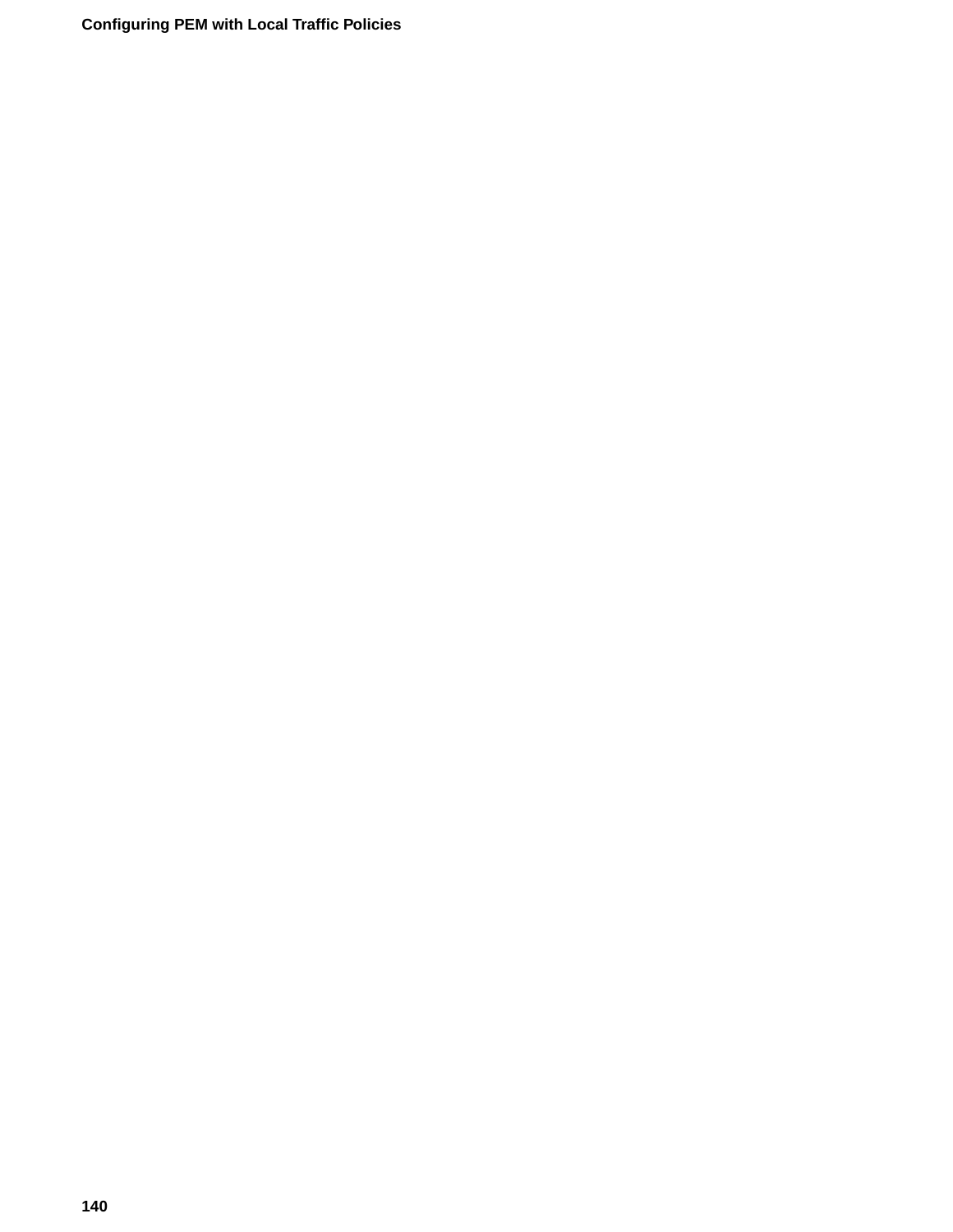# **Configuring Policy and RADIUS Updates**

## **Overview: Configuring policy and RADIUS updates**

Policy Enforcement Manager<sup>™</sup> (PEM<sup>™</sup>) enables you to schedule policy reevaluations and radius updates on the BIG-IP $^{\circledR}$  system in the following two ways:

- You can configure the interval for reevaluation of policies, for a subscriber session, by configuring the re-evaluation interval. The BIG-IP system evaluates changes in the policy for traffic, once the reevaluation interval is configured.
- The RADIUS traffic contains the subscriber and IP address information that is monitored by the BIG-IP system. If you enable the timeout interval, the BIG-IP system avoids repeated deletion and creation of the subscriber during the configured interval rate.

## **Configuring PEM options**

You can set up the BIG-IP<sup>®</sup> system to schedule an interval that sets policy reevaluation and RADIUS retransmission updates periodically.

- **1.** On the Main tab, click **Policy Enforcement** > **Global** > **Options**. The Global Options screen opens.
- **2.** In the Policy Options area, specify (in seconds) the **Policy Re-evaluation Interval** at which the policy re-evaluation is triggered, to evaluate the flow policy again.

The re-valuation interval is only for active flows.

For example, a subscriber is provisioned over Gx which has a policy to allow Netflix with some bandwidth. The subscriber is able to watch a movie using the Netflix service. However, consider that the PCRF installs a policy for this subscriber to block Netflix over the Gx interface. Then, while the subscriber is viewing the content, the Netflix content is blocked for the subscriber after the configured re-evaluation interval.

- **3.** In the RADIUS Options area, for the **Re-Transmit Timeout** setting, select **Enabled** and specify the time in seconds. If you select **Disabled**, each RADIUS message is handled as a new message and this might lead to deletion and creation of sessions even though the radius massage is a duplicate. This is the timeout after which the RADIUS message is considered as a new message, by the BIG-IP system.
- **4.** In the RADIUS Options area, for the **Clear Sessions upon NAS Reboot** setting, select **Enabled** to remove all the PEM sessions that are associated with the NAS-IP-Address received in the RADIUS Acct-ON or Acc-OFF request packet.
- **5.** In the Quota Management Options area, for the **Default Rating Group** setting, select **Create** to create a new rating group for quota management. This takes you to the **Policy Enforcement** > **Rating Groups** > **New Rating Group** screen. Click **Policy Enforcement** > **Options** to go back to options screen.
- **6.** In the Statistics Options area, for the **Analytics Mode** setting, select **Enabled** to use analytics reporting. Select the external logging such as HSL endpoint in the **External Log Publisher** setting. This generates Application Visibility and Reporting (AVR) PEM reports, in a timely manner through graphs.
- **7.** From the **Subscriber Aware** list, select **Enabled** to display the statistics per subscriber. This generates Application Visibility and Reporting (AVR) PEM reports, in a timely manner through graphs.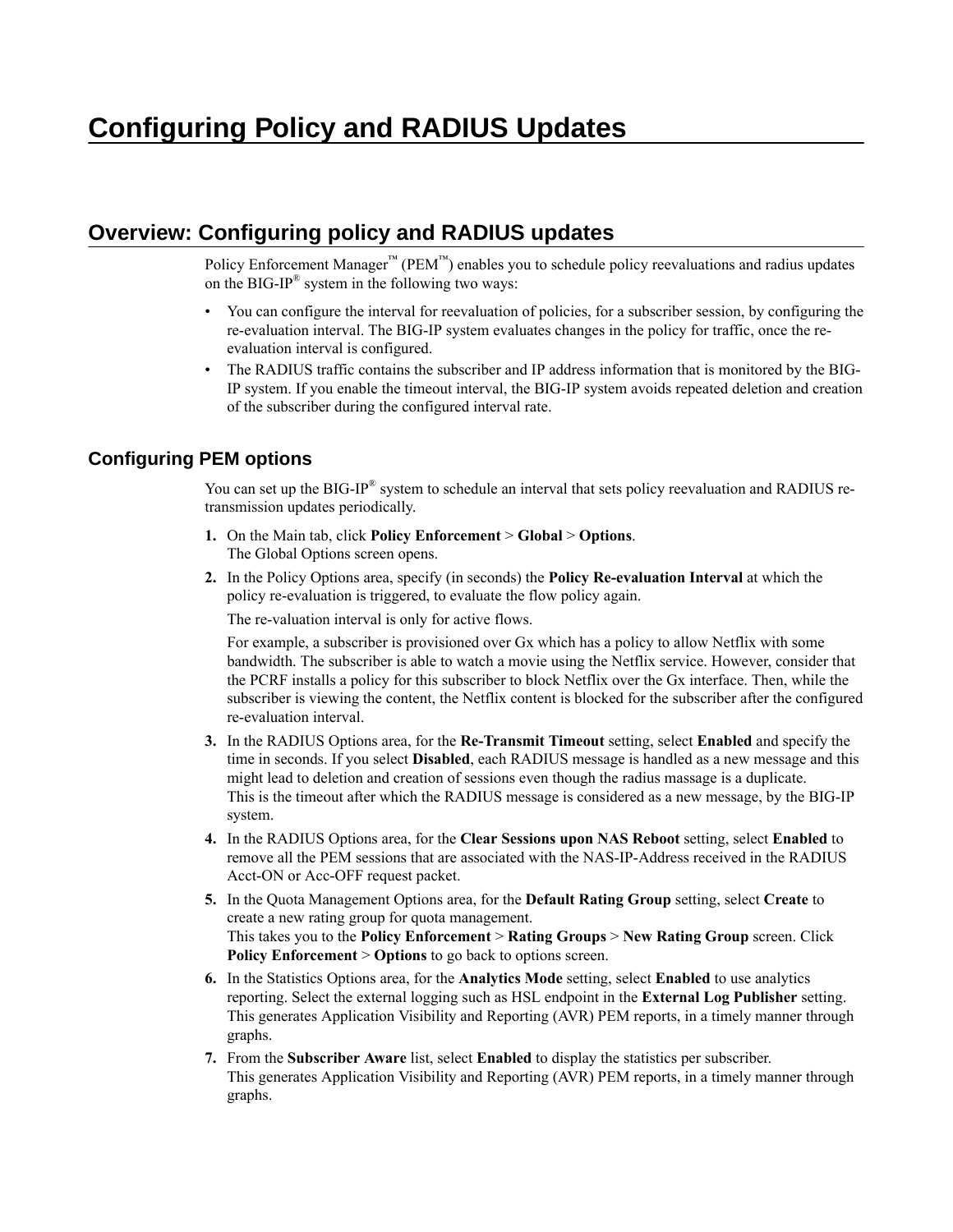**8.** For the **Content Insertion Options** setting, in the **Throttling** fields, type the time used to set the maximum wait time before Policy Enforcement Manager<sup>™</sup> applies the insert action again on the same subscriber.

*Note: The insert actions do not conflict with each other.*

The policy and RADIUS updates take effect immediately.

## **Terminating flow sessions**

You can set up the BIG-IP<sup>®</sup> system to terminate flows when a session is marked for deletion through the Policy Enforcement Manager™.

- **1.** On the Main tab, click **Policy Enforcement** > **Global** > **Options**. The Global Options screen opens.
- **2.** In the Flow Management Options area, for the **Terminate On Session Delete** setting, select **Enabled** to terminate flows when session is deleted. The default value is **Disabled**.

The BIG-IP system will now terminate flows when sessions are marked for deletion.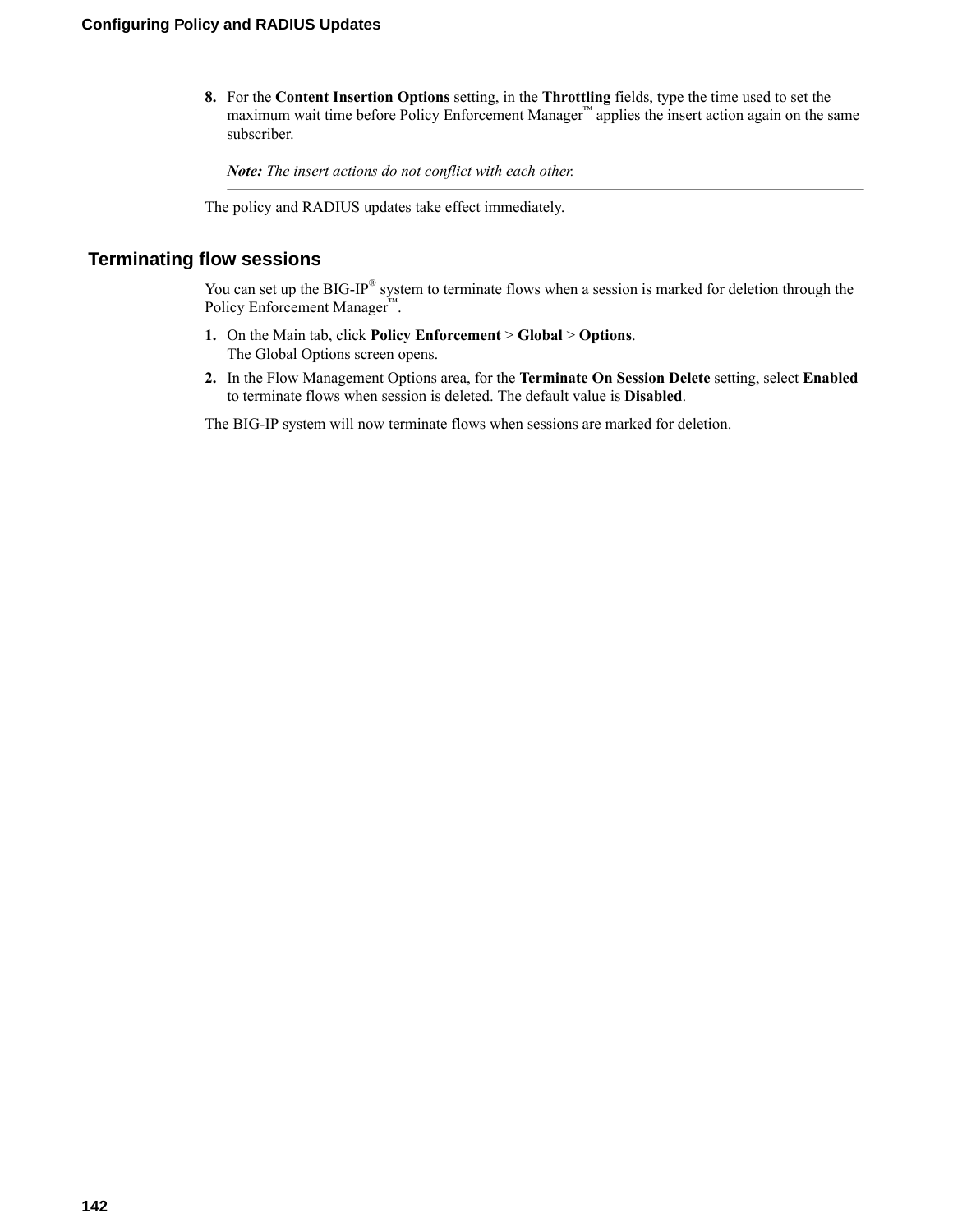## **Overview: Custom TAC DB**

In Policy Enforcement Manager™ (PEM™ ), custom Type Allocation Code DB (TAC DB) is dis either the one delivered with the release, or it can be downloaded from a configureable location. The activation is hitless and does not require system restart. The use of the TAC DB is licenseddb by default with PEM license, as well as the one the user can configure. This manages the licensed TAC DB. You are now able to easily update TAC DB automatically whenever a new version is available. In PEM, you can also provide a location for your own TAC DB. The BIG-IP<sup>®</sup> system will download the custom DB, and initial updates from the configured location.

## **Creating a custom TAC DB**

You can use the customdb component in  $PEM<sup>TM</sup>$  to define a custom TAC DB.

- **1.** On the Main tab, click **Policy Enforcement** > **Global Options** > **TAC DB**. The TAC DB screen opens.
- **2.** In the Custom TAC DB Configuration area, for the **Priority** setting, select **High** or **Low** from the drop-down menu to specify that if the Custom TAC DB is built-in.
- **3.** In the TAC DB setting, for the **Name** field, type a name for the custom TAC DB.
- **4.** In the TAC DB setting, for the **Upload New From** drop-down menu, select **File** to choose a file with TAC code information that is located on your client machine or **Location** to set the URL location of the TAC DB. The URL can be, HTTP, HTTPS, FTP, SFTP or file on BIG-IP file system.

If you choose **Location**, additional fields in TAC DB setting appear.

- **5.** In the TAC DB setting, for the **Description** field, type the description for this custom TAC DB.
- **6.** In the TAC DB setting, for the **TAC DB Location**, type the URL location where the TAC DB file is stored.
- **7.** In the TAC DB setting, for the **Username** field, type the username for access to the custom TAC DB information.
- **8.** In the TAC DB setting, for the **Password** field, type the password to access the custom TAC DB information.
- **9.** In the Sync Mode setting, select **Automatic** to automatically upload files from the location and specify how often the polling interval can be configured in weeks. Select **Manual** to manually synchronize the files.
- **10.** Click **Update** to save any changes.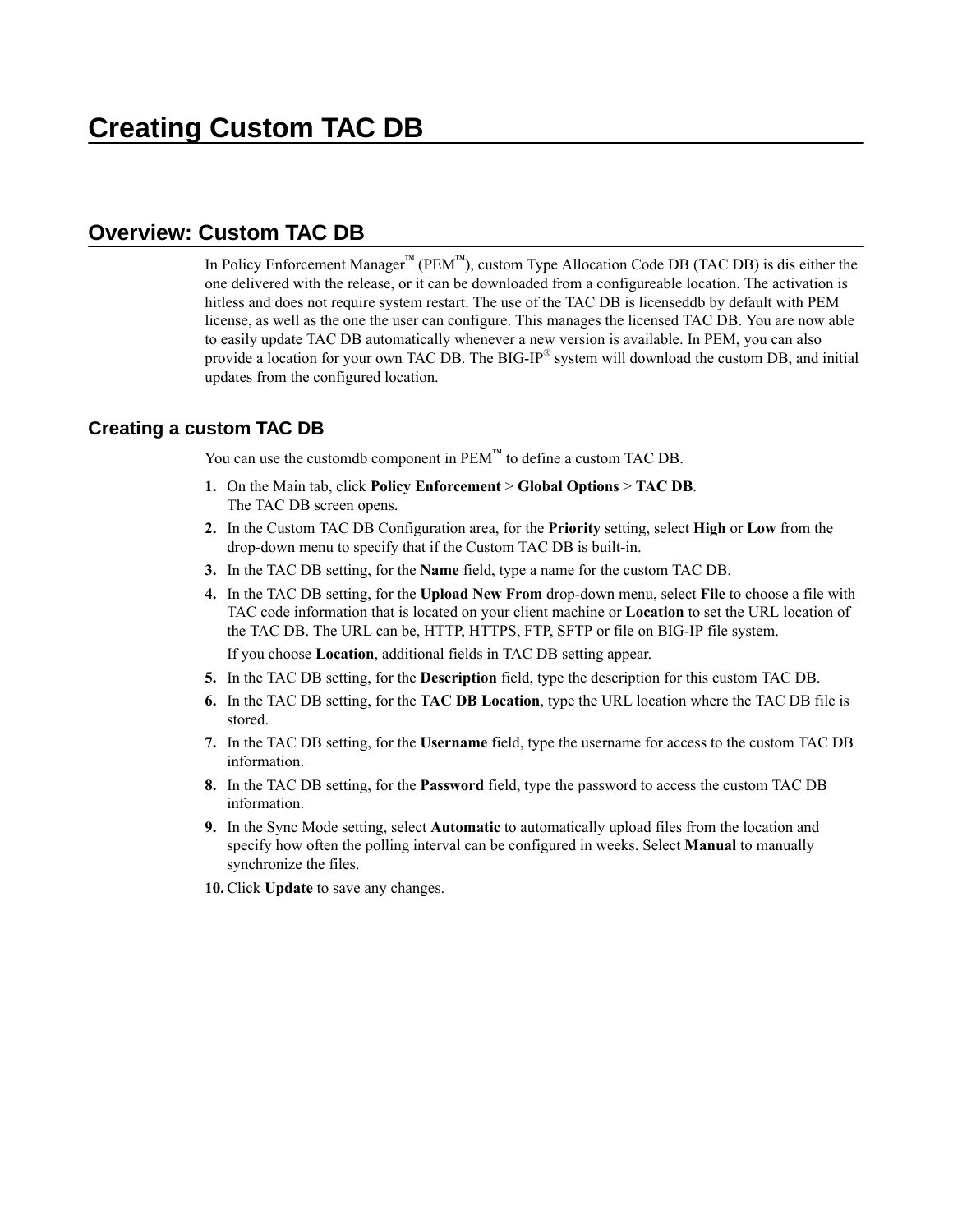**Creating Custom TAC DB**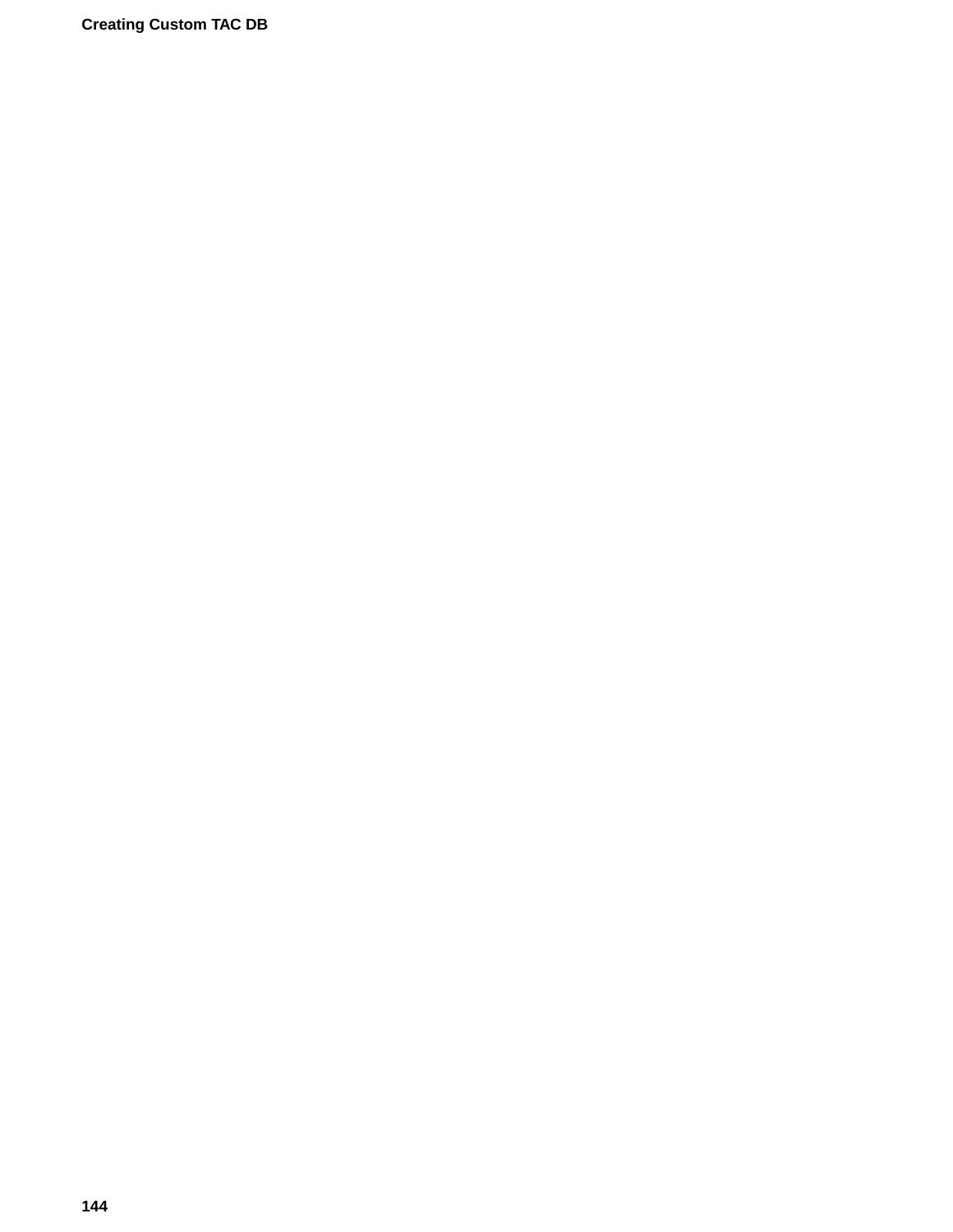# <span id="page-144-0"></span>**About enforcing policy and classification on IP protocols**

The BIG-IP<sup>®</sup> system now provides classification and policy enforcement on all non-TCP and non-UDP traffic, which includes IPsec traffic. The Policy Enforcement Manager™ is able to classify and enforce any action on virtually any type of IP traffic. This enables detection of IPsec, ICMP, GRE, and other IP protocols (especially tunneling) for the service providers. For IPsec, Encapsulating Security Payloads (ESP) and Authentication Headers (AH) protocols are used, in both tunnel and transport modes.

A bottom hudfilter forwards non-TCP and non-UDP traffic for both classification and policy enforcement.

*Note: HTTP redirect is not supported. Based on the protocol, not all actions work and some traffic is not steered.*

*Important: You can use SNAT, only when you forward ICMP and ICMPv6 traffic.*

#### **Creating Any IP profiles for PEM**

Before you create multiple Any IP profiles, you must create a listener in Policy Enforcement Manager™  $(PEM<sup>TM</sup>)$ , which creates a virtual server with Any IP profile.

You can create a new Any IP profile through local traffic management in PEM.

- **1.** On the Main tab, click **Local Traffic** > **Profiles** > **Protocol** > **Any IP**. The Any IP screen opens.
- **2.** Click **Create**.

The New Any IP Profile screen opens.

**3.** From the **Parent Profile** list, select the default **ipother** or any other Any IP profile, from where the new profile can inherit the settings.

*Note:*

You will see multiple Any IP profiles in the list only if you have created the profiles earlier.

- **4.** To specify the idle timeout, click **Custom**, select **Specify**, and type a value (in seconds). The idle time out specifies the number of seconds for which a connection is idle before the connection is eligible for deletion.
- **5.** Click **Finished**.

Now you have created a new Any IP profile. You can view non-TCP and UDP traffic that passes through the BIG-IP system (**Statistics** > **Classification** > **Statistics**).

### **Updating Any IP profile**

If you have created other Any IP profile and you want to attach this profile to the Any IP traffic, then you can attach the profile through local traffic management in Policy Enforcement Manager<sup>™</sup> (PEM<sup>™</sup>).

**1.** On the Main tab, click **Local Traffic** > **Virtual Servers** > **Virtual Server List**. The Virtual Server List screen opens.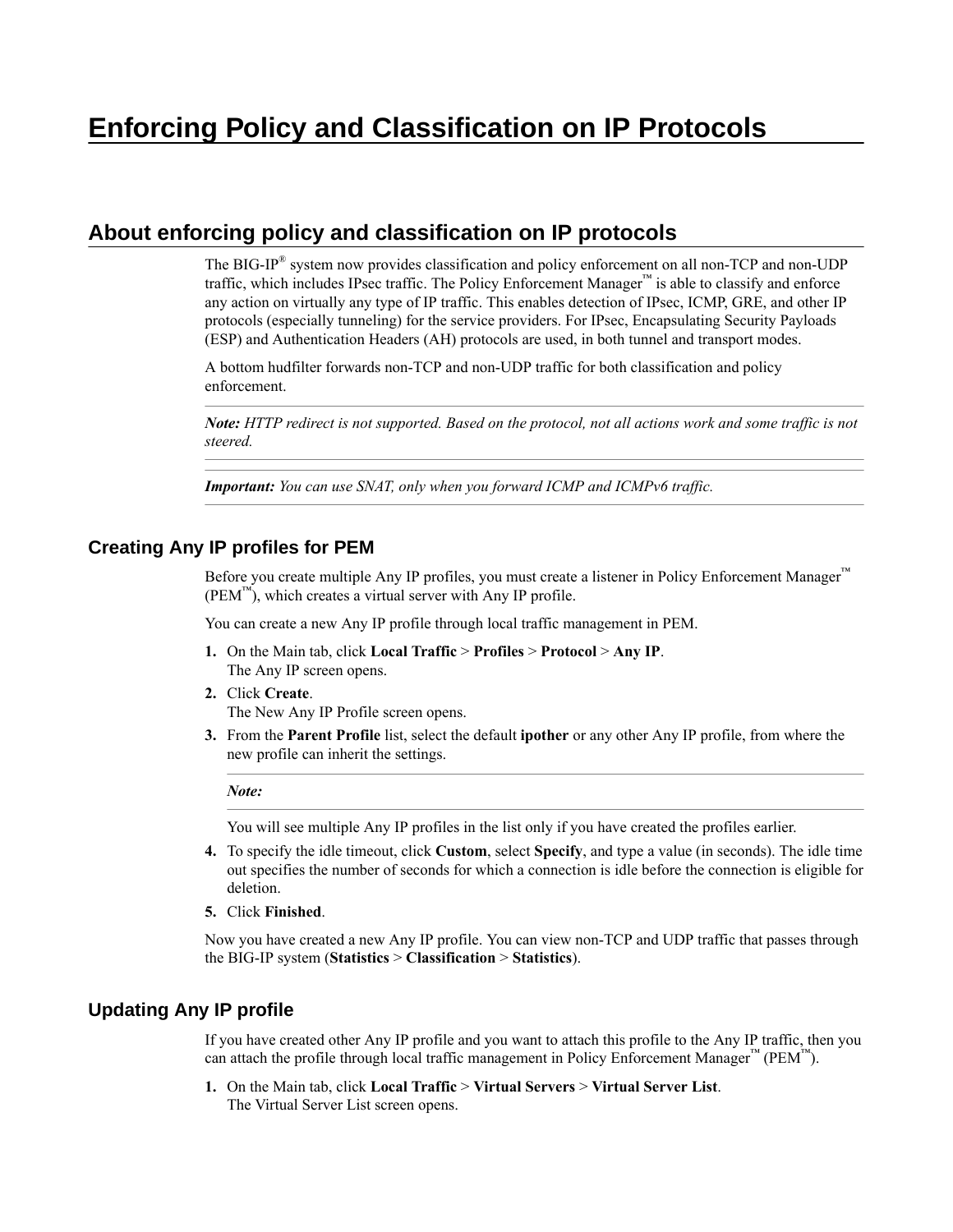- <span id="page-145-0"></span>**2.** Select any virtual server. The virtual server properties screen opens.
- **3.** From the **Protocol** list, select **\*All Protocols**. Any IP profile settings displays.
- **4.** From the **Any IP Profile** list, select the default setting **ipother**, or any other Any IP profile from where the new profile can inherit the settings.

*Note:*

You will see multiple Any IP profiles from the list only if you have created the profiles earlier.

**5.** Click **Update**.

Now you have updated the Any IP profile and attached it to the Any IP traffic.

#### **IPOther filter for current PEM actions**

The policy actions configured in the Policy Enforcement Manager™ can support non-TCP and non-UDP traffic flows. This table contains the information that highlights the actions supported for non-TCP and non-UDP traffic.

| <b>Action</b>                                                 | All non-TCP and non-UDP flows                                  |
|---------------------------------------------------------------|----------------------------------------------------------------|
| Forwarding                                                    | Only non-tunnel protocols.                                     |
|                                                               | Note: ICMP traffic can be steered.                             |
| Service-chain                                                 | Only non-tunnel protocols.                                     |
|                                                               | Note: ICMP traffic can be steered.                             |
| Cloning                                                       | Yes                                                            |
| BWC (both directions)                                         | Yes                                                            |
| L <sub>2</sub> Q <sub>o</sub> S markings (both<br>directions) | Yes                                                            |
| Flow Reporting                                                | Yes                                                            |
| <b>Session Reporting</b>                                      | Yes                                                            |
| Gate status drop                                              | Yes                                                            |
| Quota                                                         | Yes                                                            |
| HTTP-redirect                                                 | N <sub>0</sub>                                                 |
| Modify HTTP headers                                           | No                                                             |
| iRules                                                        | CLIENT DATA and CLIENT ACCEPTED iRules only (like UDP filter). |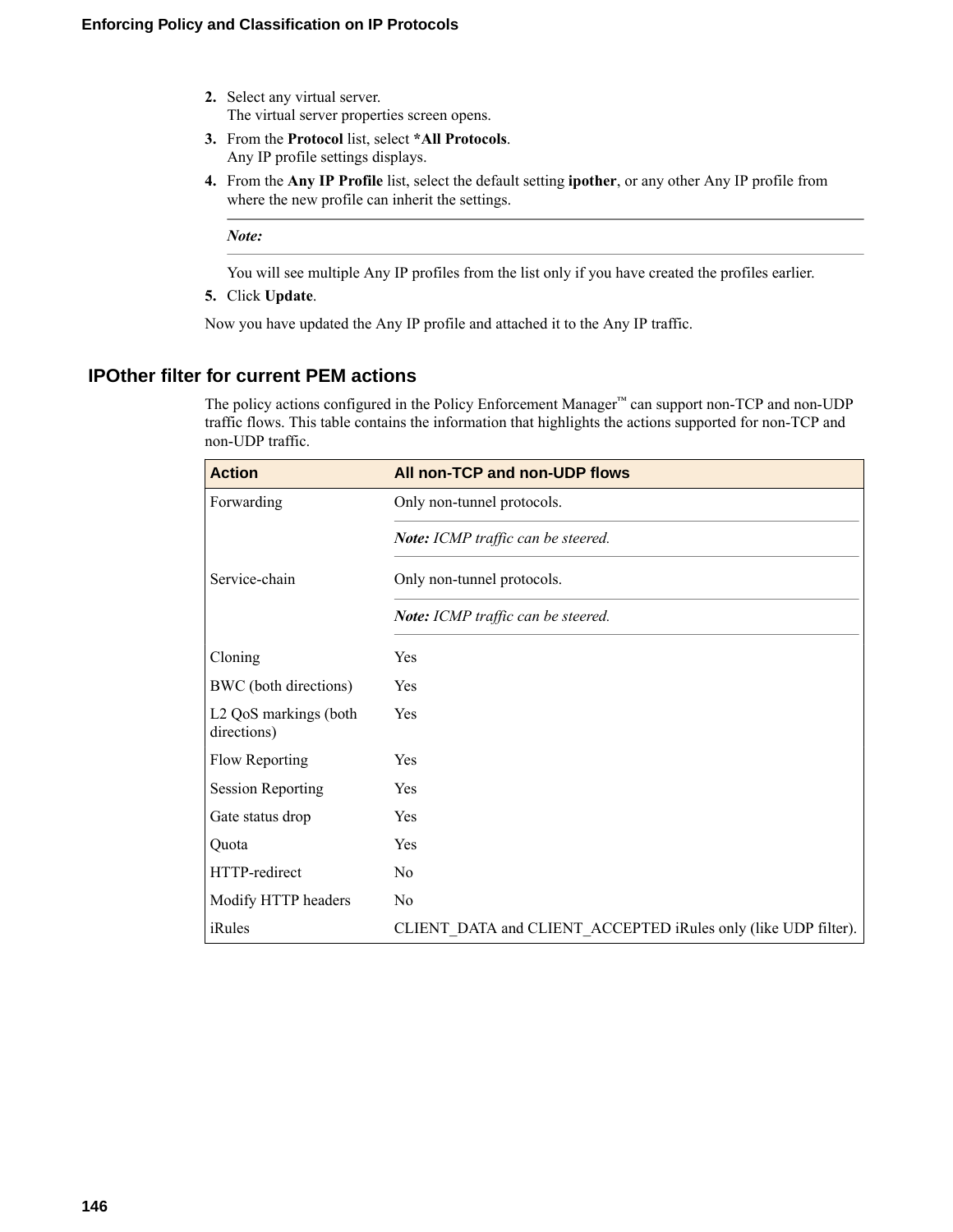# <span id="page-146-0"></span>**Overview: Detecting Tethering, Device Operating System, and Type**

You can now gather insight on the device usage of subscribers, with the detection of Device Type and Operating System (DTOS). The patterns can be used for business intelligence gathering, as well as for customizing subscriber plans based on their usage. The Policy Enforcement Manager<sup>™</sup> (PEM<sup>™</sup>) provides the ability to report various types of subscriber information and application visibility to external analytic systems through syslog and other IPFIX reporting methods. The device type is identified based on the IMEI number, of which the first eight numbers are from the Type Allocation Code (TAC) number. The operating system (OS) detection is done by user-agent parsing, TCP/IP fingerprinting, and by looking up TAC code in the TAC database. Furthermore, reporting can be configured for DTOS and tethering action. A report (optional) is sent the first time PEM retrieves device OS information, and if a change is detected in the OS name, a report is sent again to the configured destination.

When tethering is enabled, details of the state change are sent in a report. When DTOS is enabled, the details of the state changes when there is a change in TCP fingerprinting or OS value defined by the user agent. Also, a report (HSL log) is sent out whenever there is a change in TCP fingerprinting, TCP OS, or user agent OS values. The default sampling interval for DTOS is at 10 flows. The tethering sampling interval is 180 seconds.

#### **Task summary**

Configuring device type, OS, and tethering [Configuring PEM policy action with tethering](#page-147-0) [Creating a high-speed logging rule for device detection and tethering](#page-48-0)

### **Configuring device type, OS, and tethering**

You can configure the  $PEM^{\text{m}}$  policy to look up the device name and details (for monitoring purposes) and enable tethering detection.

- **1.** On the Main tab, click **Policy Enforcement** > **Policies**. The Policies screen opens.
- **2.** Click the name of the enforcement policy you want to add rules to. The properties screen for the policy opens.
- **3.** In the Policy Rules area, click **Add**. The New Rule screen opens.
- **4.** In the **Name** field, type a name for the rule.
- **5.** In the **Precedence** field, type an integer that indicates the precedence for the rule in relation to the other rules. Number 1 has the highest precedence. Rules with higher precedence are evaluated before other rules with lower precedence.

*Tip: All rules in a policy are run concurrently. Precedence takes effect when there are conflicting rules. The conflict occurs when the traffic matches two rules and the policy actions from these rules differ. For example, if you have rule 1 with precedence 10 and Gate Status disabled for a search engine, and you have rule 2 with precedence 11 and Gate Status enabled, then rule 1 is processed first because it has higher precedence. Rules conflict if they have identical or overlapping classification criteria (for the traffic that matches more than one rule). In some cases, different policy actions are not conflicting, and hence, applied in parallel.*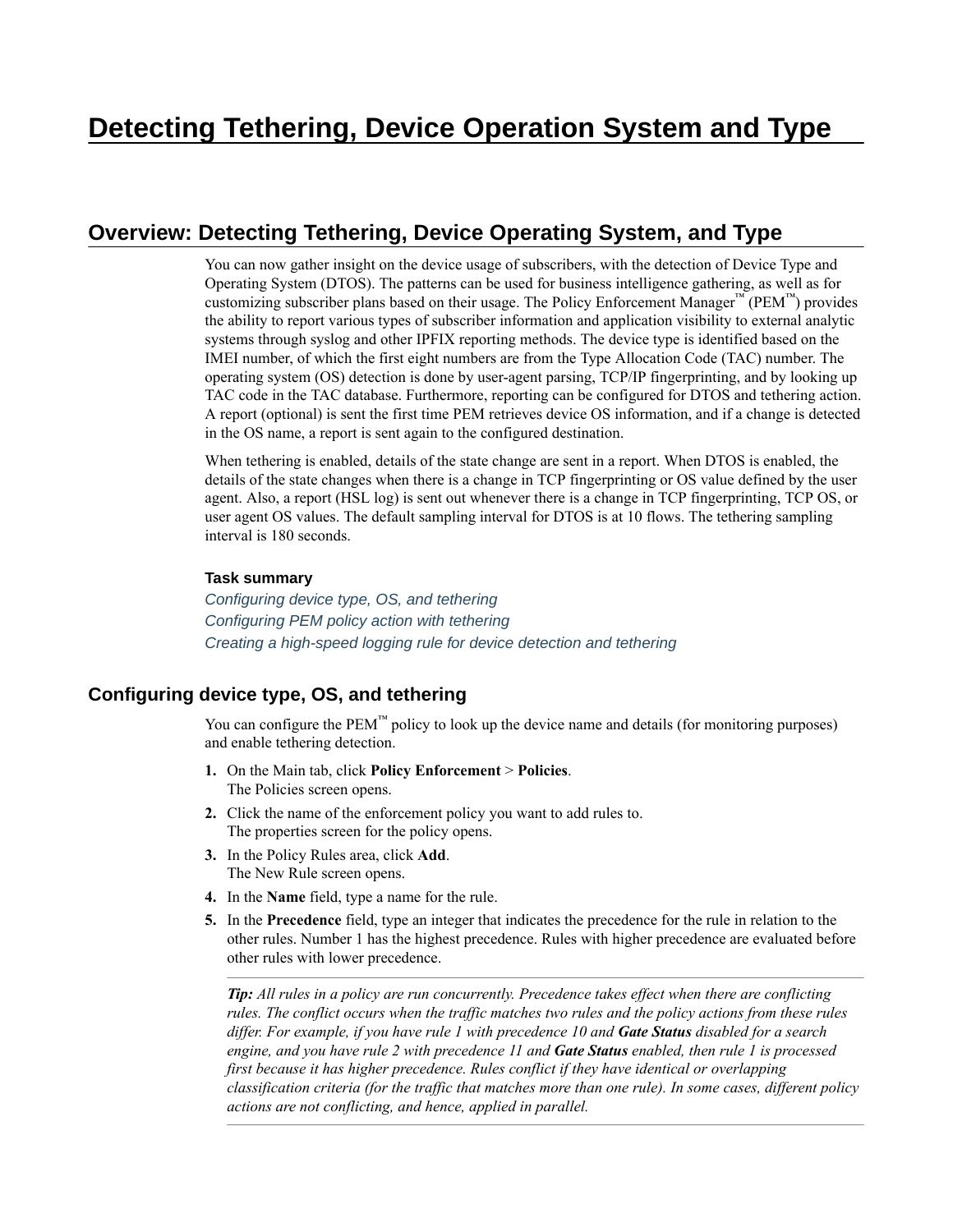<span id="page-147-0"></span>**6.** From the **Device and Tethering Detection** list, in the **Device Type OS Detection** setting, select **Enabled**.

*Note: If you enable device detection, al the filters are disabled for the policy rule.*

*Note: When the custom TACDB file is generated, it is stored at the location /var/local/pem/ dtos/.*

**7.** From the **Device and Tethering Detection** list, in the **Tethering Detection** setting, select **Enabled**.

*Note: If you enable tethering, classification is disabled for the policy rule.*

**8.** Click **Finished**.

You have created a rule that applies to policy based on device OS, type, and tethering.

#### **Configuring PEM policy action with tethering**

You can also attach a policy action after detecting tethering. The tethering detected state can be used as a TCL filter in a custom filter for a Policy Enforcement Manager<sup>™</sup> (PEM<sup>™</sup>) rule.

- **1.** On the Main tab, click **Policy Enforcement** > **Policies**. The Policies screen opens.
- **2.** Click the name of the enforcement policy you want to add rules to. The properties screen for the policy opens.
- **3.** In the Policy Rules area, click **Add**. The New Rule screen opens.
- **4.** In the **Name** field, type a name for the rule.
- **5.** In the **Precedence** field, type an integer that indicates the high precedence for the rule in relation to the other rules. Number 1 has the highest precedence. Rules with higher precedence are evaluated before other rules with lower precedence.

*Note: TCL filter creation action should have high precedence.*

- **6.** Click the Custom tab. The Custom Criteria setting opens.
- **7.** In the **iRule Expression** field, specify the TCL syntax that defines a custom iRule action, which can be later attached to a policy enforcement rule.

PEM::session info tethering detected [IP::client addr] = = {1}

The expression in the example evaluates to true, if a subscriber is tethering. You can select the **Wrap Text** check box to wrap the definition text, and select the **Extend Text Area** check box to increase the field space of format scripts.

**8.** From the **Gate Status** list, select **Disable**, to block the traffic for a subscriber who is tethering.

*Note: If you disable Gate Status, the traffic is blocked.*

**9.** To apply bandwidth policy, for rate control to downlink traffic, in the **Bandwidth Controller** setting, select the name of a bandwidth control policy.

*Note: You can assign any previously created static or dynamic bandwidth control policies. However, F5® does not recommend using the default-bwc-policy, which the system provides, nor the dynamic\_spm\_bwc\_policy, which you can create to enforce dynamic QoS settings provisioned by the PCRF.*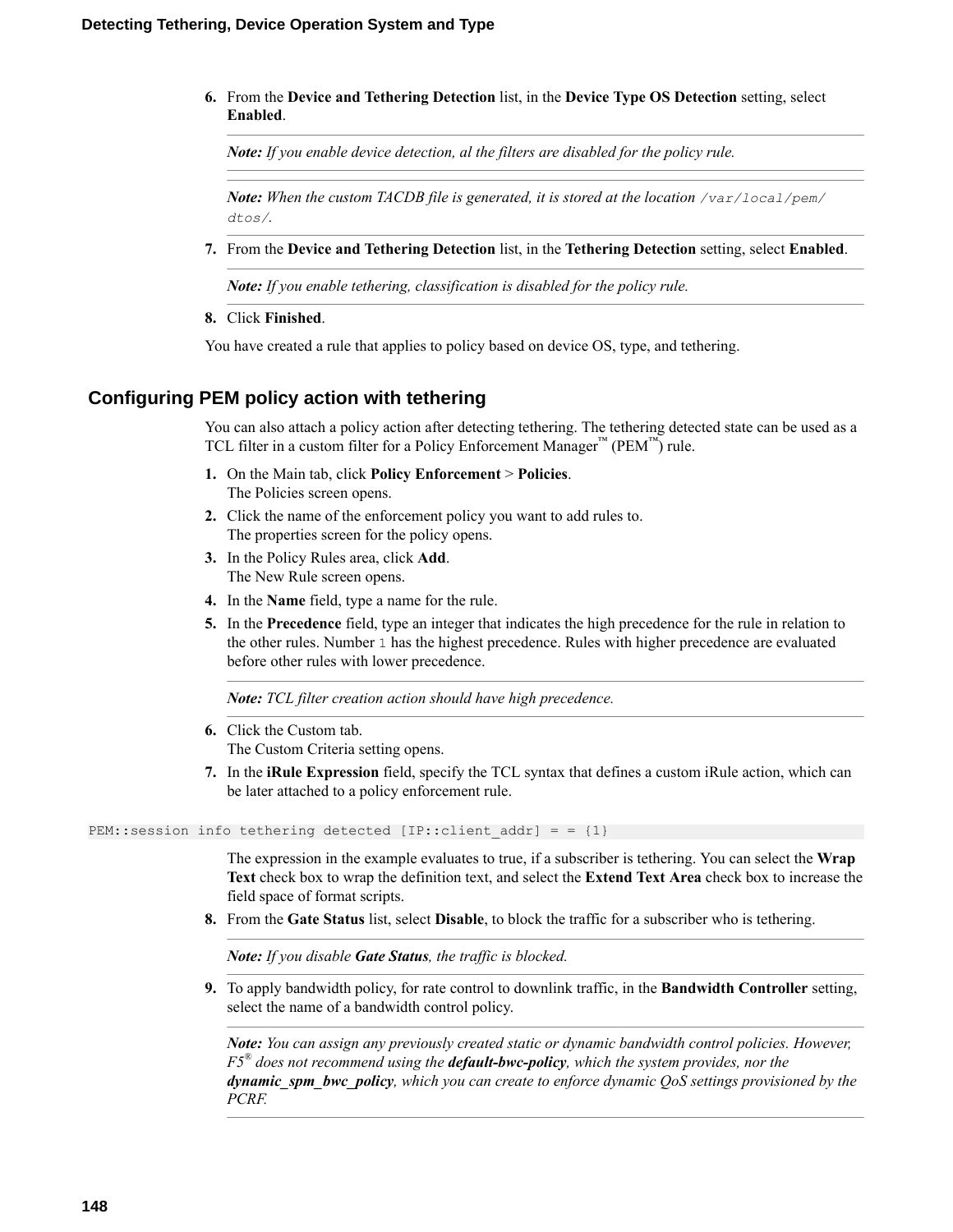<span id="page-148-0"></span>Depending on the bandwidth control policy,  $PEM^{\mu}$  restricts bandwidth usage per subscriber, group of subscribers, per application, per network egress link, or any combination of these.

**10.** To apply bandwidth policy, for rate control to uplink traffic and per category of application, in the **Bandwidth Controller** setting, select the name of a bandwidth control policy.

*Note: You can assign any previously created static or dynamic bandwidth control policies. However, we do not recommend using the default-bwc-policy, which the system provides, nor the dynamic\_spm\_bwc\_policy, which you can create for communicating with the PCRF.*

Depending on the bandwidth control policy, PEM restricts bandwidth usage per subscriber, group of subscribers, per application, per network egress link, per category of applications or any combination of these.

**11.** Click **Finished**.

You have created a rule that applies to tethering.

#### **Creating a high-speed logging rule for device detection and tethering**

You can specify a reporting destination where reports are sent out whenever the subscribers go from a non-tethering state to a tethering state, or vice-versa. Before you can create a high-speed logging (HSL) rule, you need to create a publisher that defines the destination server or pool where the HSL logs are sent. In an enforcement policy, a rule can specify that tethering details are sent to an external high-speed logging server.

- **1.** On the Main tab, click **Policy Enforcement** > **Policies**. The Policies screen opens.
- **2.** Click the name of the enforcement policy you want to add rules to. The properties screen for the policy opens.
- **3.** In the Policy Rules area, click **Add**. The New Rule screen opens.
- **4.** In the **Name** field, type a name for the rule.
- **5.** In the **Precedence** field, type an integer that indicates the high precedence for the rule in relation to the other rules. Number 1 has the highest precedence. Rules with higher precedence are evaluated before other rules with lower precedence.
- **6.** In the **Reporting** setting, specify where to send the tethering detection data:
	- From the **HSL** list, select the name of the publisher that specifies the server or pool of remote HSL servers to send the logs.
	- From the **Format Script** list, select the format script of the report from the **Format Script** list.

*Note: The format script is previously configured in Policy Enforcement > Reporting > Format Script page.*

#### **7.** Click **Finished**.

You have created a rule that sends device detection and tethering data about the traffic to external highspeed logging servers.

### **Implementation result**

The BIG-IP<sup>®</sup> system allows improved insight to subscriber usage with detection of tethering, and device OS and type.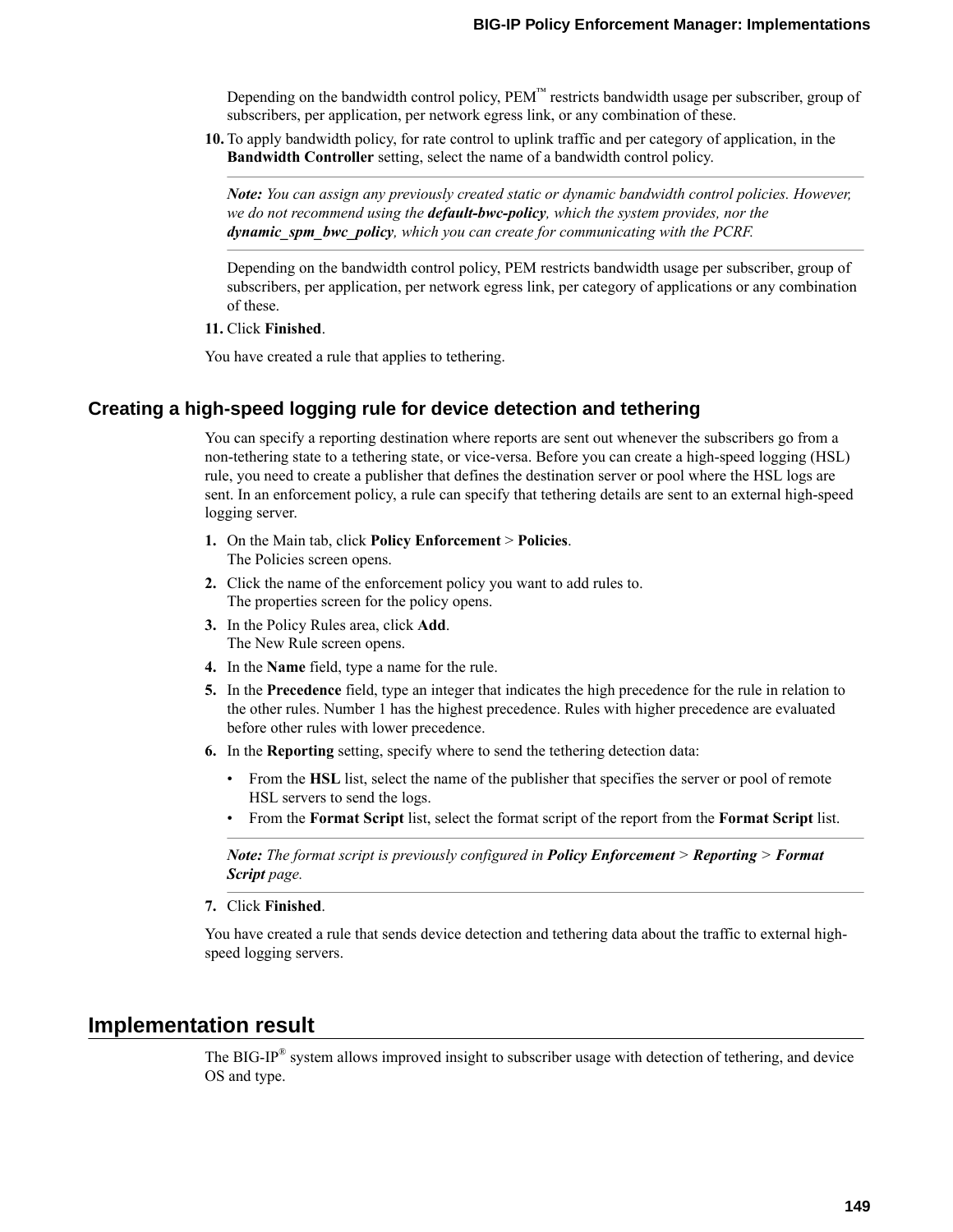**Detecting Tethering, Device Operation System and Type**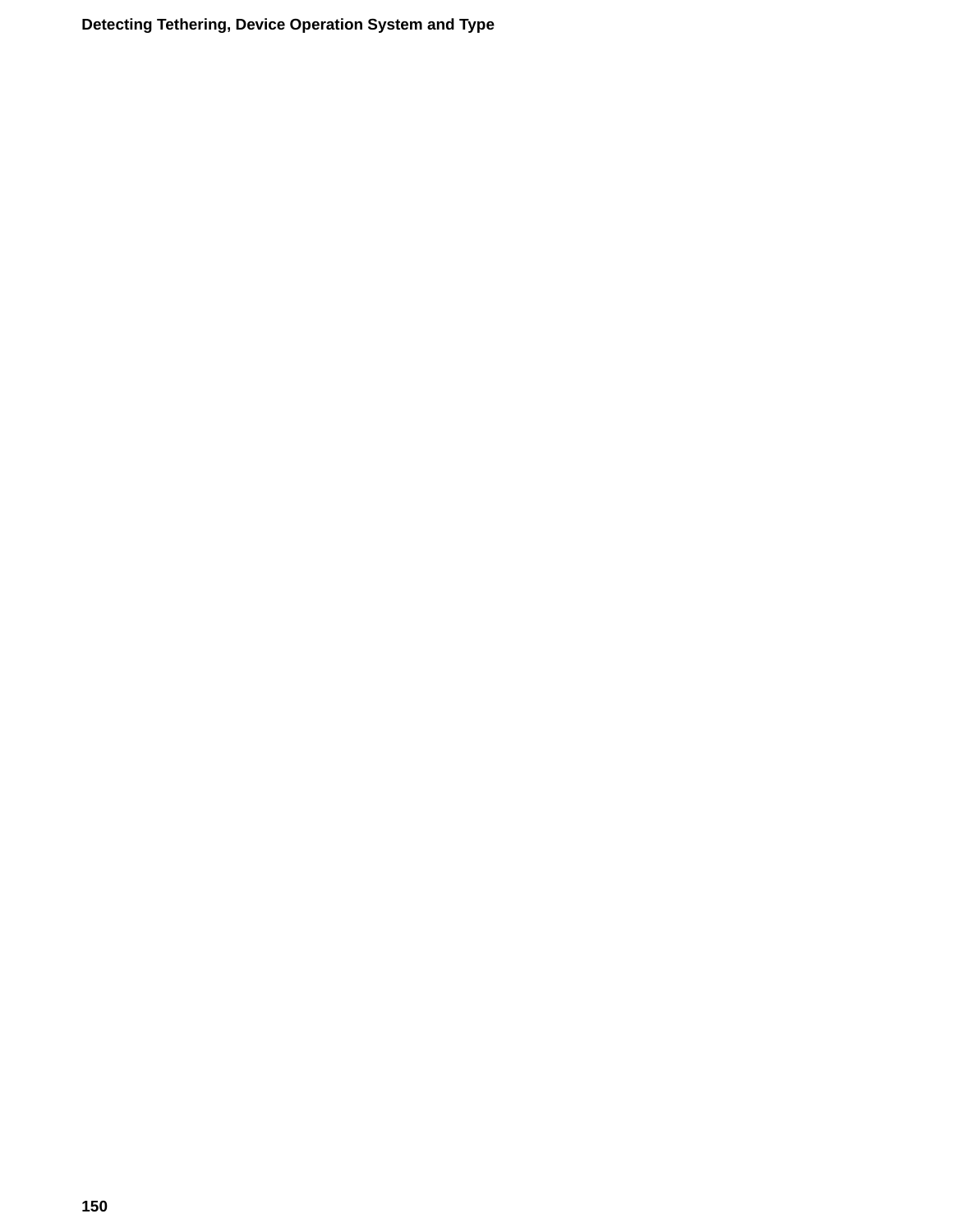# <span id="page-150-0"></span>**Troubleshooting**

## **PEM troubleshooting**

Follow these general troubleshooting suggestions when using Policy Enforcement Manager<sup>™</sup> (PEM<sup>™</sup>):

- If enforcement policies are not enforced as expected, on the VLAN screen for all VLANs set up to receive incoming subscriber traffic, verify that you set **CMP Hash** to **Source Address**.
- If static subscriber policies are not enforced as expected, verify whether you enforced any global, high precedence policies with conflicting actions.
- When sending traffic without RADIUS, the unknown subscriber policy (if specified) is assigned to the first flows from dynamic or static subscribers. Subscriber policies are applied to subsequent flows.

*Note: An unknown subscriber policy needs to be specified, if there is at least one dynamically provisioned subscriber.*

- Policy changes are applied to new and existing flows within a reasonable time.
- For applications with connections initiated from the Internet (FTP, RTSP, TFTP), the BIG-IP<sup>®</sup> system needs to have **CMP Hash** set to **Destination Address** on the Internet VLAN. In this case, the end-toend IP addresses have to be preserved; therefore, SNAT should be disabled on all the virtual servers that the applications will use.
- When importing static subscribers, the file is uploaded in chunks of 1000 subscribers. The system performs a validation check on each chunk. If a validation fails, the subscribers in the current chunk and subsequent chunks are not imported. However, the subscribers loaded in previous chunks are imported onto the system.

*Note: PEM™ can use 3rd party database, custom DB or iRule for URL categorisation. The onbox 3rd party database is limited to the 20M most used URL and is updated regularly.*

#### **Steering troubleshooting**

- In case of service chains (w-steering), set **CMP Hash** to **Source Address** on all the VLANs for which the w-steering action is to be applied.
- For response-side classification, steering, w-steering, and cloning actions are applied after the results (based on destination IP address and port) are cached in the classification database (srdb). Actions are not applied for the first six flows, by default. (This behavior is configurable by the DB variable *tmm.pem.srdb.entry.step*.)

#### **RADIUS troubleshooting**

- If static subscribers are not working as expected with RADIUS, check whether you selected the same **Subscriber ID Type** in the radiusLB profile (**Local Traffic** > **Profiles** > **Services** > **RADIUS**) as that assigned when creating the static subscriber. (**IMSI** in the static subscriber corresponds to **3GPP IMSI** in the RADIUS profile; **E164** to **Calling Station ID**, and **NAI** to **User Name**.)
- The RADIUS message also needs to specify the same **Subscriber ID Type** as the RADIUS profile. So make sure that if you select **IMSI**, the IMSI number exists in the RADIUS message. This also applies to the *user-name* for NAI, and **calling station-id** for E164.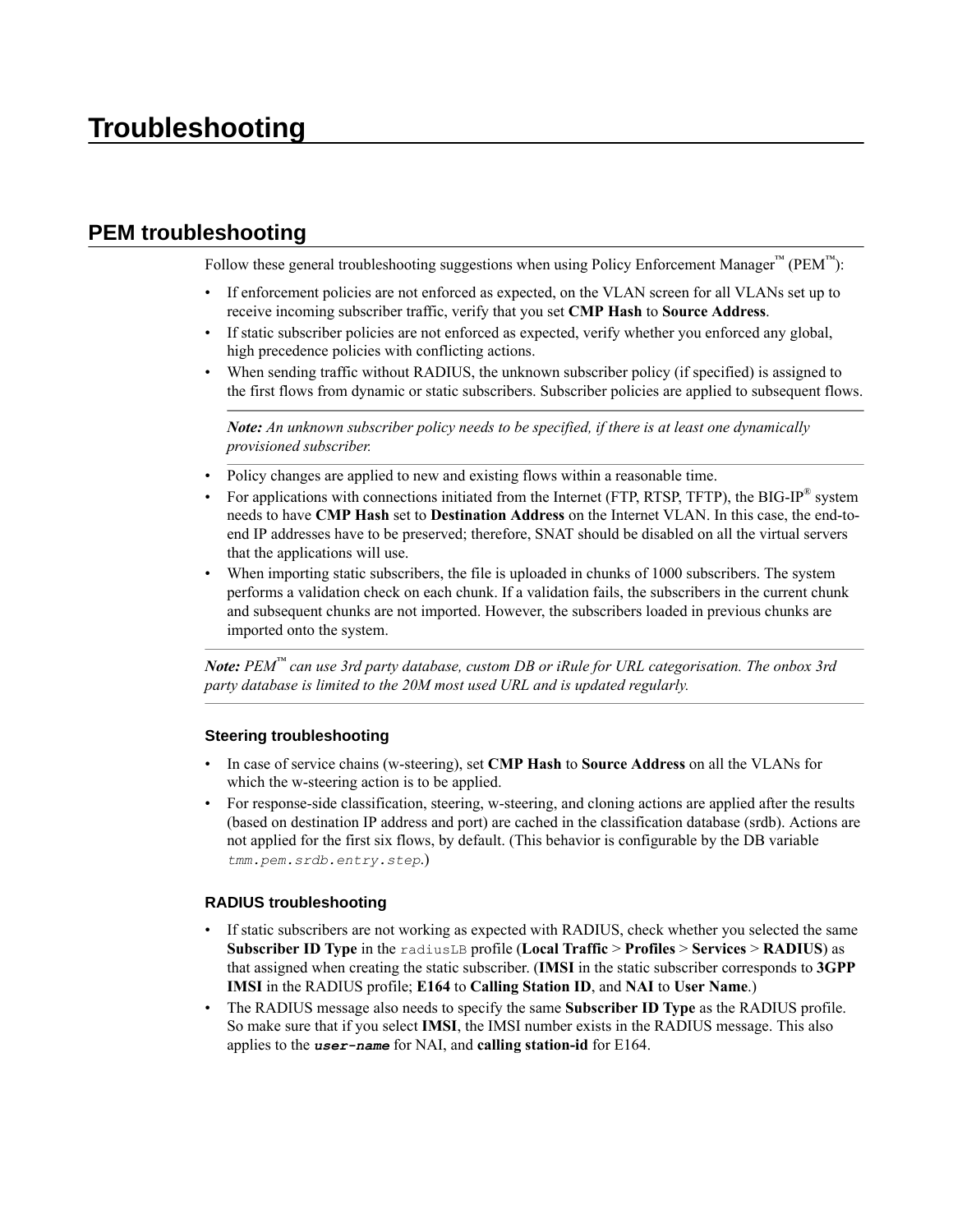#### **Gx interface to PCRF troubleshooting**

- If you change the IP address of the Gx server in the listener, the change takes effect after you restart TMM using the command: bigstart restart tmm.
- For Gx usage monitoring, the threshold is defined on the Policy and Charging Rules Function (PCRF).

#### **Bandwidth control with PEM troubleshooting**

- Do not use dynamic bandwidth control policies in preconfigured enforcement policies (either global or subscriber) when the bit rate is managed by the PCRF through PCC dynamic rules.
- Do not use dynamic bandwidth control policies in global enforcement policies if they are also used in subscriber policies.
- For bandwidth controller to work with PCRF, you need to create a default dynamic bandwidth controller with the name dynamic\_spm\_bwc\_policy, with eight categories named cat1 to cat8 (all set to 100 percent). You must choose a proper max-rate value for this bandwidth controller (typically, close to network capacity dedicated to subscriber traffic).

*Important: This bandwidth controller is intended for internal usage only and should not be used for other purposes.*

#### **Active sessions troubleshooting (retrieving subscriber data or BIG-IP system information)**

- When the BIG-IP system receives policy information from the PCRF for a subscriber, you can verify the active policies on the subscriber session, the subscriber type (static or dynamic) and view subscriber statistics by checking **Active Sessions** (**Policy Enforcement** > **Subscribers** > **Active Sessions**).
- If you have a static subscriber without an IP address, no active session is created. The incoming RADIUS message has the IP information for the static subscriber and a session is created based on this. When the radius message arrives, verify both the new session and policy attached to the session.
- You can view subscriber information with multiple IP addreses. Static subscribers can have more than two IP addresses of either IPv4 or IPv6 and up to a maximum of 16. Dynamic subscribers can have one IPv4 IP address and one IPv6 IP address.
- If your subscriber type is dynamically provisioned, then your assigned policy can be based on a predefined PCC rule or dynamic PCC rule.
- For information about uplink and downlink traffic (byte count and flows), check (**Policy Enforcement** > **Subscribers** > **Statistics**).
- You can auto-refresh the subscriber session information for 10 to 300 seconds.
- There is a hold time for new subscriber sessions. To change the provisioning hold time, you can use the sys db variable key: tmm.pem.session.ip-addr.max.

#### **iRules® troubleshooting**

- While running the script, if the BIG-IP system receives an error, ignore the error and implement the next custom action script. Although this is the default behaviour, it is possible to change it with the sys db variable key: pem.tcl.action.error.abort.
- If policy priority, event priority, and the rule precedence is the same, then there is no guarantee of order of execution.
- You can use iRule commands to set accounting report interval, but set the accounting interval larger than the BIG-IP interval configuration for the accounting report interval to be effective.

#### **IPsec troubleshooting**

• For IPsec to work with Policy Enforcement Manager<sup>™</sup> (PEM<sup>™</sup>), disable the DB variable *ipsec.lookupspi*.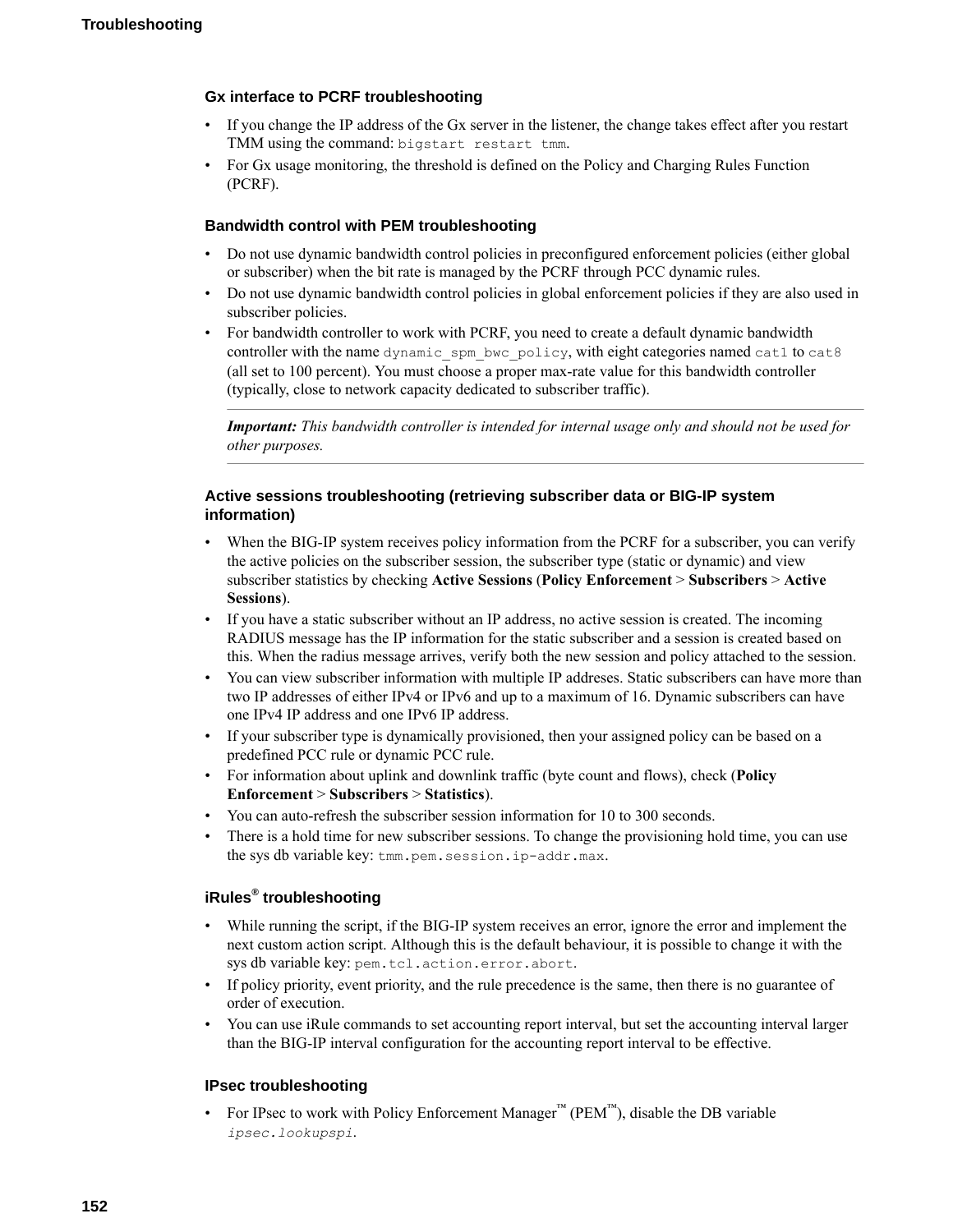### <span id="page-152-0"></span>**Subscriber and policies active sessions**

You can view session records based on subscriber ID or session IP. Policy Enforcement Manager™ contains the information presented in this table. You can access this is in **Active Sessions** (**Policy Enforcement** > **Subscribers** > **Active Sessions**).

| <b>Field</b>           | <b>Description</b>                                                                                                                                                |
|------------------------|-------------------------------------------------------------------------------------------------------------------------------------------------------------------|
| ID                     | A unique identifier (up to 64 characters) for the subscriber initiating the session, such as a<br>phone number. The subscriber ID type determines the format.     |
| ID type                | The format of the subscriber ID attribute. It can be E.164, IMSI, NAI, or Private (RFC 4006).                                                                     |
| Subscri<br>ber<br>Type | Specifies a dynamically or statically subscriber.                                                                                                                 |
| Calling<br>Station     | Radius Attribute Value Pair (AVP) type 31 (3GPP TS 29.061 V9.6.0).                                                                                                |
| Called<br>Station      | Radius Attribute Value Pair (AVP) type 30 (3GPP TS 29.061 V9.6.0.                                                                                                 |
| Tower                  | Specifies the cell tower where subscriber information goes through.                                                                                               |
| User<br>Name           | Displays the format name name $@$ domain.                                                                                                                         |
| <b>IMSI</b>            | International Mobile Subscriber Identity. A globally unique code number that identifies a<br>GSM, UMTS, or LTE mobile phone user.                                 |
| V                      | IMSEIS International Mobile Station Equipment Identity Software Version. A globally unique code<br>number that identifies a GSM, UMTS, LTE, or iDEN mobile phone. |
| ed                     | Predefin Specifies the predetermined policy (ies) assigned to the subscriber.                                                                                     |
| c                      | Dynami Specifies the dynamic PCC rule applied.                                                                                                                    |
| Statistic<br>S         | Specifies active session statistical information that includes subscriber and session IP identity<br>attributes, assigned policy, and traffic flow information.   |

### **Active sessions statistics**

You can view subscriber uplink and downlink traffic information. Policy Enforcement Manager™ contains the information presented in this table.

| <b>Field</b>    | <b>Description</b>                                                                                                                                                                                                                                                                                                                                                                                                                                                      |
|-----------------|-------------------------------------------------------------------------------------------------------------------------------------------------------------------------------------------------------------------------------------------------------------------------------------------------------------------------------------------------------------------------------------------------------------------------------------------------------------------------|
| Data<br>Format  | Specifies how the system presents the statistics information. The default is <b>Normalized</b> .                                                                                                                                                                                                                                                                                                                                                                        |
| Auto<br>Refresh | Automatically updates the screen information at the interval you specify. For example, if you<br>select 60 seconds from the list, the system updates the displayed screen information every 60<br>seconds. The default is <b>Disabled</b> . When you specify an automatic-refresh interval, the system<br>presents a <b>Stop</b> button for halting the operation, and counts down the seconds to the next<br>update. Select Disabled to turn off automatic refreshing. |
| Session<br>IP   | Specifies the session IP address. The IP address is in either IPv4 or IPv6 format.                                                                                                                                                                                                                                                                                                                                                                                      |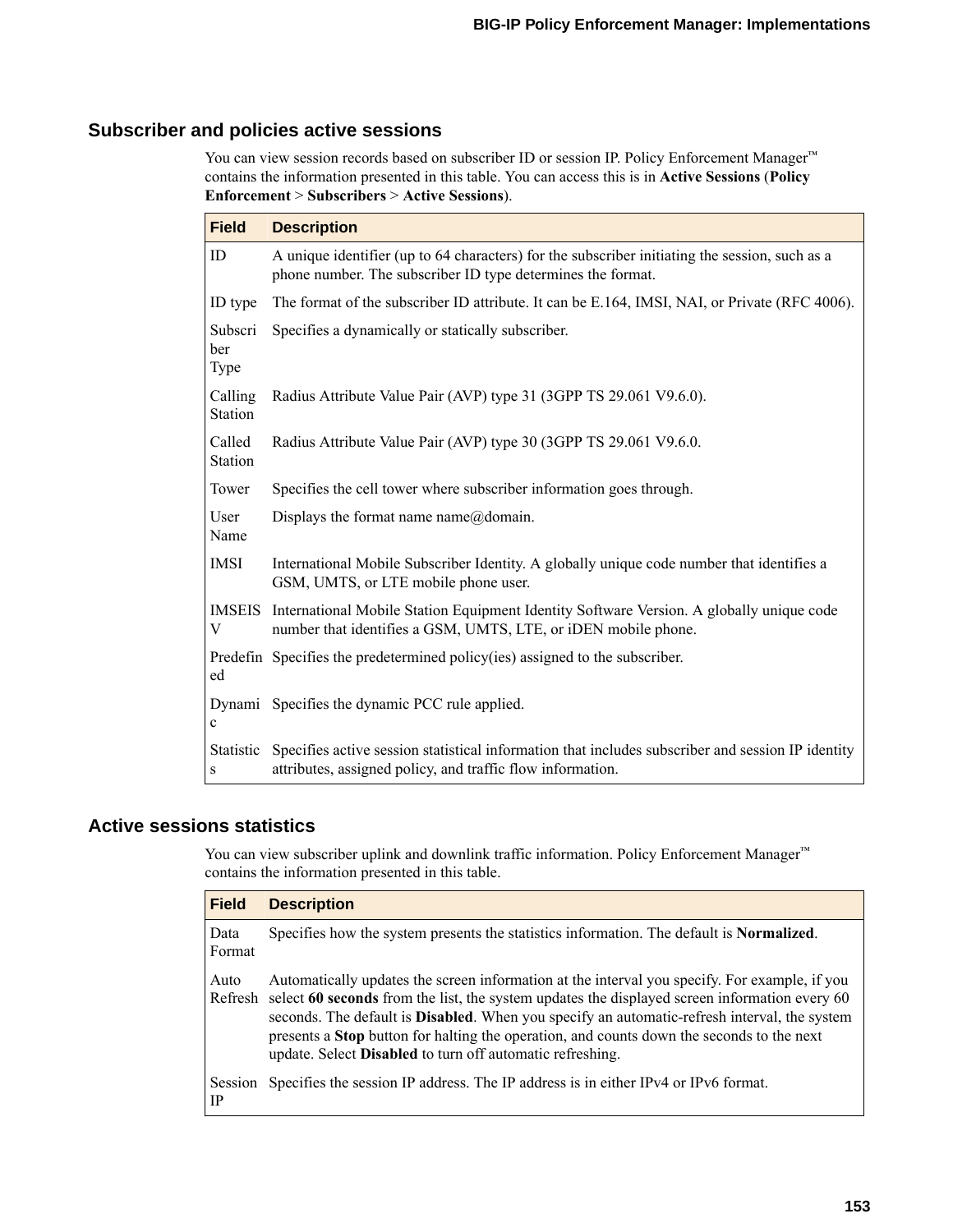<span id="page-153-0"></span>

| <b>Field</b>      | <b>Description</b>                                                   |
|-------------------|----------------------------------------------------------------------|
| Subscri<br>ber ID | Specifies a unique identifier subscriber ID.                         |
| Uplink            | Specifies traffic volume from the subscriber to network.             |
| nk                | Downli Specifies traffic volume from the network to subscriber.      |
|                   | Current Specifies current number of flows.                           |
| um                | Maxim Specifies maximum number of open flows.                        |
| Total             | Specifies accumulated number of flows ever opened by the subscriber. |

#### **Configuring subscriber activity log**

You can configure the activity logs of the selected subscribers by subscriber or session activity.

- **1.** On the Main tab, click **Policy Enforcement** > **Subscribers** > **Activity Log** > **Configuration**. The Configuration screen opens.
- **2.** From the **Log Publisher** list, select the log publisher that was created. You can create a log publisher in the system at **System** > **Logs** > **Configuration** > **Log Publishers**.
- **3.** From the **Subscriber Type** list, select **Dynamic** (for dynamic provisioning) or **Static** (for static provisioning) subscriber.
- **4.** In the **Subscriber ID** field, type a unique identifier (up to 64 characters) for the subscriber, such as IMSI .
- **5.** Using the Log Subscriber Activity setting, add each subscriber ID to the log settings.
	- a) Type the **Subscriber ID**.
	- b) Click **Add**.
- **6.** To configure settings of the activity logs by sessions, use the Log Session Activity setting to add each session IP to the log settings.
	- a) Type the **Session IP** address.
	- b) Click **Add**.
- **7.** Click **Update**.

Policy Enforcement Manager<sup>™</sup> starts generating the subscriber activity logs for the configured subscribers.

You have configured the activity logs settings. Policy Enforcement Manager applies the log settings you assigned and lists subscriber activity and session information.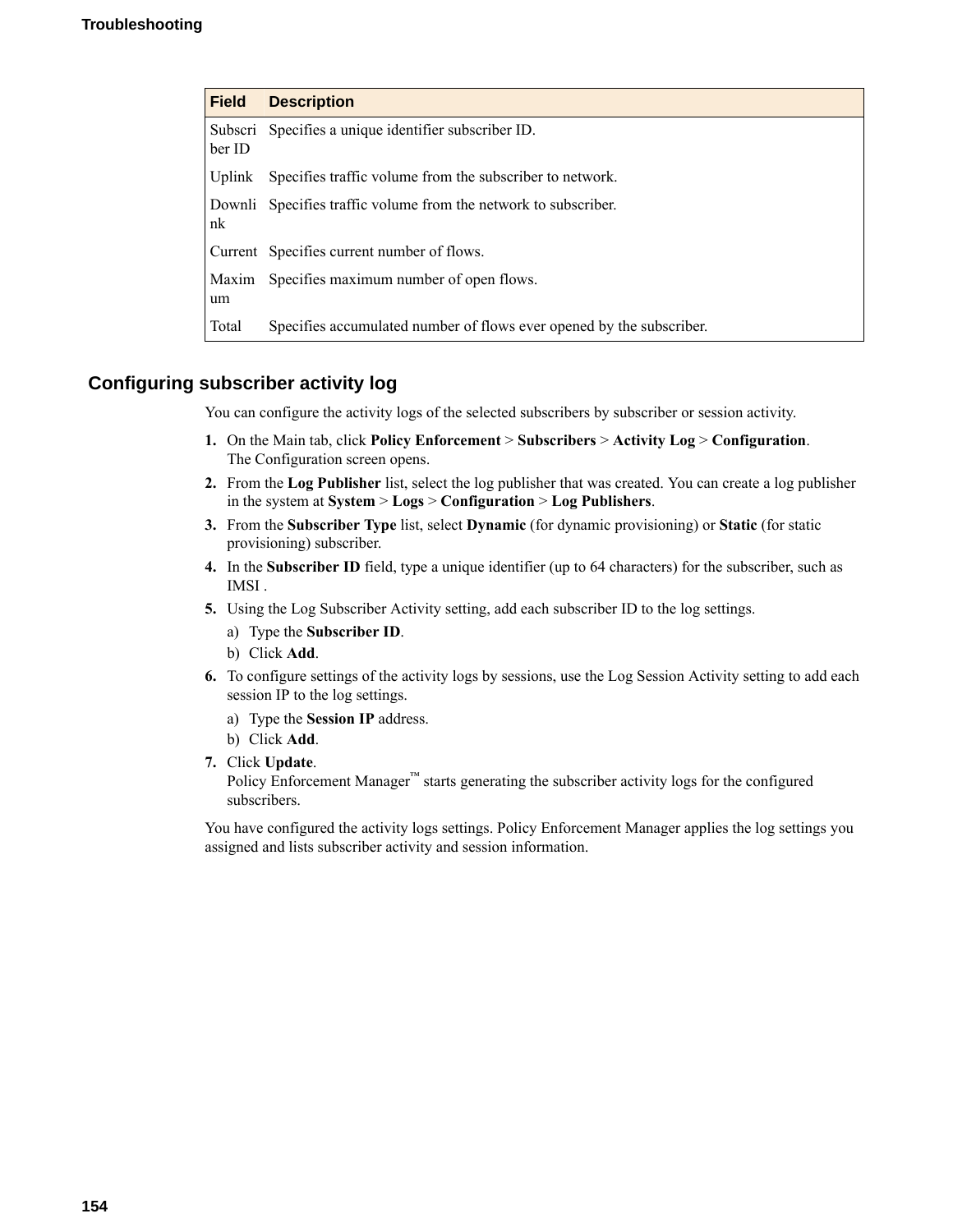# <span id="page-154-0"></span>**Overview: IPFIX templates for PEM events**

The IP Flow Information Export (IPFIX) Protocol is a logging mechanism for IP events. This appendix defines the IPFIX Information Elements (IEs) and templates used to log F5® Policy Enforcement Manager<sup>™</sup> (PEM<sup>™</sup>) events. An *IE* is the smallest form of useful information in an IPFIX log message, such as an IP address or a timestamp for the event. An *IPFIX template* is an ordered collection of specific IEs used to record one IP event, such as the acceptance of a network packet. In PEM, the IPFIX publisher delivers PEM records at the session, flow, and transaction level.

# **About IPFIX Information Elements for PEM events**

Information Elements (IEs) are individual fields in an IPFIX template. An IPFIX template describes a single Policy Enforcement Manager<sup>™</sup>(PEM™) event.

### **IANA-defined IPFIX Information Elements**

IANA maintains a list of standard IPFIX Information Elements (IEs), each with a unique Element Identifier. The  $FS^{\circledast}$  PEM<sup>™</sup> IPFIX implementation uses a subset of these IEs to publish PEM events. This subset is summarized in the table.

| <b>Information Element (IE)</b> | ID             | Size (Bytes) |
|---------------------------------|----------------|--------------|
| destinationIPv4Address          | 12             | 4            |
| destinationIPv6Address          | 28             | 16           |
| destinationTransportPort        | 11             | 2            |
| ingressVRFID                    | 234            | 4            |
| protocolIdentifier              | $\overline{4}$ | 1            |
| sourceIPv4Address               | 8              | 4            |
| sourceIPv6Address               | 27             | 16           |
| sourceTransportPort             | 7              | 2            |

### **IPFIX enterprise Information Elements**

IPFIX provides for enterprises to define their own Information Elements.  $F5^{\circledast}$  currently uses the following non-standard IEs for  $PEM^{\pi}$  events:

| <b>Information Element (IE)</b> | ID           | Size (Bytes) |
|---------------------------------|--------------|--------------|
| 3gppParameters                  | 12276 - 57   | Variable     |
| applicationCategoryId           | 12276 - 48   | 2            |
| concurrent Flows                | $12276 - 59$ |              |
| downlinkVolume                  | 12276 - 88   | 8            |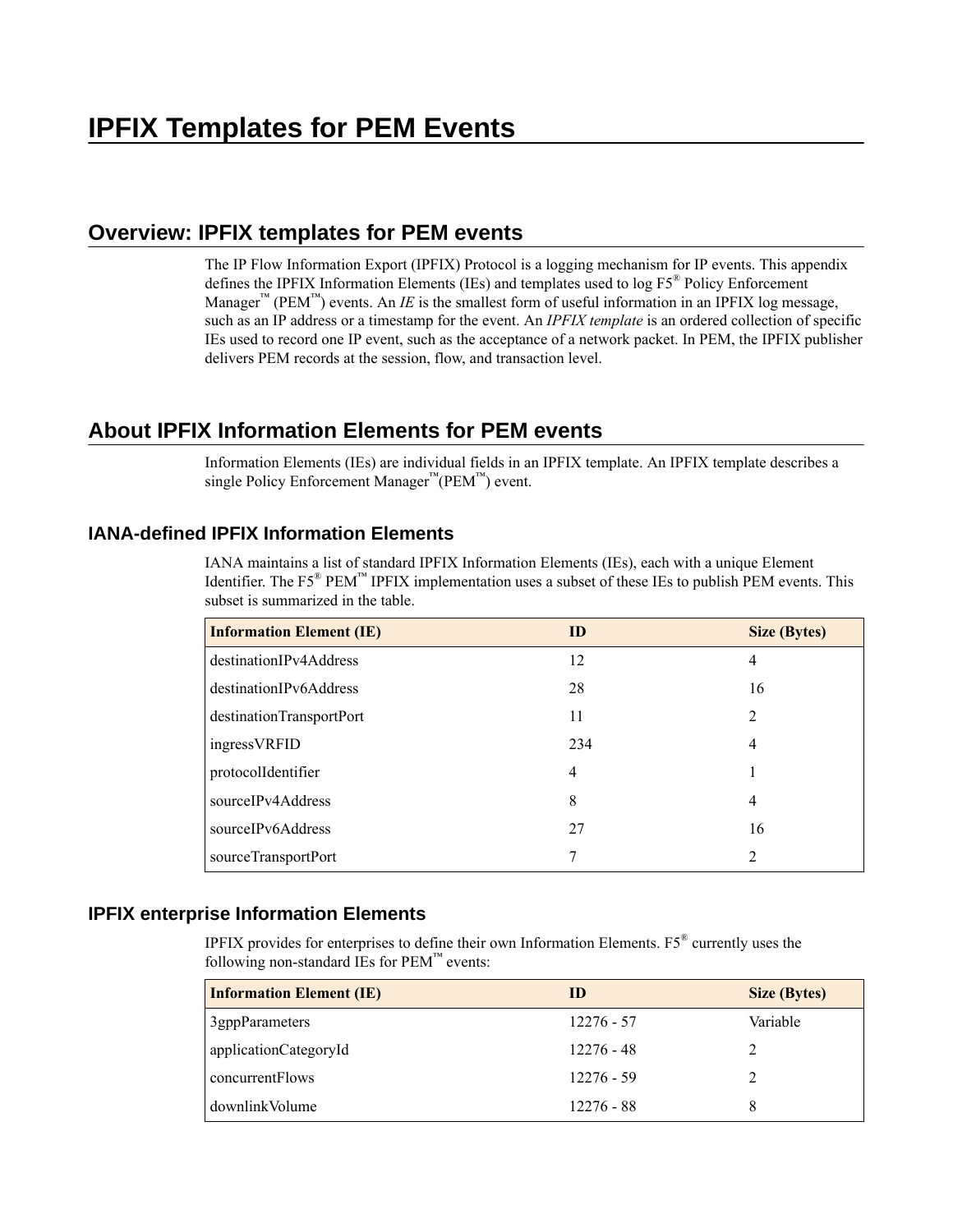| <b>Information Element (IE)</b> | ID           | <b>Size (Bytes)</b> |
|---------------------------------|--------------|---------------------|
| durationSec                     | $12276 - 60$ | $\overline{2}$      |
| lastRecordSent                  | $12276 - 63$ | 8                   |
| newFlows                        | $12276 - 64$ | $\overline{2}$      |
| observationTimeSeconds          | $12276 - 90$ | 8                   |
| recordReason                    | $12276 - 66$ | 1                   |
| recordType                      | $12276 - 54$ | 1                   |
| reportId                        | $12276 - 55$ | 4                   |
| reportVersion                   | $12276 - 56$ | Variable            |
| subscriberId                    | $12276 - 71$ | Variable            |
| subscriberIdType                | $12276 - 72$ | Variable            |
| successfulTransactions          | $12276 - 68$ | 4                   |
| terminatedFlows                 | $12276 - 69$ | $\overline{2}$      |
| timestampMsec                   | $12276 - 91$ | 2                   |
| totalTransactions               | $12276 - 73$ | 2                   |
| uplinkVolume                    | $12276 - 89$ | 8                   |

| <b>Information Element (IE)</b> | ID           | <b>Size (Bytes)</b> |
|---------------------------------|--------------|---------------------|
| applicationCategoryId           | $12276 - 48$ | $\overline{2}$      |
| downlinkVolume                  | $12276 - 88$ | 8                   |
| flowStartMilliSeconds           | $12276 - 50$ | $\overline{2}$      |
| flowStartSeconds                | $12276 - 51$ | 8                   |
| flowStopMilliSeconds            | $12276 - 52$ | $\overline{2}$      |
| flowStopSeconds                 | $12276 - 53$ | 8                   |
| observationTimeSeconds          | $12276 - 90$ | 8                   |
| recordType                      | $12276 - 54$ | 1                   |
| reportId                        | $12276 - 55$ | $\overline{4}$      |
| reportVersion                   | $12276 - 56$ | Variable            |
| subscriberId                    | $12276 - 71$ | Variable            |
| subscriberIdType                | $12276 - 72$ | Variable            |
| timestampMsec                   | $12276 - 91$ | $\overline{2}$      |
| totalTransactions               | $12276 - 73$ | $\overline{2}$      |
| uplinkVolume                    | $12276 - 89$ | 8                   |
| urlCategoryId                   | $12276 - 87$ | $\overline{2}$      |
| vlanId                          | $12276 - 92$ | $\overline{2}$      |
| <b>Information Element (IE)</b> | ID           | Size (Bytes)        |

| <b>Information Element (IE)</b> |            | Size (Bytes) |
|---------------------------------|------------|--------------|
| applicationCategoryId           | 12276 - 48 |              |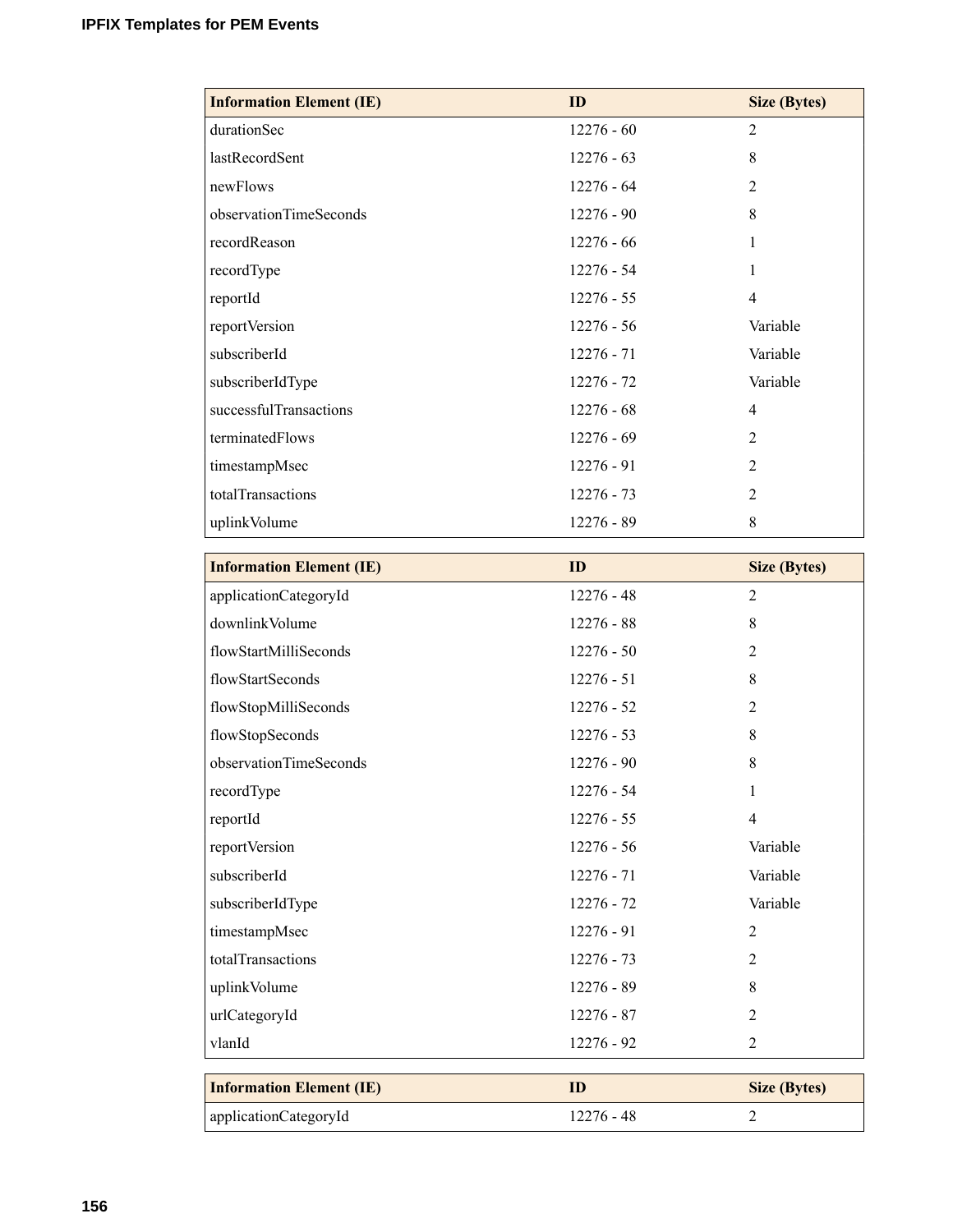<span id="page-156-0"></span>

| <b>Information Element (IE)</b> | ID           | <b>Size (Bytes)</b> |
|---------------------------------|--------------|---------------------|
| classification                  | $12276 - 49$ | Variable            |
| downlinkVolume                  | $12276 - 88$ | 8                   |
| httpHostname                    | 12276 - 74   | Variable            |
| httpHostnameTruncated           | $12276 - 75$ | $\mathbf{1}$        |
| httpResponseCode                | $12276 - 76$ | $\overline{2}$      |
| httpUrl                         | 12276 - 77   | Variable            |
| httpUrlTruncated                | $12276 - 78$ | 1                   |
| httpUserAgent                   | 12276 - 79   | Variable            |
| httpUserAgentTruncated          | $12276 - 80$ | $\mathbf{1}$        |
| recordType                      | $12276 - 54$ | 1                   |
| reportId                        | $12276 - 55$ | $\overline{4}$      |
| reportVersion                   | $12276 - 56$ | Variable            |
| skippedTransactions             | $12276 - 82$ | $\overline{2}$      |
| subscriberId                    | $12276 - 71$ | Variable            |
| subscriberIdType                | $12276 - 72$ | Variable            |
| transactionNumber               | $12276 - 81$ | $\overline{2}$      |
| transactionStartMilliSeconds    | $12276 - 83$ | $\overline{2}$      |
| transactionStartSeconds         | $12276 - 84$ | 8                   |
| transactionStopMilliSeconds     | $12276 - 85$ | $\mathfrak{2}$      |
| transactionStopSeconds          | $12276 - 86$ | 8                   |
| uplinkVolume                    | $12276 - 89$ | $8\,$               |
| urlCategoryId                   | $12276 - 87$ | $\overline{2}$      |
| vlanId                          | 12276 - 92   | $\overline{2}$      |

*Note: IPFIX, unlike NetFlow v9, supports variable-length IEs, where the length is encoded within the field in the Data Record. NetFlow v9 collectors (and their variants) cannot correctly process variablelength IEs, so they are omitted from logs sent to those collector types.*

# **About individual IPFIX templates for each event**

 $FS^{\circledast}$  uses IPFIX templates to publish PEM<sup>™</sup> events.

## **Session logs**

This IPFIX template is used for session records used for HSL reporting.

| <b>Information Element (IE)</b> | ID           | <b>Size</b><br>(Bytes) | <b>Notes</b> |
|---------------------------------|--------------|------------------------|--------------|
| reportId                        | $12276 - 55$ |                        |              |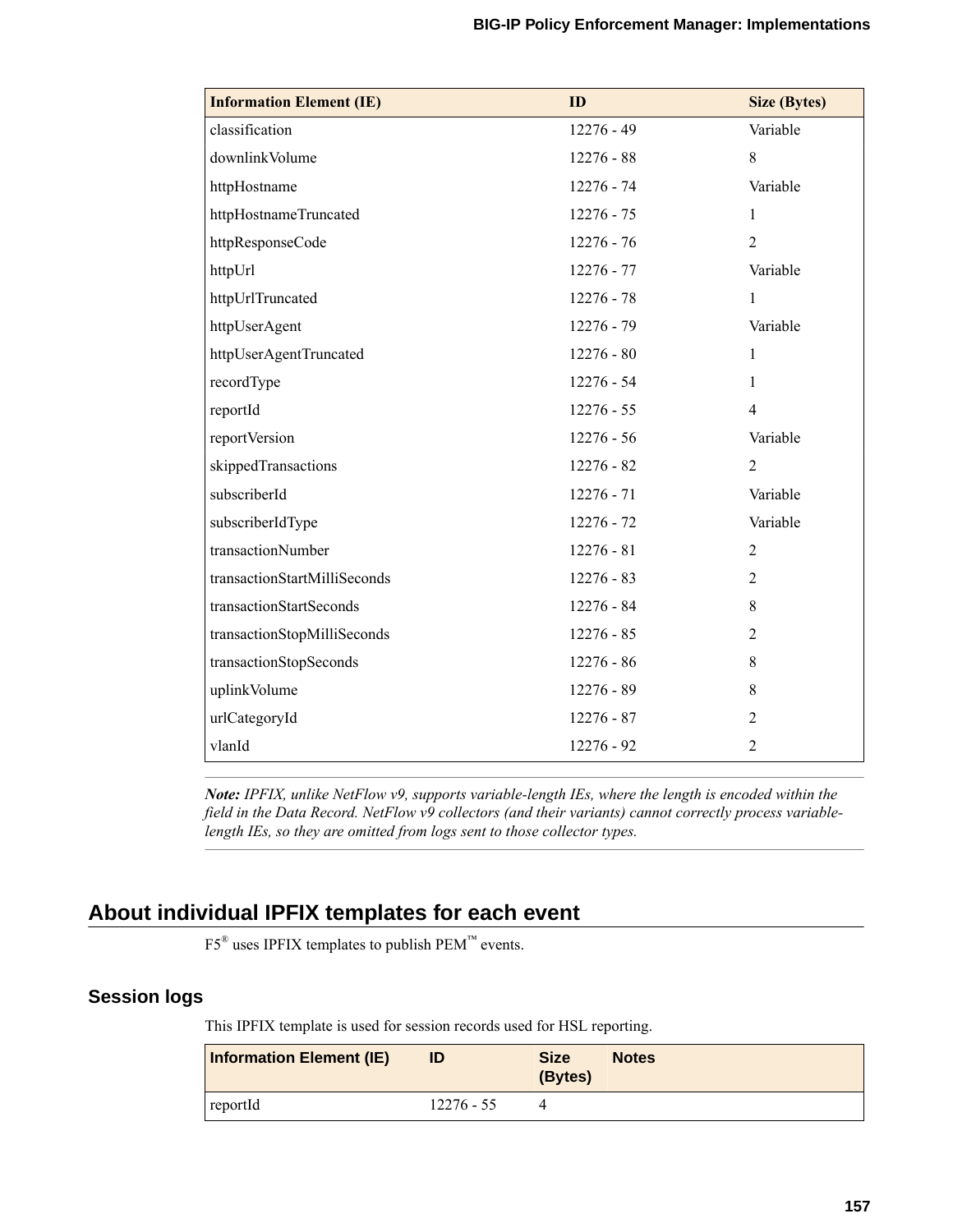<span id="page-157-0"></span>

| <b>Information Element (IE)</b> | ID           | <b>Size</b><br>(Bytes) | <b>Notes</b>                       |
|---------------------------------|--------------|------------------------|------------------------------------|
| observationTimeSeconds          | $12276 - 90$ | 8                      |                                    |
| timestampMsec                   | $12276 - 91$ | $\overline{2}$         |                                    |
| recordType                      | $12276 - 54$ | 1                      |                                    |
| subscriberId                    | $12276 - 71$ | Variable               | This IE is omitted for NetFlow v9. |
| subscriberIdType                | $12276 - 72$ | Variable               | This IE is omitted for NetFlow v9. |
| 3gppParameters                  | $12276 - 57$ | Variable               | This IE is omitted for NetFlow v9. |
| applicationCategoryId           | $12276 - 48$ | $\overline{2}$         |                                    |
| lastRecordSent                  | $12276 - 63$ | 8                      |                                    |
| uplinkVolume                    | 12276 - 89   | 8                      |                                    |
| downlinkVolume                  | $12276 - 88$ | 8                      |                                    |
| concurrentFlows                 | $12276 - 59$ | 2                      |                                    |
| newFlows                        | $12276 - 64$ | 2                      |                                    |
| terminatedFlows                 | $12276 - 69$ | $\overline{2}$         |                                    |
| totalTransactions               | $12276 - 73$ | 2                      |                                    |
| successfulTransactions          | $12276 - 68$ | $\overline{4}$         |                                    |
| durationSec                     | $12276 - 60$ | 2                      |                                    |
| recordReason                    | $12276 - 66$ | 1                      |                                    |
| reportVersion                   | $12276 - 56$ | Variable               | This IE is omitted for NetFlow v9. |

# **Flow logs**

This IPFIX template is used for flow records used for HSL reporting.

| <b>Information Element (IE)</b> | ID             | <b>Size</b><br>(Bytes) | <b>Notes</b>                       |
|---------------------------------|----------------|------------------------|------------------------------------|
| reportId                        | $12276 - 55$   | $\overline{4}$         |                                    |
| observationTimeSeconds          | $12276 - 90$   | 8                      |                                    |
| timestampMsec                   | $12276 - 91$   | 2                      |                                    |
| recordType                      | $12276 - 54$   | 1                      |                                    |
| subscriberId                    | $12276 - 71$   | Variable               | This IE is omitted for NetFlow v9. |
| subscriberIdType                | $12276 - 72$   | Variable               | This IE is omitted for NetFlow v9. |
| sourceIPv4Address               | 8              | 4                      |                                    |
| sourceIPv6Address               | 27             | 16                     |                                    |
| sourceTransportPort             | 7              | 2                      |                                    |
| destinationIPv4Address          | 12             | 4                      |                                    |
| destinationIPv6Address          | 28             | 16                     |                                    |
| destinationTransportPort        | 11             | 2                      |                                    |
| protocolIdentifier              | $\overline{4}$ |                        |                                    |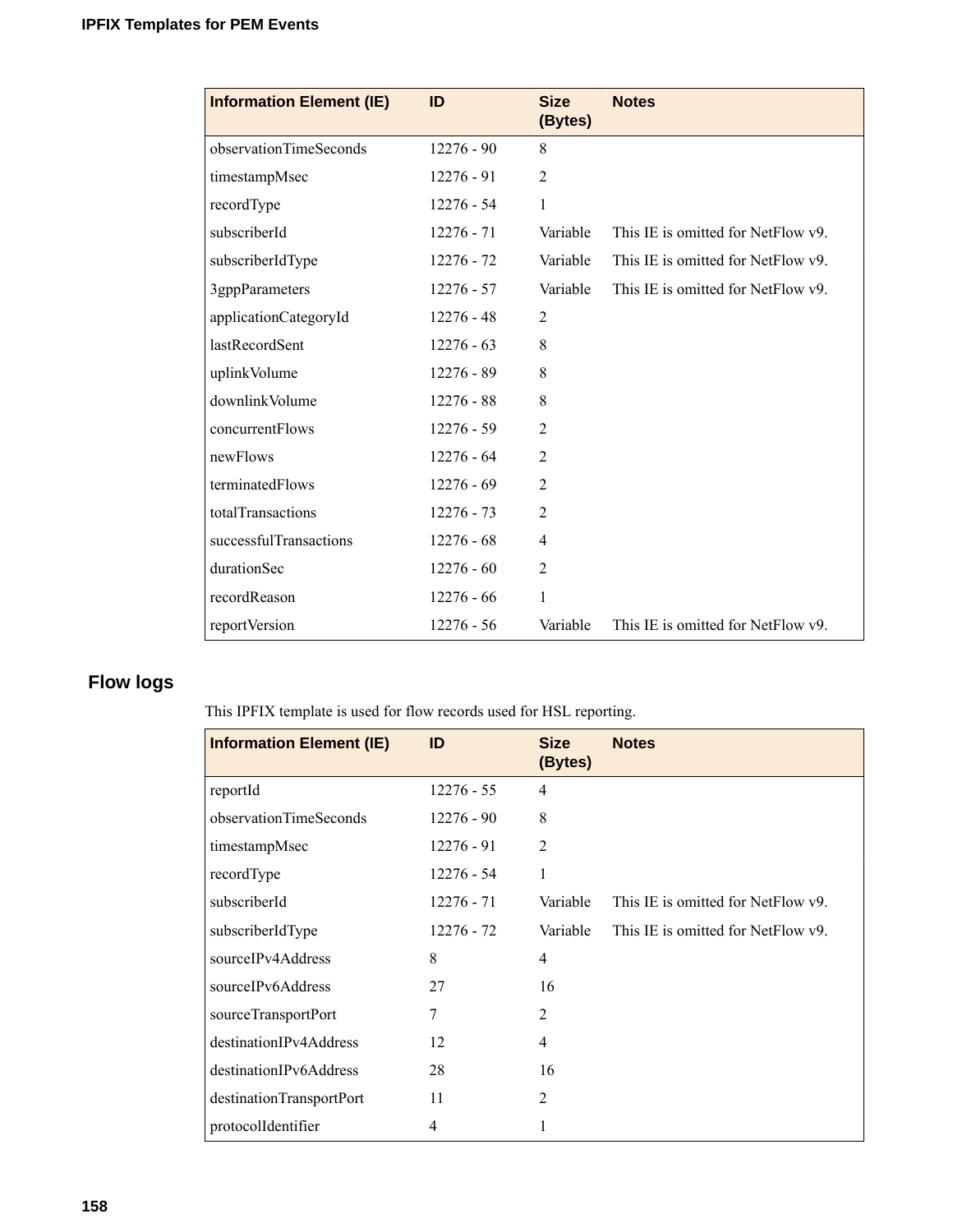<span id="page-158-0"></span>

| <b>Information Element (IE)</b> | ID           | <b>Size</b><br>(Bytes) | <b>Notes</b>                       |
|---------------------------------|--------------|------------------------|------------------------------------|
| applicationCategoryId           | $12276 - 48$ | 2                      |                                    |
| urlCategoryId                   | $12276 - 87$ | 2                      |                                    |
| flowStartSeconds                | $12276 - 51$ | 8                      |                                    |
| flowStartMilliSeconds           | $12276 - 50$ | 2                      |                                    |
| flowStopSeconds                 | $12276 - 53$ | 8                      |                                    |
| flowStopMilliSeconds            | $12276 - 52$ | 2                      |                                    |
| totalTransactions               | $12276 - 73$ | $\overline{2}$         |                                    |
| uplinkVolume                    | $12276 - 89$ | 8                      |                                    |
| downlinkVolume                  | $12276 - 88$ | 8                      |                                    |
| reportVersion                   | $12276 - 56$ | Variable               | This IE is omitted for NetFlow v9. |
| ingressVRFID                    | 234          | 4                      |                                    |
| vlanId                          | $12276 - 92$ | 2                      |                                    |

# **Transaction logs**

This IPFIX template is used for transactional records used for HSL reporting.

| <b>Information Element (IE)</b> | ID             | <b>Size</b><br>(Bytes) | <b>Notes</b>                       |
|---------------------------------|----------------|------------------------|------------------------------------|
| reportId                        | $12276 - 55$   | 4                      |                                    |
| recordType                      | $12276 - 54$   | 1                      |                                    |
| reportVersion                   | $12276 - 56$   | Variable               | This IE is omitted for NetFlow v9. |
| transactionNumber               | $12276 - 81$   | $\overline{2}$         |                                    |
| subscriberId                    | $12276 - 71$   | Variable               | This IE is omitted for NetFlow v9. |
| subscriberIdType                | $12276 - 72$   | Variable               | This IE is omitted for NetFlow v9. |
| sourceIPv4Address               | 8              | $\overline{4}$         |                                    |
| sourceIPv6Address               | 27             | 16                     |                                    |
| sourceTransportPort             | 7              | $\overline{2}$         |                                    |
| destinationIPv4Address          | 12             | $\overline{4}$         |                                    |
| destinationIPv6Address          | 28             | 16                     |                                    |
| destinationTransportPort        | 11             | $\overline{2}$         |                                    |
| protocolIdentifier              | $\overline{4}$ | 1                      |                                    |
| ingressVRFID                    | 234            | $\overline{4}$         |                                    |
| vlanId                          | 12276 - 92     | 2                      |                                    |
| applicationCategoryId           | $12276 - 48$   | $\overline{2}$         |                                    |
| urlCategoryId                   | $12276 - 87$   | $\overline{2}$         |                                    |
| classification                  | 12276 - 49     | Variable               | This IE is omitted for NetFlow v9. |
| transactionStartSeconds         | $12276 - 84$   | $\,$ 8 $\,$            |                                    |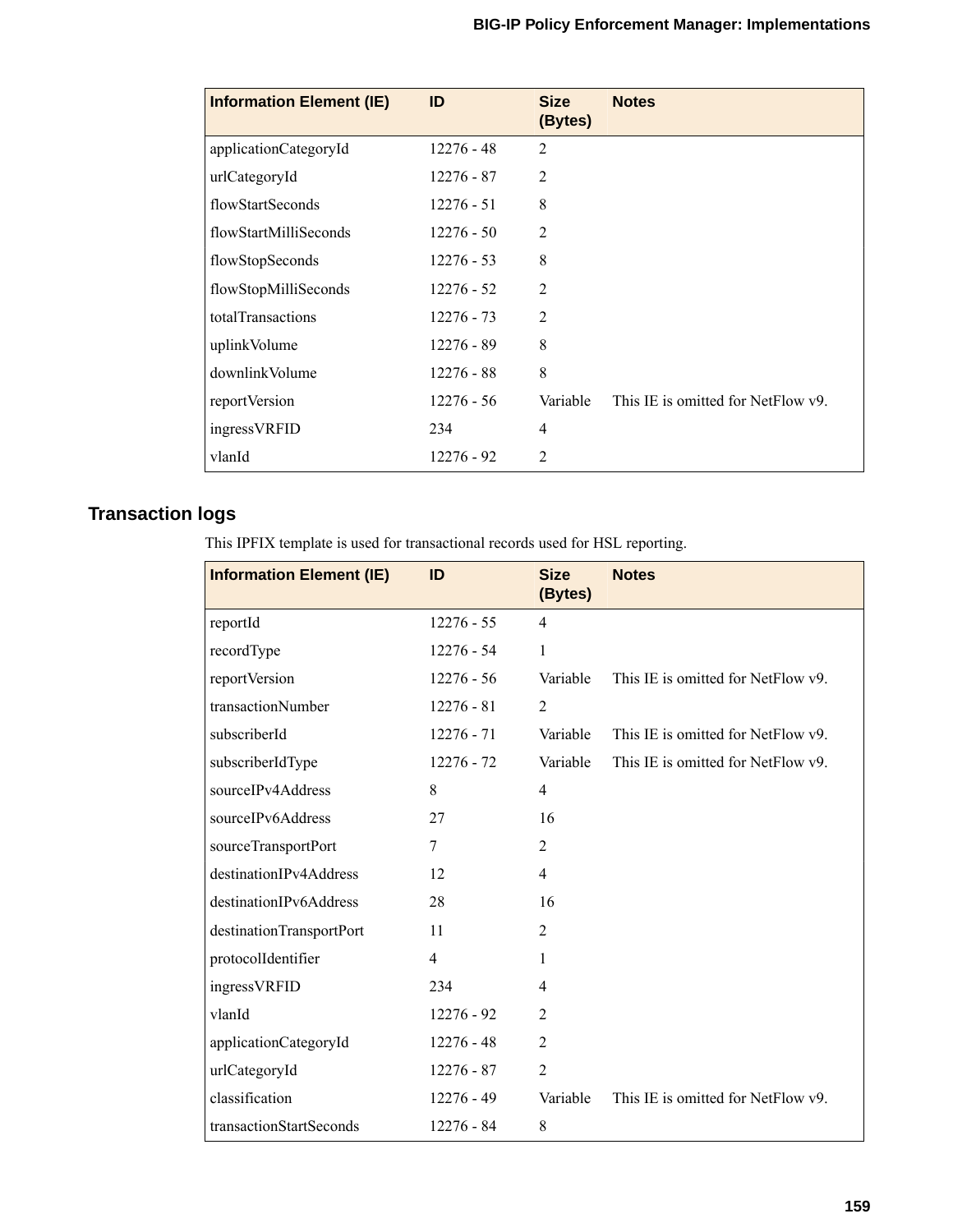| <b>Information Element (IE)</b> | ID           | <b>Size</b><br>(Bytes) | <b>Notes</b>                       |
|---------------------------------|--------------|------------------------|------------------------------------|
| transactionStartMilliSeconds    | $12276 - 83$ | 2                      |                                    |
| transactionStopSeconds          | $12276 - 86$ | 8                      |                                    |
| transactionStopMilliSeconds     | $12276 - 85$ | $\overline{2}$         |                                    |
| uplinkVolume                    | $12276 - 89$ | 8                      |                                    |
| downlinkVolume                  | $12276 - 88$ | 8                      |                                    |
| skippedTransactions             | $12276 - 82$ | $\overline{2}$         |                                    |
| httpResponseCode                | $12276 - 76$ | $\overline{2}$         |                                    |
| httpHostnameTruncated           | $12276 - 75$ | 1                      |                                    |
| httpHostname                    | $12276 - 74$ | Variable               | This IE is omitted for NetFlow v9. |
| httpUserAgentTruncated          | $12276 - 80$ | 1                      |                                    |
| httpUserAgent                   | $12276 - 79$ | Variable               | This IE is omitted for NetFlow y9. |
| httpUrlTruncated                | $12276 - 78$ | 1                      |                                    |
| httpUrl                         | 12276 - 77   | Variable               | This IE is omitted for NetFlow v9. |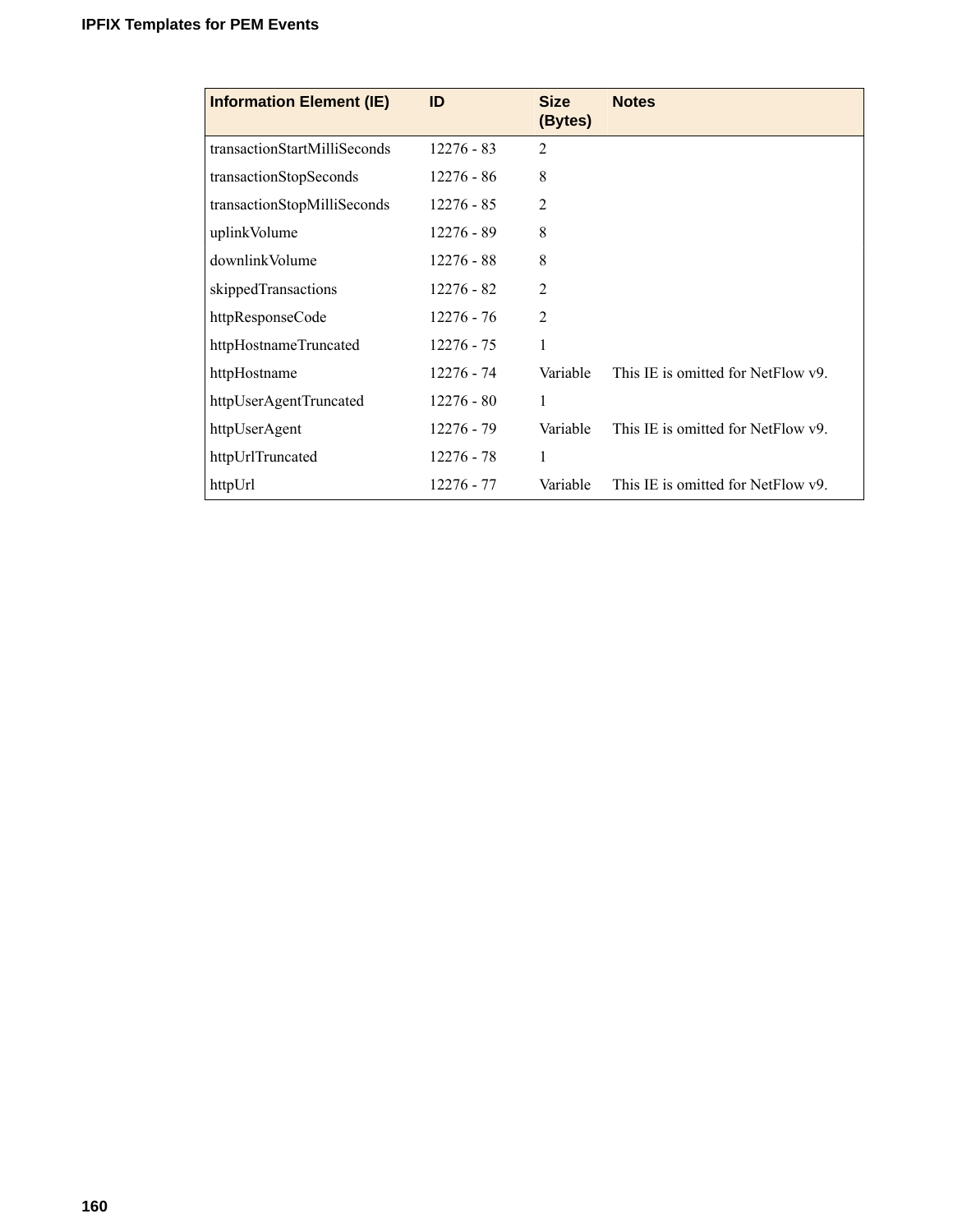# <span id="page-160-0"></span>**Legal Notices**

Legal notices

### **Legal notices**

#### **Publication Date**

This document was published on March 4, 2019.

#### **Publication Number**

MAN-0404-09

#### **Copyright**

Copyright © 2019, F5 Networks, Inc. All rights reserved.

F5 Networks, Inc. (F5) believes the information it furnishes to be accurate and reliable. However, F5 assumes no responsibility for the use of this information, nor any infringement of patents or other rights of third parties which may result from its use. No license is granted by implication or otherwise under any patent, copyright, or other intellectual property right of F5 except as specifically described by applicable user licenses. F5 reserves the right to change specifications at any time without notice.

#### **Trademarks**

For a current list of F5 trademarks and service marks, see *[http://www.f5.com/about/guidelines-policies/](http://www.f5.com/about/guidelines-policies/trademarks/) [trademarks](http://www.f5.com/about/guidelines-policies/trademarks/)*.

All other product and company names herein may be trademarks of their respective owners.

#### **Patents**

This product may be protected by one or more patents indicated at: *[https://f5.com/about-us/policies/](https://f5.com/about-us/policies/patents) [patents](https://f5.com/about-us/policies/patents)*.

#### **Link Controller Availability**

This product is not currently available in the U.S.

#### **Export Regulation Notice**

This product may include cryptographic software. Under the Export Administration Act, the United States government may consider it a criminal offense to export this product from the United States.

#### **RF Interference Warning**

This is a Class A product. In a domestic environment this product may cause radio interference, in which case the user may be required to take adequate measures.

#### **FCC Compliance**

This equipment has been tested and found to comply with the limits for a Class A digital device pursuant to Part 15 of FCC rules. These limits are designed to provide reasonable protection against harmful interference when the equipment is operated in a commercial environment. This unit generates, uses, and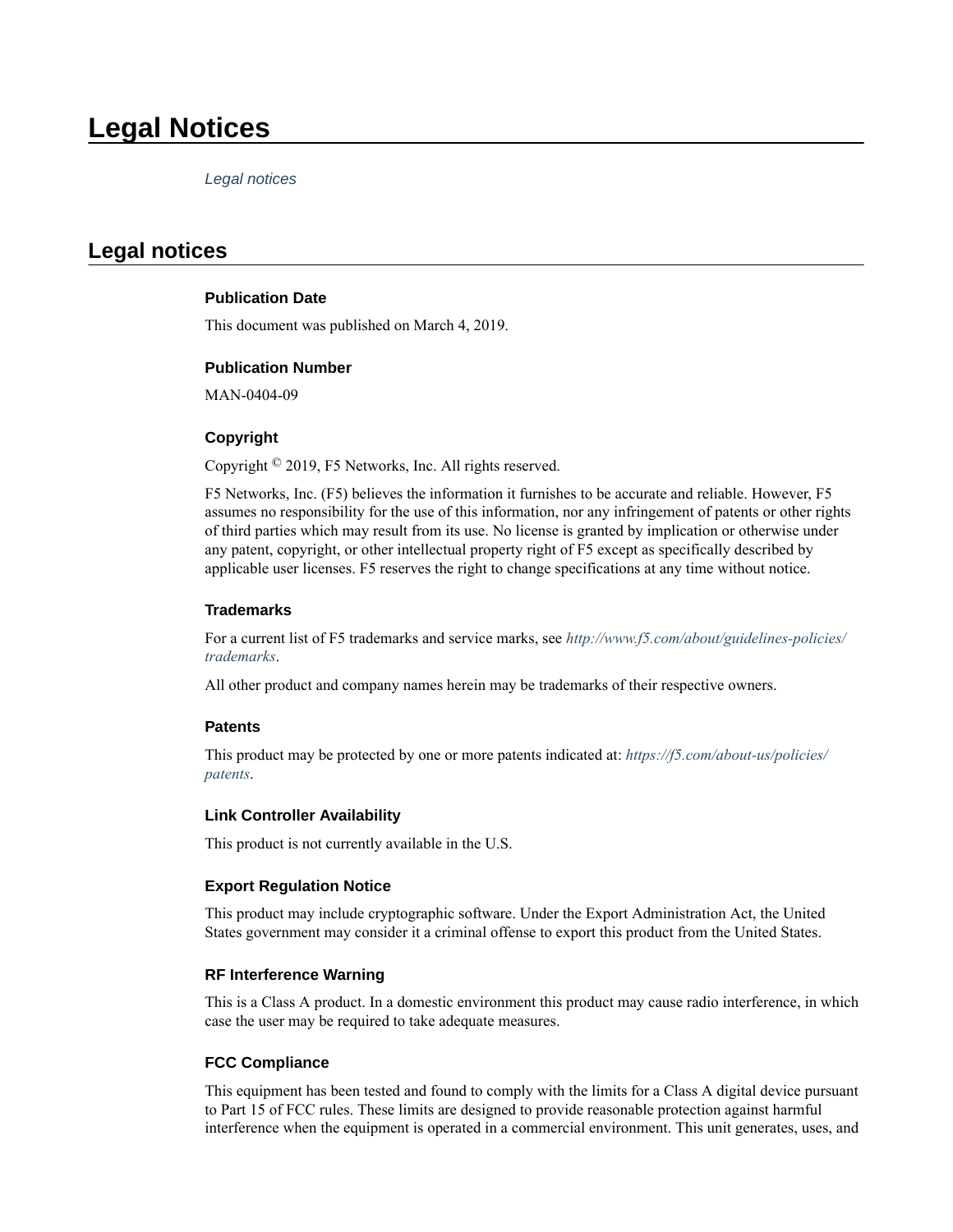can radiate radio frequency energy and, if not installed and used in accordance with the instruction manual, may cause harmful interference to radio communications. Operation of this equipment in a residential area is likely to cause harmful interference, in which case the user, at his own expense, will be required to take whatever measures may be required to correct the interference.

Any modifications to this device, unless expressly approved by the manufacturer, can void the user's authority to operate this equipment under part 15 of the FCC rules.

#### **Canadian Regulatory Compliance**

This Class A digital apparatus complies with Canadian ICES-003.

#### **Standards Compliance**

This product conforms to the IEC, European Union, ANSI/UL and Canadian CSA standards applicable to Information Technology products at the time of manufacture.

[Legal Notices](#page-160-0)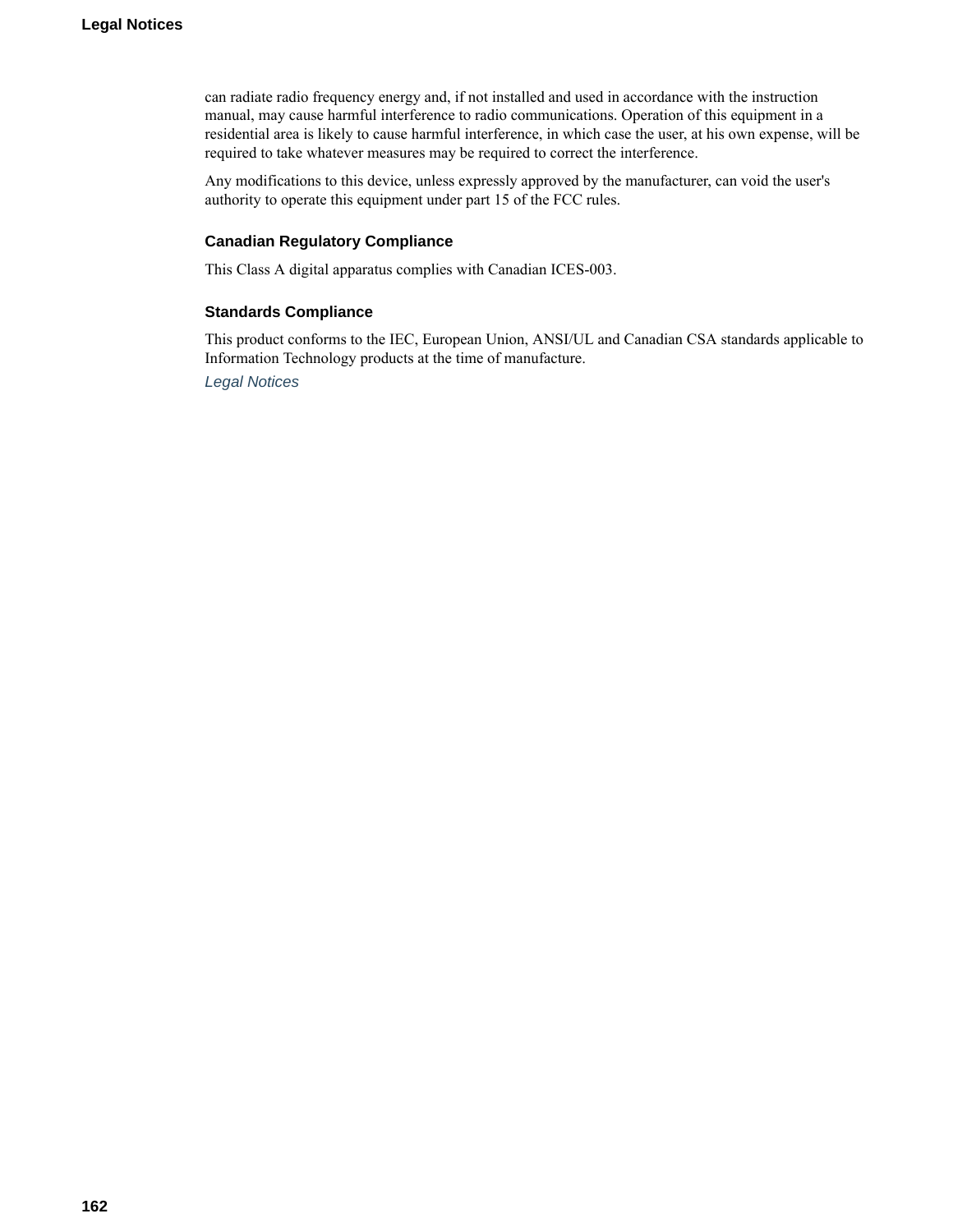# <span id="page-162-0"></span>**Index**

### **A**

active sessions records [153](#page-152-0) statistics [153](#page-152-0) all-match strategy about [135](#page-134-0) Any IP profile updating [145](#page-144-0) Any IP profiles creating [145](#page-144-0) application rules adding to enforcement policy [23](#page-22-0), [38](#page-37-0), [109](#page-108-0) application visibility defined [15](#page-14-0) application visibility statistics examining [18](#page-17-0) applications creating custom classification [16](#page-15-0), [130](#page-129-0) overview custom classification [129](#page-128-0)

## **B**

bandwidth control creating a rule for [83](#page-82-0) bandwidth control policies about Max User Rate setting [89](#page-88-0) adding categories to [91](#page-90-0) and SNMP [87](#page-86-0) creating dynamic for PCRF [93](#page-92-0) dynamic, about [88](#page-87-0) dynamic, adding to virtual server [92](#page-91-0) dynamic, classifying traffic [91](#page-90-0) dynamic, creating [90](#page-89-0) dynamic, prerequisites [89](#page-88-0) for tiered services [97](#page-96-0) overview [87](#page-86-0), [97](#page-96-0) static, about [87](#page-86-0) static, adding to virtual server [88](#page-87-0) static, creating [82](#page-81-0), [87](#page-86-0), [88](#page-87-0) bandwidth control with PEM overview [81](#page-80-0), [93](#page-92-0) result of [95](#page-94-0) bandwidth control with tiered services result of [101](#page-100-0) bandwidth controller categories adding [91](#page-90-0) bandwidth controllers compared with rate shaping [87](#page-86-0) best practices, PEM [11](#page-10-0) best-match strategy about [135](#page-134-0)

# **C**

CARP overview [19](#page-18-0) categories

categories (continued) creating custom classification [16](#page-15-0), [129](#page-128-0) determining classification [15](#page-14-0), [129](#page-128-0) classification using iRules [131](#page-130-0) classification applications creating custom [16](#page-15-0), [130](#page-129-0) overview [129](#page-128-0) classification categories creating custom [16](#page-15-0), [129](#page-128-0) determining [15](#page-14-0), [129](#page-128-0) classification data overview [15](#page-14-0) classification iRule commands [132](#page-131-0) classification signatures updating automatically [127](#page-126-0) updating overview [57](#page-56-0), [127](#page-126-0) classification statistics examining [18](#page-17-0) collectors for IPFIX [41](#page-40-0) content insertion creating policy action [33](#page-32-0) creating [104](#page-103-0), [105](#page-104-0) custom action policies creating [22](#page-21-0) using iRules [22](#page-21-0)

# **D**

destinations for IPFIX logging [42](#page-41-0) device detection enabling tethering [49](#page-48-0), [147](#page-146-0)–[149](#page-148-0) overview [147](#page-146-0) DHCP lease query configuring [75](#page-74-0) overview [75](#page-74-0) DHCPv4 profiles creating [69](#page-68-0) DHCPv6 profile creating [71](#page-70-0) Diameter about [36](#page-35-0) configuring AVP [126](#page-125-0) dynamic bandwidth control policies, See bandwidth control policies. [88](#page-87-0), [91](#page-90-0), [92](#page-91-0) dynamic service chains creating [107](#page-106-0) dynamic subscribers overview [113](#page-112-0) provisioning [113](#page-112-0)

# **E**

endpoints creating [20](#page-19-0) creating for service chains [106](#page-105-0)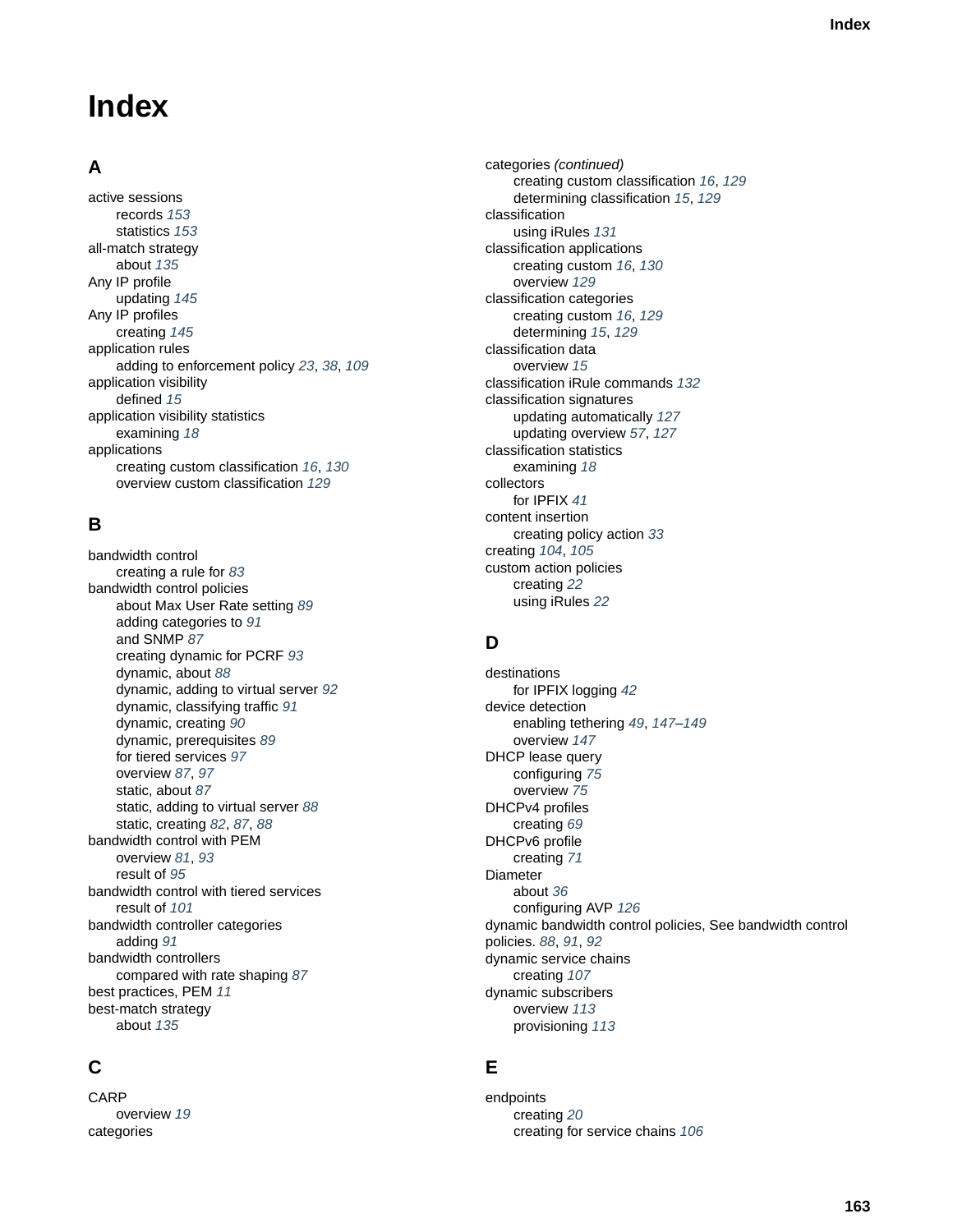#### **Index**

enforcement policy about rules [10](#page-9-0) adding Gx reporting rules [78](#page-77-0) adding HSL reporting rules [46](#page-45-0)–[48](#page-47-0) adding QoE reporting rules [60](#page-59-0) adding rules to [23](#page-22-0), [38](#page-37-0), [109](#page-108-0) best practices [11](#page-10-0) classifying traffic rules [24](#page-23-0), [26](#page-25-0) controlling bandwidth [83](#page-82-0), [98](#page-97-0) creating [21](#page-20-0), [83](#page-82-0), [98](#page-97-0), [108](#page-107-0) creating listeners [16](#page-15-0), [29](#page-28-0), [84](#page-83-0), [111](#page-110-0) overview [9](#page-8-0), [10](#page-9-0) QoS traffic rules [28](#page-27-0) troubleshooting [151](#page-150-0) URL categorization [24](#page-23-0) enforcement rules overview [10](#page-9-0)

# **F**

fastl4 creating [57](#page-56-0), [58](#page-57-0) first-match strategy about [135](#page-134-0) flow session about termination [119](#page-118-0) flows terminating [142](#page-141-0) forwarding traffic creating rules [27](#page-26-0), [110](#page-109-0) overview [19](#page-18-0)

# **G**

global application policies overview [81](#page-80-0) gx policing [121](#page-120-0) Gx configuring messages [124](#page-123-0) configuring profile [124](#page-123-0) messages [126](#page-125-0) Gx reporting overview [67](#page-66-0), [77](#page-76-0) Gy support about [35](#page-34-0)

### **H**

header modifications overview [33](#page-32-0) header values for HTTP requests [104](#page-103-0) HSL reporting overview [45](#page-44-0), [59](#page-58-0) HSL reporting format flow-based [50](#page-49-0) HSL DTOS-based [53](#page-52-0) qoe-based [61](#page-60-0) session-based [49](#page-48-0) tethering-based [54](#page-53-0) transaction-based [51](#page-50-0)

HTTP request-header values [104](#page-103-0) HTTP virtual server send HTTP requests [104](#page-103-0)

### **I**

ICAP adaptation [104](#page-103-0) ICAP content adaptation [104](#page-103-0) ICAP profiles assigning [106](#page-105-0) inserting content overview [33](#page-32-0) internal virtual server for response modification [105](#page-104-0) internal virtual server type defined [104](#page-103-0) internal virtual servers creating [106](#page-105-0) IPFIX AFM template overview [155](#page-154-0) and server pools [41](#page-40-0) template for sending IPFIX data set records for session reporting [157](#page-156-0) template for sending IPFIX data set records for transactional reporting [158](#page-157-0), [159](#page-158-0) IPFIX collectors and destinations for log messages [42](#page-41-0) and publishers for log messages [42](#page-41-0) IPFIX logging and PEM [41](#page-40-0) creating a destination [42](#page-41-0) IPFIX logging, overview [41](#page-40-0) IPOther filter PEM actions [146](#page-145-0) IPsec traffic classification [145](#page-144-0) iRule commands, classification [132](#page-131-0) iRules and bandwidth control policies [91](#page-90-0) in custom action policies [22](#page-21-0) using with traffic classification [131](#page-130-0)

### **L**

limitation, PEM [12](#page-11-0) listener creating [39](#page-38-0), [77](#page-76-0), [94](#page-93-0), [100](#page-99-0) listener for DHCPv4 discovery virtual creating [68](#page-67-0) listener for DHCPv6 creating [70](#page-69-0) listener for RADIUS creating [72](#page-71-0) listeners connecting to a PCRF [16](#page-15-0), [29](#page-28-0), [111](#page-110-0) creating [16](#page-15-0), [29](#page-28-0), [111](#page-110-0) local traffic policy associating with virtual servers [138](#page-137-0) classification [135](#page-134-0), [136](#page-135-0) creating strategy list [137](#page-136-0) modifying PEM rules [136](#page-135-0), [139](#page-138-0) SSL [138](#page-137-0)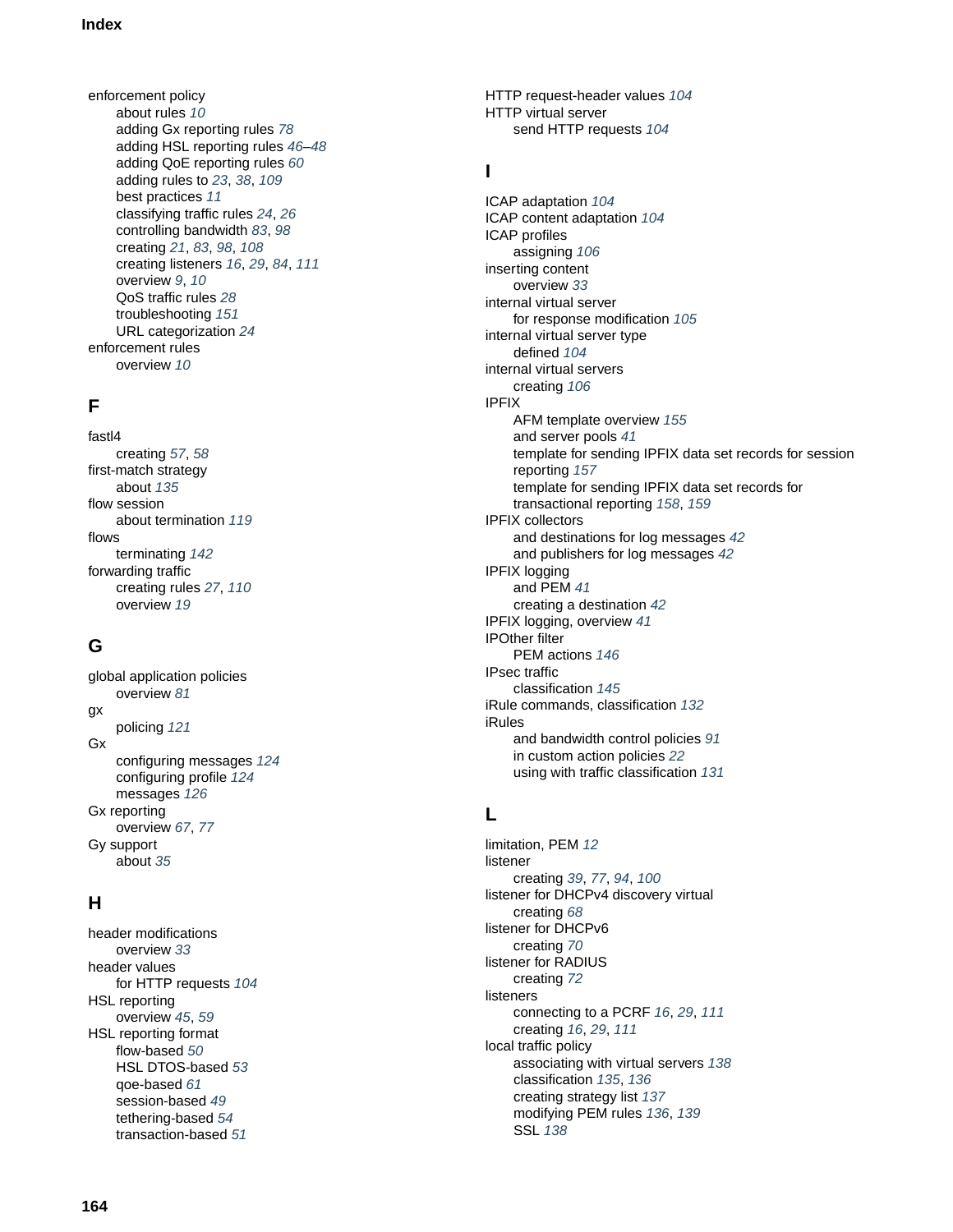local traffic policy matching about all-match strategy [135](#page-134-0) about best-match strategy [135](#page-134-0) about first-match strategy [135](#page-134-0) about matching strategies [135](#page-134-0) logging and destinations [42](#page-41-0) and pools [41](#page-40-0) and publishers [42](#page-41-0), [45](#page-44-0), [59](#page-58-0) logging format HSL DTOS session-based [53](#page-52-0) HSL flow-based [50](#page-49-0) HSL qoe-based [61](#page-60-0) HSL session-based [49](#page-48-0) HSL tethering-based [54](#page-53-0) HSL transaction-based [51](#page-50-0)

### **M**

maximum rate of throughput, See [bandwidth control policies](#page-162-0) modify header creating [109](#page-108-0)

## **N**

New virtual group connecting to a PCRF [84](#page-83-0) creating [84](#page-83-0)

# **O**

online charging about [36](#page-35-0) online charging system (OCS) connecting to [39](#page-38-0)

# **P**

password [63](#page-62-0) PCRF enforcing bandwidth control [93](#page-92-0) provisioning subscribers [11](#page-10-0) PEM custom TAC DB [143](#page-142-0) IANA IPFIX IEs for [155](#page-154-0) IPFIX template for PEM flow logs [158](#page-157-0) IPFIX template for PEM session logs [157](#page-156-0) IPFIX template for PEM transaction logs [159](#page-158-0) performance, PEM [12](#page-11-0) policy creating enforcement [21](#page-20-0), [31](#page-30-0), [83](#page-82-0), [98](#page-97-0), [108](#page-107-0) provisioning dynamic subscribers [113](#page-112-0) Policy and Charging Rules Function (PCRF) connecting to [77](#page-76-0), [94](#page-93-0), [100](#page-99-0) policy enforcement overview [9](#page-8-0) policy re-evaluation interval [141](#page-140-0) policy updates overview [141](#page-140-0) pools

pools (continued) creating [20](#page-19-0), [106](#page-105-0) for IPFIX [41](#page-40-0) profile creating listeners [57](#page-56-0), [58](#page-57-0) publishers and logging [42](#page-41-0) creating for logging [45](#page-44-0), [59](#page-58-0)

# **Q**

quota management global [37](#page-36-0) quota management with PEM overview [35](#page-34-0)

## **R**

radius provision [121](#page-120-0) RADIUS configuring profile [121](#page-120-0) Profile [123](#page-122-0) RADIUS AAA profiles [63](#page-62-0) RADIUS AAA virtual creating [64](#page-63-0) RADIUS accounting report [64](#page-63-0) RADIUS authentication overview [63](#page-62-0) RADIUS AVP creating [122](#page-121-0) RADIUS message ingress [123](#page-122-0) RADIUS re-transmission overview [141](#page-140-0) re-transmit timeout [141](#page-140-0) rate shaping compared with bandwidth controllers [87](#page-86-0) rating group configuring [37](#page-36-0) rating groups about [35](#page-34-0) creating [37](#page-36-0) defination [36](#page-35-0) recommendations, PEM [11](#page-10-0) reporting format HSL DTOS session-based [53](#page-52-0) HSL flow-based [50](#page-49-0) HSL qoe-based [61](#page-60-0) HSL session-based [49](#page-48-0) HSL tethering-based [54](#page-53-0) request adapt profile [104](#page-103-0) response adapt profile [105](#page-104-0) rule creating [64](#page-63-0) rules about enforcement [10](#page-9-0) for bandwidth control [83](#page-82-0), [98](#page-97-0) for classifying traffic [24](#page-23-0), [26](#page-25-0) for QoS [28](#page-27-0) local traffic policy [136](#page-135-0), [139](#page-138-0)